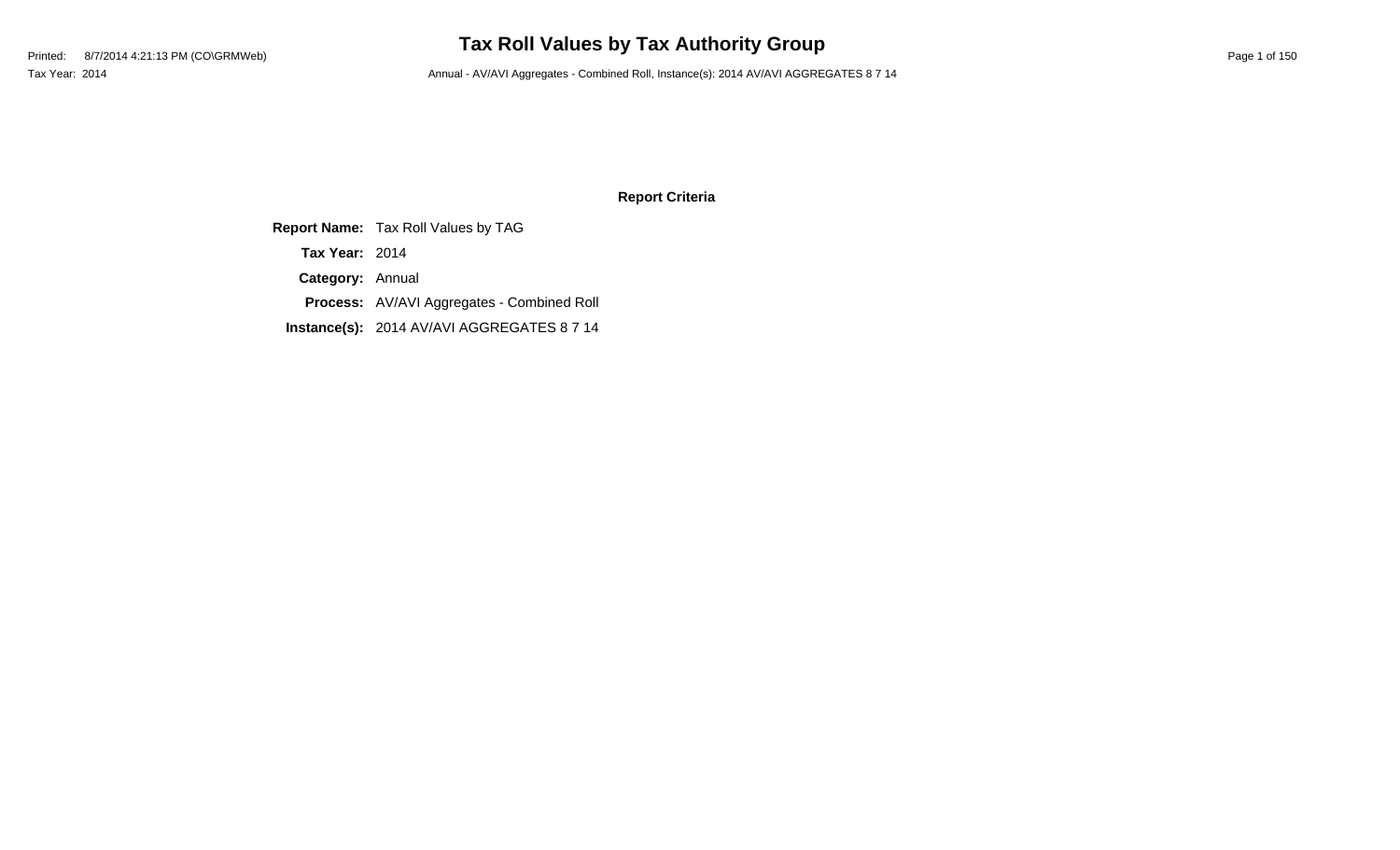|                        |                                               |                                             |                                  |                 | TAG: 00001 UNITARY TAX     |                      |  |  |
|------------------------|-----------------------------------------------|---------------------------------------------|----------------------------------|-----------------|----------------------------|----------------------|--|--|
| <b>Total All Rolls</b> | <b>Unsecured Roll</b><br><b>Aircraft Only</b> | <b>Unsecured Roll</b><br><b>No Aircraft</b> | <b>Combined Secured</b><br>& SBE | <b>SBE Roll</b> | <b>Secured Roll</b>        | <b>Value Type</b>    |  |  |
| 32,258,651             | $\mathbf 0$                                   | $\overline{0}$                              | 32,258,651                       | 32,258,651      | 0                          | LAND:                |  |  |
| 258,512,066            | $\mathbf 0$                                   | 0                                           | 258,512,066                      | 258,512,066     | 0                          | <b>IMPROVEMENTS:</b> |  |  |
| 40,323,823             | $\mathbf 0$                                   | 0                                           | 40,323,823                       | 40,323,823      | 0                          | PERSONAL PROP:       |  |  |
| 331,094,540            | 0                                             | $\Omega$                                    | 331,094,540                      | 331,094,540     | $\mathbf 0$                | GROSS:               |  |  |
| 331,094,540            | $\mathbf 0$                                   | 0                                           | 331,094,540                      | 331,094,540     | 0                          | <b>TAXABLE NET:</b>  |  |  |
| 331,094,540            | $\mathbf 0$                                   | 0                                           | 331,094,540                      | 331,094,540     | 0                          | <b>ADJUSTED NET:</b> |  |  |
| 31                     |                                               |                                             |                                  |                 |                            | PIN COUNT:           |  |  |
|                        |                                               |                                             |                                  |                 | TAG: 00002 RAILROAD UNITRY |                      |  |  |
| <b>Total All Rolls</b> | <b>Unsecured Roll</b><br><b>Aircraft Only</b> | <b>Unsecured Roll</b><br><b>No Aircraft</b> | <b>Combined Secured</b><br>& SBE | <b>SBE Roll</b> | <b>Secured Roll</b>        | <b>Value Type</b>    |  |  |
| 1,515,300              | $\mathbf 0$                                   | $\mathbf 0$                                 | 1,515,300                        | 1,515,300       | $\mathbf 0$                | LAND:                |  |  |
| 972,502                | $\mathbf 0$                                   | 0                                           | 972,502                          | 972,502         | 0                          | <b>IMPROVEMENTS:</b> |  |  |
| 762,154                | $\mathbf 0$                                   | 0                                           | 762,154                          | 762,154         | $\mathbf 0$                | PERSONAL PROP:       |  |  |
| 3,249,956              | $\pmb{0}$                                     | 0                                           | 3,249,956                        | 3,249,956       | 0                          | <b>GROSS:</b>        |  |  |
| 3,249,956              | $\mathbf 0$                                   | 0                                           | 3,249,956                        | 3,249,956       | $\mathbf 0$                | <b>TAXABLE NET:</b>  |  |  |
| 3,249,956              | $\pmb{0}$                                     | 0                                           | 3,249,956                        | 3,249,956       | 0                          | <b>ADJUSTED NET:</b> |  |  |
| 3                      |                                               |                                             |                                  |                 |                            | PIN COUNT:           |  |  |

|                      | TAG: 01003 SANTA CRUZ CITY |                 |                                  |                                             |                                               |                        |
|----------------------|----------------------------|-----------------|----------------------------------|---------------------------------------------|-----------------------------------------------|------------------------|
| <b>Value Type</b>    | <b>Secured Roll</b>        | <b>SBE Roll</b> | <b>Combined Secured</b><br>& SBE | <b>Unsecured Roll</b><br><b>No Aircraft</b> | <b>Unsecured Roll</b><br><b>Aircraft Only</b> | <b>Total All Rolls</b> |
| LAND:                | 2,489,277                  | O               | 2,489,277                        | 0                                           |                                               | 2,489,277              |
| <b>IMPROVEMENTS:</b> | 2,091,632                  | 0               | 2,091,632                        | 392,301                                     |                                               | 2,483,933              |
| PERSONAL PROP:       |                            |                 |                                  | 210,987                                     |                                               | 210,987                |
| GROSS:               | 4,580,909                  |                 | 4,580,909                        | 603,288                                     |                                               | 5,184,197              |
| TAXABLE NET:         | 4,580,909                  |                 | 4,580,909                        | 603,288                                     |                                               | 5,184,197              |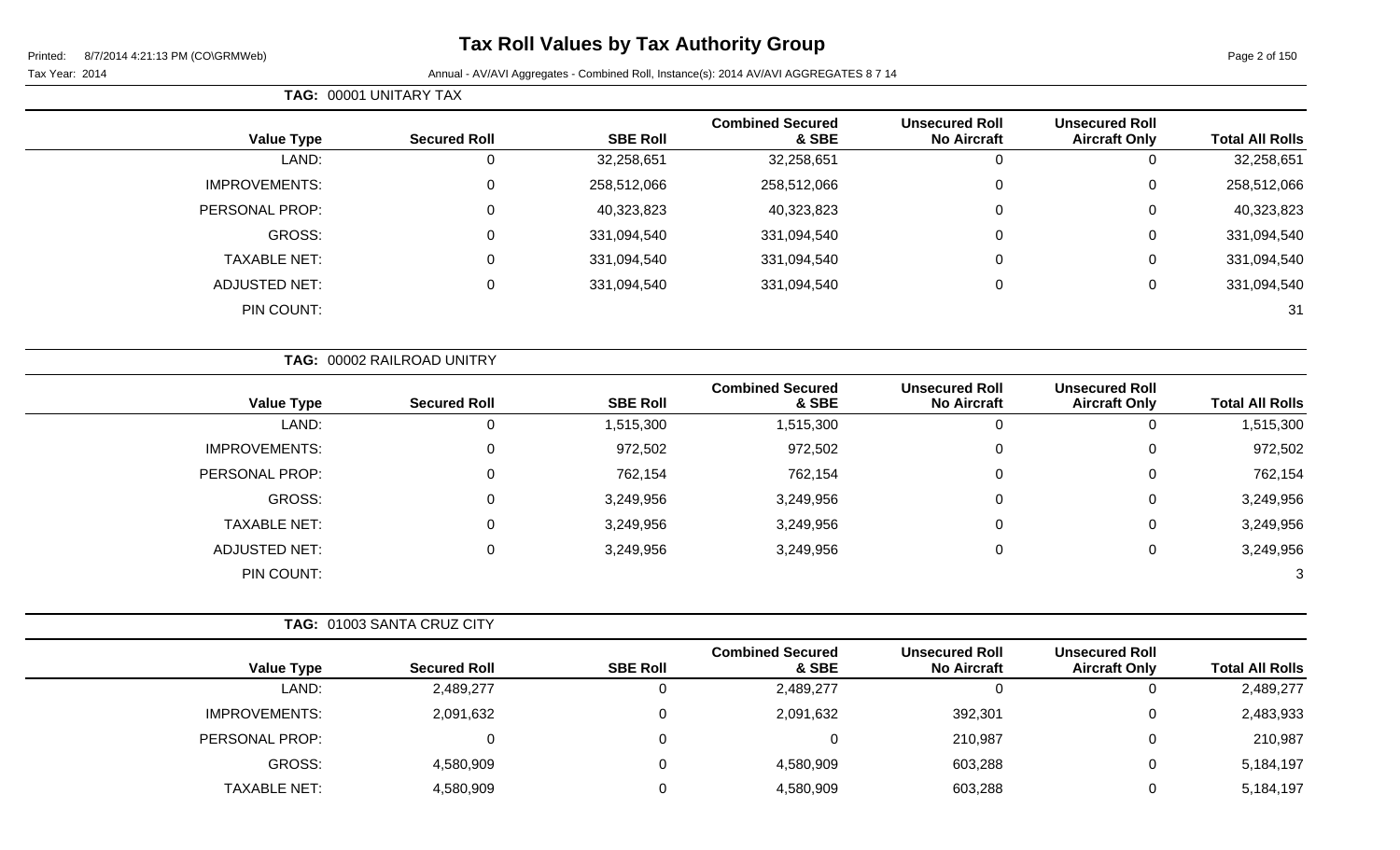Page 3 of 150

|                        |                                               |                                             |                                  |                 | TAG: 01003 SANTA CRUZ CITY |                      |
|------------------------|-----------------------------------------------|---------------------------------------------|----------------------------------|-----------------|----------------------------|----------------------|
| <b>Total All Rolls</b> | <b>Unsecured Roll</b><br><b>Aircraft Only</b> | <b>Unsecured Roll</b><br><b>No Aircraft</b> | <b>Combined Secured</b><br>& SBE | <b>SBE Roll</b> | <b>Secured Roll</b>        | <b>Value Type</b>    |
| 5,184,197              | $\mathbf 0$                                   | 603,288                                     | 4,580,909                        | $\mathbf 0$     | 4,580,909                  | <b>ADJUSTED NET:</b> |
| 14                     |                                               |                                             |                                  |                 |                            | PIN COUNT:           |
|                        |                                               |                                             |                                  |                 | TAG: 01006 SANTA CRUZ CITY |                      |
| <b>Total All Rolls</b> | <b>Unsecured Roll</b><br><b>Aircraft Only</b> | <b>Unsecured Roll</b><br><b>No Aircraft</b> | <b>Combined Secured</b><br>& SBE | <b>SBE Roll</b> | <b>Secured Roll</b>        | <b>Value Type</b>    |
|                        |                                               |                                             |                                  |                 |                            | PIN COUNT:           |
|                        |                                               |                                             |                                  |                 | TAG: 01009 SANTA CRUZ CITY |                      |
| <b>Total All Rolls</b> | <b>Unsecured Roll</b><br><b>Aircraft Only</b> | <b>Unsecured Roll</b><br><b>No Aircraft</b> | <b>Combined Secured</b><br>& SBE | <b>SBE Roll</b> | <b>Secured Roll</b>        | <b>Value Type</b>    |
| 344,963                | 0                                             | $\mathbf 0$                                 | 344,963                          | $\mathbf 0$     | 344,963                    | LAND:                |
| 182,337                | $\mathbf 0$                                   | 0                                           | 182,337                          | 0               | 182,337                    | <b>IMPROVEMENTS:</b> |
| 527,300                | 0                                             | 0                                           | 527,300                          | $\mathbf 0$     | 527,300                    | <b>GROSS:</b>        |
| 527,300                | $\mathbf 0$                                   | 0                                           | 527,300                          | $\mathbf 0$     | 527,300                    | <b>TAXABLE NET:</b>  |
| 527,300                | $\mathbf 0$                                   | 0                                           | 527,300                          | $\mathbf 0$     | 527,300                    | <b>ADJUSTED NET:</b> |
|                        |                                               |                                             |                                  |                 |                            | PIN COUNT:           |
|                        |                                               |                                             |                                  |                 | TAG: 01015 SANTA CRUZ CITY |                      |
| <b>Total All Rolls</b> | <b>Unsecured Roll</b><br><b>Aircraft Only</b> | <b>Unsecured Roll</b><br><b>No Aircraft</b> | <b>Combined Secured</b><br>& SBE | <b>SBE Roll</b> | <b>Secured Roll</b>        | <b>Value Type</b>    |
| 70,546                 | $\mathbf 0$                                   | $\mathbf 0$                                 | 70,546                           | 0               | 70,546                     | LAND:                |
| 1,496,210              | 0                                             | 715,854                                     | 780,356                          | 0               | 780,356                    | IMPROVEMENTS:        |
| 917,037                | 0                                             | 917,037                                     | 0                                | 0               | 0                          | PERSONAL PROP:       |
| 2,483,793              | $\pmb{0}$                                     | 1,632,891                                   | 850,902                          | $\mathbf 0$     | 850,902                    | <b>GROSS:</b>        |
| 1,343,112              | $\pmb{0}$                                     | 1,343,112                                   | $\pmb{0}$                        | 0               | 0                          | - EXEMPTIONS:        |
| 1,140,681              | $\pmb{0}$                                     | 289,779                                     | 850,902                          | 0               | 850,902                    | <b>TAXABLE NET:</b>  |
| 1,140,681              | $\pmb{0}$                                     | 289,779                                     | 850,902                          | $\mathbf 0$     | 850,902                    | <b>ADJUSTED NET:</b> |
|                        |                                               |                                             |                                  |                 |                            |                      |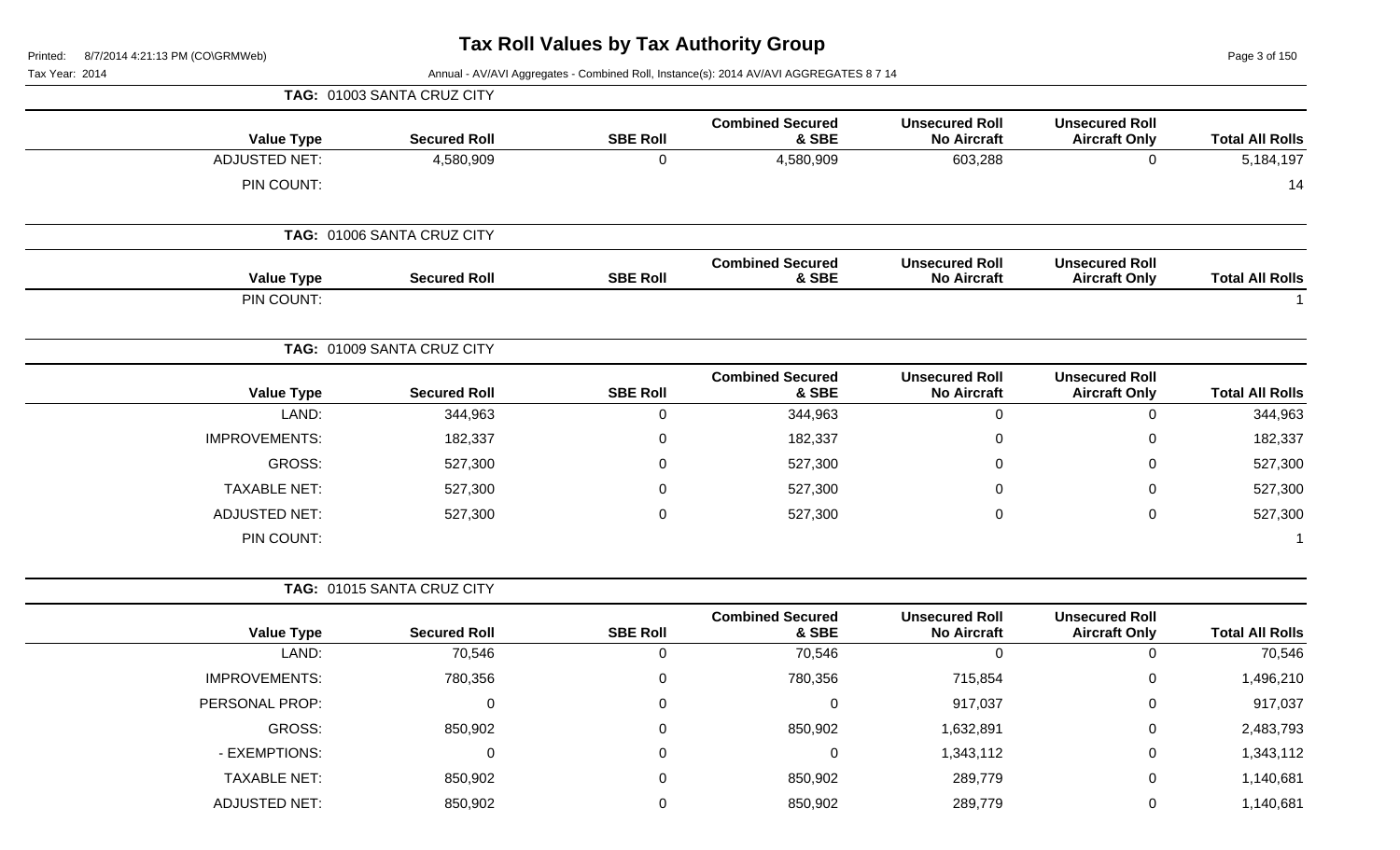Page 4 of 150

|                        |                                               |                                             |                                  |                  | TAG: 01015 SANTA CRUZ CITY |                      |
|------------------------|-----------------------------------------------|---------------------------------------------|----------------------------------|------------------|----------------------------|----------------------|
| <b>Total All Rolls</b> | <b>Unsecured Roll</b><br><b>Aircraft Only</b> | <b>Unsecured Roll</b><br><b>No Aircraft</b> | <b>Combined Secured</b><br>& SBE | <b>SBE Roll</b>  | <b>Secured Roll</b>        | <b>Value Type</b>    |
| 6                      |                                               |                                             |                                  |                  |                            | PIN COUNT:           |
|                        |                                               |                                             |                                  |                  | TAG: 01017 SANTA CRUZ CITY |                      |
| <b>Total All Rolls</b> | <b>Unsecured Roll</b><br><b>Aircraft Only</b> | <b>Unsecured Roll</b><br><b>No Aircraft</b> | <b>Combined Secured</b><br>& SBE | <b>SBE Roll</b>  | <b>Secured Roll</b>        | <b>Value Type</b>    |
| 37,335,849             | 0                                             | 199,854                                     | 37,135,995                       | 0                | 37,135,995                 | LAND:                |
| 112,360,797            | $\mathbf 0$                                   | 15,603,179                                  | 96,757,618                       | $\pmb{0}$        | 96,757,618                 | <b>IMPROVEMENTS:</b> |
| 9,316,192              | 0                                             | 9,291,655                                   | 24,537                           | $\mathbf 0$      | 24,537                     | PERSONAL PROP:       |
| 159,012,838            | $\mathbf 0$                                   | 25,094,688                                  | 133,918,150                      | $\mathbf 0$      | 133,918,150                | GROSS:               |
| 6,091,685              | $\mathbf 0$                                   | 1,693,517                                   | 4,398,168                        | $\mathbf 0$      | 4,398,168                  | - EXEMPTIONS:        |
| 152,921,153            | $\overline{0}$                                | 23,401,171                                  | 129,519,982                      | $\mathbf 0$      | 129,519,982                | <b>TAXABLE NET:</b>  |
| 152,921,153            | $\mathbf 0$                                   | 23,401,171                                  | 129,519,982                      | $\boldsymbol{0}$ | 129,519,982                | <b>ADJUSTED NET:</b> |
| 327                    |                                               |                                             |                                  |                  |                            | PIN COUNT:           |

|                      | TAG: 01020 SANTA CRUZ CITY |                 |                                  |                                             |                                               |                        |
|----------------------|----------------------------|-----------------|----------------------------------|---------------------------------------------|-----------------------------------------------|------------------------|
| <b>Value Type</b>    | <b>Secured Roll</b>        | <b>SBE Roll</b> | <b>Combined Secured</b><br>& SBE | <b>Unsecured Roll</b><br><b>No Aircraft</b> | <b>Unsecured Roll</b><br><b>Aircraft Only</b> | <b>Total All Rolls</b> |
| LAND:                | 56,378,059                 | U               | 56,378,059                       | 332,707                                     | 0                                             | 56,710,766             |
| <b>IMPROVEMENTS:</b> | 102,012,368                | $\Omega$        | 102,012,368                      | 8,266,091                                   | 0                                             | 110,278,459            |
| PERSONAL PROP:       | 564,249                    | $\Omega$        | 564,249                          | 6,165,003                                   | 0                                             | 6,729,252              |
| GROSS:               | 158,954,676                | 0               | 158,954,676                      | 14,763,801                                  | 0                                             | 173,718,477            |
| - EXEMPTIONS:        | 18,052,057                 | 0               | 18,052,057                       | 1,747,106                                   | 0                                             | 19,799,163             |
| <b>TAXABLE NET:</b>  | 140,902,619                | $\Omega$        | 140,902,619                      | 13,016,695                                  | 0                                             | 153,919,314            |
| + HO EXEM:           | 14,000                     | $\Omega$        | 14,000                           | 0                                           | 0                                             | 14,000                 |
| <b>ADJUSTED NET:</b> | 140,916,619                |                 | 140,916,619                      | 13,016,695                                  | 0                                             | 153,933,314            |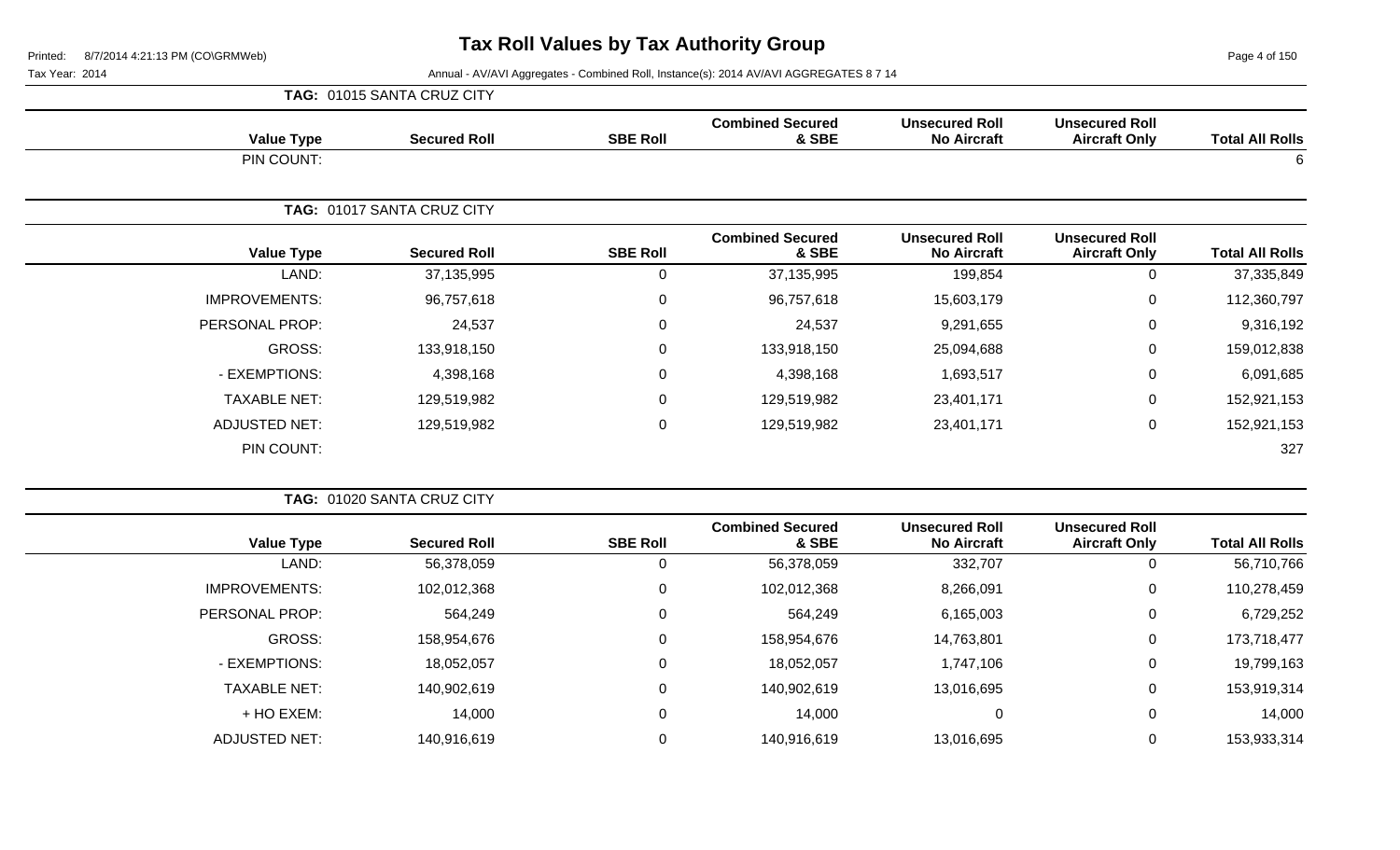Page 5 of 150

|                      | TAG: 01020 SANTA CRUZ CITY |                     |                 |                                  |                                             |                                               |                        |
|----------------------|----------------------------|---------------------|-----------------|----------------------------------|---------------------------------------------|-----------------------------------------------|------------------------|
| <b>Value Type</b>    |                            | <b>Secured Roll</b> | <b>SBE Roll</b> | <b>Combined Secured</b><br>& SBE | <b>Unsecured Roll</b><br><b>No Aircraft</b> | <b>Unsecured Roll</b><br><b>Aircraft Only</b> | <b>Total All Rolls</b> |
| PIN COUNT:           |                            |                     |                 |                                  |                                             |                                               | 452                    |
|                      | TAG: 01023 SANTA CRUZ CITY |                     |                 |                                  |                                             |                                               |                        |
| <b>Value Type</b>    |                            | <b>Secured Roll</b> | <b>SBE Roll</b> | <b>Combined Secured</b><br>& SBE | <b>Unsecured Roll</b><br><b>No Aircraft</b> | <b>Unsecured Roll</b><br><b>Aircraft Only</b> | <b>Total All Rolls</b> |
| LAND:                |                            | 85,109,762          | 0               | 85,109,762                       | $\Omega$                                    | 0                                             | 85,109,762             |
| <b>IMPROVEMENTS:</b> |                            | 95,051,287          | 0               | 95,051,287                       | 50,844                                      | 0                                             | 95,102,131             |
| PERSONAL PROP:       |                            | 219,918             | $\mathbf 0$     | 219,918                          | 189,244                                     | $\mathbf 0$                                   | 409,162                |
| GROSS:               |                            | 180,380,967         | 0               | 180,380,967                      | 240,088                                     | 0                                             | 180,621,055            |
| - EXEMPTIONS:        |                            | 10,009,311          | $\mathbf 0$     | 10,009,311                       | $\Omega$                                    | $\mathbf 0$                                   | 10,009,311             |
| <b>TAXABLE NET:</b>  |                            | 170,371,656         | $\mathbf 0$     | 170,371,656                      | 240,088                                     | $\mathbf 0$                                   | 170,611,744            |
| + HO EXEM:           |                            | 672,000             | 0               | 672,000                          | $\Omega$                                    | 0                                             | 672,000                |
| <b>ADJUSTED NET:</b> |                            | 171,043,656         | $\mathbf 0$     | 171,043,656                      | 240,088                                     | $\mathbf 0$                                   | 171,283,744            |
| PIN COUNT:           |                            |                     |                 |                                  |                                             |                                               | 347                    |

|                        |                                               |                                             |                                  |                 | <b>TAG: 01024 SANTA CRUZ CITY</b> |                      |  |  |  |
|------------------------|-----------------------------------------------|---------------------------------------------|----------------------------------|-----------------|-----------------------------------|----------------------|--|--|--|
| <b>Total All Rolls</b> | <b>Unsecured Roll</b><br><b>Aircraft Only</b> | <b>Unsecured Roll</b><br><b>No Aircraft</b> | <b>Combined Secured</b><br>& SBE | <b>SBE Roll</b> | <b>Secured Roll</b>               | <b>Value Type</b>    |  |  |  |
| 88,672,903             | 0                                             |                                             | 88,672,903                       |                 | 88,672,903                        | LAND:                |  |  |  |
| 112,216,305            | 0                                             | 11,746,562                                  | 100,469,743                      | 0               | 100,469,743                       | <b>IMPROVEMENTS:</b> |  |  |  |
| 27,396,213             | 0                                             | 16,383,322                                  | 11,012,891                       | 0               | 11,012,891                        | PERSONAL PROP:       |  |  |  |
| 228,285,421            | 0                                             | 28,129,884                                  | 200, 155, 537                    | 0               | 200, 155, 537                     | GROSS:               |  |  |  |
| 43,847,061             | 0                                             | 337,000                                     | 43,510,061                       | 0               | 43,510,061                        | - EXEMPTIONS:        |  |  |  |
| 184,438,360            | 0                                             | 27,792,884                                  | 156,645,476                      | $\Omega$        | 156,645,476                       | <b>TAXABLE NET:</b>  |  |  |  |
| 91,000                 | 0                                             | 0                                           | 91,000                           | 0               | 91,000                            | $+$ HO EXEM:         |  |  |  |
| 184,529,360            |                                               | 27,792,884                                  | 156,736,476                      |                 | 156,736,476                       | <b>ADJUSTED NET:</b> |  |  |  |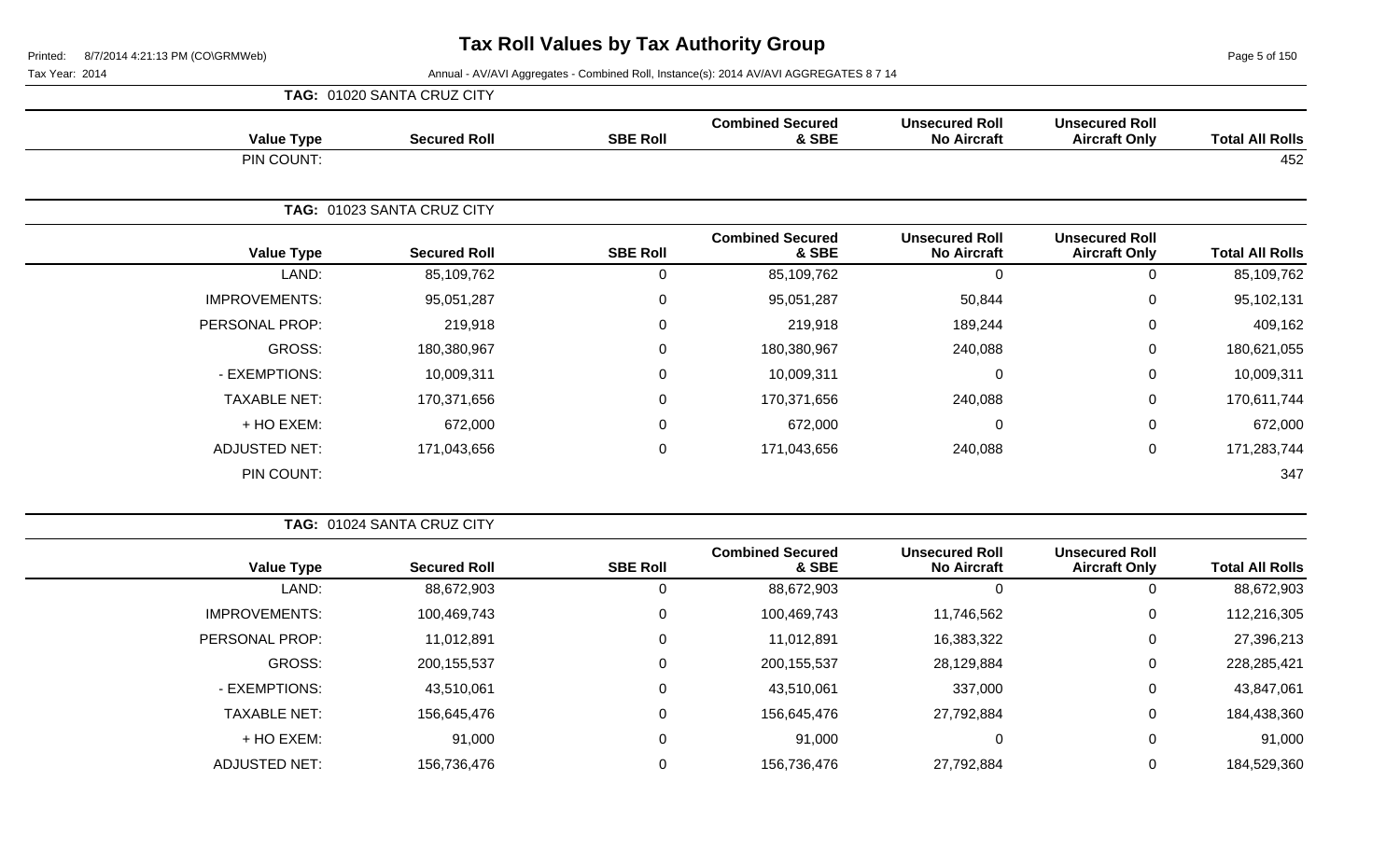Page 6 of 150

Tax Year: 2014 **Annual - AV/AVI Aggregates - Combined Roll**, Instance(s): 2014 AV/AVI AGGREGATES 8 7 14

|                        |                                               |                                             |                                  |                 | TAG: 01024 SANTA CRUZ CITY |                      |  |  |  |
|------------------------|-----------------------------------------------|---------------------------------------------|----------------------------------|-----------------|----------------------------|----------------------|--|--|--|
| <b>Total All Rolls</b> | <b>Unsecured Roll</b><br><b>Aircraft Only</b> | <b>Unsecured Roll</b><br><b>No Aircraft</b> | <b>Combined Secured</b><br>& SBE | <b>SBE Roll</b> | <b>Secured Roll</b>        | <b>Value Type</b>    |  |  |  |
| 557                    |                                               |                                             |                                  |                 |                            | PIN COUNT:           |  |  |  |
|                        |                                               |                                             |                                  |                 | TAG: 01025 SANTA CRUZ CITY |                      |  |  |  |
| <b>Total All Rolls</b> | <b>Unsecured Roll</b><br><b>Aircraft Only</b> | <b>Unsecured Roll</b><br><b>No Aircraft</b> | <b>Combined Secured</b><br>& SBE | <b>SBE Roll</b> | <b>Secured Roll</b>        | <b>Value Type</b>    |  |  |  |
| 976,935                | 0                                             | $\Omega$                                    | 976,935                          | 0               | 976,935                    | LAND:                |  |  |  |
| 1,115,732              | 0                                             | 259,613                                     | 856,119                          | 0               | 856,119                    | <b>IMPROVEMENTS:</b> |  |  |  |
| 242,474                | 0                                             | 242,474                                     | 0                                | $\Omega$        | $\Omega$                   | PERSONAL PROP:       |  |  |  |
| 2,335,141              | $\mathbf 0$                                   | 502,087                                     | 1,833,054                        | 0               | 1,833,054                  | <b>GROSS:</b>        |  |  |  |
| 502,087                | $\mathbf 0$                                   | 502,087                                     | $\mathbf 0$                      | 0               | $\Omega$                   | - EXEMPTIONS:        |  |  |  |
| 1,833,054              | $\mathbf 0$                                   | 0                                           | 1,833,054                        | 0               | 1,833,054                  | <b>TAXABLE NET:</b>  |  |  |  |
| 1,833,054              | $\mathsf 0$                                   | $\mathbf 0$                                 | 1,833,054                        | $\mathbf 0$     | 1,833,054                  | <b>ADJUSTED NET:</b> |  |  |  |
| 3                      |                                               |                                             |                                  |                 |                            | PIN COUNT:           |  |  |  |
|                        |                                               |                                             |                                  |                 | TAG: 01026 SANTA CRUZ CITY |                      |  |  |  |
| <b>Total All Rolls</b> | <b>Unsecured Roll</b><br><b>Aircraft Only</b> | <b>Unsecured Roll</b><br><b>No Aircraft</b> | <b>Combined Secured</b><br>& SBE | <b>SBE Roll</b> | <b>Secured Roll</b>        | <b>Value Type</b>    |  |  |  |
| 3,635,271              | $\mathbf 0$                                   | $\mathbf 0$                                 | 3,635,271                        | 0               | 3,635,271                  | LAND:                |  |  |  |
| 9,369,338              | $\mathbf 0$                                   | 793,809                                     | 8,575,529                        | 0               | 8,575,529                  | <b>IMPROVEMENTS:</b> |  |  |  |
| 671,157                | $\mathbf 0$                                   | 621,157                                     | 50,000                           | $\mathbf 0$     | 50,000                     | PERSONAL PROP:       |  |  |  |
| 13,675,766             | $\pmb{0}$                                     | 1,414,966                                   | 12,260,800                       | 0               | 12,260,800                 | <b>GROSS:</b>        |  |  |  |
| 13,675,766             | $\mathbf 0$                                   | 1,414,966                                   | 12,260,800                       | 0               | 12,260,800                 | <b>TAXABLE NET:</b>  |  |  |  |
| 13,675,766             | $\mathbf 0$                                   | 1,414,966                                   | 12,260,800                       | 0               | 12,260,800                 | <b>ADJUSTED NET:</b> |  |  |  |

PIN COUNT: 27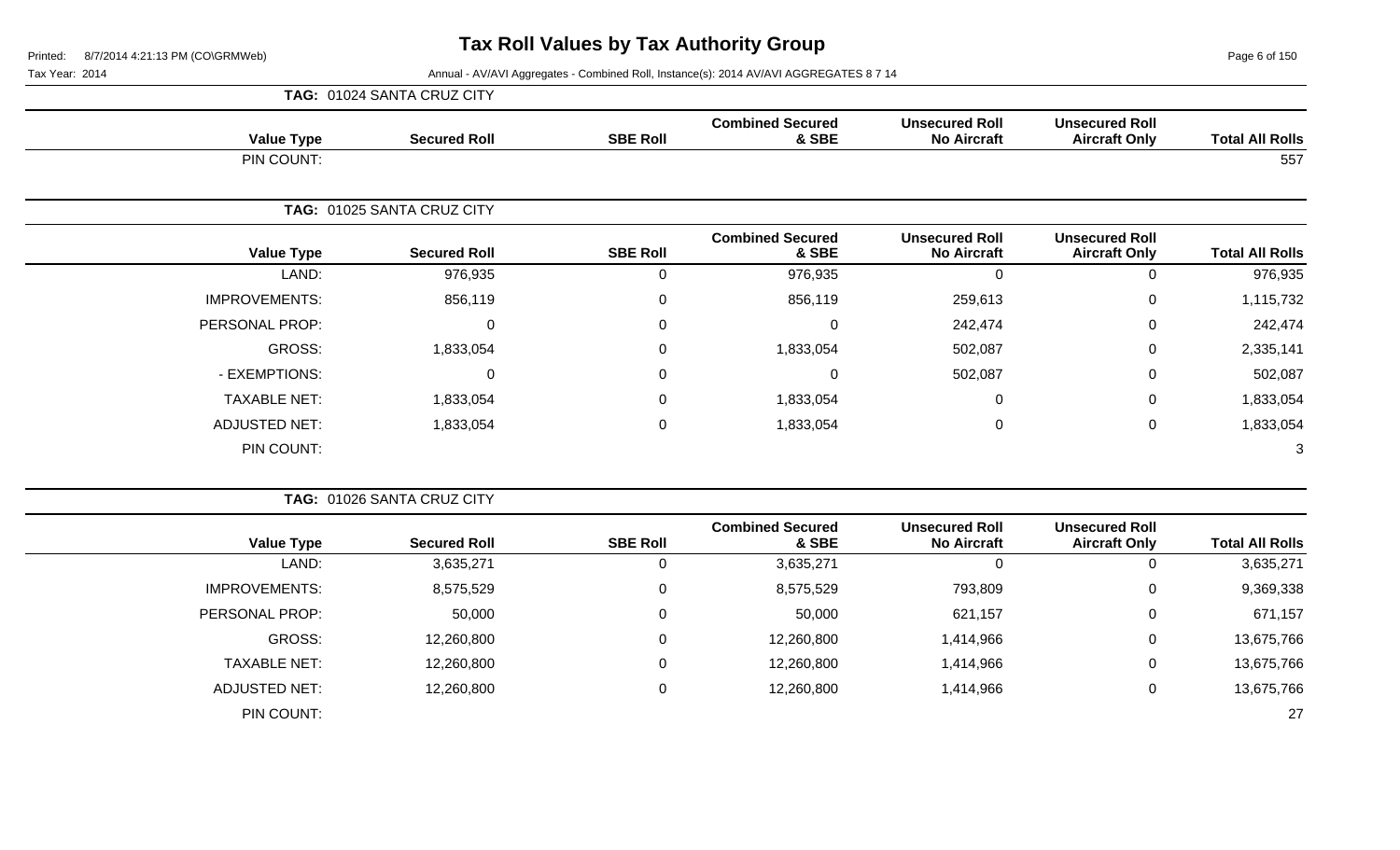Page 7 of 150

### Tax Year: 2014 **Annual - AV/AVI Aggregates - Combined Roll**, Instance(s): 2014 AV/AVI AGGREGATES 8 7 14

|                      |                     |                 | <b>Combined Secured</b> | <b>Unsecured Roll</b> | <b>Unsecured Roll</b> |                        |
|----------------------|---------------------|-----------------|-------------------------|-----------------------|-----------------------|------------------------|
| <b>Value Type</b>    | <b>Secured Roll</b> | <b>SBE Roll</b> | & SBE                   | <b>No Aircraft</b>    | <b>Aircraft Only</b>  | <b>Total All Rolls</b> |
| LAND:                | 391,719,618         |                 | 391,719,618             | 386,121               | 0                     | 392,105,739            |
| <b>IMPROVEMENTS:</b> | 455,337,356         | 0               | 455,337,356             | 27,130,052            | $\mathbf 0$           | 482,467,409            |
| PERSONAL PROP:       | 34,105,447          | 0               | 34,105,447              | 53,780,650            | 0                     | 87,886,096             |
| <b>GROSS:</b>        | 881, 162, 421       | 0               | 881,162,421             | 81,296,823            | $\overline{0}$        | 962,459,244            |
| - EXEMPTIONS:        | 25,171,783          | $\overline{0}$  | 25,171,783              | 6,990,086             | $\mathbf 0$           | 32,161,869             |
| <b>TAXABLE NET:</b>  | 855,990,638         | $\mathbf 0$     | 855,990,638             | 74,306,737            | $\overline{0}$        | 930,297,375            |
| + HO EXEM:           | 581,000             | $\mathbf 0$     | 581,000                 | $\mathbf 0$           | $\mathbf 0$           | 581,000                |
| <b>ADJUSTED NET:</b> | 856,571,638         | 0               | 856,571,638             | 74,306,737            | 0                     | 930,878,375            |
| PIN COUNT:           |                     |                 |                         |                       |                       | 1,969                  |

**TAG:** 01028 SANTA CRUZ CITY

**TAG:** 01027 SANTA CRUZ CITY

| <b>Total All Rolls</b> | <b>Unsecured Roll</b><br><b>Aircraft Only</b> | <b>Unsecured Roll</b><br><b>No Aircraft</b> | <b>Combined Secured</b><br>& SBE | <b>SBE Roll</b> | <b>Secured Roll</b>               | <b>Value Type</b>    |
|------------------------|-----------------------------------------------|---------------------------------------------|----------------------------------|-----------------|-----------------------------------|----------------------|
| 11,940,345             | 0                                             | 1,355,769                                   | 10,584,576                       | 0               | 10,584,576                        | LAND:                |
| 48,653,665             | $\mathbf 0$                                   | 2,467,940                                   | 46, 185, 725                     | 0               | 46, 185, 725                      | <b>IMPROVEMENTS:</b> |
| 1,106,099              | $\mathbf 0$                                   | 1,031,268                                   | 74,831                           | 0               | 74,831                            | PERSONAL PROP:       |
| 61,700,109             | $\mathbf 0$                                   | 4,854,977                                   | 56,845,132                       | $\Omega$        | 56,845,132                        | GROSS:               |
| 6,396,381              | $\mathbf 0$                                   |                                             | 6,396,374                        | $\Omega$        | 6,396,374                         | - EXEMPTIONS:        |
| 55,303,728             | $\mathbf 0$                                   | 4,854,970                                   | 50,448,758                       | 0               | 50,448,758                        | <b>TAXABLE NET:</b>  |
| 7,000                  | $\mathbf 0$                                   | $\overline{0}$                              | 7,000                            | 0               | 7,000                             | + HO EXEM:           |
| 55,310,728             | $\mathbf 0$                                   | 4,854,970                                   | 50,455,758                       | 0               | 50,455,758                        | <b>ADJUSTED NET:</b> |
| 135                    |                                               |                                             |                                  |                 |                                   | PIN COUNT:           |
|                        |                                               |                                             |                                  |                 | <b>TAG: 01030 SANTA CRUZ CITY</b> |                      |
|                        | <b>Ilneacurad Roll</b>                        | <b>Ilnegetired Roll</b>                     | Combined Secured                 |                 |                                   |                      |

| <b>Total All Rolls</b>           | <b>Unsecured Roll</b><br><b>Aircraft Only</b> | <b>Unsecured Roll</b><br><b>No Aircraft</b> | <b>Combined Secured</b><br>& SBE | <b>SBE Roll</b> | <b>Secured Roll</b> | $10 - 111$<br>Type |
|----------------------------------|-----------------------------------------------|---------------------------------------------|----------------------------------|-----------------|---------------------|--------------------|
| $\overline{110}$<br>−,∪+∪,−<br>ື |                                               | 1,540,206                                   | ־∩ר<br>ZU.                       |                 | 207                 | LAND:              |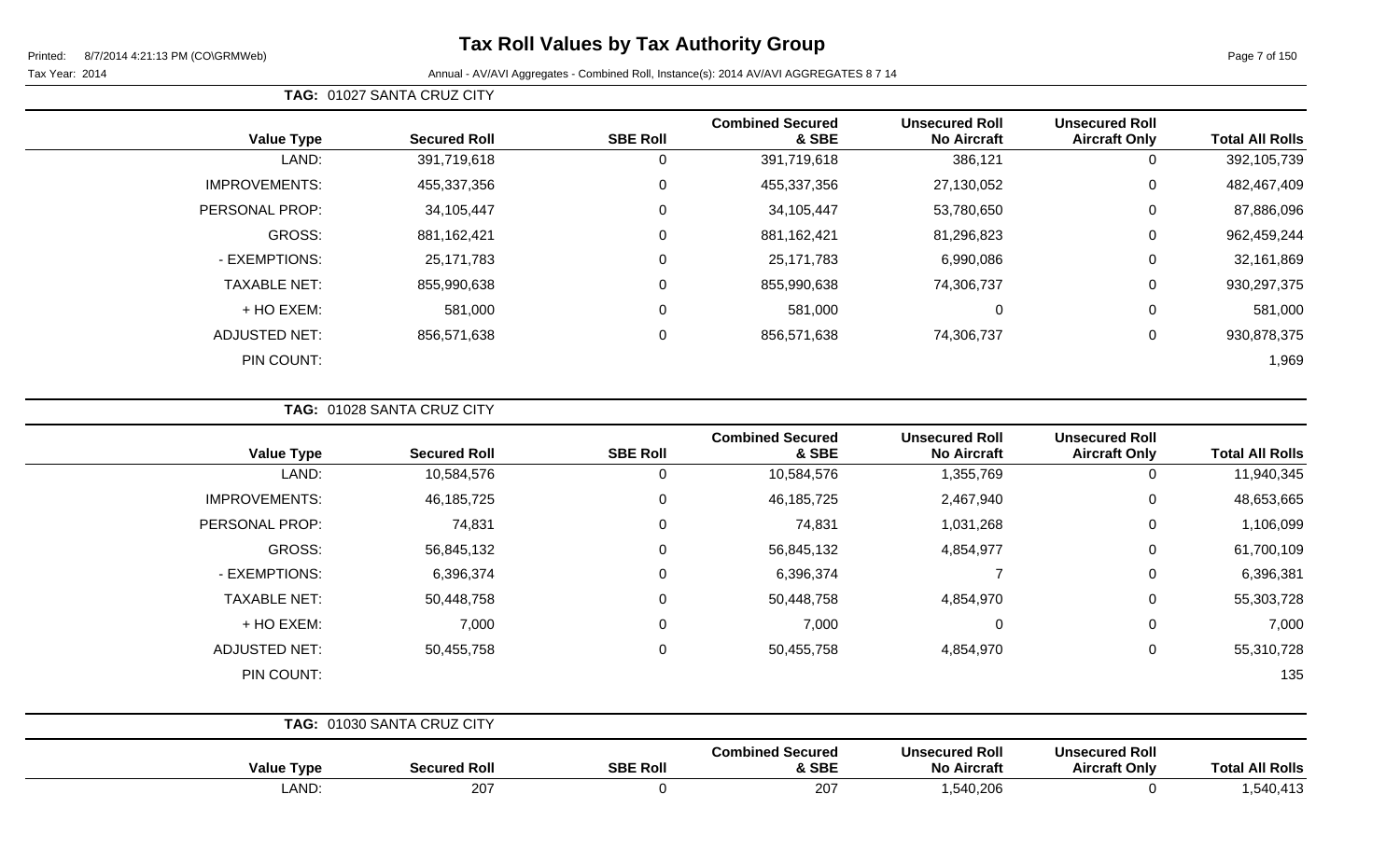# **Tax Roll Values by Tax Authority Group**

### Tax Year: 2014 **Annual - AV/AVI Aggregates - Combined Roll**, Instance(s): 2014 AV/AVI AGGREGATES 8 7 14

### **TAG:** 01030 SANTA CRUZ CITY

| <b>Total All Rolls</b> | <b>Unsecured Roll</b><br><b>Aircraft Only</b> | <b>Unsecured Roll</b><br><b>No Aircraft</b> | <b>Combined Secured</b><br>& SBE | <b>SBE Roll</b> | <b>Secured Roll</b> | <b>Value Type</b>    |
|------------------------|-----------------------------------------------|---------------------------------------------|----------------------------------|-----------------|---------------------|----------------------|
| 1,920,700              | 0                                             | 1,897,635                                   | 23,065                           | 0               | 23,065              | <b>IMPROVEMENTS:</b> |
| 5,708,737              | 0                                             | 5,708,737                                   | 0                                | $\overline{0}$  | $\mathbf 0$         | PERSONAL PROP:       |
| 9,169,850              | 0                                             | 9,146,578                                   | 23,272                           | $\overline{0}$  | 23,272              | GROSS:               |
| 242,229                | $\mathbf 0$                                   | 242,022                                     | 207                              | $\mathbf 0$     | 207                 | - EXEMPTIONS:        |
| 8,927,621              | 0                                             | 8,904,556                                   | 23,065                           | $\mathbf 0$     | 23,065              | <b>TAXABLE NET:</b>  |
| 91,000                 | 0                                             | 91,000                                      | 0                                | $\mathbf 0$     | $\mathbf 0$         | + HO EXEM:           |
| 9,018,621              | 0                                             | 8,995,556                                   | 23,065                           | $\overline{0}$  | 23,065              | <b>ADJUSTED NET:</b> |
| 488                    |                                               |                                             |                                  |                 |                     | PIN COUNT:           |

### **TAG:** 01031 SANTA CRUZ CITY

| <b>Value Type</b>    | <b>Secured Roll</b> | <b>SBE Roll</b> | <b>Combined Secured</b><br>& SBE | <b>Unsecured Roll</b><br><b>No Aircraft</b> | <b>Unsecured Roll</b><br><b>Aircraft Only</b> | <b>Total All Rolls</b> |
|----------------------|---------------------|-----------------|----------------------------------|---------------------------------------------|-----------------------------------------------|------------------------|
| LAND:                | 218,428,202         | 0               | 218,428,202                      | 4,672,782                                   | 0                                             | 223,100,984            |
| <b>IMPROVEMENTS:</b> | 205,577,371         | 0               | 205,577,371                      | 15,810,132                                  | 0                                             | 221,387,503            |
| PERSONAL PROP:       | 751,132             | 0               | 751,132                          | 4,210,047                                   | 0                                             | 4,961,179              |
| <b>GROSS:</b>        | 424,756,705         | 0               | 424,756,705                      | 24,692,961                                  | 0                                             | 449,449,666            |
| - EXEMPTIONS:        | 17,098,089          | 0               | 17,098,089                       | 15,075,731                                  | 0                                             | 32,173,820             |
| <b>TAXABLE NET:</b>  | 407,658,616         | 0               | 407,658,616                      | 9,617,230                                   | 0                                             | 417,275,846            |
| + HO EXEM:           | 2,215,847           | 0               | 2,215,847                        | $\overline{0}$                              | 0                                             | 2,215,847              |
| <b>ADJUSTED NET:</b> | 409,874,463         | 0               | 409,874,463                      | 9,617,230                                   | 0                                             | 419,491,693            |
| PIN COUNT:           |                     |                 |                                  |                                             |                                               | 1,252                  |

|                      | <b>TAG: 01032 SANTA CRUZ CITY</b> |                 |                                  |                                             |                                        |                        |
|----------------------|-----------------------------------|-----------------|----------------------------------|---------------------------------------------|----------------------------------------|------------------------|
| <b>Value Type</b>    | <b>Secured Roll</b>               | <b>SBE Roll</b> | <b>Combined Secured</b><br>& SBE | <b>Unsecured Roll</b><br><b>No Aircraft</b> | Unsecured Roll<br><b>Aircraft Only</b> | <b>Total All Rolls</b> |
| LAND:                | 3,171,681,736                     |                 | 3,171,681,736                    | 3,314,776                                   |                                        | 3,174,996,512          |
| <b>IMPROVEMENTS:</b> | 2,424,336,752                     |                 | 2,424,336,752                    | 11,834,819                                  |                                        | 2,436,171,571          |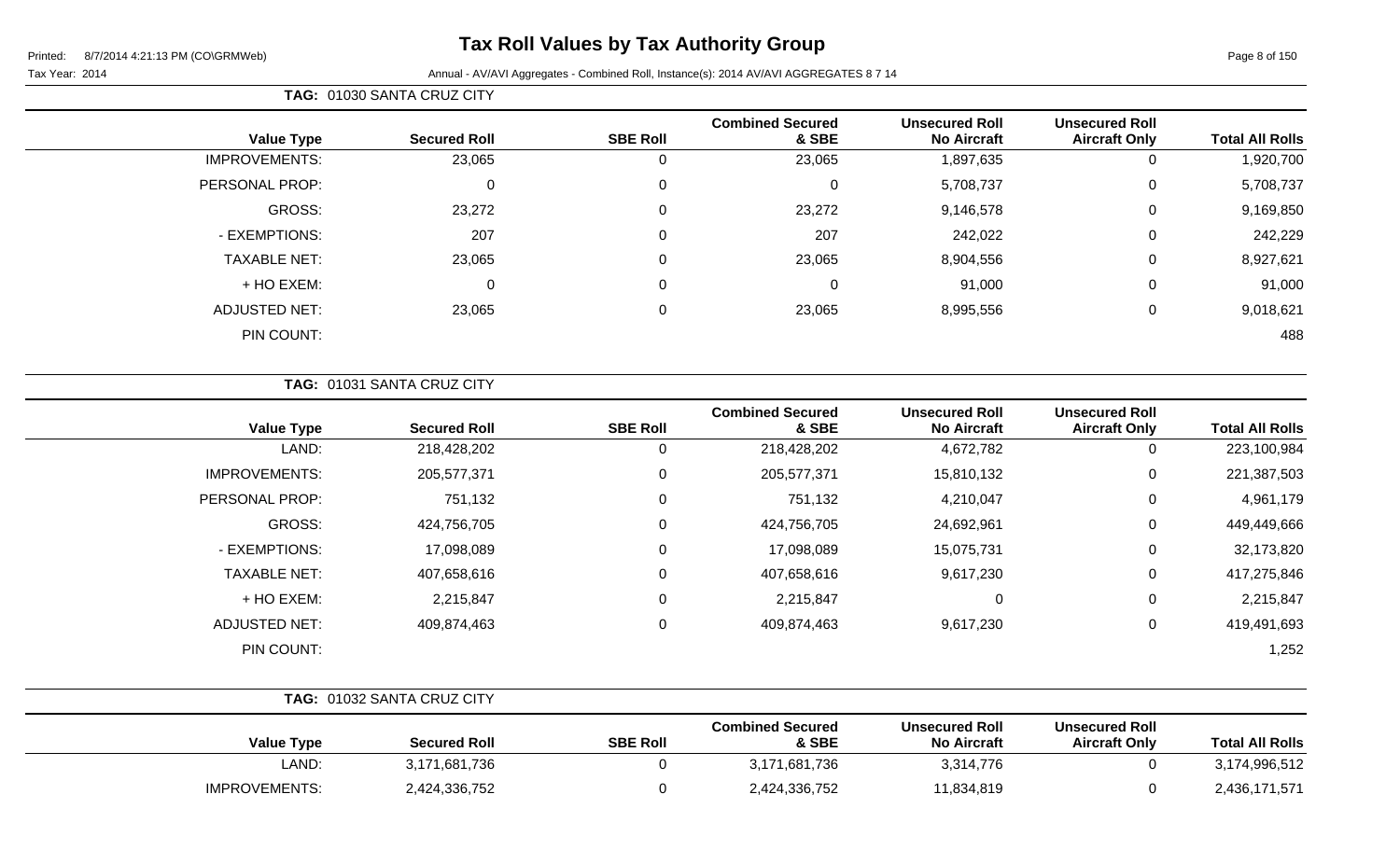# **Tax Roll Values by Tax Authority Group**

### Tax Year: 2014 **Annual - AV/AVI Aggregates - Combined Roll**, Instance(s): 2014 AV/AVI AGGREGATES 8 7 14

**TAG:** 01032 SANTA CRUZ CITY

| <b>Total All Rolls</b> | <b>Unsecured Roll</b><br><b>Aircraft Only</b> | <b>Unsecured Roll</b><br><b>No Aircraft</b> | <b>Combined Secured</b><br>& SBE | <b>SBE Roll</b> | <b>Secured Roll</b> | <b>Value Type</b>   |
|------------------------|-----------------------------------------------|---------------------------------------------|----------------------------------|-----------------|---------------------|---------------------|
| 35,446,129             | 0                                             | 34,275,906                                  | 1,170,223                        | 0               | 1,170,223           | PERSONAL PROP:      |
| 5,646,614,212          | $\mathbf 0$                                   | 49,425,501                                  | 5,597,188,711                    | 0               | 5,597,188,711       | GROSS:              |
| 118,498,824            | 0                                             | 2,808,939                                   | 115,689,885                      | 0               | 115,689,885         | - EXEMPTIONS:       |
| 5,528,115,388          | $\mathbf 0$                                   | 46,616,562                                  | 5,481,498,826                    | 0               | 5,481,498,826       | <b>TAXABLE NET:</b> |
| 46,154,590             | 0                                             | 116,990                                     | 46,037,600                       | 0               | 46,037,600          | + HO EXEM:          |
| 5,574,269,978          | $\mathbf 0$                                   | 46,733,552                                  | 5,527,536,426                    | 0               | 5,527,536,426       | ADJUSTED NET:       |
| 15,831                 |                                               |                                             |                                  |                 |                     | PIN COUNT:          |
|                        |                                               |                                             |                                  |                 |                     |                     |

|                      | TAG: 01033 SANTA CRUZ CITY |                 |                                  |                                             |                                               |                        |
|----------------------|----------------------------|-----------------|----------------------------------|---------------------------------------------|-----------------------------------------------|------------------------|
| <b>Value Type</b>    | <b>Secured Roll</b>        | <b>SBE Roll</b> | <b>Combined Secured</b><br>& SBE | <b>Unsecured Roll</b><br><b>No Aircraft</b> | <b>Unsecured Roll</b><br><b>Aircraft Only</b> | <b>Total All Rolls</b> |
| LAND:                | 33,033,877                 | 0               | 33,033,877                       | 294,729                                     | 0                                             | 33,328,606             |
| <b>IMPROVEMENTS:</b> | 17,472,455                 | 0               | 17,472,455                       | 163,634                                     | 0                                             | 17,636,089             |
| PERSONAL PROP:       | 0                          | 0               | 0                                | 1,113,931                                   | 0                                             | 1,113,931              |
| GROSS:               | 50,506,332                 | 0               | 50,506,332                       | 1,572,294                                   | 0                                             | 52,078,626             |
| - EXEMPTIONS:        | 353,705                    | 0               | 353,705                          | 0                                           | 0                                             | 353,705                |
| <b>TAXABLE NET:</b>  | 50,152,627                 | 0               | 50,152,627                       | 1,572,294                                   | 0                                             | 51,724,921             |
| + HO EXEM:           | 350,825                    | 0               | 350,825                          | 0                                           | 0                                             | 350,825                |
| <b>ADJUSTED NET:</b> | 50,503,452                 | 0               | 50,503,452                       | 1,572,294                                   | 0                                             | 52,075,746             |
| PIN COUNT:           |                            |                 |                                  |                                             |                                               | 130                    |

|                      | <b>TAG: 01034 SANTA CRUZ CITY</b> |                 |                                  |                                             |                                               |                        |
|----------------------|-----------------------------------|-----------------|----------------------------------|---------------------------------------------|-----------------------------------------------|------------------------|
| <b>Value Type</b>    | <b>Secured Roll</b>               | <b>SBE Roll</b> | <b>Combined Secured</b><br>& SBE | <b>Unsecured Roll</b><br><b>No Aircraft</b> | <b>Unsecured Roll</b><br><b>Aircraft Only</b> | <b>Total All Rolls</b> |
| LAND:                | 35,117                            |                 | 35,117                           |                                             |                                               | 35,117                 |
| <b>IMPROVEMENTS:</b> | 226,947                           |                 | 226,947                          |                                             |                                               | 226,947                |
| GROSS:               | 262,064                           |                 | 262,064                          |                                             |                                               | 262,064                |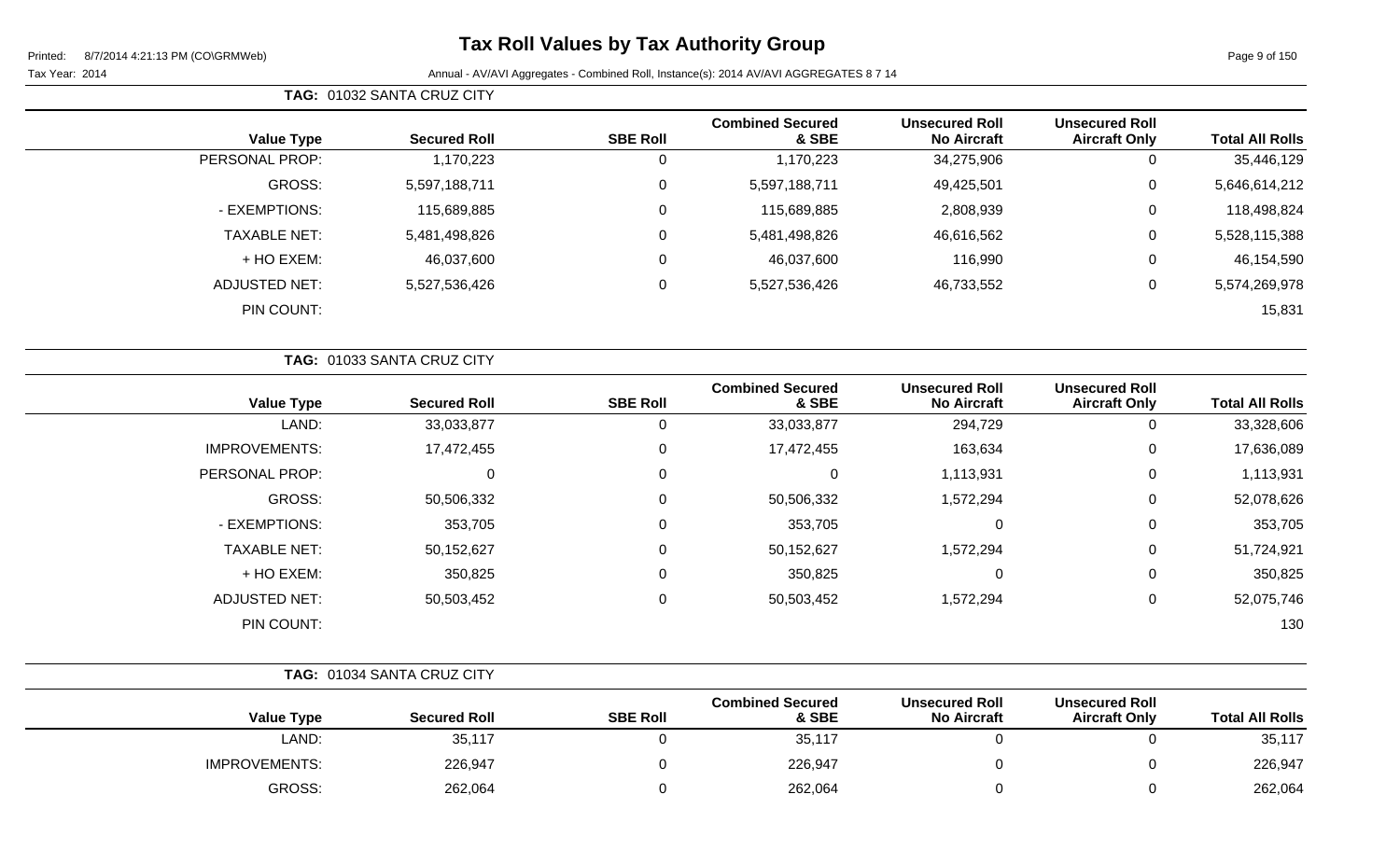Page 10 of 150

|                      | TAG: 01034 SANTA CRUZ CITY |                 |                                  |                                             |                                               |                        |  |
|----------------------|----------------------------|-----------------|----------------------------------|---------------------------------------------|-----------------------------------------------|------------------------|--|
| <b>Value Type</b>    | <b>Secured Roll</b>        | <b>SBE Roll</b> | <b>Combined Secured</b><br>& SBE | <b>Unsecured Roll</b><br><b>No Aircraft</b> | <b>Unsecured Roll</b><br><b>Aircraft Only</b> | <b>Total All Rolls</b> |  |
| - EXEMPTIONS:        | 7,000                      | $\mathbf 0$     | 7,000                            | $\mathbf 0$                                 | $\mathbf 0$                                   | 7,000                  |  |
| <b>TAXABLE NET:</b>  | 255,064                    | $\pmb{0}$       | 255,064                          | $\mathbf 0$                                 | $\mathbf 0$                                   | 255,064                |  |
| + HO EXEM:           | 7,000                      | 0               | 7,000                            | $\Omega$                                    | 0                                             | 7,000                  |  |
| <b>ADJUSTED NET:</b> | 262,064                    | $\pmb{0}$       | 262,064                          | $\mathbf 0$                                 | 0                                             | 262,064                |  |
| PIN COUNT:           |                            |                 |                                  |                                             |                                               | 5                      |  |
|                      | TAG: 01035 SANTA CRUZ CITY |                 |                                  |                                             |                                               |                        |  |
| <b>Value Type</b>    | <b>Secured Roll</b>        | <b>SBE Roll</b> | <b>Combined Secured</b><br>& SBE | <b>Unsecured Roll</b><br><b>No Aircraft</b> | <b>Unsecured Roll</b><br><b>Aircraft Only</b> | <b>Total All Rolls</b> |  |
| PIN COUNT:           |                            |                 |                                  |                                             |                                               |                        |  |
|                      | TAG: 01036 SANTA CRUZ ANX  |                 |                                  |                                             |                                               |                        |  |
| <b>Value Type</b>    | <b>Secured Roll</b>        | <b>SBE Roll</b> | <b>Combined Secured</b><br>& SBE | <b>Unsecured Roll</b><br><b>No Aircraft</b> | <b>Unsecured Roll</b><br><b>Aircraft Only</b> | <b>Total All Rolls</b> |  |
| PIN COUNT:           |                            |                 |                                  |                                             |                                               |                        |  |
|                      | TAG: 02021 WATSONVILLE CTY |                 |                                  |                                             |                                               |                        |  |
| <b>Value Type</b>    | <b>Secured Roll</b>        | <b>SBE Roll</b> | <b>Combined Secured</b><br>& SBE | <b>Unsecured Roll</b><br><b>No Aircraft</b> | <b>Unsecured Roll</b><br><b>Aircraft Only</b> | <b>Total All Rolls</b> |  |
| LAND:                | 55,068,047                 | 31,120          | 55,099,167                       | $\mathbf 0$                                 | $\mathbf 0$                                   | 55,099,167             |  |
| <b>IMPROVEMENTS:</b> | 110,008,209                | $\pmb{0}$       | 110,008,209                      | 7,629,114                                   | $\pmb{0}$                                     | 117,637,323            |  |
| PERSONAL PROP:       | 27,225,838                 | $\mathbf 0$     | 27,225,838                       | 18,323,622                                  | 0                                             | 45,549,460             |  |
| GROSS:               | 192,302,094                | 31,120          | 192,333,214                      | 25,952,736                                  | 0                                             | 218,285,950            |  |
| - EXEMPTIONS:        | 3,670,306                  | $\pmb{0}$       | 3,670,306                        | $\mathbf 0$                                 | 0                                             | 3,670,306              |  |
| <b>TAXABLE NET:</b>  | 188,631,788                | 31,120          | 188,662,908                      | 25,952,736                                  | 0                                             | 214,615,644            |  |
| + HO EXEM:           | 21,000                     | $\mathbf 0$     | 21,000                           | $\mathbf 0$                                 | 0                                             | 21,000                 |  |
| <b>ADJUSTED NET:</b> | 188,652,788                | 31,120          | 188,683,908                      | 25,952,736                                  | 0                                             | 214,636,644            |  |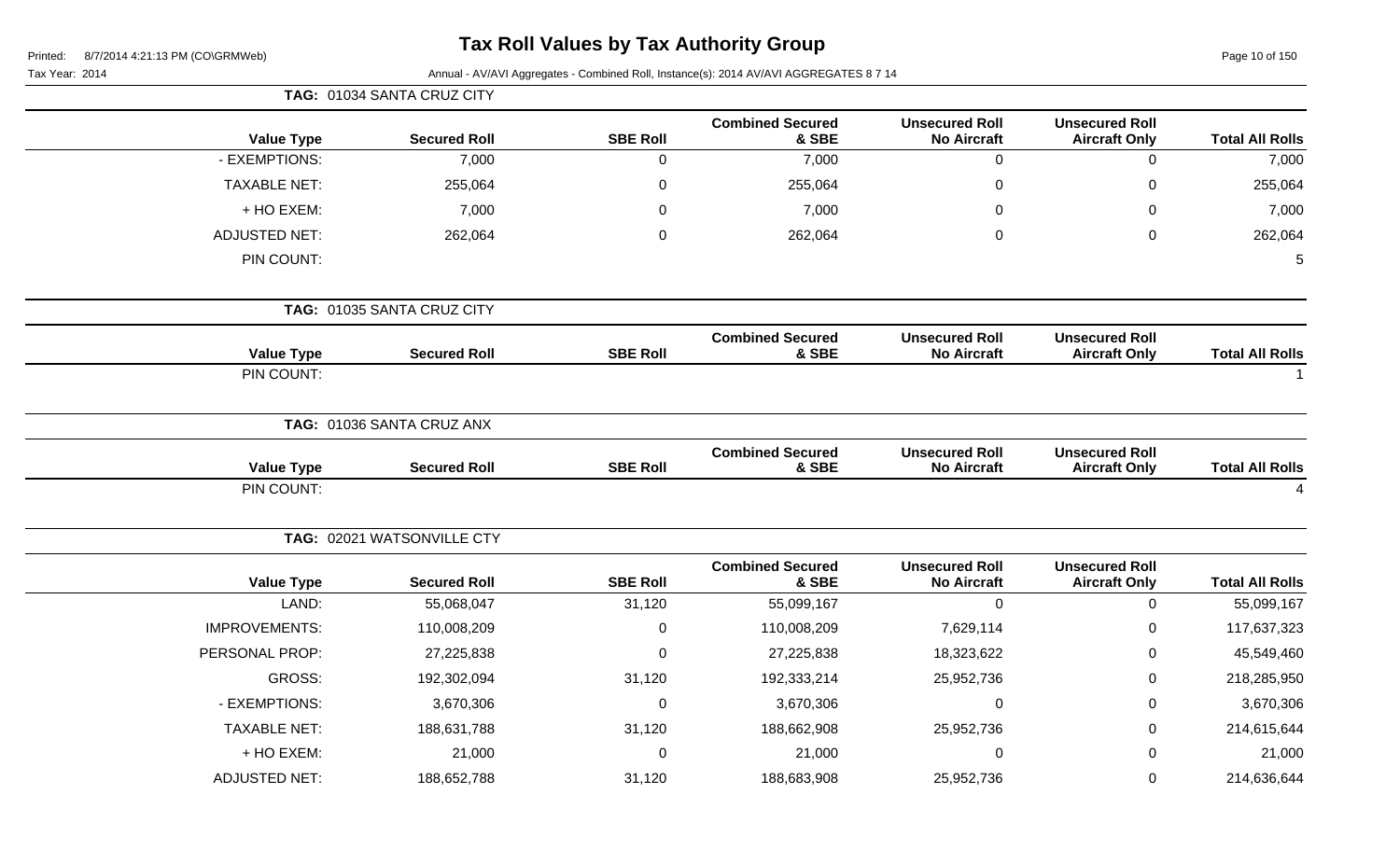Page 11 of 150

|                        |                                               |                                             |                                  |                 | TAG: 02021 WATSONVILLE CTY |                      |
|------------------------|-----------------------------------------------|---------------------------------------------|----------------------------------|-----------------|----------------------------|----------------------|
| <b>Total All Rolls</b> | <b>Unsecured Roll</b><br><b>Aircraft Only</b> | <b>Unsecured Roll</b><br><b>No Aircraft</b> | <b>Combined Secured</b><br>& SBE | <b>SBE Roll</b> | <b>Secured Roll</b>        | <b>Value Type</b>    |
| 241                    |                                               |                                             |                                  |                 |                            | PIN COUNT:           |
|                        |                                               |                                             |                                  |                 | TAG: 02023 WATSONVILLE CTY |                      |
| <b>Total All Rolls</b> | <b>Unsecured Roll</b><br><b>Aircraft Only</b> | <b>Unsecured Roll</b><br><b>No Aircraft</b> | <b>Combined Secured</b><br>& SBE | <b>SBE Roll</b> | <b>Secured Roll</b>        | <b>Value Type</b>    |
| 44,402,606             | $\mathbf 0$                                   | 17,999                                      | 44,384,607                       | $\mathbf 0$     | 44,384,607                 | LAND:                |
| 57,648,200             | 0                                             | 3,702,996                                   | 53,945,204                       | $\mathsf 0$     | 53,945,204                 | <b>IMPROVEMENTS:</b> |
| 2,995,701              | $\mathsf 0$                                   | 2,606,270                                   | 389,431                          | $\mathsf 0$     | 389,431                    | PERSONAL PROP:       |
| 105,046,507            | $\mathbf 0$                                   | 6,327,265                                   | 98,719,242                       | $\mathbf 0$     | 98,719,242                 | <b>GROSS:</b>        |
| 15,255,424             | 0                                             | 22,001                                      | 15,233,423                       | $\mathbf 0$     | 15,233,423                 | - EXEMPTIONS:        |
| 89,791,083             | $\mathsf 0$                                   | 6,305,264                                   | 83,485,819                       | $\mathsf 0$     | 83,485,819                 | <b>TAXABLE NET:</b>  |
| 252,000                | 0                                             | $\mathbf 0$                                 | 252,000                          | 0               | 252,000                    | + HO EXEM:           |
| 90,043,083             | $\mathsf 0$                                   | 6,305,264                                   | 83,737,819                       | $\mathsf 0$     | 83,737,819                 | <b>ADJUSTED NET:</b> |
| 420                    |                                               |                                             |                                  |                 |                            | PIN COUNT:           |
|                        |                                               |                                             |                                  |                 | TAG: 02029 WATSONVILLE CTY |                      |
| <b>Total All Rolls</b> | <b>Unsecured Roll</b><br><b>Aircraft Only</b> | <b>Unsecured Roll</b><br><b>No Aircraft</b> | <b>Combined Secured</b><br>& SBE | <b>SBE Roll</b> | <b>Secured Roll</b>        | <b>Value Type</b>    |
| $\overline{2}$         |                                               |                                             |                                  |                 |                            | PIN COUNT:           |
|                        |                                               |                                             |                                  |                 | TAG: 02045 WATSONVILLE CTY |                      |
| <b>Total All Rolls</b> | <b>Unsecured Roll</b><br><b>Aircraft Only</b> | <b>Unsecured Roll</b><br><b>No Aircraft</b> | <b>Combined Secured</b><br>& SBE | <b>SBE Roll</b> | <b>Secured Roll</b>        | <b>Value Type</b>    |
|                        |                                               |                                             |                                  |                 |                            | PIN COUNT:           |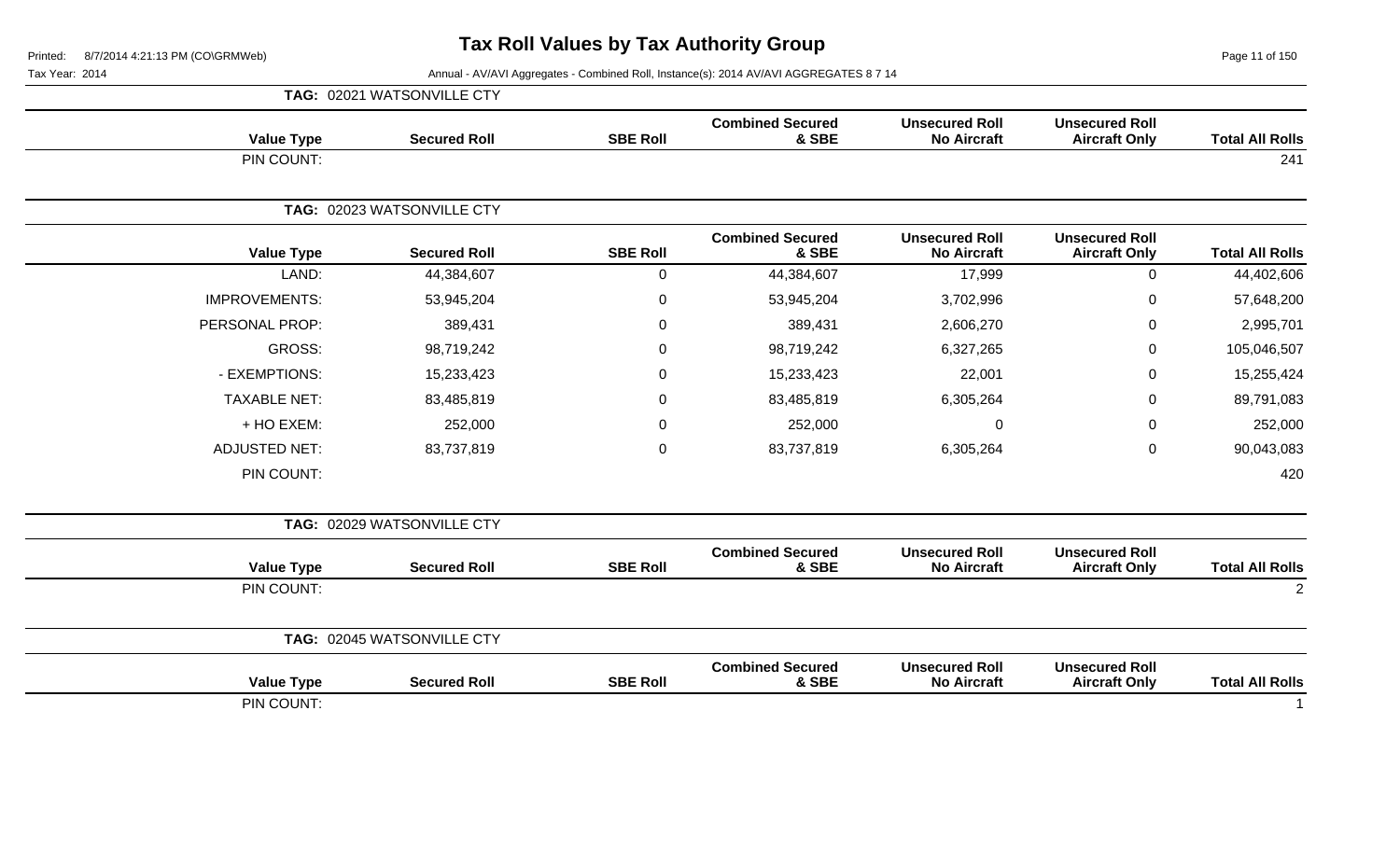Page 12 of 150

Tax Year: 2014 **Annual - AV/AVI Aggregates - Combined Roll**, Instance(s): 2014 AV/AVI AGGREGATES 8 7 14

| <b>Value Type</b>    | <b>Secured Roll</b> | <b>SBE Roll</b> | <b>Combined Secured</b><br>& SBE | <b>Unsecured Roll</b><br><b>No Aircraft</b> | <b>Unsecured Roll</b><br><b>Aircraft Only</b> | <b>Total All Rolls</b> |
|----------------------|---------------------|-----------------|----------------------------------|---------------------------------------------|-----------------------------------------------|------------------------|
| LAND:                | 16,172,860          | 0               | 16,172,860                       | 204,239                                     | 0                                             | 16,377,099             |
| <b>IMPROVEMENTS:</b> | 31,697,776          | 0               | 31,697,776                       | 1,662,359                                   | 0                                             | 33,360,135             |
| PERSONAL PROP:       | 765,846             | 0               | 765,846                          | 841,586                                     | $\overline{0}$                                | 1,607,432              |
| GROSS:               | 48,636,482          | 0               | 48,636,482                       | 2,708,184                                   | 0                                             | 51,344,666             |
| - EXEMPTIONS:        | 5,312,571           | 0               | 5,312,571                        | 18,042                                      | 0                                             | 5,330,613              |
| <b>TAXABLE NET:</b>  | 43,323,911          | 0               | 43,323,911                       | 2,690,142                                   | 0                                             | 46,014,053             |
| + HO EXEM:           | 7,000               | $\mathbf 0$     | 7,000                            | 0                                           | $\mathbf 0$                                   | 7,000                  |
| <b>ADJUSTED NET:</b> | 43,330,911          | $\pmb{0}$       | 43,330,911                       | 2,690,142                                   | 0                                             | 46,021,053             |
| PIN COUNT:           |                     |                 |                                  |                                             |                                               | 186                    |

**TAG:** 02071 WATSONVILLE CTY

**TAG:** 02070 WATSONVILLE CTY

| <b>Value Type</b>    | <b>Secured Roll</b>        | <b>SBE Roll</b> | <b>Combined Secured</b><br>& SBE | <b>Unsecured Roll</b><br><b>No Aircraft</b> | <b>Unsecured Roll</b><br><b>Aircraft Only</b> | <b>Total All Rolls</b> |
|----------------------|----------------------------|-----------------|----------------------------------|---------------------------------------------|-----------------------------------------------|------------------------|
| LAND:                | 151,581,190                | 0               | 151,581,190                      | 214,304                                     | 0                                             | 151,795,494            |
| <b>IMPROVEMENTS:</b> | 137,386,191                | $\mathbf 0$     | 137,386,191                      | $\mathbf 0$                                 | $\mathbf 0$                                   | 137,386,191            |
| PERSONAL PROP:       | 157,841                    | $\mathbf 0$     | 157,841                          | 39,133                                      | $\mathbf 0$                                   | 196,974                |
| GROSS:               | 289,125,222                | $\mathbf 0$     | 289,125,222                      | 253,437                                     | $\mathbf 0$                                   | 289,378,659            |
| - EXEMPTIONS:        | 27,344,356                 | $\mathbf 0$     | 27,344,356                       | $\mathbf 0$                                 | $\mathbf 0$                                   | 27,344,356             |
| <b>TAXABLE NET:</b>  | 261,780,866                | $\mathbf 0$     | 261,780,866                      | 253,437                                     | $\mathbf 0$                                   | 262,034,303            |
| + HO EXEM:           | 3,465,000                  | $\mathbf 0$     | 3,465,000                        | 0                                           | 0                                             | 3,465,000              |
| <b>ADJUSTED NET:</b> | 265,245,866                | $\mathbf 0$     | 265,245,866                      | 253,437                                     | $\mathbf 0$                                   | 265,499,303            |
| PIN COUNT:           |                            |                 |                                  |                                             |                                               | 1,221                  |
|                      |                            |                 |                                  |                                             |                                               |                        |
|                      | TAG: 02072 WATSONVILLE CTY |                 |                                  |                                             |                                               |                        |

| <b>Value Type</b> | <b>Secured Roll</b> | <b>SBE Roll</b> | <b>Combined Secured</b><br>& SBE | <b>Unsecured Roll</b><br><b>No Aircraft</b> | <b>Unsecured Roll</b><br><b>Aircraft Only</b> | <b>All Rolls</b><br>Tota |
|-------------------|---------------------|-----------------|----------------------------------|---------------------------------------------|-----------------------------------------------|--------------------------|
| LAND              | 918,615,431         |                 | 918,615,431                      | ,457,218                                    |                                               | 920,0.<br>72,649         |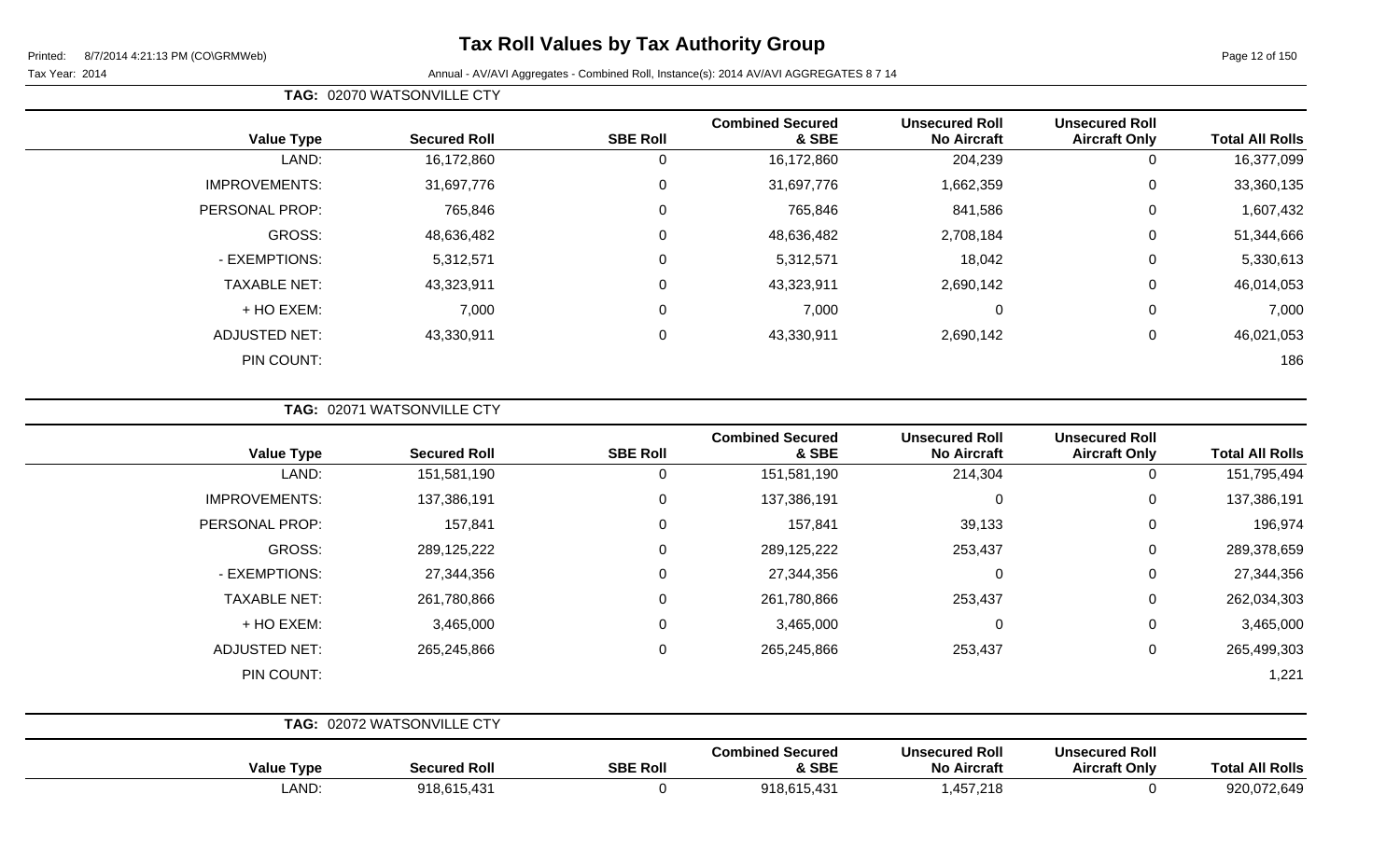**TAG:** 02072 WATSONVILLE CTY

Page 13 of 150

| <b>Total All Rolls</b> | <b>Unsecured Roll</b><br><b>Aircraft Only</b> | <b>Unsecured Roll</b><br><b>No Aircraft</b> | <b>Combined Secured</b><br>& SBE | <b>SBE Roll</b> | <b>Secured Roll</b> | <b>Value Type</b>    |  |
|------------------------|-----------------------------------------------|---------------------------------------------|----------------------------------|-----------------|---------------------|----------------------|--|
| 1,016,315,410          | 0                                             | 27,779,563                                  | 988,535,847                      | 0               | 988,535,847         | <b>IMPROVEMENTS:</b> |  |
| 54,493,475             | 0                                             | 36,537,653                                  | 17,955,822                       | 0               | 17,955,822          | PERSONAL PROP:       |  |
| 990,881,534            | 0                                             | 65,774,434                                  | 1,925,107,100                    | 0               | ,925,107,100        | GROSS:               |  |
| 90,331,045             | 0                                             | 4,084,363                                   | 86,246,682                       | 0               | 86,246,682          | - EXEMPTIONS:        |  |
| 900,550,489            | 0                                             | 61,690,071                                  | 1,838,860,418                    | 0               | 838,860,418         | <b>TAXABLE NET:</b>  |  |
| 19,409,600             | 0                                             | 0                                           | 19,409,600                       | 0               | 19,409,600          | + HO EXEM:           |  |
| 919,960,089,           | 0                                             | 61,690,071                                  | 1,858,270,018                    | $\mathbf 0$     | 1,858,270,018       | <b>ADJUSTED NET:</b> |  |
| 6,890                  |                                               |                                             |                                  |                 |                     | PIN COUNT:           |  |
|                        |                                               |                                             |                                  |                 |                     |                      |  |

|                      | TAG: 02073 WATSONVILLE CTY |                 |                                  |                                             |                                               |                        |
|----------------------|----------------------------|-----------------|----------------------------------|---------------------------------------------|-----------------------------------------------|------------------------|
| <b>Value Type</b>    | <b>Secured Roll</b>        | <b>SBE Roll</b> | <b>Combined Secured</b><br>& SBE | <b>Unsecured Roll</b><br><b>No Aircraft</b> | <b>Unsecured Roll</b><br><b>Aircraft Only</b> | <b>Total All Rolls</b> |
| LAND:                | 31,398,667                 | 0               | 31,398,667                       | 0                                           | 0                                             | 31,398,667             |
| <b>IMPROVEMENTS:</b> | 24,868,324                 | 0               | 24,868,324                       | 2,326,453                                   | 0                                             | 27,194,777             |
| PERSONAL PROP:       | 450,733                    | 0               | 450,733                          | 5,582,085                                   | 0                                             | 6,032,818              |
| GROSS:               | 56,717,724                 | 0               | 56,717,724                       | 7,908,538                                   | 0                                             | 64,626,262             |
| - EXEMPTIONS:        | 289,390                    | 0               | 289,390                          | 0                                           | 0                                             | 289,390                |
| <b>TAXABLE NET:</b>  | 56,428,334                 | 0               | 56,428,334                       | 7,908,538                                   | 0                                             | 64,336,872             |
| + HO EXEM:           | 14,000                     | 0               | 14,000                           | 0                                           | 0                                             | 14,000                 |
| <b>ADJUSTED NET:</b> | 56,442,334                 | 0               | 56,442,334                       | 7,908,538                                   | 0                                             | 64,350,872             |
| PIN COUNT:           |                            |                 |                                  |                                             |                                               | 151                    |

|                      | <b>TAG: 02074 WATSONVILLE CTY</b> |                 |                                  |                                             |                                               |                        |
|----------------------|-----------------------------------|-----------------|----------------------------------|---------------------------------------------|-----------------------------------------------|------------------------|
| <b>Value Type</b>    | <b>Secured Roll</b>               | <b>SBE Roll</b> | <b>Combined Secured</b><br>& SBE | <b>Unsecured Roll</b><br><b>No Aircraft</b> | <b>Unsecured Roll</b><br><b>Aircraft Only</b> | <b>Total All Rolls</b> |
| ∟AND:                | 3,493,987                         |                 | 3,493,987                        |                                             |                                               | 3,493,987              |
| <b>IMPROVEMENTS:</b> | 8,474,459                         |                 | 8,474,459                        | 45,437                                      |                                               | 8,519,896              |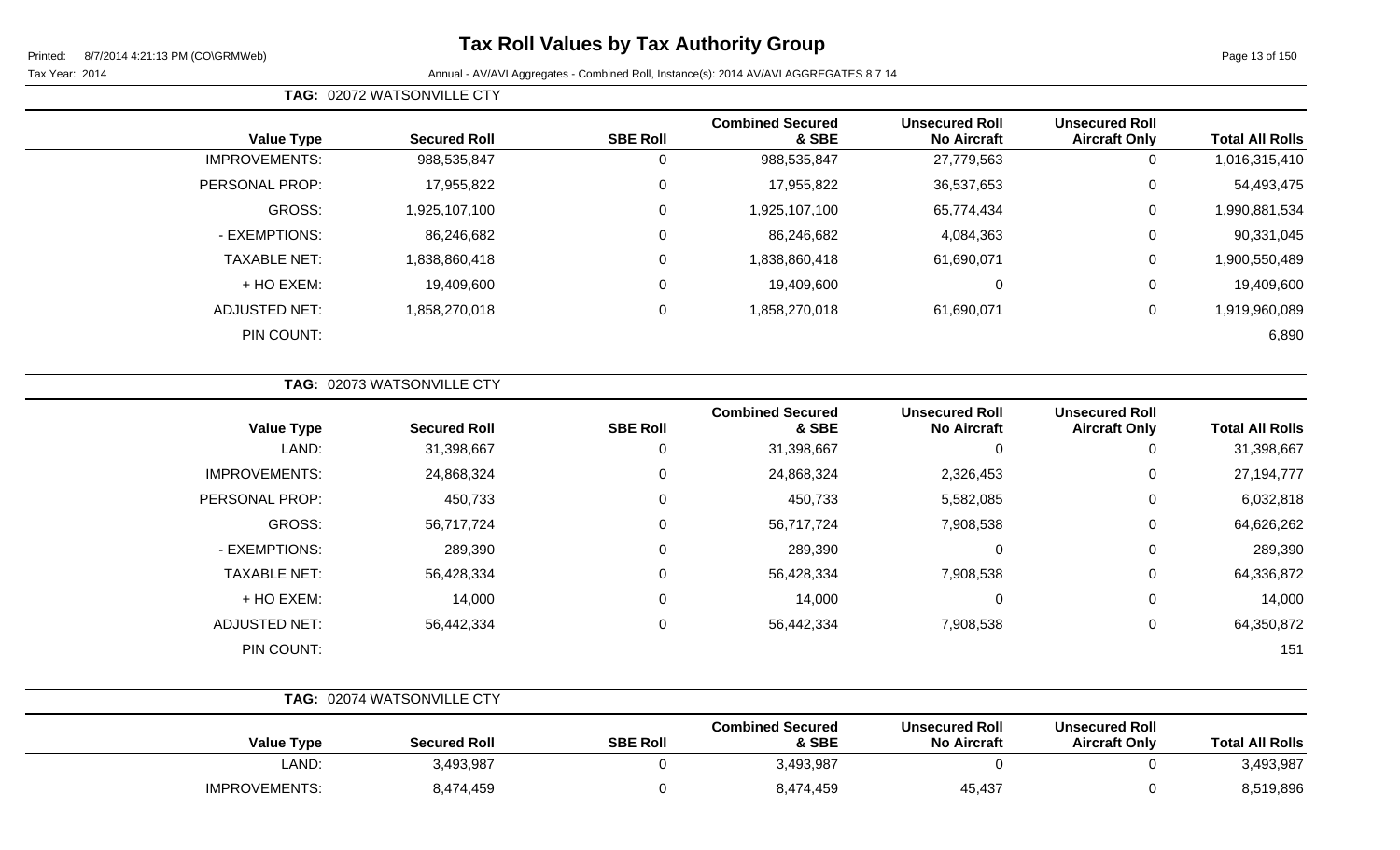# **Tax Roll Values by Tax Authority Group**

| TAG: 02074 WATSONVILLE CTY |
|----------------------------|

| <b>Total All Rolls</b> | <b>Unsecured Roll</b><br><b>Aircraft Only</b> | <b>Unsecured Roll</b><br><b>No Aircraft</b> | <b>Combined Secured</b><br>& SBE | <b>SBE Roll</b> | <b>Secured Roll</b> | <b>Value Type</b>    |
|------------------------|-----------------------------------------------|---------------------------------------------|----------------------------------|-----------------|---------------------|----------------------|
| 813,241                | 0                                             | 43,474                                      | 769,767                          | 0               | 769,767             | PERSONAL PROP:       |
| 12,827,124             | 0                                             | 88,911                                      | 12,738,213                       | 0               | 12,738,213          | GROSS:               |
| 5,323,909              | 0                                             |                                             | 5,323,909                        | 0               | 5,323,909           | - EXEMPTIONS:        |
| 7,503,215              | 0                                             | 88,911                                      | 7,414,304                        | 0               | 7,414,304           | <b>TAXABLE NET:</b>  |
| 7,503,215              | 0                                             | 88,911                                      | 7,414,304                        | 0               | 7,414,304           | <b>ADJUSTED NET:</b> |
| 24                     |                                               |                                             |                                  |                 |                     | PIN COUNT:           |

| TAG: 02075 WATSONVILLE CTY |                     |                 |                                  |                                             |                                               |                        |
|----------------------------|---------------------|-----------------|----------------------------------|---------------------------------------------|-----------------------------------------------|------------------------|
| <b>Value Type</b>          | <b>Secured Roll</b> | <b>SBE Roll</b> | <b>Combined Secured</b><br>& SBE | <b>Unsecured Roll</b><br><b>No Aircraft</b> | <b>Unsecured Roll</b><br><b>Aircraft Only</b> | <b>Total All Rolls</b> |
| LAND:                      | 15,360              |                 | 15,360                           | 0                                           | 0                                             | 15,360                 |
| <b>IMPROVEMENTS:</b>       | 67,602              |                 | 67,602                           | 0                                           | 0                                             | 67,602                 |
| GROSS:                     | 82,962              |                 | 82,962                           | 0                                           | 0                                             | 82,962                 |
| <b>TAXABLE NET:</b>        | 82,962              |                 | 82,962                           | 0                                           | 0                                             | 82,962                 |
| ADJUSTED NET:              | 82,962              |                 | 82,962                           | 0                                           | 0                                             | 82,962                 |
| PIN COUNT:                 |                     |                 |                                  |                                             |                                               | 3                      |

| TAG: 02077 WATSONVILLE CTY |  |  |
|----------------------------|--|--|
|----------------------------|--|--|

| <b>Value Type</b>    | <b>Secured Roll</b> | <b>SBE Roll</b> | <b>Combined Secured</b><br>& SBE | <b>Unsecured Roll</b><br><b>No Aircraft</b> | <b>Unsecured Roll</b><br><b>Aircraft Only</b> | <b>Total All Rolls</b> |
|----------------------|---------------------|-----------------|----------------------------------|---------------------------------------------|-----------------------------------------------|------------------------|
| LAND:                | 677,249             |                 | 677,249                          | 0                                           | ν                                             | 677,249                |
| <b>IMPROVEMENTS:</b> | 849,758             | υ               | 849,758                          | 0                                           | U                                             | 849,758                |
| GROSS:               | 1,527,007           | υ               | 1,527,007                        | 0                                           | U                                             | 1,527,007              |
| <b>TAXABLE NET:</b>  | 1,527,007           | υ               | 1,527,007                        | 0                                           | 0                                             | 1,527,007              |
| <b>ADJUSTED NET:</b> | 1,527,007           | 0               | 1,527,007                        | 0                                           | ◡                                             | 1,527,007              |
| PIN COUNT:           |                     |                 |                                  |                                             |                                               | $\mathcal{D}$          |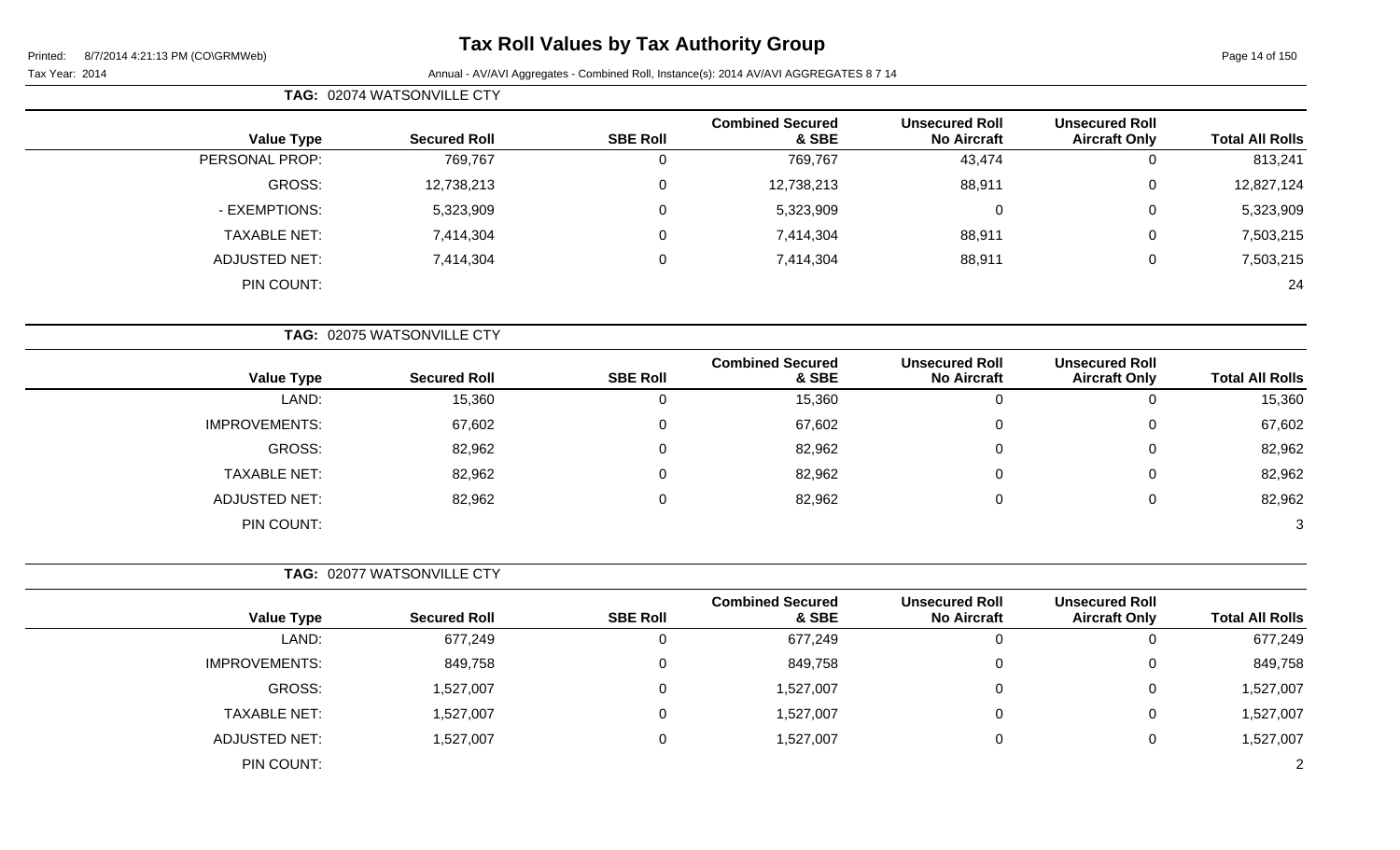Page 15 of 150

Tax Year: 2014 **Annual - AV/AVI Aggregates - Combined Roll**, Instance(s): 2014 AV/AVI AGGREGATES 8 7 14

| <b>Total All Rolls</b> | <b>Unsecured Roll</b><br><b>Aircraft Only</b> | <b>Unsecured Roll</b><br><b>No Aircraft</b> | <b>Combined Secured</b><br>& SBE | <b>SBE Roll</b> | <b>Secured Roll</b> | <b>Value Type</b>    |
|------------------------|-----------------------------------------------|---------------------------------------------|----------------------------------|-----------------|---------------------|----------------------|
| 328,794,326            | 0                                             | 3,139,231                                   | 325,655,095                      | υ               | 325,655,095         | LAND:                |
| 456,516,710            | 0                                             | 35,200,987                                  | 421,315,723                      | 0               | 421,315,723         | <b>IMPROVEMENTS:</b> |
| 92,020,093             | 28,566,792                                    | 56,539,373                                  | 6,913,928                        | 0               | 6,913,928           | PERSONAL PROP:       |
| 877,331,129            | 28,566,792                                    | 94,879,591                                  | 753,884,746                      | 0               | 753,884,746         | GROSS:               |
| 43,456,055             | 340,670                                       | 375,180                                     | 42,740,205                       | 0               | 42,740,205          | - EXEMPTIONS:        |
| 833,875,074            | 28,226,122                                    | 94,504,411                                  | 711,144,541                      | 0               | 711,144,541         | <b>TAXABLE NET:</b>  |
| 3,120,600              | 0                                             | 0                                           | 3,120,600                        | 0               | 3,120,600           | + HO EXEM:           |
| 836,995,674            | 28,226,122                                    | 94,504,411                                  | 714,265,141                      | 0               | 714,265,141         | <b>ADJUSTED NET:</b> |
| 3,187                  |                                               |                                             |                                  |                 |                     | PIN COUNT:           |

**TAG:** 02079 WATSONVILLE CTY

**TAG:** 02078 WATSONVILLE CTY

| <b>Total All Rolls</b> | <b>Unsecured Roll</b><br><b>Aircraft Only</b> | <b>Unsecured Roll</b><br><b>No Aircraft</b> | <b>Combined Secured</b><br>& SBE | <b>SBE Roll</b> | <b>Secured Roll</b> | <b>Value Type</b>    |
|------------------------|-----------------------------------------------|---------------------------------------------|----------------------------------|-----------------|---------------------|----------------------|
| 41,208                 | 0                                             |                                             | 41,208                           | υ               | 41,208              | LAND:                |
| 5,053                  | 0                                             |                                             | 5,053                            | 0               | 5,053               | <b>IMPROVEMENTS:</b> |
| 46,261                 | 0                                             |                                             | 46,261                           | 0               | 46,261              | GROSS:               |
| 46,261                 | 0                                             |                                             | 46,261                           | 0               | 46,261              | <b>TAXABLE NET:</b>  |
| 46,261                 | 0                                             |                                             | 46,261                           | 0               | 46,261              | <b>ADJUSTED NET:</b> |
| $\mathbf{3}$           |                                               |                                             |                                  |                 |                     | PIN COUNT:           |

|  | <b>TAG: 03007 CAPITOLA CITY</b> |  |
|--|---------------------------------|--|
|--|---------------------------------|--|

|                      |                     |                 | <b>Combined Secured</b> | <b>Unsecured Roll</b> | <b>Unsecured Roll</b> |                        |
|----------------------|---------------------|-----------------|-------------------------|-----------------------|-----------------------|------------------------|
| <b>Value Type</b>    | <b>Secured Roll</b> | <b>SBE Roll</b> | & SBE                   | <b>No Aircraft</b>    | <b>Aircraft Only</b>  | <b>Total All Rolls</b> |
| PERSONAL PROP:       |                     |                 |                         | 18,242                |                       | 18,242                 |
| GROSS:               |                     |                 |                         | 18,242                |                       | 18,242                 |
| <b>TAXABLE NET:</b>  |                     |                 |                         | 18,242                |                       | 18,242                 |
| <b>ADJUSTED NET:</b> |                     |                 |                         | 18,242                |                       | 18,242                 |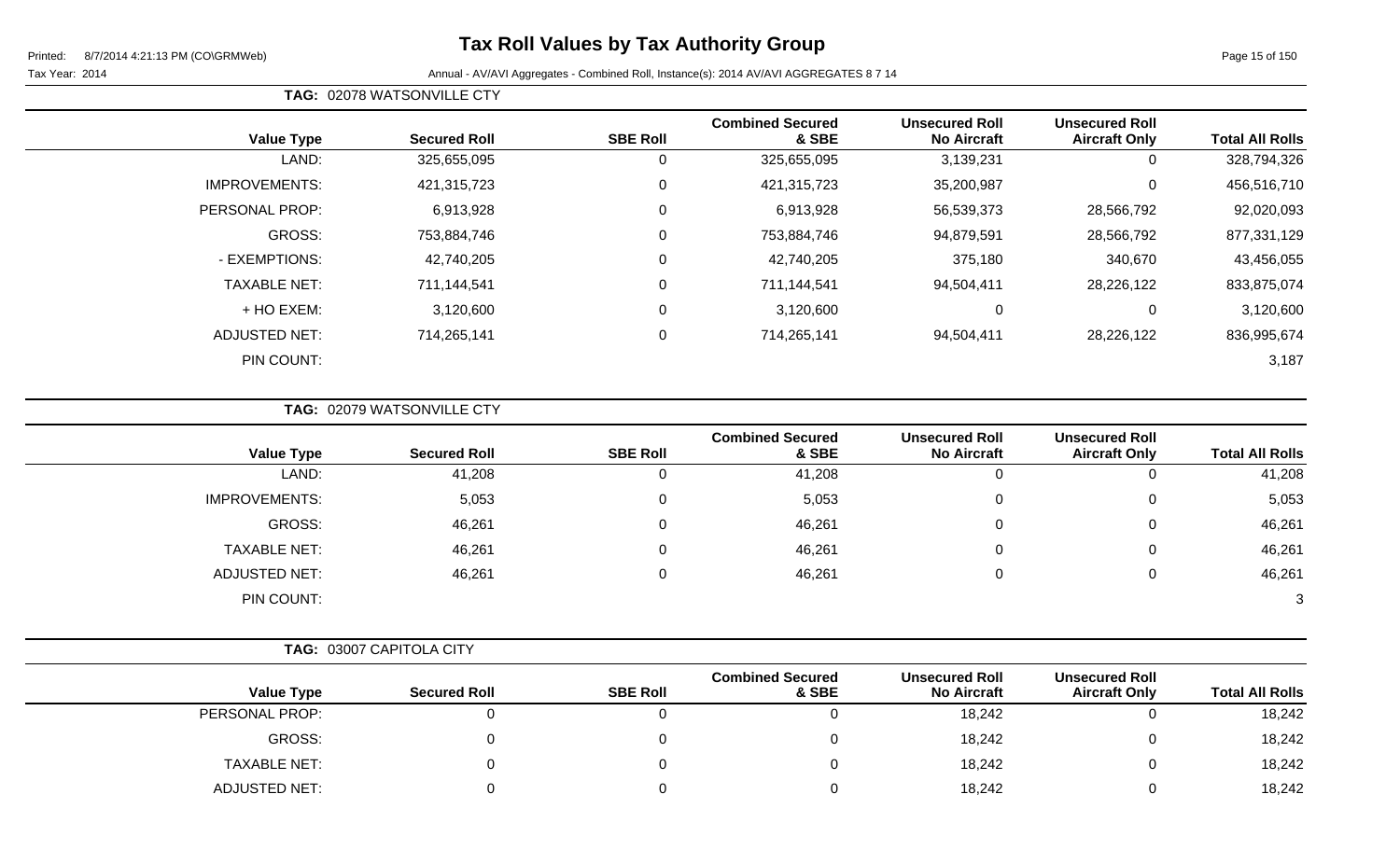Page 16 of 150

|                        |                                               |                                             |                                  |                  | TAG: 03007 CAPITOLA CITY |                      |
|------------------------|-----------------------------------------------|---------------------------------------------|----------------------------------|------------------|--------------------------|----------------------|
| <b>Total All Rolls</b> | <b>Unsecured Roll</b><br><b>Aircraft Only</b> | <b>Unsecured Roll</b><br><b>No Aircraft</b> | <b>Combined Secured</b><br>& SBE | <b>SBE Roll</b>  | <b>Secured Roll</b>      | <b>Value Type</b>    |
|                        |                                               |                                             |                                  |                  |                          | PIN COUNT:           |
|                        |                                               |                                             |                                  |                  | TAG: 03037 CAPITOLA CITY |                      |
| <b>Total All Rolls</b> | <b>Unsecured Roll</b><br><b>Aircraft Only</b> | <b>Unsecured Roll</b><br><b>No Aircraft</b> | <b>Combined Secured</b><br>& SBE | <b>SBE Roll</b>  | <b>Secured Roll</b>      | <b>Value Type</b>    |
| 85,818                 | $\mathsf 0$                                   | 85,818                                      | 0                                | $\mathbf 0$      | $\boldsymbol{0}$         | LAND:                |
| 217,944                | $\mathbf 0$                                   | 217,944                                     | $\Omega$                         | 0                | $\Omega$                 | <b>IMPROVEMENTS:</b> |
| 303,762                | 0                                             | 303,762                                     | $\Omega$                         | 0                | ∩                        | GROSS:               |
| 303,762                | $\mathsf 0$                                   | 303,762                                     | $\Omega$                         | $\overline{0}$   | $\Omega$                 | <b>TAXABLE NET:</b>  |
| 303,762                | $\pmb{0}$                                     | 303,762                                     | 0                                | $\mathbf 0$      | $\mathbf{0}$             | <b>ADJUSTED NET:</b> |
| 9                      |                                               |                                             |                                  |                  |                          | PIN COUNT:           |
|                        |                                               |                                             |                                  |                  | TAG: 03039 CAPITOLA CITY |                      |
| <b>Total All Rolls</b> | <b>Unsecured Roll</b><br><b>Aircraft Only</b> | <b>Unsecured Roll</b><br><b>No Aircraft</b> | <b>Combined Secured</b><br>& SBE | <b>SBE Roll</b>  | <b>Secured Roll</b>      | <b>Value Type</b>    |
| 398,882                | $\mathbf 0$                                   | $\boldsymbol{0}$                            | 398,882                          | $\overline{0}$   | 398,882                  | LAND:                |
| 452,057                | $\mathsf 0$                                   | $\mathbf 0$                                 | 452,057                          | $\boldsymbol{0}$ | 452,057                  | IMPROVEMENTS:        |
| 850,939                | $\mathbf 0$                                   | 0                                           | 850,939                          | $\overline{0}$   | 850,939                  | <b>GROSS:</b>        |
| 7,000                  | $\mathsf 0$                                   | $\mathbf 0$                                 | 7,000                            | $\overline{0}$   | 7,000                    | - EXEMPTIONS:        |
| 843,939                | $\mathsf 0$                                   | $\Omega$                                    | 843,939                          | $\overline{0}$   | 843,939                  | <b>TAXABLE NET:</b>  |
| 7,000                  | $\pmb{0}$                                     | $\mathbf 0$                                 | 7,000                            | $\boldsymbol{0}$ | 7,000                    | + HO EXEM:           |
| 850,939                | $\pmb{0}$                                     | $\pmb{0}$                                   | 850,939                          | $\boldsymbol{0}$ | 850,939                  | <b>ADJUSTED NET:</b> |
| 4                      |                                               |                                             |                                  |                  |                          | PIN COUNT:           |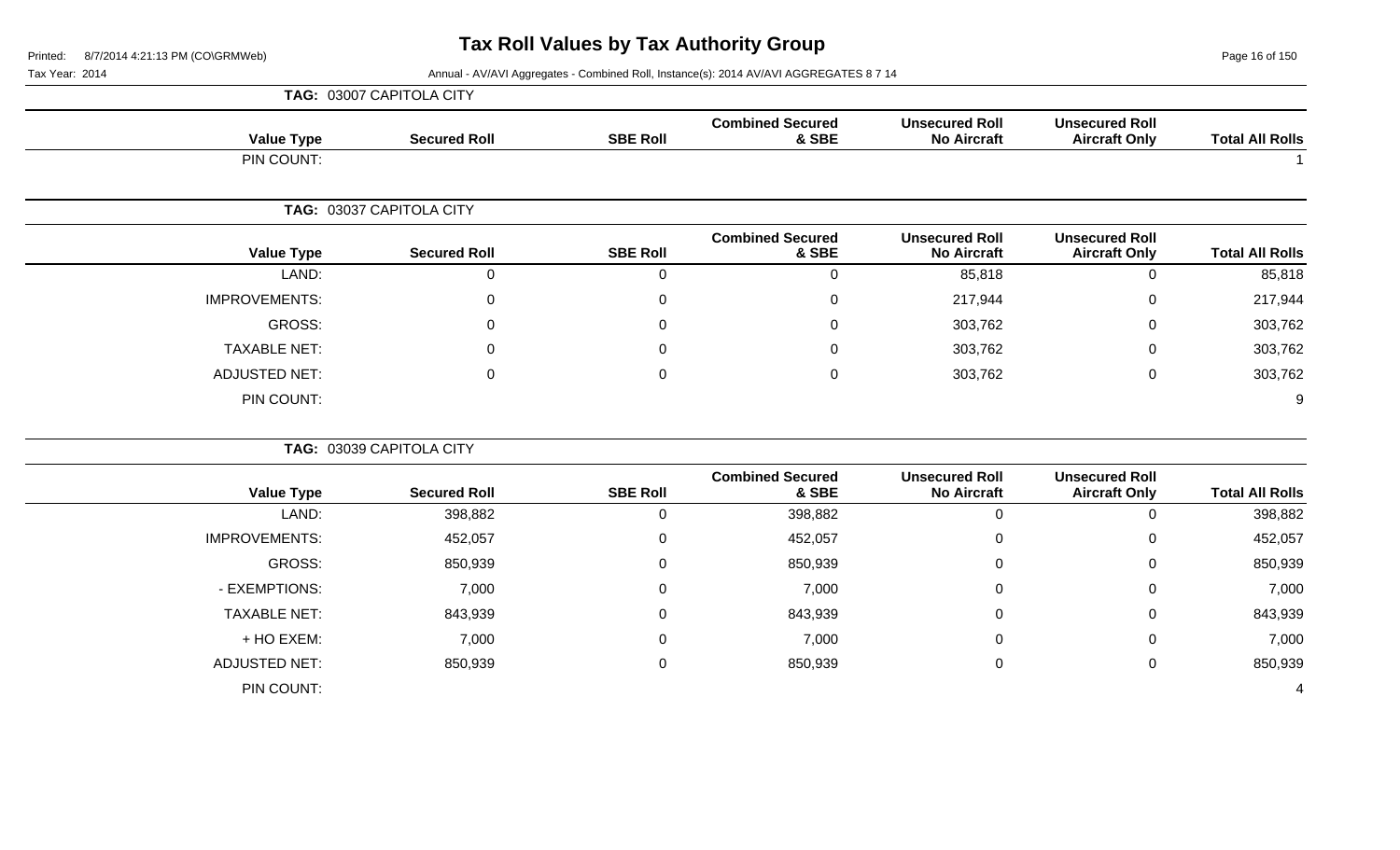Page 17 of 150

### Tax Year: 2014 **Annual - AV/AVI Aggregates - Combined Roll**, Instance(s): 2014 AV/AVI AGGREGATES 8 7 14

| <b>Total All Rolls</b> | <b>Unsecured Roll</b><br><b>Aircraft Only</b> | <b>Unsecured Roll</b><br><b>No Aircraft</b> | <b>Combined Secured</b><br>& SBE | <b>SBE Roll</b> | <b>Secured Roll</b> | <b>Value Type</b>    |
|------------------------|-----------------------------------------------|---------------------------------------------|----------------------------------|-----------------|---------------------|----------------------|
| 19,869,020             | O                                             | U                                           | 19,869,020                       | 0               | 19,869,020          | LAND:                |
| 13,561,312             | 0                                             | 0                                           | 13,561,312                       | 0               | 13,561,312          | <b>IMPROVEMENTS:</b> |
| 33,430,332             | 0                                             | 0                                           | 33,430,332                       | 0               | 33,430,332          | GROSS:               |
| 119,000                | 0                                             | 0                                           | 119,000                          | 0               | 119,000             | - EXEMPTIONS:        |
| 33,311,332             | 0                                             | 0                                           | 33,311,332                       | 0               | 33,311,332          | <b>TAXABLE NET:</b>  |
| 119,000                | 0                                             | 0                                           | 119,000                          | 0               | 119,000             | + HO EXEM:           |
| 33,430,332             | 0                                             | 0                                           | 33,430,332                       | 0               | 33,430,332          | <b>ADJUSTED NET:</b> |
| 90                     |                                               |                                             |                                  |                 |                     | PIN COUNT:           |
|                        |                                               |                                             |                                  |                 |                     |                      |

**TAG:** 03050 CAPITOLA CITY

**TAG:** 03046 CAPITOLA CITY

| <b>Value Type</b>    | <b>Secured Roll</b>      | <b>SBE Roll</b> | <b>Combined Secured</b><br>& SBE | <b>Unsecured Roll</b><br><b>No Aircraft</b> | <b>Unsecured Roll</b><br><b>Aircraft Only</b> | <b>Total All Rolls</b> |
|----------------------|--------------------------|-----------------|----------------------------------|---------------------------------------------|-----------------------------------------------|------------------------|
| LAND:                | 635,434                  | 0               | 635,434                          | 0                                           | 0                                             | 635,434                |
| <b>IMPROVEMENTS:</b> | 178,368                  | $\mathbf 0$     | 178,368                          | 0                                           | $\mathbf 0$                                   | 178,368                |
| PERSONAL PROP:       | 0                        | 0               | $\Omega$                         | 5,000                                       | $\mathbf 0$                                   | 5,000                  |
| GROSS:               | 813,802                  | $\mathbf 0$     | 813,802                          | 5,000                                       | $\overline{0}$                                | 818,802                |
| <b>TAXABLE NET:</b>  | 813,802                  | 0               | 813,802                          | 5,000                                       | $\mathbf 0$                                   | 818,802                |
| <b>ADJUSTED NET:</b> | 813,802                  | $\mathbf 0$     | 813,802                          | 5,000                                       | $\mathbf 0$                                   | 818,802                |
| PIN COUNT:           |                          |                 |                                  |                                             |                                               | $\overline{2}$         |
|                      | TAG: 03053 CAPITOLA CITY |                 |                                  |                                             |                                               |                        |
| <b>Value Type</b>    | <b>Secured Roll</b>      | <b>SBE Roll</b> | <b>Combined Secured</b><br>& SBE | <b>Unsecured Roll</b><br><b>No Aircraft</b> | <b>Unsecured Roll</b><br><b>Aircraft Only</b> | <b>Total All Rolls</b> |

PIN COUNT: 2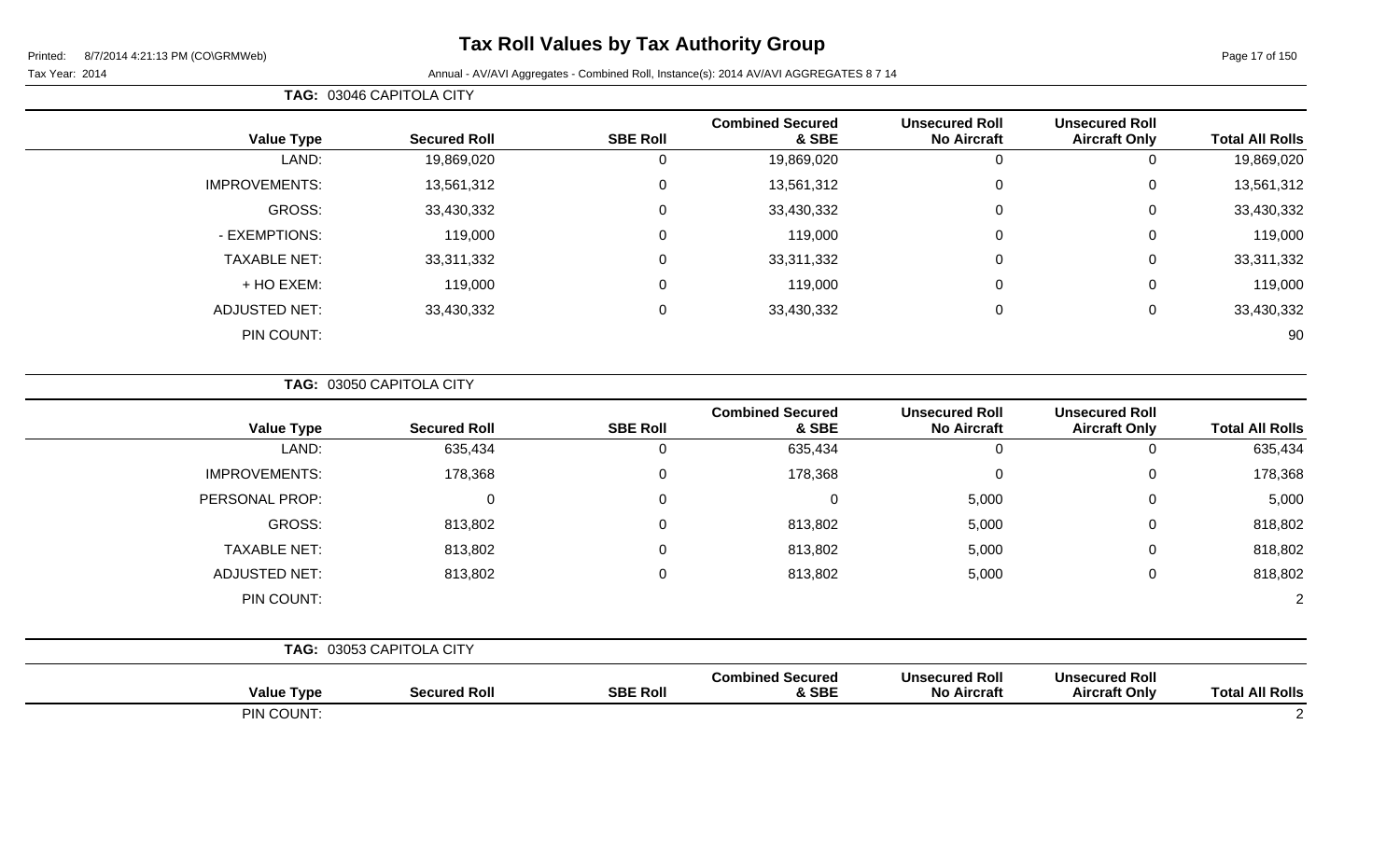# **Tax Roll Values by Tax Authority Group**

### Tax Year: 2014 Annual - AV/AVI Aggregates - Combined Roll, Instance(s): 2014 AV/AVI AGGREGATES 8 7 14

|                        | <b>Unsecured Roll</b>                         | <b>Unsecured Roll</b>                       | <b>Combined Secured</b>          |                  |                          |                      |
|------------------------|-----------------------------------------------|---------------------------------------------|----------------------------------|------------------|--------------------------|----------------------|
| <b>Total All Rolls</b> | <b>Aircraft Only</b>                          | <b>No Aircraft</b>                          | & SBE                            | <b>SBE Roll</b>  | <b>Secured Roll</b>      | <b>Value Type</b>    |
| 7,208,274              | $\mathbf 0$                                   | $\mathbf 0$                                 | 7,208,274                        | $\mathbf 0$      | 7,208,274                | LAND:                |
| 5,810,463              | 0                                             | 4,500                                       | 5,805,963                        | $\mathbf 0$      | 5,805,963                | <b>IMPROVEMENTS:</b> |
| 16,500                 | 0                                             | 16,500                                      | 0                                | $\mathbf 0$      | $\mathbf 0$              | PERSONAL PROP:       |
| 13,035,237             | 0                                             | 21,000                                      | 13,014,237                       | $\mathbf 0$      | 13,014,237               | GROSS:               |
| 13,035,237             | 0                                             | 21,000                                      | 13,014,237                       | $\mathbf 0$      | 13,014,237               | <b>TAXABLE NET:</b>  |
| 13,035,237             | 0                                             | 21,000                                      | 13,014,237                       | $\mathbf 0$      | 13,014,237               | <b>ADJUSTED NET:</b> |
| 17                     |                                               |                                             |                                  |                  |                          | PIN COUNT:           |
|                        |                                               |                                             |                                  |                  | TAG: 03063 CAPITOLA CITY |                      |
| <b>Total All Rolls</b> | <b>Unsecured Roll</b><br><b>Aircraft Only</b> | <b>Unsecured Roll</b><br><b>No Aircraft</b> | <b>Combined Secured</b><br>& SBE | <b>SBE Roll</b>  | <b>Secured Roll</b>      | <b>Value Type</b>    |
| 466,718                | 0                                             | $\mathbf 0$                                 | 466,718                          | $\boldsymbol{0}$ | 466,718                  | LAND:                |
| 388,932                | 0                                             | 0                                           | 388,932                          | $\mathbf 0$      | 388,932                  | <b>IMPROVEMENTS:</b> |
| 855,650                | 0                                             | $\mathbf 0$                                 | 855,650                          | $\boldsymbol{0}$ | 855,650                  | GROSS:               |
| 855,650                | 0                                             | $\mathbf 0$                                 | 855,650                          | $\mathbf 0$      | 855,650                  | <b>TAXABLE NET:</b>  |
| 855,650                | 0                                             | $\mathbf 0$                                 | 855,650                          | $\mathbf 0$      | 855,650                  | <b>ADJUSTED NET:</b> |
|                        |                                               |                                             |                                  |                  |                          | PIN COUNT:           |
|                        |                                               |                                             |                                  |                  | TAG: 03069 CAPITOLA CITY |                      |
| <b>Total All Rolls</b> | <b>Unsecured Roll</b><br><b>Aircraft Only</b> | <b>Unsecured Roll</b><br><b>No Aircraft</b> | <b>Combined Secured</b><br>& SBE | <b>SBE Roll</b>  | <b>Secured Roll</b>      | <b>Value Type</b>    |
|                        | 0                                             | $\mathbf 0$                                 | 6,035,345                        | 0                | 6,035,345                | LAND:                |
| 6,035,345              |                                               |                                             |                                  |                  |                          |                      |

PERSONAL PROP: 659,140 569,140 0 569,140 569,140 569,140 781,303 0 1,350,443

- EXEMPTIONS: 0 0 0 223,028 0 223,028 TAXABLE NET: 11,915,048 0 11,915,048 2,210,590 0 14,125,638

GROSS: 11,915,048 0 11,915,048 2,433,618 0 14,348,666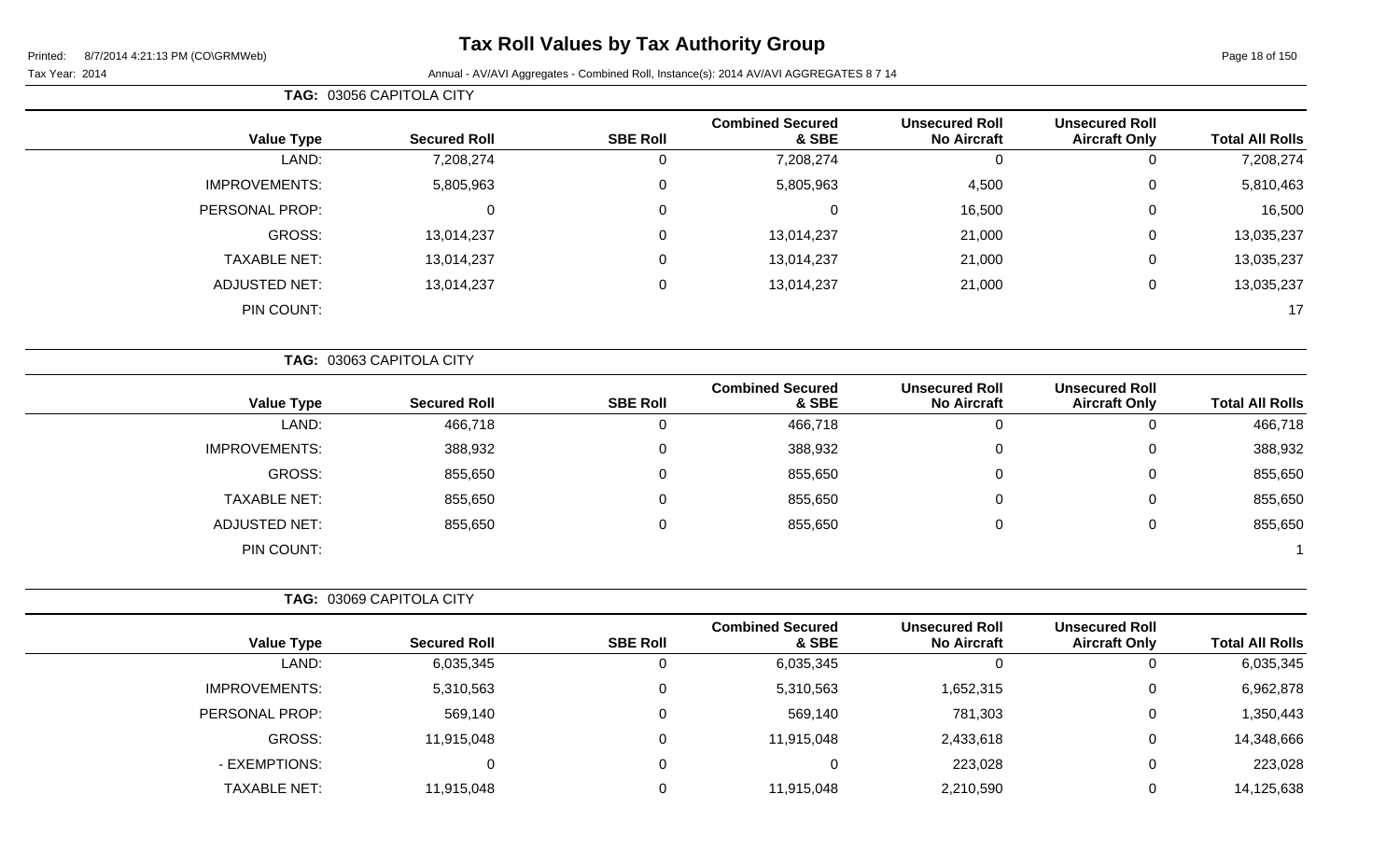**TAG:** 03069 CAPITOLA CITY

Page 19 of 150

| <b>Value Type</b>    | <b>Secured Roll</b>      | <b>SBE Roll</b> | <b>Combined Secured</b><br>& SBE | <b>Unsecured Roll</b><br><b>No Aircraft</b> | <b>Unsecured Roll</b><br><b>Aircraft Only</b> | <b>Total All Rolls</b> |
|----------------------|--------------------------|-----------------|----------------------------------|---------------------------------------------|-----------------------------------------------|------------------------|
| <b>ADJUSTED NET:</b> | 11,915,048               | $\mathbf 0$     | 11,915,048                       | 2,210,590                                   | $\mathbf 0$                                   | 14,125,638             |
| PIN COUNT:           |                          |                 |                                  |                                             |                                               | 25                     |
|                      | TAG: 03071 CAPITOLA CITY |                 |                                  |                                             |                                               |                        |
| <b>Value Type</b>    | <b>Secured Roll</b>      | <b>SBE Roll</b> | <b>Combined Secured</b><br>& SBE | <b>Unsecured Roll</b><br><b>No Aircraft</b> | <b>Unsecured Roll</b><br><b>Aircraft Only</b> | <b>Total All Rolls</b> |
| LAND:                | 604                      | 0               | 604                              | $\mathbf 0$                                 | $\mathbf 0$                                   | 604                    |
| <b>IMPROVEMENTS:</b> | 604                      | 0               | 604                              | $\mathbf 0$                                 | $\boldsymbol{0}$                              | 604                    |
| <b>GROSS:</b>        | 1,208                    | 0               | 1,208                            | $\mathbf 0$                                 | $\mathbf 0$                                   | 1,208                  |
| - EXEMPTIONS:        | 1,208                    | $\mathbf 0$     | 1,208                            | $\mathbf 0$                                 | $\mathbf 0$                                   | 1,208                  |
| PIN COUNT:           |                          |                 |                                  |                                             |                                               | $\overline{1}$         |
|                      | TAG: 03101 CAPITOLA CITY |                 |                                  |                                             |                                               |                        |
| <b>Value Type</b>    | <b>Secured Roll</b>      | <b>SBE Roll</b> | <b>Combined Secured</b><br>& SBE | <b>Unsecured Roll</b><br><b>No Aircraft</b> | <b>Unsecured Roll</b><br><b>Aircraft Only</b> | <b>Total All Rolls</b> |
| LAND:                | 48,101,410               | 83,608          | 48,185,018                       | $\overline{0}$                              | $\mathbf 0$                                   | 48,185,018             |
| <b>IMPROVEMENTS:</b> | 76,791,732               | $\pmb{0}$       | 76,791,732                       | 15,158,889                                  | $\boldsymbol{0}$                              | 91,950,621             |
| PERSONAL PROP:       | 3,606,821                | 0               | 3,606,821                        | 10,937,477                                  | 0                                             | 14,544,298             |
| <b>GROSS:</b>        | 128,499,963              | 83,608          | 128,583,571                      | 26,096,366                                  | 0                                             | 154,679,937            |
| - EXEMPTIONS:        | 3,896,320                | 0               | 3,896,320                        | $\mathbf 0$                                 | 0                                             | 3,896,320              |
| <b>TAXABLE NET:</b>  | 124,603,643              | 83,608          | 124,687,251                      | 26,096,366                                  | $\boldsymbol{0}$                              | 150,783,617            |
| + HO EXEM:           | 28,000                   | $\mathbf 0$     | 28,000                           | $\mathbf 0$                                 | 0                                             | 28,000                 |
| <b>ADJUSTED NET:</b> | 124,631,643              | 83,608          | 124,715,251                      | 26,096,366                                  | 0                                             | 150,811,617            |
| PIN COUNT:           |                          |                 |                                  |                                             |                                               | 152                    |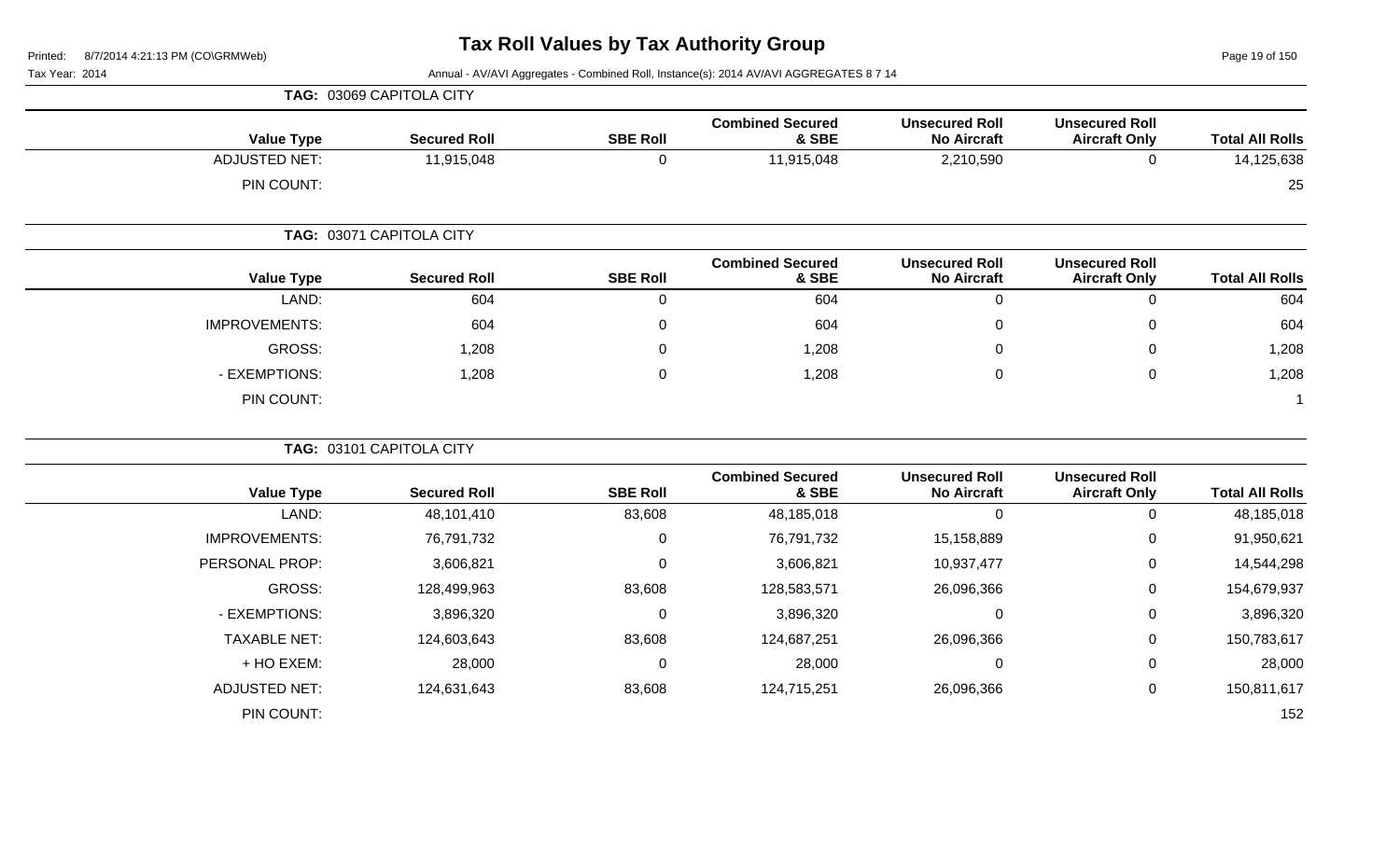**TAG:** 03102 CAPITOLA CITY

| <b>Total All Rolls</b> | <b>Unsecured Roll</b><br><b>Aircraft Only</b> | <b>Unsecured Roll</b><br><b>No Aircraft</b> | <b>Combined Secured</b><br>& SBE | <b>SBE Roll</b> | <b>Secured Roll</b> | <b>Value Type</b>    |
|------------------------|-----------------------------------------------|---------------------------------------------|----------------------------------|-----------------|---------------------|----------------------|
| 20,527,265             | 0                                             | 0                                           | 20,527,265                       | υ               | 20,527,265          | LAND:                |
| 19,033,443             | $\mathbf 0$                                   | 1,855                                       | 19,031,588                       | 0               | 19,031,588          | <b>IMPROVEMENTS:</b> |
| 243,333                | $\overline{0}$                                | 164,333                                     | 79,000                           | 0               | 79,000              | PERSONAL PROP:       |
| 39,804,041             | 0                                             | 166,188                                     | 39,637,853                       | 0               | 39,637,853          | GROSS:               |
| 7,600,790              | 0                                             | 0                                           | 7,600,790                        | 0               | 7,600,790           | - EXEMPTIONS:        |
| 32,203,251             | $\mathbf 0$                                   | 166,188                                     | 32,037,063                       | 0               | 32,037,063          | <b>TAXABLE NET:</b>  |
| 210,000                | $\mathbf 0$                                   | 0                                           | 210,000                          | 0               | 210,000             | + HO EXEM:           |
| 32,413,251             | $\mathbf 0$                                   | 166,188                                     | 32,247,063                       | 0               | 32,247,063          | <b>ADJUSTED NET:</b> |
| 88                     |                                               |                                             |                                  |                 |                     | PIN COUNT:           |
|                        |                                               |                                             |                                  |                 |                     |                      |

**TAG:** 03103 CAPITOLA CITY

| <b>Value Type</b>    | <b>Secured Roll</b> | <b>SBE Roll</b> | <b>Combined Secured</b><br>& SBE | <b>Unsecured Roll</b><br><b>No Aircraft</b> | <b>Unsecured Roll</b><br><b>Aircraft Only</b> | <b>Total All Rolls</b> |
|----------------------|---------------------|-----------------|----------------------------------|---------------------------------------------|-----------------------------------------------|------------------------|
| LAND:                | 5,719,713           | 0               | 5,719,713                        | 0                                           | 0                                             | 5,719,713              |
| <b>IMPROVEMENTS:</b> | 4,454,719           | $\mathbf{0}$    | 4,454,719                        | 162,932                                     | 0                                             | 4,617,651              |
| PERSONAL PROP:       | 0                   | 0               |                                  | 710,644                                     | 0                                             | 710,644                |
| <b>GROSS:</b>        | 10,174,432          | 0               | 10,174,432                       | 873,576                                     | 0                                             | 11,048,008             |
| <b>TAXABLE NET:</b>  | 10,174,432          | 0               | 10,174,432                       | 873,576                                     | 0                                             | 11,048,008             |
| <b>ADJUSTED NET:</b> | 10,174,432          | 0               | 10,174,432                       | 873,576                                     | 0                                             | 11,048,008             |
| PIN COUNT:           |                     |                 |                                  |                                             |                                               | 6                      |

|                      | TAG: 03104 CAPITOLA CITY |                 |                                  |                                             |                                               |                        |
|----------------------|--------------------------|-----------------|----------------------------------|---------------------------------------------|-----------------------------------------------|------------------------|
| <b>Value Type</b>    | <b>Secured Roll</b>      | <b>SBE Roll</b> | <b>Combined Secured</b><br>& SBE | <b>Unsecured Roll</b><br><b>No Aircraft</b> | <b>Unsecured Roll</b><br><b>Aircraft Only</b> | <b>Total All Rolls</b> |
| LAND:                | 1,279,783                |                 | 1,279,783                        |                                             |                                               | 1,279,783              |
| <b>IMPROVEMENTS:</b> | 6,002,438                |                 | 6,002,438                        | 1,613,512                                   |                                               | 7,615,950              |
| PERSONAL PROP:       |                          |                 |                                  | 1,067,575                                   |                                               | 1,067,575              |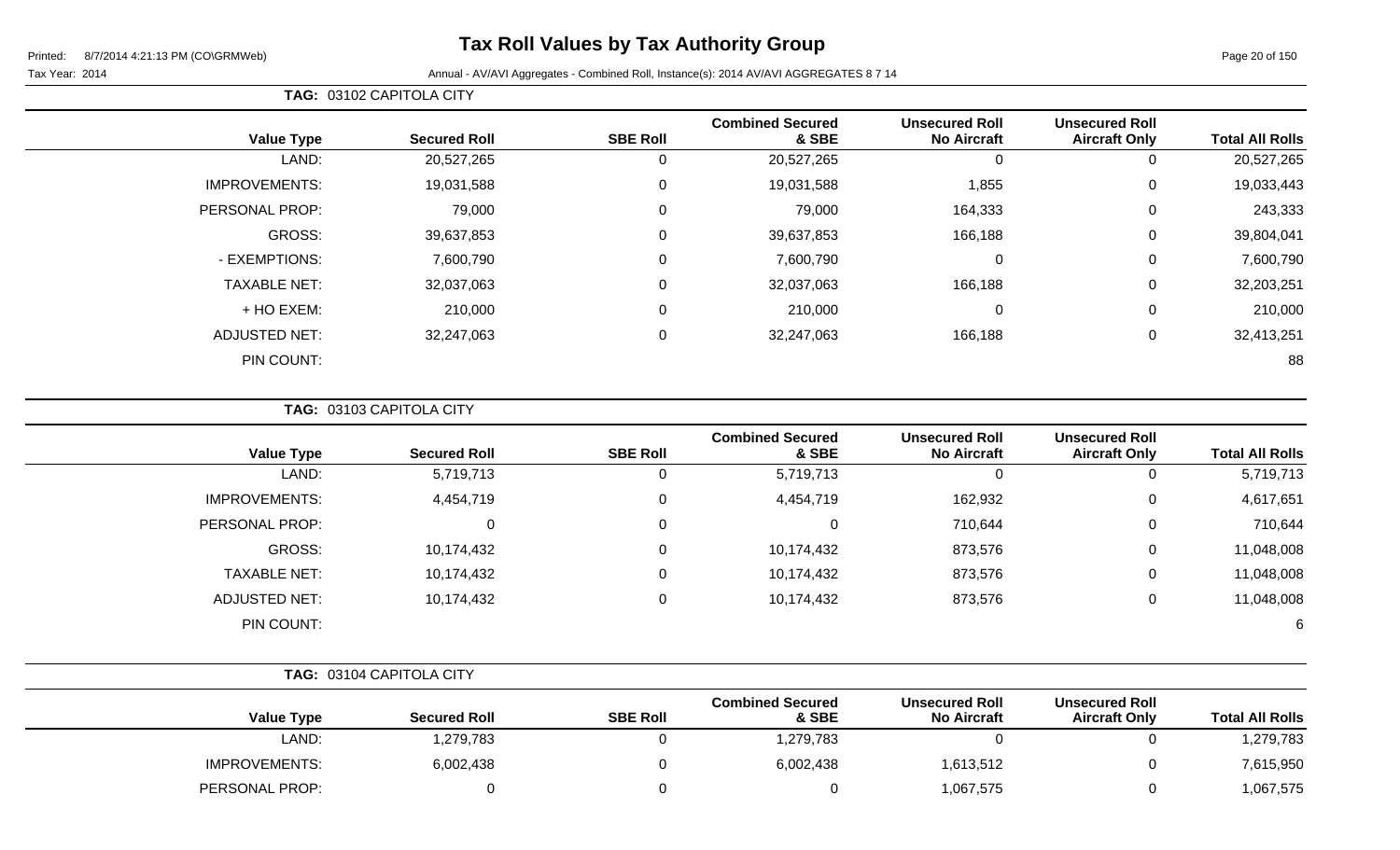### **Tax Roll Values by Tax Authority Group**

| 8/7/2014 4:21:13 PM (CO\GRMWeb)<br>Printed: | Tax Roll values by Tax Authority Group |                 |                                                                                        |                                             |                                               | Page 21 of 150         |
|---------------------------------------------|----------------------------------------|-----------------|----------------------------------------------------------------------------------------|---------------------------------------------|-----------------------------------------------|------------------------|
| Tax Year: 2014                              |                                        |                 | Annual - AV/AVI Aggregates - Combined Roll, Instance(s): 2014 AV/AVI AGGREGATES 8 7 14 |                                             |                                               |                        |
|                                             | TAG: 03104 CAPITOLA CITY               |                 |                                                                                        |                                             |                                               |                        |
| <b>Value Type</b>                           | <b>Secured Roll</b>                    | <b>SBE Roll</b> | <b>Combined Secured</b><br>& SBE                                                       | <b>Unsecured Roll</b><br><b>No Aircraft</b> | <b>Unsecured Roll</b><br><b>Aircraft Only</b> | <b>Total All Rolls</b> |
| <b>GROSS:</b>                               | 7,282,221                              | $\mathbf 0$     | 7,282,221                                                                              | 2,681,087                                   | $\mathbf 0$                                   | 9,963,308              |
| <b>TAXABLE NET:</b>                         | 7,282,221                              | 0               | 7,282,221                                                                              | 2,681,087                                   | $\Omega$                                      | 9,963,308              |
| <b>ADJUSTED NET:</b>                        | 7,282,221                              | $\overline{0}$  | 7,282,221                                                                              | 2,681,087                                   | $\Omega$                                      | 9,963,308              |
| PIN COUNT:                                  |                                        |                 |                                                                                        |                                             |                                               | 6                      |
|                                             | TAG: 03105 CAPITOLA CITY               |                 |                                                                                        |                                             |                                               |                        |
| <b>Value Type</b>                           | <b>Secured Roll</b>                    | <b>SBE Roll</b> | <b>Combined Secured</b><br>& SBE                                                       | <b>Unsecured Roll</b><br><b>No Aircraft</b> | <b>Unsecured Roll</b><br><b>Aircraft Only</b> | <b>Total All Rolls</b> |
| LAND:                                       | 16,897,778                             | $\mathbf 0$     | 16,897,778                                                                             | $\mathbf 0$                                 | $\mathbf 0$                                   | 16,897,778             |
| <b>IMPROVEMENTS:</b>                        | 20,168,754                             | $\mathbf 0$     | 20,168,754                                                                             | 2,763,705                                   | $\mathbf 0$                                   | 22,932,459             |
| PERSONAL PROP:                              | 558,295                                | $\Omega$        | 558,295                                                                                | 2,349,244                                   | $\Omega$                                      | 2,907,539              |
| <b>GROSS:</b>                               | 37,624,827                             | 0               | 37,624,827                                                                             | 5,112,949                                   | 0                                             | 42,737,776             |
| - EXEMPTIONS:                               | 91,000                                 | 0               | 91,000                                                                                 | $\pmb{0}$                                   | $\Omega$                                      | 91,000                 |
| <b>TAXABLE NET:</b>                         | 37,533,827                             | 0               | 37,533,827                                                                             | 5,112,949                                   | 0                                             | 42,646,776             |
| + HO EXEM:                                  | 91,000                                 | $\Omega$        | 91,000                                                                                 | $\pmb{0}$                                   | $\Omega$                                      | 91,000                 |
| <b>ADJUSTED NET:</b>                        | 37,624,827                             | 0               | 37,624,827                                                                             | 5,112,949                                   | 0                                             | 42,737,776             |
| PIN COUNT:                                  |                                        |                 |                                                                                        |                                             |                                               | 59                     |
|                                             | TAG: 03106 CAPITOLA CITY               |                 |                                                                                        |                                             |                                               |                        |
| <b>Value Type</b>                           | <b>Secured Roll</b>                    | <b>SBE Roll</b> | <b>Combined Secured</b><br>& SBE                                                       | <b>Unsecured Roll</b><br><b>No Aircraft</b> | <b>Unsecured Roll</b><br><b>Aircraft Only</b> | <b>Total All Rolls</b> |
| LAND:                                       | 195,866,810                            | $\mathbf 0$     | 195,866,810                                                                            | 350,329                                     | $\mathbf 0$                                   | 196,217,139            |
| <b>IMPROVEMENTS:</b>                        | 161,471,326                            | 0               | 161,471,326                                                                            | 4,537,979                                   |                                               | 166,009,305            |
| PERSONAL PROP:                              | 461,016                                | 0               | 461,016                                                                                | 2,788,849                                   | 0                                             | 3,249,865              |

GROSS: 357,799,152 0 357,799,152 7,677,157 0 365,476,309

- EXEMPTIONS: 10,235,692 0 10,235,692 29,725 0 10,265,417 TAXABLE NET: 347,563,460 0 347,563,460 7,647,432 0 355,210,892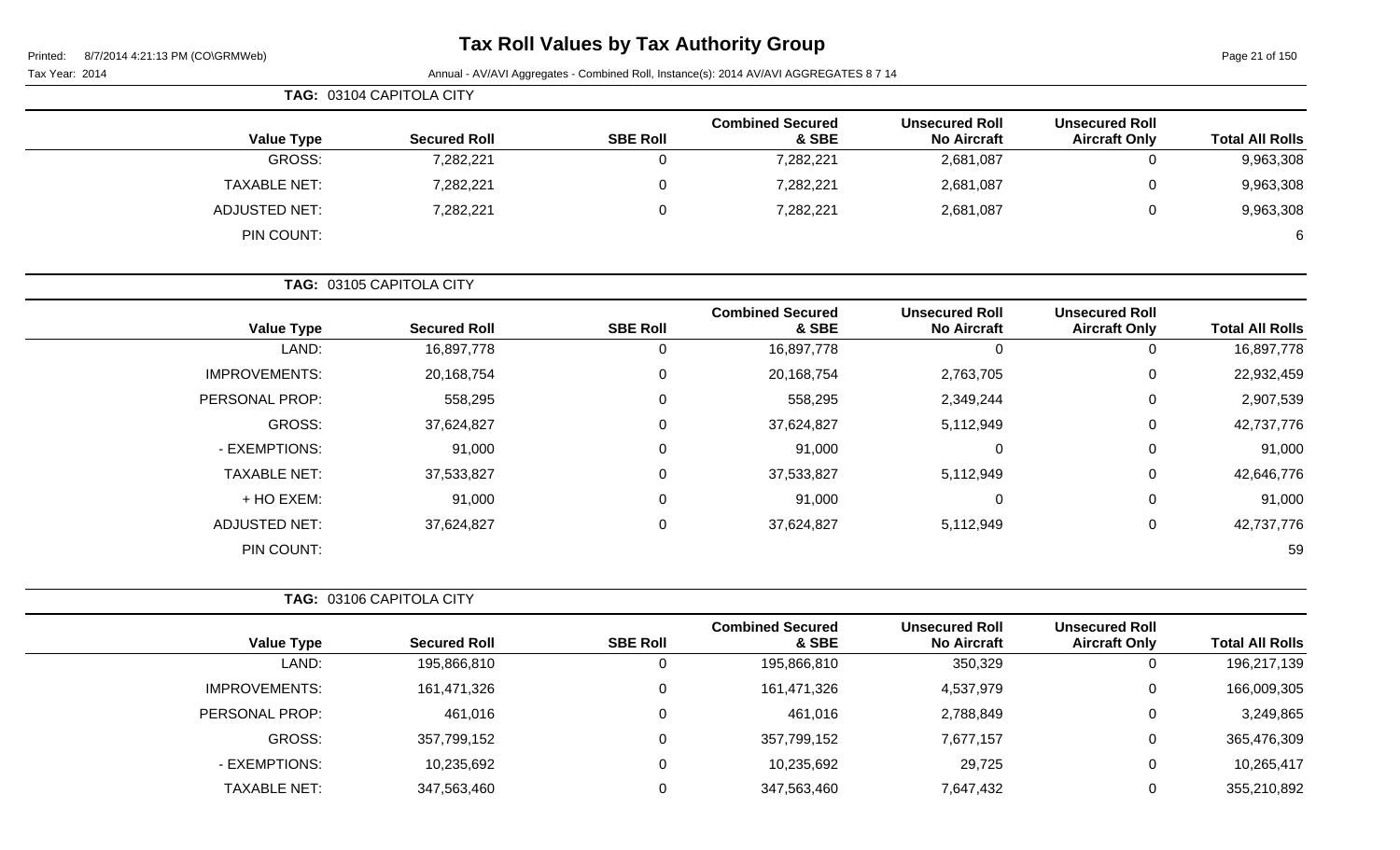Page 22 of 150

|                      | TAG: 03106 CAPITOLA CITY |                 |                                  |                                             |                                               |                        |
|----------------------|--------------------------|-----------------|----------------------------------|---------------------------------------------|-----------------------------------------------|------------------------|
| <b>Value Type</b>    | <b>Secured Roll</b>      | <b>SBE Roll</b> | <b>Combined Secured</b><br>& SBE | <b>Unsecured Roll</b><br><b>No Aircraft</b> | <b>Unsecured Roll</b><br><b>Aircraft Only</b> | <b>Total All Rolls</b> |
| + HO EXEM:           | 2,877,000                |                 | 2,877,000                        | 7,000                                       | 0                                             | 2,884,000              |
| <b>ADJUSTED NET:</b> | 350,440,460              |                 | 350,440,460                      | 7,654,432                                   | 0                                             | 358,094,892            |
| PIN COUNT:           |                          |                 |                                  |                                             |                                               | 1,289                  |

|                      | TAG: 03108 CAPITOLA CITY |                 |                                  |                                             |                                               |                        |
|----------------------|--------------------------|-----------------|----------------------------------|---------------------------------------------|-----------------------------------------------|------------------------|
| <b>Value Type</b>    | <b>Secured Roll</b>      | <b>SBE Roll</b> | <b>Combined Secured</b><br>& SBE | <b>Unsecured Roll</b><br><b>No Aircraft</b> | <b>Unsecured Roll</b><br><b>Aircraft Only</b> | <b>Total All Rolls</b> |
| LAND:                | 586,670,930              | 0               | 586,670,930                      | 595,135                                     | 0                                             | 587,266,065            |
| <b>IMPROVEMENTS:</b> | 389,734,451              | 0               | 389,734,451                      | 10,433,330                                  | 0                                             | 400,167,781            |
| PERSONAL PROP:       | 591,697                  | 0               | 591,697                          | 11,592,455                                  | 0                                             | 12,184,152             |
| GROSS:               | 976,997,078              | 0               | 976,997,078                      | 22,620,920                                  | 0                                             | 999,617,998            |
| - EXEMPTIONS:        | 18,053,934               | 0               | 18,053,934                       | 1,991,339                                   | 0                                             | 20,045,273             |
| <b>TAXABLE NET:</b>  | 958,943,144              | 0               | 958,943,144                      | 20,629,581                                  | 0                                             | 979,572,725            |
| + HO EXEM:           | 4,361,000                | 0               | 4,361,000                        | 0                                           | 0                                             | 4,361,000              |
| <b>ADJUSTED NET:</b> | 963,304,144              | 0               | 963,304,144                      | 20,629,581                                  | 0                                             | 983,933,725            |
| PIN COUNT:           |                          |                 |                                  |                                             |                                               | 2,588                  |

|                      |                     |                 | <b>Combined Secured</b> | <b>Unsecured Roll</b> | <b>Unsecured Roll</b> |                        |
|----------------------|---------------------|-----------------|-------------------------|-----------------------|-----------------------|------------------------|
| <b>Value Type</b>    | <b>Secured Roll</b> | <b>SBE Roll</b> | & SBE                   | <b>No Aircraft</b>    | <b>Aircraft Only</b>  | <b>Total All Rolls</b> |
| LAND:                | 15,640,538          | υ               | 15,640,538              | 0                     | υ                     | 15,640,538             |
| <b>IMPROVEMENTS:</b> | 13,597,427          | $\Omega$        | 13,597,427              | 4,161,401             | 0                     | 17,758,828             |
| PERSONAL PROP:       | 225,500             | 0               | 225,500                 | 3,159,146             | 0                     | 3,384,646              |
| GROSS:               | 29,463,465          | 0               | 29,463,465              | 7,320,547             | 0                     | 36,784,012             |
| - EXEMPTIONS:        | 21,140              | 0               | 21,140                  | 0                     | 0                     | 21,140                 |
| <b>TAXABLE NET:</b>  | 29,442,325          | 0               | 29,442,325              | 7,320,547             | 0                     | 36,762,872             |
| + HO EXEM:           | 21,000              |                 | 21,000                  |                       | 0                     | 21,000                 |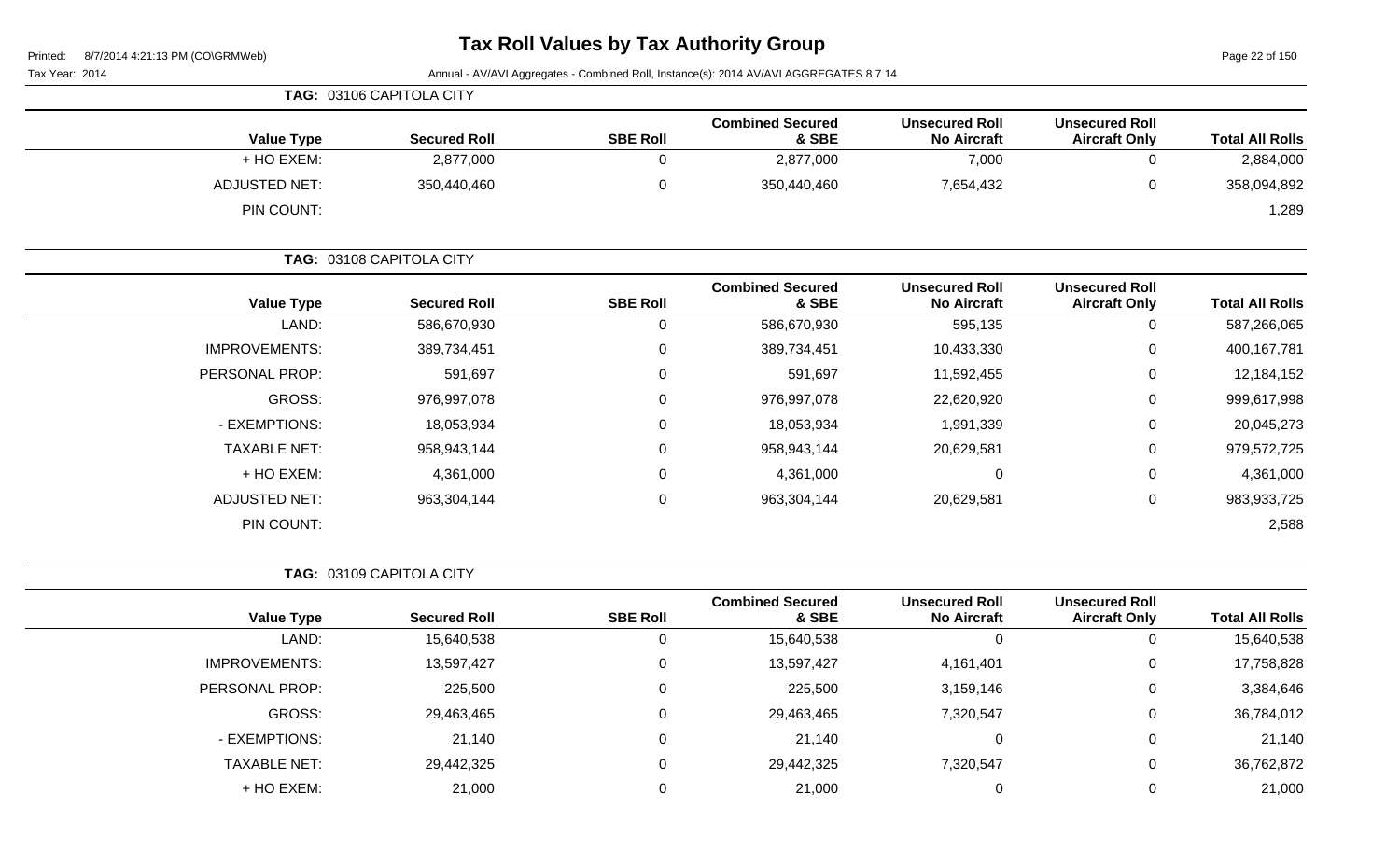Page 23 of 150

Tax Year: 2014 **Annual - AV/AVI Aggregates - Combined Roll**, Instance(s): 2014 AV/AVI AGGREGATES 8 7 14

| <b>Value Type</b>    | <b>Secured Roll</b>      | <b>SBE Roll</b> | <b>Combined Secured</b><br>& SBE | <b>Unsecured Roll</b><br><b>No Aircraft</b> | <b>Unsecured Roll</b><br><b>Aircraft Only</b> | <b>Total All Rolls</b> |
|----------------------|--------------------------|-----------------|----------------------------------|---------------------------------------------|-----------------------------------------------|------------------------|
| <b>ADJUSTED NET:</b> | 29,463,325               | 0               | 29,463,325                       | 7,320,547                                   | 0                                             | 36,783,872             |
| PIN COUNT:           |                          |                 |                                  |                                             |                                               | 76                     |
|                      | TAG: 03110 CAPITOLA CITY |                 |                                  |                                             |                                               |                        |
| <b>Value Type</b>    | <b>Secured Roll</b>      | <b>SBE Roll</b> | <b>Combined Secured</b><br>& SBE | <b>Unsecured Roll</b><br><b>No Aircraft</b> | <b>Unsecured Roll</b><br><b>Aircraft Only</b> | <b>Total All Rolls</b> |
| LAND:                | 33,934,612               | 0               | 33,934,612                       | $\mathbf 0$                                 | 0                                             | 33,934,612             |
| <b>IMPROVEMENTS:</b> | 23,932,430               | 0               | 23,932,430                       | $\Omega$                                    | 0                                             | 23,932,430             |
| PERSONAL PROP:       | 5,500                    | 0               | 5,500                            | 146,934                                     | 0                                             | 152,434                |
| GROSS:               | 57,872,542               | 0               | 57,872,542                       | 146,934                                     | 0                                             | 58,019,476             |
| - EXEMPTIONS:        | 392,300                  | 0               | 392,300                          | $\mathbf 0$                                 | $\pmb{0}$                                     | 392,300                |
| <b>TAXABLE NET:</b>  | 57,480,242               | 0               | 57,480,242                       | 146,934                                     | 0                                             | 57,627,176             |
| + HO EXEM:           | 392,000                  | 0               | 392,000                          | $\mathbf 0$                                 | 0                                             | 392,000                |
| <b>ADJUSTED NET:</b> | 57,872,242               | 0               | 57,872,242                       | 146,934                                     | 0                                             | 58,019,176             |
| PIN COUNT:           |                          |                 |                                  |                                             |                                               | 164                    |

**TAG:** 03111 CAPITOLA CITY

**TAG:** 03109 CAPITOLA CITY

|                      |                     |                 | <b>Combined Secured</b> | <b>Unsecured Roll</b> | <b>Unsecured Roll</b> |                        |
|----------------------|---------------------|-----------------|-------------------------|-----------------------|-----------------------|------------------------|
| <b>Value Type</b>    | <b>Secured Roll</b> | <b>SBE Roll</b> | & SBE                   | <b>No Aircraft</b>    | <b>Aircraft Only</b>  | <b>Total All Rolls</b> |
| LAND:                | 36,990,039          |                 | 36,990,039              |                       | 0                     | 36,990,039             |
| <b>IMPROVEMENTS:</b> | 41,270,092          | 0               | 41,270,092              | 412,396               | $\mathbf 0$           | 41,682,488             |
| PERSONAL PROP:       | 749,572             | $\Omega$        | 749,572                 | 704,313               | 0                     | 1,453,885              |
| GROSS:               | 79,009,703          |                 | 79,009,703              | 1,116,709             | 0                     | 80,126,412             |
| - EXEMPTIONS:        | 742,000             |                 | 742,000                 |                       | 0                     | 742,000                |
| <b>TAXABLE NET:</b>  | 78,267,703          |                 | 78,267,703              | 1,116,709             | 0                     | 79,384,412             |
| + HO EXEM:           | 742,000             |                 | 742,000                 |                       | 0                     | 742,000                |
| <b>ADJUSTED NET:</b> | 79,009,703          |                 | 79,009,703              | 1,116,709             | 0                     | 80,126,412             |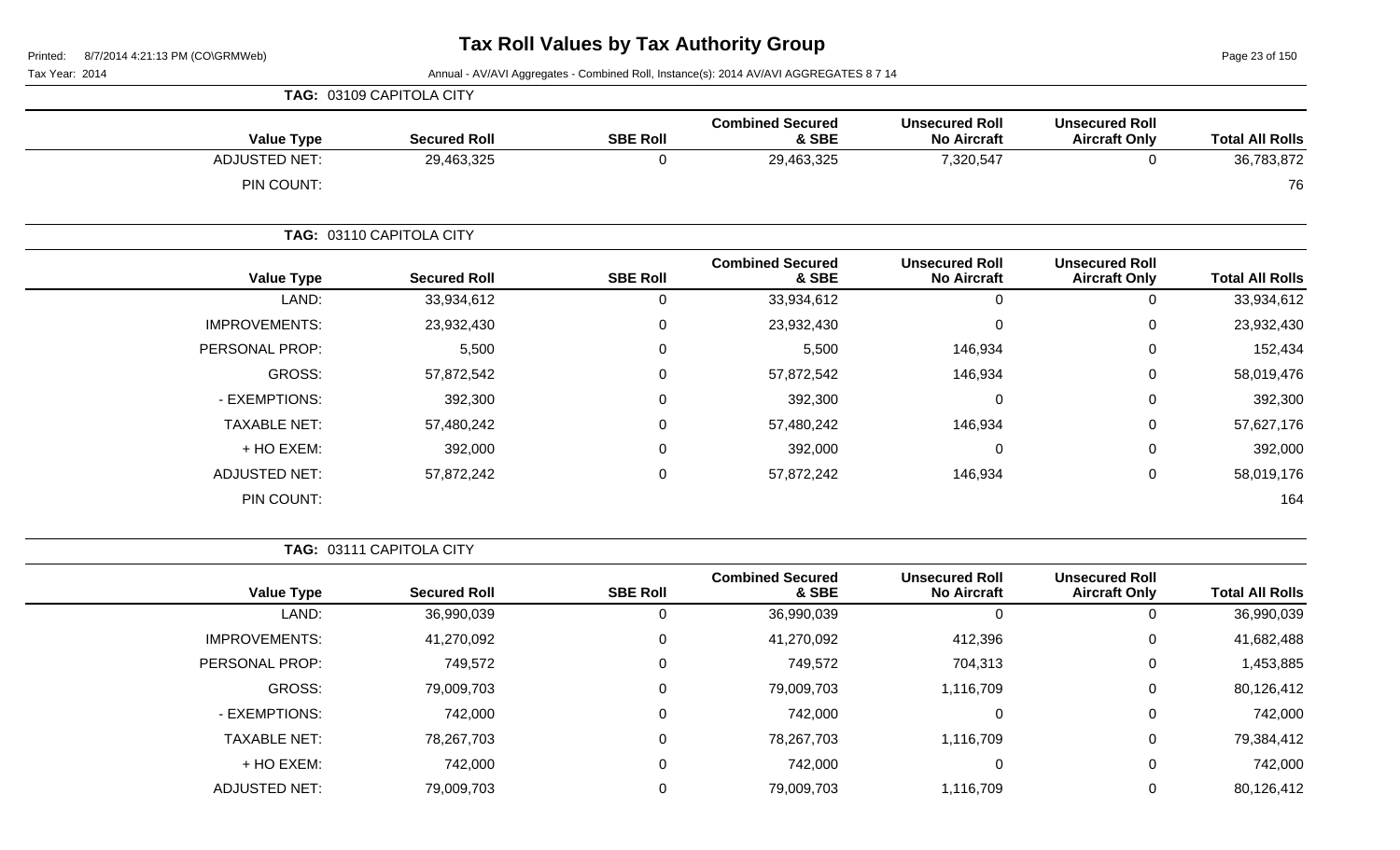Page 24 of 150

|                      | TAG: 03111 CAPITOLA CITY |                 |                                  |                                             |                                               |                        |
|----------------------|--------------------------|-----------------|----------------------------------|---------------------------------------------|-----------------------------------------------|------------------------|
| <b>Value Type</b>    | <b>Secured Roll</b>      | <b>SBE Roll</b> | <b>Combined Secured</b><br>& SBE | <b>Unsecured Roll</b><br><b>No Aircraft</b> | <b>Unsecured Roll</b><br><b>Aircraft Only</b> | <b>Total All Rolls</b> |
| PIN COUNT:           |                          |                 |                                  |                                             |                                               | 208                    |
|                      | TAG: 03112 CAPITOLA CITY |                 |                                  |                                             |                                               |                        |
| <b>Value Type</b>    | <b>Secured Roll</b>      | <b>SBE Roll</b> | <b>Combined Secured</b><br>& SBE | <b>Unsecured Roll</b><br><b>No Aircraft</b> | <b>Unsecured Roll</b><br><b>Aircraft Only</b> | <b>Total All Rolls</b> |
| LAND:                | 60,596,990               | $\Omega$        | 60,596,990                       | $\mathbf{0}$                                | 0                                             | 60,596,990             |
| <b>IMPROVEMENTS:</b> | 47,812,262               | $\Omega$        | 47,812,262                       | 2,241,391                                   | $\mathbf 0$                                   | 50,053,653             |
| PERSONAL PROP:       | 49,000                   | $\mathbf 0$     | 49,000                           | 2,368,021                                   | $\mathbf 0$                                   | 2,417,021              |
| <b>GROSS:</b>        | 108,458,252              | $\mathbf{0}$    | 108,458,252                      | 4,609,412                                   | $\mathbf 0$                                   | 113,067,664            |
| - EXEMPTIONS:        | 1,013,600                | $\overline{0}$  | 1,013,600                        | 44,693                                      | 0                                             | 1,058,293              |
| <b>TAXABLE NET:</b>  | 107,444,652              | 0               | 107,444,652                      | 4,564,719                                   | 0                                             | 112,009,371            |
| + HO EXEM:           | 1,013,600                | $\Omega$        | 1,013,600                        | 0                                           | $\mathbf 0$                                   | 1,013,600              |
| <b>ADJUSTED NET:</b> | 108,458,252              | $\mathbf 0$     | 108,458,252                      | 4,564,719                                   | $\mathbf 0$                                   | 113,022,971            |
| PIN COUNT:           |                          |                 |                                  |                                             |                                               | 379                    |

|                        |                                               |                                             | <b>TAG: 03113 CAPITOLA CITY</b>  |                 |                     |                      |
|------------------------|-----------------------------------------------|---------------------------------------------|----------------------------------|-----------------|---------------------|----------------------|
| <b>Total All Rolls</b> | <b>Unsecured Roll</b><br><b>Aircraft Only</b> | <b>Unsecured Roll</b><br><b>No Aircraft</b> | <b>Combined Secured</b><br>& SBE | <b>SBE Roll</b> | <b>Secured Roll</b> | <b>Value Type</b>    |
| 20,554,849             |                                               |                                             | 20,554,849                       |                 | 20,554,849          | LAND:                |
| 26,817,052             | 0                                             | 3,021,342                                   | 23,795,710                       | 0               | 23,795,710          | <b>IMPROVEMENTS:</b> |
| 1,599,787              | 0                                             | 1,599,787                                   | 0                                | 0               | 0                   | PERSONAL PROP:       |
| 48,971,688             | 0                                             | 4,621,129                                   | 44,350,559                       | 0               | 44,350,559          | GROSS:               |
| 210,000                | 0                                             |                                             | 210,000                          | 0               | 210,000             | - EXEMPTIONS:        |
| 48,761,688             | 0                                             | 4,621,129                                   | 44,140,559                       |                 | 44,140,559          | <b>TAXABLE NET:</b>  |
| 210,000                | 0                                             | C                                           | 210,000                          | 0               | 210,000             | $+$ HO EXEM:         |
| 48,971,688             |                                               | 4,621,129                                   | 44,350,559                       |                 | 44,350,559          | <b>ADJUSTED NET:</b> |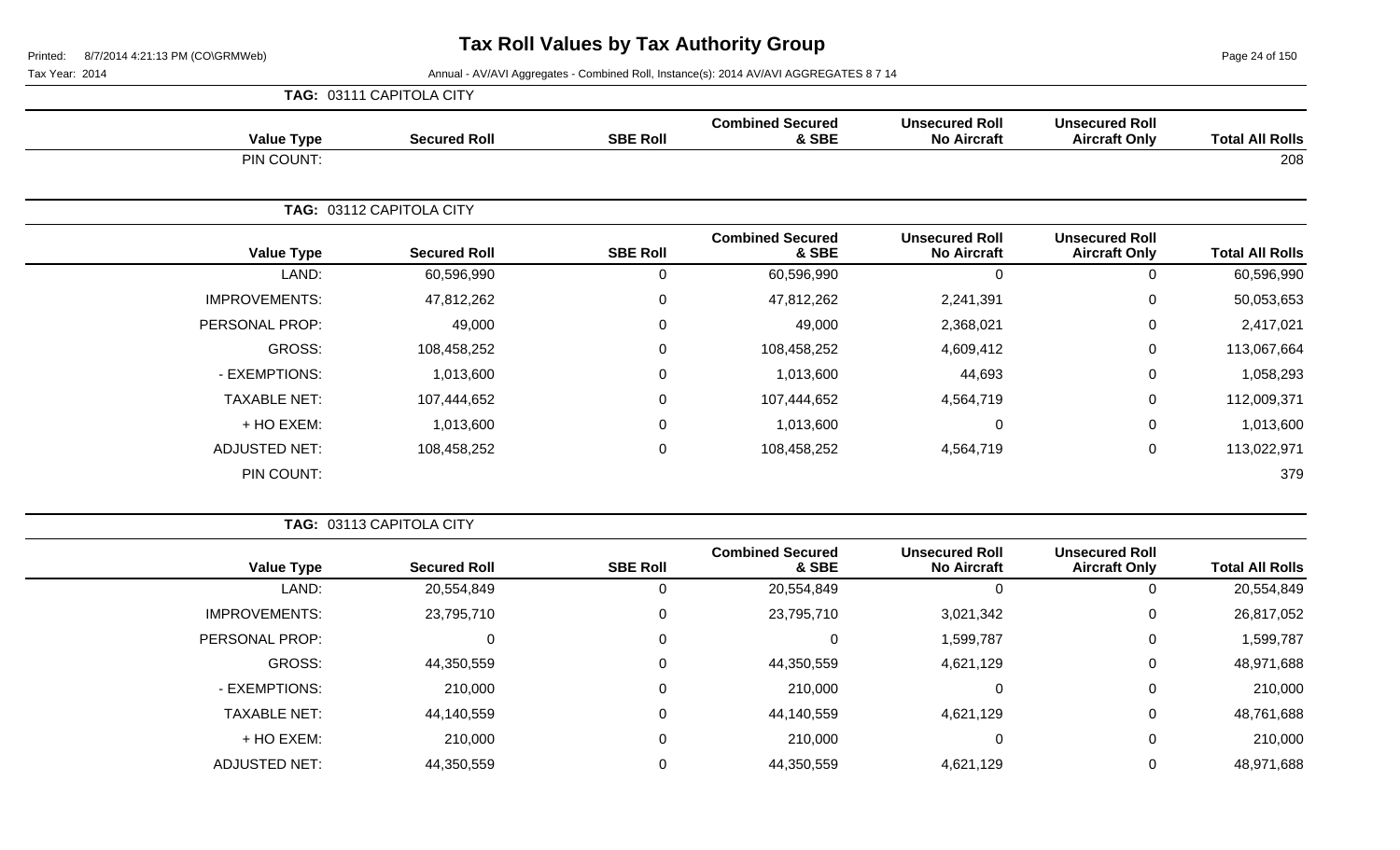Page 25 of 150

|                        |                                               |                                             |                                  |                 | TAG: 03113 CAPITOLA CITY |                      |
|------------------------|-----------------------------------------------|---------------------------------------------|----------------------------------|-----------------|--------------------------|----------------------|
| <b>Total All Rolls</b> | <b>Unsecured Roll</b><br><b>Aircraft Only</b> | <b>Unsecured Roll</b><br><b>No Aircraft</b> | <b>Combined Secured</b><br>& SBE | <b>SBE Roll</b> | <b>Secured Roll</b>      | <b>Value Type</b>    |
| 87                     |                                               |                                             |                                  |                 |                          | PIN COUNT:           |
|                        |                                               |                                             |                                  |                 | TAG: 03114 CAPITOLA CITY |                      |
| <b>Total All Rolls</b> | <b>Unsecured Roll</b><br><b>Aircraft Only</b> | <b>Unsecured Roll</b><br><b>No Aircraft</b> | <b>Combined Secured</b><br>& SBE | <b>SBE Roll</b> | <b>Secured Roll</b>      | <b>Value Type</b>    |
| 317,824                | 0                                             | $\mathbf 0$                                 | 317,824                          | $\mathbf 0$     | 317,824                  | LAND:                |
| 373,479                | 0                                             | 0                                           | 373,479                          | 0               | 373,479                  | <b>IMPROVEMENTS:</b> |
| 208,500                | 0                                             | $\Omega$                                    | 208,500                          | $\mathbf 0$     | 208,500                  | PERSONAL PROP:       |
| 899,803                | 0                                             | $\Omega$                                    | 899,803                          | 0               | 899,803                  | <b>GROSS:</b>        |
| 3,879                  | 0                                             | $\Omega$                                    | 3,879                            | $\mathbf 0$     | 3,879                    | - EXEMPTIONS:        |
| 895,924                | 0                                             | 0                                           | 895,924                          | 0               | 895,924                  | <b>TAXABLE NET:</b>  |
| 2,218                  | 0                                             | 0                                           | 2,218                            | 0               | 2,218                    | + HO EXEM:           |
| 898,142                | 0                                             | 0                                           | 898,142                          | $\mathbf 0$     | 898,142                  | <b>ADJUSTED NET:</b> |
| 13                     |                                               |                                             |                                  |                 |                          | PIN COUNT:           |
|                        |                                               |                                             |                                  |                 | TAG: 03115 CAPITOLA CITY |                      |
| <b>Total All Rolls</b> | <b>Unsecured Roll</b><br><b>Aircraft Only</b> | <b>Unsecured Roll</b><br><b>No Aircraft</b> | <b>Combined Secured</b><br>& SBE | <b>SBE Roll</b> | <b>Secured Roll</b>      | <b>Value Type</b>    |
| $\overline{2}$         |                                               |                                             |                                  |                 |                          | PIN COUNT:           |
|                        |                                               |                                             |                                  |                 | TAG: 03116 CAPITOLA CITY |                      |
| <b>Total All Rolls</b> | <b>Unsecured Roll</b><br><b>Aircraft Only</b> | <b>Unsecured Roll</b><br><b>No Aircraft</b> | <b>Combined Secured</b><br>& SBE | <b>SBE Roll</b> | <b>Secured Roll</b>      | <b>Value Type</b>    |
|                        |                                               |                                             |                                  |                 |                          | PIN COUNT:           |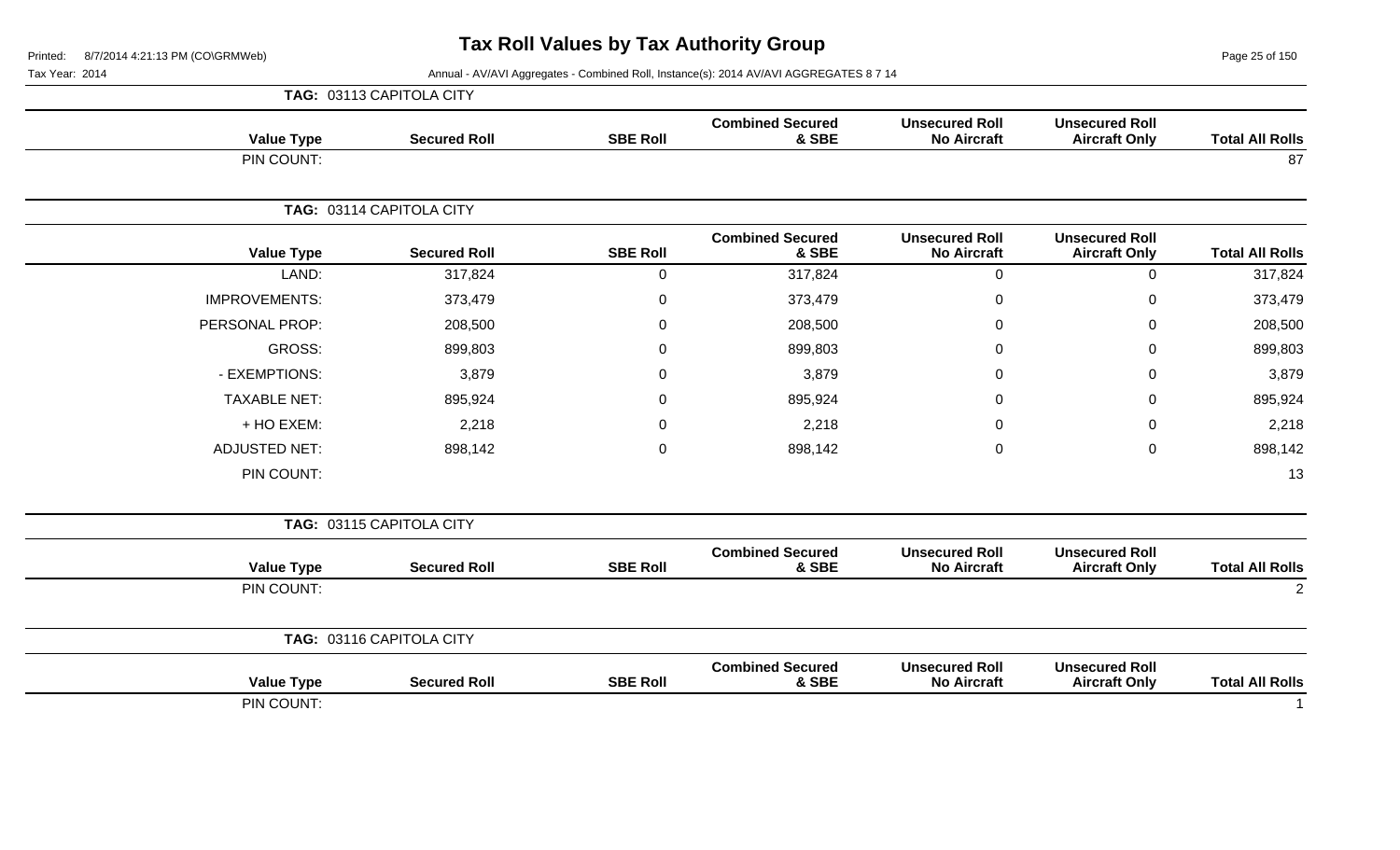# **Tax Roll Values by Tax Authority Group**

### Tax Year: 2014 **Annual - AV/AVI Aggregates - Combined Roll, Instance(s): 2014 AV/AVI AGGREGATES 8 7 14**

| <b>TAG: 04001 SCOTTS VLY CITY</b> |
|-----------------------------------|

| <b>Total All Rolls</b> | <b>Unsecured Roll</b><br><b>Aircraft Only</b> | <b>Unsecured Roll</b><br><b>No Aircraft</b> | <b>Combined Secured</b><br>& SBE | <b>SBE Roll</b> | <b>Secured Roll</b>        | <b>Value Type</b>    |
|------------------------|-----------------------------------------------|---------------------------------------------|----------------------------------|-----------------|----------------------------|----------------------|
| 12,054                 | U                                             | 12,054                                      | 0                                |                 | O                          | <b>IMPROVEMENTS:</b> |
| 73,447                 | 0                                             | 73,447                                      | 0                                | 0               | 0                          | PERSONAL PROP:       |
| 85,501                 | 0                                             | 85,501                                      | $\Omega$                         | 0               | $\Omega$                   | GROSS:               |
| 85,501                 | 0                                             | 85,501                                      | 0                                | 0               | 0                          | <b>TAXABLE NET:</b>  |
| 85,501                 | 0                                             | 85,501                                      | 0                                | 0               | 0                          | <b>ADJUSTED NET:</b> |
| 4                      |                                               |                                             |                                  |                 |                            | PIN COUNT:           |
|                        |                                               |                                             |                                  |                 | TAG: 04005 SCOTTS VLY CITY |                      |

|                      |                     |                 | <b>Combined Secured</b> | <b>Unsecured Roll</b> | <b>Unsecured Roll</b> |                        |
|----------------------|---------------------|-----------------|-------------------------|-----------------------|-----------------------|------------------------|
| <b>Value Type</b>    | <b>Secured Roll</b> | <b>SBE Roll</b> | & SBE                   | <b>No Aircraft</b>    | <b>Aircraft Only</b>  | <b>Total All Rolls</b> |
| LAND:                | 63,944              |                 | 63,944                  |                       |                       | 63,944                 |
| GROSS:               | 63,944              |                 | 63,944                  |                       |                       | 63,944                 |
| <b>TAXABLE NET:</b>  | 63,944              |                 | 63,944                  |                       |                       | 63,944                 |
| <b>ADJUSTED NET:</b> | 63,944              |                 | 63,944                  |                       |                       | 63,944                 |
| PIN COUNT:           |                     |                 |                         |                       |                       |                        |

**TAG:** 04006 SCOTTS VLY CITY

|                   |                     |                 | <b>Combined Secured</b> | <b>Unsecured Roll</b> | <b>Unsecured Roll</b> |                        |
|-------------------|---------------------|-----------------|-------------------------|-----------------------|-----------------------|------------------------|
| <b>Value Type</b> | <b>Secured Roll</b> | <b>SBE Roll</b> | & SBE                   | <b>No Aircraft</b>    | <b>Aircraft Only</b>  | <b>Total All Rolls</b> |
| LAND:             | 871,004             |                 | 871,004                 |                       | 0                     | 871,004                |
| GROSS:            | 871,004             |                 | 871,004                 |                       | 0                     | 871,004                |
| - EXEMPTIONS:     | 871,004             |                 | 871,004                 |                       | 0                     | 871,004                |
| PIN COUNT:        |                     |                 |                         |                       |                       | $\overline{2}$         |
|                   |                     |                 |                         |                       |                       |                        |

|                   | TAG: 04013 SCOTTS VLY CITY |                 |                                  |                                             |                                               |                        |
|-------------------|----------------------------|-----------------|----------------------------------|---------------------------------------------|-----------------------------------------------|------------------------|
| <b>Value Type</b> | <b>Secured Roll</b>        | <b>SBE Roll</b> | <b>Combined Secured</b><br>& SBE | <b>Unsecured Roll</b><br><b>No Aircraft</b> | <b>Unsecured Roll</b><br><b>Aircraft Only</b> | <b>Total All Rolls</b> |
| LAND:             | 478,213                    |                 | 478,213                          |                                             |                                               | 478,213                |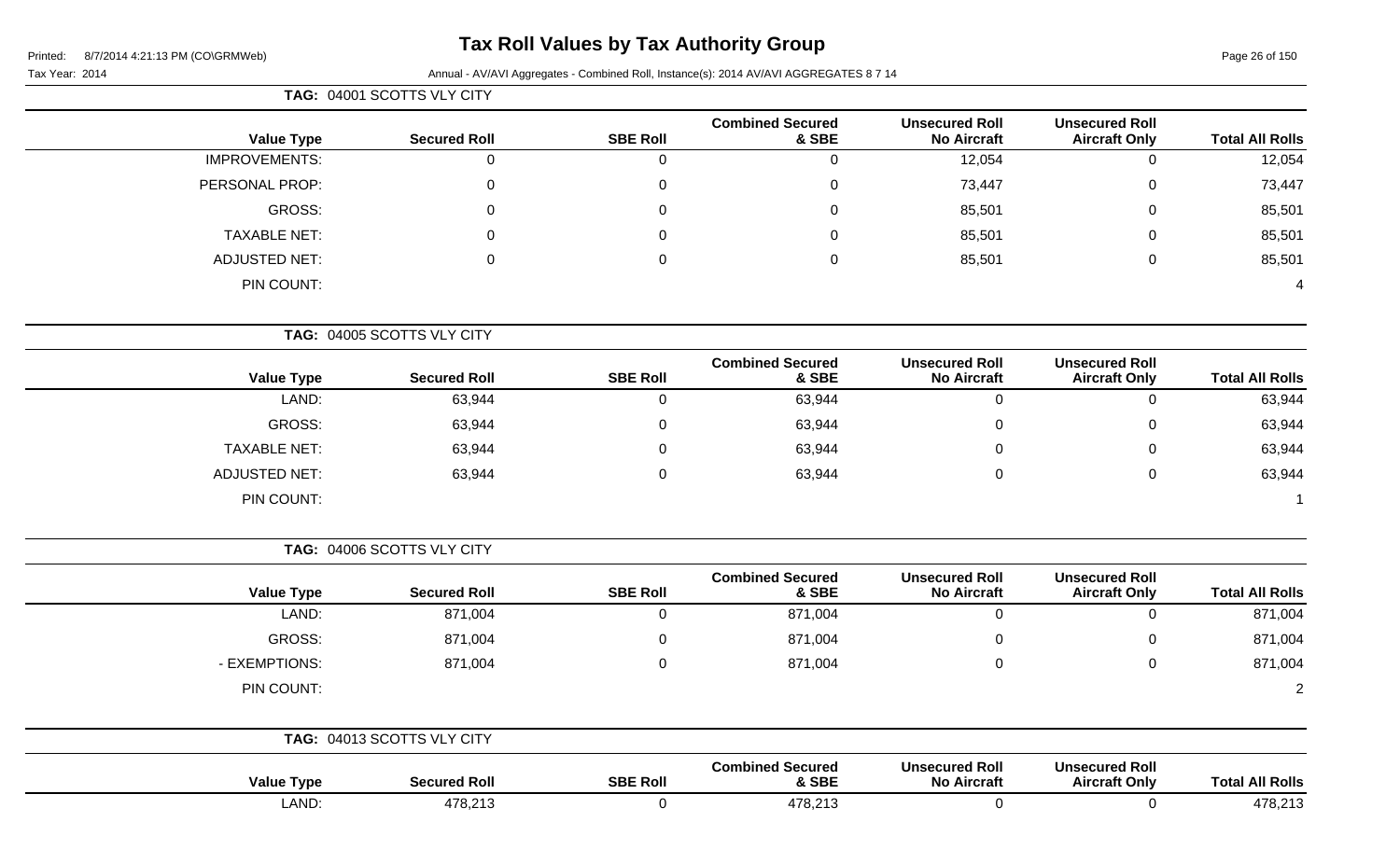# **Tax Roll Values by Tax Authority Group**

### Tax Year: 2014 **Annual - AV/AVI Aggregates - Combined Roll, Instance(s): 2014 AV/AVI AGGREGATES 8 7 14**

| <b>TAG: 04013 SCOTTS VLY CITY</b> |
|-----------------------------------|
|-----------------------------------|

| <b>Total All Rolls</b> | <b>Unsecured Roll</b><br><b>Aircraft Only</b> | <b>Unsecured Roll</b><br><b>No Aircraft</b> | <b>Combined Secured</b><br>& SBE | <b>SBE Roll</b> | <b>Secured Roll</b> | <b>Value Type</b>    |
|------------------------|-----------------------------------------------|---------------------------------------------|----------------------------------|-----------------|---------------------|----------------------|
| 1,901,500              | U                                             | 13,117                                      | 1,888,383                        | O               | 1,888,383           | <b>IMPROVEMENTS:</b> |
| 225,946                | 0                                             | 225,946                                     |                                  |                 | 0                   | PERSONAL PROP:       |
| 2,605,659              | 0                                             | 239,063                                     | 2,366,596                        |                 | 2,366,596           | GROSS:               |
| 2,605,659              | 0                                             | 239,063                                     | 2,366,596                        | 0               | 2,366,596           | <b>TAXABLE NET:</b>  |
| 2,605,659              | 0                                             | 239,063                                     | 2,366,596                        | 0               | 2,366,596           | <b>ADJUSTED NET:</b> |
| 11                     |                                               |                                             |                                  |                 |                     | PIN COUNT:           |

|                        |                                               |                                             |                                  |                 | TAG: 04020 SCOTTS VLY CITY |                      |
|------------------------|-----------------------------------------------|---------------------------------------------|----------------------------------|-----------------|----------------------------|----------------------|
| <b>Total All Rolls</b> | <b>Unsecured Roll</b><br><b>Aircraft Only</b> | <b>Unsecured Roll</b><br><b>No Aircraft</b> | <b>Combined Secured</b><br>& SBE | <b>SBE Roll</b> | <b>Secured Roll</b>        | <b>Value Type</b>    |
| 1,135,051              |                                               | 0                                           | 1,135,051                        | 0               | 1,135,051                  | LAND:                |
| 1,010,941              | 0                                             | 0                                           | 1,010,941                        | 0               | 1,010,941                  | <b>IMPROVEMENTS:</b> |
| 122,204                | 0                                             | 122,204                                     | 0                                | $\Omega$        | 0                          | PERSONAL PROP:       |
| 2,268,196              | 0                                             | 122,204                                     | 2,145,992                        | $\Omega$        | 2,145,992                  | GROSS:               |
| 7,000                  | 0                                             | $\mathbf 0$                                 | 7,000                            | 0               | 7,000                      | - EXEMPTIONS:        |
| 2,261,196              | $\mathbf 0$                                   | 122,204                                     | 2,138,992                        | 0               | 2,138,992                  | <b>TAXABLE NET:</b>  |
| 7,000                  | 0                                             | $\mathbf 0$                                 | 7,000                            | 0               | 7,000                      | + HO EXEM:           |
| 2,268,196              | 0                                             | 122,204                                     | 2,145,992                        | $\Omega$        | 2,145,992                  | <b>ADJUSTED NET:</b> |
| 11                     |                                               |                                             |                                  |                 |                            | PIN COUNT:           |

ADJUSTED NET: 430,226 0 430,226 0 0 430,226

|                     | TAG: 04022 SCOTTS VLY CITY |                 |                                  |                                             |                                               |                        |
|---------------------|----------------------------|-----------------|----------------------------------|---------------------------------------------|-----------------------------------------------|------------------------|
| <b>Value Type</b>   | <b>Secured Roll</b>        | <b>SBE Roll</b> | <b>Combined Secured</b><br>& SBE | <b>Unsecured Roll</b><br><b>No Aircraft</b> | <b>Unsecured Roll</b><br><b>Aircraft Only</b> | <b>Total All Rolls</b> |
| LAND:               | 430,226                    |                 | 430,226                          |                                             |                                               | 430,226                |
| <b>GROSS:</b>       | 430,226                    |                 | 430,226                          |                                             |                                               | 430,226                |
| <b>TAXABLE NET:</b> | 430,226                    |                 | 430,226                          |                                             |                                               | 430,226                |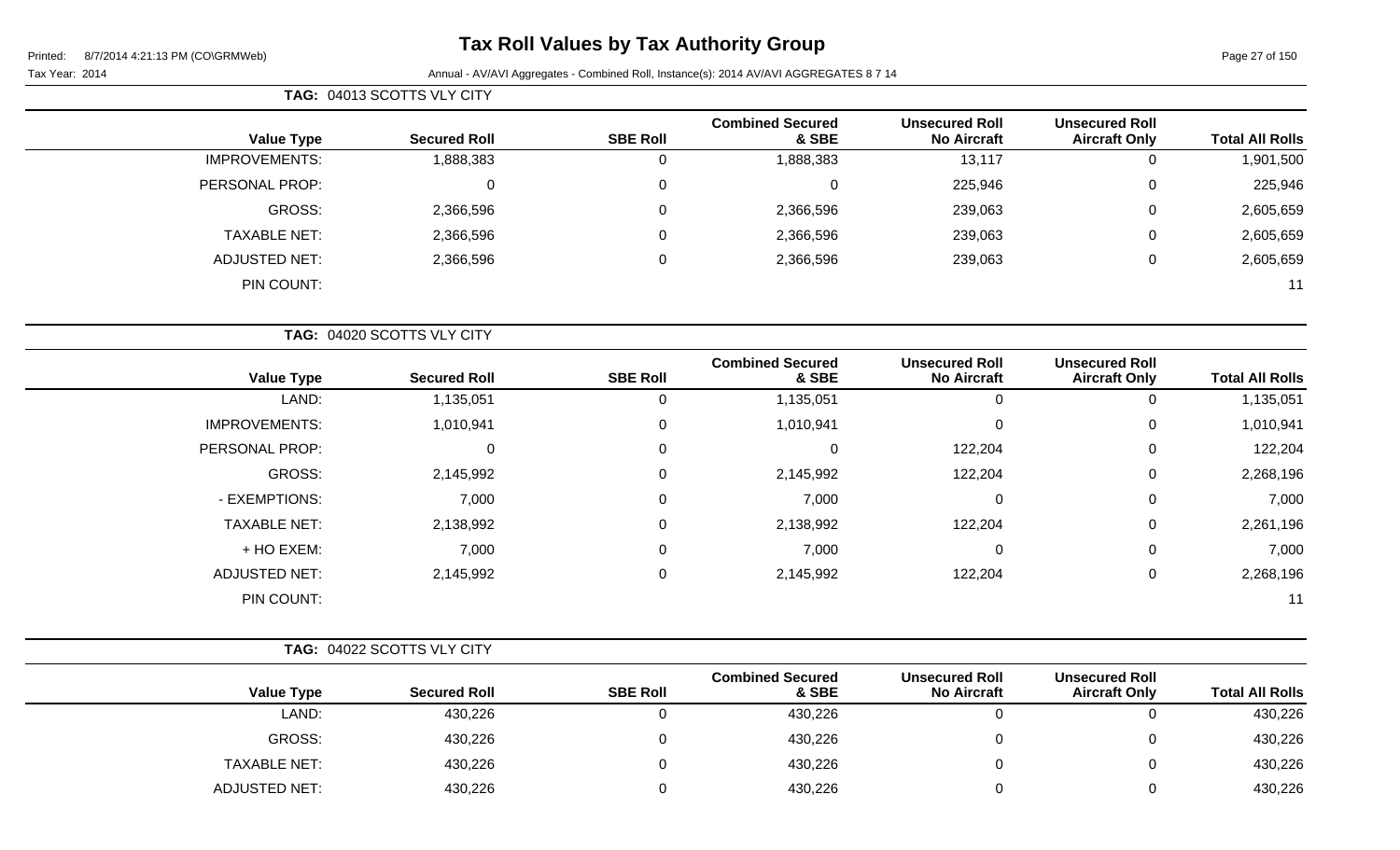Page 28 of 150

|                      | TAG: 04022 SCOTTS VLY CITY |                 |                                  |                                             |                                               |                        |
|----------------------|----------------------------|-----------------|----------------------------------|---------------------------------------------|-----------------------------------------------|------------------------|
| <b>Value Type</b>    | <b>Secured Roll</b>        | <b>SBE Roll</b> | <b>Combined Secured</b><br>& SBE | <b>Unsecured Roll</b><br><b>No Aircraft</b> | <b>Unsecured Roll</b><br><b>Aircraft Only</b> | <b>Total All Rolls</b> |
| PIN COUNT:           |                            |                 |                                  |                                             |                                               |                        |
|                      | TAG: 04028 SCOTTS VLY CITY |                 |                                  |                                             |                                               |                        |
| <b>Value Type</b>    | <b>Secured Roll</b>        | <b>SBE Roll</b> | <b>Combined Secured</b><br>& SBE | <b>Unsecured Roll</b><br><b>No Aircraft</b> | <b>Unsecured Roll</b><br><b>Aircraft Only</b> | <b>Total All Rolls</b> |
| LAND:                | 25,156,395                 | $\Omega$        | 25,156,395                       | $\mathbf 0$                                 | $\mathbf 0$                                   | 25,156,395             |
| <b>IMPROVEMENTS:</b> | 19,926,771                 | $\Omega$        | 19,926,771                       | $\mathbf{0}$                                | $\Omega$                                      | 19,926,771             |
| PERSONAL PROP:       | $\overline{0}$             | $\Omega$        | 0                                | 6,286                                       | 0                                             | 6,286                  |
| GROSS:               | 45,083,166                 | $\Omega$        | 45,083,166                       | 6,286                                       | $\mathbf 0$                                   | 45,089,452             |
| - EXEMPTIONS:        | 878,274                    | $\pmb{0}$       | 878,274                          | 0                                           | $\mathbf 0$                                   | 878,274                |
| <b>TAXABLE NET:</b>  | 44,204,892                 | $\Omega$        | 44,204,892                       | 6,286                                       | 0                                             | 44,211,178             |
| + HO EXEM:           | 341,600                    | $\Omega$        | 341,600                          | $\Omega$                                    | 0                                             | 341,600                |
| <b>ADJUSTED NET:</b> | 44,546,492                 | 0               | 44,546,492                       | 6,286                                       | 0                                             | 44,552,778             |
| PIN COUNT:           |                            |                 |                                  |                                             |                                               | 94                     |

|                      | TAG: 04035 SCOTTS VLY CITY |                 |                                  |                                             |                                               |                        |
|----------------------|----------------------------|-----------------|----------------------------------|---------------------------------------------|-----------------------------------------------|------------------------|
| <b>Value Type</b>    | <b>Secured Roll</b>        | <b>SBE Roll</b> | <b>Combined Secured</b><br>& SBE | <b>Unsecured Roll</b><br><b>No Aircraft</b> | <b>Unsecured Roll</b><br><b>Aircraft Only</b> | <b>Total All Rolls</b> |
| LAND:                | 813,023                    |                 | 813,023                          | 0                                           |                                               | 813,023                |
| <b>IMPROVEMENTS:</b> | 734,104                    | 0               | 734,104                          | 0                                           | 0                                             | 734,104                |
| GROSS:               | 1,547,127                  | $\mathbf{0}$    | 1,547,127                        | 0                                           | 0                                             | 1,547,127              |
| - EXEMPTIONS:        | 7,000                      | $\mathbf{0}$    | 7,000                            | 0                                           | 0                                             | 7,000                  |
| <b>TAXABLE NET:</b>  | 1,540,127                  | $\mathbf{0}$    | 1,540,127                        | 0                                           | 0                                             | 1,540,127              |
| + HO EXEM:           | 7,000                      | $\mathbf{0}$    | 7,000                            | 0                                           | 0                                             | 7,000                  |
| <b>ADJUSTED NET:</b> | 1,547,127                  |                 | 1,547,127                        | 0                                           | 0                                             | 1,547,127              |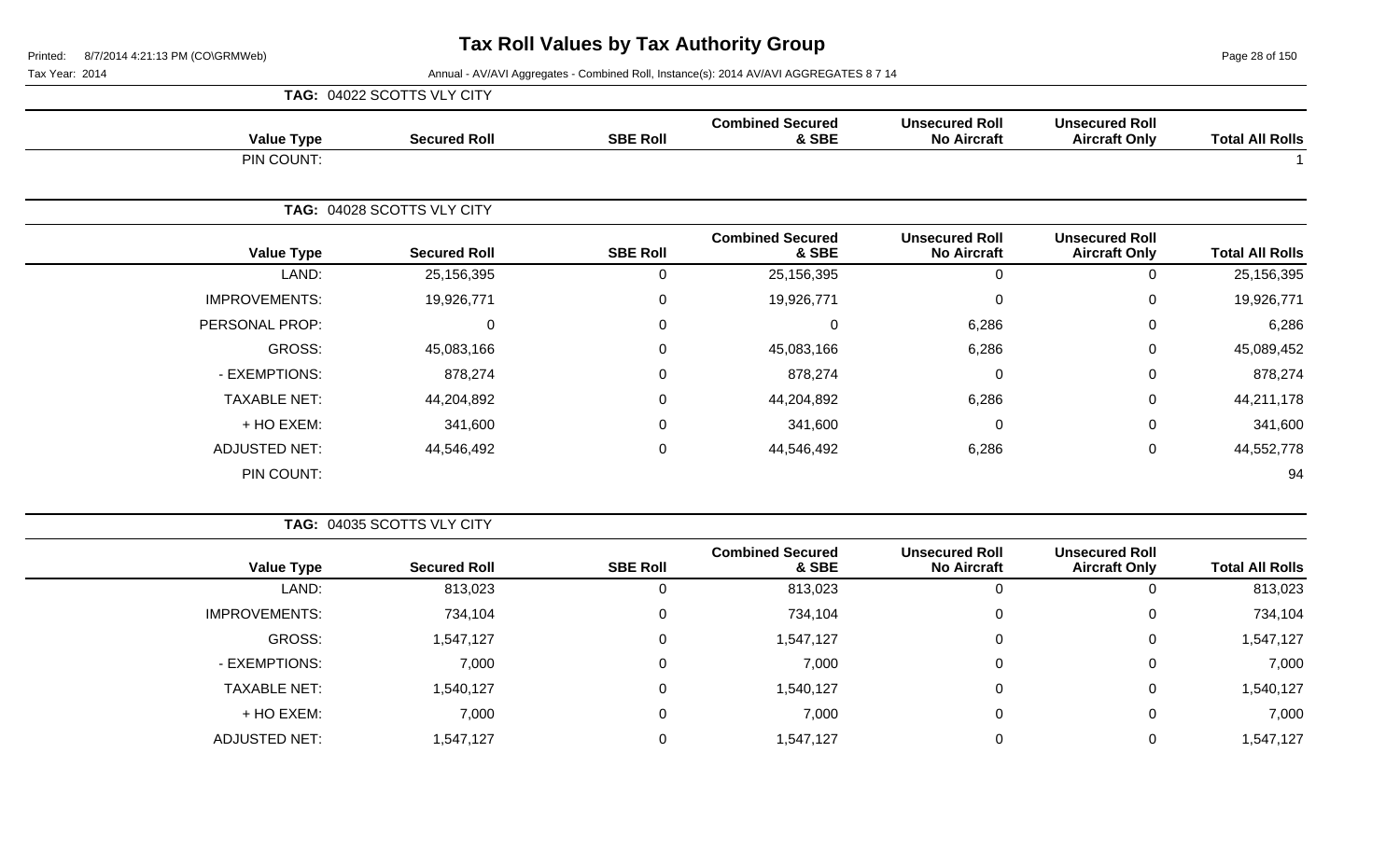Page 29 of 150

|                      | TAG: 04035 SCOTTS VLY CITY |                 |                                  |                                             |                                               |                        |
|----------------------|----------------------------|-----------------|----------------------------------|---------------------------------------------|-----------------------------------------------|------------------------|
| <b>Value Type</b>    | <b>Secured Roll</b>        | <b>SBE Roll</b> | <b>Combined Secured</b><br>& SBE | <b>Unsecured Roll</b><br><b>No Aircraft</b> | <b>Unsecured Roll</b><br><b>Aircraft Only</b> | <b>Total All Rolls</b> |
| PIN COUNT:           |                            |                 |                                  |                                             |                                               | $\mathbf{3}$           |
|                      | TAG: 04036 SCOTTS VLY CITY |                 |                                  |                                             |                                               |                        |
| <b>Value Type</b>    | <b>Secured Roll</b>        | <b>SBE Roll</b> | <b>Combined Secured</b><br>& SBE | <b>Unsecured Roll</b><br><b>No Aircraft</b> | <b>Unsecured Roll</b><br><b>Aircraft Only</b> | <b>Total All Rolls</b> |
| LAND:                | 814,927                    | 0               | 814,927                          | $\boldsymbol{0}$                            | $\mathbf 0$                                   | 814,927                |
| <b>IMPROVEMENTS:</b> | 2,474,241                  | $\pmb{0}$       | 2,474,241                        | $\mathbf 0$                                 | $\mathbf 0$                                   | 2,474,241              |
| <b>GROSS:</b>        | 3,289,168                  | $\pmb{0}$       | 3,289,168                        | 0                                           | $\mathbf 0$                                   | 3,289,168              |
| <b>TAXABLE NET:</b>  | 3,289,168                  | $\pmb{0}$       | 3,289,168                        | $\Omega$                                    | 0                                             | 3,289,168              |
| <b>ADJUSTED NET:</b> | 3,289,168                  | $\mathbf 0$     | 3,289,168                        | 0                                           | $\mathbf 0$                                   | 3,289,168              |
| PIN COUNT:           |                            |                 |                                  |                                             |                                               | $\mathbf 1$            |
|                      | TAG: 04050 SCOTTS VLY CITY |                 |                                  |                                             |                                               |                        |
| <b>Value Type</b>    | <b>Secured Roll</b>        | <b>SBE Roll</b> | <b>Combined Secured</b><br>& SBE | <b>Unsecured Roll</b><br><b>No Aircraft</b> | <b>Unsecured Roll</b><br><b>Aircraft Only</b> | <b>Total All Rolls</b> |
| LAND:                | 396,850,952                | $\mathbf 0$     | 396,850,952                      | 97,842                                      | $\mathbf 0$                                   | 396,948,794            |
| <b>IMPROVEMENTS:</b> | 415,406,952                | $\pmb{0}$       | 415,406,952                      | 22,684,188                                  | $\mathbf 0$                                   | 438,091,140            |
| PERSONAL PROP:       | 2,279,527                  | $\pmb{0}$       | 2,279,527                        | 36,814,474                                  | 0                                             | 39,094,001             |
| <b>GROSS:</b>        | 814,537,431                | 0               | 814,537,431                      | 59,596,504                                  | $\mathbf 0$                                   | 874,133,935            |
| - EXEMPTIONS:        | 18,046,773                 | $\pmb{0}$       | 18,046,773                       | 716,956                                     | $\pmb{0}$                                     | 18,763,729             |
| <b>TAXABLE NET:</b>  | 796,490,658                | $\mathbf 0$     | 796,490,658                      | 58,879,548                                  | $\mathbf 0$                                   | 855,370,206            |
| + HO EXEM:           | 4,011,000                  | $\mathbf 0$     | 4,011,000                        | 0                                           | $\mathbf 0$                                   | 4,011,000              |
| <b>ADJUSTED NET:</b> | 800,501,658                | 0               | 800,501,658                      | 58,879,548                                  | $\mathbf 0$                                   | 859,381,206            |
| PIN COUNT:           |                            |                 |                                  |                                             |                                               | 2,042                  |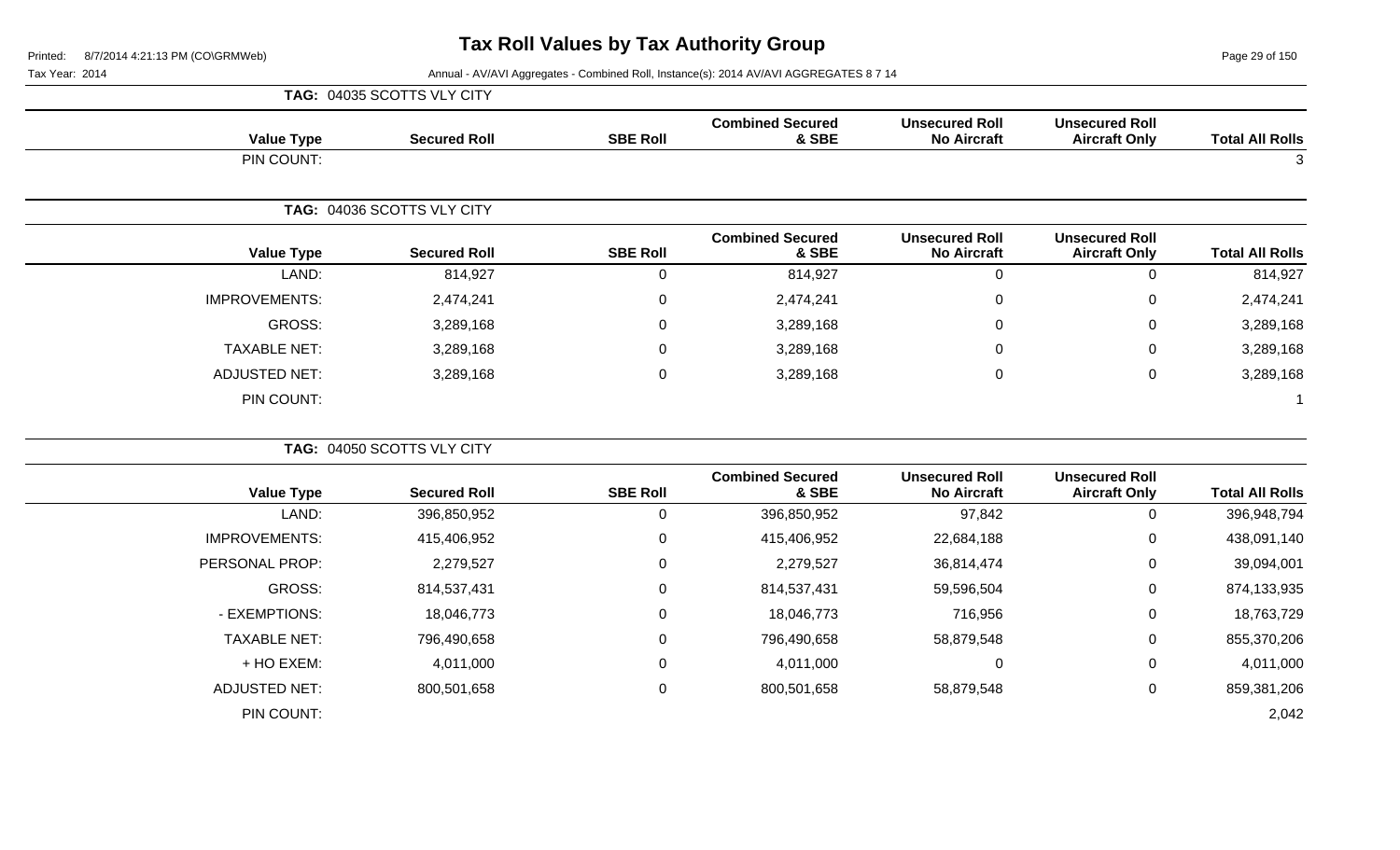Page 30 of 150

### Tax Year: 2014 **Annual - AV/AVI Aggregates - Combined Roll**, Instance(s): 2014 AV/AVI AGGREGATES 8 7 14

| <b>Value Type</b>    |       | <b>Secured Roll</b> | <b>SBE Roll</b> | <b>Combined Secured</b><br>& SBE | <b>Unsecured Roll</b><br><b>No Aircraft</b> | <b>Unsecured Roll</b><br><b>Aircraft Only</b> | <b>Total All Rolls</b> |
|----------------------|-------|---------------------|-----------------|----------------------------------|---------------------------------------------|-----------------------------------------------|------------------------|
|                      | LAND: | 73,360,638          |                 | 73,360,638                       | 0                                           | 0                                             | 73,360,638             |
| <b>IMPROVEMENTS:</b> |       | 74,445,054          | 0               | 74,445,054                       | 0                                           | $\mathbf 0$                                   | 74,445,054             |
| PERSONAL PROP:       |       | 1,184,751           | $\mathbf 0$     | 1,184,751                        | 16,134                                      | $\mathbf 0$                                   | 1,200,885              |
| GROSS:               |       | 148,990,443         | $\overline{0}$  | 148,990,443                      | 16,134                                      | $\mathbf 0$                                   | 149,006,577            |
| - EXEMPTIONS:        |       | 518,678             | $\mathbf{0}$    | 518,678                          | 0                                           | $\mathbf 0$                                   | 518,678                |
| <b>TAXABLE NET:</b>  |       | 148,471,765         | $\mathbf{0}$    | 148,471,765                      | 16,134                                      | 0                                             | 148,487,899            |
| + HO EXEM:           |       | 518,000             | $\mathbf{0}$    | 518,000                          | 0                                           | $\mathbf 0$                                   | 518,000                |
| <b>ADJUSTED NET:</b> |       | 148,989,765         | $\mathbf 0$     | 148,989,765                      | 16,134                                      | $\mathbf 0$                                   | 149,005,899            |
| PIN COUNT:           |       |                     |                 |                                  |                                             |                                               | 151                    |

**TAG:** 04052 SCOTTS VLY CITY

**TAG:** 04051 SCOTTS VLY CITY

| <b>Value Type</b>    | <b>Secured Roll</b>        | <b>SBE Roll</b> | <b>Combined Secured</b><br>& SBE | <b>Unsecured Roll</b><br><b>No Aircraft</b> | <b>Unsecured Roll</b><br><b>Aircraft Only</b> | <b>Total All Rolls</b> |
|----------------------|----------------------------|-----------------|----------------------------------|---------------------------------------------|-----------------------------------------------|------------------------|
| LAND:                | 100,655,403                | 0               | 100,655,403                      | $\mathbf 0$                                 | 0                                             | 100,655,403            |
| <b>IMPROVEMENTS:</b> | 135,795,250                | 0               | 135,795,250                      | 0                                           | 0                                             | 135,795,250            |
| PERSONAL PROP:       | 30,000                     | $\Omega$        | 30,000                           | 567,495                                     | $\mathbf 0$                                   | 597,495                |
| GROSS:               | 236,480,653                | 0               | 236,480,653                      | 567,495                                     | $\mathbf 0$                                   | 237,048,148            |
| - EXEMPTIONS:        | 3,554,721                  | $\Omega$        | 3,554,721                        | $\mathbf 0$                                 | 0                                             | 3,554,721              |
| <b>TAXABLE NET:</b>  | 232,925,932                | $\Omega$        | 232,925,932                      | 567,495                                     | $\mathbf 0$                                   | 233,493,427            |
| + HO EXEM:           | 3,423,000                  | 0               | 3,423,000                        | $\mathbf 0$                                 | $\mathbf 0$                                   | 3,423,000              |
| <b>ADJUSTED NET:</b> | 236,348,932                | 0               | 236,348,932                      | 567,495                                     | $\mathbf 0$                                   | 236,916,427            |
| PIN COUNT:           |                            |                 |                                  |                                             |                                               | 662                    |
|                      | TAG: 04053 SCOTTS VLY CITY |                 |                                  |                                             |                                               |                        |
|                      |                            |                 | <b>Combined Secured</b>          | <b>Unsecured Roll</b>                       | <b>Unsecured Roll</b>                         |                        |

| value | l Roll<br><b>Secureo</b>     | <b>SBE Roll</b> | oomonica occarca<br>$\boldsymbol{\mathsf{x}}$ SBF        | onscouted iton<br>יי ה<br><b>Aircraft</b> | <b>UNUVURU KUR</b><br>∵Onlv<br>Aircrat | ΔIΙ<br>⊺ota<br>. Rolls                  |
|-------|------------------------------|-----------------|----------------------------------------------------------|-------------------------------------------|----------------------------------------|-----------------------------------------|
| טיור. | .10 <sup>4</sup><br>- -<br>. |                 | $\overline{A}$<br>. –<br>$\lambda$<br>4ວ∠<br>n:<br>1 U L | $\sim$ $\sim$<br>22J.IU<br>$\sim$ $\sim$  |                                        | $\sim$ 204 2012 $\sim$<br>-45∠<br>−⊤.∠∪ |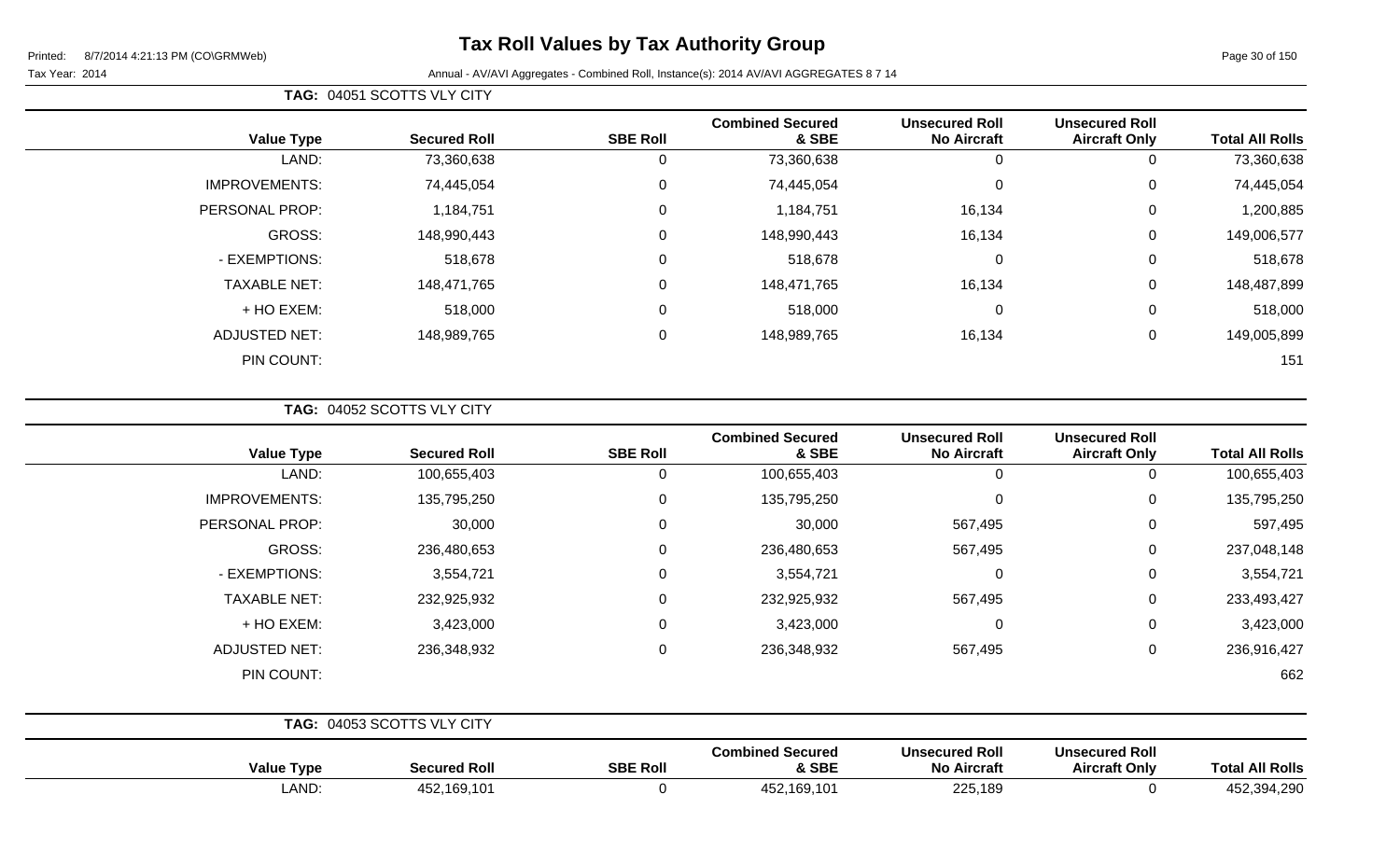Page 31 of 150

| TAG: 04053 SCOTTS VLY CITY |                      |                     |                 |                                  |                                             |                                               |                        |  |  |
|----------------------------|----------------------|---------------------|-----------------|----------------------------------|---------------------------------------------|-----------------------------------------------|------------------------|--|--|
|                            | <b>Value Type</b>    | <b>Secured Roll</b> | <b>SBE Roll</b> | <b>Combined Secured</b><br>& SBE | <b>Unsecured Roll</b><br><b>No Aircraft</b> | <b>Unsecured Roll</b><br><b>Aircraft Only</b> | <b>Total All Rolls</b> |  |  |
| <b>IMPROVEMENTS:</b>       |                      | 442,431,898         | 0               | 442,431,898                      | 3,824,328                                   | 0                                             | 446,256,226            |  |  |
| PERSONAL PROP:             |                      | 73,178              | 0               | 73,178                           | 6,296,648                                   | 0                                             | 6,369,826              |  |  |
|                            | GROSS:               | 894,674,177         | 0               | 894,674,177                      | 10,346,165                                  | 0                                             | 905,020,342            |  |  |
|                            | - EXEMPTIONS:        | 15,087,121          | 0               | 15,087,121                       | 171,087                                     | 0                                             | 15,258,208             |  |  |
|                            | <b>TAXABLE NET:</b>  | 879,587,056         | 0               | 879,587,056                      | 10,175,078                                  | 0                                             | 889,762,134            |  |  |
|                            | + HO EXEM:           | 7,298,200           | 0               | 7,298,200                        | 0                                           | 0                                             | 7,298,200              |  |  |
|                            | <b>ADJUSTED NET:</b> | 886,885,256         | 0               | 886,885,256                      | 10,175,078                                  | 0                                             | 897,060,334            |  |  |
|                            | PIN COUNT:           |                     |                 |                                  |                                             |                                               | 2,204                  |  |  |

|  | <b>TAG: 04054 SCOTTS VLY CITY</b> |
|--|-----------------------------------|
|  |                                   |

| <b>Total All Rolls</b> | <b>Unsecured Roll</b><br><b>Aircraft Only</b> | <b>Unsecured Roll</b><br><b>No Aircraft</b> | <b>Combined Secured</b><br>& SBE | <b>SBE Roll</b> | <b>Secured Roll</b>        | <b>Value Type</b>    |
|------------------------|-----------------------------------------------|---------------------------------------------|----------------------------------|-----------------|----------------------------|----------------------|
| 725,459                | $\mathbf 0$                                   | $\mathbf 0$                                 | 725,459                          | 0               | 725,459                    | LAND:                |
| 641,324                | $\mathbf 0$                                   | $\mathbf 0$                                 | 641,324                          | 0               | 641,324                    | <b>IMPROVEMENTS:</b> |
| 5,238                  | $\mathbf 0$                                   | 5,238                                       | $\Omega$                         | 0               | 0                          | PERSONAL PROP:       |
| 1,372,021              | $\mathbf 0$                                   | 5,238                                       | 1,366,783                        |                 | 1,366,783                  | GROSS:               |
| 7,000                  | $\mathbf 0$                                   | $\mathbf 0$                                 | 7,000                            | $\mathbf 0$     | 7,000                      | - EXEMPTIONS:        |
| 1,365,021              | $\pmb{0}$                                     | 5,238                                       | 1,359,783                        | $\mathbf 0$     | 1,359,783                  | <b>TAXABLE NET:</b>  |
| 7,000                  | $\mathbf 0$                                   | $\mathbf 0$                                 | 7,000                            | $\mathbf 0$     | 7,000                      | + HO EXEM:           |
| 1,372,021              | $\mathbf 0$                                   | 5,238                                       | 1,366,783                        | $\mathbf 0$     | 1,366,783                  | <b>ADJUSTED NET:</b> |
| 4                      |                                               |                                             |                                  |                 |                            | PIN COUNT:           |
|                        |                                               |                                             |                                  |                 | TAG: 04055 SCOTTS VAL CITY |                      |
| <b>Total All Rolls</b> | <b>Unsecured Roll</b><br><b>Aircraft Only</b> | <b>Unsecured Roll</b><br><b>No Aircraft</b> | <b>Combined Secured</b><br>& SBE | <b>SBE Roll</b> | <b>Secured Roll</b>        | <b>Value Type</b>    |
| 2                      |                                               |                                             |                                  |                 |                            | PIN COUNT:           |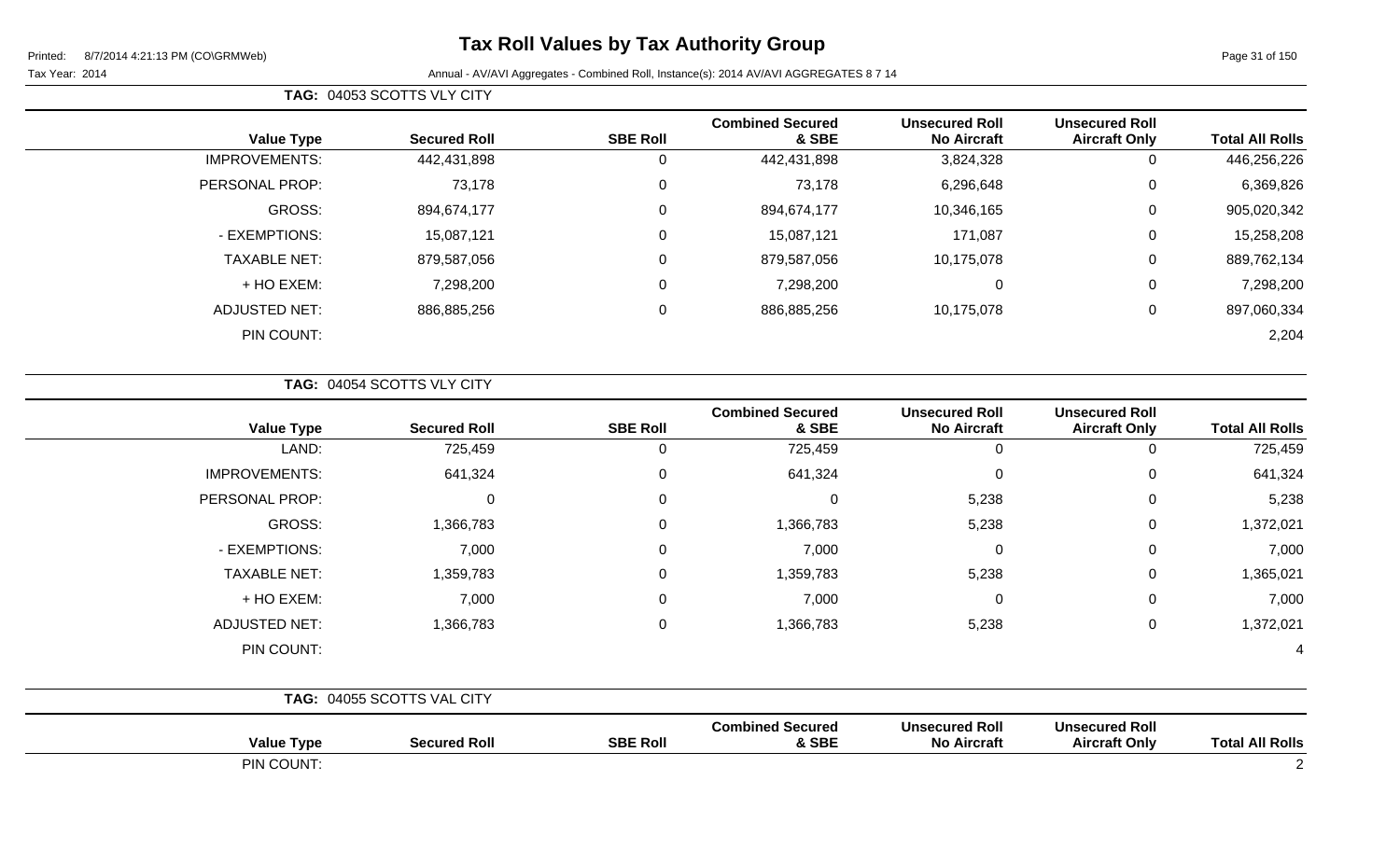Page 32 of 150

÷

|                      | TAG: 04056 SCOTTS VAL CITY |                 |                                  |                                             |                                               |                        |
|----------------------|----------------------------|-----------------|----------------------------------|---------------------------------------------|-----------------------------------------------|------------------------|
| <b>Value Type</b>    | <b>Secured Roll</b>        | <b>SBE Roll</b> | <b>Combined Secured</b><br>& SBE | <b>Unsecured Roll</b><br><b>No Aircraft</b> | <b>Unsecured Roll</b><br><b>Aircraft Only</b> | <b>Total All Rolls</b> |
| LAND:                | 179,374                    |                 | 179,374                          | 0                                           |                                               | 179,374                |
| <b>IMPROVEMENTS:</b> | 602,088                    | 0               | 602,088                          | 0                                           | 0                                             | 602,088                |
| GROSS:               | 781,462                    | 0               | 781,462                          | $\mathbf 0$                                 | 0                                             | 781,462                |
| - EXEMPTIONS:        | 21,000                     | $\mathbf{0}$    | 21,000                           | $\mathbf 0$                                 | 0                                             | 21,000                 |
| <b>TAXABLE NET:</b>  | 760,462                    | 0               | 760,462                          | $\mathbf 0$                                 | 0                                             | 760,462                |
| + HO EXEM:           | 21,000                     | 0               | 21,000                           | $\mathbf 0$                                 | $\Omega$                                      | 21,000                 |
| <b>ADJUSTED NET:</b> | 781,462                    | 0               | 781,462                          | $\mathbf 0$                                 | $\Omega$                                      | 781,462                |
| PIN COUNT:           |                            |                 |                                  |                                             |                                               | 3                      |

| <b>Value Type</b>    | <b>Secured Roll</b> | <b>SBE Roll</b> | <b>Combined Secured</b><br>& SBE | <b>Unsecured Roll</b><br><b>No Aircraft</b> | <b>Unsecured Roll</b><br><b>Aircraft Only</b> | <b>Total All Rolls</b> |
|----------------------|---------------------|-----------------|----------------------------------|---------------------------------------------|-----------------------------------------------|------------------------|
| LAND:                | 17,149,681          | 0               | 17,149,681                       | 0                                           | U                                             | 17,149,681             |
| <b>IMPROVEMENTS:</b> | 4,724,631           | 0               | 4,724,631                        | 47,837                                      | 0                                             | 4,772,468              |
| PERSONAL PROP:       | 69,258              | 0               | 69,258                           | 717,928                                     | 0                                             | 787,186                |
| GROSS:               | 21,943,570          | $\Omega$        | 21,943,570                       | 765,765                                     | 0                                             | 22,709,335             |
| - EXEMPTIONS:        | 418,349             | 0               | 418,349                          | 0                                           | 0                                             | 418,349                |
| <b>TAXABLE NET:</b>  | 21,525,221          | $\Omega$        | 21,525,221                       | 765,765                                     | 0                                             | 22,290,986             |
| + HO EXEM:           | 56,000              | 0               | 56,000                           | 0                                           | 0                                             | 56,000                 |
| ADJUSTED NET:        | 21,581,221          | $\Omega$        | 21,581,221                       | 765,765                                     | 0                                             | 22,346,986             |
| PIN COUNT:           |                     |                 |                                  |                                             |                                               | 79                     |

| TAG: 58000 BONNY DOON |                     |                 |                                  |                                             |                                               |                        |
|-----------------------|---------------------|-----------------|----------------------------------|---------------------------------------------|-----------------------------------------------|------------------------|
| <b>Value Type</b>     | <b>Secured Roll</b> | <b>SBE Roll</b> | <b>Combined Secured</b><br>& SBE | <b>Unsecured Roll</b><br><b>No Aircraft</b> | <b>Unsecured Roll</b><br><b>Aircraft Only</b> | <b>Total All Rolls</b> |
| LAND:                 | 4,278               |                 | 4,278                            |                                             |                                               | 4,278                  |
| <b>GROSS:</b>         | 4,278               |                 | 4,278                            |                                             |                                               | 4,278                  |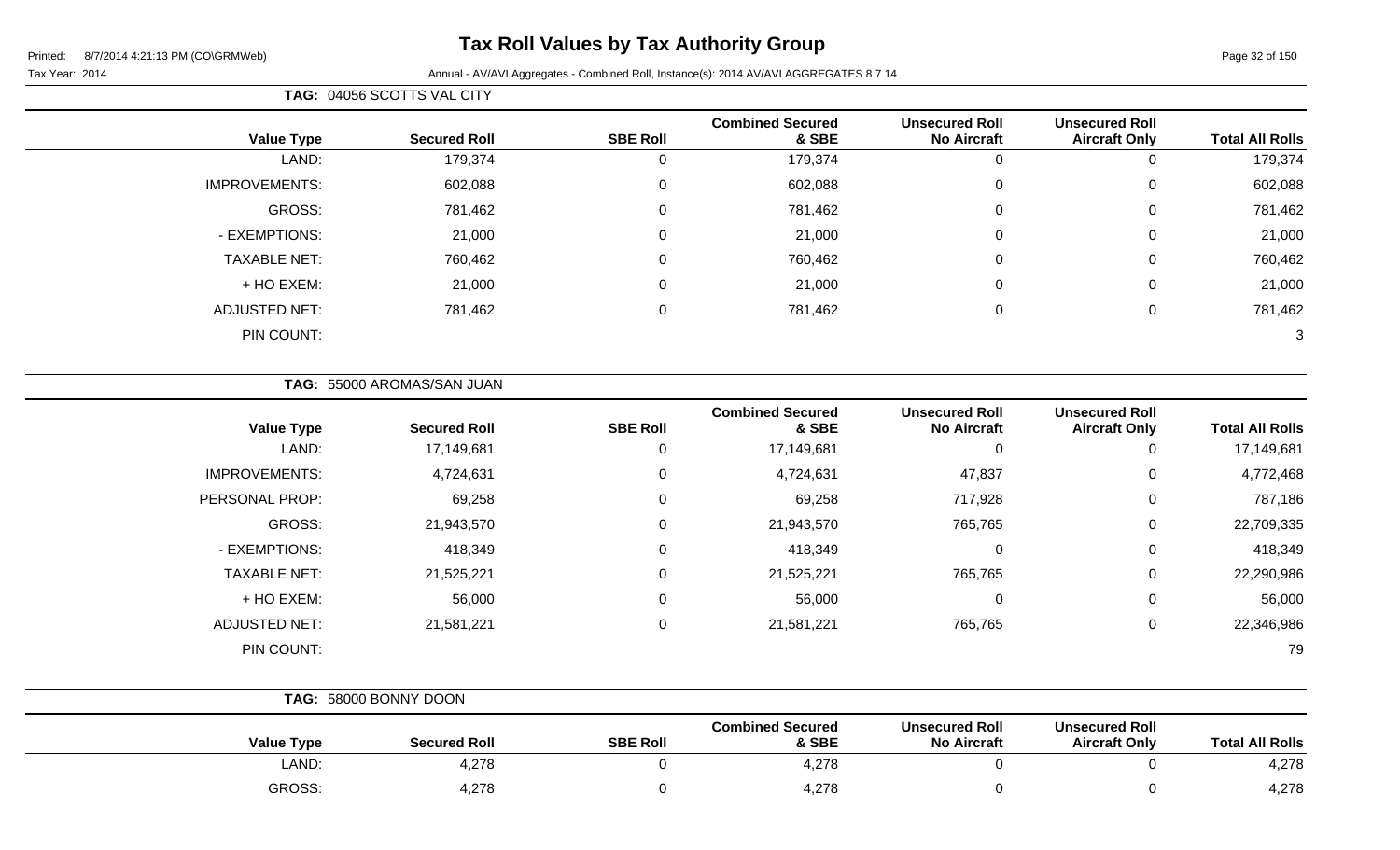Page 33 of 150

| TAG: 58000 BONNY DOON |                     |                 |                                  |                                             |                                               |                        |  |
|-----------------------|---------------------|-----------------|----------------------------------|---------------------------------------------|-----------------------------------------------|------------------------|--|
| <b>Value Type</b>     | <b>Secured Roll</b> | <b>SBE Roll</b> | <b>Combined Secured</b><br>& SBE | <b>Unsecured Roll</b><br><b>No Aircraft</b> | <b>Unsecured Roll</b><br><b>Aircraft Only</b> | <b>Total All Rolls</b> |  |
| <b>TAXABLE NET:</b>   | 4,278               |                 | 4,278                            | ັ                                           |                                               | 4,278                  |  |
| <b>ADJUSTED NET:</b>  | 4,278               |                 | 4,278                            |                                             |                                               | 4,278                  |  |
| PIN COUNT:            |                     |                 |                                  |                                             |                                               | 5                      |  |

|                       | TAG: 58001 BONNY DOON |                  |                                  |                                             |                                               |                        |
|-----------------------|-----------------------|------------------|----------------------------------|---------------------------------------------|-----------------------------------------------|------------------------|
| <b>Value Type</b>     | <b>Secured Roll</b>   | <b>SBE Roll</b>  | <b>Combined Secured</b><br>& SBE | <b>Unsecured Roll</b><br><b>No Aircraft</b> | <b>Unsecured Roll</b><br><b>Aircraft Only</b> | <b>Total All Rolls</b> |
| LAND:                 | 192,898,635           | 0                | 192,898,635                      | 64,605                                      | 0                                             | 192,963,240            |
| <b>IMPROVEMENTS:</b>  | 172,708,388           | $\pmb{0}$        | 172,708,388                      | 10,000,372                                  | 0                                             | 182,708,760            |
| <b>PERSONAL PROP:</b> | 315,643               | $\boldsymbol{0}$ | 315,643                          | 2,915,922                                   | 27,612                                        | 3,259,177              |
| GROSS:                | 365,922,666           | $\pmb{0}$        | 365,922,666                      | 12,980,899                                  | 27,612                                        | 378,931,177            |
| - EXEMPTIONS:         | 9,924,758             | $\mathbf 0$      | 9,924,758                        | 0                                           | 0                                             | 9,924,758              |
| <b>TAXABLE NET:</b>   | 355,997,908           | $\boldsymbol{0}$ | 355,997,908                      | 12,980,899                                  | 27,612                                        | 369,006,419            |
| + HO EXEM:            | 2,865,800             | $\mathbf 0$      | 2,865,800                        | 0                                           | 0                                             | 2,865,800              |
| <b>ADJUSTED NET:</b>  | 358,863,708           | $\boldsymbol{0}$ | 358,863,708                      | 12,980,899                                  | 27,612                                        | 371,872,219            |
| PIN COUNT:            |                       |                  |                                  |                                             |                                               | 997                    |

| TAG: 58002 BONNY DOON |  |
|-----------------------|--|
|                       |  |

|                      |                     |                 | <b>Combined Secured</b> | <b>Unsecured Roll</b> | <b>Unsecured Roll</b> |                        |
|----------------------|---------------------|-----------------|-------------------------|-----------------------|-----------------------|------------------------|
| <b>Value Type</b>    | <b>Secured Roll</b> | <b>SBE Roll</b> | & SBE                   | <b>No Aircraft</b>    | <b>Aircraft Only</b>  | <b>Total All Rolls</b> |
| LAND:                | 7,927,352           | 0               | 7,927,352               |                       | 0                     | 7,927,352              |
| <b>IMPROVEMENTS:</b> | 7,952,194           | $\Omega$        | 7,952,194               | 4,000                 | $\mathbf 0$           | 7,956,194              |
| PERSONAL PROP:       |                     | $\Omega$        |                         | 42,003                | $\mathbf 0$           | 42,003                 |
| GROSS:               | 15,879,546          | 0               | 15,879,546              | 46,003                | $\mathbf 0$           | 15,925,549             |
| - EXEMPTIONS:        | 168,000             | 0               | 168,000                 |                       | $\mathbf 0$           | 168,000                |
| <b>TAXABLE NET:</b>  | 15,711,546          | $\Omega$        | 15,711,546              | 46,003                | $\mathbf{0}$          | 15,757,549             |
| + HO EXEM:           | 168,000             | 0               | 168,000                 |                       | 0                     | 168,000                |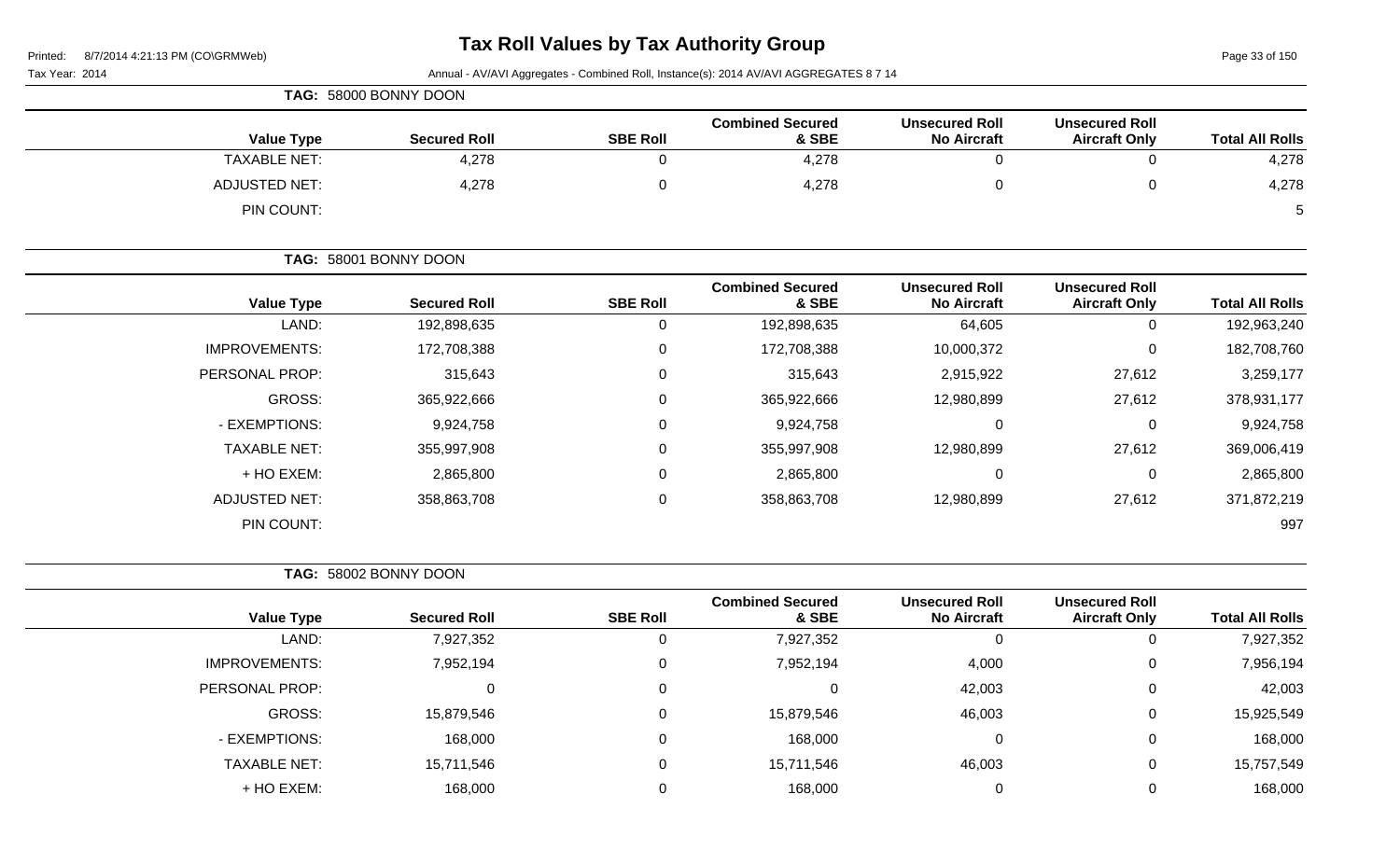Page 34 of 150

### Tax Year: 2014 **Annual - AV/AVI Aggregates - Combined Roll**, Instance(s): 2014 AV/AVI AGGREGATES 8 7 14

|                      | TAG: 58002 BONNY DOON |                 |                                  |                                             |                                               |                        |
|----------------------|-----------------------|-----------------|----------------------------------|---------------------------------------------|-----------------------------------------------|------------------------|
| <b>Value Type</b>    | <b>Secured Roll</b>   | <b>SBE Roll</b> | <b>Combined Secured</b><br>& SBE | <b>Unsecured Roll</b><br><b>No Aircraft</b> | <b>Unsecured Roll</b><br><b>Aircraft Only</b> | <b>Total All Rolls</b> |
| <b>ADJUSTED NET:</b> | 15,879,546            | $\Omega$        | 15,879,546                       | 46,003                                      | 0                                             | 15,925,549             |
| PIN COUNT:           |                       |                 |                                  |                                             |                                               | 42                     |
|                      | TAG: 58003 BONNY DOON |                 |                                  |                                             |                                               |                        |
| <b>Value Type</b>    | <b>Secured Roll</b>   | <b>SBE Roll</b> | <b>Combined Secured</b><br>& SBE | <b>Unsecured Roll</b><br><b>No Aircraft</b> | <b>Unsecured Roll</b><br><b>Aircraft Only</b> | <b>Total All Rolls</b> |
| LAND:                | 9,533,118             | $\Omega$        | 9,533,118                        | 0                                           | 0                                             | 9,533,118              |
| <b>IMPROVEMENTS:</b> | 9,385,478             | 0               | 9,385,478                        | 0                                           | 0                                             | 9,385,478              |
| PERSONAL PROP:       | $\mathbf 0$           | $\mathbf 0$     | 0                                | 23,974                                      | 0                                             | 23,974                 |
| GROSS:               | 18,918,596            | 0               | 18,918,596                       | 23,974                                      | 0                                             | 18,942,570             |
| - EXEMPTIONS:        | 203,449               | $\Omega$        | 203,449                          | 0                                           | 0                                             | 203,449                |
| <b>TAXABLE NET:</b>  | 18,715,147            | 0               | 18,715,147                       | 23,974                                      | 0                                             | 18,739,121             |
| + HO EXEM:           | 203,000               | $\Omega$        | 203,000                          | $\mathbf{0}$                                | 0                                             | 203,000                |
| <b>ADJUSTED NET:</b> | 18,918,147            | $\mathbf 0$     | 18,918,147                       | 23,974                                      | 0                                             | 18,942,121             |
| PIN COUNT:           |                       |                 |                                  |                                             |                                               | 56                     |

**TAG:** 58004 BONNY DOON

|                      |                     |                 | <b>Combined Secured</b> | <b>Unsecured Roll</b> | <b>Unsecured Roll</b> |                        |
|----------------------|---------------------|-----------------|-------------------------|-----------------------|-----------------------|------------------------|
| <b>Value Type</b>    | <b>Secured Roll</b> | <b>SBE Roll</b> | & SBE                   | <b>No Aircraft</b>    | <b>Aircraft Only</b>  | <b>Total All Rolls</b> |
| LAND:                | 19,600,194          | 0               | 19,600,194              | 0                     | 0                     | 19,600,194             |
| <b>IMPROVEMENTS:</b> | 20,935,710          | 0               | 20,935,710              | $\mathbf 0$           | 0                     | 20,935,710             |
| PERSONAL PROP:       | 0                   | $\mathbf 0$     | $\Omega$                | 33,684                | 0                     | 33,684                 |
| <b>GROSS:</b>        | 40,535,904          | 0               | 40,535,904              | 33,684                | 0                     | 40,569,588             |
| - EXEMPTIONS:        | 462,208             | 0               | 462,208                 | $\mathbf 0$           | 0                     | 462,208                |
| <b>TAXABLE NET:</b>  | 40,073,696          | 0               | 40,073,696              | 33,684                | 0                     | 40,107,380             |
| + HO EXEM:           | 462,000             | $\mathbf 0$     | 462,000                 | 0                     | 0                     | 462,000                |
| <b>ADJUSTED NET:</b> | 40,535,696          | $\Omega$        | 40,535,696              | 33,684                | 0                     | 40,569,380             |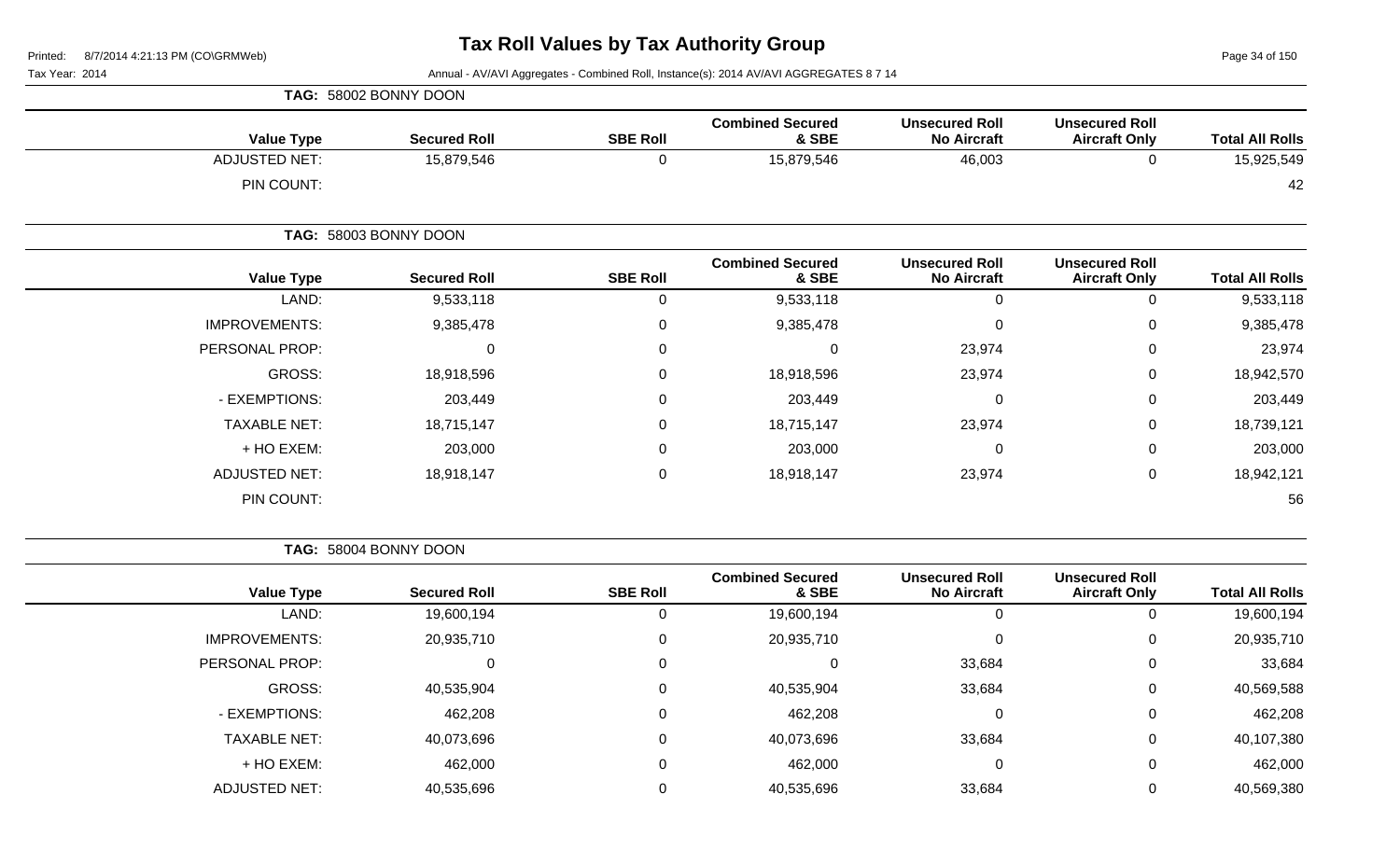Page 35 of 150

|                      | TAG: 58004 BONNY DOON |                 |                                  |                                             |                                               |                        |
|----------------------|-----------------------|-----------------|----------------------------------|---------------------------------------------|-----------------------------------------------|------------------------|
| <b>Value Type</b>    | <b>Secured Roll</b>   | <b>SBE Roll</b> | <b>Combined Secured</b><br>& SBE | <b>Unsecured Roll</b><br><b>No Aircraft</b> | <b>Unsecured Roll</b><br><b>Aircraft Only</b> | <b>Total All Rolls</b> |
| PIN COUNT:           |                       |                 |                                  |                                             |                                               | 102                    |
|                      | TAG: 58005 BONNY DOON |                 |                                  |                                             |                                               |                        |
| <b>Value Type</b>    | <b>Secured Roll</b>   | <b>SBE Roll</b> | <b>Combined Secured</b><br>& SBE | <b>Unsecured Roll</b><br><b>No Aircraft</b> | <b>Unsecured Roll</b><br><b>Aircraft Only</b> | <b>Total All Rolls</b> |
| LAND:                | 7,782,320             | 0               | 7,782,320                        | $\Omega$                                    | 0                                             | 7,782,320              |
| <b>IMPROVEMENTS:</b> | 7,600,125             | $\mathbf 0$     | 7,600,125                        | 0                                           | $\mathbf 0$                                   | 7,600,125              |
| GROSS:               | 15,382,445            | 0               | 15,382,445                       | $\Omega$                                    | $\mathbf 0$                                   | 15,382,445             |
| - EXEMPTIONS:        | 101,066               | 0               | 101,066                          | $\Omega$                                    | $\mathbf 0$                                   | 101,066                |
| <b>TAXABLE NET:</b>  | 15,281,379            | $\mathbf 0$     | 15,281,379                       | $\Omega$                                    | $\mathbf 0$                                   | 15,281,379             |
| + HO EXEM:           | 98,000                | $\mathbf 0$     | 98,000                           | $\Omega$                                    | $\mathbf 0$                                   | 98,000                 |
| <b>ADJUSTED NET:</b> | 15,379,379            | $\mathbf 0$     | 15,379,379                       | $\mathbf 0$                                 | $\mathbf 0$                                   | 15,379,379             |
| PIN COUNT:           |                       |                 |                                  |                                             |                                               | 35                     |

|                      | TAG: 58006 BONNY DOON |                 |                                  |                                             |                                               |                        |
|----------------------|-----------------------|-----------------|----------------------------------|---------------------------------------------|-----------------------------------------------|------------------------|
| <b>Value Type</b>    | <b>Secured Roll</b>   | <b>SBE Roll</b> | <b>Combined Secured</b><br>& SBE | <b>Unsecured Roll</b><br><b>No Aircraft</b> | <b>Unsecured Roll</b><br><b>Aircraft Only</b> | <b>Total All Rolls</b> |
| LAND:                | 11,442,687            |                 | 11,442,687                       | 0                                           | 0                                             | 11,442,687             |
| <b>IMPROVEMENTS:</b> | 11,952,154            |                 | 11,952,154                       | $\Omega$                                    | $\mathbf 0$                                   | 11,952,154             |
| PERSONAL PROP:       | 0                     | $\Omega$        | 0                                | 50,891                                      | 0                                             | 50,891                 |
| GROSS:               | 23,394,841            | $\Omega$        | 23,394,841                       | 50,891                                      | 0                                             | 23,445,732             |
| - EXEMPTIONS:        | 320,932               |                 | 320,932                          | 0                                           | 0                                             | 320,932                |
| <b>TAXABLE NET:</b>  | 23,073,909            | $\Omega$        | 23,073,909                       | 50,891                                      | $\mathbf 0$                                   | 23,124,800             |
| + HO EXEM:           | 196,000               | $\Omega$        | 196,000                          | 0                                           | $\mathbf 0$                                   | 196,000                |
| <b>ADJUSTED NET:</b> | 23,269,909            |                 | 23,269,909                       | 50,891                                      | 0                                             | 23,320,800             |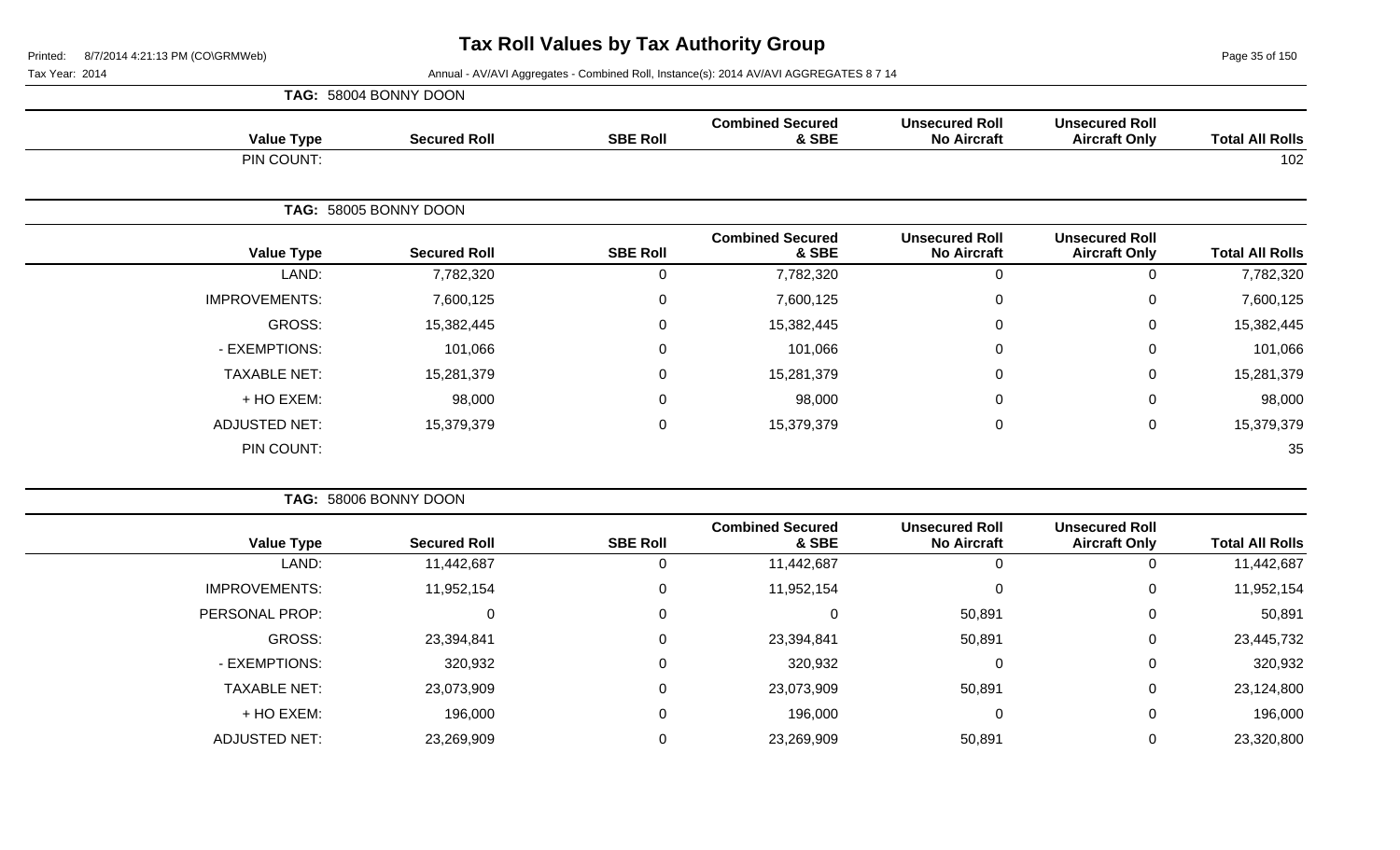Page 36 of 150

|                      | TAG: 58006 BONNY DOON |                  |                                  |                                             |                                               |                        |
|----------------------|-----------------------|------------------|----------------------------------|---------------------------------------------|-----------------------------------------------|------------------------|
| <b>Value Type</b>    | <b>Secured Roll</b>   | <b>SBE Roll</b>  | <b>Combined Secured</b><br>& SBE | <b>Unsecured Roll</b><br><b>No Aircraft</b> | <b>Unsecured Roll</b><br><b>Aircraft Only</b> | <b>Total All Rolls</b> |
| PIN COUNT:           |                       |                  |                                  |                                             |                                               | 46                     |
|                      | TAG: 58007 BONNY DOON |                  |                                  |                                             |                                               |                        |
| <b>Value Type</b>    | <b>Secured Roll</b>   | <b>SBE Roll</b>  | <b>Combined Secured</b><br>& SBE | <b>Unsecured Roll</b><br><b>No Aircraft</b> | <b>Unsecured Roll</b><br><b>Aircraft Only</b> | <b>Total All Rolls</b> |
| LAND:                | 11,626,778            | 0                | 11,626,778                       | $\Omega$                                    | $\mathbf 0$                                   | 11,626,778             |
| <b>IMPROVEMENTS:</b> | 12,711,389            | $\boldsymbol{0}$ | 12,711,389                       | $\Omega$                                    | $\mathbf 0$                                   | 12,711,389             |
| GROSS:               | 24,338,167            | $\mathbf 0$      | 24,338,167                       | $\Omega$                                    | $\mathbf 0$                                   | 24,338,167             |
| - EXEMPTIONS:        | 245,000               | $\mathbf 0$      | 245,000                          | $\mathbf{0}$                                | $\mathbf 0$                                   | 245,000                |
| <b>TAXABLE NET:</b>  | 24,093,167            | $\boldsymbol{0}$ | 24,093,167                       | $\mathbf{0}$                                | $\mathbf 0$                                   | 24,093,167             |
| + HO EXEM:           | 245,000               | $\boldsymbol{0}$ | 245,000                          | $\mathbf 0$                                 | $\mathbf 0$                                   | 245,000                |
| <b>ADJUSTED NET:</b> | 24,338,167            | $\mathbf 0$      | 24,338,167                       | 0                                           | $\mathbf 0$                                   | 24,338,167             |
| PIN COUNT:           |                       |                  |                                  |                                             |                                               | 54                     |

|                      | TAG: 58008 BONNY DOON |                 |                                  |                                             |                                               |                        |
|----------------------|-----------------------|-----------------|----------------------------------|---------------------------------------------|-----------------------------------------------|------------------------|
| <b>Value Type</b>    | <b>Secured Roll</b>   | <b>SBE Roll</b> | <b>Combined Secured</b><br>& SBE | <b>Unsecured Roll</b><br><b>No Aircraft</b> | <b>Unsecured Roll</b><br><b>Aircraft Only</b> | <b>Total All Rolls</b> |
| LAND:                | 9,257,684             |                 | 9,257,684                        |                                             | 0                                             | 9,257,684              |
| <b>IMPROVEMENTS:</b> | 12,009,909            | 0               | 12,009,909                       | 56,496                                      | $\mathbf{0}$                                  | 12,066,405             |
| PERSONAL PROP:       | C                     | 0               | 0                                | 67,693                                      | 0                                             | 67,693                 |
| GROSS:               | 21,267,593            | 0               | 21,267,593                       | 124,189                                     | 0                                             | 21,391,782             |
| - EXEMPTIONS:        | 260,880               |                 | 260,880                          | $\Omega$                                    | $\overline{0}$                                | 260,880                |
| <b>TAXABLE NET:</b>  | 21,006,713            |                 | 21,006,713                       | 124,189                                     | 0                                             | 21,130,902             |
| + HO EXEM:           | 259,000               | 0               | 259,000                          |                                             | 0                                             | 259,000                |
| <b>ADJUSTED NET:</b> | 21,265,713            |                 | 21,265,713                       | 124,189                                     | 0                                             | 21,389,902             |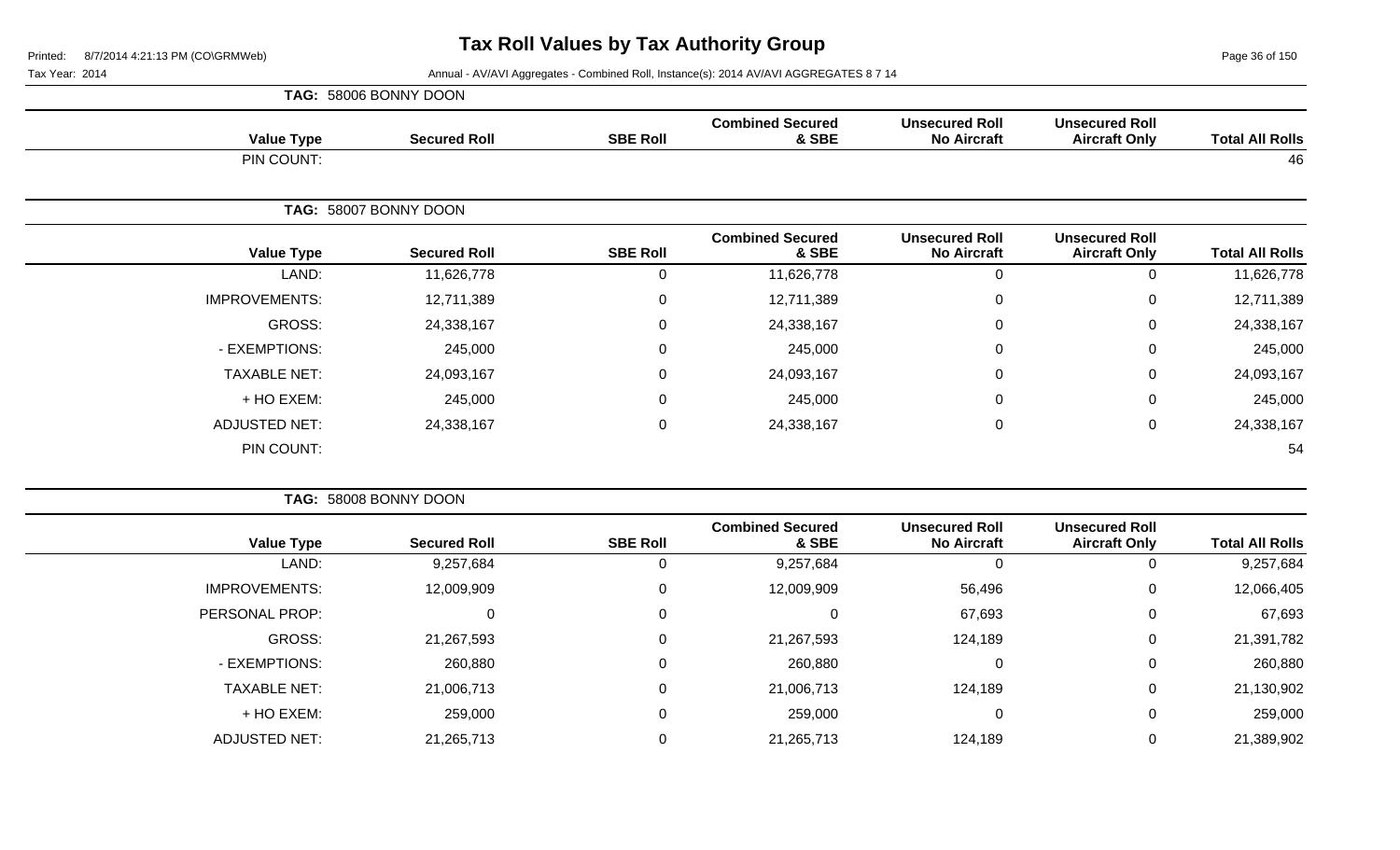Page 37 of 150

Tax Year: 2014 **Annual - AV/AVI Aggregates - Combined Roll**, Instance(s): 2014 AV/AVI AGGREGATES 8 7 14

|                      | TAG: 58008 BONNY DOON |                 |                                  |                                             |                                               |                        |
|----------------------|-----------------------|-----------------|----------------------------------|---------------------------------------------|-----------------------------------------------|------------------------|
| <b>Value Type</b>    | <b>Secured Roll</b>   | <b>SBE Roll</b> | <b>Combined Secured</b><br>& SBE | <b>Unsecured Roll</b><br><b>No Aircraft</b> | <b>Unsecured Roll</b><br><b>Aircraft Only</b> | <b>Total All Rolls</b> |
| PIN COUNT:           |                       |                 |                                  |                                             |                                               | 61                     |
|                      | TAG: 65003 LAKESIDE   |                 |                                  |                                             |                                               |                        |
| <b>Value Type</b>    | <b>Secured Roll</b>   | <b>SBE Roll</b> | <b>Combined Secured</b><br>& SBE | <b>Unsecured Roll</b><br><b>No Aircraft</b> | <b>Unsecured Roll</b><br><b>Aircraft Only</b> | <b>Total All Rolls</b> |
| PIN COUNT:           |                       |                 |                                  |                                             |                                               |                        |
|                      | TAG: 65006 LAKESIDE   |                 |                                  |                                             |                                               |                        |
| <b>Value Type</b>    | <b>Secured Roll</b>   | <b>SBE Roll</b> | <b>Combined Secured</b><br>& SBE | <b>Unsecured Roll</b><br><b>No Aircraft</b> | <b>Unsecured Roll</b><br><b>Aircraft Only</b> | <b>Total All Rolls</b> |
| LAND:                | 289,629               | 0               | 289,629                          | $\Omega$                                    | $\Omega$                                      | 289,629                |
| <b>IMPROVEMENTS:</b> | 310,317               | 0               | 310,317                          | $\mathbf{0}$                                | 0                                             | 310,317                |
| GROSS:               | 599,946               | 0               | 599,946                          | $\mathbf{0}$                                | $\mathbf 0$                                   | 599,946                |
| - EXEMPTIONS:        | 599,946               | $\mathbf 0$     | 599,946                          | $\mathbf 0$                                 | $\mathbf 0$                                   | 599,946                |
| PIN COUNT:           |                       |                 |                                  |                                             |                                               | 12                     |

**TAG:** 65020 LAKESIDE

|                      |                     |                 | <b>Combined Secured</b> | <b>Unsecured Roll</b> | <b>Unsecured Roll</b> |                        |
|----------------------|---------------------|-----------------|-------------------------|-----------------------|-----------------------|------------------------|
| <b>Value Type</b>    | <b>Secured Roll</b> | <b>SBE Roll</b> | & SBE                   | <b>No Aircraft</b>    | <b>Aircraft Only</b>  | <b>Total All Rolls</b> |
| LAND:                | 18,513,635          | 0               | 18,513,635              | 0                     | O                     | 18,513,635             |
| <b>IMPROVEMENTS:</b> | 16,057,043          | 0               | 16,057,043              | 22,000                | 0                     | 16,079,043             |
| GROSS:               | 34,570,678          | 0               | 34,570,678              | 22,000                | 0                     | 34,592,678             |
| - EXEMPTIONS:        | 274,366             | $\mathbf 0$     | 274,366                 | $\overline{0}$        | 0                     | 274,366                |
| <b>TAXABLE NET:</b>  | 34,296,312          | 0               | 34,296,312              | 22,000                | 0                     | 34,318,312             |
| + HO EXEM:           | 273,000             | 0               | 273,000                 | 0                     | 0                     | 273,000                |
| <b>ADJUSTED NET:</b> | 34,569,312          | $\Omega$        | 34,569,312              | 22,000                | O                     | 34,591,312             |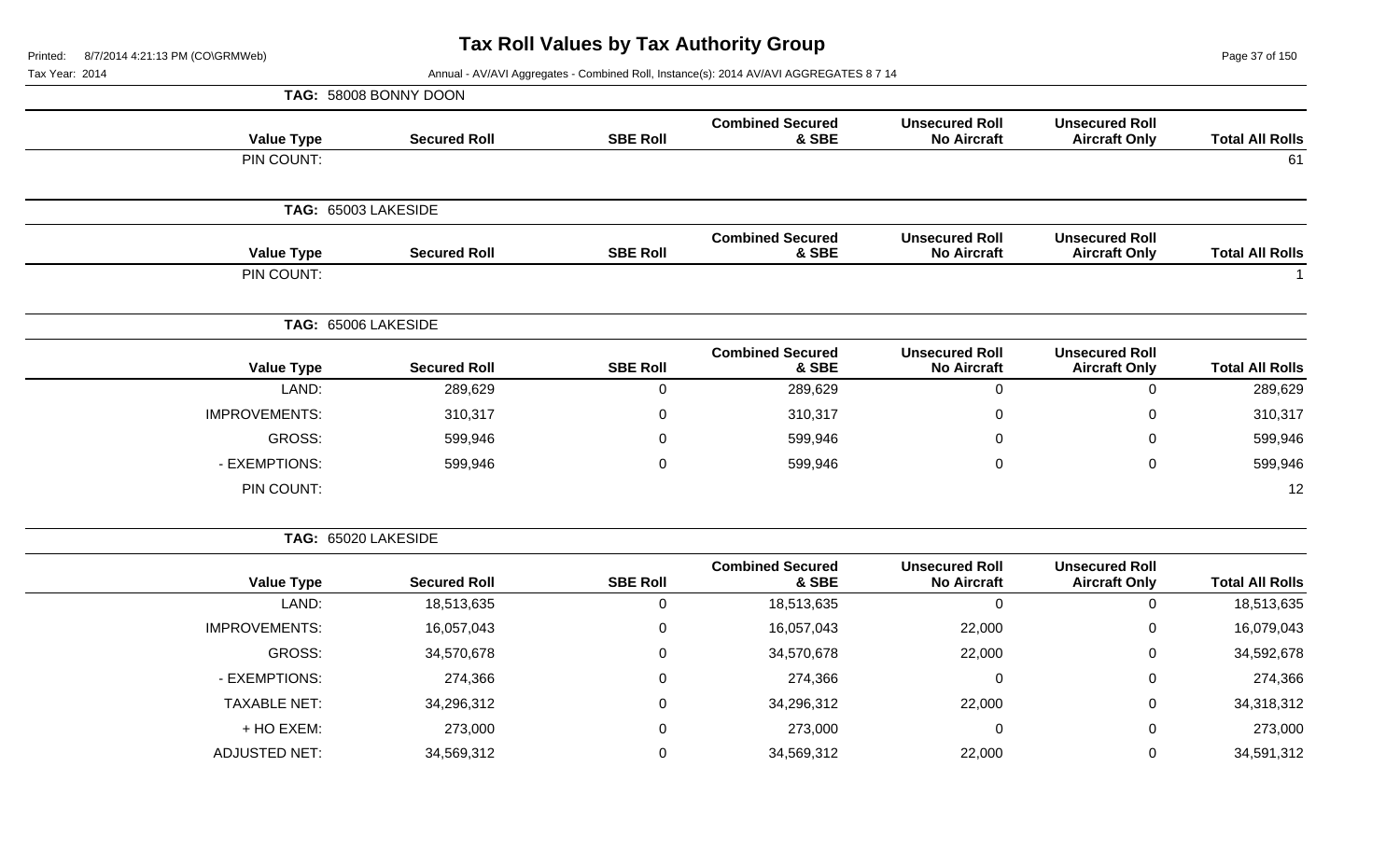Page 38 of 150

|                      | TAG: 65020 LAKESIDE |                 |                                  |                                             |                                               |                        |
|----------------------|---------------------|-----------------|----------------------------------|---------------------------------------------|-----------------------------------------------|------------------------|
| <b>Value Type</b>    | <b>Secured Roll</b> | <b>SBE Roll</b> | <b>Combined Secured</b><br>& SBE | <b>Unsecured Roll</b><br><b>No Aircraft</b> | <b>Unsecured Roll</b><br><b>Aircraft Only</b> | <b>Total All Rolls</b> |
| PIN COUNT:           |                     |                 |                                  |                                             |                                               | 111                    |
|                      | TAG: 65021 LAKESIDE |                 |                                  |                                             |                                               |                        |
| <b>Value Type</b>    | <b>Secured Roll</b> | <b>SBE Roll</b> | <b>Combined Secured</b><br>& SBE | <b>Unsecured Roll</b><br><b>No Aircraft</b> | <b>Unsecured Roll</b><br><b>Aircraft Only</b> | <b>Total All Rolls</b> |
| LAND:                | 123,197,829         | 0               | 123,197,829                      | 34,761                                      | 0                                             | 123,232,590            |
| <b>IMPROVEMENTS:</b> | 119,082,206         | $\overline{0}$  | 119,082,206                      | 200,624                                     | 0                                             | 119,282,830            |
| PERSONAL PROP:       | 1,418,283           | 0               | 1,418,283                        | 465,972                                     | $\mathbf 0$                                   | 1,884,255              |
| <b>GROSS:</b>        | 243,698,318         | $\mathbf 0$     | 243,698,318                      | 701,357                                     | 0                                             | 244,399,675            |
| - EXEMPTIONS:        | 3,381,048           | 0               | 3,381,048                        | $\mathbf 0$                                 | $\mathbf 0$                                   | 3,381,048              |
| <b>TAXABLE NET:</b>  | 240,317,270         | $\mathbf 0$     | 240,317,270                      | 701,357                                     | $\mathbf 0$                                   | 241,018,627            |
| + HO EXEM:           | 1,603,000           | $\overline{0}$  | 1,603,000                        | $\mathbf 0$                                 | 0                                             | 1,603,000              |
| ADJUSTED NET:        | 241,920,270         | $\mathbf 0$     | 241,920,270                      | 701,357                                     | 0                                             | 242,621,627            |
| PIN COUNT:           |                     |                 |                                  |                                             |                                               | 666                    |

| <b>Total All Rolls</b> | <b>Unsecured Roll</b><br><b>Aircraft Only</b> | <b>Unsecured Roll</b><br><b>No Aircraft</b> | <b>Combined Secured</b><br>& SBE | <b>SBE Roll</b> | <b>Secured Roll</b> | <b>Value Type</b>    |
|------------------------|-----------------------------------------------|---------------------------------------------|----------------------------------|-----------------|---------------------|----------------------|
| 39,009                 | v                                             | 0                                           | 39,009                           | 0               | 39,009              | LAND:                |
| 39,009                 | 0                                             | 0                                           | 39,009                           | $\Omega$        | 39,009              | GROSS:               |
| 1,500                  | U                                             | 0                                           | 1,500                            | 0               | 1,500               | - EXEMPTIONS:        |
| 37,509                 | Ü                                             | 0                                           | 37,509                           | 0               | 37,509              | <b>TAXABLE NET:</b>  |
| 37,509                 | U                                             | 0                                           | 37,509                           | 0               | 37,509              | <b>ADJUSTED NET:</b> |
| 3                      |                                               |                                             |                                  |                 |                     | PIN COUNT:           |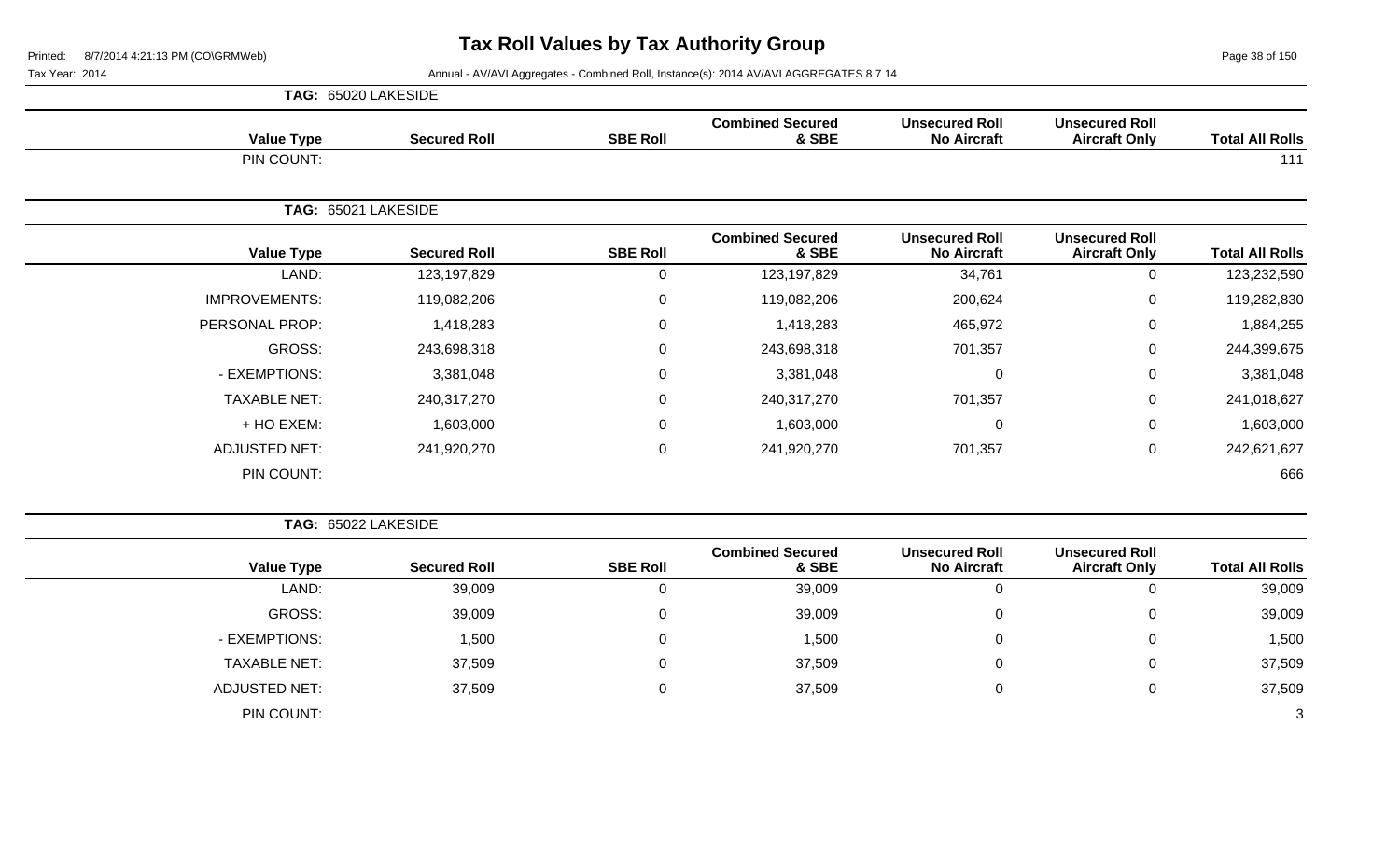# **Tax Roll Values by Tax Authority Group**

Tax Year: 2014 **Annual - AV/AVI Aggregates - Combined Roll**, Instance(s): 2014 AV/AVI AGGREGATES 8 7 14

| <b>Total All Rolls</b> | <b>Unsecured Roll</b><br><b>Aircraft Only</b> | <b>Unsecured Roll</b><br><b>No Aircraft</b> | <b>Combined Secured</b><br>& SBE | <b>SBE Roll</b> | <b>Secured Roll</b> | <b>Value Type</b>    |
|------------------------|-----------------------------------------------|---------------------------------------------|----------------------------------|-----------------|---------------------|----------------------|
| 5,478,400              | O                                             | 0                                           | 5,478,400                        | 0               | 5,478,400           | LAND:                |
| 4,599,967              | 0                                             | $\mathbf 0$                                 | 4,599,967                        | 0               | 4,599,967           | <b>IMPROVEMENTS:</b> |
| 6,712                  | 0                                             | 6,712                                       | 0                                | 0               | 0                   | PERSONAL PROP:       |
| 10,085,079             | 0                                             | 6,712                                       | 10,078,367                       | 0               | 10,078,367          | GROSS:               |
| 77,000                 | 0                                             | $\mathbf 0$                                 | 77,000                           | 0               | 77,000              | - EXEMPTIONS:        |
| 10,008,079             | 0                                             | 6,712                                       | 10,001,367                       | 0               | 10,001,367          | <b>TAXABLE NET:</b>  |
| 77,000                 | 0                                             | 0                                           | 77,000                           | 0               | 77,000              | + HO EXEM:           |
| 10,085,079             | 0                                             | 6,712                                       | 10,078,367                       | 0               | 10,078,367          | <b>ADJUSTED NET:</b> |
| 22                     |                                               |                                             |                                  |                 |                     | PIN COUNT:           |

**TAG:** 69012 PAJARO VALLEY

**TAG:** 65023 LAKESIDE

| <b>Value Type</b>    | <b>Secured Roll</b> | <b>SBE Roll</b> | <b>Combined Secured</b><br>& SBE | <b>Unsecured Roll</b><br><b>No Aircraft</b> | <b>Unsecured Roll</b><br><b>Aircraft Only</b> | <b>Total All Rolls</b> |
|----------------------|---------------------|-----------------|----------------------------------|---------------------------------------------|-----------------------------------------------|------------------------|
| PERSONAL PROP:       |                     |                 |                                  | 69,138                                      | $\Omega$                                      | 69,138                 |
| GROSS:               |                     |                 |                                  | 69,138                                      | 0                                             | 69,138                 |
| <b>TAXABLE NET:</b>  |                     |                 |                                  | 69,138                                      | 0                                             | 69,138                 |
| <b>ADJUSTED NET:</b> |                     |                 |                                  | 69,138                                      | 0                                             | 69,138                 |
| PIN COUNT:           |                     |                 |                                  |                                             |                                               |                        |

|                      | TAG: 69013 PAJARO VALLEY |                 |                                  |                                             |                                               |                        |
|----------------------|--------------------------|-----------------|----------------------------------|---------------------------------------------|-----------------------------------------------|------------------------|
| <b>Value Type</b>    | <b>Secured Roll</b>      | <b>SBE Roll</b> | <b>Combined Secured</b><br>& SBE | <b>Unsecured Roll</b><br><b>No Aircraft</b> | <b>Unsecured Roll</b><br><b>Aircraft Only</b> | <b>Total All Rolls</b> |
| LAND:                | 38,573,056               |                 | 38,573,056                       | ັ                                           |                                               | 38,573,056             |
| <b>IMPROVEMENTS:</b> | 22,589,346               | 0               | 22,589,346                       | v                                           | 0                                             | 22,589,346             |
| GROSS:               | 61,162,402               | 0               | 61,162,402                       | v                                           | 0                                             | 61,162,402             |
| - EXEMPTIONS:        | 91,000                   |                 | 91,000                           | v                                           | 0                                             | 91,000                 |
| TAXABLE NET:         | 61,071,402               |                 | 61,071,402                       |                                             |                                               | 61,071,402             |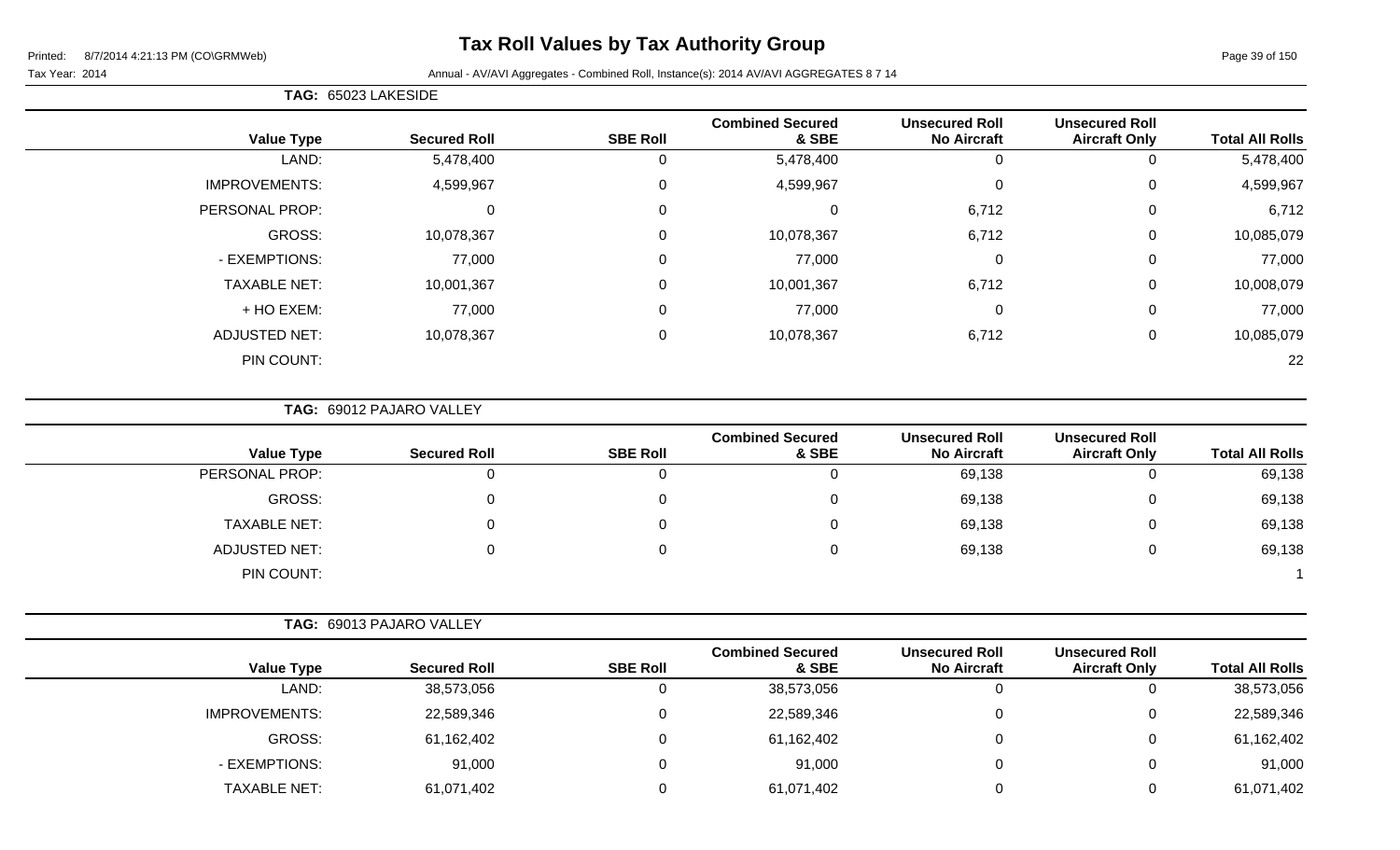Page 40 of 150

|                             | TAG: 69013 PAJARO VALLEY |                 |                                  |                                             |                                               |                        |
|-----------------------------|--------------------------|-----------------|----------------------------------|---------------------------------------------|-----------------------------------------------|------------------------|
| <b>Value Type</b>           | <b>Secured Roll</b>      | <b>SBE Roll</b> | <b>Combined Secured</b><br>& SBE | <b>Unsecured Roll</b><br><b>No Aircraft</b> | <b>Unsecured Roll</b><br><b>Aircraft Only</b> | <b>Total All Rolls</b> |
| + HO EXEM:                  | 91,000                   |                 | 91,000                           | U                                           | 0                                             | 91,000                 |
| ADJUSTED NET:<br>PIN COUNT: | 61,162,402               |                 | 61,162,402                       | 0                                           | 0                                             | 61,162,402<br>94       |

|                      | TAG: 69016 PAJARO VALLEY |                 |                                  |                                             |                                               |                        |
|----------------------|--------------------------|-----------------|----------------------------------|---------------------------------------------|-----------------------------------------------|------------------------|
| <b>Value Type</b>    | <b>Secured Roll</b>      | <b>SBE Roll</b> | <b>Combined Secured</b><br>& SBE | <b>Unsecured Roll</b><br><b>No Aircraft</b> | <b>Unsecured Roll</b><br><b>Aircraft Only</b> | <b>Total All Rolls</b> |
| LAND:                | 235,949                  | 0               | 235,949                          | υ                                           |                                               | 235,949                |
| <b>IMPROVEMENTS:</b> | 1,162,219                | 0               | 1,162,219                        | 0                                           | 0                                             | 1,162,219              |
| GROSS:               | 1,398,168                | 0               | 1,398,168                        | 0                                           | 0                                             | 1,398,168              |
| - EXEMPTIONS:        | 1,398,168                | 0               | 1,398,168                        | 0                                           | 0                                             | 1,398,168              |
| PIN COUNT:           |                          |                 |                                  |                                             |                                               |                        |

|                      | TAG: 69020 PAJARO VALLEY |                 |                                  |                                             |                                               |                        |
|----------------------|--------------------------|-----------------|----------------------------------|---------------------------------------------|-----------------------------------------------|------------------------|
| <b>Value Type</b>    | <b>Secured Roll</b>      | <b>SBE Roll</b> | <b>Combined Secured</b><br>& SBE | <b>Unsecured Roll</b><br><b>No Aircraft</b> | <b>Unsecured Roll</b><br><b>Aircraft Only</b> | <b>Total All Rolls</b> |
| LAND:                | 8,707,794                | 0               | 8,707,794                        | 0                                           | 0                                             | 8,707,794              |
| <b>IMPROVEMENTS:</b> | 3,934,005                | 0               | 3,934,005                        | 0                                           | 0                                             | 3,934,005              |
| GROSS:               | 12,641,799               | 0               | 12,641,799                       | $\mathbf 0$                                 | 0                                             | 12,641,799             |
| - EXEMPTIONS:        | 35,000                   | 0               | 35,000                           | 0                                           | 0                                             | 35,000                 |
| <b>TAXABLE NET:</b>  | 12,606,799               | 0               | 12,606,799                       | 0                                           | 0                                             | 12,606,799             |
| + HO EXEM:           | 35,000                   | $\mathbf 0$     | 35,000                           | $\mathbf 0$                                 | 0                                             | 35,000                 |
| <b>ADJUSTED NET:</b> | 12,641,799               | 0               | 12,641,799                       | 0                                           | 0                                             | 12,641,799             |
| PIN COUNT:           |                          |                 |                                  |                                             |                                               | 24                     |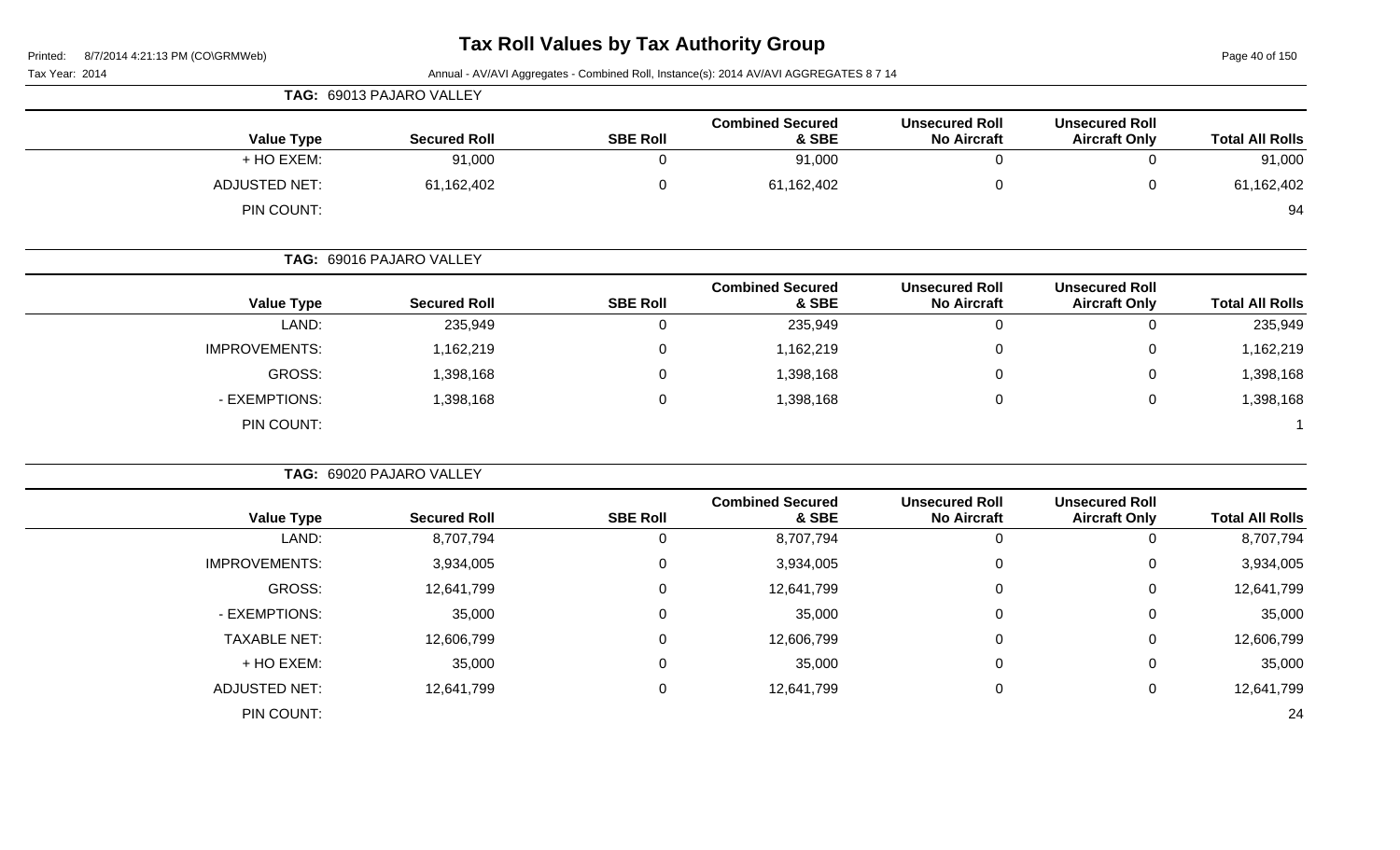**TAG:** 69022 PAJARO VALLEY

Page 41 of 150

| <b>Value Type</b>    |                          | <b>Secured Roll</b> | <b>SBE Roll</b> | <b>Combined Secured</b><br>& SBE | <b>Unsecured Roll</b><br><b>No Aircraft</b> | <b>Unsecured Roll</b><br><b>Aircraft Only</b> | <b>Total All Rolls</b> |
|----------------------|--------------------------|---------------------|-----------------|----------------------------------|---------------------------------------------|-----------------------------------------------|------------------------|
| LAND:                |                          | 537,224             | 0               | 537,224                          | $\Omega$                                    | $\mathbf 0$                                   | 537,224                |
| <b>IMPROVEMENTS:</b> |                          | 4,885               | 0               | 4,885                            | $\Omega$                                    | 0                                             | 4,885                  |
| GROSS:               |                          | 542,109             | 0               | 542,109                          |                                             | 0                                             | 542,109                |
| <b>TAXABLE NET:</b>  |                          | 542,109             | $\mathbf 0$     | 542,109                          | $\Omega$                                    | $\mathbf 0$                                   | 542,109                |
| <b>ADJUSTED NET:</b> |                          | 542,109             | 0               | 542,109                          | 0                                           | 0                                             | 542,109                |
| PIN COUNT:           |                          |                     |                 |                                  |                                             |                                               | 3                      |
|                      | TAG: 69023 PAJARO VALLEY |                     |                 |                                  |                                             |                                               |                        |
| <b>Value Type</b>    |                          | <b>Secured Roll</b> | <b>SBE Roll</b> | <b>Combined Secured</b><br>& SBE | <b>Unsecured Roll</b><br><b>No Aircraft</b> | <b>Unsecured Roll</b><br><b>Aircraft Only</b> | <b>Total All Rolls</b> |
| LAND:                |                          | 41,920,721          | 0               | 41,920,721                       | $\Omega$                                    | $\mathbf 0$                                   | 41,920,721             |
| <b>IMPROVEMENTS:</b> |                          | 21,478,995          | $\mathbf 0$     | 21,478,995                       |                                             | 0                                             | 21,478,995             |
| GROSS:               |                          | 63,399,716          | 0               | 63,399,716                       | $\Omega$                                    | 0                                             | 63,399,716             |
| - EXEMPTIONS:        |                          | 124,589             | 0               | 124,589                          | $\Omega$                                    | 0                                             | 124,589                |
| <b>TAXABLE NET:</b>  |                          | 63,275,127          | $\mathbf 0$     | 63,275,127                       | $\Omega$                                    | 0                                             | 63,275,127             |
| + HO EXEM:           |                          | 119,000             | $\mathbf 0$     | 119,000                          | $\Omega$                                    | 0                                             | 119,000                |
| <b>ADJUSTED NET:</b> |                          | 63,394,127          | 0               | 63,394,127                       | $\pmb{0}$                                   | $\mathbf 0$                                   | 63,394,127             |
| PIN COUNT:           |                          |                     |                 |                                  |                                             |                                               | 111                    |

|                      | <b>TAG: 69029 PAJARO VALLEY</b> |                 |                                  |                                             |                                               |                        |
|----------------------|---------------------------------|-----------------|----------------------------------|---------------------------------------------|-----------------------------------------------|------------------------|
| <b>Value Type</b>    | <b>Secured Roll</b>             | <b>SBE Roll</b> | <b>Combined Secured</b><br>& SBE | <b>Unsecured Roll</b><br><b>No Aircraft</b> | <b>Unsecured Roll</b><br><b>Aircraft Only</b> | <b>Total All Rolls</b> |
| LAND:                | 26,717,826                      |                 | 26,717,826                       | 20,935                                      | 0                                             | 26,738,761             |
| <b>IMPROVEMENTS:</b> | 21,776,944                      |                 | 21,776,944                       | 20,934                                      | $\overline{0}$                                | 21,797,878             |
| GROSS:               | 48,494,770                      |                 | 48,494,770                       | 41,869                                      | $\overline{0}$                                | 48,536,639             |
| - EXEMPTIONS:        | 189,000                         |                 | 189,000                          | 0                                           | $\mathbf{0}$                                  | 189,000                |
| TAXABLE NET:         | 48,305,770                      |                 | 48,305,770                       | 41,869                                      | 0                                             | 48,347,639             |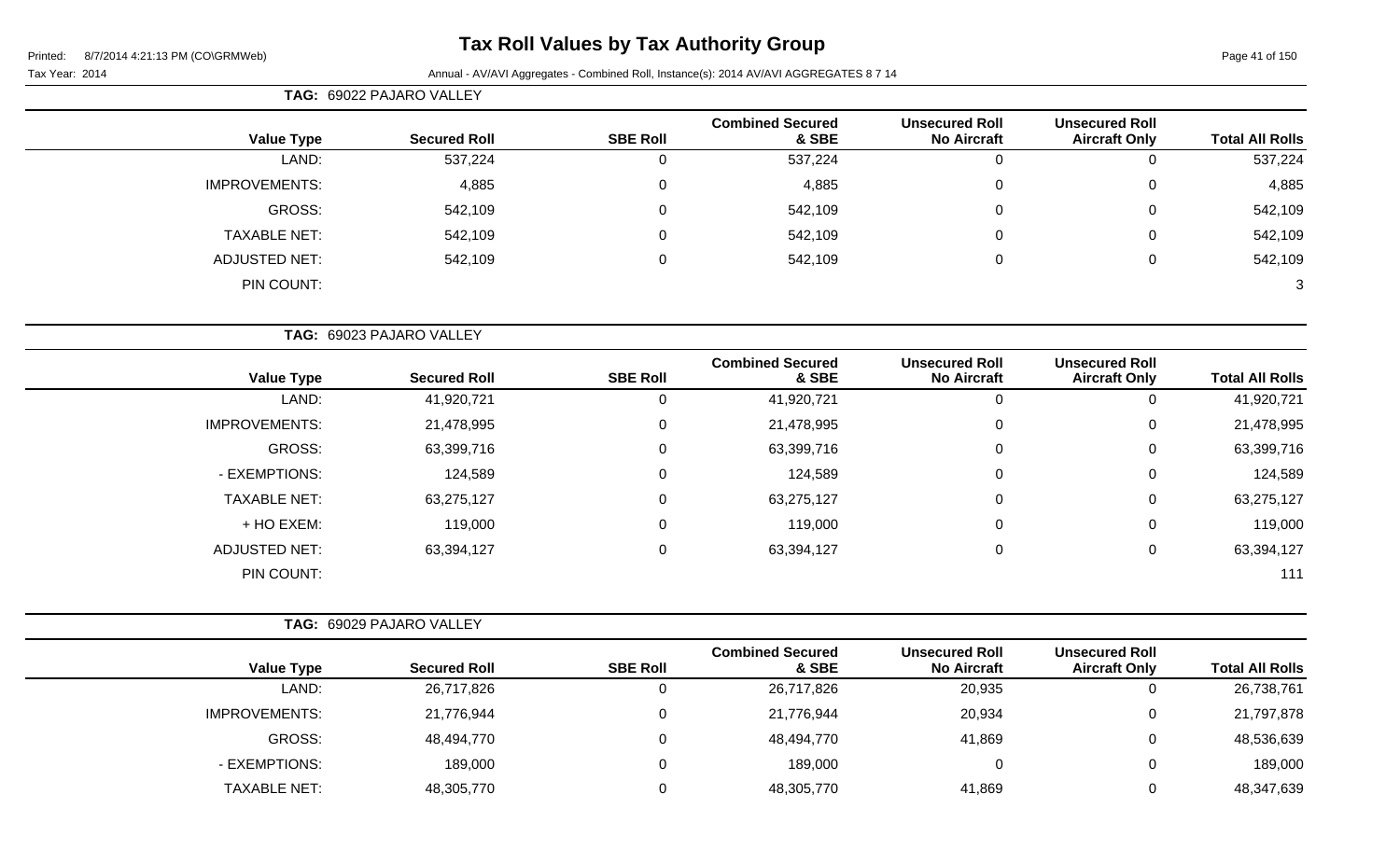Page 42 of 150

Tax Year: 2014 **Annual - AV/AVI Aggregates - Combined Roll**, Instance(s): 2014 AV/AVI AGGREGATES 8 7 14

|                      | TAG: 69029 PAJARO VALLEY |                 |                                  |                                             |                                               |                        |
|----------------------|--------------------------|-----------------|----------------------------------|---------------------------------------------|-----------------------------------------------|------------------------|
| <b>Value Type</b>    | <b>Secured Roll</b>      | <b>SBE Roll</b> | <b>Combined Secured</b><br>& SBE | <b>Unsecured Roll</b><br><b>No Aircraft</b> | <b>Unsecured Roll</b><br><b>Aircraft Only</b> | <b>Total All Rolls</b> |
| + HO EXEM:           | 189,000                  |                 | 189,000                          |                                             |                                               | 189,000                |
| <b>ADJUSTED NET:</b> | 48,494,770               | 0               | 48,494,770                       | 41,869                                      |                                               | 48,536,639             |
| PIN COUNT:           |                          |                 |                                  |                                             |                                               | 102                    |

| <b>Total All Rolls</b> | <b>Unsecured Roll</b><br><b>Aircraft Only</b> | <b>Unsecured Roll</b><br><b>No Aircraft</b> | <b>Combined Secured</b><br>& SBE | <b>SBE Roll</b> | <b>Secured Roll</b> | <b>Value Type</b>    |
|------------------------|-----------------------------------------------|---------------------------------------------|----------------------------------|-----------------|---------------------|----------------------|
| 11,161,923             | 0                                             | 0                                           | 11,161,923                       | 0               | 11,161,923          | LAND:                |
| 11,355,272             | 0                                             | 0                                           | 11,355,272                       | 0               | 11,355,272          | <b>IMPROVEMENTS:</b> |
| 18,999                 | 0                                             | 18,999                                      |                                  | 0               | 0                   | PERSONAL PROP:       |
| 22,536,194             | 0                                             | 18,999                                      | 22,517,195                       | 0               | 22,517,195          | GROSS:               |
| 182,535                | 0                                             | 0                                           | 182,535                          | $\Omega$        | 182,535             | - EXEMPTIONS:        |
| 22,353,659             | 0                                             | 18,999                                      | 22,334,660                       | 0               | 22,334,660          | <b>TAXABLE NET:</b>  |
| 182,000                | 0                                             | 0                                           | 182,000                          | 0               | 182,000             | + HO EXEM:           |
| 22,535,659             | 0                                             | 18,999                                      | 22,516,660                       | $\mathbf 0$     | 22,516,660          | <b>ADJUSTED NET:</b> |
| 38                     |                                               |                                             |                                  |                 |                     | PIN COUNT:           |
|                        |                                               |                                             |                                  |                 |                     |                      |

| <b>TAG: 69038 PAJARO VALLEY</b> |
|---------------------------------|

**TAG:** 69032 PAJARO VALLEY

| <b>Value Type</b>    | <b>Secured Roll</b> | <b>SBE Roll</b> | <b>Combined Secured</b><br>& SBE | <b>Unsecured Roll</b><br><b>No Aircraft</b> | <b>Unsecured Roll</b><br><b>Aircraft Only</b> | <b>Total All Rolls</b> |
|----------------------|---------------------|-----------------|----------------------------------|---------------------------------------------|-----------------------------------------------|------------------------|
| LAND:                | 16,896,690          | U               | 16,896,690                       | 0                                           |                                               | 16,896,690             |
| <b>IMPROVEMENTS:</b> | 13,956,108          | 0               | 13,956,108                       | $\Omega$                                    | O                                             | 13,956,108             |
| PERSONAL PROP:       |                     |                 |                                  | 55,188                                      |                                               | 55,188                 |
| GROSS:               | 30,852,798          | 0               | 30,852,798                       | 55,188                                      |                                               | 30,907,986             |
| - EXEMPTIONS:        | 310,374             | 0               | 310,374                          | 0                                           | 0                                             | 310,374                |
| <b>TAXABLE NET:</b>  | 30,542,424          | 0               | 30,542,424                       | 55,188                                      | U                                             | 30,597,612             |
| + HO EXEM:           | 308,000             |                 | 308,000                          | C                                           |                                               | 308,000                |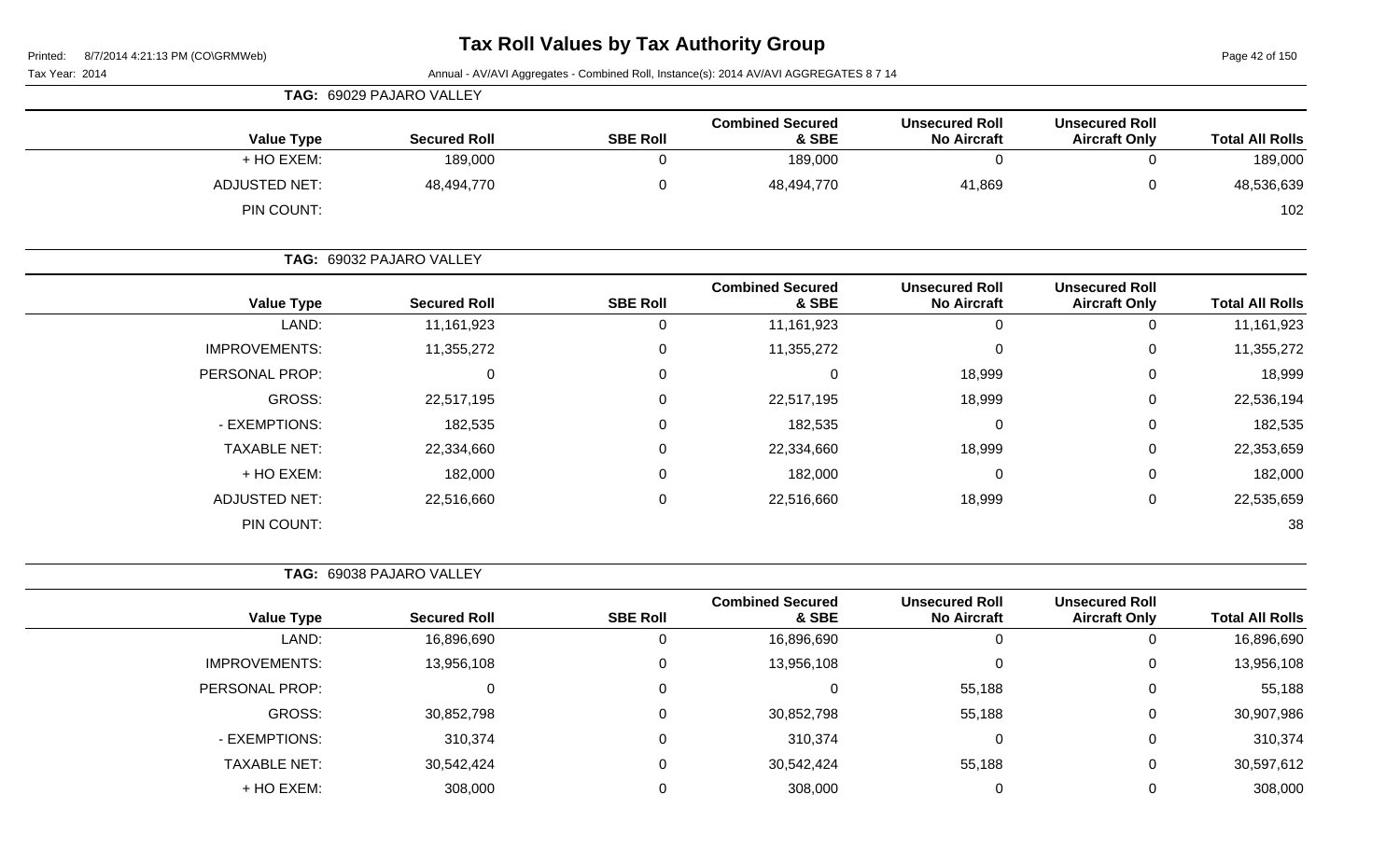Page 43 of 150

Tax Year: 2014 **Annual - AV/AVI Aggregates - Combined Roll**, Instance(s): 2014 AV/AVI AGGREGATES 8 7 14

|                      | TAG: 69038 PAJARO VALLEY |                 |                                  |                                             |                                               |                        |
|----------------------|--------------------------|-----------------|----------------------------------|---------------------------------------------|-----------------------------------------------|------------------------|
| <b>Value Type</b>    | <b>Secured Roll</b>      | <b>SBE Roll</b> | <b>Combined Secured</b><br>& SBE | <b>Unsecured Roll</b><br><b>No Aircraft</b> | <b>Unsecured Roll</b><br><b>Aircraft Only</b> | <b>Total All Rolls</b> |
| <b>ADJUSTED NET:</b> | 30,850,424               | 0               | 30,850,424                       | 55,188                                      | $\pmb{0}$                                     | 30,905,612             |
| PIN COUNT:           |                          |                 |                                  |                                             |                                               | 79                     |
|                      | TAG: 69048 PAJARO VALLEY |                 |                                  |                                             |                                               |                        |
| <b>Value Type</b>    | <b>Secured Roll</b>      | <b>SBE Roll</b> | <b>Combined Secured</b><br>& SBE | <b>Unsecured Roll</b><br><b>No Aircraft</b> | <b>Unsecured Roll</b><br><b>Aircraft Only</b> | <b>Total All Rolls</b> |
| LAND:                | 9,446,678                | 0               | 9,446,678                        | 0                                           | 0                                             | 9,446,678              |
| <b>IMPROVEMENTS:</b> | 10,852,116               | 0               | 10,852,116                       | 0                                           | 0                                             | 10,852,116             |
| GROSS:               | 20,298,794               | 0               | 20,298,794                       | 0                                           | $\mathbf 0$                                   | 20,298,794             |
| - EXEMPTIONS:        | 209,098                  | 0               | 209,098                          | 0                                           | $\mathbf 0$                                   | 209,098                |
| <b>TAXABLE NET:</b>  | 20,089,696               | $\mathbf 0$     | 20,089,696                       | 0                                           | 0                                             | 20,089,696             |
| + HO EXEM:           | 147,000                  | 0               | 147,000                          | 0                                           | $\pmb{0}$                                     | 147,000                |
| <b>ADJUSTED NET:</b> | 20,236,696               | 0               | 20,236,696                       | 0                                           | $\mathbf 0$                                   | 20,236,696             |
| PIN COUNT:           |                          |                 |                                  |                                             |                                               | 65                     |

**TAG:** 69049 PAJARO VALLEY

| <b>Total All Rolls</b> | <b>Unsecured Roll</b><br><b>Aircraft Only</b> | <b>Unsecured Roll</b><br><b>No Aircraft</b> | <b>Combined Secured</b><br>& SBE | <b>SBE Roll</b> | <b>Secured Roll</b> | <b>Value Type</b>    |
|------------------------|-----------------------------------------------|---------------------------------------------|----------------------------------|-----------------|---------------------|----------------------|
| 381,806                | U                                             | 0                                           | 381,806                          | 0               | 381,806             | LAND:                |
| 533,356                | 0                                             | $\mathbf 0$                                 | 533,356                          | 0               | 533,356             | <b>IMPROVEMENTS:</b> |
| 915,162                | 0                                             | $\mathbf 0$                                 | 915,162                          | 0               | 915,162             | GROSS:               |
| 21,000                 | 0                                             | $\mathbf 0$                                 | 21,000                           | 0               | 21,000              | - EXEMPTIONS:        |
| 894,162                | 0                                             | $\mathbf 0$                                 | 894,162                          | 0               | 894,162             | <b>TAXABLE NET:</b>  |
| 21,000                 | 0                                             | 0                                           | 21,000                           | 0               | 21,000              | + HO EXEM:           |
| 915,162                | 0                                             | 0                                           | 915,162                          | $\mathbf 0$     | 915,162             | <b>ADJUSTED NET:</b> |
| 5                      |                                               |                                             |                                  |                 |                     | PIN COUNT:           |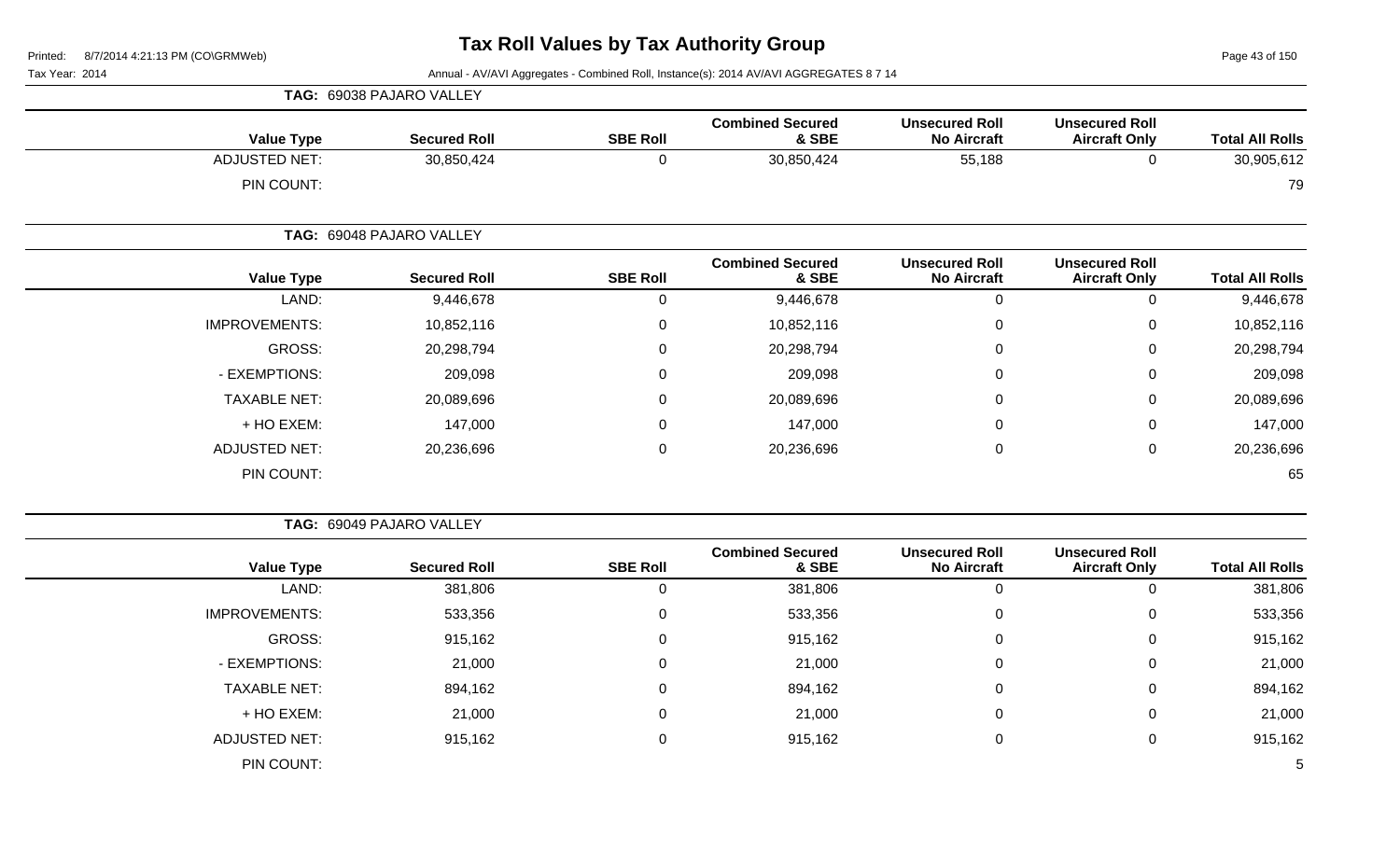#### Tax Year: 2014 Annual - AV/AVI Aggregates - Combined Roll, Instance(s): 2014 AV/AVI AGGREGATES 8 7 14

# **TAG:** 69050 PAJARO VALLEY

| <b>Value Type</b>    | <b>Secured Roll</b> | <b>SBE Roll</b> | <b>Combined Secured</b><br>& SBE | <b>Unsecured Roll</b><br><b>No Aircraft</b> | <b>Unsecured Roll</b><br><b>Aircraft Only</b> | <b>Total All Rolls</b> |
|----------------------|---------------------|-----------------|----------------------------------|---------------------------------------------|-----------------------------------------------|------------------------|
| LAND:                | 10,839,435          | 0               | 10,839,435                       | 0                                           |                                               | 10,839,435             |
| <b>IMPROVEMENTS:</b> | 11,004,326          | 0               | 11,004,326                       | 0                                           | 0                                             | 11,004,326             |
| PERSONAL PROP:       | 0                   | 0               | 0                                | 5,500                                       | 0                                             | 5,500                  |
| GROSS:               | 21,843,761          | 0               | 21,843,761                       | 5,500                                       | $\mathbf 0$                                   | 21,849,261             |
| - EXEMPTIONS:        | 70,843              | 0               | 70,843                           | 0                                           | 0                                             | 70,843                 |
| <b>TAXABLE NET:</b>  | 21,772,918          | $\mathbf 0$     | 21,772,918                       | 5,500                                       | 0                                             | 21,778,418             |
| + HO EXEM:           | 70,000              | $\mathbf 0$     | 70,000                           | $\overline{0}$                              | 0                                             | 70,000                 |
| <b>ADJUSTED NET:</b> | 21,842,918          | 0               | 21,842,918                       | 5,500                                       | 0                                             | 21,848,418             |
| PIN COUNT:           |                     |                 |                                  |                                             |                                               | 26                     |

**TAG:** 69070 PAJARO VALLEY

| <b>Value Type</b>    | <b>Secured Roll</b>      | <b>SBE Roll</b> | <b>Combined Secured</b><br>& SBE | <b>Unsecured Roll</b><br><b>No Aircraft</b> | <b>Unsecured Roll</b><br><b>Aircraft Only</b> | <b>Total All Rolls</b> |
|----------------------|--------------------------|-----------------|----------------------------------|---------------------------------------------|-----------------------------------------------|------------------------|
| LAND:                | 47,668,767               | $\mathbf 0$     | 47,668,767                       | 0                                           | 0                                             | 47,668,767             |
| <b>IMPROVEMENTS:</b> | 31,699,683               | $\mathbf 0$     | 31,699,683                       | 0                                           | 0                                             | 31,699,683             |
| PERSONAL PROP:       | 381,351                  | $\mathbf 0$     | 381,351                          | 52,660                                      | 0                                             | 434,011                |
| GROSS:               | 79,749,801               | $\mathbf 0$     | 79,749,801                       | 52,660                                      | 0                                             | 79,802,461             |
| - EXEMPTIONS:        | 5,762,136                | $\mathbf 0$     | 5,762,136                        | $\mathbf 0$                                 | $\mathbf 0$                                   | 5,762,136              |
| <b>TAXABLE NET:</b>  | 73,987,665               | $\mathbf 0$     | 73,987,665                       | 52,660                                      | 0                                             | 74,040,325             |
| + HO EXEM:           | 537,600                  | $\mathbf 0$     | 537,600                          | $\mathbf 0$                                 | 0                                             | 537,600                |
| <b>ADJUSTED NET:</b> | 74,525,265               | $\mathbf 0$     | 74,525,265                       | 52,660                                      | 0                                             | 74,577,925             |
| PIN COUNT:           |                          |                 |                                  |                                             |                                               | 489                    |
|                      | TAG: 69071 PAJARO VALLEY |                 |                                  |                                             |                                               |                        |
| <b>Value Type</b>    | <b>Secured Roll</b>      | <b>SBE Roll</b> | <b>Combined Secured</b><br>& SBE | <b>Unsecured Roll</b><br><b>No Aircraft</b> | <b>Unsecured Roll</b><br><b>Aircraft Only</b> | <b>Total All Rolls</b> |

LAND: 190,209 0 190,209 0 0 190,209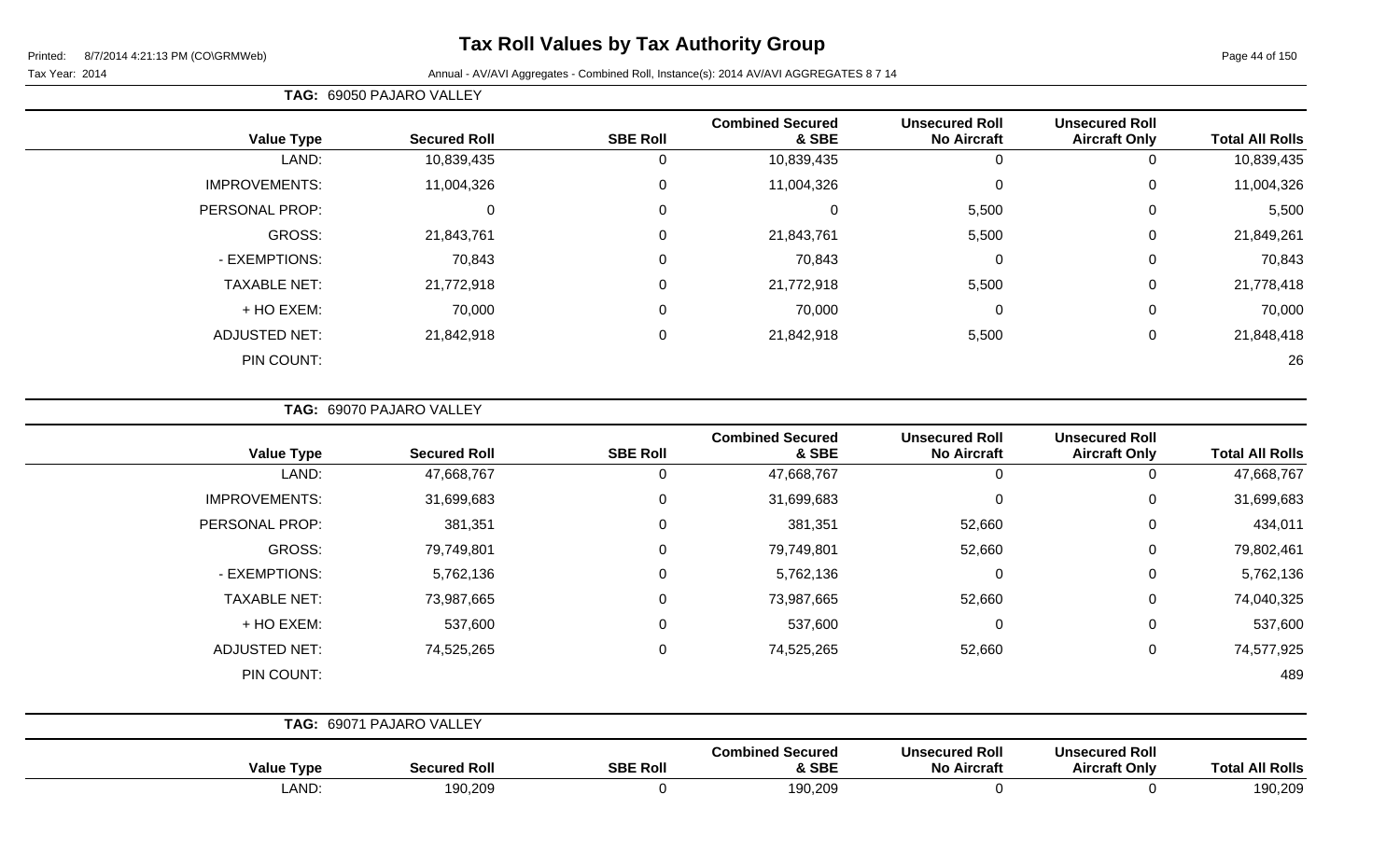# **Tax Roll Values by Tax Authority Group**

#### Tax Year: 2014 **Annual - AV/AVI Aggregates - Combined Roll, Instance(s): 2014 AV/AVI AGGREGATES 8 7 14**

|                        |                                               |                                             |                                  |                 | TAG: 69071 PAJARO VALLEY |                      |
|------------------------|-----------------------------------------------|---------------------------------------------|----------------------------------|-----------------|--------------------------|----------------------|
| <b>Total All Rolls</b> | <b>Unsecured Roll</b><br><b>Aircraft Only</b> | <b>Unsecured Roll</b><br><b>No Aircraft</b> | <b>Combined Secured</b><br>& SBE | <b>SBE Roll</b> | <b>Secured Roll</b>      | <b>Value Type</b>    |
| 521,071                |                                               |                                             | 521,071                          |                 | 521,071                  | <b>IMPROVEMENTS:</b> |
| 29,916                 | 0                                             | $\Omega$                                    | 29,916                           | 0               | 29,916                   | PERSONAL PROP:       |
| 741,196                | 0                                             | 0                                           | 741,196                          | 0               | 741,196                  | GROSS:               |
| 735,215                | 0                                             | 0                                           | 735,215                          | 0               | 735,215                  | - EXEMPTIONS:        |
| 5,981                  | 0                                             | $\Omega$                                    | 5,981                            | 0               | 5,981                    | <b>TAXABLE NET:</b>  |
| 5,981                  | 0                                             |                                             | 5,981                            | 0               | 5,981                    | <b>ADJUSTED NET:</b> |
| 3                      |                                               |                                             |                                  |                 |                          | PIN COUNT:           |

|                        | <b>Unsecured Roll</b> | <b>Unsecured Roll</b> | <b>Combined Secured</b> |                 |                     |                      |
|------------------------|-----------------------|-----------------------|-------------------------|-----------------|---------------------|----------------------|
| <b>Total All Rolls</b> | <b>Aircraft Only</b>  | <b>No Aircraft</b>    | & SBE                   | <b>SBE Roll</b> | <b>Secured Roll</b> | <b>Value Type</b>    |
| 18,411,103             | 0                     | $\Omega$              | 18,411,103              | $\overline{0}$  | 18,411,103          | LAND:                |
| 15,603,812             | 0                     | $\mathbf{0}$          | 15,603,812              | $\mathbf 0$     | 15,603,812          | <b>IMPROVEMENTS:</b> |
| 145,238                | 0                     | 145,238               | $\Omega$                | $\mathbf 0$     | $\mathbf 0$         | PERSONAL PROP:       |
| 34,160,153             | 0                     | 145,238               | 34,014,915              | $\mathbf 0$     | 34,014,915          | <b>GROSS:</b>        |
| 625,222                | 0                     | 0                     | 625,222                 | $\mathbf 0$     | 625,222             | - EXEMPTIONS:        |
| 33,534,931             | 0                     | 145,238               | 33,389,693              | $\mathbf 0$     | 33,389,693          | <b>TAXABLE NET:</b>  |
| 308,000                | 0                     | $\mathbf{0}$          | 308,000                 | $\mathbf 0$     | 308,000             | + HO EXEM:           |
| 33,842,931             | 0                     | 145,238               | 33,697,693              | $\mathbf 0$     | 33,697,693          | <b>ADJUSTED NET:</b> |
| 198                    |                       |                       |                         |                 |                     | PIN COUNT:           |

| <b>Value Type</b>  | <b>Secured Roll</b> | <b>SBE Roll</b> | <b>Combined Secured</b><br>& SBE | <b>Unsecured Roll</b><br><b>No Aircraft</b> | <b>Unsecured Roll</b><br><b>Aircraft Only</b> | <b>Total All Rolls</b> |
|--------------------|---------------------|-----------------|----------------------------------|---------------------------------------------|-----------------------------------------------|------------------------|
| LAND:              | 53,857              |                 | 53,857                           |                                             |                                               | 53,857                 |
| GROSS:             | 53,857              |                 | 53,857                           |                                             |                                               | 53,857                 |
| <b>EXEMPTIONS:</b> | 53,857              |                 | 53,857                           |                                             |                                               | 53,857                 |

**TAG:** 69074 PAJARO VALLEY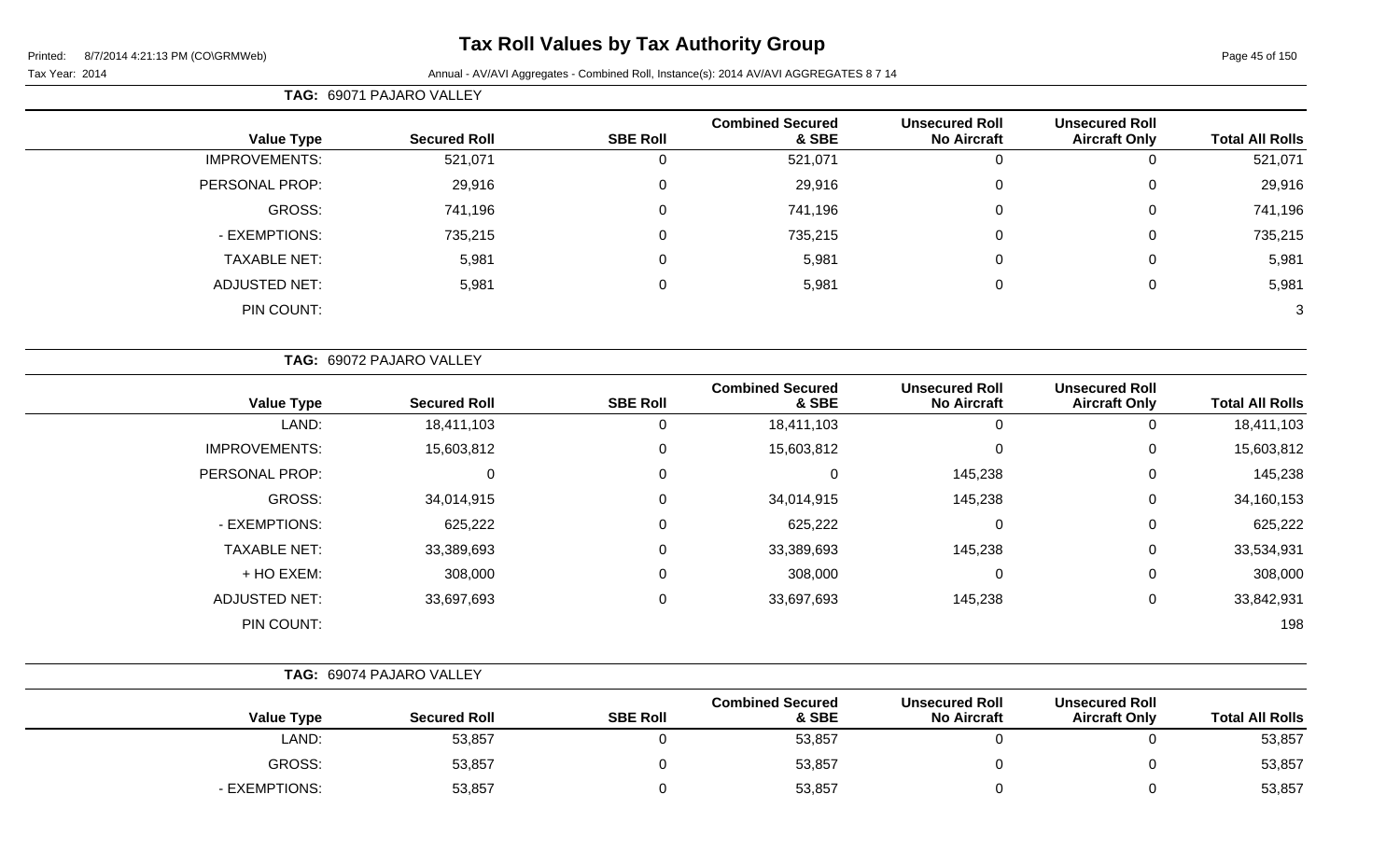Page 46 of 150

|                      | TAG: 69074 PAJARO VALLEY |                  |                                  |                                             |                                               |                        |
|----------------------|--------------------------|------------------|----------------------------------|---------------------------------------------|-----------------------------------------------|------------------------|
| <b>Value Type</b>    | <b>Secured Roll</b>      | <b>SBE Roll</b>  | <b>Combined Secured</b><br>& SBE | <b>Unsecured Roll</b><br><b>No Aircraft</b> | <b>Unsecured Roll</b><br><b>Aircraft Only</b> | <b>Total All Rolls</b> |
| PIN COUNT:           |                          |                  |                                  |                                             |                                               |                        |
|                      | TAG: 69075 PAJARO VALLEY |                  |                                  |                                             |                                               |                        |
| <b>Value Type</b>    | <b>Secured Roll</b>      | <b>SBE Roll</b>  | <b>Combined Secured</b><br>& SBE | <b>Unsecured Roll</b><br><b>No Aircraft</b> | <b>Unsecured Roll</b><br><b>Aircraft Only</b> | <b>Total All Rolls</b> |
| LAND:                | 308,117                  | $\boldsymbol{0}$ | 308,117                          | $\mathbf 0$                                 | $\pmb{0}$                                     | 308,117                |
| <b>IMPROVEMENTS:</b> | 98,320                   | $\mathsf 0$      | 98,320                           | $\mathbf 0$                                 | $\pmb{0}$                                     | 98,320                 |
| <b>GROSS:</b>        | 406,437                  | $\mathbf 0$      | 406,437                          | $\Omega$                                    | $\pmb{0}$                                     | 406,437                |
| <b>TAXABLE NET:</b>  | 406,437                  | $\mathbf 0$      | 406,437                          | $\Omega$                                    | $\mathbf 0$                                   | 406,437                |
| <b>ADJUSTED NET:</b> | 406,437                  | 0                | 406,437                          | 0                                           | 0                                             | 406,437                |
| PIN COUNT:           |                          |                  |                                  |                                             |                                               | 5                      |
|                      | TAG: 69077 PAJARO VALLEY |                  |                                  |                                             |                                               |                        |
| <b>Value Type</b>    | <b>Secured Roll</b>      | <b>SBE Roll</b>  | <b>Combined Secured</b><br>& SBE | <b>Unsecured Roll</b><br><b>No Aircraft</b> | <b>Unsecured Roll</b><br><b>Aircraft Only</b> | <b>Total All Rolls</b> |
| LAND:                | 33,748,745               | $\mathbf 0$      | 33,748,745                       | $\mathbf 0$                                 | $\pmb{0}$                                     | 33,748,745             |
| <b>IMPROVEMENTS:</b> | 27, 183, 104             | $\mathsf 0$      | 27, 183, 104                     | $\overline{0}$                              | $\pmb{0}$                                     | 27, 183, 104           |
| PERSONAL PROP:       | $\pmb{0}$                | $\mathbf 0$      | 0                                | 21,409                                      | $\pmb{0}$                                     | 21,409                 |
| <b>GROSS:</b>        | 60,931,849               | $\overline{0}$   | 60,931,849                       | 21,409                                      | 0                                             | 60,953,258             |
| - EXEMPTIONS:        | 824,483                  | $\mathbf 0$      | 824,483                          | $\mathbf 0$                                 | 0                                             | 824,483                |
| <b>TAXABLE NET:</b>  | 60,107,366               | 0                | 60,107,366                       | 21,409                                      | 0                                             | 60,128,775             |
| + HO EXEM:           | 616,000                  | $\mathbf 0$      | 616,000                          | $\Omega$                                    | 0                                             | 616,000                |
| <b>ADJUSTED NET:</b> | 60,723,366               | $\mathbf 0$      | 60,723,366                       | 21,409                                      | $\mathbf 0$                                   | 60,744,775             |
| PIN COUNT:           |                          |                  |                                  |                                             |                                               | 161                    |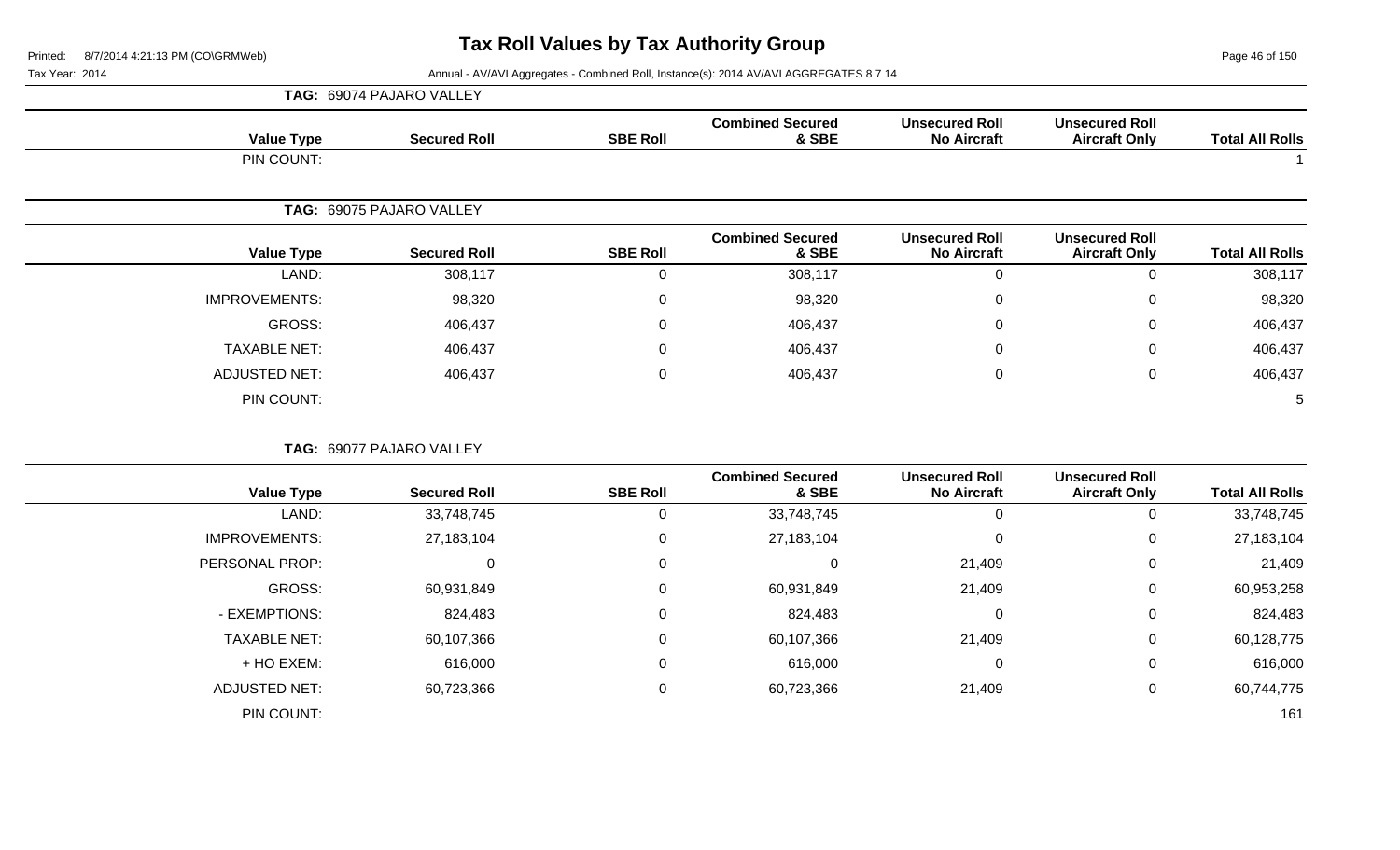# **Tax Roll Values by Tax Authority Group**

#### Tax Year: 2014 **Annual - AV/AVI Aggregates - Combined Roll**, Instance(s): 2014 AV/AVI AGGREGATES 8 7 14

**TAG:** 69087 PAJARO VALLEY

|                        | <b>Unsecured Roll</b> | <b>Unsecured Roll</b> | <b>Combined Secured</b> |                 |                     |                      |
|------------------------|-----------------------|-----------------------|-------------------------|-----------------|---------------------|----------------------|
| <b>Total All Rolls</b> | <b>Aircraft Only</b>  | <b>No Aircraft</b>    | & SBE                   | <b>SBE Roll</b> | <b>Secured Roll</b> | <b>Value Type</b>    |
| 7,117,303              | 0                     |                       | 7,117,303               |                 | 7,117,303           | LAND:                |
| 5,829,875              | 0                     | $\Omega$              | 5,829,875               | $\Omega$        | 5,829,875           | <b>IMPROVEMENTS:</b> |
| 12,947,178             | 0                     | 0                     | 12,947,178              | $\Omega$        | 12,947,178          | GROSS:               |
| 257,932                | 0                     | 0                     | 257,932                 | $\Omega$        | 257,932             | - EXEMPTIONS:        |
| 12,689,246             | 0                     | $\Omega$              | 12,689,246              | $\Omega$        | 12,689,246          | <b>TAXABLE NET:</b>  |
| 133,000                | 0                     | $\overline{0}$        | 133,000                 | $\Omega$        | 133,000             | + HO EXEM:           |
| 12,822,246             | 0                     | 0                     | 12,822,246              | $\Omega$        | 12,822,246          | <b>ADJUSTED NET:</b> |
| 39                     |                       |                       |                         |                 |                     | PIN COUNT:           |
|                        |                       |                       |                         |                 |                     |                      |

**TAG:** 69089 PAJARO VALLEY

| <b>Value Type</b>    | <b>Secured Roll</b> | <b>SBE Roll</b> | <b>Combined Secured</b><br>& SBE | <b>Unsecured Roll</b><br><b>No Aircraft</b> | <b>Unsecured Roll</b><br><b>Aircraft Only</b> | <b>Total All Rolls</b> |
|----------------------|---------------------|-----------------|----------------------------------|---------------------------------------------|-----------------------------------------------|------------------------|
| LAND:                | 11,840,329          | 0               | 11,840,329                       |                                             | 0                                             | 11,840,329             |
| <b>IMPROVEMENTS:</b> | 9,562,236           | 0               | 9,562,236                        | $\Omega$                                    | 0                                             | 9,562,236              |
| PERSONAL PROP:       | 0                   | 0               | 0                                | 6,577                                       | 0                                             | 6,577                  |
| GROSS:               | 21,402,565          | $\Omega$        | 21,402,565                       | 6,577                                       | 0                                             | 21,409,142             |
| - EXEMPTIONS:        | 204,030             | 0               | 204,030                          | 0                                           | 0                                             | 204,030                |
| <b>TAXABLE NET:</b>  | 21,198,535          | $\Omega$        | 21,198,535                       | 6,577                                       | $\mathbf 0$                                   | 21,205,112             |
| + HO EXEM:           | 196,000             | 0               | 196,000                          | 0                                           | 0                                             | 196,000                |
| <b>ADJUSTED NET:</b> | 21,394,535          | $\Omega$        | 21,394,535                       | 6,577                                       | 0                                             | 21,401,112             |
| PIN COUNT:           |                     |                 |                                  |                                             |                                               | 72                     |

|                      | <b>TAG: 69090 PAJARO VALLEY</b> |                 |                                  |                                             |                                               |                        |
|----------------------|---------------------------------|-----------------|----------------------------------|---------------------------------------------|-----------------------------------------------|------------------------|
| <b>Value Type</b>    | <b>Secured Roll</b>             | <b>SBE Roll</b> | <b>Combined Secured</b><br>& SBE | <b>Unsecured Roll</b><br><b>No Aircraft</b> | <b>Unsecured Roll</b><br><b>Aircraft Only</b> | <b>Total All Rolls</b> |
| LAND:                | 3,582,028                       |                 | 3,582,028                        |                                             |                                               | 3,582,028              |
| <b>IMPROVEMENTS:</b> | 3,778,934                       |                 | 3,778,934                        |                                             |                                               | 3,778,934              |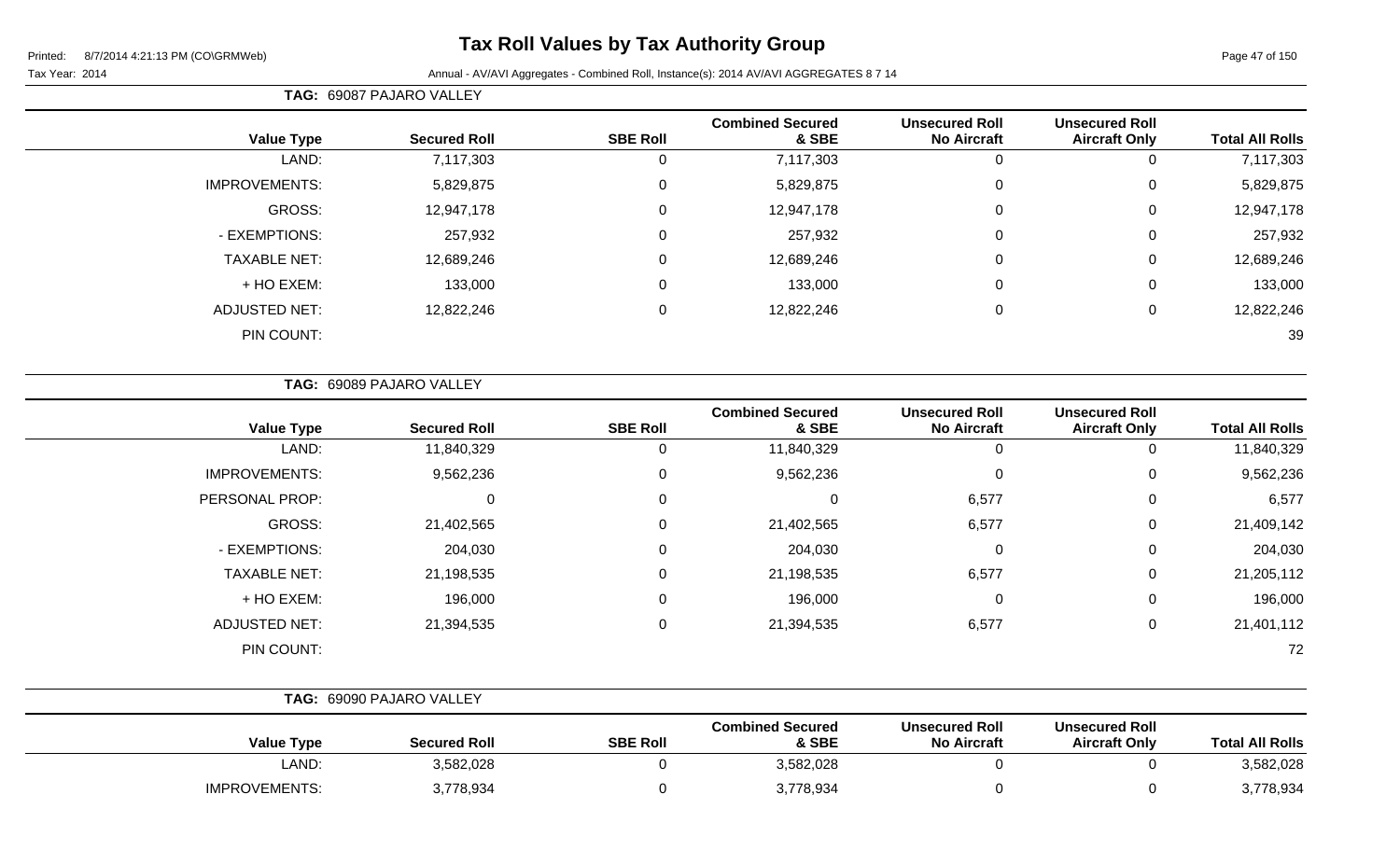# **Tax Roll Values by Tax Authority Group**

# Tax Year: 2014 **Annual - AV/AVI Aggregates - Combined Roll**, Instance(s): 2014 AV/AVI AGGREGATES 8 7 14

| rear: 2014 S | Annual - AV/AVI Aggregates - Combined Roll, Instance(s). 2014 AV/AVI AGGREGATES 67 14 |                          |                 |                                  |                                             |                                               |                        |  |  |
|--------------|---------------------------------------------------------------------------------------|--------------------------|-----------------|----------------------------------|---------------------------------------------|-----------------------------------------------|------------------------|--|--|
|              |                                                                                       | TAG: 69090 PAJARO VALLEY |                 |                                  |                                             |                                               |                        |  |  |
|              | <b>Value Type</b>                                                                     | <b>Secured Roll</b>      | <b>SBE Roll</b> | <b>Combined Secured</b><br>& SBE | <b>Unsecured Roll</b><br><b>No Aircraft</b> | <b>Unsecured Roll</b><br><b>Aircraft Only</b> | <b>Total All Rolls</b> |  |  |
|              | GROSS:                                                                                | 7,360,962                | 0               | 7,360,962                        |                                             | 0                                             | 7,360,962              |  |  |
|              | - EXEMPTIONS:                                                                         | 35,000                   | 0               | 35,000                           | 0                                           | 0                                             | 35,000                 |  |  |
|              | <b>TAXABLE NET:</b>                                                                   | 7,325,962                | 0               | 7,325,962                        | 0                                           | 0                                             | 7,325,962              |  |  |
|              | + HO EXEM:                                                                            | 35,000                   | 0               | 35,000                           | $\mathbf{0}$                                | $\mathbf 0$                                   | 35,000                 |  |  |
|              | <b>ADJUSTED NET:</b>                                                                  | 7,360,962                | 0               | 7,360,962                        | 0                                           | 0                                             | 7,360,962              |  |  |
|              | PIN COUNT:                                                                            |                          |                 |                                  |                                             |                                               | 9                      |  |  |
|              |                                                                                       | TAG: 69106 PAJARO VALLEY |                 |                                  |                                             |                                               |                        |  |  |
|              | <b>Value Type</b>                                                                     | <b>Secured Roll</b>      | <b>SBE Roll</b> | <b>Combined Secured</b><br>& SBE | <b>Unsecured Roll</b><br><b>No Aircraft</b> | <b>Unsecured Roll</b><br><b>Aircraft Only</b> | <b>Total All Rolls</b> |  |  |

| <b>Value Type</b>    | <b>Secured Roll</b>      | <b>SBE Roll</b> | & SBE     | <b>No Aircraft</b> | <b>Aircraft Only</b> | <b>Total All Rolls</b> |
|----------------------|--------------------------|-----------------|-----------|--------------------|----------------------|------------------------|
| LAND:                | 874,523                  | $\mathbf{0}$    | 874,523   | 0                  | 0                    | 874,523                |
| <b>IMPROVEMENTS:</b> | 1,241,556                | $\mathbf 0$     | 1,241,556 | 0                  | 0                    | 1,241,556              |
| GROSS:               | 2,116,079                | $\mathbf 0$     | 2,116,079 | 0                  | 0                    | 2,116,079              |
| - EXEMPTIONS:        | 56,000                   | 0               | 56,000    | 0                  | 0                    | 56,000                 |
| <b>TAXABLE NET:</b>  | 2,060,079                | $\mathbf 0$     | 2,060,079 | 0                  | $\mathbf 0$          | 2,060,079              |
| + HO EXEM:           | 56,000                   | $\mathbf 0$     | 56,000    | 0                  | $\mathbf 0$          | 56,000                 |
| <b>ADJUSTED NET:</b> | 2,116,079                | $\overline{0}$  | 2,116,079 | $\mathbf 0$        | $\mathbf 0$          | 2,116,079              |
| PIN COUNT:           |                          |                 |           |                    |                      | 8                      |
|                      |                          |                 |           |                    |                      |                        |
|                      | TAG: 69107 PAJARO VALLEY |                 |           |                    |                      |                        |

| <b>Value Type</b> | <b>Secured Roll</b>      | <b>SBE Roll</b> | <b>Combined Secured</b><br>& SBE | <b>Unsecured Roll</b><br><b>No Aircraft</b> | <b>Unsecured Roll</b><br><b>Aircraft Only</b> | <b>Total All Rolls</b> |
|-------------------|--------------------------|-----------------|----------------------------------|---------------------------------------------|-----------------------------------------------|------------------------|
| PIN COUNT:        |                          |                 |                                  |                                             |                                               |                        |
|                   | TAG: 69108 PAJARO VALLEY |                 |                                  |                                             |                                               |                        |
| <b>Value Type</b> | <b>Secured Roll</b>      | <b>SBE Roll</b> | <b>Combined Secured</b><br>& SBE | <b>Unsecured Roll</b><br><b>No Aircraft</b> | <b>Unsecured Roll</b><br><b>Aircraft Only</b> | <b>Total All Rolls</b> |

LAND: 56,881,276 90,982 56,972,258 0 0 56,972,258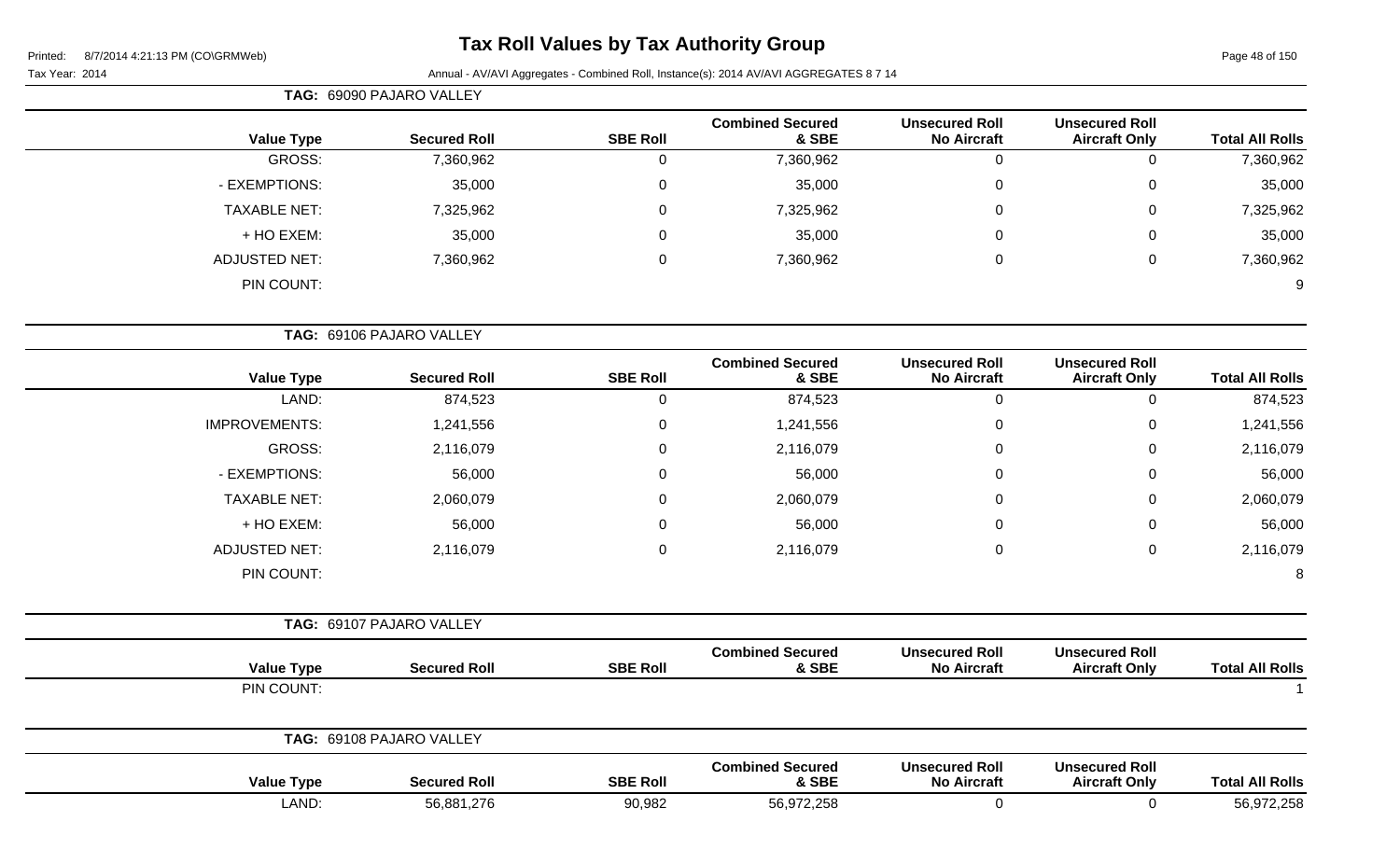#### Tax Year: 2014 **Annual - AV/AVI Aggregates - Combined Roll**, Instance(s): 2014 AV/AVI AGGREGATES 8 7 14

**TAG:** 69108 PAJARO VALLEY

| <b>Total All Rolls</b> | <b>Unsecured Roll</b><br><b>Aircraft Only</b> | <b>Unsecured Roll</b><br><b>No Aircraft</b> | <b>Combined Secured</b><br>& SBE | <b>SBE Roll</b> | <b>Secured Roll</b> | <b>Value Type</b>    |
|------------------------|-----------------------------------------------|---------------------------------------------|----------------------------------|-----------------|---------------------|----------------------|
| 62,370,898             | 0                                             | 13,959                                      | 62,356,939                       | 0               | 62,356,939          | <b>IMPROVEMENTS:</b> |
| 743,142                | 0                                             | 496,316                                     | 246,826                          | 0               | 246,826             | PERSONAL PROP:       |
| 120,086,298            | 0                                             | 510,275                                     | 119,576,023                      | 90,982          | 119,485,041         | <b>GROSS:</b>        |
| 24,352,273             | 0                                             | 0                                           | 24,352,273                       | 0               | 24,352,273          | - EXEMPTIONS:        |
| 95,734,025             | 0                                             | 510,275                                     | 95,223,750                       | 90,982          | 95,132,768          | <b>TAXABLE NET:</b>  |
| 777,000                | 0                                             | 0                                           | 777,000                          | 0               | 777,000             | + HO EXEM:           |
| 96,511,025             | 0                                             | 510,275                                     | 96,000,750                       | 90,982          | 95,909,768          | <b>ADJUSTED NET:</b> |
| 227                    |                                               |                                             |                                  |                 |                     | PIN COUNT:           |
|                        |                                               |                                             |                                  |                 |                     |                      |

|  |  |  | <b>TAG: 69117 PAJARO VALLEY</b> |  |
|--|--|--|---------------------------------|--|
|--|--|--|---------------------------------|--|

| <b>Value Type</b>    | <b>Secured Roll</b> | <b>SBE Roll</b> | <b>Combined Secured</b><br>& SBE | <b>Unsecured Roll</b><br><b>No Aircraft</b> | <b>Unsecured Roll</b><br><b>Aircraft Only</b> | <b>Total All Rolls</b> |
|----------------------|---------------------|-----------------|----------------------------------|---------------------------------------------|-----------------------------------------------|------------------------|
| LAND:                | 4,635,494           | 0               | 4,635,494                        | 0                                           | 0                                             | 4,635,494              |
| <b>IMPROVEMENTS:</b> | 523,820             | 0               | 523,820                          | $\mathbf 0$                                 | 0                                             | 523,820                |
| GROSS:               | 5,159,314           | 0               | 5,159,314                        | 0                                           | 0                                             | 5,159,314              |
| - EXEMPTIONS:        | 14,000              | 0               | 14,000                           | 0                                           | 0                                             | 14,000                 |
| <b>TAXABLE NET:</b>  | 5,145,314           | 0               | 5,145,314                        | $\mathbf 0$                                 | 0                                             | 5,145,314              |
| + HO EXEM:           | 14,000              | 0               | 14,000                           | $\mathbf 0$                                 | 0                                             | 14,000                 |
| ADJUSTED NET:        | 5,159,314           | 0               | 5,159,314                        | $\mathbf 0$                                 | 0                                             | 5,159,314              |
| PIN COUNT:           |                     |                 |                                  |                                             |                                               | 8                      |

|                     | TAG: 69131 PAJARO VALLEY |                 |                                  |                                             |                                               |                        |
|---------------------|--------------------------|-----------------|----------------------------------|---------------------------------------------|-----------------------------------------------|------------------------|
| <b>Value Type</b>   | <b>Secured Roll</b>      | <b>SBE Roll</b> | <b>Combined Secured</b><br>& SBE | <b>Unsecured Roll</b><br><b>No Aircraft</b> | <b>Unsecured Roll</b><br><b>Aircraft Only</b> | <b>Total All Rolls</b> |
| LAND:               | 517,161                  |                 | 517,161                          |                                             |                                               | 517,161                |
| GROSS:              | 517,161                  |                 | 517,161                          |                                             |                                               | 517,161                |
| <b>TAXABLE NET:</b> | 517,161                  |                 | 517,161                          |                                             |                                               | 517,161                |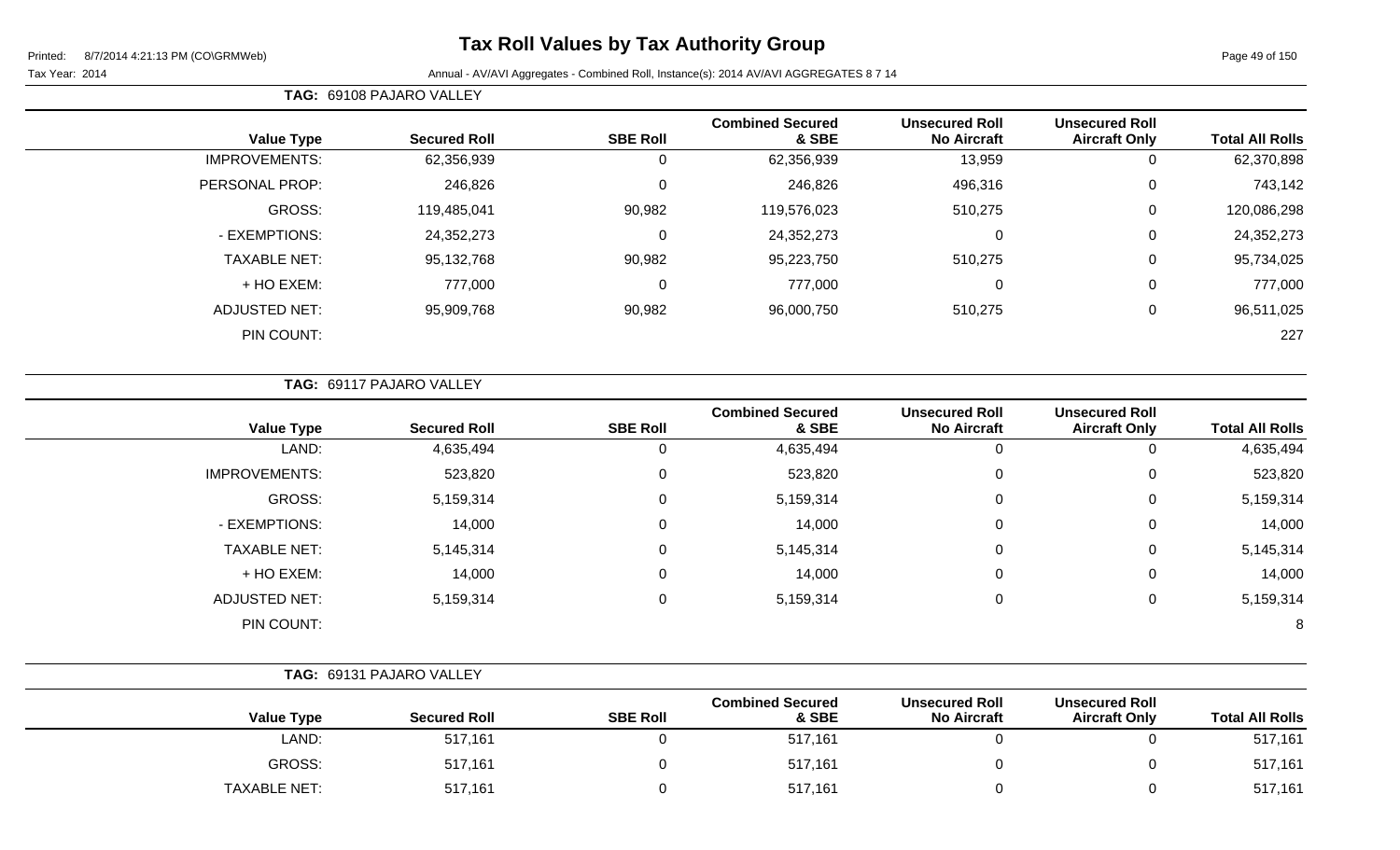Page 50 of 150

Tax Year: 2014 **Annual - AV/AVI Aggregates - Combined Roll**, Instance(s): 2014 AV/AVI AGGREGATES 8 7 14

|                      | <b>Value Type</b> | <b>Secured Roll</b>      | <b>SBE Roll</b> | <b>Combined Secured</b><br>& SBE | <b>Unsecured Roll</b><br><b>No Aircraft</b> | <b>Unsecured Roll</b><br><b>Aircraft Only</b> | <b>Total All Rolls</b> |
|----------------------|-------------------|--------------------------|-----------------|----------------------------------|---------------------------------------------|-----------------------------------------------|------------------------|
| <b>ADJUSTED NET:</b> |                   | 517,161                  | 0               | 517,161                          | 0                                           | 0                                             | 517,161                |
|                      | PIN COUNT:        |                          |                 |                                  |                                             |                                               | 3                      |
|                      |                   | TAG: 69132 PAJARO VALLEY |                 |                                  |                                             |                                               |                        |
|                      | <b>Value Type</b> | <b>Secured Roll</b>      | <b>SBE Roll</b> | <b>Combined Secured</b><br>& SBE | <b>Unsecured Roll</b><br><b>No Aircraft</b> | <b>Unsecured Roll</b><br><b>Aircraft Only</b> | <b>Total All Rolls</b> |
|                      | LAND:             | 9,716,760                | 0               | 9,716,760                        | 0                                           | 0                                             | 9,716,760              |
| <b>IMPROVEMENTS:</b> |                   | 7,264,769                | 0               | 7,264,769                        | $\mathbf 0$                                 | 0                                             | 7,264,769              |
| PERSONAL PROP:       |                   | 0                        | 0               | 0                                | 12,500                                      | 0                                             | 12,500                 |
|                      | GROSS:            | 16,981,529               | 0               | 16,981,529                       | 12,500                                      | 0                                             | 16,994,029             |
| - EXEMPTIONS:        |                   | 161,000                  | 0               | 161,000                          | 0                                           | 0                                             | 161,000                |
| <b>TAXABLE NET:</b>  |                   | 16,820,529               | 0               | 16,820,529                       | 12,500                                      | 0                                             | 16,833,029             |
|                      | + HO EXEM:        | 161,000                  | 0               | 161,000                          | $\mathbf 0$                                 | 0                                             | 161,000                |
| <b>ADJUSTED NET:</b> |                   | 16,981,529               | 0               | 16,981,529                       | 12,500                                      | 0                                             | 16,994,029             |
|                      | PIN COUNT:        |                          |                 |                                  |                                             |                                               | 41                     |

**TAG:** 69135 PAJARO VALLEY

**TAG:** 69131 PAJARO VALLEY

|                      |                     |                 | <b>Combined Secured</b> | <b>Unsecured Roll</b> | <b>Unsecured Roll</b> |                        |
|----------------------|---------------------|-----------------|-------------------------|-----------------------|-----------------------|------------------------|
| <b>Value Type</b>    | <b>Secured Roll</b> | <b>SBE Roll</b> | & SBE                   | <b>No Aircraft</b>    | <b>Aircraft Only</b>  | <b>Total All Rolls</b> |
| LAND:                | 12,095,711          | 0               | 12,095,711              |                       | 0                     | 12,095,711             |
| <b>IMPROVEMENTS:</b> | 9,883,268           | 0               | 9,883,268               |                       | 0                     | 9,883,268              |
| PERSONAL PROP:       |                     | 0               | 0                       | 7,499                 | $\mathbf 0$           | 7,499                  |
| GROSS:               | 21,978,979          | 0               | 21,978,979              | 7,499                 | 0                     | 21,986,478             |
| - EXEMPTIONS:        | 173,600             | 0               | 173,600                 | 0                     | $\mathbf 0$           | 173,600                |
| <b>TAXABLE NET:</b>  | 21,805,379          | $\mathbf 0$     | 21,805,379              | 7,499                 | 0                     | 21,812,878             |
| + HO EXEM:           | 173,600             | $\mathbf 0$     | 173,600                 | 0                     | 0                     | 173,600                |
| <b>ADJUSTED NET:</b> | 21,978,979          | 0               | 21,978,979              | 7,499                 | 0                     | 21,986,478             |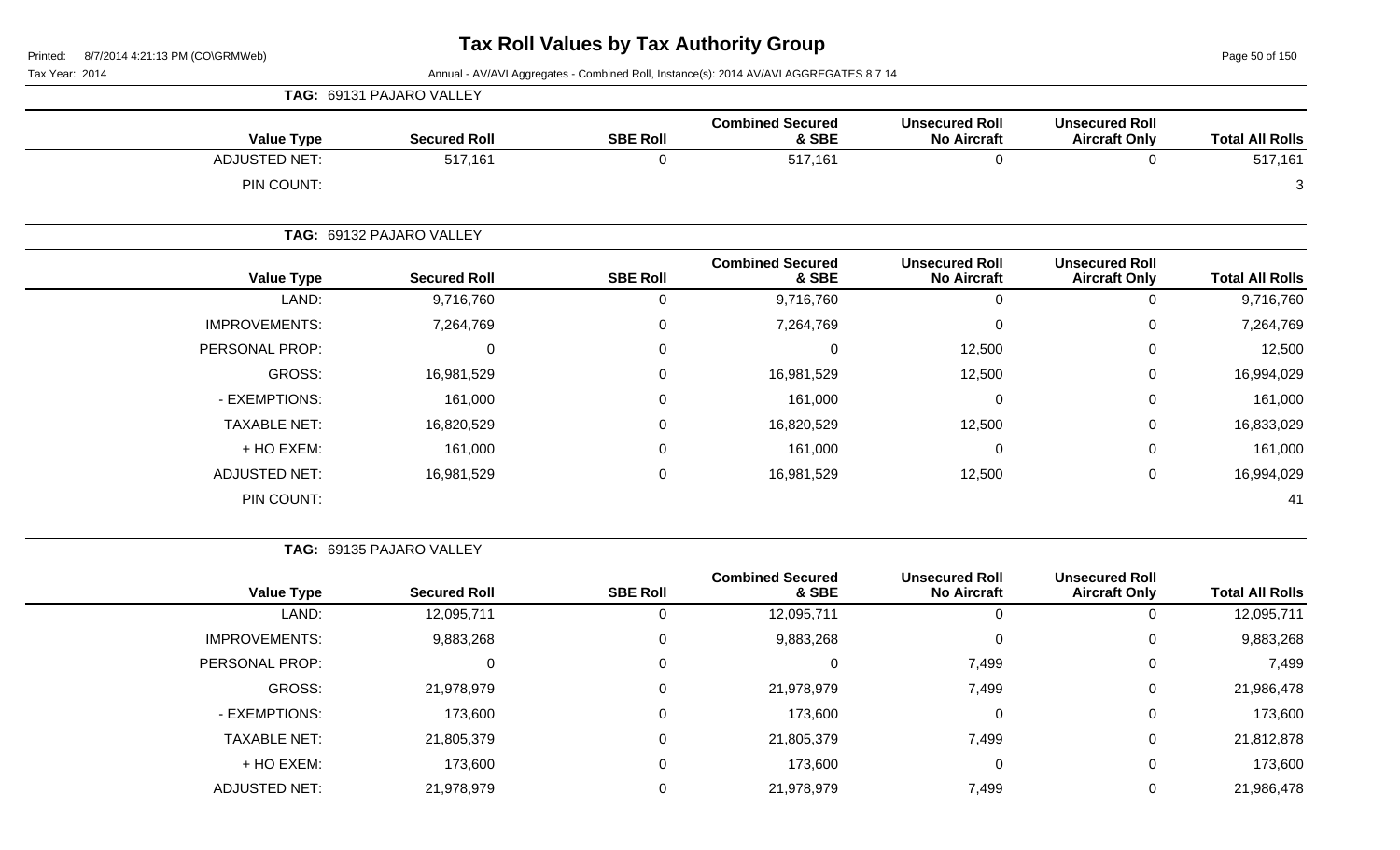Page 51 of 150

Tax Year: 2014 **Annual - AV/AVI Aggregates - Combined Roll, Instance(s): 2014 AV/AVI AGGREGATES 8 7 14** 

|                        |                                               |                                             |                                  |                 | TAG: 69135 PAJARO VALLEY |                      |
|------------------------|-----------------------------------------------|---------------------------------------------|----------------------------------|-----------------|--------------------------|----------------------|
| <b>Total All Rolls</b> | <b>Unsecured Roll</b><br><b>Aircraft Only</b> | <b>Unsecured Roll</b><br><b>No Aircraft</b> | <b>Combined Secured</b><br>& SBE | <b>SBE Roll</b> | <b>Secured Roll</b>      | <b>Value Type</b>    |
| 89                     |                                               |                                             |                                  |                 |                          | PIN COUNT:           |
|                        |                                               |                                             |                                  |                 | TAG: 69136 PAJARO VALLEY |                      |
| <b>Total All Rolls</b> | <b>Unsecured Roll</b><br><b>Aircraft Only</b> | <b>Unsecured Roll</b><br><b>No Aircraft</b> | <b>Combined Secured</b><br>& SBE | <b>SBE Roll</b> | <b>Secured Roll</b>      | <b>Value Type</b>    |
| 1,990,588              | $\pmb{0}$                                     | $\mathbf 0$                                 | 1,990,588                        | $\mathbf 0$     | 1,990,588                | LAND:                |
| 1,797,467              | $\pmb{0}$                                     | $\Omega$                                    | 1,797,467                        | $\mathsf 0$     | 1,797,467                | <b>IMPROVEMENTS:</b> |
| 3,788,055              | 0                                             | 0                                           | 3,788,055                        | $\pmb{0}$       | 3,788,055                | GROSS:               |
| 28,525                 | 0                                             | 0                                           | 28,525                           | 0               | 28,525                   | - EXEMPTIONS:        |
| 3,759,530              | 0                                             | 0                                           | 3,759,530                        | $\mathsf 0$     | 3,759,530                | <b>TAXABLE NET:</b>  |
| 28,000                 | 0                                             | $\Omega$                                    | 28,000                           | 0               | 28,000                   | + HO EXEM:           |
| 3,787,530              | $\mathbf 0$                                   | $\mathbf 0$                                 | 3,787,530                        | $\pmb{0}$       | 3,787,530                | <b>ADJUSTED NET:</b> |
| 14                     |                                               |                                             |                                  |                 |                          | PIN COUNT:           |
|                        |                                               |                                             |                                  |                 | TAG: 69140 PAJARO VALLEY |                      |
| <b>Total All Rolls</b> | <b>Unsecured Roll</b><br><b>Aircraft Only</b> | <b>Unsecured Roll</b><br><b>No Aircraft</b> | <b>Combined Secured</b><br>& SBE | <b>SBE Roll</b> | <b>Secured Roll</b>      | <b>Value Type</b>    |
| 9,278,665              | $\mathbf 0$                                   | $\mathbf{0}$                                | 9,278,665                        | $\mathbf 0$     | 9,278,665                | LAND:                |
| 8,987,444              | 0                                             | $\Omega$                                    | 8,987,444                        | $\mathbf 0$     | 8,987,444                | <b>IMPROVEMENTS:</b> |
| 21,000                 | $\mathbf 0$                                   | 21,000                                      | $\pmb{0}$                        | $\mathbf 0$     | $\pmb{0}$                | PERSONAL PROP:       |
| 18,287,109             | $\pmb{0}$                                     | 21,000                                      | 18,266,109                       | $\mathbf 0$     | 18,266,109               | GROSS:               |
| 169,507                | 0                                             | 0                                           | 169,507                          | 0               | 169,507                  | - EXEMPTIONS:        |

TAXABLE NET: 18,096,602 0 18,096,602 21,000 0 18,117,602 + HO EXEM: 168,000 0 168,000 0 0 168,000

ADJUSTED NET: 18,264,602 0 18,264,602 21,000 0 18,285,602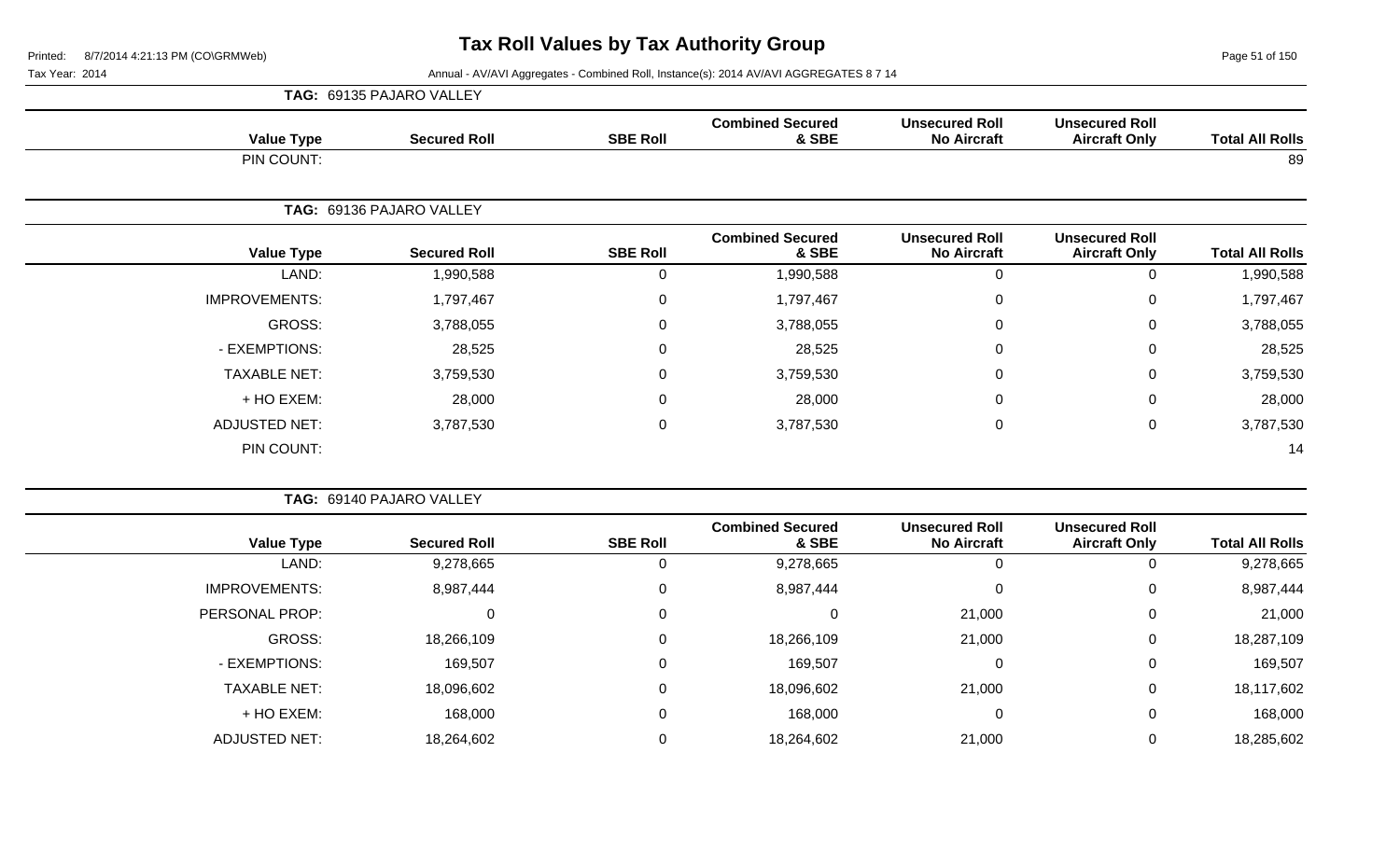Page 52 of 150

|                        |                                               |                                             |                                  |                  | TAG: 69140 PAJARO VALLEY |                      |
|------------------------|-----------------------------------------------|---------------------------------------------|----------------------------------|------------------|--------------------------|----------------------|
| <b>Total All Rolls</b> | <b>Unsecured Roll</b><br><b>Aircraft Only</b> | <b>Unsecured Roll</b><br><b>No Aircraft</b> | <b>Combined Secured</b><br>& SBE | <b>SBE Roll</b>  | <b>Secured Roll</b>      | <b>Value Type</b>    |
| 56                     |                                               |                                             |                                  |                  |                          | PIN COUNT:           |
|                        |                                               |                                             |                                  |                  | TAG: 69141 PAJARO VALLEY |                      |
| <b>Total All Rolls</b> | <b>Unsecured Roll</b><br><b>Aircraft Only</b> | <b>Unsecured Roll</b><br><b>No Aircraft</b> | <b>Combined Secured</b><br>& SBE | <b>SBE Roll</b>  | <b>Secured Roll</b>      | <b>Value Type</b>    |
| 3,257,590              | $\mathbf 0$                                   | 0                                           | 3,257,590                        | 0                | 3,257,590                | LAND:                |
| 6,603,422              | $\mathbf 0$                                   | 457,432                                     | 6,145,990                        | $\boldsymbol{0}$ | 6,145,990                | <b>IMPROVEMENTS:</b> |
| 9,861,012              | 0                                             | 457,432                                     | 9,403,580                        | $\mathbf 0$      | 9,403,580                | GROSS:               |
| 7,000                  | $\mathbf 0$                                   | 0                                           | 7,000                            | $\mathbf 0$      | 7,000                    | - EXEMPTIONS:        |
| 9,854,012              | $\mathbf 0$                                   | 457,432                                     | 9,396,580                        | $\pmb{0}$        | 9,396,580                | <b>TAXABLE NET:</b>  |
| 7,000                  | 0                                             | 0                                           | 7,000                            | $\mathbf 0$      | 7,000                    | + HO EXEM:           |
| 9,861,012              | $\mathbf 0$                                   | 457,432                                     | 9,403,580                        | $\mathbf 0$      | 9,403,580                | <b>ADJUSTED NET:</b> |
| 9                      |                                               |                                             |                                  |                  |                          | PIN COUNT:           |
|                        |                                               |                                             |                                  |                  | TAG: 69150 PAJARO VALLEY |                      |

| <b>Value Type</b>    | <b>Secured Roll</b> | <b>SBE Roll</b> | <b>Combined Secured</b><br>& SBE | <b>Unsecured Roll</b><br><b>No Aircraft</b> | <b>Unsecured Roll</b><br><b>Aircraft Only</b> | <b>Total All Rolls</b> |
|----------------------|---------------------|-----------------|----------------------------------|---------------------------------------------|-----------------------------------------------|------------------------|
| LAND:                | 1,042,983           | O               | 1,042,983                        | 0                                           |                                               | 1,042,983              |
| <b>IMPROVEMENTS:</b> | 1,001,279           | 0               | 1,001,279                        | 0                                           | 0                                             | 1,001,279              |
| PERSONAL PROP:       | 0                   | 0               | υ                                | 26,536                                      | 0                                             | 26,536                 |
| GROSS:               | 2,044,262           | 0               | 2,044,262                        | 26,536                                      | 0                                             | 2,070,798              |
| - EXEMPTIONS:        | 14,000              | 0               | 14,000                           | 0                                           | 0                                             | 14,000                 |
| <b>TAXABLE NET:</b>  | 2,030,262           | $\Omega$        | 2,030,262                        | 26,536                                      | 0                                             | 2,056,798              |
| + HO EXEM:           | 14,000              | $\Omega$        | 14,000                           | 0                                           | 0                                             | 14,000                 |
| <b>ADJUSTED NET:</b> | 2,044,262           | 0               | 2,044,262                        | 26,536                                      | 0                                             | 2,070,798              |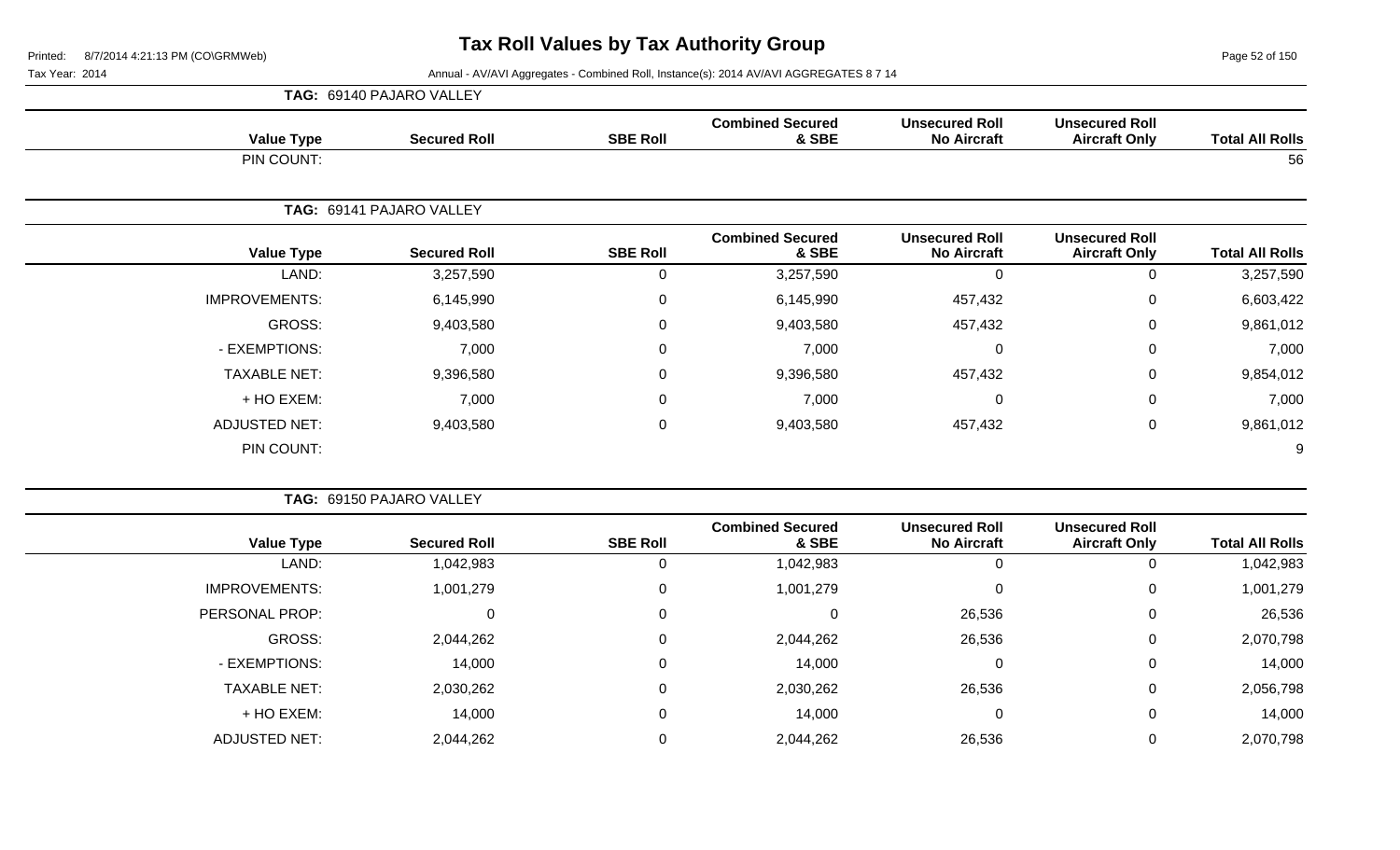Page 53 of 150

|                      | TAG: 69150 PAJARO VALLEY |                     |                                  |                                             |                                               |                        |
|----------------------|--------------------------|---------------------|----------------------------------|---------------------------------------------|-----------------------------------------------|------------------------|
| <b>Value Type</b>    | <b>Secured Roll</b>      | <b>SBE Roll</b>     | <b>Combined Secured</b><br>& SBE | <b>Unsecured Roll</b><br><b>No Aircraft</b> | <b>Unsecured Roll</b><br><b>Aircraft Only</b> | <b>Total All Rolls</b> |
| PIN COUNT:           |                          |                     |                                  |                                             |                                               | $\mathbf{3}$           |
|                      | TAG: 69152 PAJARO VALLEY |                     |                                  |                                             |                                               |                        |
| <b>Value Type</b>    | <b>Secured Roll</b>      | <b>SBE Roll</b>     | <b>Combined Secured</b><br>& SBE | <b>Unsecured Roll</b><br><b>No Aircraft</b> | <b>Unsecured Roll</b><br><b>Aircraft Only</b> | <b>Total All Rolls</b> |
| PIN COUNT:           |                          |                     |                                  |                                             |                                               | $\mathbf{1}$           |
|                      | TAG: 69165 PAJARO VALLEY |                     |                                  |                                             |                                               |                        |
| <b>Value Type</b>    | <b>Secured Roll</b>      | <b>SBE Roll</b>     | <b>Combined Secured</b><br>& SBE | <b>Unsecured Roll</b><br><b>No Aircraft</b> | <b>Unsecured Roll</b><br><b>Aircraft Only</b> | <b>Total All Rolls</b> |
| LAND:                | 5,416,762                | $\mathsf{O}\xspace$ | 5,416,762                        | $\mathbf 0$                                 | $\pmb{0}$                                     | 5,416,762              |
| <b>IMPROVEMENTS:</b> | 3,712,519                | $\mathbf 0$         | 3,712,519                        | $\Omega$                                    | $\mathbf 0$                                   | 3,712,519              |
| <b>GROSS:</b>        | 9,129,281                | 0                   | 9,129,281                        | 0                                           | 0                                             | 9,129,281              |
| - EXEMPTIONS:        | 22,181                   | $\boldsymbol{0}$    | 22,181                           | $\Omega$                                    | $\overline{0}$                                | 22,181                 |
| <b>TAXABLE NET:</b>  | 9,107,100                | 0                   | 9,107,100                        | $\Omega$                                    | 0                                             | 9,107,100              |
| + HO EXEM:           | 21,000                   | $\pmb{0}$           | 21,000                           | $\Omega$                                    | $\Omega$                                      | 21,000                 |
| <b>ADJUSTED NET:</b> | 9,128,100                | $\boldsymbol{0}$    | 9,128,100                        | 0                                           | $\mathbf 0$                                   | 9,128,100              |
| PIN COUNT:           |                          |                     |                                  |                                             |                                               | 18                     |
|                      | TAG: 69167 PAJARO VALLEY |                     |                                  |                                             |                                               |                        |
| <b>Value Type</b>    | <b>Secured Roll</b>      | <b>SBE Roll</b>     | <b>Combined Secured</b><br>& SBE | <b>Unsecured Roll</b><br><b>No Aircraft</b> | <b>Unsecured Roll</b><br><b>Aircraft Only</b> | <b>Total All Rolls</b> |
| LAND:                | 4,068,269                | $\boldsymbol{0}$    | 4,068,269                        | $\mathbf 0$                                 | $\pmb{0}$                                     | 4,068,269              |
| <b>IMPROVEMENTS:</b> | 4,807,050                | $\pmb{0}$           | 4,807,050                        | $\mathbf 0$                                 | $\mathbf 0$                                   | 4,807,050              |
| PERSONAL PROP:       | $\pmb{0}$                | $\overline{0}$      | $\mathbf 0$                      | 8,289                                       | $\overline{0}$                                | 8,289                  |
| GROSS:               | 8,875,319                | 0                   | 8,875,319                        | 8,289                                       | $\Omega$                                      | 8,883,608              |
| - EXEMPTIONS:        | 194,932                  | $\mathbf 0$         | 194,932                          | $\mathbf 0$                                 | $\mathbf 0$                                   | 194,932                |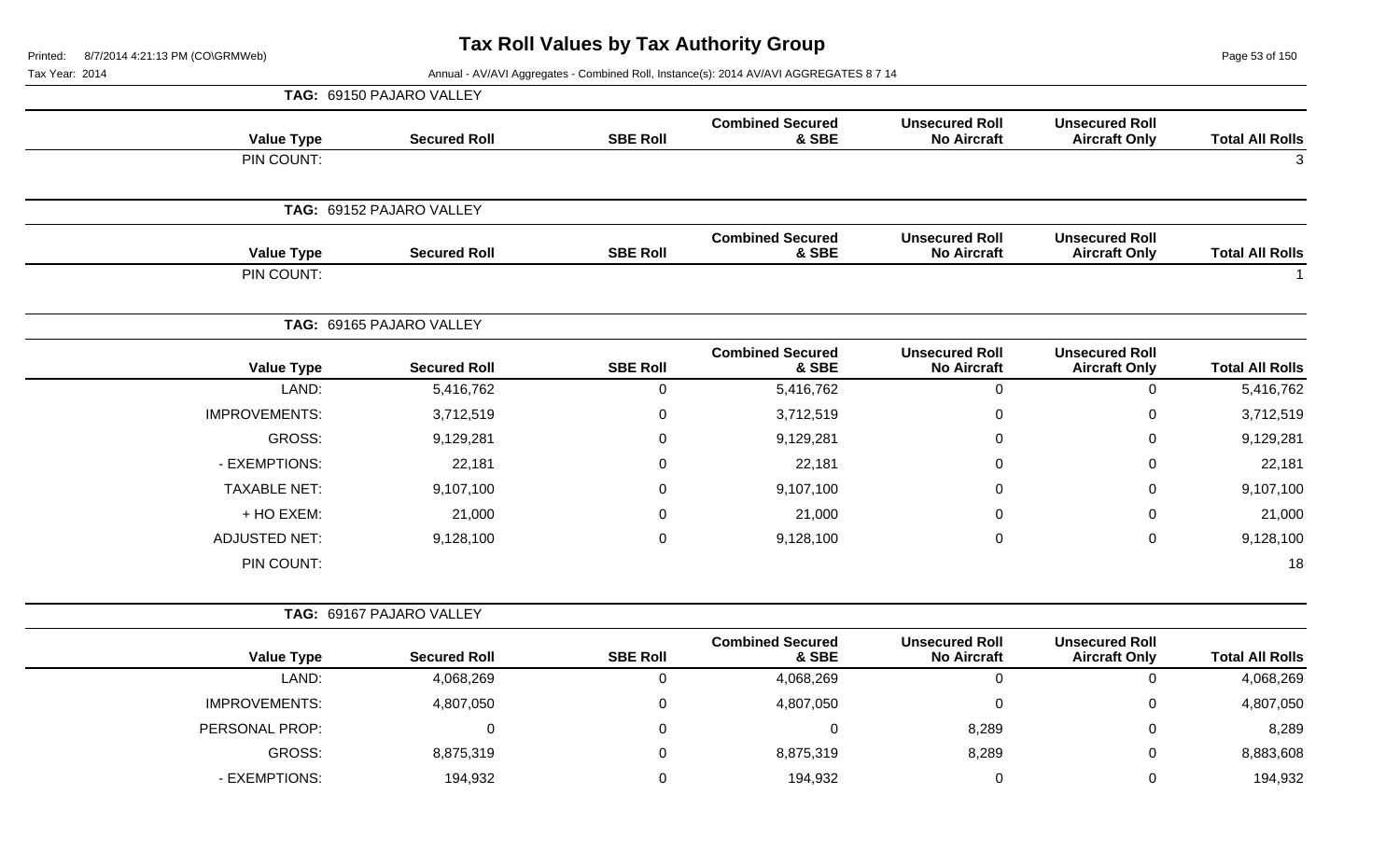Page 54 of 150

Tax Year: 2014 **Annual - AV/AVI Aggregates - Combined Roll**, Instance(s): 2014 AV/AVI AGGREGATES 8 7 14

|                      | <b>TAG: 69167 PAJARO VALLEY</b> |                 |                                  |                                             |                                               |                        |
|----------------------|---------------------------------|-----------------|----------------------------------|---------------------------------------------|-----------------------------------------------|------------------------|
| <b>Value Type</b>    | <b>Secured Roll</b>             | <b>SBE Roll</b> | <b>Combined Secured</b><br>& SBE | <b>Unsecured Roll</b><br><b>No Aircraft</b> | <b>Unsecured Roll</b><br><b>Aircraft Only</b> | <b>Total All Rolls</b> |
| <b>TAXABLE NET:</b>  | 8,680,387                       | 0               | 8,680,387                        | 8,289                                       | 0                                             | 8,688,676              |
| + HO EXEM:           | 70,000                          | $\mathbf 0$     | 70,000                           | 0                                           | 0                                             | 70,000                 |
| <b>ADJUSTED NET:</b> | 8,750,387                       | 0               | 8,750,387                        | 8,289                                       | 0                                             | 8,758,676              |
| PIN COUNT:           |                                 |                 |                                  |                                             |                                               | 18                     |
|                      | TAG: 69169 PAJARO VALLEY        |                 |                                  |                                             |                                               |                        |
| <b>Value Type</b>    | <b>Secured Roll</b>             | <b>SBE Roll</b> | <b>Combined Secured</b><br>& SBE | <b>Unsecured Roll</b><br><b>No Aircraft</b> | <b>Unsecured Roll</b><br><b>Aircraft Only</b> | <b>Total All Rolls</b> |

| <b>Value Type</b>    | <b>Secured Roll</b> | <b>SBE Roll</b> | & SBE     | <b>No Aircraft</b> | <b>Aircraft Only</b> | <b>Total All Rolls</b> |
|----------------------|---------------------|-----------------|-----------|--------------------|----------------------|------------------------|
| LAND:                | 1,757,768           | <b>U</b>        | 1,757,768 | 0                  | 0                    | 1,757,768              |
| <b>IMPROVEMENTS:</b> | 1,025,856           | υ               | 1,025,856 | 0                  | $\mathbf{0}$         | 1,025,856              |
| GROSS:               | 2,783,624           | υ               | 2,783,624 | 0                  | 0                    | 2,783,624              |
| <b>TAXABLE NET:</b>  | 2,783,624           | υ               | 2,783,624 | 0                  | 0                    | 2,783,624              |
| <b>ADJUSTED NET:</b> | 2,783,624           | U               | 2,783,624 | 0                  | 0                    | 2,783,624              |
| PIN COUNT:           |                     |                 |           |                    |                      |                        |

**TAG:** 69180 PAJARO VALLEY

| <b>Value Type</b>    | <b>Secured Roll</b>      | <b>SBE Roll</b> | <b>Combined Secured</b><br>& SBE | <b>Unsecured Roll</b><br><b>No Aircraft</b> | <b>Unsecured Roll</b><br><b>Aircraft Only</b> | <b>Total All Rolls</b> |
|----------------------|--------------------------|-----------------|----------------------------------|---------------------------------------------|-----------------------------------------------|------------------------|
| LAND:                | 137,598                  | U               | 137,598                          | 0                                           |                                               | 137,598                |
| GROSS:               | 137,598                  | 0               | 137,598                          | 0                                           | 0                                             | 137,598                |
| <b>TAXABLE NET:</b>  | 137,598                  | 0               | 137,598                          | 0                                           | 0                                             | 137,598                |
| <b>ADJUSTED NET:</b> | 137,598                  | 0               | 137,598                          | 0                                           | 0                                             | 137,598                |
| PIN COUNT:           |                          |                 |                                  |                                             |                                               |                        |
|                      |                          |                 |                                  |                                             |                                               |                        |
|                      | TAG: 69187 PAJARO VALLEY |                 |                                  |                                             |                                               |                        |

| <b>Value Type</b> | <b>Secured Roll</b> | <b>SBE Roll</b> | <b>Combined Secured</b><br>& SBE | <b>Unsecured Roll</b><br><b>No Aircraft</b> | <b>Unsecured Roll</b><br><b>Aircraft Only</b> | <b>Total All Rolls</b> |
|-------------------|---------------------|-----------------|----------------------------------|---------------------------------------------|-----------------------------------------------|------------------------|
| LAND:             | 4,625,426           |                 | 4,625,426                        |                                             |                                               | 4,625,426              |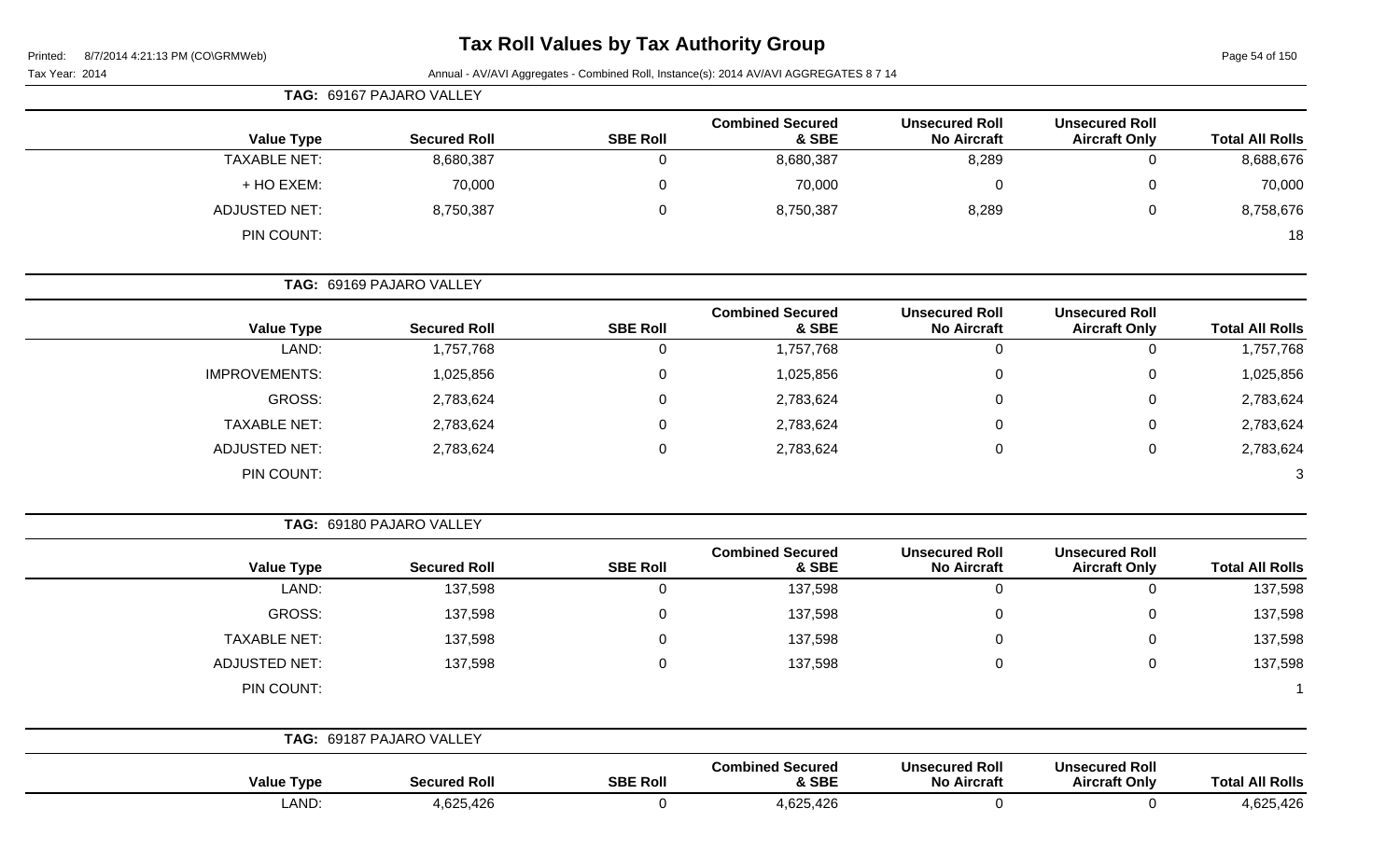#### Tax Year: 2014 **Annual - AV/AVI Aggregates - Combined Roll**, Instance(s): 2014 AV/AVI AGGREGATES 8 7 14

**TAG:** 69187 PAJARO VALLEY

| <b>Total All Rolls</b> | <b>Unsecured Roll</b><br><b>Aircraft Only</b> | <b>Unsecured Roll</b><br><b>No Aircraft</b> | <b>Combined Secured</b><br>& SBE | <b>SBE Roll</b> | <b>Secured Roll</b> |                      |
|------------------------|-----------------------------------------------|---------------------------------------------|----------------------------------|-----------------|---------------------|----------------------|
|                        |                                               |                                             |                                  |                 |                     | <b>Value Type</b>    |
| 12,212,197             | 0                                             | 713,352                                     | 11,498,845                       |                 | 11,498,845          | <b>IMPROVEMENTS:</b> |
| 826,935                | 0                                             | 163,029                                     | 663,906                          | 0               | 663,906             | PERSONAL PROP:       |
| 17,664,558             | 0                                             | 876,381                                     | 16,788,177                       | 0               | 16,788,177          | GROSS:               |
| 10,552,960             | 0                                             | 868,800                                     | 9,684,160                        | $\mathbf{0}$    | 9,684,160           | - EXEMPTIONS:        |
| 7,111,598              | 0                                             | 7,581                                       | 7,104,017                        | $\mathbf{0}$    | 7,104,017           | <b>TAXABLE NET:</b>  |
| 84,000                 | 0                                             | $\mathbf 0$                                 | 84,000                           | $\Omega$        | 84,000              | + HO EXEM:           |
| 7,195,598              | 0                                             | 7,581                                       | 7,188,017                        | 0               | 7,188,017           | <b>ADJUSTED NET:</b> |
| 28                     |                                               |                                             |                                  |                 |                     | PIN COUNT:           |
|                        |                                               |                                             |                                  |                 |                     |                      |

**TAG:** 69190 PAJARO VALLEY

| <b>Value Type</b>    | <b>Secured Roll</b> | <b>SBE Roll</b> | <b>Combined Secured</b><br>& SBE | <b>Unsecured Roll</b><br><b>No Aircraft</b> | <b>Unsecured Roll</b><br><b>Aircraft Only</b> | <b>Total All Rolls</b> |
|----------------------|---------------------|-----------------|----------------------------------|---------------------------------------------|-----------------------------------------------|------------------------|
| LAND:                | 690                 | 0               | 690                              |                                             | 0                                             | 690                    |
| GROSS:               | 690                 | 0               | 690                              |                                             | 0                                             | 690                    |
| <b>TAXABLE NET:</b>  | 690                 | 0               | 690                              |                                             | 0                                             | 690                    |
| <b>ADJUSTED NET:</b> | 690                 | 0               | 690                              |                                             | 0                                             | 690                    |
| PIN COUNT:           |                     |                 |                                  |                                             |                                               | $\Omega$               |

| TAG: 69192 PAJARO VALLEY |                     |                 |                                  |                                             |                                               |                        |
|--------------------------|---------------------|-----------------|----------------------------------|---------------------------------------------|-----------------------------------------------|------------------------|
| <b>Value Type</b>        | <b>Secured Roll</b> | <b>SBE Roll</b> | <b>Combined Secured</b><br>& SBE | <b>Unsecured Roll</b><br><b>No Aircraft</b> | <b>Unsecured Roll</b><br><b>Aircraft Only</b> | <b>Total All Rolls</b> |
| LAND:                    | 1,991,297           | υ               | 1,991,297                        | 0                                           |                                               | 1,991,297              |
| <b>IMPROVEMENTS:</b>     | 1,509,135           | 0               | 1,509,135                        | 0                                           | 0                                             | 1,509,135              |
| GROSS:                   | 3,500,432           | 0               | 3,500,432                        | 0                                           | 0                                             | 3,500,432              |
| - EXEMPTIONS:            | 1,160               |                 | 1,160                            | $\Omega$                                    | 0                                             | 1,160                  |
| <b>TAXABLE NET:</b>      | 3,499,272           | 0               | 3,499,272                        | $\mathbf 0$                                 | 0                                             | 3,499,272              |
| <b>ADJUSTED NET:</b>     | 3,499,272           |                 | 3,499,272                        |                                             | 0                                             | 3,499,272              |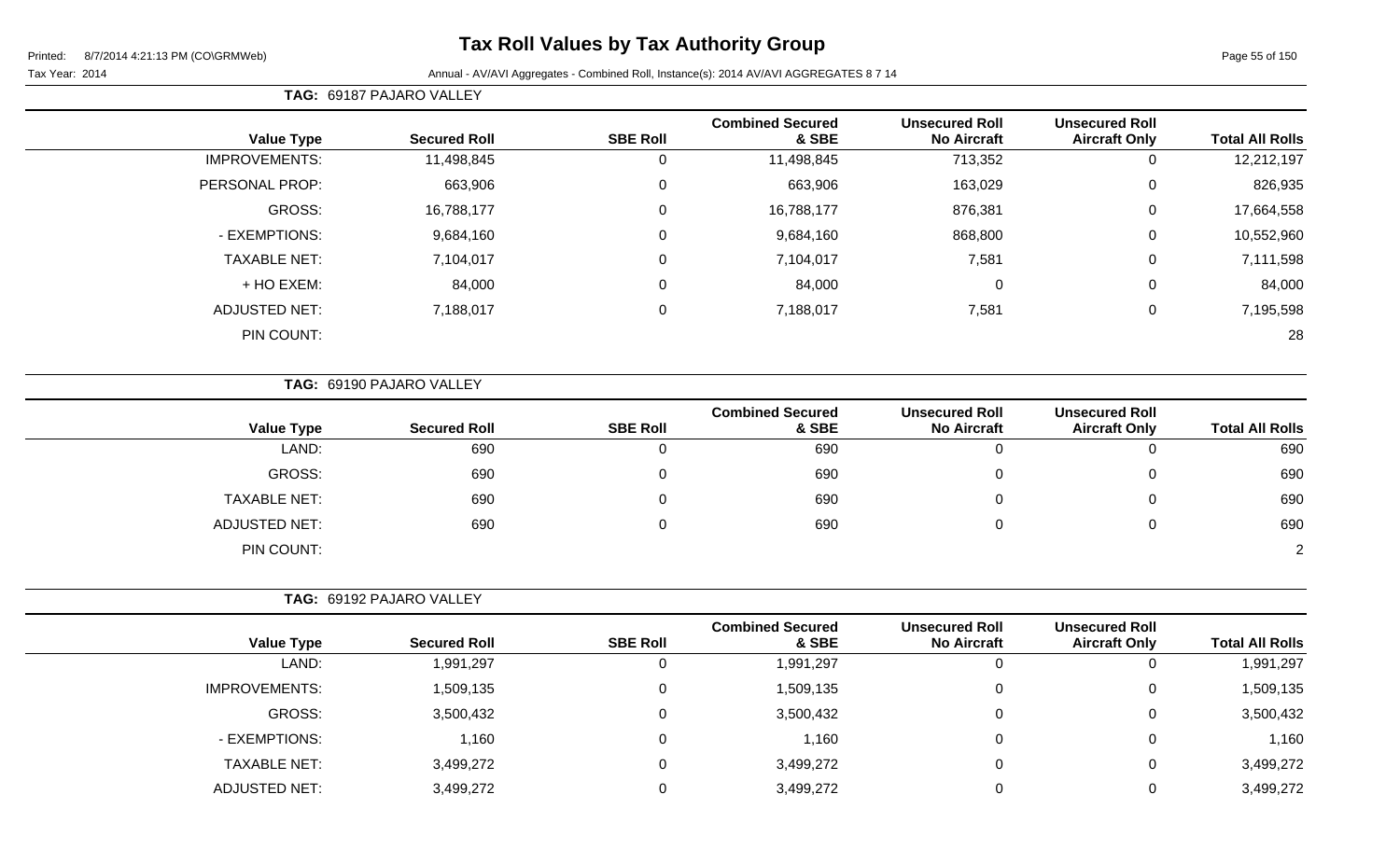Page 56 of 150

|                        |                                               |                                             |                                  |                  | TAG: 69192 PAJARO VALLEY |                      |
|------------------------|-----------------------------------------------|---------------------------------------------|----------------------------------|------------------|--------------------------|----------------------|
| <b>Total All Rolls</b> | <b>Unsecured Roll</b><br><b>Aircraft Only</b> | <b>Unsecured Roll</b><br><b>No Aircraft</b> | <b>Combined Secured</b><br>& SBE | <b>SBE Roll</b>  | <b>Secured Roll</b>      | <b>Value Type</b>    |
| 9                      |                                               |                                             |                                  |                  |                          | PIN COUNT:           |
|                        |                                               |                                             |                                  |                  | TAG: 69193 PAJARO VALLEY |                      |
| <b>Total All Rolls</b> | <b>Unsecured Roll</b><br><b>Aircraft Only</b> | <b>Unsecured Roll</b><br><b>No Aircraft</b> | <b>Combined Secured</b><br>& SBE | <b>SBE Roll</b>  | <b>Secured Roll</b>      | <b>Value Type</b>    |
| 199,590                | $\mathbf 0$                                   | $\mathbf 0$                                 | 199,590                          | $\boldsymbol{0}$ | 199,590                  | LAND:                |
| 199,590                | $\mathbf 0$                                   | $\boldsymbol{0}$                            | 199,590                          | $\pmb{0}$        | 199,590                  | <b>GROSS:</b>        |
| 199,590                | 0                                             | 0                                           | 199,590                          | 0                | 199,590                  | <b>TAXABLE NET:</b>  |
| 199,590                | $\mathbf 0$                                   | $\mathbf 0$                                 | 199,590                          | 0                | 199,590                  | <b>ADJUSTED NET:</b> |
| $\overline{2}$         |                                               |                                             |                                  |                  |                          | PIN COUNT:           |
|                        | TAG: 69203 PAJARO VALLEY                      |                                             |                                  |                  |                          |                      |
| <b>Total All Rolls</b> | <b>Unsecured Roll</b><br><b>Aircraft Only</b> | <b>Unsecured Roll</b><br><b>No Aircraft</b> | <b>Combined Secured</b><br>& SBE | <b>SBE Roll</b>  | <b>Secured Roll</b>      | <b>Value Type</b>    |
| 130,631                | $\mathbf 0$                                   | 130,631                                     | 0                                | $\mathbf 0$      | $\mathbf 0$              | LAND:                |
| 130,631                | 0                                             | 130,631                                     | 0                                | $\mathsf 0$      | $\Omega$                 | <b>IMPROVEMENTS:</b> |
| 137,345                | $\mathbf 0$                                   | 137,345                                     | 0                                | 0                | $\Omega$                 | PERSONAL PROP:       |
| 398,607                | 0                                             | 398,607                                     | 0                                | 0                | $\Omega$                 | GROSS:               |
| 398,607                | 0                                             | 398,607                                     | 0                                | 0                | ∩                        | <b>TAXABLE NET:</b>  |
| 398,607                | $\mathbf 0$                                   | 398,607                                     | $\mathbf 0$                      | $\mathbf 0$      | 0                        | <b>ADJUSTED NET:</b> |
| $\overline{7}$         |                                               |                                             |                                  |                  |                          | PIN COUNT:           |
|                        |                                               |                                             |                                  |                  | TAG: 69210 PAJARO VALLEY |                      |
| <b>Total All Rolls</b> | <b>Unsecured Roll</b><br><b>Aircraft Only</b> | <b>Unsecured Roll</b><br><b>No Aircraft</b> | <b>Combined Secured</b><br>& SBE | <b>SBE Roll</b>  | <b>Secured Roll</b>      | <b>Value Type</b>    |
| 7,442                  | $\mathbf 0$                                   | 7,442                                       | 0                                | $\mathbf 0$      | $\boldsymbol{0}$         | LAND:                |
| 17,363                 | $\mathbf 0$                                   | 17,363                                      | 0                                | 0                | $\mathbf 0$              | <b>IMPROVEMENTS:</b> |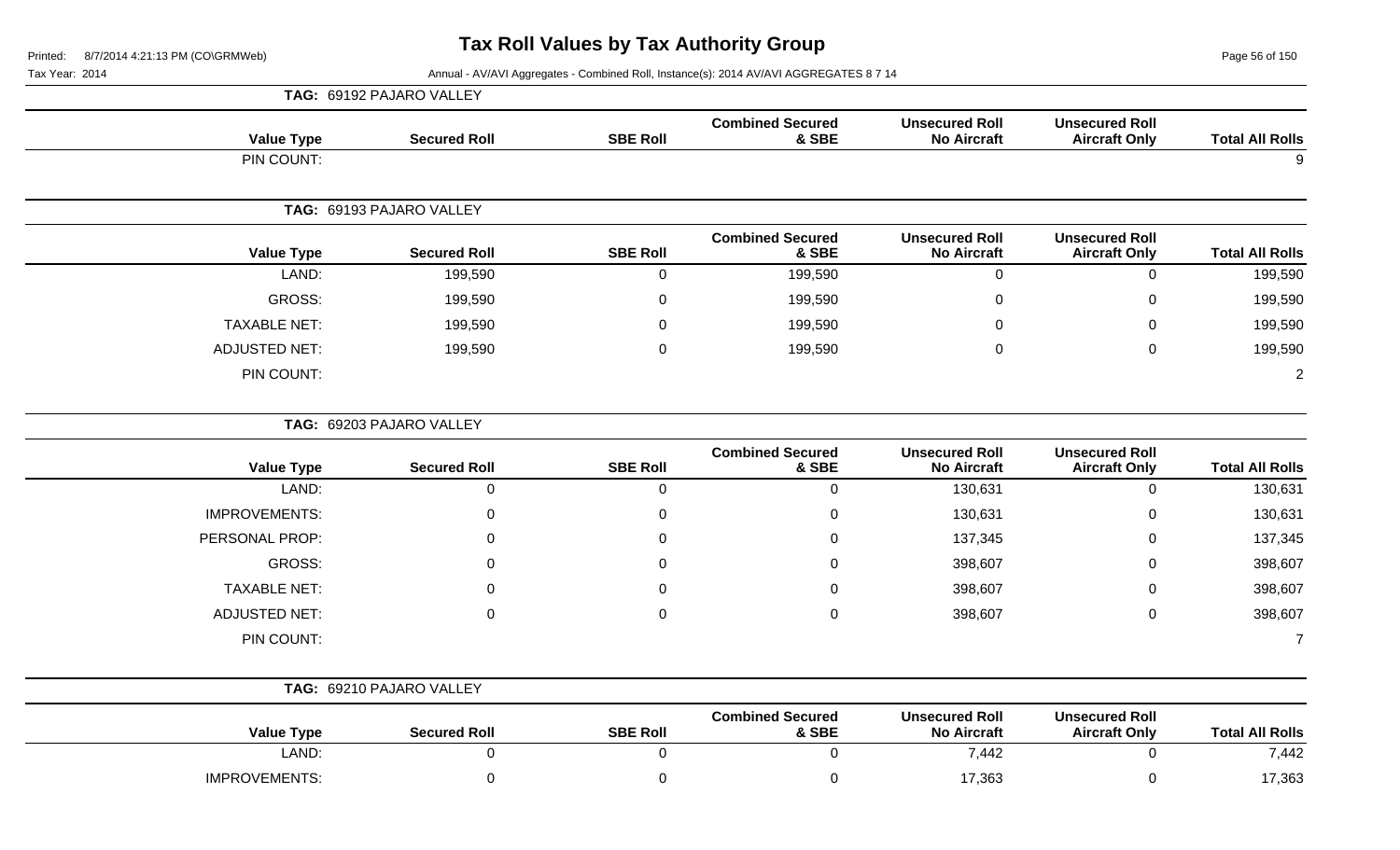Page 57 of 150

|  |  | Tax Year: 2014 |  |
|--|--|----------------|--|
|--|--|----------------|--|

|                      | TAG: 69210 PAJARO VALLEY |                 |                                  |                                             |                                               |                        |
|----------------------|--------------------------|-----------------|----------------------------------|---------------------------------------------|-----------------------------------------------|------------------------|
| <b>Value Type</b>    | <b>Secured Roll</b>      | <b>SBE Roll</b> | <b>Combined Secured</b><br>& SBE | <b>Unsecured Roll</b><br><b>No Aircraft</b> | <b>Unsecured Roll</b><br><b>Aircraft Only</b> | <b>Total All Rolls</b> |
| GROSS:               | $\mathsf{O}\xspace$      | $\mathbf 0$     | $\mathbf 0$                      | 24,805                                      | $\pmb{0}$                                     | 24,805                 |
| <b>TAXABLE NET:</b>  | 0                        | 0               | $\mathbf 0$                      | 24,805                                      | $\mathbf 0$                                   | 24,805                 |
| <b>ADJUSTED NET:</b> | $\mathbf 0$              | $\mathbf 0$     | $\pmb{0}$                        | 24,805                                      | $\pmb{0}$                                     | 24,805                 |
| PIN COUNT:           |                          |                 |                                  |                                             |                                               | $\overline{2}$         |
|                      | TAG: 69211 PAJARO VALLEY |                 |                                  |                                             |                                               |                        |
| <b>Value Type</b>    | <b>Secured Roll</b>      | <b>SBE Roll</b> | <b>Combined Secured</b><br>& SBE | <b>Unsecured Roll</b><br><b>No Aircraft</b> | <b>Unsecured Roll</b><br><b>Aircraft Only</b> | <b>Total All Rolls</b> |
| PIN COUNT:           |                          |                 |                                  |                                             |                                               |                        |
|                      | TAG: 69215 PAJARO VALLEY |                 |                                  |                                             |                                               |                        |
| <b>Value Type</b>    | <b>Secured Roll</b>      | <b>SBE Roll</b> | <b>Combined Secured</b><br>& SBE | <b>Unsecured Roll</b><br><b>No Aircraft</b> | <b>Unsecured Roll</b><br><b>Aircraft Only</b> | <b>Total All Rolls</b> |
| LAND:                | 5,794,101                | $\mathbf 0$     | 5,794,101                        | $\mathbf 0$                                 | $\mathbf 0$                                   | 5,794,101              |
| <b>IMPROVEMENTS:</b> | 5,677,474                | $\mathbf 0$     | 5,677,474                        | $\mathbf 0$                                 | $\mathbf 0$                                   | 5,677,474              |
| GROSS:               | 11,471,575               | 0               | 11,471,575                       | $\Omega$                                    | 0                                             | 11,471,575             |
| - EXEMPTIONS:        | 282,901                  | 0               | 282,901                          | $\Omega$                                    | 0                                             | 282,901                |
| <b>TAXABLE NET:</b>  | 11,188,674               | $\mathbf 0$     | 11,188,674                       | $\mathbf 0$                                 | $\mathbf 0$                                   | 11,188,674             |
| + HO EXEM:           | 105,000                  | 0               | 105,000                          | 0                                           | $\mathbf 0$                                   | 105,000                |
| <b>ADJUSTED NET:</b> | 11,293,674               | $\mathbf 0$     | 11,293,674                       | $\pmb{0}$                                   | $\mathsf 0$                                   | 11,293,674             |
| PIN COUNT:           |                          |                 |                                  |                                             |                                               | 69                     |
|                      | TAG: 69216 PAJARO VALLEY |                 |                                  |                                             |                                               |                        |
| <b>Value Type</b>    | <b>Secured Roll</b>      | <b>SBE Roll</b> | <b>Combined Secured</b><br>& SBE | <b>Unsecured Roll</b><br><b>No Aircraft</b> | <b>Unsecured Roll</b><br><b>Aircraft Only</b> | <b>Total All Rolls</b> |

| TOTAL AIL ROIIS | Aircraft Univ | <b>NO AIRCRITE</b> | $\alpha$ ode | SBE ROIL | <b>Secured Roll</b> | value Type           |
|-----------------|---------------|--------------------|--------------|----------|---------------------|----------------------|
| 775,607         |               |                    | 775,607      |          | 775,607             | LAND:                |
| ,525,474        |               |                    | 525,474,     |          | ,525,474            | <b>IMPROVEMENTS:</b> |
| 2,301,081       |               |                    | 2,301,081    |          | 2,301,081           | <b>GROSS:</b>        |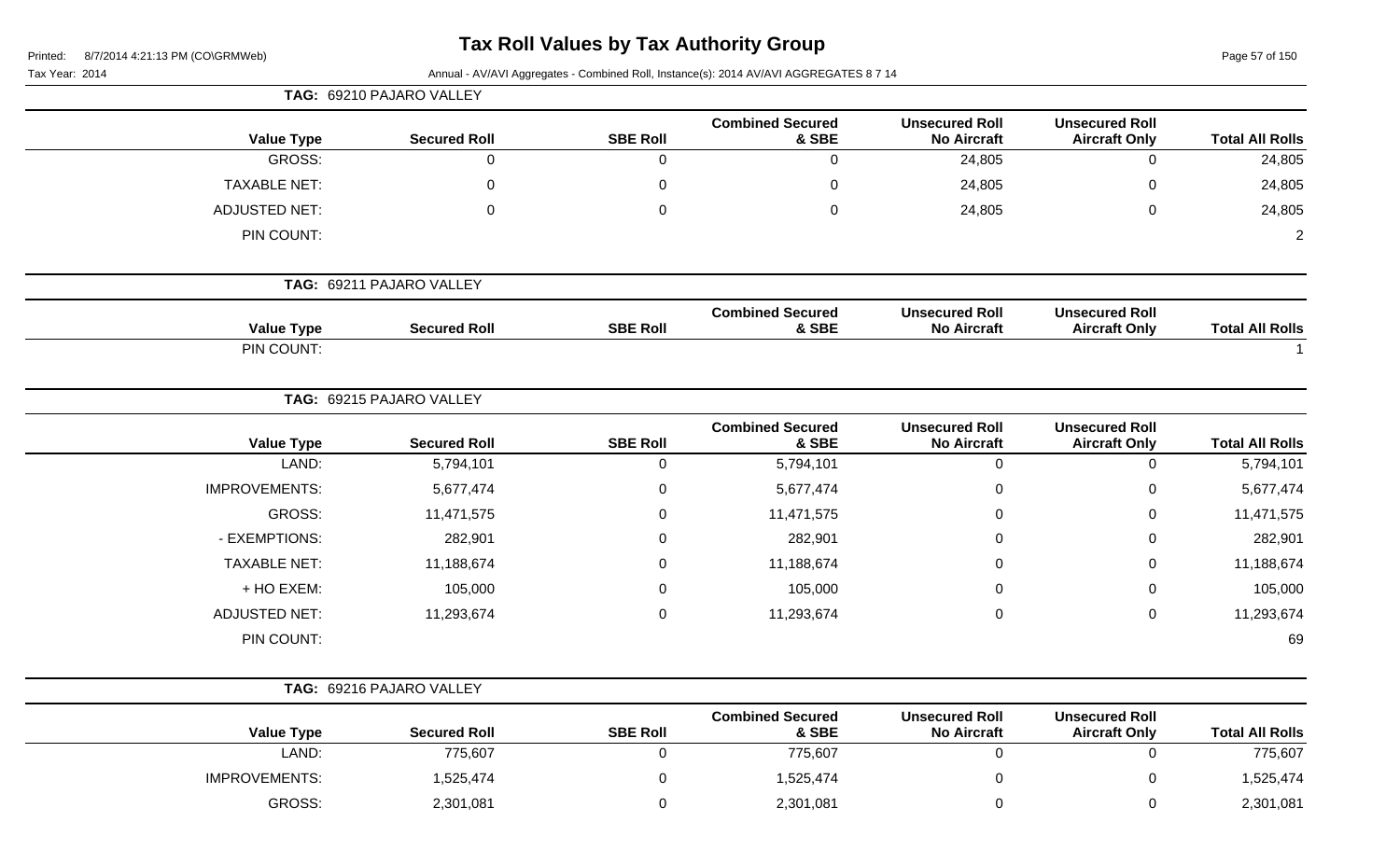Page 58 of 150

Tax Year: 2014 **Annual - AV/AVI Aggregates - Combined Roll**, Instance(s): 2014 AV/AVI AGGREGATES 8 7 14

| <b>Total All Rolls</b> | <b>Unsecured Roll</b><br><b>Aircraft Only</b> | <b>Unsecured Roll</b><br><b>No Aircraft</b> | <b>Combined Secured</b><br>& SBE | <b>SBE Roll</b> | <b>Secured Roll</b> | <b>Value Type</b>    |  |
|------------------------|-----------------------------------------------|---------------------------------------------|----------------------------------|-----------------|---------------------|----------------------|--|
| 9,691                  | 0                                             |                                             | 9,691                            | O               | 9,691               | - EXEMPTIONS:        |  |
| 2,291,390              | 0                                             | $\overline{0}$                              | 2,291,390                        | 0               | 2,291,390           | <b>TAXABLE NET:</b>  |  |
| 7,000                  | 0                                             | 0                                           | 7,000                            | 0               | 7,000               | + HO EXEM:           |  |
| 2,298,390              | 0                                             | 0                                           | 2,298,390                        | 0               | 2,298,390           | <b>ADJUSTED NET:</b> |  |
| 6                      |                                               |                                             |                                  |                 |                     | PIN COUNT:           |  |

**TAG:** 69219 PAJARO VALLEY

|                      |                     |                 | <b>Combined Secured</b> | <b>Unsecured Roll</b> | <b>Unsecured Roll</b> |                        |
|----------------------|---------------------|-----------------|-------------------------|-----------------------|-----------------------|------------------------|
| <b>Value Type</b>    | <b>Secured Roll</b> | <b>SBE Roll</b> | & SBE                   | <b>No Aircraft</b>    | <b>Aircraft Only</b>  | <b>Total All Rolls</b> |
| LAND:                | 365,704             |                 | 365,704                 |                       |                       | 365,704                |
| <b>IMPROVEMENTS:</b> | 81,000              |                 | 81,000                  | C                     | 0                     | 81,000                 |
| <b>GROSS:</b>        | 446,704             |                 | 446,704                 | 0                     |                       | 446,704                |
| <b>TAXABLE NET:</b>  | 446,704             |                 | 446,704                 | C                     | 0                     | 446,704                |
| <b>ADJUSTED NET:</b> | 446,704             |                 | 446,704                 | 0                     | 0                     | 446,704                |
| PIN COUNT:           |                     |                 |                         |                       |                       |                        |

**TAG:** 69220 PAJARO VALLEY

|                      |                     |                 | <b>Combined Secured</b> | <b>Unsecured Roll</b> | <b>Unsecured Roll</b> |                        |
|----------------------|---------------------|-----------------|-------------------------|-----------------------|-----------------------|------------------------|
| <b>Value Type</b>    | <b>Secured Roll</b> | <b>SBE Roll</b> | & SBE                   | <b>No Aircraft</b>    | <b>Aircraft Only</b>  | <b>Total All Rolls</b> |
| LAND:                | 57,377,667          |                 | 57,377,667              | 0                     |                       | 57,377,667             |
| <b>IMPROVEMENTS:</b> | 57,164,381          |                 | 57,164,381              | 13,000                |                       | 57,177,381             |
| PERSONAL PROP:       | 0                   |                 |                         | 103,666               | 15,000                | 118,666                |
| GROSS:               | 114,542,048         |                 | 114,542,048             | 116,666               | 15,000                | 114,673,714            |
| - EXEMPTIONS:        | 806,642             |                 | 806,642                 | 0                     |                       | 806,642                |
| <b>TAXABLE NET:</b>  | 113,735,406         |                 | 113,735,406             | 116,666               | 15,000                | 113,867,072            |
| + HO EXEM:           | 805,000             |                 | 805,000                 | 0                     | 0                     | 805,000                |
| <b>ADJUSTED NET:</b> | 114,540,406         |                 | 114,540,406             | 116,666               | 15,000                | 114,672,072            |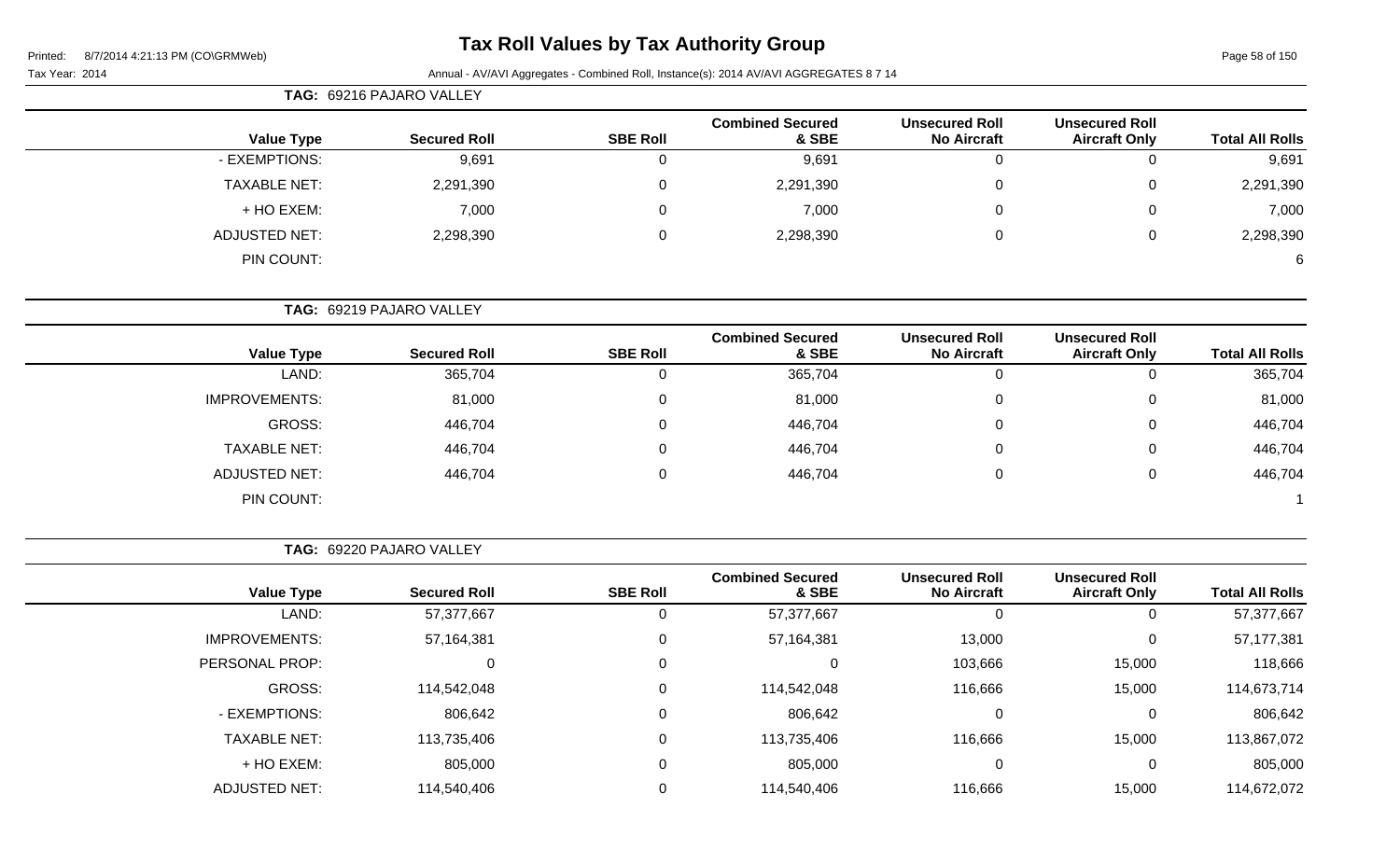Page 59 of 150

|                        |                                               |                                             |                                  |                 |                          | TAG: 69220 PAJARO VALLEY |  |  |
|------------------------|-----------------------------------------------|---------------------------------------------|----------------------------------|-----------------|--------------------------|--------------------------|--|--|
| <b>Total All Rolls</b> | <b>Unsecured Roll</b><br><b>Aircraft Only</b> | <b>Unsecured Roll</b><br><b>No Aircraft</b> | <b>Combined Secured</b><br>& SBE | <b>SBE Roll</b> | <b>Secured Roll</b>      | <b>Value Type</b>        |  |  |
| 236                    |                                               |                                             |                                  |                 |                          | PIN COUNT:               |  |  |
|                        |                                               |                                             |                                  |                 | TAG: 69221 PAJARO VALLEY |                          |  |  |
| <b>Total All Rolls</b> | <b>Unsecured Roll</b><br><b>Aircraft Only</b> | <b>Unsecured Roll</b><br><b>No Aircraft</b> | <b>Combined Secured</b><br>& SBE | <b>SBE Roll</b> | <b>Secured Roll</b>      | <b>Value Type</b>        |  |  |
| 8,466,236              | $\mathbf 0$                                   | $\Omega$                                    | 8,466,236                        | 0               | 8,466,236                | LAND:                    |  |  |
| 7,123,184              | 0                                             | $\Omega$                                    | 7,123,184                        | 0               | 7,123,184                | <b>IMPROVEMENTS:</b>     |  |  |
| 7,110                  | 0                                             | 7,110                                       | $\Omega$                         | 0               | $\Omega$                 | PERSONAL PROP:           |  |  |
| 15,596,530             | $\mathbf 0$                                   | 7,110                                       | 15,589,420                       | 0               | 15,589,420               | GROSS:                   |  |  |
| 114,106                | 0                                             | $\Omega$                                    | 114,106                          | 0               | 114,106                  | - EXEMPTIONS:            |  |  |
| 15,482,424             | 0                                             | 7,110                                       | 15,475,314                       | 0               | 15,475,314               | <b>TAXABLE NET:</b>      |  |  |
| 112,000                | 0                                             | $\Omega$                                    | 112,000                          | 0               | 112,000                  | + HO EXEM:               |  |  |
| 15,594,424             | $\mathbf 0$                                   | 7,110                                       | 15,587,314                       | 0               | 15,587,314               | <b>ADJUSTED NET:</b>     |  |  |
| 41                     |                                               |                                             |                                  |                 |                          | PIN COUNT:               |  |  |

|                      | TAG: 69222 PAJARO VALLEY |                 |                                  |                                             |                                               |                        |
|----------------------|--------------------------|-----------------|----------------------------------|---------------------------------------------|-----------------------------------------------|------------------------|
| <b>Value Type</b>    | <b>Secured Roll</b>      | <b>SBE Roll</b> | <b>Combined Secured</b><br>& SBE | <b>Unsecured Roll</b><br><b>No Aircraft</b> | <b>Unsecured Roll</b><br><b>Aircraft Only</b> | <b>Total All Rolls</b> |
| LAND:                | 133,601                  | 0               | 133,601                          |                                             | υ                                             | 133,601                |
| <b>IMPROVEMENTS:</b> | 145,108                  | 0               | 145,108                          | 0                                           | 0                                             | 145,108                |
| GROSS:               | 278,709                  | 0               | 278,709                          | $\Omega$                                    | 0                                             | 278,709                |
| <b>TAXABLE NET:</b>  | 278,709                  | 0               | 278,709                          | 0                                           | U                                             | 278,709                |
| <b>ADJUSTED NET:</b> | 278,709                  | $\Omega$        | 278,709                          | $\Omega$                                    | υ                                             | 278,709                |
| PIN COUNT:           |                          |                 |                                  |                                             |                                               |                        |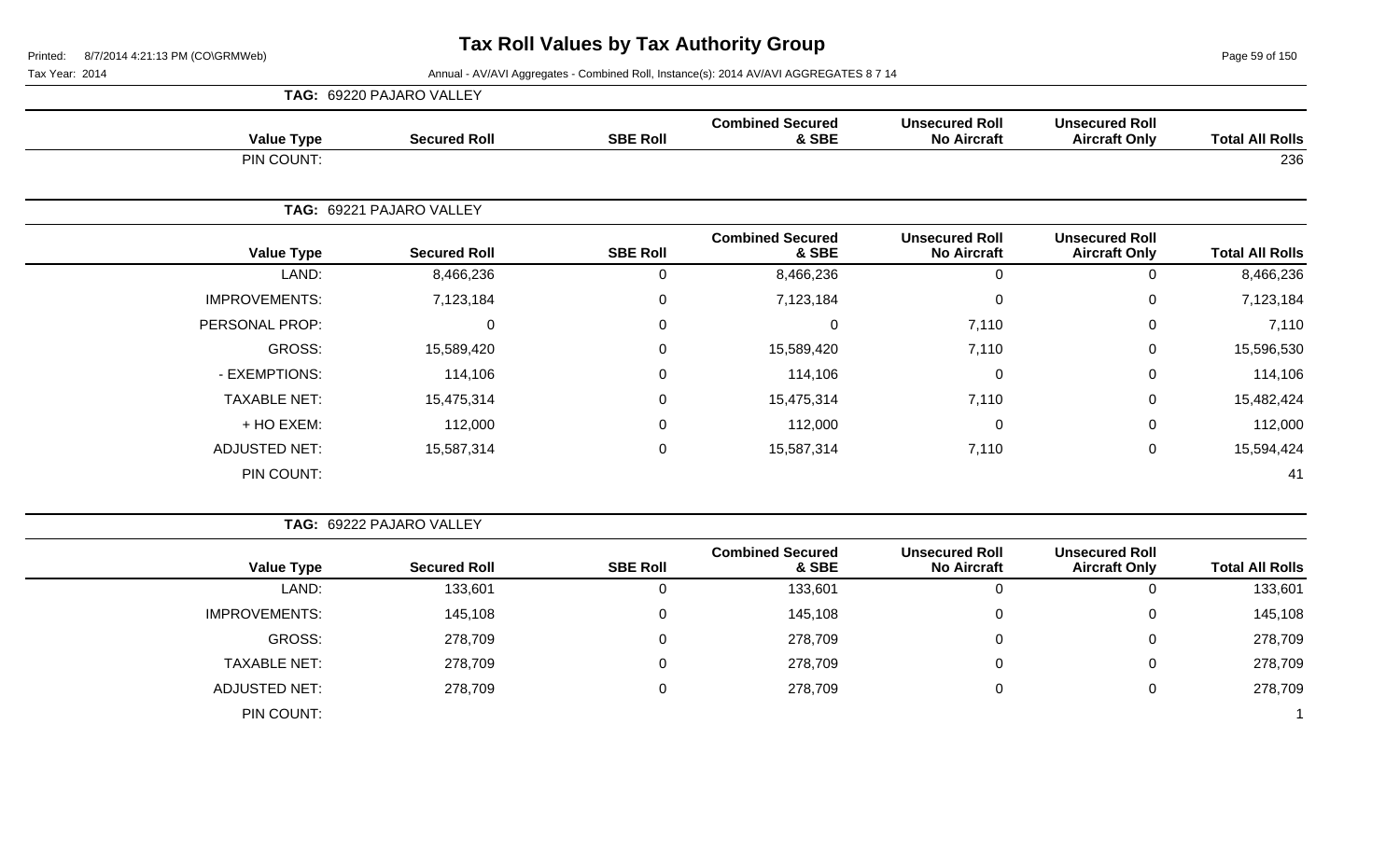Page 60 of 150

#### Tax Year: 2014 **Annual - AV/AVI Aggregates - Combined Roll**, Instance(s): 2014 AV/AVI AGGREGATES 8 7 14

|                      | TAG: 69223 PAJARO VALLEY |                 |                                  |                                             |                                               |                        |
|----------------------|--------------------------|-----------------|----------------------------------|---------------------------------------------|-----------------------------------------------|------------------------|
| <b>Value Type</b>    | <b>Secured Roll</b>      | <b>SBE Roll</b> | <b>Combined Secured</b><br>& SBE | <b>Unsecured Roll</b><br><b>No Aircraft</b> | <b>Unsecured Roll</b><br><b>Aircraft Only</b> | <b>Total All Rolls</b> |
| LAND:                | 501,522                  |                 | 501,522                          | 0                                           | $\Omega$                                      | 501,522                |
| GROSS:               | 501,522                  |                 | 501,522                          | 0                                           | 0                                             | 501,522                |
| <b>TAXABLE NET:</b>  | 501,522                  |                 | 501,522                          | $\mathbf 0$                                 | 0                                             | 501,522                |
| <b>ADJUSTED NET:</b> | 501,522                  |                 | 501,522                          | 0                                           | 0                                             | 501,522                |
| PIN COUNT:           |                          |                 |                                  |                                             |                                               |                        |

**TAG:** 69224 PAJARO VALLEY

| <b>Value Type</b>    | <b>Secured Roll</b> | <b>SBE Roll</b> | <b>Combined Secured</b><br>& SBE | <b>Unsecured Roll</b><br><b>No Aircraft</b> | <b>Unsecured Roll</b><br><b>Aircraft Only</b> | <b>Total All Rolls</b> |
|----------------------|---------------------|-----------------|----------------------------------|---------------------------------------------|-----------------------------------------------|------------------------|
| LAND:                | 3,326,342           | 0               | 3,326,342                        |                                             | 0                                             | 3,326,342              |
| <b>IMPROVEMENTS:</b> | 2,734,013           | 0               | 2,734,013                        | 0                                           | 0                                             | 2,734,013              |
| GROSS:               | 6,060,355           | 0               | 6,060,355                        | 0                                           | 0                                             | 6,060,355              |
| - EXEMPTIONS:        | 49,000              | 0               | 49,000                           | 0                                           | 0                                             | 49,000                 |
| <b>TAXABLE NET:</b>  | 6,011,355           | 0               | 6,011,355                        | 0                                           | 0                                             | 6,011,355              |
| + HO EXEM:           | 49,000              | 0               | 49,000                           | 0                                           | 0                                             | 49,000                 |
| <b>ADJUSTED NET:</b> | 6,060,355           | 0               | 6,060,355                        | 0                                           | 0                                             | 6,060,355              |
| PIN COUNT:           |                     |                 |                                  |                                             |                                               | 22                     |

|                        |                                               |                                             |                                  | <b>TAG: 69225 PAJARO VALLEY</b> |                     |                      |  |  |
|------------------------|-----------------------------------------------|---------------------------------------------|----------------------------------|---------------------------------|---------------------|----------------------|--|--|
| <b>Total All Rolls</b> | <b>Unsecured Roll</b><br><b>Aircraft Only</b> | <b>Unsecured Roll</b><br><b>No Aircraft</b> | <b>Combined Secured</b><br>& SBE | <b>SBE Roll</b>                 | <b>Secured Roll</b> | <b>Value Type</b>    |  |  |
| 222,643                |                                               | 0                                           | 222,643                          |                                 | 222,643             | LAND:                |  |  |
| 196,685                |                                               | $\Omega$                                    | 196,685                          |                                 | 196,685             | <b>IMPROVEMENTS:</b> |  |  |
| 419,328                |                                               | 0                                           | 419,328                          |                                 | 419,328             | GROSS:               |  |  |
| 419,328                |                                               | $\Omega$                                    | 419,328                          |                                 | 419,328             | <b>TAXABLE NET:</b>  |  |  |
| 419,328                |                                               |                                             | 419,328                          |                                 | 419,328             | <b>ADJUSTED NET:</b> |  |  |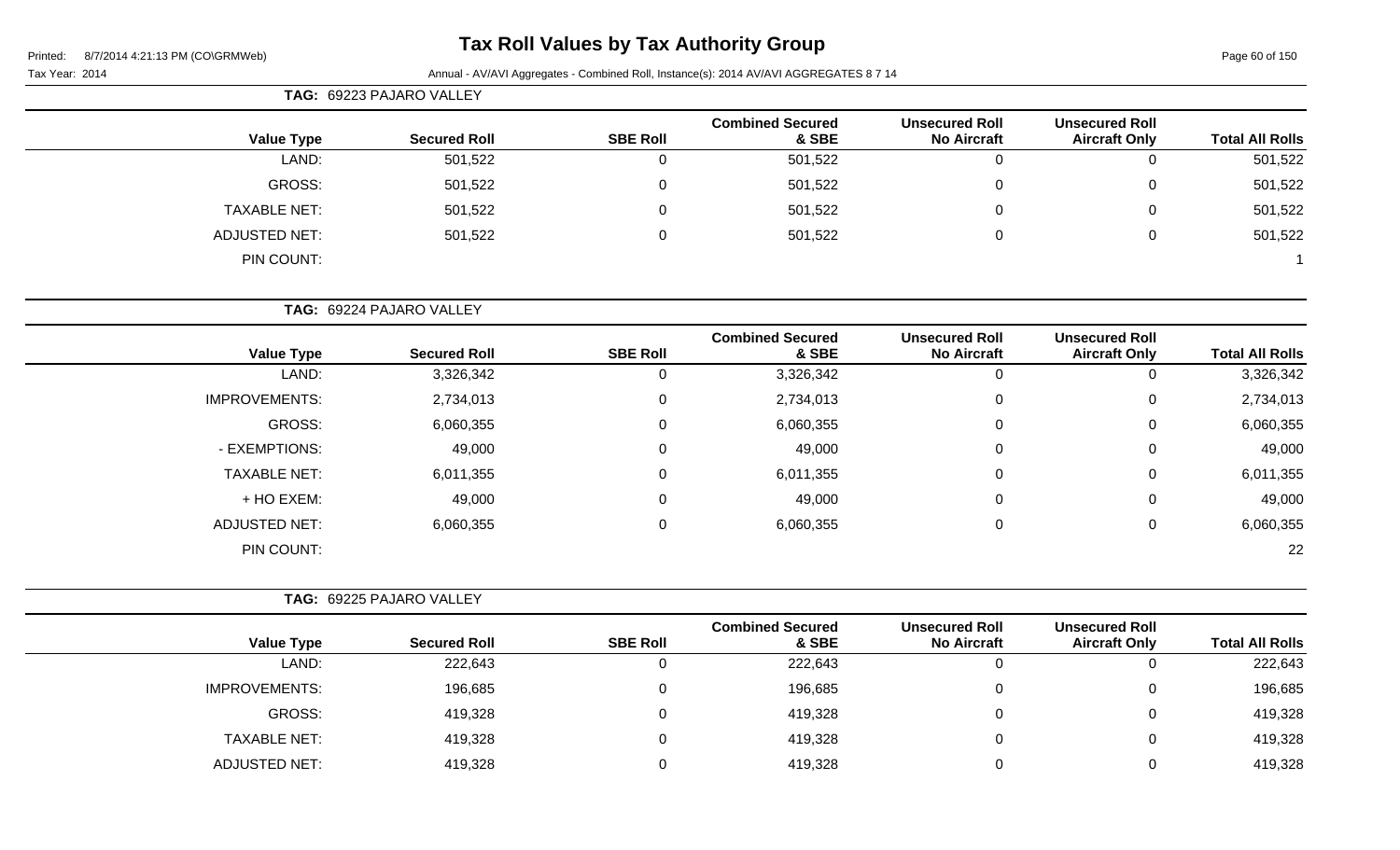Page 61 of 150

|                      |                   | TAG: 69225 PAJARO VALLEY |                 |                                  |                                             |                                               |                        |
|----------------------|-------------------|--------------------------|-----------------|----------------------------------|---------------------------------------------|-----------------------------------------------|------------------------|
|                      | <b>Value Type</b> | <b>Secured Roll</b>      | <b>SBE Roll</b> | <b>Combined Secured</b><br>& SBE | <b>Unsecured Roll</b><br><b>No Aircraft</b> | <b>Unsecured Roll</b><br><b>Aircraft Only</b> | <b>Total All Rolls</b> |
| PIN COUNT:           |                   |                          |                 |                                  |                                             |                                               |                        |
|                      |                   | TAG: 69226 PAJARO VALLEY |                 |                                  |                                             |                                               |                        |
|                      | <b>Value Type</b> | <b>Secured Roll</b>      | <b>SBE Roll</b> | <b>Combined Secured</b><br>& SBE | <b>Unsecured Roll</b><br><b>No Aircraft</b> | <b>Unsecured Roll</b><br><b>Aircraft Only</b> | <b>Total All Rolls</b> |
|                      | LAND:             | 6,057,020                | 0               | 6,057,020                        | $\Omega$                                    | $\Omega$                                      | 6,057,020              |
| <b>IMPROVEMENTS:</b> |                   | 5,623,867                | $\mathbf 0$     | 5,623,867                        | 7,610                                       | 0                                             | 5,631,477              |
| PERSONAL PROP:       |                   | $\mathbf 0$              | $\mathbf 0$     | $\mathbf 0$                      | 140,260                                     | $\mathbf 0$                                   | 140,260                |
|                      | GROSS:            | 11,680,887               | $\mathbf 0$     | 11,680,887                       | 147,870                                     | 0                                             | 11,828,757             |
| - EXEMPTIONS:        |                   | 77,000                   | $\mathbf 0$     | 77,000                           | $\Omega$                                    | $\mathbf 0$                                   | 77,000                 |
| <b>TAXABLE NET:</b>  |                   | 11,603,887               | $\mathbf 0$     | 11,603,887                       | 147,870                                     | $\mathbf 0$                                   | 11,751,757             |
| + HO EXEM:           |                   | 77,000                   | 0               | 77,000                           | $\overline{0}$                              | 0                                             | 77,000                 |
| <b>ADJUSTED NET:</b> |                   | 11,680,887               | $\mathbf 0$     | 11,680,887                       | 147,870                                     | 0                                             | 11,828,757             |
| PIN COUNT:           |                   |                          |                 |                                  |                                             |                                               | 39                     |

|                      | <b>Value Type</b> | <b>Secured Roll</b> | <b>SBE Roll</b> | <b>Combined Secured</b><br>& SBE | <b>Unsecured Roll</b><br><b>No Aircraft</b> | <b>Unsecured Roll</b><br><b>Aircraft Only</b> | <b>Total All Rolls</b> |
|----------------------|-------------------|---------------------|-----------------|----------------------------------|---------------------------------------------|-----------------------------------------------|------------------------|
|                      | LAND:             | 8,921,173           | U               | 8,921,173                        | 0                                           |                                               | 8,921,173              |
| <b>IMPROVEMENTS:</b> |                   | 13,822,587          | $\Omega$        | 13,822,587                       | 25,057                                      | 0                                             | 13,847,644             |
| PERSONAL PROP:       |                   | 1,500               | $\Omega$        | 1,500                            | 109,460                                     | 0                                             | 110,960                |
|                      | GROSS:            | 22,745,260          | $\Omega$        | 22,745,260                       | 134,517                                     | 0                                             | 22,879,777             |
| - EXEMPTIONS:        |                   | 10,808,165          | 0               | 10,808,165                       | 0                                           | 0                                             | 10,808,165             |
| <b>TAXABLE NET:</b>  |                   | 11,937,095          | $\mathbf 0$     | 11,937,095                       | 134,517                                     |                                               | 12,071,612             |
|                      | + HO EXEM:        | 70,000              | 0               | 70,000                           | 0                                           |                                               | 70,000                 |
| ADJUSTED NET:        |                   | 12,007,095          |                 | 12,007,095                       | 134,517                                     |                                               | 12,141,612             |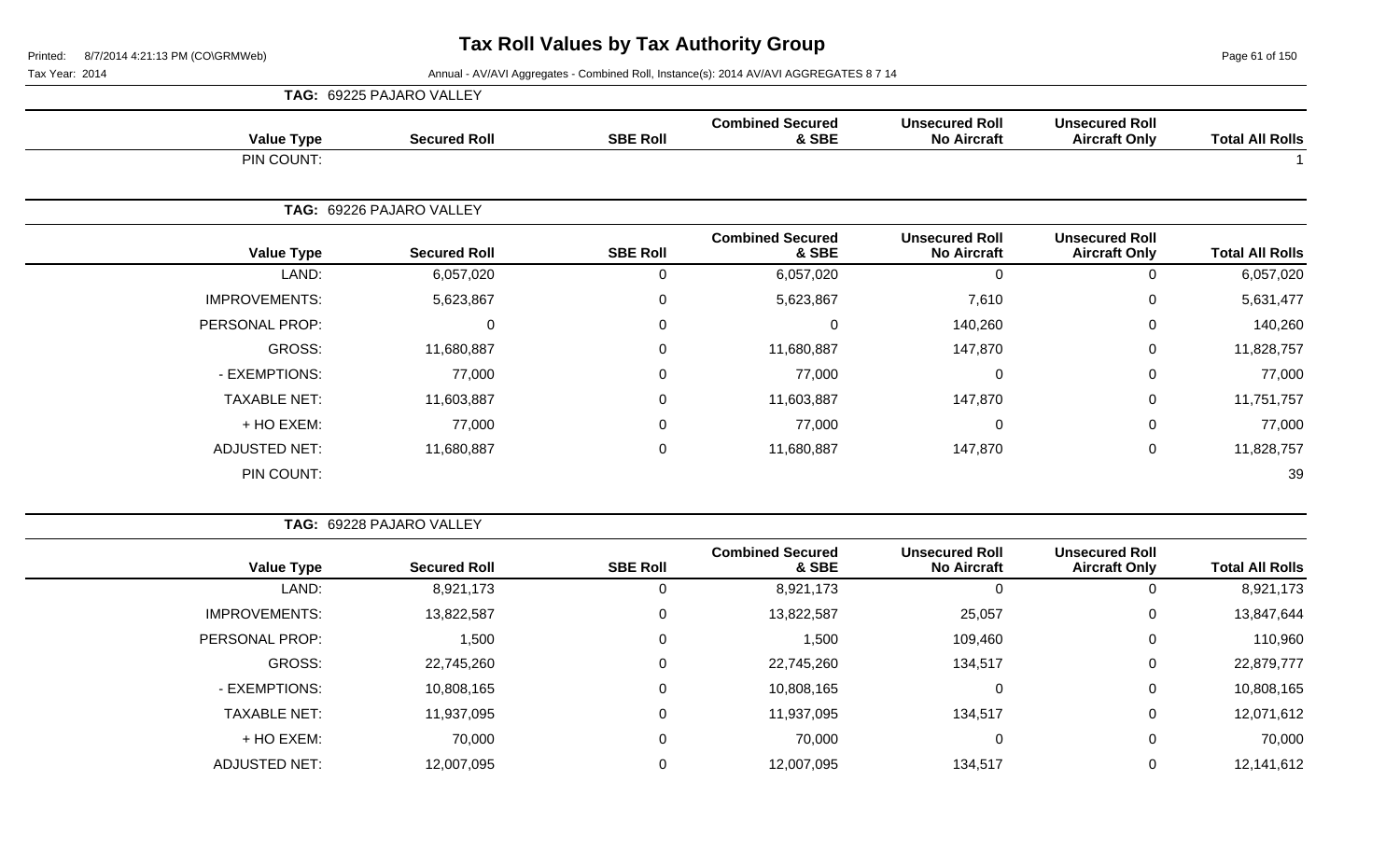Page 62 of 150

|                        |                                               |                                             |                                  |                 | TAG: 69228 PAJARO VALLEY |                      |
|------------------------|-----------------------------------------------|---------------------------------------------|----------------------------------|-----------------|--------------------------|----------------------|
| <b>Total All Rolls</b> | <b>Unsecured Roll</b><br><b>Aircraft Only</b> | <b>Unsecured Roll</b><br><b>No Aircraft</b> | <b>Combined Secured</b><br>& SBE | <b>SBE Roll</b> | <b>Secured Roll</b>      | <b>Value Type</b>    |
| 43                     |                                               |                                             |                                  |                 |                          | PIN COUNT:           |
|                        |                                               |                                             |                                  |                 | TAG: 69250 PAJARO VALLEY |                      |
| <b>Total All Rolls</b> | <b>Unsecured Roll</b><br><b>Aircraft Only</b> | <b>Unsecured Roll</b><br><b>No Aircraft</b> | <b>Combined Secured</b><br>& SBE | <b>SBE Roll</b> | <b>Secured Roll</b>      | <b>Value Type</b>    |
| 115,029,567            | $\mathbf 0$                                   | $\Omega$                                    | 115,029,567                      | $\mathbf 0$     | 115,029,567              | LAND:                |
| 120,398,372            | $\mathbf 0$                                   | 0                                           | 120,398,372                      | 0               | 120,398,372              | <b>IMPROVEMENTS:</b> |
| 295,191                | $\mathbf 0$                                   | 265,191                                     | 30,000                           | $\mathbf 0$     | 30,000                   | PERSONAL PROP:       |
| 235,723,130            | $\mathbf 0$                                   | 265,191                                     | 235,457,939                      | 0               | 235,457,939              | GROSS:               |
| 2,480,468              | $\mathbf 0$                                   | $\Omega$                                    | 2,480,468                        | $\mathbf 0$     | 2,480,468                | - EXEMPTIONS:        |
| 233,242,662            | $\mathbf 0$                                   | 265,191                                     | 232,977,471                      | 0               | 232,977,471              | <b>TAXABLE NET:</b>  |
| 2,097,200              | $\mathbf 0$                                   | 0                                           | 2,097,200                        | 0               | 2,097,200                | + HO EXEM:           |
| 235,339,862            | $\mathbf 0$                                   | 265,191                                     | 235,074,671                      | 0               | 235,074,671              | <b>ADJUSTED NET:</b> |
| 499                    |                                               |                                             |                                  |                 |                          | PIN COUNT:           |

| <b>TAG: 69251 PAJARO VALLEY</b> |
|---------------------------------|
|                                 |

|                      |                     |                 | <b>Combined Secured</b> | <b>Unsecured Roll</b> | <b>Unsecured Roll</b> |                        |
|----------------------|---------------------|-----------------|-------------------------|-----------------------|-----------------------|------------------------|
| <b>Value Type</b>    | <b>Secured Roll</b> | <b>SBE Roll</b> | & SBE                   | <b>No Aircraft</b>    | <b>Aircraft Only</b>  | <b>Total All Rolls</b> |
| LAND:                | 1,887,196           | O               | 1,887,196               |                       | 0                     | 1,887,196              |
| <b>IMPROVEMENTS:</b> | 3,797,962           | 0               | 3,797,962               |                       | 0                     | 3,797,962              |
| PERSONAL PROP:       | 0                   | 0               | 0                       | 8,625                 | 0                     | 8,625                  |
| GROSS:               | 5,685,158           | 0               | 5,685,158               | 8,625                 | 0                     | 5,693,783              |
| - EXEMPTIONS:        | 28,688              | 0               | 28,688                  | 0                     | 0                     | 28,688                 |
| <b>TAXABLE NET:</b>  | 5,656,470           | 0               | 5,656,470               | 8,625                 | 0                     | 5,665,095              |
| + HO EXEM:           | 28,000              | 0               | 28,000                  | 0                     | 0                     | 28,000                 |
| <b>ADJUSTED NET:</b> | 5,684,470           |                 | 5,684,470               | 8,625                 | 0                     | 5,693,095              |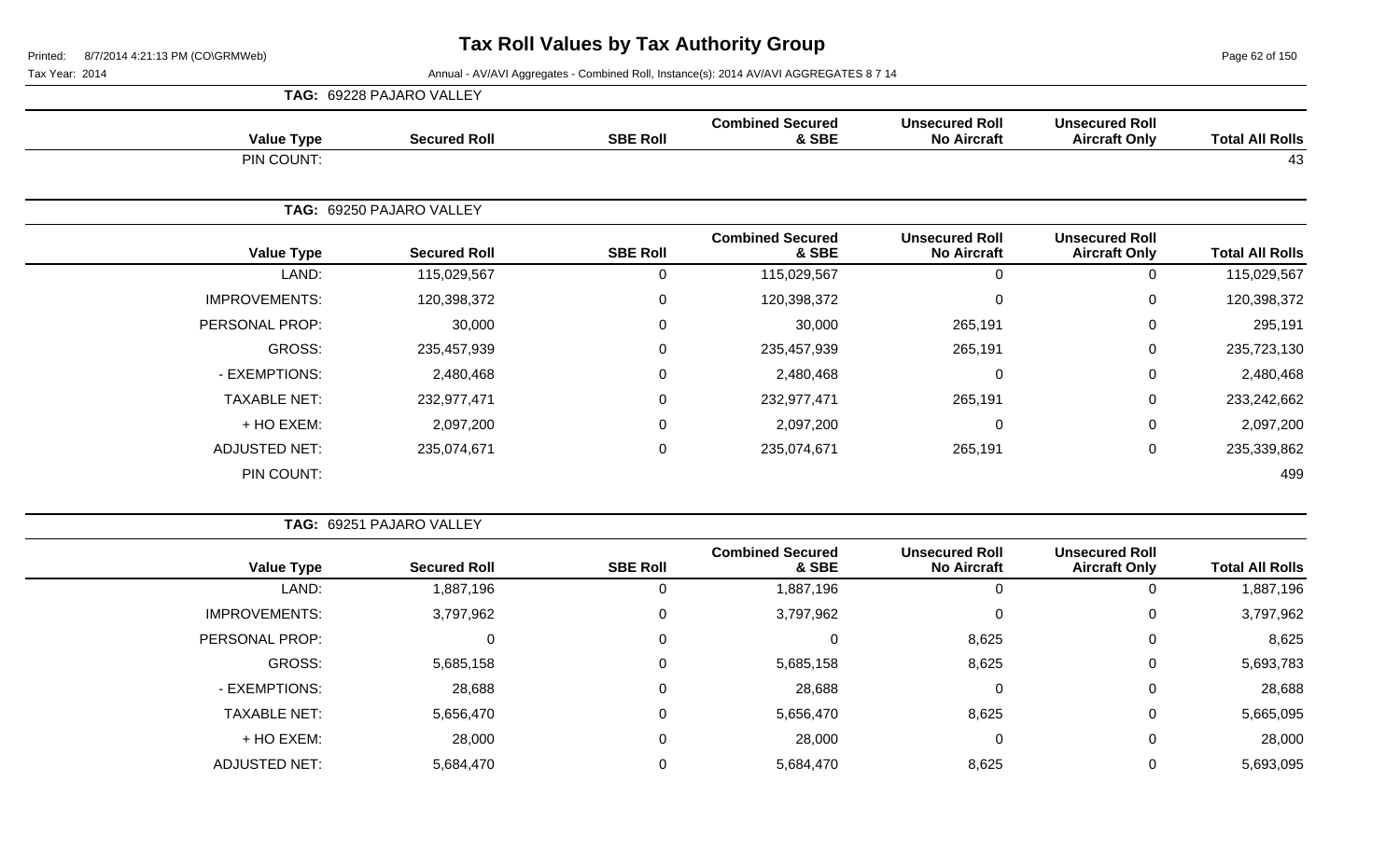Page 63 of 150

Tax Year: 2014 **Annual - AV/AVI Aggregates - Combined Roll, Instance(s): 2014 AV/AVI AGGREGATES 8 7 14** 

|                      | TAG: 69251 PAJARO VALLEY |                 |                                  |                                             |                                               |                        |
|----------------------|--------------------------|-----------------|----------------------------------|---------------------------------------------|-----------------------------------------------|------------------------|
| <b>Value Type</b>    | <b>Secured Roll</b>      | <b>SBE Roll</b> | <b>Combined Secured</b><br>& SBE | <b>Unsecured Roll</b><br><b>No Aircraft</b> | <b>Unsecured Roll</b><br><b>Aircraft Only</b> | <b>Total All Rolls</b> |
| PIN COUNT:           |                          |                 |                                  |                                             |                                               | 9                      |
|                      | TAG: 69252 PAJARO VALLEY |                 |                                  |                                             |                                               |                        |
| <b>Value Type</b>    | <b>Secured Roll</b>      | <b>SBE Roll</b> | <b>Combined Secured</b><br>& SBE | <b>Unsecured Roll</b><br><b>No Aircraft</b> | <b>Unsecured Roll</b><br><b>Aircraft Only</b> | <b>Total All Rolls</b> |
| PIN COUNT:           |                          |                 |                                  |                                             |                                               | $\overline{2}$         |
|                      | TAG: 69253 PAJARO VALLEY |                 |                                  |                                             |                                               |                        |
| <b>Value Type</b>    | <b>Secured Roll</b>      | <b>SBE Roll</b> | <b>Combined Secured</b><br>& SBE | <b>Unsecured Roll</b><br><b>No Aircraft</b> | <b>Unsecured Roll</b><br><b>Aircraft Only</b> | <b>Total All Rolls</b> |
| LAND:                | 63,103,166               | 0               | 63,103,166                       | $\mathbf 0$                                 | 0                                             | 63,103,166             |
| <b>IMPROVEMENTS:</b> | 71,419,103               | 0               | 71,419,103                       | 150,127                                     | 0                                             | 71,569,230             |
| PERSONAL PROP:       | 389,616                  | 0               | 389,616                          | 540,877                                     | 0                                             | 930,493                |
| <b>GROSS:</b>        | 134,911,885              | 0               | 134,911,885                      | 691,004                                     | 0                                             | 135,602,889            |
| - EXEMPTIONS:        | 14,536,521               | 0               | 14,536,521                       | $\mathbf 0$                                 | 0                                             | 14,536,521             |
| <b>TAXABLE NET:</b>  | 120,375,364              | 0               | 120,375,364                      | 691,004                                     | 0                                             | 121,066,368            |
| + HO EXEM:           | 1,790,600                | 0               | 1,790,600                        | $\mathbf 0$                                 | 0                                             | 1,790,600              |
| <b>ADJUSTED NET:</b> | 122,165,964              | 0               | 122,165,964                      | 691,004                                     | 0                                             | 122,856,968            |
| PIN COUNT:           |                          |                 |                                  |                                             |                                               | 492                    |
|                      | TAG: 69254 PAJARO VALLEY |                 |                                  |                                             |                                               |                        |
| <b>Value Type</b>    | <b>Secured Roll</b>      | <b>SBE Roll</b> | <b>Combined Secured</b><br>& SBE | <b>Unsecured Roll</b><br><b>No Aircraft</b> | <b>Unsecured Roll</b><br><b>Aircraft Only</b> | <b>Total All Rolls</b> |
| LAND:                | 3,451,847                | 0               | 3,451,847                        | $\mathbf 0$                                 | 0                                             | 3,451,847              |
| <b>IMPROVEMENTS:</b> | 3,739,763                | 0               | 3,739,763                        | $\mathbf 0$                                 | 0                                             | 3,739,763              |
| PERSONAL PROP:       | 23,500                   | 0               | 23,500                           | $\pmb{0}$                                   | 0                                             | 23,500                 |

GROSS: 7,215,110 0 7,215,110 0 0 7,215,110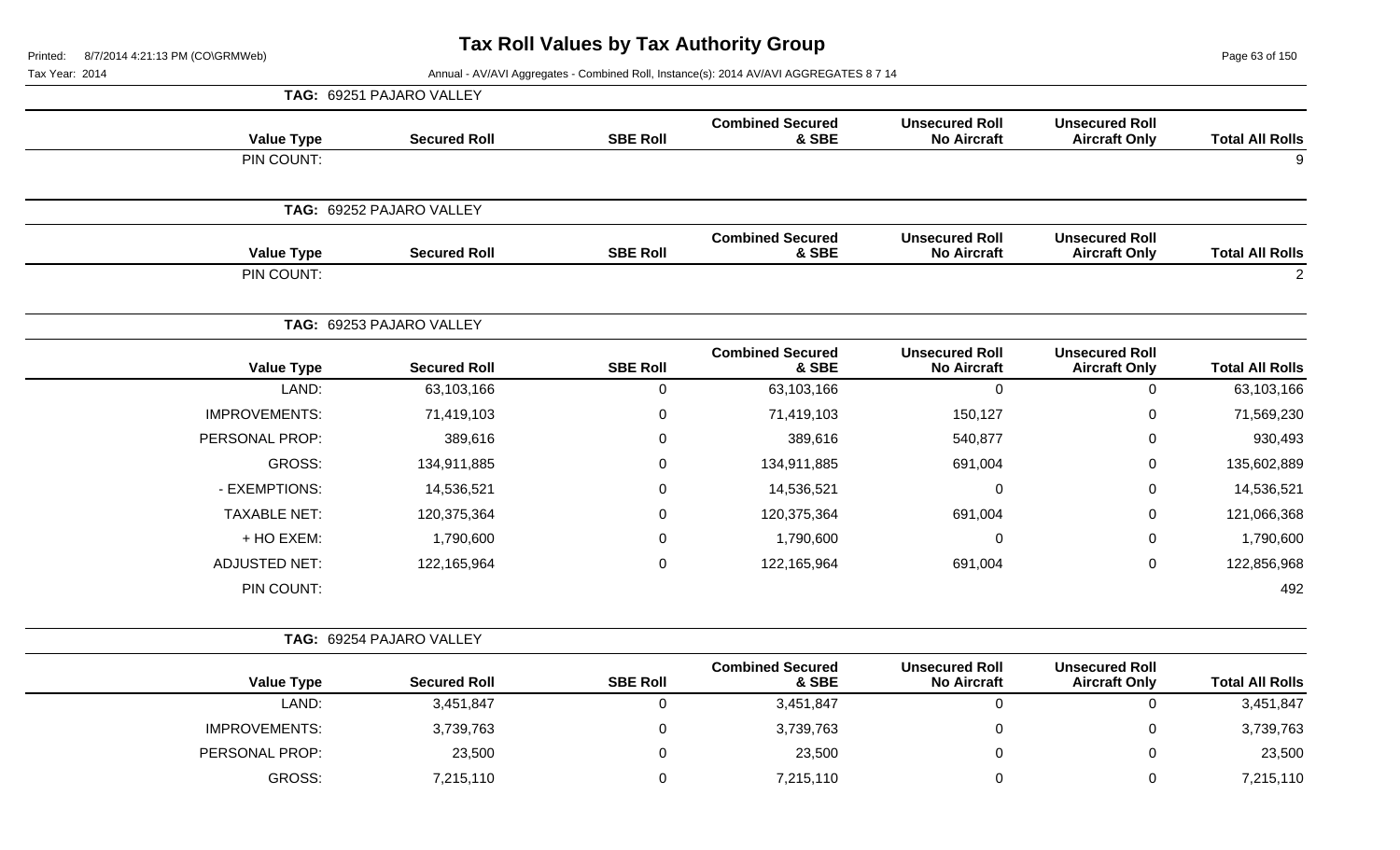Page 64 of 150

| <b>TAG: 69254 PAJARO VALLEY</b> |                     |                 |                                  |                                             |                                               |                        |
|---------------------------------|---------------------|-----------------|----------------------------------|---------------------------------------------|-----------------------------------------------|------------------------|
| <b>Value Type</b>               | <b>Secured Roll</b> | <b>SBE Roll</b> | <b>Combined Secured</b><br>& SBE | <b>Unsecured Roll</b><br><b>No Aircraft</b> | <b>Unsecured Roll</b><br><b>Aircraft Only</b> | <b>Total All Rolls</b> |
| - EXEMPTIONS:                   | 1,013,094           |                 | 1,013,094                        | 0                                           |                                               | 1,013,094              |
| <b>TAXABLE NET:</b>             | 6,202,016           | $\Omega$        | 6,202,016                        | 0                                           | 0                                             | 6,202,016              |
| + HO EXEM:                      | 28,000              |                 | 28,000                           | $\overline{0}$                              | $\overline{0}$                                | 28,000                 |
| ADJUSTED NET:                   | 6,230,016           | $\Omega$        | 6,230,016                        | 0                                           | 0                                             | 6,230,016              |
| PIN COUNT:                      |                     |                 |                                  |                                             |                                               | 30                     |

| <b>TAG: 69255 PAJARO VALLEY</b> |                      |                     |                 |                                  |                                             |                                               |                        |  |
|---------------------------------|----------------------|---------------------|-----------------|----------------------------------|---------------------------------------------|-----------------------------------------------|------------------------|--|
|                                 | <b>Value Type</b>    | <b>Secured Roll</b> | <b>SBE Roll</b> | <b>Combined Secured</b><br>& SBE | <b>Unsecured Roll</b><br><b>No Aircraft</b> | <b>Unsecured Roll</b><br><b>Aircraft Only</b> | <b>Total All Rolls</b> |  |
|                                 | LAND:                | 169,590,615         | 0               | 169,590,615                      | 485,756                                     | 0                                             | 170,076,371            |  |
|                                 | <b>IMPROVEMENTS:</b> | 166,489,408         | $\Omega$        | 166,489,408                      | 125,109                                     | 0                                             | 166,614,517            |  |
|                                 | PERSONAL PROP:       | 111,093             | $\mathbf 0$     | 111,093                          | 356,310                                     | 0                                             | 467,403                |  |
|                                 | GROSS:               | 336,191,116         | $\mathbf 0$     | 336,191,116                      | 967,175                                     | 0                                             | 337, 158, 291          |  |
|                                 | - EXEMPTIONS:        | 29,919,726          | $\mathbf{0}$    | 29,919,726                       |                                             | 0                                             | 29,919,726             |  |
|                                 | <b>TAXABLE NET:</b>  | 306,271,390         | $\mathbf 0$     | 306,271,390                      | 967,175                                     | 0                                             | 307,238,565            |  |
|                                 | + HO EXEM:           | 5,472,600           | 0               | 5,472,600                        |                                             | 0                                             | 5,472,600              |  |
|                                 | <b>ADJUSTED NET:</b> | 311,743,990         | $\mathbf 0$     | 311,743,990                      | 967,175                                     | 0                                             | 312,711,165            |  |
|                                 | PIN COUNT:           |                     |                 |                                  |                                             |                                               | 1,434                  |  |

| <b>TAG: 69256 PAJARO VALLEY</b> |                     |                 |                                  |                                             |                                               |                        |
|---------------------------------|---------------------|-----------------|----------------------------------|---------------------------------------------|-----------------------------------------------|------------------------|
| <b>Value Type</b>               | <b>Secured Roll</b> | <b>SBE Roll</b> | <b>Combined Secured</b><br>& SBE | <b>Unsecured Roll</b><br><b>No Aircraft</b> | <b>Unsecured Roll</b><br><b>Aircraft Only</b> | <b>Total All Rolls</b> |
| LAND:                           | 14,915,492          | υ               | 14,915,492                       |                                             | 0                                             | 14,915,492             |
| <b>IMPROVEMENTS:</b>            | 15,195,901          | 0               | 15,195,901                       |                                             | 0                                             | 15,195,901             |
| PERSONAL PROP:                  | 6,000               | 0               | 6,000                            | 1,210,417                                   | $\mathbf{0}$                                  | 1,216,417              |
| GROSS:                          | 30,117,393          | 0               | 30,117,393                       | 1,210,417                                   | 0                                             | 31,327,810             |
| - EXEMPTIONS:                   | 1,114,706           |                 | 1,114,706                        |                                             | $\overline{0}$                                | 1,114,706              |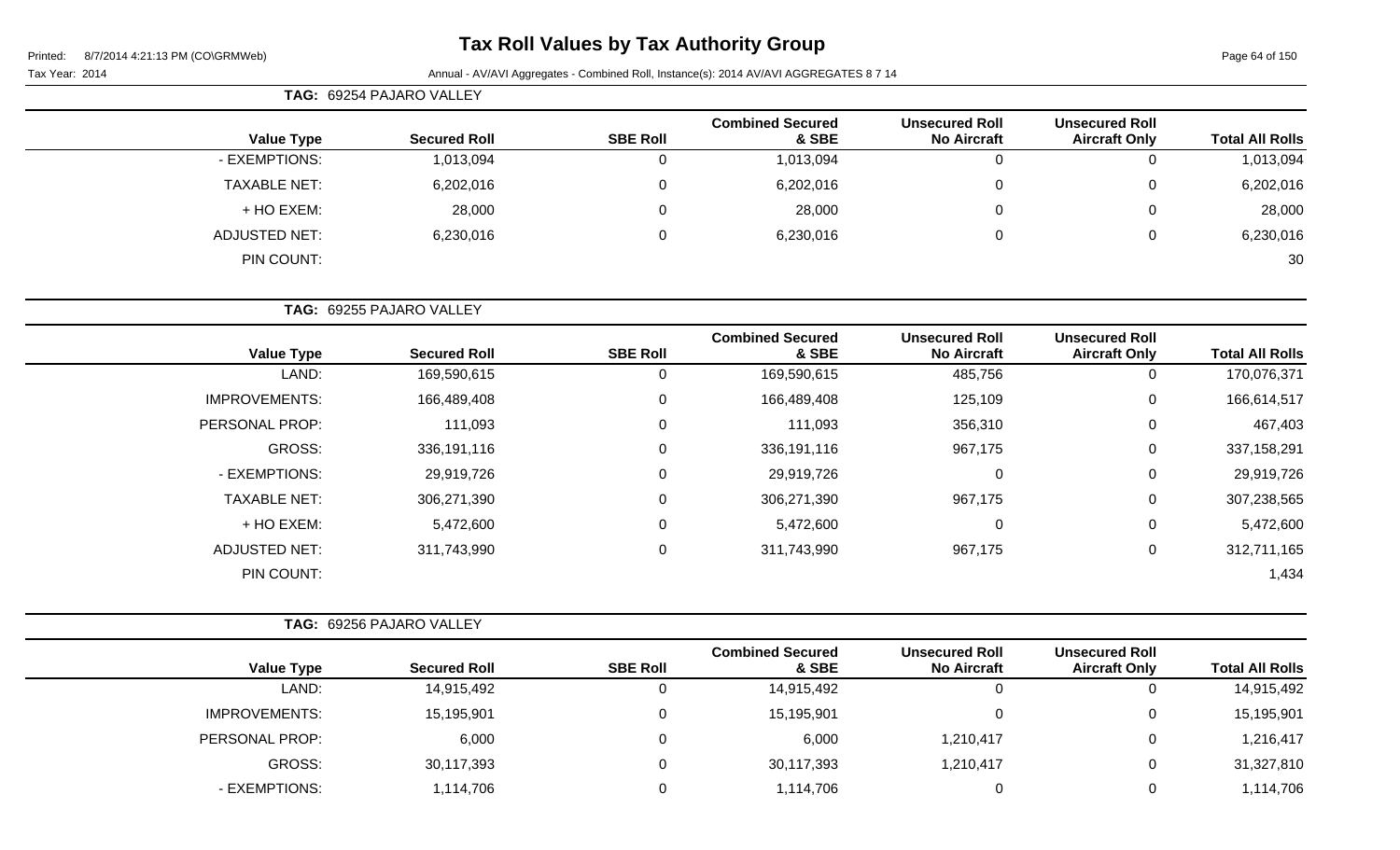# **Tax Roll Values by Tax Authority Group**

Page 65 of 150

| TAG: 69256 PAJARO VALLEY |                          |                 |                                  |                                             |                                               |                        |
|--------------------------|--------------------------|-----------------|----------------------------------|---------------------------------------------|-----------------------------------------------|------------------------|
| <b>Value Type</b>        | <b>Secured Roll</b>      | <b>SBE Roll</b> | <b>Combined Secured</b><br>& SBE | <b>Unsecured Roll</b><br><b>No Aircraft</b> | <b>Unsecured Roll</b><br><b>Aircraft Only</b> | <b>Total All Rolls</b> |
| <b>TAXABLE NET:</b>      | 29,002,687               |                 | 29,002,687                       | 1,210,417                                   | 0                                             | 30,213,104             |
| + HO EXEM:               | 483,000                  |                 | 483,000                          | 0                                           | $\mathbf 0$                                   | 483,000                |
| ADJUSTED NET:            | 29,485,687               | $\Omega$        | 29,485,687                       | 1,210,417                                   | 0                                             | 30,696,104             |
| PIN COUNT:               |                          |                 |                                  |                                             |                                               | 170                    |
|                          | TAG: 69257 PAJARO VALLEY |                 |                                  |                                             |                                               |                        |

|                      |                     |                 | <b>Combined Secured</b> | <b>Unsecured Roll</b> | <b>Unsecured Roll</b> |                        |
|----------------------|---------------------|-----------------|-------------------------|-----------------------|-----------------------|------------------------|
| <b>Value Type</b>    | <b>Secured Roll</b> | <b>SBE Roll</b> | & SBE                   | <b>No Aircraft</b>    | <b>Aircraft Only</b>  | <b>Total All Rolls</b> |
| LAND:                | 33,066,976          | 0               | 33,066,976              | $\Omega$              | 0                     | 33,066,976             |
| <b>IMPROVEMENTS:</b> | 29,828,797          | $\mathbf 0$     | 29,828,797              | 301,987               | $\mathbf 0$           | 30,130,784             |
| PERSONAL PROP:       | 91,400              | $\mathbf 0$     | 91,400                  | 263,787               | $\mathbf 0$           | 355,187                |
| GROSS:               | 62,987,173          | 0               | 62,987,173              | 565,774               | 0                     | 63,552,947             |
| - EXEMPTIONS:        | 1,162,149           | $\mathbf 0$     | 1,162,149               | 0                     | $\mathbf 0$           | 1,162,149              |
| <b>TAXABLE NET:</b>  | 61,825,024          | $\mathbf 0$     | 61,825,024              | 565,774               | $\mathbf 0$           | 62,390,798             |
| + HO EXEM:           | 1,043,000           | $\mathbf 0$     | 1,043,000               | 0                     | $\mathbf 0$           | 1,043,000              |
| <b>ADJUSTED NET:</b> | 62,868,024          | 0               | 62,868,024              | 565,774               | 0                     | 63,433,798             |
| PIN COUNT:           |                     |                 |                         |                       |                       | 289                    |

|                       | TAG: 69258 PAJARO VALLEY |                 |                                  |                                             |                                               |                        |
|-----------------------|--------------------------|-----------------|----------------------------------|---------------------------------------------|-----------------------------------------------|------------------------|
| <b>Value Type</b>     | <b>Secured Roll</b>      | <b>SBE Roll</b> | <b>Combined Secured</b><br>& SBE | <b>Unsecured Roll</b><br><b>No Aircraft</b> | <b>Unsecured Roll</b><br><b>Aircraft Only</b> | <b>Total All Rolls</b> |
| LAND:                 | 392,284,750              |                 | 392,284,750                      | 13,613                                      | 0                                             | 392,298,363            |
| <b>IMPROVEMENTS:</b>  | 319,166,499              |                 | 319,166,499                      | 7,074,007                                   | $\mathbf{0}$                                  | 326,240,506            |
| <b>PERSONAL PROP:</b> | 13,269,496               |                 | 13,269,496                       | 21,743,199                                  | 0                                             | 35,012,695             |
| <b>GROSS:</b>         | 724,720,745              |                 | 724,720,745                      | 28,830,819                                  | $\mathbf 0$                                   | 753,551,564            |
| - EXEMPTIONS:         | 38,825,753               |                 | 38,825,753                       | 7,426                                       | 0                                             | 38,833,179             |
| <b>TAXABLE NET:</b>   | 685,894,992              |                 | 685,894,992                      | 28,823,393                                  | 0                                             | 714,718,385            |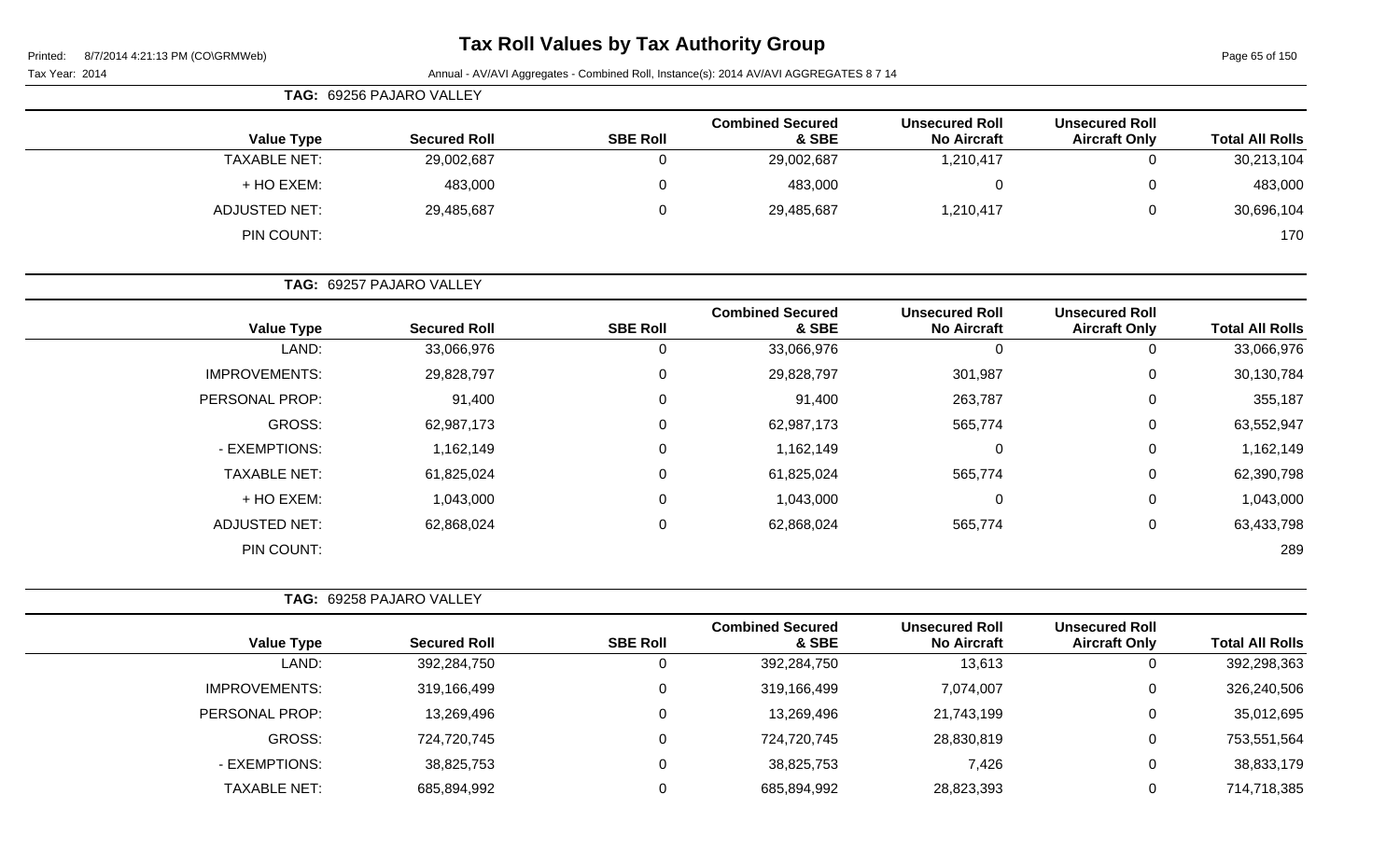Page 66 of 150

|                      | <b>TAG: 69258 PAJARO VALLEY</b> |                 |                                  |                                             |                                               |                        |  |
|----------------------|---------------------------------|-----------------|----------------------------------|---------------------------------------------|-----------------------------------------------|------------------------|--|
| <b>Value Type</b>    | <b>Secured Roll</b>             | <b>SBE Roll</b> | <b>Combined Secured</b><br>& SBE | <b>Unsecured Roll</b><br><b>No Aircraft</b> | <b>Unsecured Roll</b><br><b>Aircraft Only</b> | <b>Total All Rolls</b> |  |
| + HO EXEM:           | 4,400,200                       |                 | 4,400,200                        |                                             | ັ                                             | 4,400,200              |  |
| <b>ADJUSTED NET:</b> | 690,295,192                     |                 | 690,295,192                      | 28,823,393                                  | ν                                             | 719,118,585            |  |
| PIN COUNT:           |                                 |                 |                                  |                                             |                                               | 1,942                  |  |

|                      | TAG: 69259 PAJARO VALLEY |                 |                                  |                                             |                                               |                        |
|----------------------|--------------------------|-----------------|----------------------------------|---------------------------------------------|-----------------------------------------------|------------------------|
| <b>Value Type</b>    | <b>Secured Roll</b>      | <b>SBE Roll</b> | <b>Combined Secured</b><br>& SBE | <b>Unsecured Roll</b><br><b>No Aircraft</b> | <b>Unsecured Roll</b><br><b>Aircraft Only</b> | <b>Total All Rolls</b> |
| LAND:                | 21,242,201               |                 | 21,242,201                       | 0                                           | U                                             | 21,242,201             |
| <b>IMPROVEMENTS:</b> | 18,414,603               | $\Omega$        | 18,414,603                       | 199,517                                     | 0                                             | 18,614,120             |
| PERSONAL PROP:       | 0                        | $\Omega$        |                                  | 153,015                                     | 0                                             | 153,015                |
| GROSS:               | 39,656,804               | $\Omega$        | 39,656,804                       | 352,532                                     | 0                                             | 40,009,336             |
| - EXEMPTIONS:        | 5,284,398                | $\Omega$        | 5,284,398                        | 0                                           | 0                                             | 5,284,398              |
| <b>TAXABLE NET:</b>  | 34,372,406               | $\mathbf{0}$    | 34,372,406                       | 352,532                                     | 0                                             | 34,724,938             |
| + HO EXEM:           | 259,000                  | 0               | 259,000                          | 0                                           | 0                                             | 259,000                |
| <b>ADJUSTED NET:</b> | 34,631,406               | 0               | 34,631,406                       | 352,532                                     | 0                                             | 34,983,938             |
| PIN COUNT:           |                          |                 |                                  |                                             |                                               | 121                    |

|                      |                     |                 | <b>Combined Secured</b> | <b>Unsecured Roll</b> | <b>Unsecured Roll</b> |                        |
|----------------------|---------------------|-----------------|-------------------------|-----------------------|-----------------------|------------------------|
| <b>Value Type</b>    | <b>Secured Roll</b> | <b>SBE Roll</b> | & SBE                   | <b>No Aircraft</b>    | <b>Aircraft Only</b>  | <b>Total All Rolls</b> |
| LAND:                | 2,849,003           | U               | 2,849,003               | 0                     | O                     | 2,849,003              |
| <b>IMPROVEMENTS:</b> | 474,974             | 0               | 474,974                 | 0                     | $\mathbf 0$           | 474,974                |
| PERSONAL PROP:       | 0                   | 0               | 0                       | 753,556               | $\Omega$              | 753,556                |
| GROSS:               | 3,323,977           | 0               | 3,323,977               | 753,556               | $\Omega$              | 4,077,533              |
| - EXEMPTIONS:        | 13,660              | 0               | 13,660                  | 0                     | 0                     | 13,660                 |
| <b>TAXABLE NET:</b>  | 3,310,317           | 0               | 3,310,317               | 753,556               | 0                     | 4,063,873              |
| <b>ADJUSTED NET:</b> | 3,310,317           |                 | 3,310,317               | 753,556               | 0                     | 4,063,873              |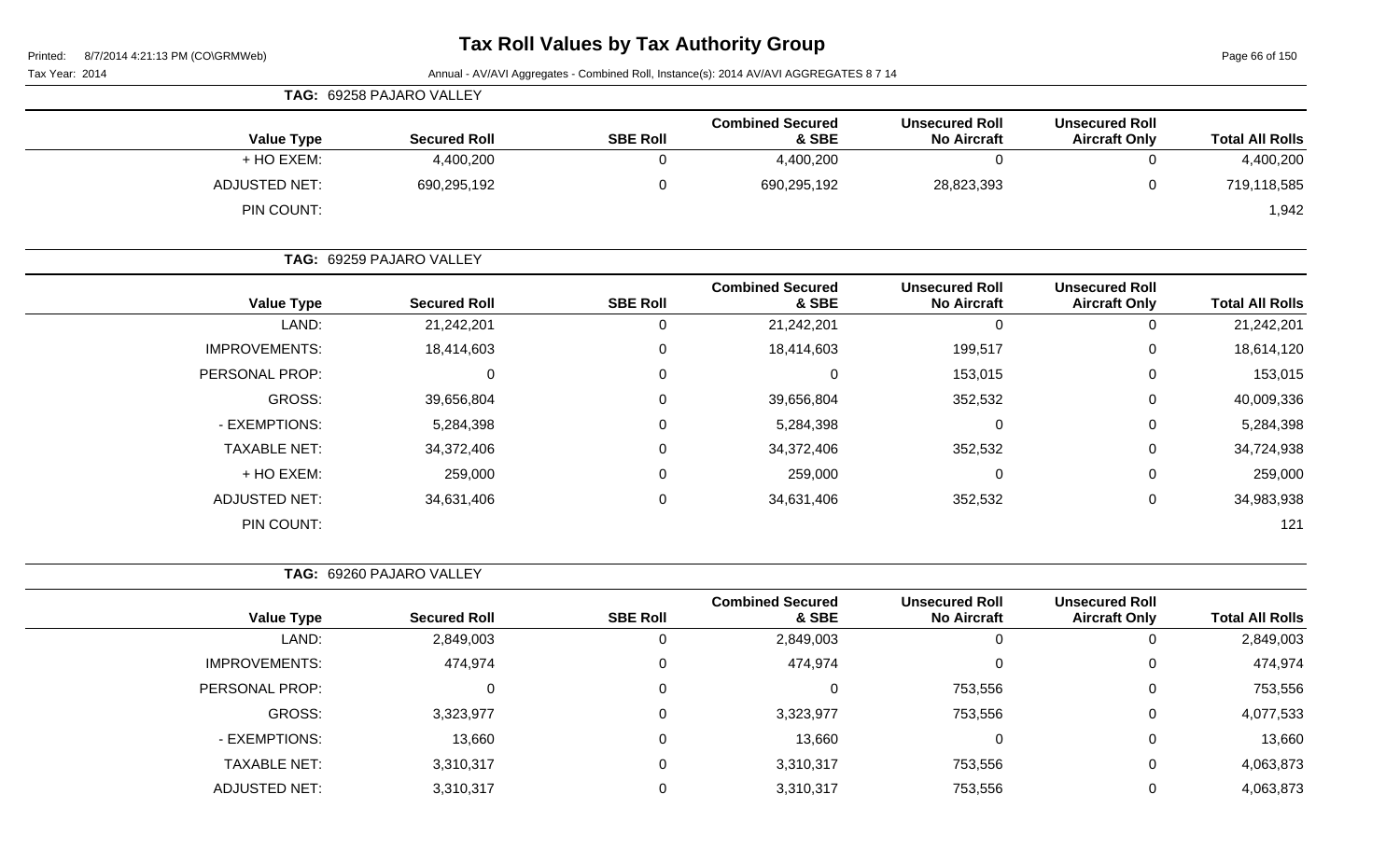Page 67 of 150

|                      | <b>TAG: 69260 PAJARO VALLEY</b> |                     |                 |                                  |                                             |                                               |                        |  |  |
|----------------------|---------------------------------|---------------------|-----------------|----------------------------------|---------------------------------------------|-----------------------------------------------|------------------------|--|--|
| <b>Value Type</b>    |                                 | <b>Secured Roll</b> | <b>SBE Roll</b> | <b>Combined Secured</b><br>& SBE | <b>Unsecured Roll</b><br><b>No Aircraft</b> | <b>Unsecured Roll</b><br><b>Aircraft Only</b> | <b>Total All Rolls</b> |  |  |
| PIN COUNT:           |                                 |                     |                 |                                  |                                             |                                               | 9                      |  |  |
|                      | TAG: 69261 PAJARO VALLEY        |                     |                 |                                  |                                             |                                               |                        |  |  |
| <b>Value Type</b>    |                                 | <b>Secured Roll</b> | <b>SBE Roll</b> | <b>Combined Secured</b><br>& SBE | <b>Unsecured Roll</b><br><b>No Aircraft</b> | <b>Unsecured Roll</b><br><b>Aircraft Only</b> | <b>Total All Rolls</b> |  |  |
| LAND:                |                                 | 206, 431, 272       | 0               | 206, 431, 272                    | $\Omega$                                    | 0                                             | 206, 431, 272          |  |  |
| <b>IMPROVEMENTS:</b> |                                 | 129,949,601         | $\pmb{0}$       | 129,949,601                      | 474,297                                     | $\mathbf 0$                                   | 130,423,898            |  |  |
| PERSONAL PROP:       |                                 | 168,691             | 0               | 168,691                          | 41,105                                      | $\mathbf 0$                                   | 209,796                |  |  |
| GROSS:               |                                 | 336,549,564         | $\mathbf 0$     | 336,549,564                      | 515,402                                     | $\overline{0}$                                | 337,064,966            |  |  |
| - EXEMPTIONS:        |                                 | 134,843             | 0               | 134,843                          | $\mathbf{0}$                                | $\mathbf 0$                                   | 134,843                |  |  |
| <b>TAXABLE NET:</b>  |                                 | 336,414,721         | $\mathsf 0$     | 336,414,721                      | 515,402                                     | $\mathbf 0$                                   | 336,930,123            |  |  |
| + HO EXEM:           |                                 | 133,000             | $\mathbf 0$     | 133,000                          | $\Omega$                                    | $\mathbf 0$                                   | 133,000                |  |  |
| <b>ADJUSTED NET:</b> |                                 | 336,547,721         | $\mathbf 0$     | 336,547,721                      | 515,402                                     | $\pmb{0}$                                     | 337,063,123            |  |  |
| PIN COUNT:           |                                 |                     |                 |                                  |                                             |                                               | 636                    |  |  |

|                        | TAG: 69262 PAJARO VALLEY                      |                                             |                                  |                 |                     |                      |
|------------------------|-----------------------------------------------|---------------------------------------------|----------------------------------|-----------------|---------------------|----------------------|
| <b>Total All Rolls</b> | <b>Unsecured Roll</b><br><b>Aircraft Only</b> | <b>Unsecured Roll</b><br><b>No Aircraft</b> | <b>Combined Secured</b><br>& SBE | <b>SBE Roll</b> | <b>Secured Roll</b> | <b>Value Type</b>    |
| 288,645,319            | $\mathbf{0}$                                  | 43,284                                      | 288,602,035                      | 0               | 288,602,035         | LAND:                |
| 214,026,458            | 0                                             | 1,572,000                                   | 212,454,458                      | 0               | 212,454,458         | <b>IMPROVEMENTS:</b> |
| 12,546,914             | 0                                             | 11,637,764                                  | 909,150                          | 0               | 909,150             | PERSONAL PROP:       |
| 515,218,691            | 0                                             | 13,253,048                                  | 501,965,643                      | 0               | 501,965,643         | GROSS:               |
| 26,312,293             | 0                                             |                                             | 26,312,293                       | 0               | 26,312,293          | - EXEMPTIONS:        |
| 488,906,398            | 0                                             | 13,253,048                                  | 475,653,350                      | 0               | 475,653,350         | <b>TAXABLE NET:</b>  |
| 4,178,903              | 0                                             |                                             | 4,178,903                        | 0               | 4,178,903           | + HO EXEM:           |
| 493,085,301            | 0                                             | 13,253,048                                  | 479,832,253                      | 0               | 479,832,253         | ADJUSTED NET:        |
|                        |                                               |                                             |                                  |                 |                     |                      |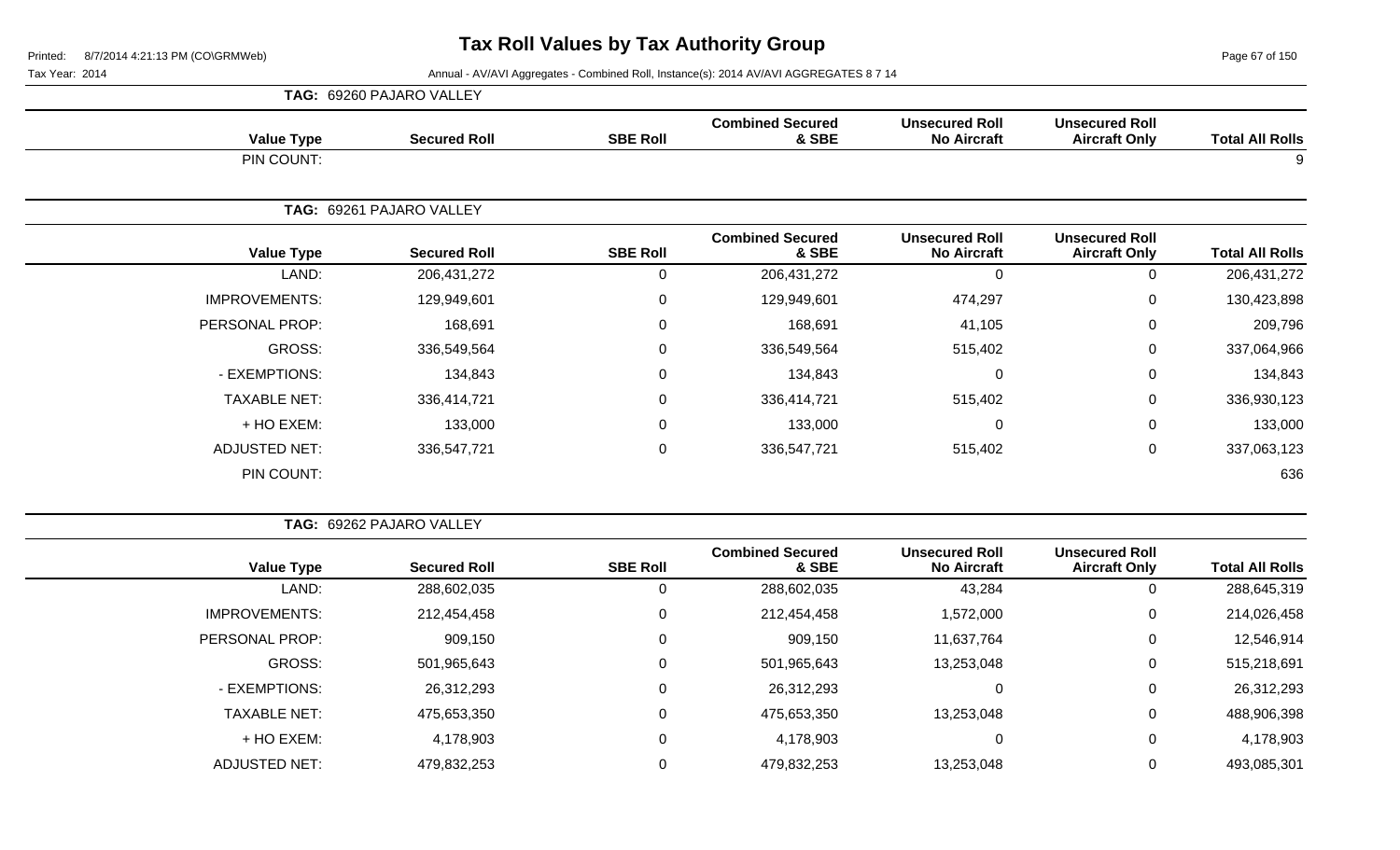Page 68 of 150

|                      | TAG: 69262 PAJARO VALLEY |                 |                                  |                                             |                                               |                        |  |  |
|----------------------|--------------------------|-----------------|----------------------------------|---------------------------------------------|-----------------------------------------------|------------------------|--|--|
| <b>Value Type</b>    | <b>Secured Roll</b>      | <b>SBE Roll</b> | <b>Combined Secured</b><br>& SBE | <b>Unsecured Roll</b><br><b>No Aircraft</b> | <b>Unsecured Roll</b><br><b>Aircraft Only</b> | <b>Total All Rolls</b> |  |  |
| PIN COUNT:           |                          |                 |                                  |                                             |                                               | 1,403                  |  |  |
|                      | TAG: 69263 PAJARO VALLEY |                 |                                  |                                             |                                               |                        |  |  |
| <b>Value Type</b>    | <b>Secured Roll</b>      | <b>SBE Roll</b> | <b>Combined Secured</b><br>& SBE | <b>Unsecured Roll</b><br><b>No Aircraft</b> | <b>Unsecured Roll</b><br><b>Aircraft Only</b> | <b>Total All Rolls</b> |  |  |
| LAND:                | 11,258,214               | 0               | 11,258,214                       | $\Omega$                                    | 0                                             | 11,258,214             |  |  |
| <b>IMPROVEMENTS:</b> | 17,001,566               | $\mathbf 0$     | 17,001,566                       | 0                                           | $\mathbf 0$                                   | 17,001,566             |  |  |
| PERSONAL PROP:       | 0                        | 0               | $\Omega$                         | 167,313                                     | $\mathbf 0$                                   | 167,313                |  |  |
| GROSS:               | 28,259,780               | 0               | 28,259,780                       | 167,313                                     | 0                                             | 28,427,093             |  |  |
| - EXEMPTIONS:        | 234,456                  | $\mathbf 0$     | 234,456                          | 0                                           | $\mathbf 0$                                   | 234,456                |  |  |
| <b>TAXABLE NET:</b>  | 28,025,324               | 0               | 28,025,324                       | 167,313                                     | $\mathbf 0$                                   | 28,192,637             |  |  |
| + HO EXEM:           | 147,000                  | $\mathbf 0$     | 147,000                          | $\Omega$                                    | $\mathbf 0$                                   | 147,000                |  |  |
| ADJUSTED NET:        | 28,172,324               | $\mathbf 0$     | 28,172,324                       | 167,313                                     | 0                                             | 28,339,637             |  |  |
| PIN COUNT:           |                          |                 |                                  |                                             |                                               | 42                     |  |  |

| <b>TAG: 69264 PAJARO VALLEY</b> |
|---------------------------------|
|                                 |

| <b>Total All Rolls</b> | <b>Unsecured Roll</b><br><b>Aircraft Only</b> | <b>Unsecured Roll</b><br><b>No Aircraft</b> | <b>Combined Secured</b><br>& SBE | <b>SBE Roll</b> | <b>Secured Roll</b> | <b>Value Type</b>    |
|------------------------|-----------------------------------------------|---------------------------------------------|----------------------------------|-----------------|---------------------|----------------------|
| 104,930,038            |                                               | 0                                           | 104,930,038                      | 0               | 104,930,038         | LAND:                |
| 96,004,106             | 0                                             | 25,849                                      | 95,978,257                       | 0               | 95,978,257          | <b>IMPROVEMENTS:</b> |
| 5,768,455              | 0                                             | 5,557,751                                   | 210,704                          | 0               | 210,704             | PERSONAL PROP:       |
| 206,702,599            | 0                                             | 5,583,600                                   | 201,118,999                      | 0               | 201,118,999         | GROSS:               |
| 7,584,248              | 0                                             | 4,293                                       | 7,579,955                        | 0               | 7,579,955           | - EXEMPTIONS:        |
| 199,118,351            | 0                                             | 5,579,307                                   | 193,539,044                      | 0               | 193,539,044         | <b>TAXABLE NET:</b>  |
| 1,503,600              |                                               | 0                                           | 1,503,600                        | 0               | 1,503,600           | + HO EXEM:           |
| 200,621,951            |                                               | 5,579,307                                   | 195,042,644                      | 0               | 195,042,644         | <b>ADJUSTED NET:</b> |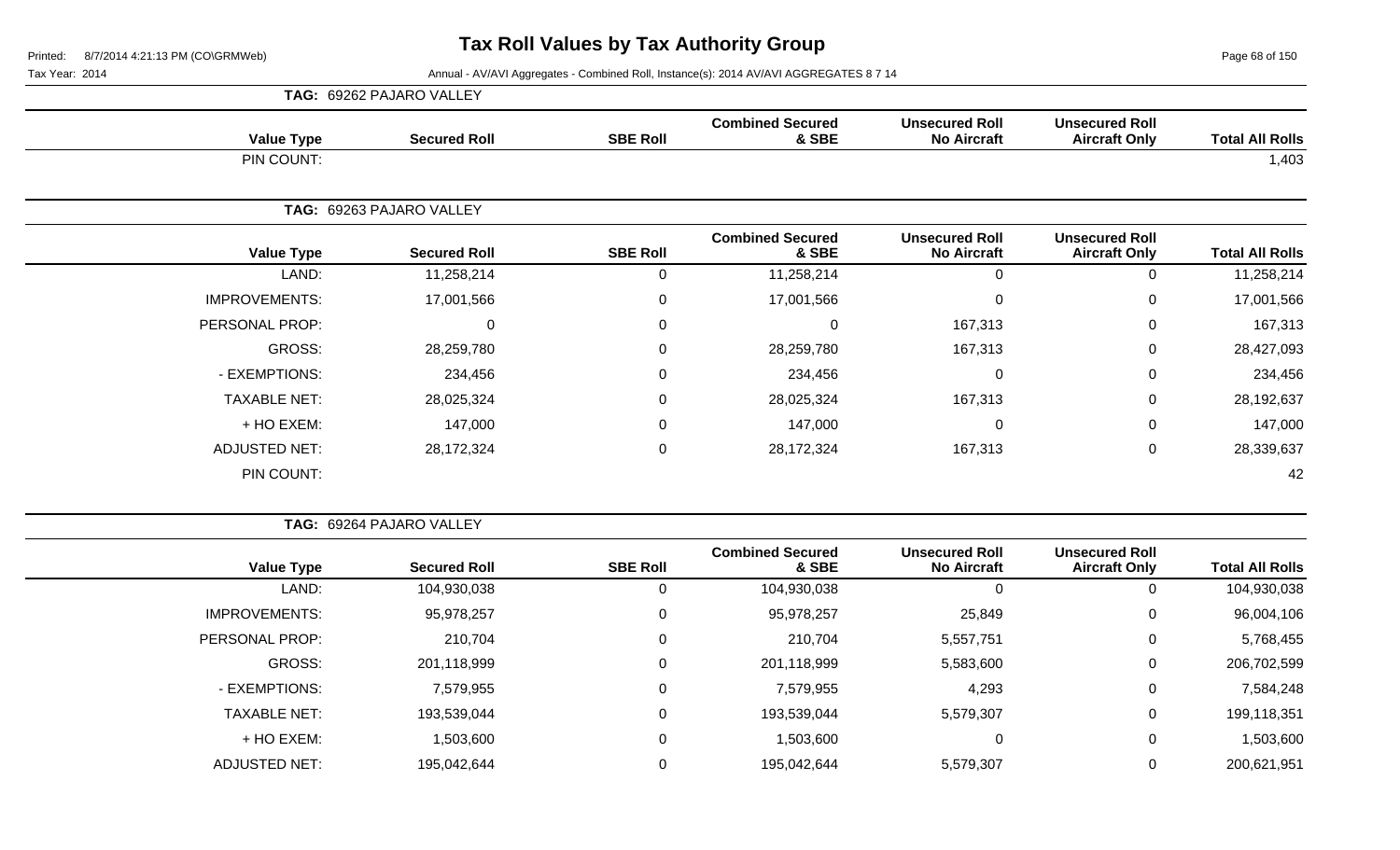Page 69 of 150

Tax Year: 2014 **Annual - AV/AVI Aggregates - Combined Roll**, Instance(s): 2014 AV/AVI AGGREGATES 8 7 14

|                      | <b>TAG: 69264 PAJARO VALLEY</b> |                 |                                  |                                             |                                               |                        |
|----------------------|---------------------------------|-----------------|----------------------------------|---------------------------------------------|-----------------------------------------------|------------------------|
| <b>Value Type</b>    | <b>Secured Roll</b>             | <b>SBE Roll</b> | <b>Combined Secured</b><br>& SBE | <b>Unsecured Roll</b><br><b>No Aircraft</b> | <b>Unsecured Roll</b><br><b>Aircraft Only</b> | <b>Total All Rolls</b> |
| PIN COUNT:           |                                 |                 |                                  |                                             |                                               | 561                    |
|                      | TAG: 69265 PAJARO VALLEY        |                 |                                  |                                             |                                               |                        |
| <b>Value Type</b>    | <b>Secured Roll</b>             | <b>SBE Roll</b> | <b>Combined Secured</b><br>& SBE | <b>Unsecured Roll</b><br><b>No Aircraft</b> | <b>Unsecured Roll</b><br><b>Aircraft Only</b> | <b>Total All Rolls</b> |
| LAND:                | 36,097,433                      | $\mathbf 0$     | 36,097,433                       | $\Omega$                                    | 0                                             | 36,097,433             |
| <b>IMPROVEMENTS:</b> | 37,135,628                      | $\mathbf 0$     | 37,135,628                       | 8,024                                       | 0                                             | 37,143,652             |
| PERSONAL PROP:       | 3,500                           | 0               | 3,500                            | 650,037                                     | $\mathbf 0$                                   | 653,537                |
| GROSS:               | 73,236,561                      | $\Omega$        | 73,236,561                       | 658,061                                     | $\mathbf 0$                                   | 73,894,622             |
| - EXEMPTIONS:        | 609,000                         | 0               | 609,000                          | 0                                           | 0                                             | 609,000                |
| <b>TAXABLE NET:</b>  | 72,627,561                      | $\mathbf 0$     | 72,627,561                       | 658,061                                     | $\mathbf 0$                                   | 73,285,622             |
| + HO EXEM:           | 609,000                         | 0               | 609,000                          | $\Omega$                                    | $\mathbf 0$                                   | 609,000                |
| <b>ADJUSTED NET:</b> | 73,236,561                      | 0               | 73,236,561                       | 658,061                                     | $\mathbf 0$                                   | 73,894,622             |
| PIN COUNT:           |                                 |                 |                                  |                                             |                                               | 166                    |

**TAG:** 69266 PAJARO VALLEY

| <b>Total All Rolls</b> | <b>Unsecured Roll</b><br><b>Aircraft Only</b> | <b>Unsecured Roll</b><br><b>No Aircraft</b> | <b>Combined Secured</b><br>& SBE | <b>SBE Roll</b> | <b>Secured Roll</b> | <b>Value Type</b>    |
|------------------------|-----------------------------------------------|---------------------------------------------|----------------------------------|-----------------|---------------------|----------------------|
| 55,576,243             | 0                                             | 0                                           | 55,576,243                       | 0               | 55,576,243          | LAND:                |
| 44,976,261             | 0                                             | 167,149                                     | 44,809,112                       | 0               | 44,809,112          | <b>IMPROVEMENTS:</b> |
| 346,028                | 0                                             | 324,728                                     | 21,300                           | 0               | 21,300              | PERSONAL PROP:       |
| 100,898,532            | 0                                             | 491,877                                     | 100,406,655                      | $\mathbf 0$     | 100,406,655         | GROSS:               |
| 693,958                | 0                                             | 0                                           | 693,958                          | 0               | 693,958             | - EXEMPTIONS:        |
| 100,204,574            | 0                                             | 491,877                                     | 99,712,697                       | 0               | 99,712,697          | <b>TAXABLE NET:</b>  |
| 691,600                | 0                                             | 0                                           | 691,600                          | $\pmb{0}$       | 691,600             | + HO EXEM:           |
| 100,896,174            | 0                                             | 491,877                                     | 100,404,297                      | 0               | 100,404,297         | <b>ADJUSTED NET:</b> |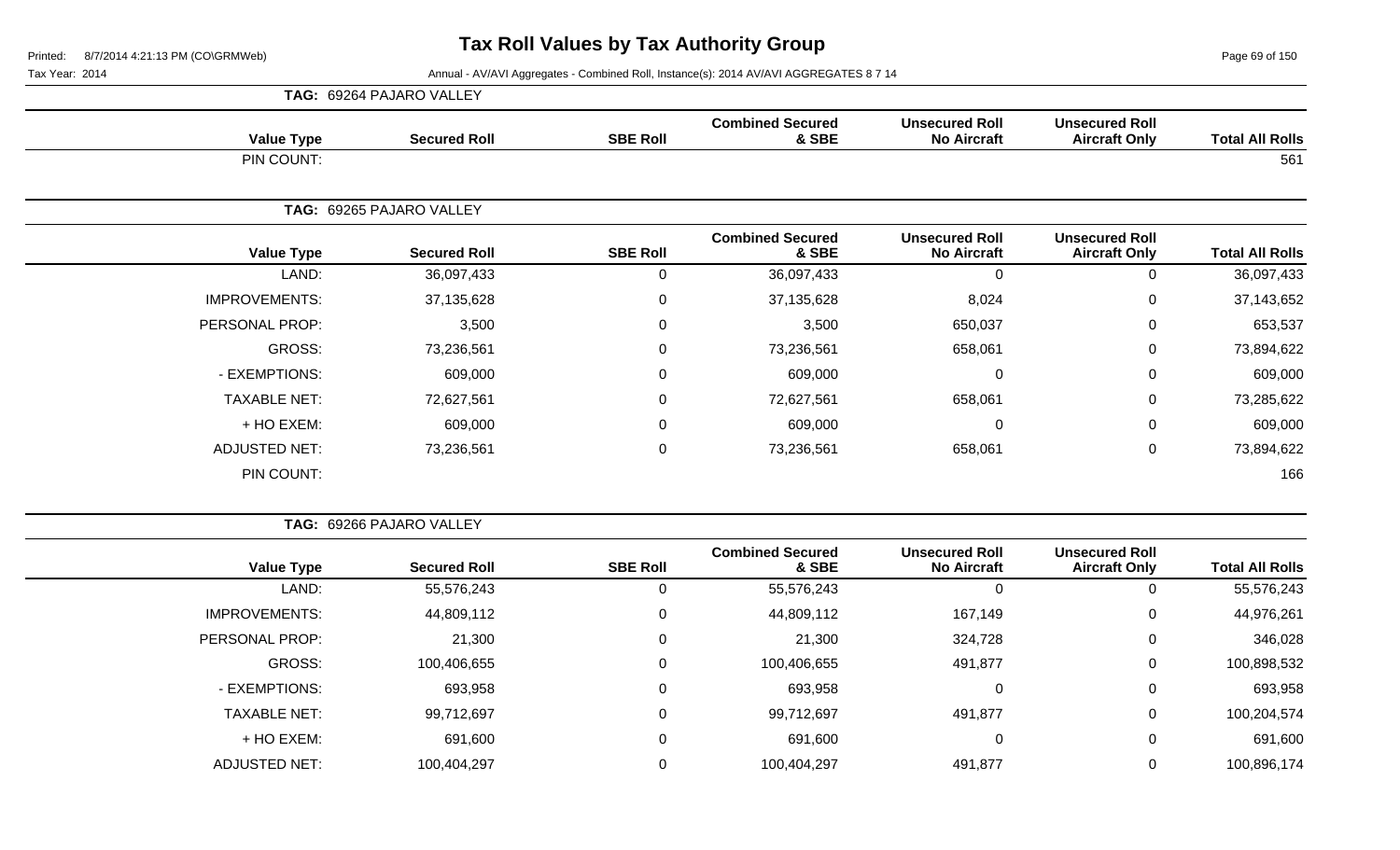Page 70 of 150

| <b>TAG: 69266 PAJARO VALLEY</b> |                          |                 |                                  |                                             |                                               |                        |
|---------------------------------|--------------------------|-----------------|----------------------------------|---------------------------------------------|-----------------------------------------------|------------------------|
| <b>Value Type</b>               | <b>Secured Roll</b>      | <b>SBE Roll</b> | <b>Combined Secured</b><br>& SBE | <b>Unsecured Roll</b><br><b>No Aircraft</b> | <b>Unsecured Roll</b><br><b>Aircraft Only</b> | <b>Total All Rolls</b> |
| PIN COUNT:                      |                          |                 |                                  |                                             |                                               | 261                    |
|                                 | TAG: 69267 PAJARO VALLEY |                 |                                  |                                             |                                               |                        |
| <b>Value Type</b>               | <b>Secured Roll</b>      | <b>SBE Roll</b> | <b>Combined Secured</b><br>& SBE | <b>Unsecured Roll</b><br><b>No Aircraft</b> | <b>Unsecured Roll</b><br><b>Aircraft Only</b> | <b>Total All Rolls</b> |
| LAND:                           | 393,917,085              | $\mathbf 0$     | 393,917,085                      | 132,524                                     | 0                                             | 394,049,609            |
| <b>IMPROVEMENTS:</b>            | 283,344,904              | $\mathbf 0$     | 283,344,904                      | 404,501                                     | 0                                             | 283,749,405            |
| PERSONAL PROP:                  | 22,500                   | $\mathbf 0$     | 22,500                           | 1,046,521                                   | $\mathbf 0$                                   | 1,069,021              |
| GROSS:                          | 677,284,489              | 0               | 677,284,489                      | 1,583,546                                   | $\mathbf 0$                                   | 678,868,035            |
| - EXEMPTIONS:                   | 8,247,219                | 0               | 8,247,219                        | 0                                           | $\mathbf 0$                                   | 8,247,219              |
| <b>TAXABLE NET:</b>             | 669,037,270              | 0               | 669,037,270                      | 1,583,546                                   | $\mathbf 0$                                   | 670,620,816            |
| + HO EXEM:                      | 2,863,000                | 0               | 2,863,000                        | $\Omega$                                    | $\mathbf 0$                                   | 2,863,000              |
| <b>ADJUSTED NET:</b>            | 671,900,270              | 0               | 671,900,270                      | 1,583,546                                   | $\mathbf 0$                                   | 673,483,816            |
| PIN COUNT:                      |                          |                 |                                  |                                             |                                               | 1,294                  |

|                        |                                               |                                             |                                  |                 | TAG: 69268 PAJARO VALLEY |                      |  |
|------------------------|-----------------------------------------------|---------------------------------------------|----------------------------------|-----------------|--------------------------|----------------------|--|
| <b>Total All Rolls</b> | <b>Unsecured Roll</b><br><b>Aircraft Only</b> | <b>Unsecured Roll</b><br><b>No Aircraft</b> | <b>Combined Secured</b><br>& SBE | <b>SBE Roll</b> | <b>Secured Roll</b>      | <b>Value Type</b>    |  |
| 122,585,832            | 0                                             | 0                                           | 122,585,832                      | 0               | 122,585,832              | LAND:                |  |
| 72,895,415             | $\mathbf 0$                                   | 0                                           | 72,895,415                       | 0               | 72,895,415               | <b>IMPROVEMENTS:</b> |  |
| 2,864,527              | 0                                             | 78,293                                      | 2,786,234                        | 0               | 2,786,234                | PERSONAL PROP:       |  |
| 198,345,774            | $\mathbf 0$                                   | 78,293                                      | 198,267,481                      | $\mathbf 0$     | 198,267,481              | GROSS:               |  |
| 147,000                | $\mathbf 0$                                   | $\mathbf 0$                                 | 147,000                          | 0               | 147,000                  | - EXEMPTIONS:        |  |
| 198,198,774            | 0                                             | 78,293                                      | 198,120,481                      | 0               | 198,120,481              | <b>TAXABLE NET:</b>  |  |
| 147,000                | $\mathbf 0$                                   | 0                                           | 147,000                          | 0               | 147,000                  | + HO EXEM:           |  |
| 198,345,774            | 0                                             | 78,293                                      | 198,267,481                      | $\mathbf 0$     | 198,267,481              | <b>ADJUSTED NET:</b> |  |
|                        |                                               |                                             |                                  |                 |                          |                      |  |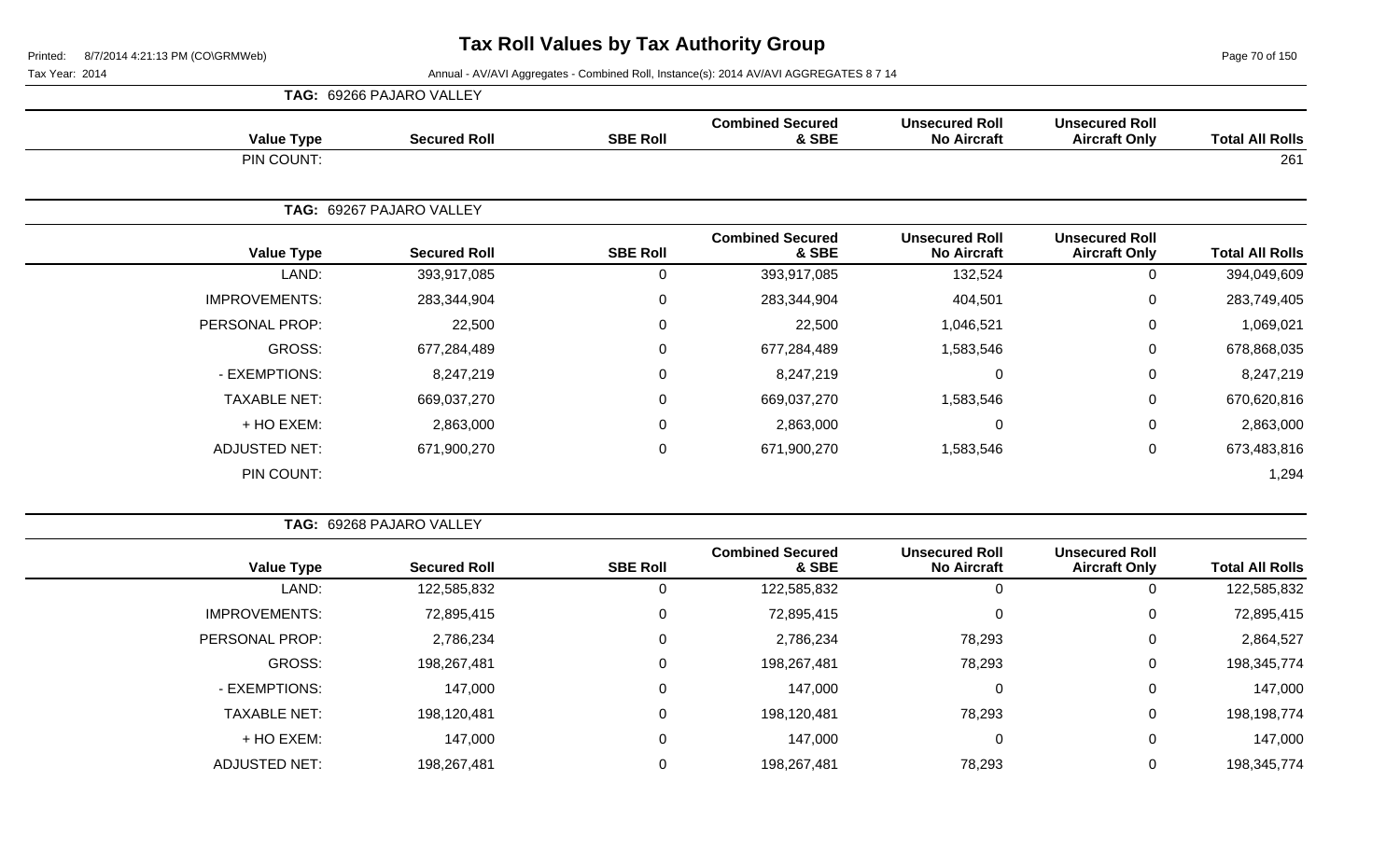Page 71 of 150

|                      | TAG: 69268 PAJARO VALLEY |                 |                                  |                                             |                                               |                        |
|----------------------|--------------------------|-----------------|----------------------------------|---------------------------------------------|-----------------------------------------------|------------------------|
| <b>Value Type</b>    | <b>Secured Roll</b>      | <b>SBE Roll</b> | <b>Combined Secured</b><br>& SBE | <b>Unsecured Roll</b><br><b>No Aircraft</b> | <b>Unsecured Roll</b><br><b>Aircraft Only</b> | <b>Total All Rolls</b> |
| PIN COUNT:           |                          |                 |                                  |                                             |                                               | 640                    |
|                      | TAG: 69270 PAJARO VALLEY |                 |                                  |                                             |                                               |                        |
| <b>Value Type</b>    | <b>Secured Roll</b>      | <b>SBE Roll</b> | <b>Combined Secured</b><br>& SBE | <b>Unsecured Roll</b><br><b>No Aircraft</b> | <b>Unsecured Roll</b><br><b>Aircraft Only</b> | <b>Total All Rolls</b> |
| LAND:                | 324,196,110              | 0               | 324,196,110                      | 85,636                                      | 0                                             | 324,281,746            |
| <b>IMPROVEMENTS:</b> | 222,247,042              | 0               | 222,247,042                      | 306,123                                     | $\mathbf 0$                                   | 222,553,165            |
| PERSONAL PROP:       | 519,125                  | 0               | 519,125                          | 931,140                                     | $\mathbf 0$                                   | 1,450,265              |
| GROSS:               | 546,962,277              | 0               | 546,962,277                      | 1,322,899                                   | $\mathbf 0$                                   | 548,285,176            |
| - EXEMPTIONS:        | 15,784,158               | 0               | 15,784,158                       | $\mathbf{0}$                                | $\mathbf 0$                                   | 15,784,158             |
| <b>TAXABLE NET:</b>  | 531, 178, 119            | 0               | 531,178,119                      | 1,322,899                                   | 0                                             | 532,501,018            |
| + HO EXEM:           | 4,426,800                | 0               | 4,426,800                        | 0                                           | $\mathbf 0$                                   | 4,426,800              |
| <b>ADJUSTED NET:</b> | 535,604,919              | 0               | 535,604,919                      | 1,322,899                                   | $\mathbf 0$                                   | 536,927,818            |
| PIN COUNT:           |                          |                 |                                  |                                             |                                               | 1,360                  |

|                      | <b>TAG: 69271 PAJARO VALLEY</b> |                 |                                  |                                             |                                               |                        |
|----------------------|---------------------------------|-----------------|----------------------------------|---------------------------------------------|-----------------------------------------------|------------------------|
| <b>Value Type</b>    | <b>Secured Roll</b>             | <b>SBE Roll</b> | <b>Combined Secured</b><br>& SBE | <b>Unsecured Roll</b><br><b>No Aircraft</b> | <b>Unsecured Roll</b><br><b>Aircraft Only</b> | <b>Total All Rolls</b> |
| LAND:                | 6,336,628                       | 0               | 6,336,628                        |                                             | 0                                             | 6,336,628              |
| <b>IMPROVEMENTS:</b> | 5,901,343                       | 0               | 5,901,343                        |                                             | 0                                             | 5,901,343              |
| GROSS:               | 12,237,971                      | 0               | 12,237,971                       |                                             | 0                                             | 12,237,971             |
| - EXEMPTIONS:        | 77,000                          | 0               | 77,000                           |                                             | 0                                             | 77,000                 |
| <b>TAXABLE NET:</b>  | 12,160,971                      | 0               | 12,160,971                       |                                             | 0                                             | 12,160,971             |
| + HO EXEM:           | 77,000                          | 0               | 77,000                           |                                             | 0                                             | 77,000                 |
| <b>ADJUSTED NET:</b> | 12,237,971                      | 0               | 12,237,971                       |                                             | 0                                             | 12,237,971             |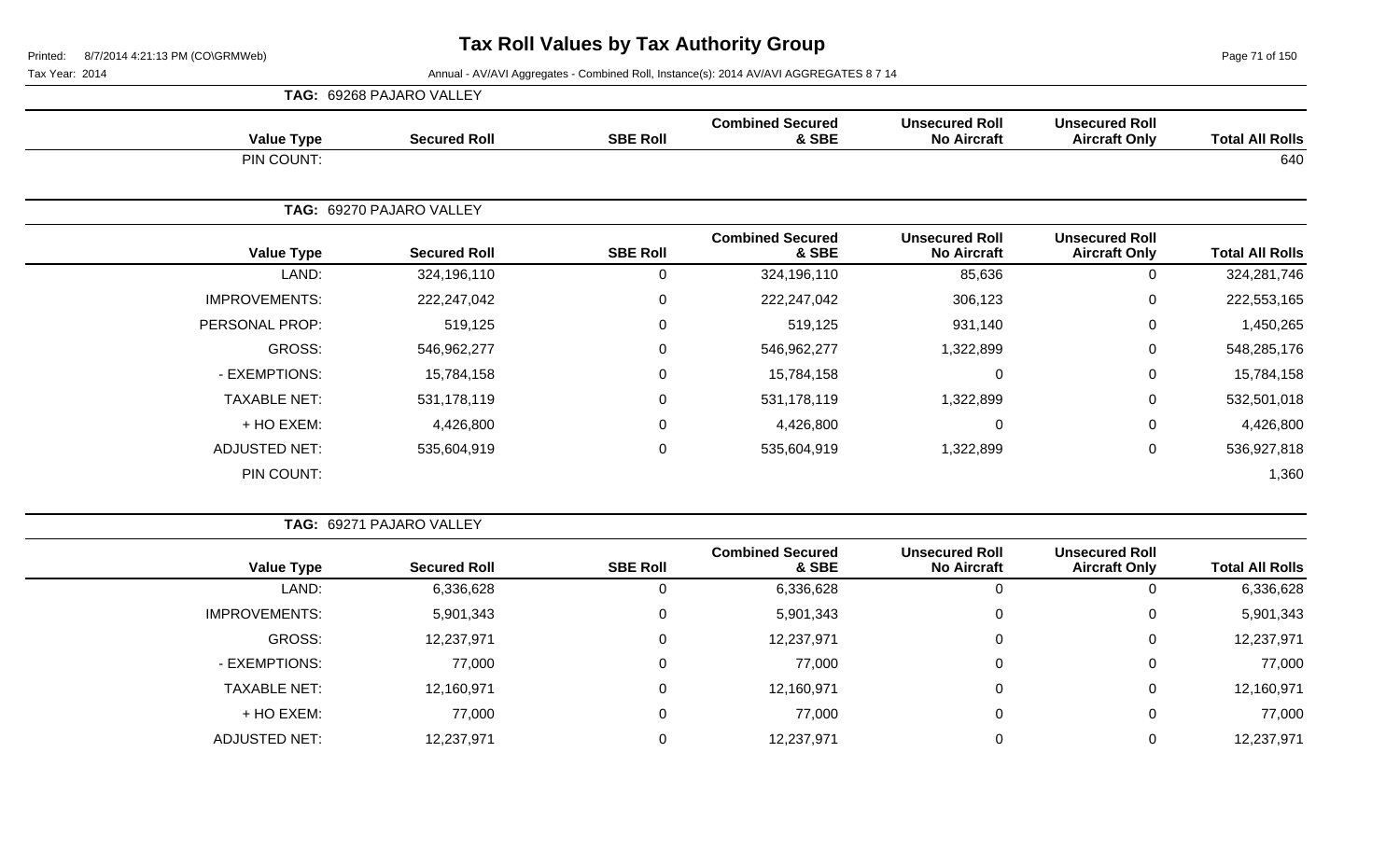Page 72 of 150

|                        |                                               |                                             |                                  |                 | TAG: 69271 PAJARO VALLEY |                      |
|------------------------|-----------------------------------------------|---------------------------------------------|----------------------------------|-----------------|--------------------------|----------------------|
| <b>Total All Rolls</b> | <b>Unsecured Roll</b><br><b>Aircraft Only</b> | <b>Unsecured Roll</b><br><b>No Aircraft</b> | <b>Combined Secured</b><br>& SBE | <b>SBE Roll</b> | <b>Secured Roll</b>      | <b>Value Type</b>    |
| 21                     |                                               |                                             |                                  |                 |                          | PIN COUNT:           |
|                        |                                               |                                             |                                  |                 | TAG: 69272 PAJARO VALLEY |                      |
| <b>Total All Rolls</b> | <b>Unsecured Roll</b><br><b>Aircraft Only</b> | <b>Unsecured Roll</b><br><b>No Aircraft</b> | <b>Combined Secured</b><br>& SBE | <b>SBE Roll</b> | <b>Secured Roll</b>      | <b>Value Type</b>    |
| 26,821,542             | $\mathbf 0$                                   | 0                                           | 26,821,542                       | 0               | 26,821,542               | LAND:                |
| 13,150,429             | 0                                             | 0                                           | 13,150,429                       | 0               | 13,150,429               | <b>IMPROVEMENTS:</b> |
| 9,000                  | $\mathbf 0$                                   | 9,000                                       | 0                                | 0               | $\Omega$                 | PERSONAL PROP:       |
| 39,980,971             | $\mathbf 0$                                   | 9,000                                       | 39,971,971                       | 0               | 39,971,971               | GROSS:               |
| 602,000                | $\mathbf 0$                                   | $\Omega$                                    | 602,000                          | 0               | 602,000                  | - EXEMPTIONS:        |
| 39,378,971             | $\mathbf 0$                                   | 9,000                                       | 39,369,971                       | 0               | 39,369,971               | <b>TAXABLE NET:</b>  |
| 602,000                | 0                                             | $\Omega$                                    | 602,000                          | 0               | 602,000                  | + HO EXEM:           |
| 39,980,971             | 0                                             | 9,000                                       | 39,971,971                       | 0               | 39,971,971               | <b>ADJUSTED NET:</b> |
| 200                    |                                               |                                             |                                  |                 |                          | PIN COUNT:           |

| <b>Total All Rolls</b> | <b>Unsecured Roll</b><br><b>Aircraft Only</b> | <b>Unsecured Roll</b><br><b>No Aircraft</b> | <b>Combined Secured</b><br>& SBE | <b>SBE Roll</b> | <b>Secured Roll</b> | <b>Value Type</b>    |
|------------------------|-----------------------------------------------|---------------------------------------------|----------------------------------|-----------------|---------------------|----------------------|
| ,498,987,722           | U                                             | 155,113                                     | 1,498,832,609                    |                 | 1,498,832,609       | LAND:                |
| 1,060,641,790          | 0                                             | 11,026,424                                  | 1,049,615,366                    | 0               | 1,049,615,366       | <b>IMPROVEMENTS:</b> |
| 15,907,868             | 0                                             | 13,940,800                                  | 1,967,068                        | $\Omega$        | 1,967,068           | PERSONAL PROP:       |
| 2,575,537,380          | 0                                             | 25,122,337                                  | 2,550,415,043                    | 0               | 2,550,415,043       | GROSS:               |
| 45,918,011             | 0                                             | 1,730,595                                   | 44,187,416                       | 0               | 44,187,416          | - EXEMPTIONS:        |
| 2,529,619,369          | 0                                             | 23,391,742                                  | 2,506,227,627                    | $\Omega$        | 2,506,227,627       | <b>TAXABLE NET:</b>  |
| 14,560,792             | 0                                             | 0                                           | 14,560,792                       | 0               | 14,560,792          | + HO EXEM:           |
| 2,544,180,161          | 0                                             | 23,391,742                                  | 2,520,788,419                    |                 | 2,520,788,419       | <b>ADJUSTED NET:</b> |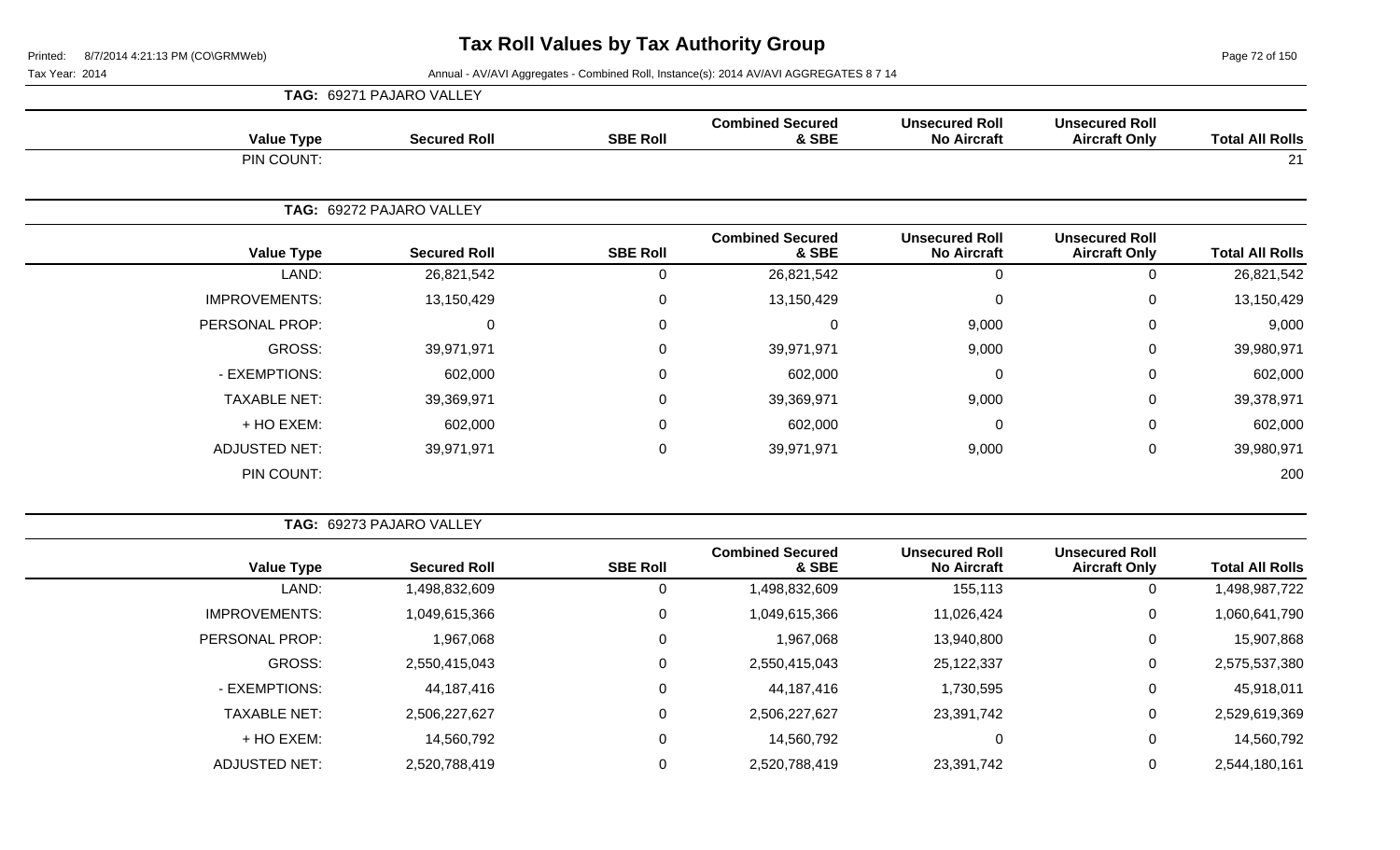Page 73 of 150

|                      | TAG: 69273 PAJARO VALLEY |                 |                                  |                                             |                                               |                        |
|----------------------|--------------------------|-----------------|----------------------------------|---------------------------------------------|-----------------------------------------------|------------------------|
| <b>Value Type</b>    | <b>Secured Roll</b>      | <b>SBE Roll</b> | <b>Combined Secured</b><br>& SBE | <b>Unsecured Roll</b><br><b>No Aircraft</b> | <b>Unsecured Roll</b><br><b>Aircraft Only</b> | <b>Total All Rolls</b> |
| PIN COUNT:           |                          |                 |                                  |                                             |                                               | 5,650                  |
|                      | TAG: 69274 PAJARO VALLEY |                 |                                  |                                             |                                               |                        |
| <b>Value Type</b>    | <b>Secured Roll</b>      | <b>SBE Roll</b> | <b>Combined Secured</b><br>& SBE | <b>Unsecured Roll</b><br><b>No Aircraft</b> | <b>Unsecured Roll</b><br><b>Aircraft Only</b> | <b>Total All Rolls</b> |
| LAND:                | 19,364,081               | 0               | 19,364,081                       | 4,412                                       | 0                                             | 19,368,493             |
| <b>IMPROVEMENTS:</b> | 22,522,844               | 0               | 22,522,844                       | 4,412                                       | 0                                             | 22,527,256             |
| PERSONAL PROP:       | $\Omega$                 | 0               | 0                                | 138,947                                     | 0                                             | 138,947                |
| GROSS:               | 41,886,925               | 0               | 41,886,925                       | 147,771                                     | $\mathbf 0$                                   | 42,034,696             |
| - EXEMPTIONS:        | 280,000                  | 0               | 280,000                          | 0                                           | $\mathbf 0$                                   | 280,000                |
| <b>TAXABLE NET:</b>  | 41,606,925               | 0               | 41,606,925                       | 147,771                                     | $\mathbf 0$                                   | 41,754,696             |
| + HO EXEM:           | 280,000                  | 0               | 280,000                          | $\mathbf 0$                                 | $\mathbf 0$                                   | 280,000                |
| <b>ADJUSTED NET:</b> | 41,886,925               | 0               | 41,886,925                       | 147,771                                     | $\mathbf 0$                                   | 42,034,696             |
| PIN COUNT:           |                          |                 |                                  |                                             |                                               | 70                     |

|  | <b>TAG: 69275 PAJARO VALLEY</b> |  |
|--|---------------------------------|--|
|  |                                 |  |

| <b>Total All Rolls</b> | <b>Unsecured Roll</b><br><b>Aircraft Only</b> | <b>Unsecured Roll</b><br><b>No Aircraft</b> | <b>Combined Secured</b><br>& SBE | <b>SBE Roll</b> | <b>Secured Roll</b> | <b>Value Type</b>    |
|------------------------|-----------------------------------------------|---------------------------------------------|----------------------------------|-----------------|---------------------|----------------------|
| 159,031,364            | 0                                             | 0                                           | 159,031,364                      |                 | 159,031,364         | LAND:                |
| 126,569,889            | 0                                             | 41,681                                      | 126,528,208                      |                 | 126,528,208         | <b>IMPROVEMENTS:</b> |
| 321,610                | 0                                             | 317,610                                     | 4,000                            |                 | 4,000               | PERSONAL PROP:       |
| 285,922,863            | 0                                             | 359,291                                     | 285,563,572                      |                 | 285,563,572         | GROSS:               |
| 2,824,110              | 0                                             | 0                                           | 2,824,110                        |                 | 2,824,110           | - EXEMPTIONS:        |
| 283,098,753            | 0                                             | 359,291                                     | 282,739,462                      |                 | 282,739,462         | <b>TAXABLE NET:</b>  |
| 2,240,000              | 0                                             | 0                                           | 2,240,000                        |                 | 2,240,000           | + HO EXEM:           |
| 285,338,753            | 0                                             | 359,291                                     | 284,979,462                      |                 | 284,979,462         | <b>ADJUSTED NET:</b> |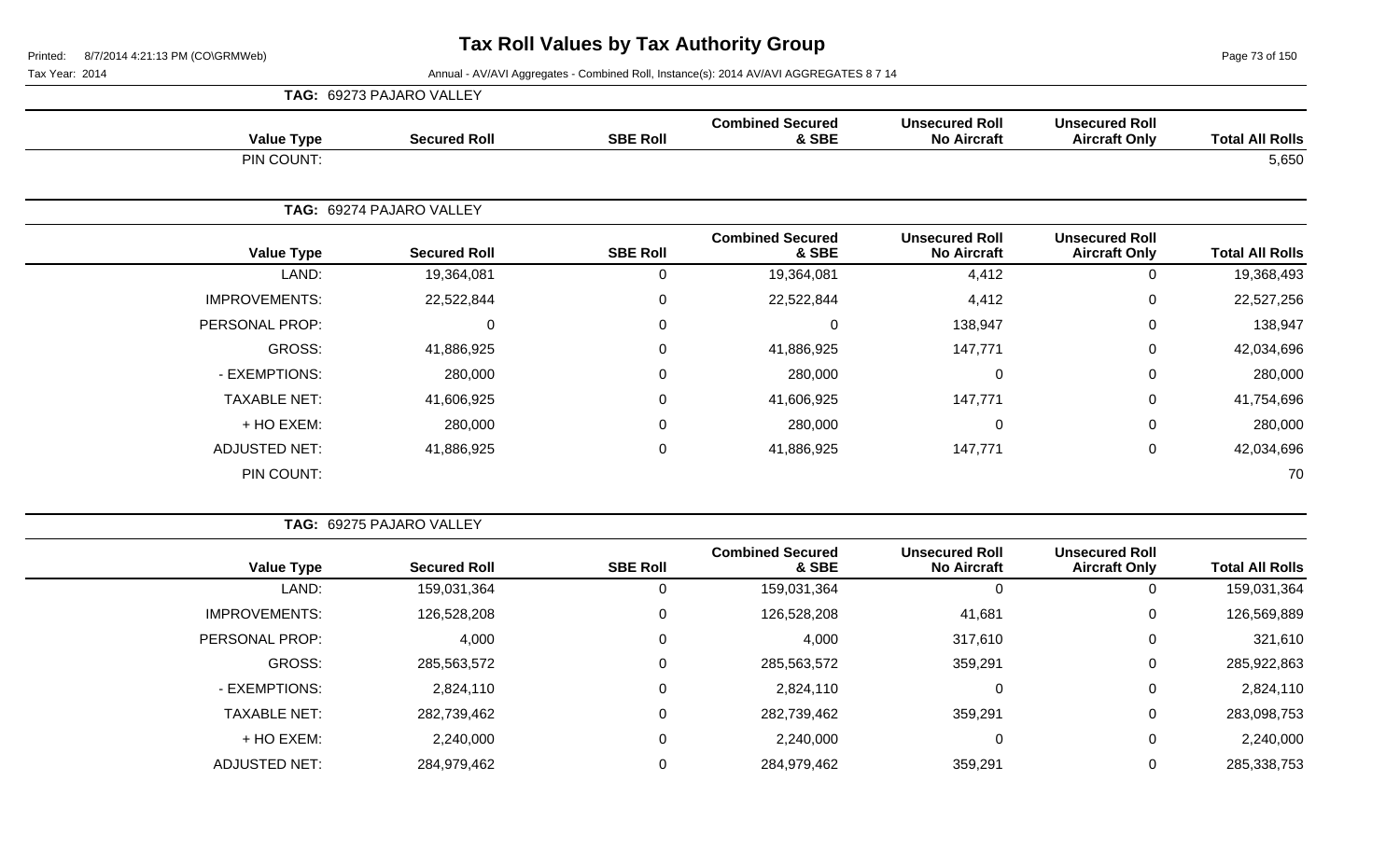Page 74 of 150

| TAG: 69275 PAJARO VALLEY |                          |                 |                                  |                                             |                                               |                        |
|--------------------------|--------------------------|-----------------|----------------------------------|---------------------------------------------|-----------------------------------------------|------------------------|
| <b>Value Type</b>        | <b>Secured Roll</b>      | <b>SBE Roll</b> | <b>Combined Secured</b><br>& SBE | <b>Unsecured Roll</b><br><b>No Aircraft</b> | <b>Unsecured Roll</b><br><b>Aircraft Only</b> | <b>Total All Rolls</b> |
| PIN COUNT:               |                          |                 |                                  |                                             |                                               | 725                    |
|                          | TAG: 69277 PAJARO VALLEY |                 |                                  |                                             |                                               |                        |
| <b>Value Type</b>        | <b>Secured Roll</b>      | <b>SBE Roll</b> | <b>Combined Secured</b><br>& SBE | <b>Unsecured Roll</b><br><b>No Aircraft</b> | <b>Unsecured Roll</b><br><b>Aircraft Only</b> | <b>Total All Rolls</b> |
| LAND:                    | 14,576,470               | 0               | 14,576,470                       | $\mathbf{0}$                                | 0                                             | 14,576,470             |
| <b>IMPROVEMENTS:</b>     | 10,287,240               | 0               | 10,287,240                       | $\Omega$                                    | $\Omega$                                      | 10,287,240             |
| PERSONAL PROP:           | $\Omega$                 | 0               | $\mathbf 0$                      | 17,064                                      | 0                                             | 17,064                 |
| GROSS:                   | 24,863,710               | 0               | 24,863,710                       | 17,064                                      | 0                                             | 24,880,774             |
| - EXEMPTIONS:            | 190,592                  | 0               | 190,592                          | $\Omega$                                    | $\mathbf 0$                                   | 190,592                |
| <b>TAXABLE NET:</b>      | 24,673,118               | 0               | 24,673,118                       | 17,064                                      | 0                                             | 24,690,182             |
| + HO EXEM:               | 189,000                  | $\mathbf 0$     | 189,000                          | $\Omega$                                    | 0                                             | 189,000                |
| <b>ADJUSTED NET:</b>     | 24,862,118               | 0               | 24,862,118                       | 17,064                                      | $\mathbf 0$                                   | 24,879,182             |
| PIN COUNT:               |                          |                 |                                  |                                             |                                               | 92                     |

|  |  |  | TAG: 69278 PAJARO VALLEY |  |
|--|--|--|--------------------------|--|
|--|--|--|--------------------------|--|

|                      |                     |                 | <b>Combined Secured</b> | <b>Unsecured Roll</b> |                                               |                        |
|----------------------|---------------------|-----------------|-------------------------|-----------------------|-----------------------------------------------|------------------------|
| <b>Value Type</b>    | <b>Secured Roll</b> | <b>SBE Roll</b> | & SBE                   | <b>No Aircraft</b>    | <b>Unsecured Roll</b><br><b>Aircraft Only</b> | <b>Total All Rolls</b> |
| LAND:                | 86,506,524          |                 | 86,506,524              | 14,884                |                                               | 86,521,408             |
| <b>IMPROVEMENTS:</b> | 69,959,597          |                 | 69,959,597              | 14,884                | 0                                             | 69,974,481             |
| PERSONAL PROP:       | 27,000              |                 | 27,000                  | 44,887                | 0                                             | 71,887                 |
| GROSS:               | 156,493,121         |                 | 156,493,121             | 74,655                | 0                                             | 156,567,776            |
| - EXEMPTIONS:        | 716,271             |                 | 716,271                 |                       | 0                                             | 716,271                |
| <b>TAXABLE NET:</b>  | 155,776,850         |                 | 155,776,850             | 74,655                | 0                                             | 155,851,505            |
| + HO EXEM:           | 588,000             |                 | 588,000                 | 0                     | 0                                             | 588,000                |
| <b>ADJUSTED NET:</b> | 156,364,850         |                 | 156,364,850             | 74,655                |                                               | 156,439,505            |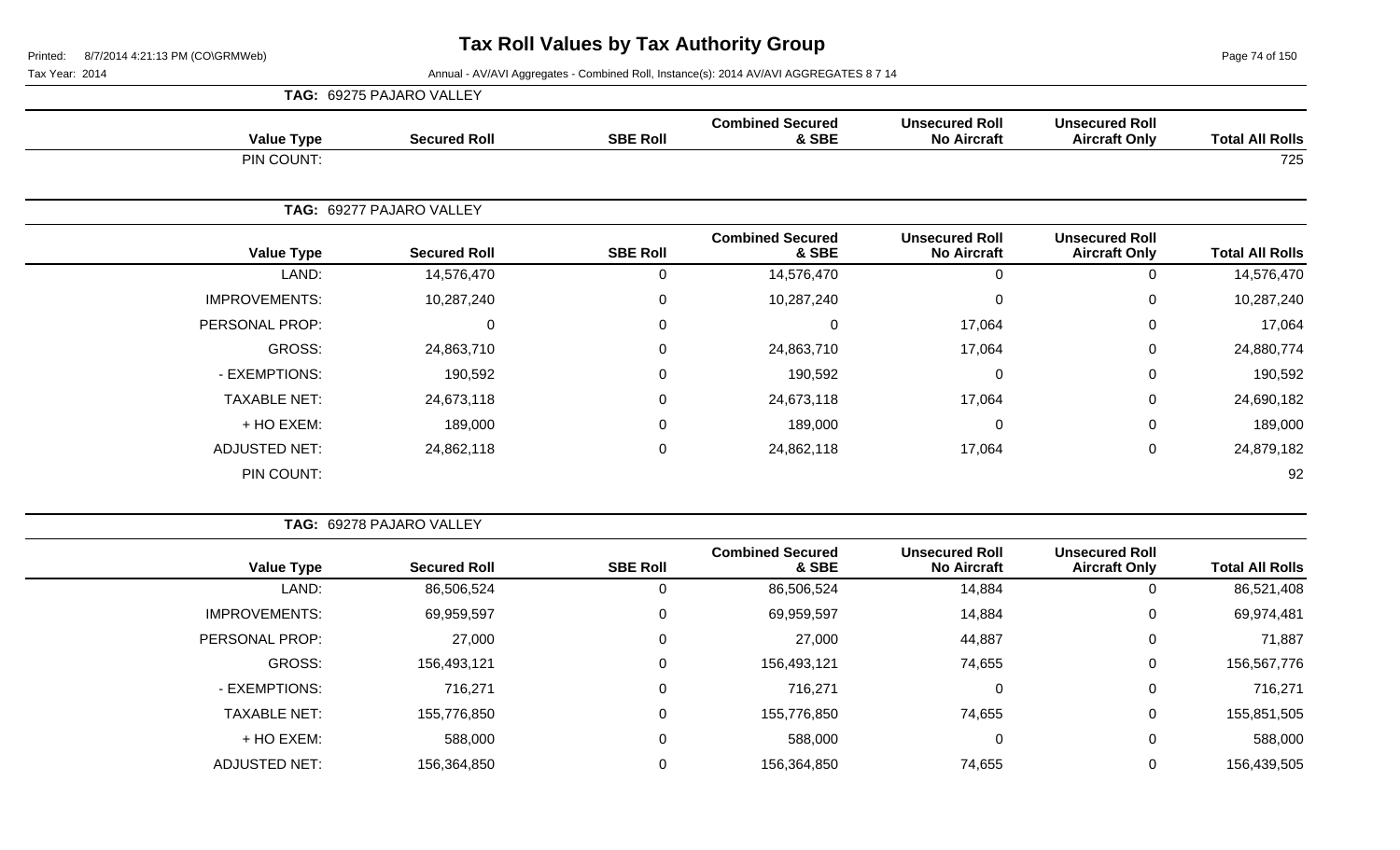Page 75 of 150

|                        | <b>Unsecured Roll</b><br><b>Aircraft Only</b> |                                             | <b>Combined Secured</b><br>& SBE |                 | TAG: 69278 PAJARO VALLEY |                      |
|------------------------|-----------------------------------------------|---------------------------------------------|----------------------------------|-----------------|--------------------------|----------------------|
| <b>Total All Rolls</b> |                                               | <b>Unsecured Roll</b><br><b>No Aircraft</b> |                                  | <b>SBE Roll</b> | <b>Secured Roll</b>      | <b>Value Type</b>    |
| 237                    |                                               |                                             |                                  |                 |                          | PIN COUNT:           |
|                        |                                               |                                             |                                  |                 | TAG: 69279 PAJARO VALLEY |                      |
| <b>Total All Rolls</b> | <b>Unsecured Roll</b><br><b>Aircraft Only</b> | <b>Unsecured Roll</b><br><b>No Aircraft</b> | <b>Combined Secured</b><br>& SBE | <b>SBE Roll</b> | <b>Secured Roll</b>      | <b>Value Type</b>    |
| 18,047,223             | $\mathbf 0$                                   | $\mathbf{0}$                                | 18,047,223                       | 0               | 18,047,223               | LAND:                |
| 15,170,990             | $\mathbf 0$                                   | 0                                           | 15,170,990                       | 0               | 15,170,990               | <b>IMPROVEMENTS:</b> |
| 33,218,213             | $\mathbf 0$                                   | 0                                           | 33,218,213                       | 0               | 33,218,213               | <b>GROSS:</b>        |
| 56,208                 | 0                                             | $\Omega$                                    | 56,208                           | 0               | 56,208                   | - EXEMPTIONS:        |
| 33,162,005             | 0                                             | 0                                           | 33,162,005                       | 0               | 33,162,005               | <b>TAXABLE NET:</b>  |
| 56,000                 | $\mathbf 0$                                   |                                             | 56,000                           | 0               | 56,000                   | + HO EXEM:           |
| 33,218,005             | $\mathbf 0$                                   | 0                                           | 33,218,005                       | 0               | 33,218,005               | <b>ADJUSTED NET:</b> |
| 24                     |                                               |                                             |                                  |                 |                          | PIN COUNT:           |
|                        |                                               |                                             |                                  |                 | TAG: 69280 PAJARO VALLEY |                      |
|                        | <b>The and contract Profit</b>                | The algorithm all the U.S.                  | Openedictor of Opening of        |                 |                          |                      |

| <b>Value Type</b>    | <b>Secured Roll</b> | <b>SBE Roll</b> | <b>Combined Secured</b><br>& SBE | <b>Unsecured Roll</b><br><b>No Aircraft</b> | <b>Unsecured Roll</b><br><b>Aircraft Only</b> | <b>Total All Rolls</b> |
|----------------------|---------------------|-----------------|----------------------------------|---------------------------------------------|-----------------------------------------------|------------------------|
| LAND:                | 127,440,693         | υ               | 127,440,693                      | 0                                           |                                               | 127,440,693            |
| <b>IMPROVEMENTS:</b> | 109,774,000         | 0               | 109,774,000                      | $\mathbf 0$                                 | 0                                             | 109,774,000            |
| PERSONAL PROP:       | 0                   | 0               |                                  | 151,002                                     | 0                                             | 151,002                |
| GROSS:               | 237,214,693         | 0               | 237,214,693                      | 151,002                                     | 0                                             | 237,365,695            |
| - EXEMPTIONS:        | 2,971,987           | 0               | 2,971,987                        | 0                                           | 0                                             | 2,971,987              |
| <b>TAXABLE NET:</b>  | 234,242,706         | 0               | 234,242,706                      | 151,002                                     | 0                                             | 234,393,708            |
| + HO EXEM:           | 2,021,600           | 0               | 2,021,600                        | $\mathbf 0$                                 | 0                                             | 2,021,600              |
| <b>ADJUSTED NET:</b> | 236,264,306         | $\mathbf{0}$    | 236,264,306                      | 151,002                                     |                                               | 236,415,308            |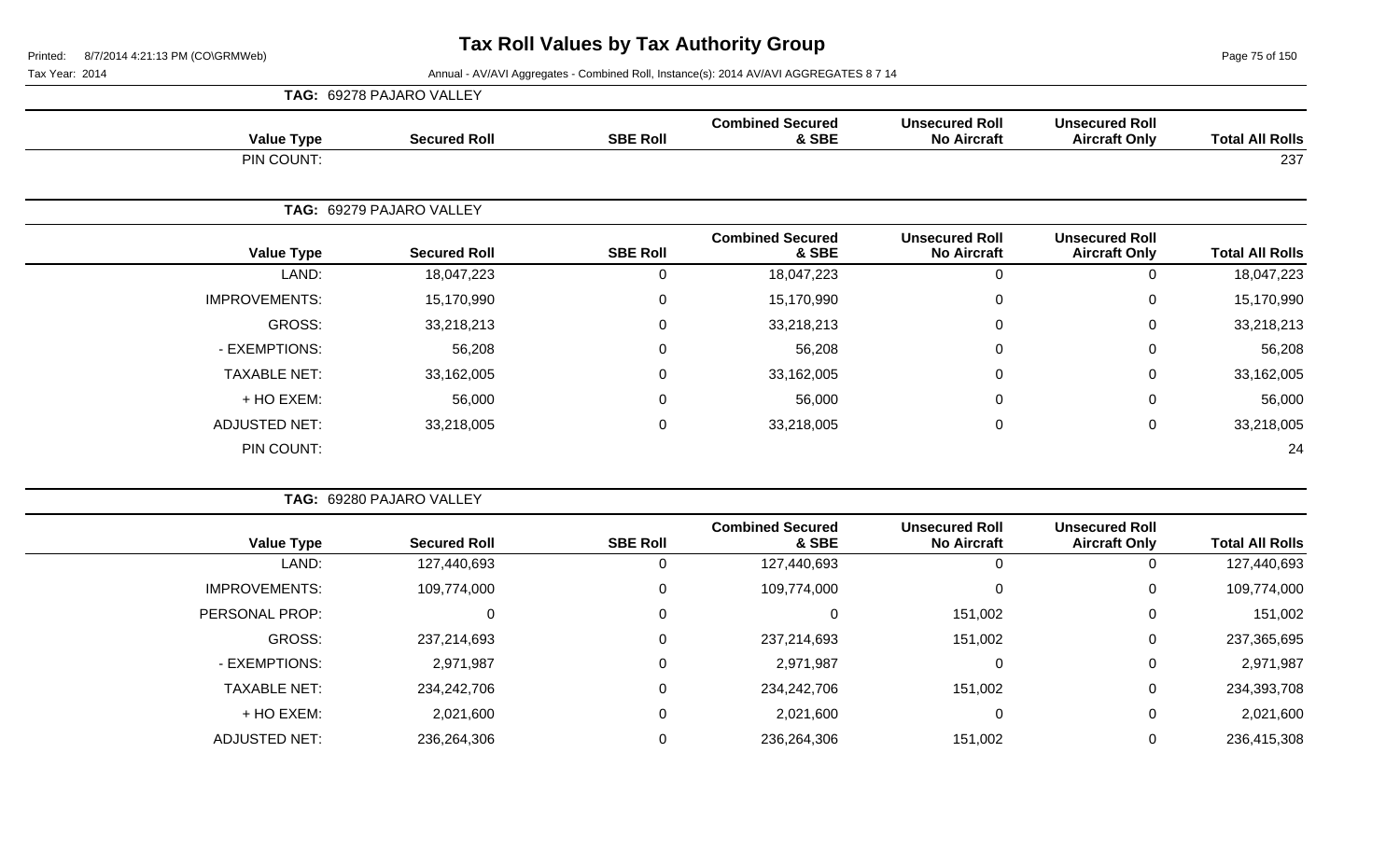Page 76 of 150

|                      | TAG: 69280 PAJARO VALLEY |                 |                                  |                                             |                                               |                        |
|----------------------|--------------------------|-----------------|----------------------------------|---------------------------------------------|-----------------------------------------------|------------------------|
| <b>Value Type</b>    | <b>Secured Roll</b>      | <b>SBE Roll</b> | <b>Combined Secured</b><br>& SBE | <b>Unsecured Roll</b><br><b>No Aircraft</b> | <b>Unsecured Roll</b><br><b>Aircraft Only</b> | <b>Total All Rolls</b> |
| PIN COUNT:           |                          |                 |                                  |                                             |                                               | 819                    |
|                      | TAG: 69281 PAJARO VALLEY |                 |                                  |                                             |                                               |                        |
| <b>Value Type</b>    | <b>Secured Roll</b>      | <b>SBE Roll</b> | <b>Combined Secured</b><br>& SBE | <b>Unsecured Roll</b><br><b>No Aircraft</b> | <b>Unsecured Roll</b><br><b>Aircraft Only</b> | <b>Total All Rolls</b> |
| LAND:                | 35,120,166               | 0               | 35,120,166                       | 0                                           | 0                                             | 35,120,166             |
| <b>IMPROVEMENTS:</b> | 33,256,933               | 0               | 33,256,933                       | $\Omega$                                    | 0                                             | 33,256,933             |
| PERSONAL PROP:       | $\mathbf{0}$             | 0               | $\Omega$                         | 27,608                                      | 0                                             | 27,608                 |
| GROSS:               | 68,377,099               | 0               | 68,377,099                       | 27,608                                      | $\mathbf 0$                                   | 68,404,707             |
| - EXEMPTIONS:        | 1,289,891                | 0               | 1,289,891                        | 0                                           | $\mathbf 0$                                   | 1,289,891              |
| <b>TAXABLE NET:</b>  | 67,087,208               | 0               | 67,087,208                       | 27,608                                      | $\mathbf 0$                                   | 67,114,816             |
| + HO EXEM:           | 448,000                  | 0               | 448,000                          | $\Omega$                                    | 0                                             | 448,000                |
| <b>ADJUSTED NET:</b> | 67,535,208               | 0               | 67,535,208                       | 27,608                                      | $\mathbf 0$                                   | 67,562,816             |
| PIN COUNT:           |                          |                 |                                  |                                             |                                               | 179                    |

| TAG: 69282 PAJARO VALLEY |                     |                 |                                  |                                             |                                               |                        |
|--------------------------|---------------------|-----------------|----------------------------------|---------------------------------------------|-----------------------------------------------|------------------------|
| <b>Value Type</b>        | <b>Secured Roll</b> | <b>SBE Roll</b> | <b>Combined Secured</b><br>& SBE | <b>Unsecured Roll</b><br><b>No Aircraft</b> | <b>Unsecured Roll</b><br><b>Aircraft Only</b> | <b>Total All Rolls</b> |
| LAND:                    | 43,083,438          | 1,295           | 43,084,733                       | 65,642                                      | U                                             | 43,150,375             |
| <b>IMPROVEMENTS:</b>     | 34,205,323          | 0               | 34,205,323                       | 772,076                                     | 0                                             | 34,977,399             |
| <b>PERSONAL PROP:</b>    | 869,007             | 0               | 869,007                          | 4,380,970                                   | 0                                             | 5,249,977              |
| GROSS:                   | 78,157,768          | 1,295           | 78,159,063                       | 5,218,688                                   | 0                                             | 83,377,751             |
| - EXEMPTIONS:            | 12,700,838          | 0               | 12,700,838                       | 0                                           | 0                                             | 12,700,838             |
| <b>TAXABLE NET:</b>      | 65,456,930          | 1,295           | 65,458,225                       | 5,218,688                                   | 0                                             | 70,676,913             |
| + HO EXEM:               | 133,000             | 0               | 133,000                          | 0                                           | 0                                             | 133,000                |
| <b>ADJUSTED NET:</b>     | 65,589,930          | 1,295           | 65,591,225                       | 5,218,688                                   | 0                                             | 70,809,913             |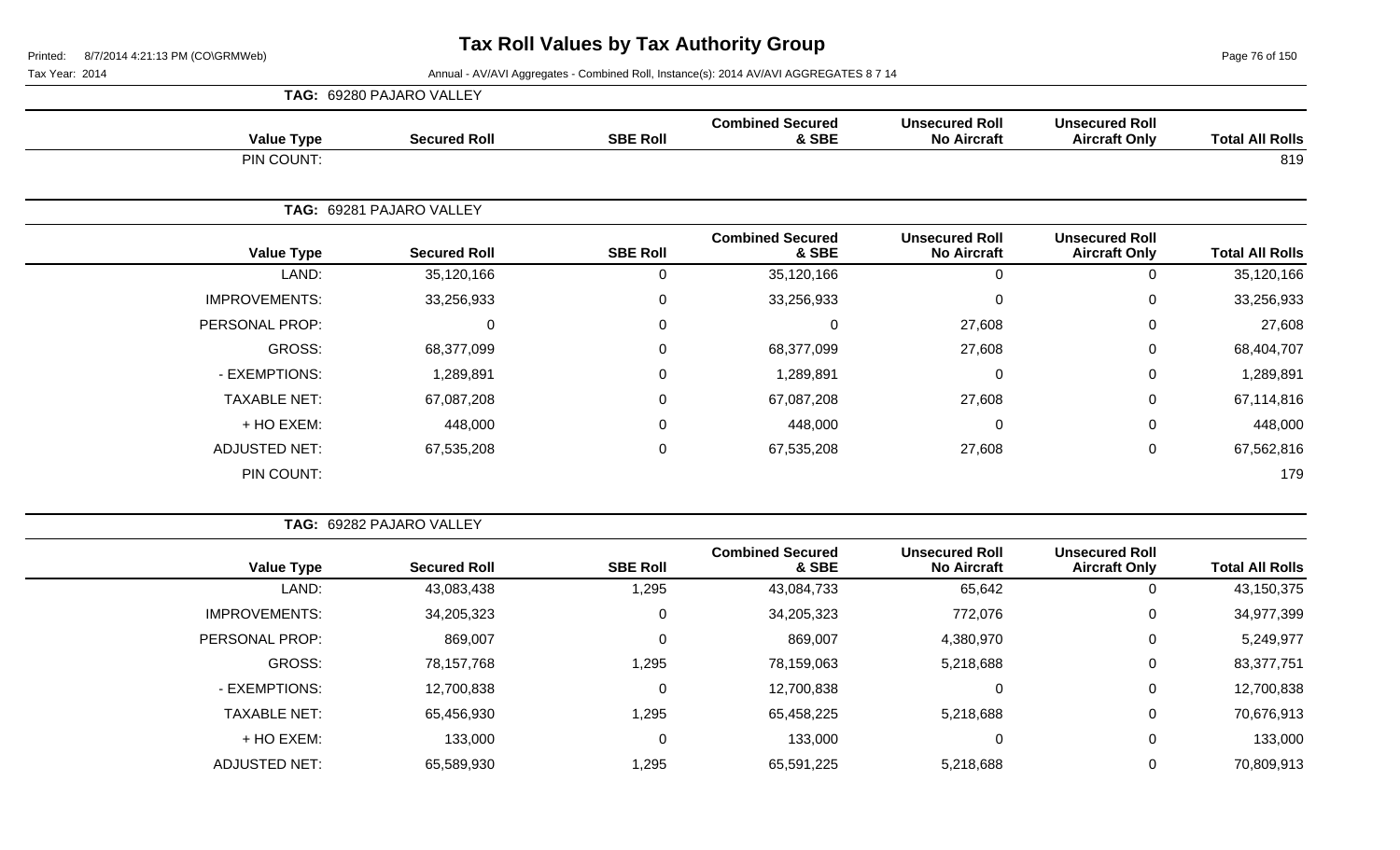Page 77 of 150

|                        | <b>Unsecured Roll</b><br><b>Aircraft Only</b> |                                             |                                  |                 | TAG: 69282 PAJARO VALLEY |                      |
|------------------------|-----------------------------------------------|---------------------------------------------|----------------------------------|-----------------|--------------------------|----------------------|
| <b>Total All Rolls</b> |                                               | <b>Unsecured Roll</b><br><b>No Aircraft</b> | <b>Combined Secured</b><br>& SBE | <b>SBE Roll</b> | <b>Secured Roll</b>      | <b>Value Type</b>    |
| 173                    |                                               |                                             |                                  |                 |                          | PIN COUNT:           |
|                        |                                               |                                             |                                  |                 | TAG: 69285 PAJARO VALLEY |                      |
| <b>Total All Rolls</b> | <b>Unsecured Roll</b><br><b>Aircraft Only</b> | <b>Unsecured Roll</b><br><b>No Aircraft</b> | <b>Combined Secured</b><br>& SBE | <b>SBE Roll</b> | <b>Secured Roll</b>      | <b>Value Type</b>    |
| 1,173,837              | $\mathbf 0$                                   | $\mathbf 0$                                 | 1,173,837                        | $\mathsf 0$     | 1,173,837                | LAND:                |
| 1,362,210              | 0                                             | $\Omega$                                    | 1,362,210                        | 0               | 1,362,210                | <b>IMPROVEMENTS:</b> |
| 2,536,047              | 0                                             | $\Omega$                                    | 2,536,047                        | 0               | 2,536,047                | <b>GROSS:</b>        |
| 50,324                 | $\mathbf 0$                                   | $\Omega$                                    | 50,324                           | $\mathbf 0$     | 50,324                   | - EXEMPTIONS:        |
| 2,485,723              | $\mathbf 0$                                   | $\Omega$                                    | 2,485,723                        | 0               | 2,485,723                | <b>TAXABLE NET:</b>  |
| 42,000                 | $\mathbf 0$                                   | $\Omega$                                    | 42,000                           | $\mathbf 0$     | 42,000                   | + HO EXEM:           |
| 2,527,723              | $\mathsf{O}\xspace$                           | $\mathbf 0$                                 | 2,527,723                        | $\mathbf 0$     | 2,527,723                | <b>ADJUSTED NET:</b> |
| 17                     |                                               |                                             |                                  |                 |                          | PIN COUNT:           |
|                        |                                               |                                             |                                  |                 | TAG: 69286 PAJARO VALLEY |                      |
| <b>Total All Rolls</b> | <b>Unsecured Roll</b><br><b>Aircraft Only</b> | <b>Unsecured Roll</b><br><b>No Aircraft</b> | <b>Combined Secured</b><br>& SBE | <b>SBE Roll</b> | <b>Secured Roll</b>      | <b>Value Type</b>    |
| 231,229                | $\mathbf 0$                                   | $\mathbf 0$                                 | 231,229                          | $\mathsf 0$     | 231,229                  | LAND:                |
| 631,253                | $\mathbf 0$                                   | $\mathbf 0$                                 | 631,253                          | $\mathbf 0$     | 631,253                  | <b>IMPROVEMENTS:</b> |
| 862,482                | $\mathbf 0$                                   | $\Omega$                                    | 862,482                          | $\mathbf 0$     | 862,482                  | <b>GROSS:</b>        |
| 862,482                | $\mathbf 0$                                   | $\pmb{0}$                                   | 862,482                          | $\mathbf 0$     | 862,482                  | <b>TAXABLE NET:</b>  |
| 862,482                | $\boldsymbol{0}$                              | $\mathbf 0$                                 | 862,482                          | $\pmb{0}$       | 862,482                  | <b>ADJUSTED NET:</b> |
|                        |                                               |                                             |                                  |                 |                          | PIN COUNT:           |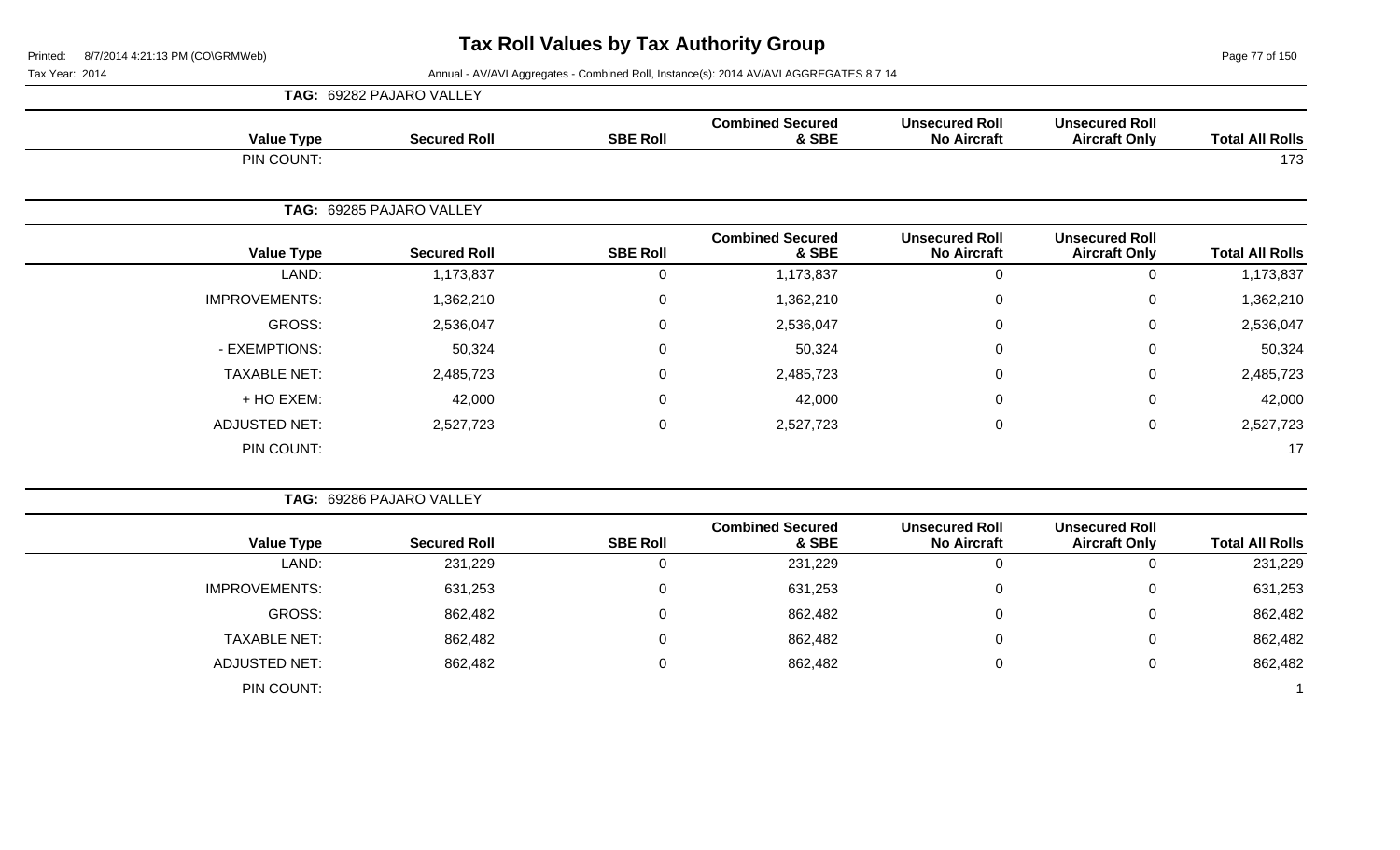# **Tax Roll Values by Tax Authority Group**

#### Tax Year: 2014 **Annual - AV/AVI Aggregates - Combined Roll**, Instance(s): 2014 AV/AVI AGGREGATES 8 7 14

**TAG:** 69289 PAJARO VALLEY

| <b>Total All Rolls</b> | <b>Unsecured Roll</b><br><b>Aircraft Only</b> | <b>Unsecured Roll</b><br><b>No Aircraft</b> | <b>Combined Secured</b><br>& SBE | <b>SBE Roll</b> | <b>Secured Roll</b> | <b>Value Type</b>    |
|------------------------|-----------------------------------------------|---------------------------------------------|----------------------------------|-----------------|---------------------|----------------------|
| 2,673,704              | υ                                             | 0                                           | 2,673,704                        | 0               | 2,673,704           | LAND:                |
| 2,423,512              | 0                                             | 0                                           | 2,423,512                        | $\mathbf 0$     | 2,423,512           | <b>IMPROVEMENTS:</b> |
| 5,097,216              | 0                                             | 0                                           | 5,097,216                        | $\mathbf 0$     | 5,097,216           | GROSS:               |
| 28,000                 | 0                                             | 0                                           | 28,000                           | $\mathbf 0$     | 28,000              | - EXEMPTIONS:        |
| 5,069,216              | 0                                             | 0                                           | 5,069,216                        | $\mathbf 0$     | 5,069,216           | <b>TAXABLE NET:</b>  |
| 28,000                 | 0                                             | 0                                           | 28,000                           | 0               | 28,000              | + HO EXEM:           |
| 5,097,216              | 0                                             | 0                                           | 5,097,216                        | $\mathbf 0$     | 5,097,216           | <b>ADJUSTED NET:</b> |
| 12                     |                                               |                                             |                                  |                 |                     | PIN COUNT:           |
|                        |                                               |                                             |                                  |                 |                     |                      |

**TAG:** 69290 PAJARO VALLEY

| <b>Value Type</b>    | <b>Secured Roll</b> | <b>SBE Roll</b> | <b>Combined Secured</b><br>& SBE | <b>Unsecured Roll</b><br><b>No Aircraft</b> | <b>Unsecured Roll</b><br><b>Aircraft Only</b> | <b>Total All Rolls</b> |
|----------------------|---------------------|-----------------|----------------------------------|---------------------------------------------|-----------------------------------------------|------------------------|
| LAND:                | 6,633,675           |                 | 6,633,675                        | 0                                           |                                               | 6,633,675              |
| <b>IMPROVEMENTS:</b> | 8,313,307           | 0               | 8,313,307                        | $\mathbf 0$                                 | 0                                             | 8,313,307              |
| PERSONAL PROP:       | 0                   | 0               | 0                                | 5,308                                       | 0                                             | 5,308                  |
| GROSS:               | 14,946,982          |                 | 14,946,982                       | 5,308                                       | 0                                             | 14,952,290             |
| - EXEMPTIONS:        | 63,664              |                 | 63,664                           | 0                                           | 0                                             | 63,664                 |
| <b>TAXABLE NET:</b>  | 14,883,318          | $\Omega$        | 14,883,318                       | 5,308                                       | 0                                             | 14,888,626             |
| + HO EXEM:           | 63,000              | $\Omega$        | 63,000                           | $\mathbf 0$                                 | 0                                             | 63,000                 |
| <b>ADJUSTED NET:</b> | 14,946,318          | $\Omega$        | 14,946,318                       | 5,308                                       | 0                                             | 14,951,626             |
| PIN COUNT:           |                     |                 |                                  |                                             |                                               | 21                     |

|                      | TAG: 69291 PAJARO VALLEY |                 |                                  |                                             |                                               |                        |
|----------------------|--------------------------|-----------------|----------------------------------|---------------------------------------------|-----------------------------------------------|------------------------|
| <b>Value Type</b>    | <b>Secured Roll</b>      | <b>SBE Roll</b> | <b>Combined Secured</b><br>& SBE | <b>Unsecured Roll</b><br><b>No Aircraft</b> | <b>Unsecured Roll</b><br><b>Aircraft Only</b> | <b>Total All Rolls</b> |
| LAND:                | 15,252,983               |                 | 15,252,983                       |                                             |                                               | 15,252,983             |
| <b>IMPROVEMENTS:</b> | 11,929,970               |                 | 11,929,970                       |                                             |                                               | 11,929,970             |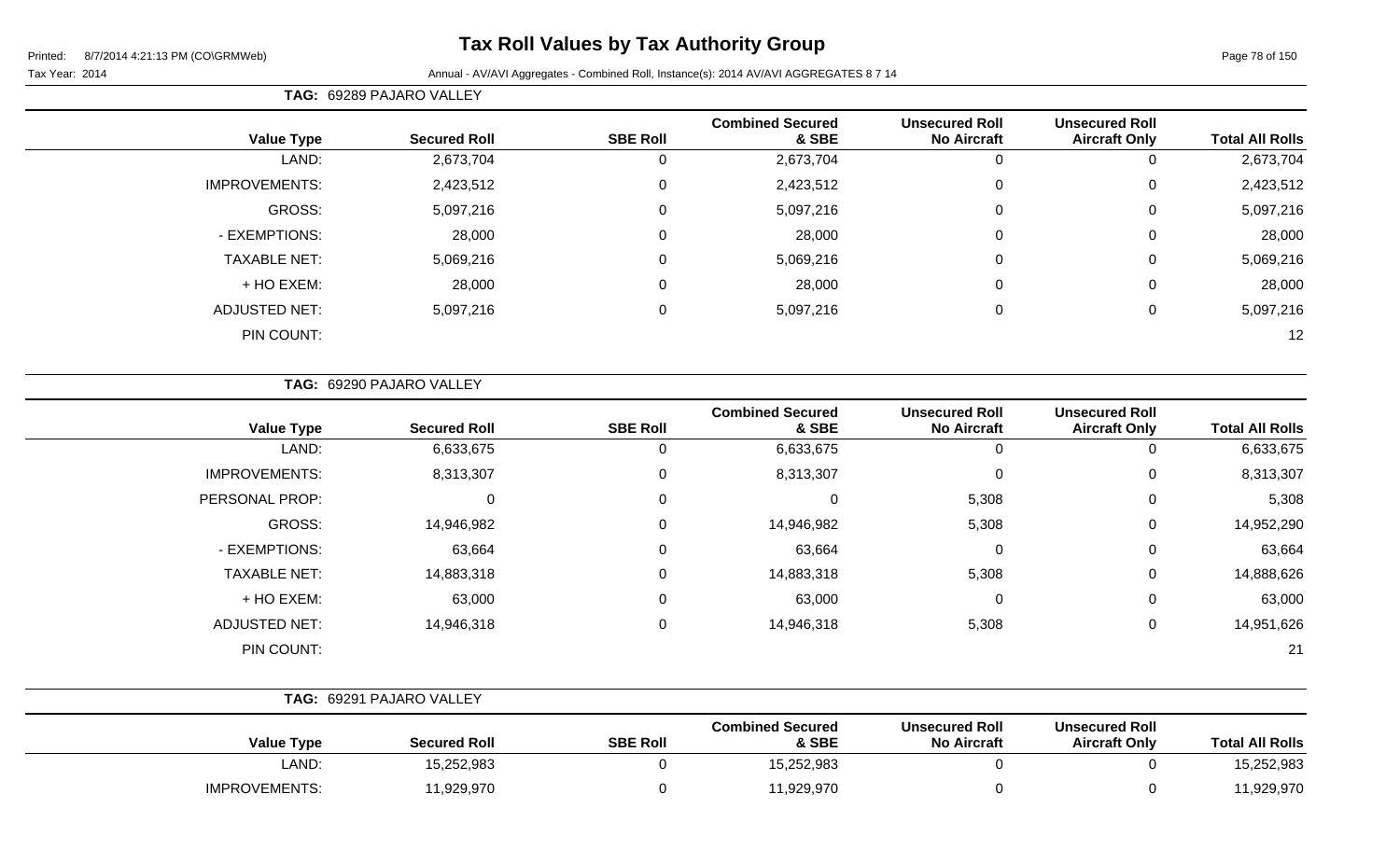# **Tax Roll Values by Tax Authority Group**

|                      | TAG: 69291 PAJARO VALLEY |                 |                                  |                                             |                                               |                        |
|----------------------|--------------------------|-----------------|----------------------------------|---------------------------------------------|-----------------------------------------------|------------------------|
| <b>Value Type</b>    | <b>Secured Roll</b>      | <b>SBE Roll</b> | <b>Combined Secured</b><br>& SBE | <b>Unsecured Roll</b><br><b>No Aircraft</b> | <b>Unsecured Roll</b><br><b>Aircraft Only</b> | <b>Total All Rolls</b> |
| PERSONAL PROP:       | 596,177                  | 0               | 596,177                          | 82,509                                      | 0                                             | 678,686                |
| GROSS:               | 27,779,130               | $\mathbf 0$     | 27,779,130                       | 82,509                                      | 0                                             | 27,861,639             |
| - EXEMPTIONS:        | 333,864                  | $\mathbf 0$     | 333,864                          | 0                                           | $\overline{0}$                                | 333,864                |
| <b>TAXABLE NET:</b>  | 27,445,266               | $\mathbf 0$     | 27,445,266                       | 82,509                                      | 0                                             | 27,527,775             |
| + HO EXEM:           | 84,000                   | $\mathbf 0$     | 84,000                           | 0                                           | 0                                             | 84,000                 |
| <b>ADJUSTED NET:</b> | 27,529,266               | $\mathbf 0$     | 27,529,266                       | 82,509                                      | 0                                             | 27,611,775             |
| PIN COUNT:           |                          |                 |                                  |                                             |                                               | 61                     |

|                      | TAG: 69293 PAJARO VALLEY |                 |                                  |                                             |                                               |                        |  |
|----------------------|--------------------------|-----------------|----------------------------------|---------------------------------------------|-----------------------------------------------|------------------------|--|
| <b>Value Type</b>    | <b>Secured Roll</b>      | <b>SBE Roll</b> | <b>Combined Secured</b><br>& SBE | <b>Unsecured Roll</b><br><b>No Aircraft</b> | <b>Unsecured Roll</b><br><b>Aircraft Only</b> | <b>Total All Rolls</b> |  |
| LAND:                | 9,298,749                | 0               | 9,298,749                        | 0                                           | 0                                             | 9,298,749              |  |
| <b>IMPROVEMENTS:</b> | 5,912,720                | 0               | 5,912,720                        | $\mathbf 0$                                 | 0                                             | 5,912,720              |  |
| GROSS:               | 15,211,469               | 0               | 15,211,469                       | $\mathbf 0$                                 | 0                                             | 15,211,469             |  |
| - EXEMPTIONS:        | 168,005                  | 0               | 168,005                          | $\mathbf 0$                                 | 0                                             | 168,005                |  |
| <b>TAXABLE NET:</b>  | 15,043,464               | 0               | 15,043,464                       | $\mathbf 0$                                 | 0                                             | 15,043,464             |  |
| + HO EXEM:           | 42,000                   | 0               | 42,000                           | 0                                           | 0                                             | 42,000                 |  |
| <b>ADJUSTED NET:</b> | 15,085,464               | $\mathbf 0$     | 15,085,464                       | $\mathbf 0$                                 | 0                                             | 15,085,464             |  |
| PIN COUNT:           |                          |                 |                                  |                                             |                                               | 18                     |  |

|                        |                                               |                                             |                                  |                 | TAG: 73001 HAPPY VALLEY |                      |
|------------------------|-----------------------------------------------|---------------------------------------------|----------------------------------|-----------------|-------------------------|----------------------|
| <b>Total All Rolls</b> | <b>Unsecured Roll</b><br><b>Aircraft Only</b> | <b>Unsecured Roll</b><br><b>No Aircraft</b> | <b>Combined Secured</b><br>& SBE | <b>SBE Roll</b> | <b>Secured Roll</b>     | <b>Value Type</b>    |
| 127,283,126            |                                               |                                             | 127,283,126                      |                 | 127,283,126             | LAND:                |
| 122,741,874            |                                               | 165,507                                     | 122,576,367                      |                 | 122,576,367             | <b>IMPROVEMENTS:</b> |
| 1,006,829              |                                               | 555,034                                     | 451,795                          |                 | 451,795                 | PERSONAL PROP:       |
| 251,031,829            |                                               | 720,541                                     | 250,311,288                      |                 | 250,311,288             | <b>GROSS:</b>        |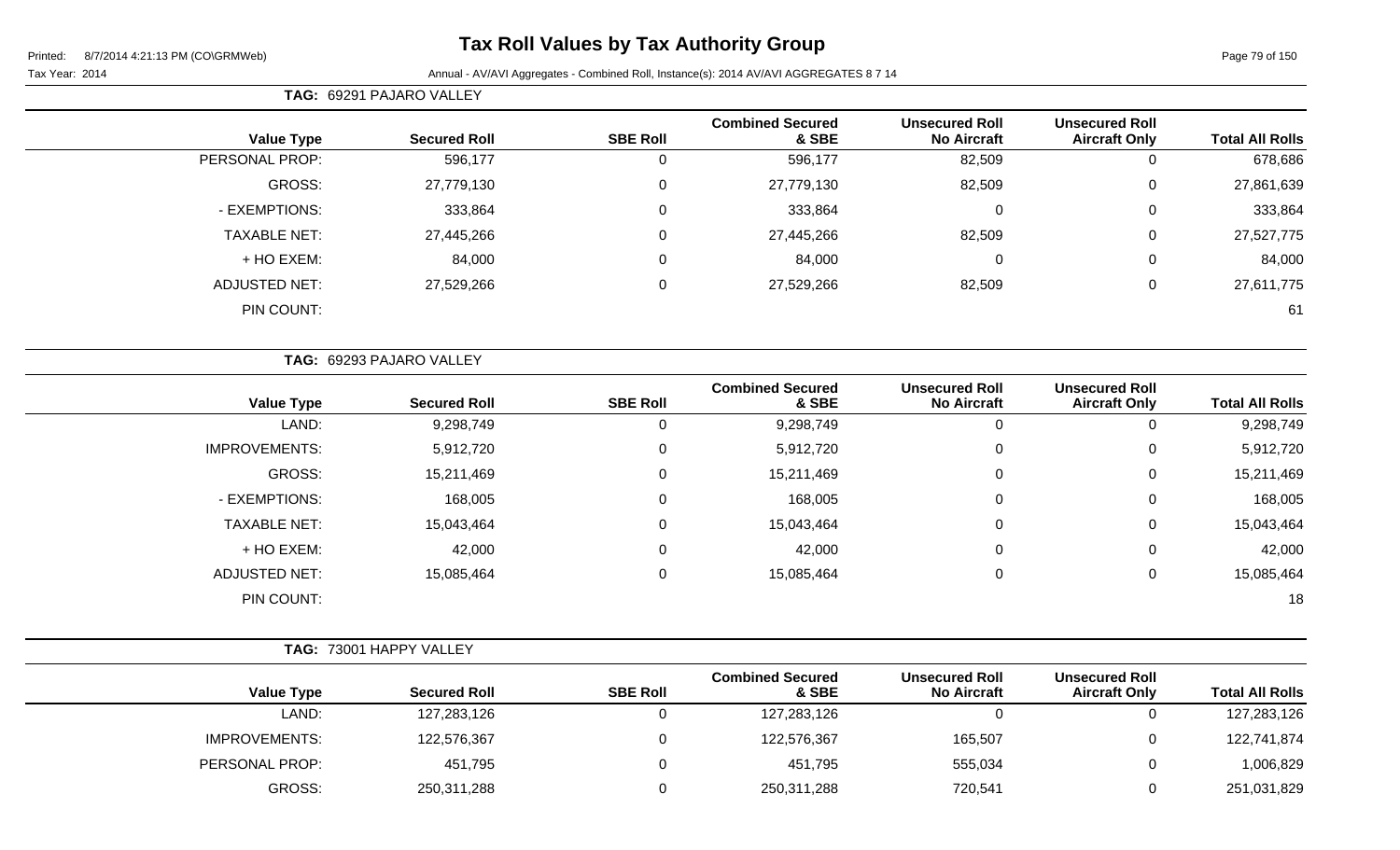Page 80 of 150

#### Tax Year: 2014 **Annual - AV/AVI Aggregates - Combined Roll**, Instance(s): 2014 AV/AVI AGGREGATES 8 7 14

| <b>TAG: 73001 HAPPY VALLEY</b> |                     |                 |                                  |                                             |                                               |                        |  |
|--------------------------------|---------------------|-----------------|----------------------------------|---------------------------------------------|-----------------------------------------------|------------------------|--|
| <b>Value Type</b>              | <b>Secured Roll</b> | <b>SBE Roll</b> | <b>Combined Secured</b><br>& SBE | <b>Unsecured Roll</b><br><b>No Aircraft</b> | <b>Unsecured Roll</b><br><b>Aircraft Only</b> | <b>Total All Rolls</b> |  |
| - EXEMPTIONS:                  | 2,961,240           | 0               | 2,961,240                        | 0                                           |                                               | 2,961,240              |  |
| <b>TAXABLE NET:</b>            | 247,350,048         | 0               | 247,350,048                      | 720,541                                     | 0                                             | 248,070,589            |  |
| + HO EXEM:                     | 1,916,600           | 0               | 1,916,600                        | 0                                           | $\Omega$                                      | 1,916,600              |  |
| ADJUSTED NET:                  | 249,266,648         | 0               | 249,266,648                      | 720,541                                     | 0                                             | 249,987,189            |  |
| PIN COUNT:                     |                     |                 |                                  |                                             |                                               | 604                    |  |

**TAG:** 73002 HAPPY VALLEY

| <b>Value Type</b>    | <b>Secured Roll</b> | <b>SBE Roll</b> | <b>Combined Secured</b><br>& SBE | <b>Unsecured Roll</b><br><b>No Aircraft</b> | <b>Unsecured Roll</b><br><b>Aircraft Only</b> | <b>Total All Rolls</b> |
|----------------------|---------------------|-----------------|----------------------------------|---------------------------------------------|-----------------------------------------------|------------------------|
| LAND:                | 1,254,991           | 0               | 1,254,991                        | 0                                           |                                               | 1,254,991              |
| <b>IMPROVEMENTS:</b> | 756,379             | 0               | 756,379                          | 0                                           | 0                                             | 756,379                |
| GROSS:               | 2,011,370           | 0               | 2,011,370                        | 0                                           | 0                                             | 2,011,370              |
| - EXEMPTIONS:        | 14,000              | 0               | 14,000                           | 0                                           | 0                                             | 14,000                 |
| <b>TAXABLE NET:</b>  | 1,997,370           | 0               | 1,997,370                        | 0                                           | 0                                             | 1,997,370              |
| + HO EXEM:           | 14,000              | 0               | 14,000                           | 0                                           | 0                                             | 14,000                 |
| <b>ADJUSTED NET:</b> | 2,011,370           | 0               | 2,011,370                        | 0                                           | 0                                             | 2,011,370              |
| PIN COUNT:           |                     |                 |                                  |                                             |                                               | 3                      |

|                      | <b>TAG: 73003 HAPPY VALLEY</b> |                 |                                  |                                             |                                               |                        |  |
|----------------------|--------------------------------|-----------------|----------------------------------|---------------------------------------------|-----------------------------------------------|------------------------|--|
| <b>Value Type</b>    | <b>Secured Roll</b>            | <b>SBE Roll</b> | <b>Combined Secured</b><br>& SBE | <b>Unsecured Roll</b><br><b>No Aircraft</b> | <b>Unsecured Roll</b><br><b>Aircraft Only</b> | <b>Total All Rolls</b> |  |
| LAND:                | 708,734                        | 0               | 708,734                          | υ                                           |                                               | 708,734                |  |
| <b>IMPROVEMENTS:</b> | 647,524                        | 0               | 647,524                          | 0                                           | 0                                             | 647,524                |  |
| <b>GROSS:</b>        | 1,356,258                      | 0               | 1,356,258                        | $\mathbf 0$                                 | 0                                             | 1,356,258              |  |
| - EXEMPTIONS:        | 14,000                         | 0               | 14,000                           | 0                                           | 0                                             | 14,000                 |  |
| <b>TAXABLE NET:</b>  | 1,342,258                      | 0               | 1,342,258                        | 0                                           | 0                                             | 1,342,258              |  |
| + HO EXEM:           | 14,000                         | 0               | 14,000                           |                                             |                                               | 14,000                 |  |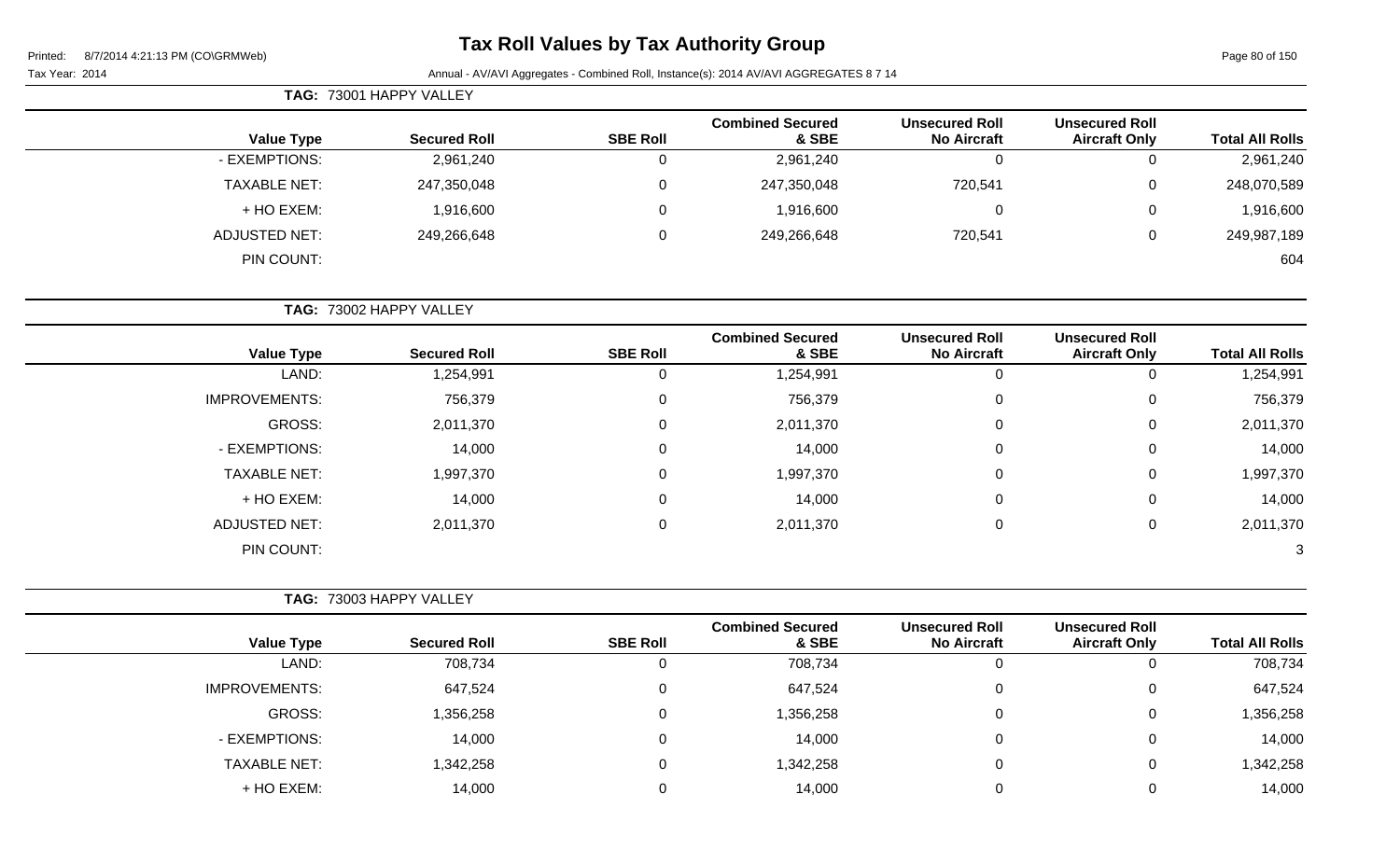Page 81 of 150

|                      |                         | TAG: 73003 HAPPY VALLEY |                                  |                                             |                                               |                        |  |  |
|----------------------|-------------------------|-------------------------|----------------------------------|---------------------------------------------|-----------------------------------------------|------------------------|--|--|
| <b>Value Type</b>    | <b>Secured Roll</b>     | <b>SBE Roll</b>         | <b>Combined Secured</b><br>& SBE | <b>Unsecured Roll</b><br><b>No Aircraft</b> | <b>Unsecured Roll</b><br><b>Aircraft Only</b> | <b>Total All Rolls</b> |  |  |
| <b>ADJUSTED NET:</b> | 1,356,258               | 0                       | 1,356,258                        | 0                                           | $\mathbf 0$                                   | 1,356,258              |  |  |
| PIN COUNT:           |                         |                         |                                  |                                             |                                               | 3                      |  |  |
|                      | TAG: 73004 HAPPY VALLEY |                         |                                  |                                             |                                               |                        |  |  |
| <b>Value Type</b>    | <b>Secured Roll</b>     | <b>SBE Roll</b>         | <b>Combined Secured</b><br>& SBE | <b>Unsecured Roll</b><br><b>No Aircraft</b> | <b>Unsecured Roll</b><br><b>Aircraft Only</b> | <b>Total All Rolls</b> |  |  |
| LAND:                | 701,623                 | 0                       | 701,623                          | 0                                           | $\mathbf 0$                                   | 701,623                |  |  |
| <b>IMPROVEMENTS:</b> | 976,584                 | 0                       | 976,584                          | 0                                           | $\mathbf 0$                                   | 976,584                |  |  |
| GROSS:               | 1,678,207               | 0                       | 1,678,207                        | 0                                           | $\mathbf 0$                                   | 1,678,207              |  |  |
| - EXEMPTIONS:        | 21,000                  | 0                       | 21,000                           | 0                                           | $\mathbf 0$                                   | 21,000                 |  |  |
| <b>TAXABLE NET:</b>  | 1,657,207               | 0                       | 1,657,207                        | 0                                           | $\pmb{0}$                                     | 1,657,207              |  |  |
| + HO EXEM:           | 21,000                  | 0                       | 21,000                           | 0                                           | $\mathbf 0$                                   | 21,000                 |  |  |
| <b>ADJUSTED NET:</b> | 1,678,207               | 0                       | 1,678,207                        | 0                                           | $\mathbf 0$                                   | 1,678,207              |  |  |
| PIN COUNT:           |                         |                         |                                  |                                             |                                               | 4                      |  |  |

|                      | TAG: 73005 HAPPY VALLEY |                 |                                  |                                             |                                               |                        |  |  |  |
|----------------------|-------------------------|-----------------|----------------------------------|---------------------------------------------|-----------------------------------------------|------------------------|--|--|--|
| <b>Value Type</b>    | <b>Secured Roll</b>     | <b>SBE Roll</b> | <b>Combined Secured</b><br>& SBE | <b>Unsecured Roll</b><br><b>No Aircraft</b> | <b>Unsecured Roll</b><br><b>Aircraft Only</b> | <b>Total All Rolls</b> |  |  |  |
| LAND:                | 93,961                  | 0               | 93,961                           | 0                                           |                                               | 93,961                 |  |  |  |
| <b>IMPROVEMENTS:</b> | 52,751                  | $\mathbf 0$     | 52,751                           | 0                                           | 0                                             | 52,751                 |  |  |  |
| GROSS:               | 146,712                 | $\mathbf 0$     | 146,712                          | 0                                           | 0                                             | 146,712                |  |  |  |
| <b>TAXABLE NET:</b>  | 146,712                 | $\mathbf 0$     | 146,712                          | 0                                           | 0                                             | 146,712                |  |  |  |
| <b>ADJUSTED NET:</b> | 146,712                 | 0               | 146,712                          | 0                                           | 0                                             | 146,712                |  |  |  |
| PIN COUNT:           |                         |                 |                                  |                                             |                                               |                        |  |  |  |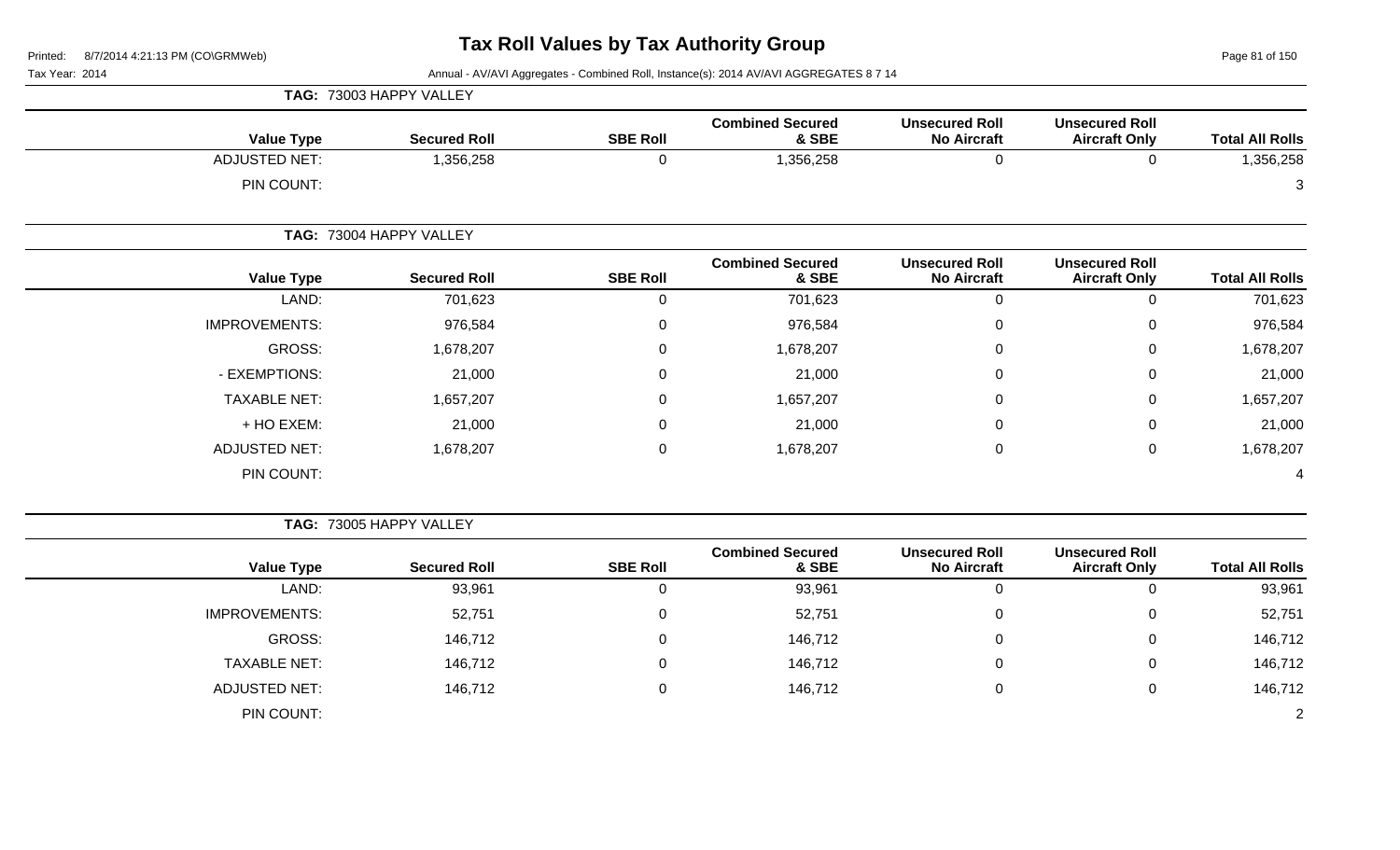# **Tax Roll Values by Tax Authority Group**

#### Tax Year: 2014 **Annual - AV/AVI Aggregates - Combined Roll**, Instance(s): 2014 AV/AVI AGGREGATES 8 7 14

**TAG:** 79001 LOMA PRIETA

| <b>Total All Rolls</b> | <b>Unsecured Roll</b><br><b>Aircraft Only</b> | <b>Unsecured Roll</b><br><b>No Aircraft</b> | <b>Combined Secured</b><br>& SBE | <b>SBE Roll</b> | <b>Secured Roll</b> | <b>Value Type</b>    |
|------------------------|-----------------------------------------------|---------------------------------------------|----------------------------------|-----------------|---------------------|----------------------|
| 4,952,357              | U                                             | 0                                           | 4,952,357                        | U               | 4,952,357           | LAND:                |
| 4,925,716              | 0                                             | 0                                           | 4,925,716                        | 0               | 4,925,716           | <b>IMPROVEMENTS:</b> |
| 9,878,073              | 0                                             | 0                                           | 9,878,073                        | 0               | 9,878,073           | GROSS:               |
| 92,511                 | 0                                             | 0                                           | 92,511                           | 0               | 92,511              | - EXEMPTIONS:        |
| 9,785,562              | 0                                             | 0                                           | 9,785,562                        | 0               | 9,785,562           | <b>TAXABLE NET:</b>  |
| 91,000                 | 0                                             | 0                                           | 91,000                           | 0               | 91,000              | + HO EXEM:           |
| 9,876,562              | 0                                             | $\mathbf 0$                                 | 9,876,562                        | 0               | 9,876,562           | <b>ADJUSTED NET:</b> |
| 22                     |                                               |                                             |                                  |                 |                     | PIN COUNT:           |

**TAG:** 79004 LOMA PRIETA

| <b>Value Type</b>    | <b>Secured Roll</b> | <b>SBE Roll</b> | <b>Combined Secured</b><br>& SBE | <b>Unsecured Roll</b><br><b>No Aircraft</b> | <b>Unsecured Roll</b><br><b>Aircraft Only</b> | <b>Total All Rolls</b> |
|----------------------|---------------------|-----------------|----------------------------------|---------------------------------------------|-----------------------------------------------|------------------------|
| LAND:                | 11,850,963          |                 | 11,850,963                       | 0                                           | 0                                             | 11,850,963             |
| <b>IMPROVEMENTS:</b> | 10,475,974          | $\Omega$        | 10,475,974                       | 0                                           | 0                                             | 10,475,974             |
| PERSONAL PROP:       | 25,000              | 0               | 25,000                           | 0                                           | 0                                             | 25,000                 |
| GROSS:               | 22,351,937          | $\Omega$        | 22,351,937                       | 0                                           | 0                                             | 22,351,937             |
| - EXEMPTIONS:        | 173,312             | 0               | 173,312                          | 0                                           | 0                                             | 173,312                |
| <b>TAXABLE NET:</b>  | 22,178,625          | $\Omega$        | 22,178,625                       | 0                                           | 0                                             | 22,178,625             |
| + HO EXEM:           | 168,000             | 0               | 168,000                          | 0                                           | 0                                             | 168,000                |
| <b>ADJUSTED NET:</b> | 22,346,625          | $\Omega$        | 22,346,625                       | $\pmb{0}$                                   | 0                                             | 22,346,625             |
| PIN COUNT:           |                     |                 |                                  |                                             |                                               | 81                     |

|                      | TAG: 79012 LOMA PRIETA |                 |                                  |                                             |                                               |                        |
|----------------------|------------------------|-----------------|----------------------------------|---------------------------------------------|-----------------------------------------------|------------------------|
| <b>Value Type</b>    | <b>Secured Roll</b>    | <b>SBE Roll</b> | <b>Combined Secured</b><br>& SBE | <b>Unsecured Roll</b><br><b>No Aircraft</b> | <b>Unsecured Roll</b><br><b>Aircraft Only</b> | <b>Total All Rolls</b> |
| LAND:                | 1,075,203              |                 | 1,075,203                        |                                             |                                               | 1,075,203              |
| <b>IMPROVEMENTS:</b> | 906,062                |                 | 906,062                          |                                             |                                               | 906,062                |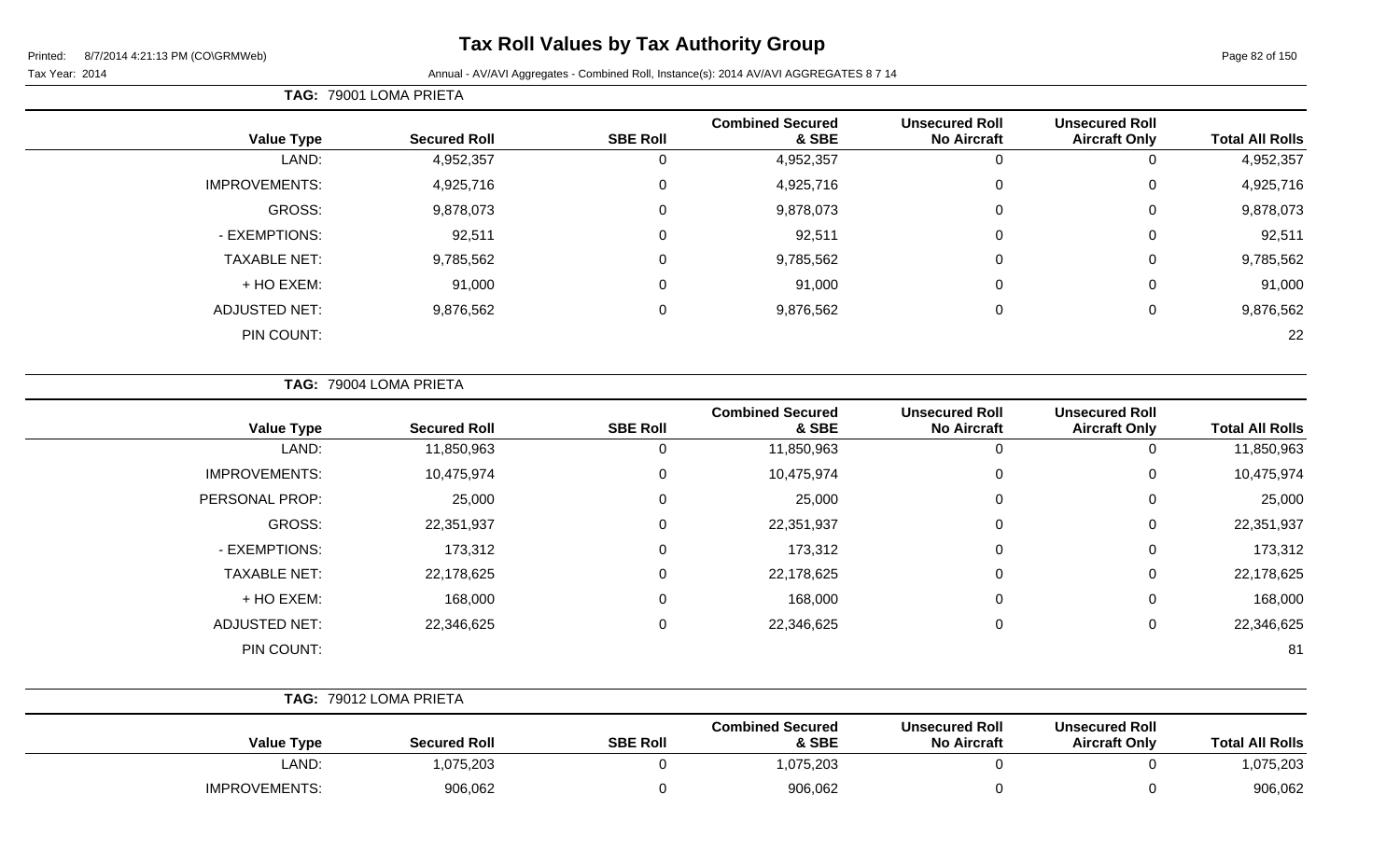| <b>Total All Rolls</b> | <b>Unsecured Roll</b><br><b>Aircraft Only</b> | <b>Unsecured Roll</b><br><b>No Aircraft</b> | <b>Combined Secured</b><br>& SBE | <b>SBE Roll</b> | <b>Secured Roll</b>    | <b>Value Type</b>    |
|------------------------|-----------------------------------------------|---------------------------------------------|----------------------------------|-----------------|------------------------|----------------------|
| 1,981,265              | $\mathbf 0$                                   | 0                                           | 1,981,265                        | $\overline{0}$  | 1,981,265              | <b>GROSS:</b>        |
| 7,000                  | $\Omega$                                      | 0                                           | 7,000                            | $\mathbf 0$     | 7,000                  | - EXEMPTIONS:        |
| 1,974,265              | 0                                             | 0                                           | 1,974,265                        | $\mathbf 0$     | 1,974,265              | <b>TAXABLE NET:</b>  |
| 7,000                  | 0                                             | 0                                           | 7,000                            | 0               | 7,000                  | + HO EXEM:           |
| 1,981,265              | $\boldsymbol{0}$                              | 0                                           | 1,981,265                        | $\mathbf 0$     | 1,981,265              | <b>ADJUSTED NET:</b> |
| 8                      |                                               |                                             |                                  |                 |                        | PIN COUNT:           |
|                        |                                               |                                             |                                  |                 | TAG: 79014 LOMA PRIETA |                      |
| <b>Total All Rolls</b> | <b>Unsecured Roll</b><br><b>Aircraft Only</b> | <b>Unsecured Roll</b><br><b>No Aircraft</b> | <b>Combined Secured</b><br>& SBE | <b>SBE Roll</b> | <b>Secured Roll</b>    | <b>Value Type</b>    |
| 3,470,949              | 0                                             | $\mathbf 0$                                 | 3,470,949                        | $\mathbf 0$     | 3,470,949              | LAND:                |
| 3,487,708              | $\Omega$                                      | 0                                           | 3,487,708                        | 0               | 3,487,708              | <b>IMPROVEMENTS:</b> |
| 6,958,657              | $\Omega$                                      | 0                                           | 6,958,657                        | $\mathbf 0$     | 6,958,657              | <b>GROSS:</b>        |
| 42,000                 | 0                                             | 0                                           | 42,000                           | 0               | 42,000                 | - EXEMPTIONS:        |
| 6,916,657              | 0                                             | 0                                           | 6,916,657                        | 0               | 6,916,657              | <b>TAXABLE NET:</b>  |
| 42,000                 | 0                                             | 0                                           | 42,000                           | $\mathbf 0$     | 42,000                 | + HO EXEM:           |
| 6,958,657              | 0                                             | 0                                           | 6,958,657                        | $\mathbf 0$     | 6,958,657              | <b>ADJUSTED NET:</b> |
| 19                     |                                               |                                             |                                  |                 |                        | PIN COUNT:           |
|                        |                                               |                                             |                                  |                 | TAG: 79021 LOMA PRIETA |                      |
|                        |                                               |                                             |                                  |                 |                        |                      |

|                      |                     |                 | <b>Combined Secured</b> | <b>Unsecured Roll</b> | <b>Unsecured Roll</b> |                        |
|----------------------|---------------------|-----------------|-------------------------|-----------------------|-----------------------|------------------------|
| <b>Value Type</b>    | <b>Secured Roll</b> | <b>SBE Roll</b> | & SBE                   | <b>No Aircraft</b>    | <b>Aircraft Only</b>  | <b>Total All Rolls</b> |
| LAND:                | 145,590             |                 | 145,590                 |                       | O                     | 145,590                |
| <b>IMPROVEMENTS:</b> | 406,792             |                 | 406,792                 |                       | 0                     | 406,792                |
| GROSS:               | 552,382             |                 | 552,382                 |                       | 0                     | 552,382                |
| - EXEMPTIONS:        | 7,000               |                 | 7,000                   |                       | 0                     | 7,000                  |
| <b>TAXABLE NET:</b>  | 545,382             |                 | 545,382                 |                       | 0                     | 545,382                |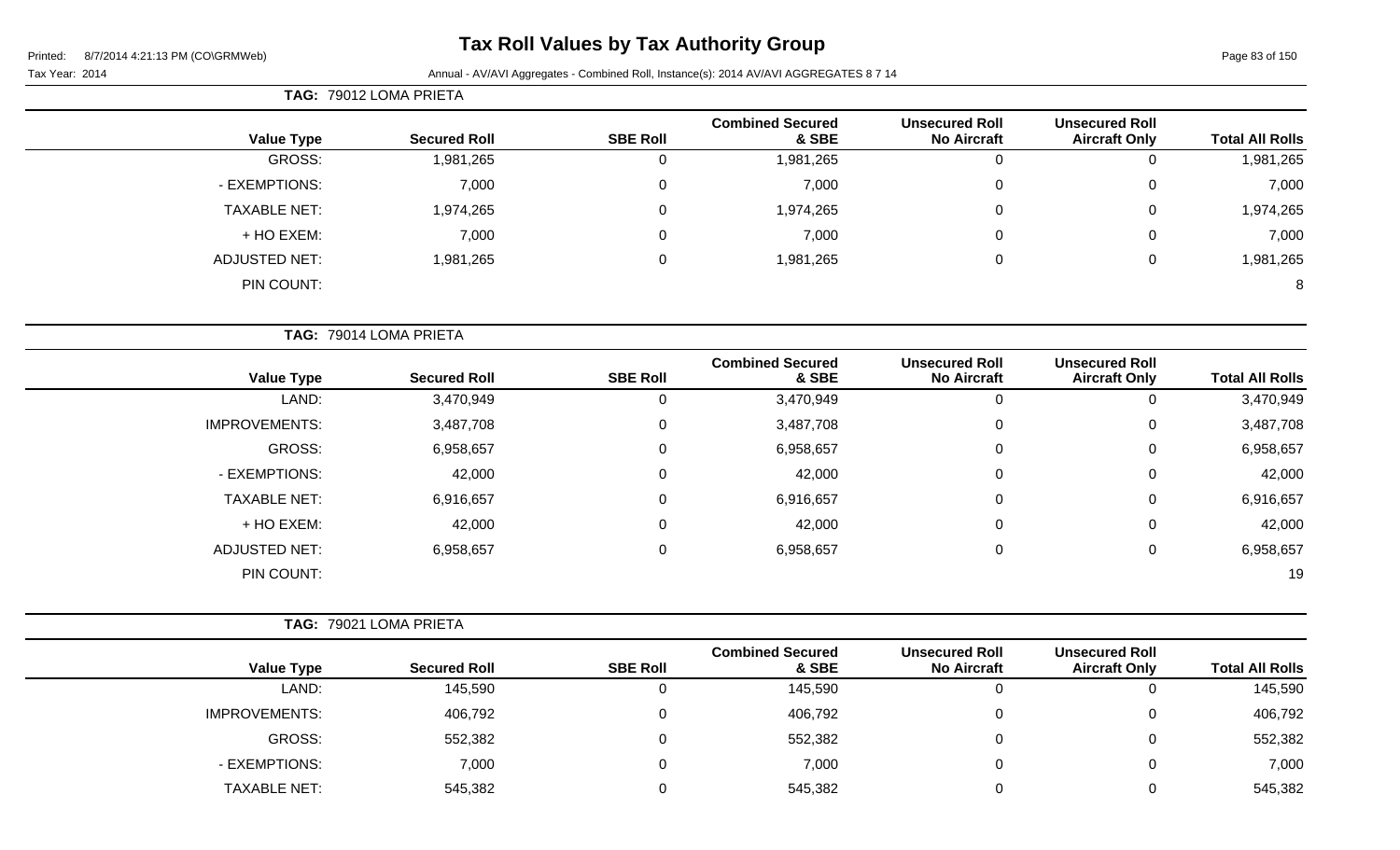Page 84 of 150

Tax Year: 2014 Annual - AV/AVI Aggregates - Combined Roll, Instance(s): 2014 AV/AVI AGGREGATES 8 7 14

|                      | TAG: 79021 LOMA PRIETA |                 |                                  |                                             |                                               |                        |
|----------------------|------------------------|-----------------|----------------------------------|---------------------------------------------|-----------------------------------------------|------------------------|
| <b>Value Type</b>    | <b>Secured Roll</b>    | <b>SBE Roll</b> | <b>Combined Secured</b><br>& SBE | <b>Unsecured Roll</b><br><b>No Aircraft</b> | <b>Unsecured Roll</b><br><b>Aircraft Only</b> | <b>Total All Rolls</b> |
| + HO EXEM:           | 7,000                  |                 | 7,000                            |                                             |                                               | 7,000                  |
| <b>ADJUSTED NET:</b> | 552,382                |                 | 552,382                          |                                             |                                               | 552,382                |
| PIN COUNT:           |                        |                 |                                  |                                             |                                               |                        |

|                      | TAG: 79022 LOMA PRIETA |                 |                                  |                                             |                                               |                        |
|----------------------|------------------------|-----------------|----------------------------------|---------------------------------------------|-----------------------------------------------|------------------------|
| <b>Value Type</b>    | <b>Secured Roll</b>    | <b>SBE Roll</b> | <b>Combined Secured</b><br>& SBE | <b>Unsecured Roll</b><br><b>No Aircraft</b> | <b>Unsecured Roll</b><br><b>Aircraft Only</b> | <b>Total All Rolls</b> |
| LAND:                | 614,778                | $\Omega$        | 614,778                          |                                             |                                               | 614,778                |
| <b>IMPROVEMENTS:</b> | 922,168                | 0               | 922,168                          | 0                                           | 0                                             | 922,168                |
| GROSS:               | 1,536,946              | 0               | 1,536,946                        | $\Omega$                                    | 0                                             | 1,536,946              |
| - EXEMPTIONS:        | 7,000                  | $\Omega$        | 7,000                            | $\Omega$                                    | 0                                             | 7,000                  |
| <b>TAXABLE NET:</b>  | 1,529,946              | 0               | 1,529,946                        | $\Omega$                                    | $\Omega$                                      | 1,529,946              |
| + HO EXEM:           | 7,000                  | 0               | 7,000                            | $\Omega$                                    | 0                                             | 7,000                  |
| <b>ADJUSTED NET:</b> | 1,536,946              | 0               | 1,536,946                        |                                             |                                               | 1,536,946              |

**TAG:** 79030 LOMA PRIETA

**Value Type Secured Roll SBE Roll Combined Secured & SBE Unsecured Roll No Aircraft Unsecured Roll Aircraft Only Total All Rolls** LAND: 17,337,302 0 17,337,302 0 0 17,337,302 IMPROVEMENTS: 17,442,075 0 17,442,075 0 0 17,442,075 PERSONAL PROP: 0 0 0 10,268 0 10,268 GROSS: 34,779,377 0 34,779,377 10,268 0 34,789,645 - EXEMPTIONS: 287,767 0 287,767 0 0 287,767 TAXABLE NET: 34,491,610 0 34,491,610 10,268 0 34,501,878 + HO EXEM: 287,000 0 287,000 0 0 287,000 ADJUSTED NET: 34,778,610 0 34,778,610 10,268 0 34,788,878

PIN COUNT: 1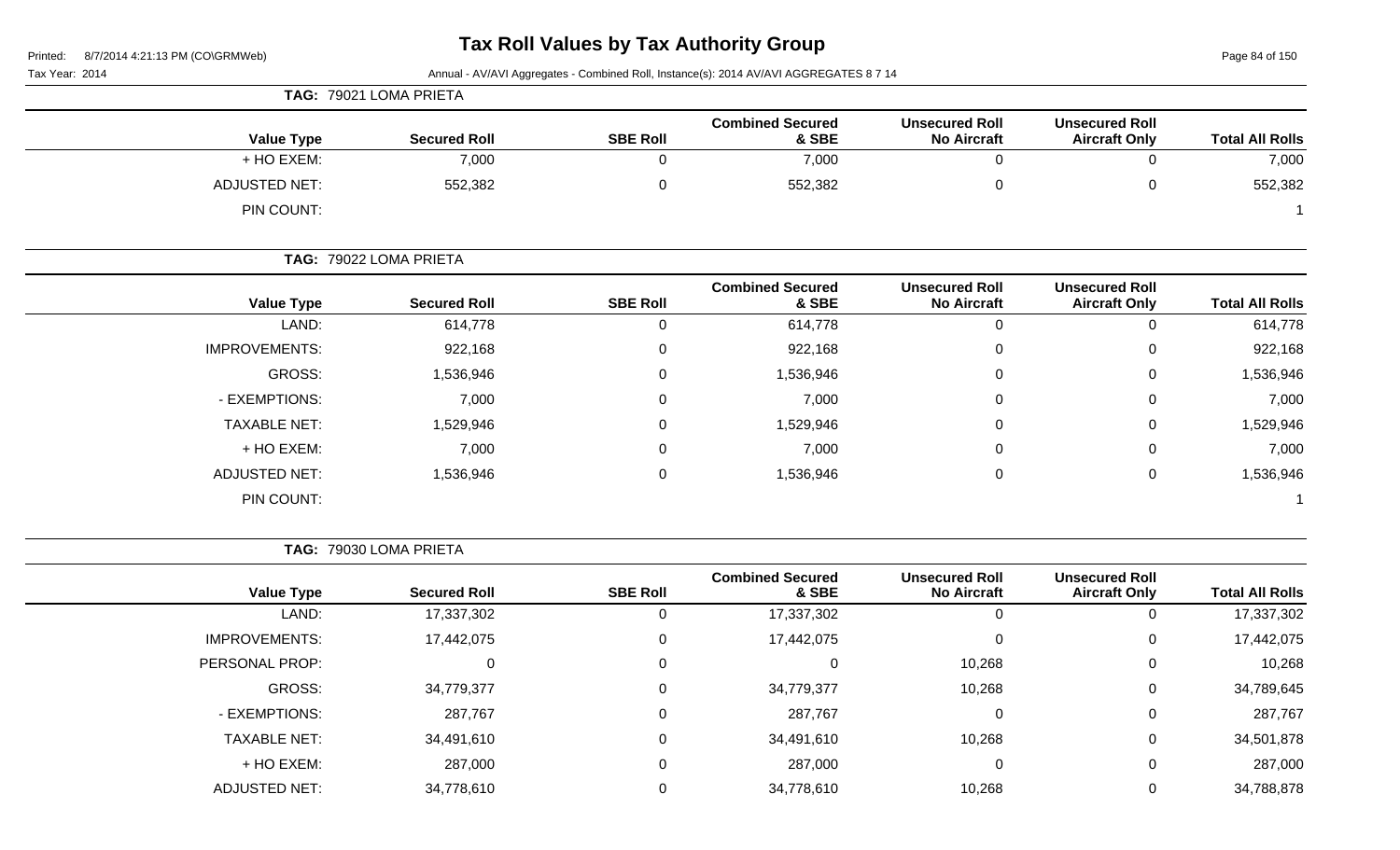Page 85 of 150

|                      | TAG: 79030 LOMA PRIETA |                 |                                  |                                             |                                               |                        |
|----------------------|------------------------|-----------------|----------------------------------|---------------------------------------------|-----------------------------------------------|------------------------|
| <b>Value Type</b>    | <b>Secured Roll</b>    | <b>SBE Roll</b> | <b>Combined Secured</b><br>& SBE | <b>Unsecured Roll</b><br><b>No Aircraft</b> | <b>Unsecured Roll</b><br><b>Aircraft Only</b> | <b>Total All Rolls</b> |
| PIN COUNT:           |                        |                 |                                  |                                             |                                               | 65                     |
| TAG:                 | 79031 LOMA PRIETA      |                 |                                  |                                             |                                               |                        |
| <b>Value Type</b>    | <b>Secured Roll</b>    | <b>SBE Roll</b> | <b>Combined Secured</b><br>& SBE | <b>Unsecured Roll</b><br><b>No Aircraft</b> | <b>Unsecured Roll</b><br><b>Aircraft Only</b> | <b>Total All Rolls</b> |
| LAND:                | 29,779,350             | 0               | 29,779,350                       | $\Omega$                                    | 0                                             | 29,779,350             |
| <b>IMPROVEMENTS:</b> | 31,053,935             | 0               | 31,053,935                       | $\Omega$                                    | $\mathbf 0$                                   | 31,053,935             |
| PERSONAL PROP:       | 0                      | 0               | $\mathbf 0$                      | 15,238                                      | $\mathbf 0$                                   | 15,238                 |
| GROSS:               | 60,833,285             | $\mathbf 0$     | 60,833,285                       | 15,238                                      | $\mathbf 0$                                   | 60,848,523             |
| - EXEMPTIONS:        | 498,303                | 0               | 498,303                          | $\Omega$                                    | $\mathbf 0$                                   | 498,303                |
| <b>TAXABLE NET:</b>  | 60,334,982             | $\mathbf 0$     | 60,334,982                       | 15,238                                      | $\mathbf 0$                                   | 60,350,220             |
| + HO EXEM:           | 497,000                | 0               | 497,000                          | $\Omega$                                    | $\mathbf 0$                                   | 497,000                |
| <b>ADJUSTED NET:</b> | 60,831,982             | 0               | 60,831,982                       | 15,238                                      | $\mathbf 0$                                   | 60,847,220             |
| PIN COUNT:           |                        |                 |                                  |                                             |                                               | 119                    |

| <b>Total All Rolls</b> | <b>Unsecured Roll</b><br><b>Aircraft Only</b> | <b>Unsecured Roll</b><br><b>No Aircraft</b> | <b>Combined Secured</b><br>& SBE | <b>SBE Roll</b> | <b>Secured Roll</b> | <b>Value Type</b>    |
|------------------------|-----------------------------------------------|---------------------------------------------|----------------------------------|-----------------|---------------------|----------------------|
| 314,455,139            | 0                                             | $\theta$                                    | 314,455,139                      |                 | 314,455,139         | LAND:                |
| 296,195,834            | 0                                             | 814,513                                     | 295,381,321                      | 0               | 295,381,321         | <b>IMPROVEMENTS:</b> |
| 1,108,065              | 0                                             | 1,101,565                                   | 6,500                            | 0               | 6,500               | PERSONAL PROP:       |
| 611,759,038            | 0                                             | 1,916,078                                   | 609,842,960                      |                 | 609,842,960         | GROSS:               |
| 5,697,358              | $\mathbf 0$                                   | $\Omega$                                    | 5,697,358                        | 0               | 5,697,358           | - EXEMPTIONS:        |
| 606,061,680            | 0                                             | 1,916,078                                   | 604,145,602                      | $\Omega$        | 604,145,602         | <b>TAXABLE NET:</b>  |
| 4,326,000              | $\mathbf 0$                                   | 0                                           | 4,326,000                        | 0               | 4,326,000           | + HO EXEM:           |
| 610,387,680            | 0                                             | 1,916,078                                   | 608,471,602                      |                 | 608,471,602         | <b>ADJUSTED NET:</b> |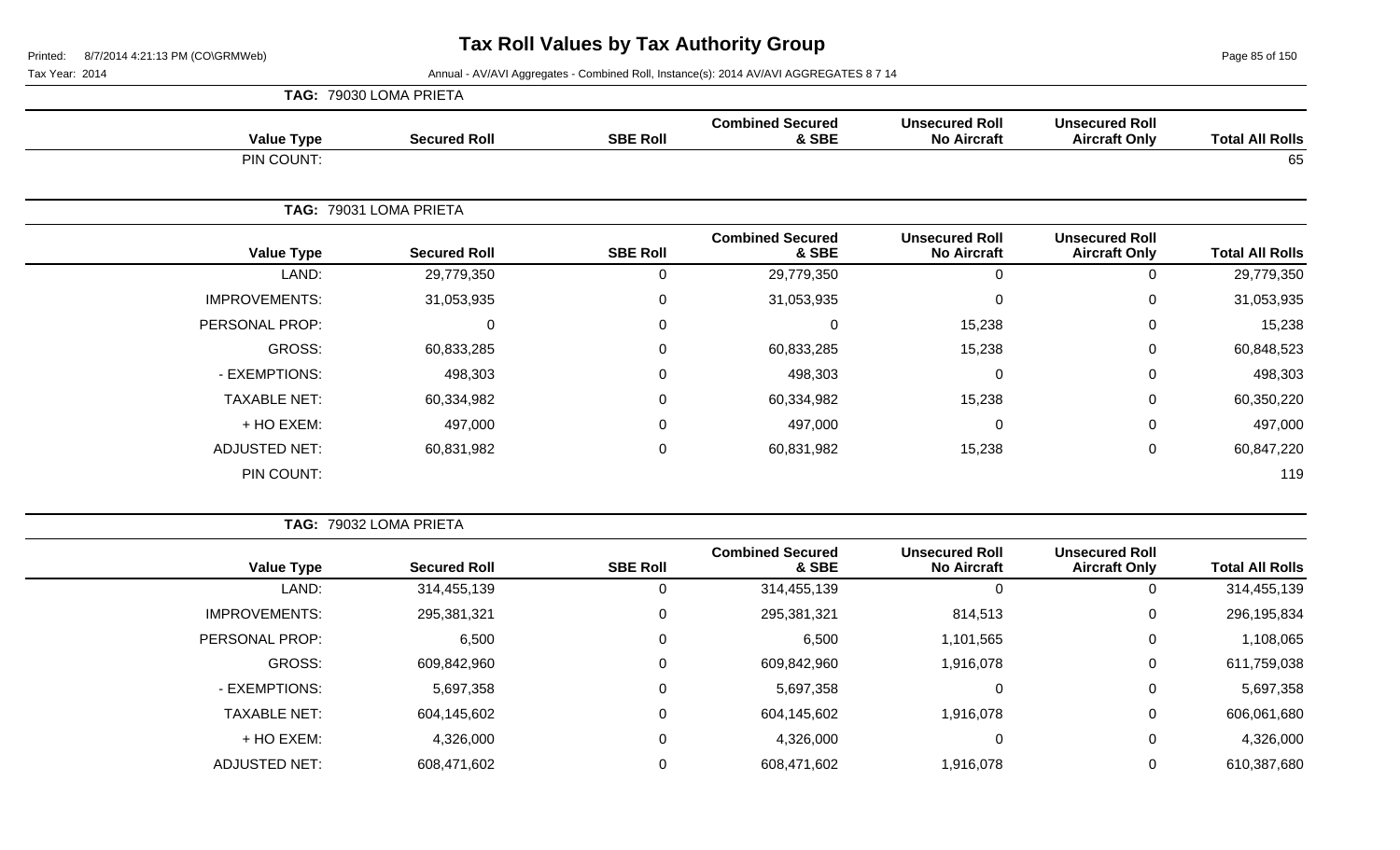Page 86 of 150

Tax Year: 2014 **Annual - AV/AVI Aggregates - Combined Roll**, Instance(s): 2014 AV/AVI AGGREGATES 8 7 14

| TAG:                 | 79032 LOMA PRIETA      |                 |                                  |                                             |                                               |                        |
|----------------------|------------------------|-----------------|----------------------------------|---------------------------------------------|-----------------------------------------------|------------------------|
| <b>Value Type</b>    | <b>Secured Roll</b>    | <b>SBE Roll</b> | <b>Combined Secured</b><br>& SBE | <b>Unsecured Roll</b><br><b>No Aircraft</b> | <b>Unsecured Roll</b><br><b>Aircraft Only</b> | <b>Total All Rolls</b> |
| PIN COUNT:           |                        |                 |                                  |                                             |                                               | 1,300                  |
|                      | TAG: 79033 LOMA PRIETA |                 |                                  |                                             |                                               |                        |
| <b>Value Type</b>    | <b>Secured Roll</b>    | <b>SBE Roll</b> | <b>Combined Secured</b><br>& SBE | <b>Unsecured Roll</b><br><b>No Aircraft</b> | <b>Unsecured Roll</b><br><b>Aircraft Only</b> | <b>Total All Rolls</b> |
| LAND:                | 16,923,453             | 0               | 16,923,453                       | 0                                           | 0                                             | 16,923,453             |
| <b>IMPROVEMENTS:</b> | 18,041,540             | 0               | 18,041,540                       | 0                                           | $\mathbf 0$                                   | 18,041,540             |
| PERSONAL PROP:       | 0                      | 0               | 0                                | 6,933                                       | $\mathbf 0$                                   | 6,933                  |
| GROSS:               | 34,964,993             | 0               | 34,964,993                       | 6,933                                       | $\mathbf 0$                                   | 34,971,926             |
| - EXEMPTIONS:        | 384,139                | $\mathbf 0$     | 384,139                          | $\Omega$                                    | 0                                             | 384,139                |
| <b>TAXABLE NET:</b>  | 34,580,854             | 0               | 34,580,854                       | 6,933                                       | 0                                             | 34,587,787             |
| + HO EXEM:           | 259,000                | 0               | 259,000                          | $\Omega$                                    | $\mathbf 0$                                   | 259,000                |
| <b>ADJUSTED NET:</b> | 34,839,854             | $\pmb{0}$       | 34,839,854                       | 6,933                                       | $\mathbf 0$                                   | 34,846,787             |
| PIN COUNT:           |                        |                 |                                  |                                             |                                               | 63                     |

**TAG:** 79034 LOMA PRIETA

|                      |                     |                 | <b>Combined Secured</b> | <b>Unsecured Roll</b> | <b>Unsecured Roll</b> |                        |
|----------------------|---------------------|-----------------|-------------------------|-----------------------|-----------------------|------------------------|
| <b>Value Type</b>    | <b>Secured Roll</b> | <b>SBE Roll</b> | & SBE                   | <b>No Aircraft</b>    | <b>Aircraft Only</b>  | <b>Total All Rolls</b> |
| LAND:                | 1,943,334           |                 | 1,943,334               | 0                     | 0                     | 1,943,334              |
| <b>IMPROVEMENTS:</b> | 2,184,293           |                 | 2,184,293               | 0                     | 0                     | 2,184,293              |
| GROSS:               | 4,127,627           |                 | 4,127,627               | 0                     | 0                     | 4,127,627              |
| - EXEMPTIONS:        | 35,000              |                 | 35,000                  | 0                     | 0                     | 35,000                 |
| <b>TAXABLE NET:</b>  | 4,092,627           |                 | 4,092,627               | 0                     | 0                     | 4,092,627              |
| + HO EXEM:           | 35,000              |                 | 35,000                  | 0                     | 0                     | 35,000                 |
| <b>ADJUSTED NET:</b> | 4,127,627           |                 | 4,127,627               | 0                     | 0                     | 4,127,627              |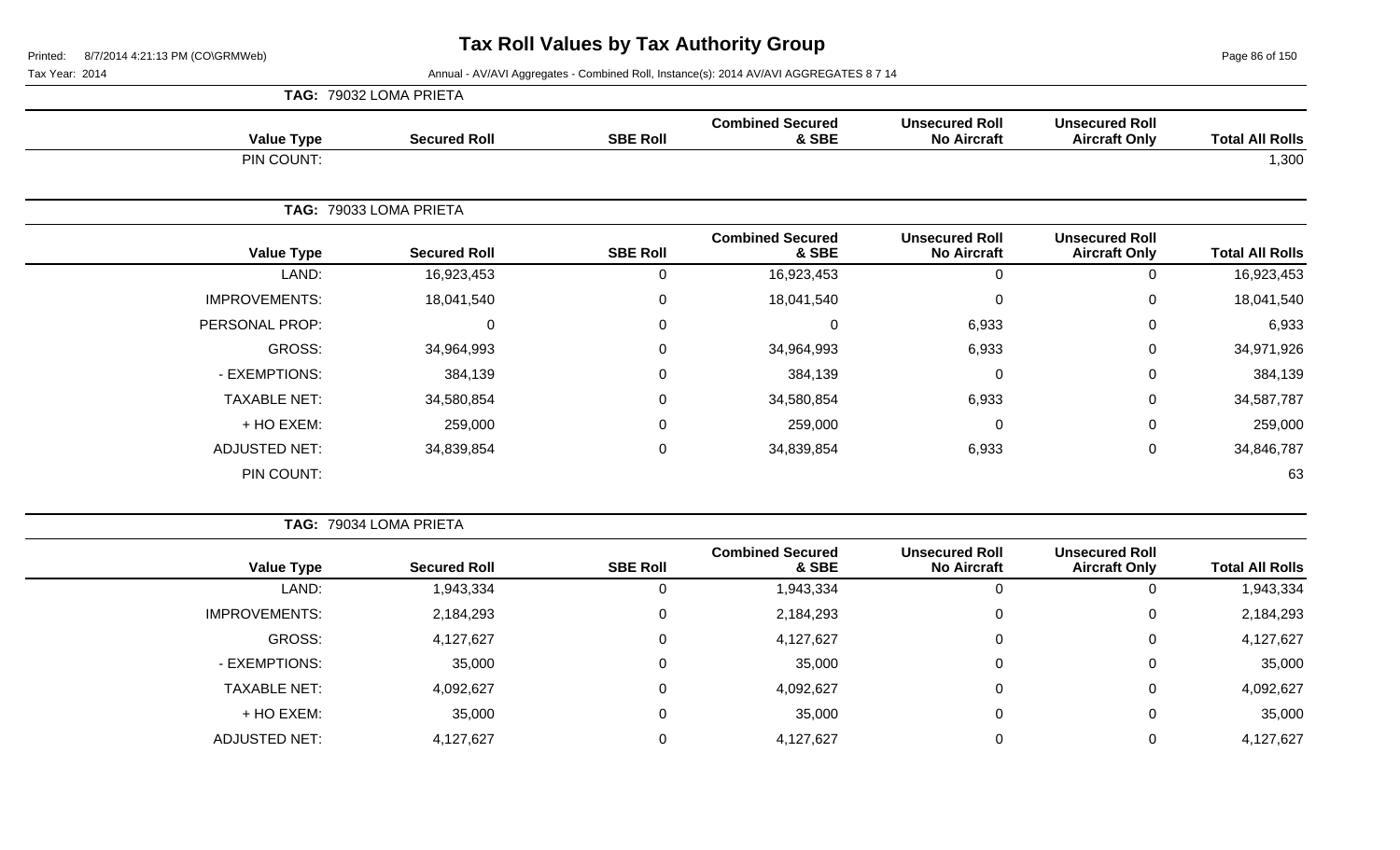Page 87 of 150

Tax Year: 2014 **Annual - AV/AVI Aggregates - Combined Roll, Instance(s): 2014 AV/AVI AGGREGATES 8 7 14** 

|                        |                                               |                                             |                                  |                 | TAG: 79034 LOMA PRIETA |                      |
|------------------------|-----------------------------------------------|---------------------------------------------|----------------------------------|-----------------|------------------------|----------------------|
| <b>Total All Rolls</b> | <b>Unsecured Roll</b><br><b>Aircraft Only</b> | <b>Unsecured Roll</b><br><b>No Aircraft</b> | <b>Combined Secured</b><br>& SBE | <b>SBE Roll</b> | <b>Secured Roll</b>    | <b>Value Type</b>    |
| 9                      |                                               |                                             |                                  |                 |                        | PIN COUNT:           |
|                        |                                               |                                             |                                  |                 | TAG: 79035 LOMA PRIETA |                      |
| <b>Total All Rolls</b> | <b>Unsecured Roll</b><br><b>Aircraft Only</b> | <b>Unsecured Roll</b><br><b>No Aircraft</b> | <b>Combined Secured</b><br>& SBE | <b>SBE Roll</b> | <b>Secured Roll</b>    | <b>Value Type</b>    |
| 4,217,210              | $\mathbf 0$                                   | $\mathbf 0$                                 | 4,217,210                        | $\mathbf 0$     | 4,217,210              | LAND:                |
| 2,606,467              | $\mathbf 0$                                   | $\mathbf 0$                                 | 2,606,467                        | $\mathsf 0$     | 2,606,467              | <b>IMPROVEMENTS:</b> |
| 6,823,677              | $\mathbf 0$                                   | $\mathbf 0$                                 | 6,823,677                        | $\mathbf 0$     | 6,823,677              | <b>GROSS:</b>        |
| 42,000                 | $\mathbf 0$                                   | 0                                           | 42,000                           | $\mathbf 0$     | 42,000                 | - EXEMPTIONS:        |
| 6,781,677              | $\mathbf 0$                                   | 0                                           | 6,781,677                        | $\mathsf 0$     | 6,781,677              | <b>TAXABLE NET:</b>  |
| 42,000                 | $\mathbf 0$                                   | 0                                           | 42,000                           | 0               | 42,000                 | + HO EXEM:           |
| 6,823,677              | $\mathbf 0$                                   | $\mathbf 0$                                 | 6,823,677                        | $\mathbf 0$     | 6,823,677              | <b>ADJUSTED NET:</b> |
| 18                     |                                               |                                             |                                  |                 |                        | PIN COUNT:           |
|                        |                                               | TAG: 79036 LOMA PRIETA                      |                                  |                 |                        |                      |
| <b>Total All Rolls</b> | <b>Unsecured Roll</b><br><b>Aircraft Only</b> | <b>Unsecured Roll</b><br><b>No Aircraft</b> | <b>Combined Secured</b><br>& SBE | <b>SBE Roll</b> | <b>Secured Roll</b>    | <b>Value Type</b>    |
| 145,525                | $\mathbf 0$                                   | $\mathbf{0}$                                | 145,525                          | $\mathbf 0$     | 145,525                | LAND:                |
| 612,338                | $\mathbf 0$                                   | $\Omega$                                    | 612,338                          | $\mathbf 0$     | 612,338                | <b>IMPROVEMENTS:</b> |
| 757,863                | $\mathbf 0$                                   | 0                                           | 757,863                          | 0               | 757,863                | <b>GROSS:</b>        |
| 7,000                  | $\mathbf 0$                                   | $\Omega$                                    | 7,000                            | $\mathbf 0$     | 7,000                  | - EXEMPTIONS:        |
| 750,863                | $\mathbf 0$                                   | 0                                           | 750,863                          | 0               | 750,863                | <b>TAXABLE NET:</b>  |
| 7,000                  | $\mathbf 0$                                   | 0                                           | 7,000                            | 0               | 7,000                  | + HO EXEM:           |
|                        |                                               |                                             |                                  |                 |                        |                      |

ADJUSTED NET: 757,863 0 757,863 0 0 757,863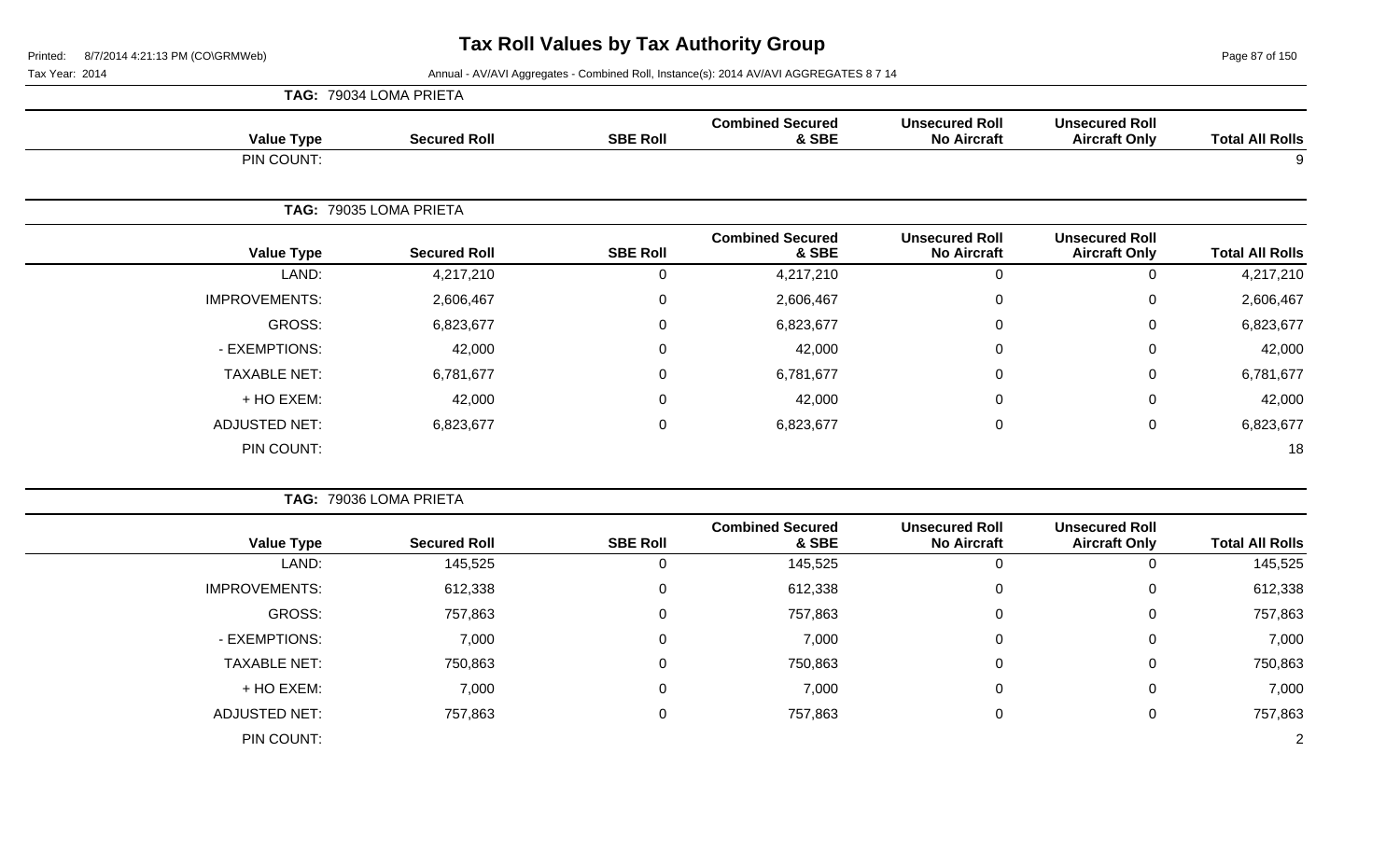# **Tax Roll Values by Tax Authority Group**

#### Tax Year: 2014 **Annual - AV/AVI Aggregates - Combined Roll**, Instance(s): 2014 AV/AVI AGGREGATES 8 7 14

## **TAG:** 79037 LOMA PRIETA

| <b>Total All Rolls</b> | <b>Unsecured Roll</b><br><b>Aircraft Only</b> | <b>Unsecured Roll</b><br><b>No Aircraft</b> | <b>Combined Secured</b><br>& SBE | <b>SBE Roll</b> | <b>Secured Roll</b> | <b>Value Type</b>    |
|------------------------|-----------------------------------------------|---------------------------------------------|----------------------------------|-----------------|---------------------|----------------------|
| 185,694                |                                               | 0                                           | 185,694                          | Ü               | 185,694             | LAND:                |
| 252,053                | 0                                             | $\mathbf{0}$                                | 252,053                          | 0               | 252,053             | <b>IMPROVEMENTS:</b> |
| 8,625                  | $\pmb{0}$                                     | 8,625                                       | $\mathbf 0$                      | $\mathbf 0$     | 0                   | PERSONAL PROP:       |
| 446,372                | $\mathbf 0$                                   | 8,625                                       | 437,747                          | 0               | 437,747             | GROSS:               |
| 7,000                  | 0                                             | $\mathbf{0}$                                | 7,000                            | 0               | 7,000               | - EXEMPTIONS:        |
| 439,372                | 0                                             | 8,625                                       | 430,747                          | 0               | 430,747             | <b>TAXABLE NET:</b>  |
| 7,000                  | 0                                             | $\mathbf 0$                                 | 7,000                            | 0               | 7,000               | + HO EXEM:           |
| 446,372                | 0                                             | 8,625                                       | 437,747                          | 0               | 437,747             | <b>ADJUSTED NET:</b> |
| 2                      |                                               |                                             |                                  |                 |                     | PIN COUNT:           |

**TAG:** 82003 LIVE OAK

|                      |                     |                 | <b>Combined Secured</b> | <b>Unsecured Roll</b> | <b>Unsecured Roll</b> |                        |
|----------------------|---------------------|-----------------|-------------------------|-----------------------|-----------------------|------------------------|
| <b>Value Type</b>    | <b>Secured Roll</b> | <b>SBE Roll</b> | & SBE                   | <b>No Aircraft</b>    | <b>Aircraft Only</b>  | <b>Total All Rolls</b> |
| PERSONAL PROP:       |                     |                 |                         | 64,383                |                       | 64,383                 |
| GROSS:               |                     |                 |                         | 64,383                | 0                     | 64,383                 |
| <b>TAXABLE NET:</b>  |                     |                 |                         | 64,383                | $\Omega$              | 64,383                 |
| <b>ADJUSTED NET:</b> |                     |                 |                         | 64,383                | 0                     | 64,383                 |
| PIN COUNT:           |                     |                 |                         |                       |                       | 2                      |

| <b>Value Type</b> | <b>Secured Roll</b> | <b>SBE Roll</b> | <b>Combined Secured</b><br>& SBE | <b>Unsecured Roll</b><br><b>No Aircraft</b> | <b>Unsecured Roll</b><br><b>Aircraft Only</b> | <b>Total All Rolls</b> |
|-------------------|---------------------|-----------------|----------------------------------|---------------------------------------------|-----------------------------------------------|------------------------|
| LAND:             | 1,653,701,085       |                 | 1,653,701,085                    | 398,923                                     |                                               | 1,654,100,008          |
| IMPROVEMENTS:     | ,217,522,158        |                 | 1,217,522,158                    | 8,460,996                                   |                                               | 1,225,983,154          |
| PERSONAL PROP:    | 1,350,721           |                 | 1,350,721                        | 17,257,227                                  |                                               | 18,607,948             |
| GROSS:            | 2,872,573,964       |                 | 2,872,573,964                    | 26,117,146                                  |                                               | 2,898,691,110          |
| - EXEMPTIONS:     | 47,981,395          |                 | 47,981,395                       | 2,278,241                                   |                                               | 50,259,636             |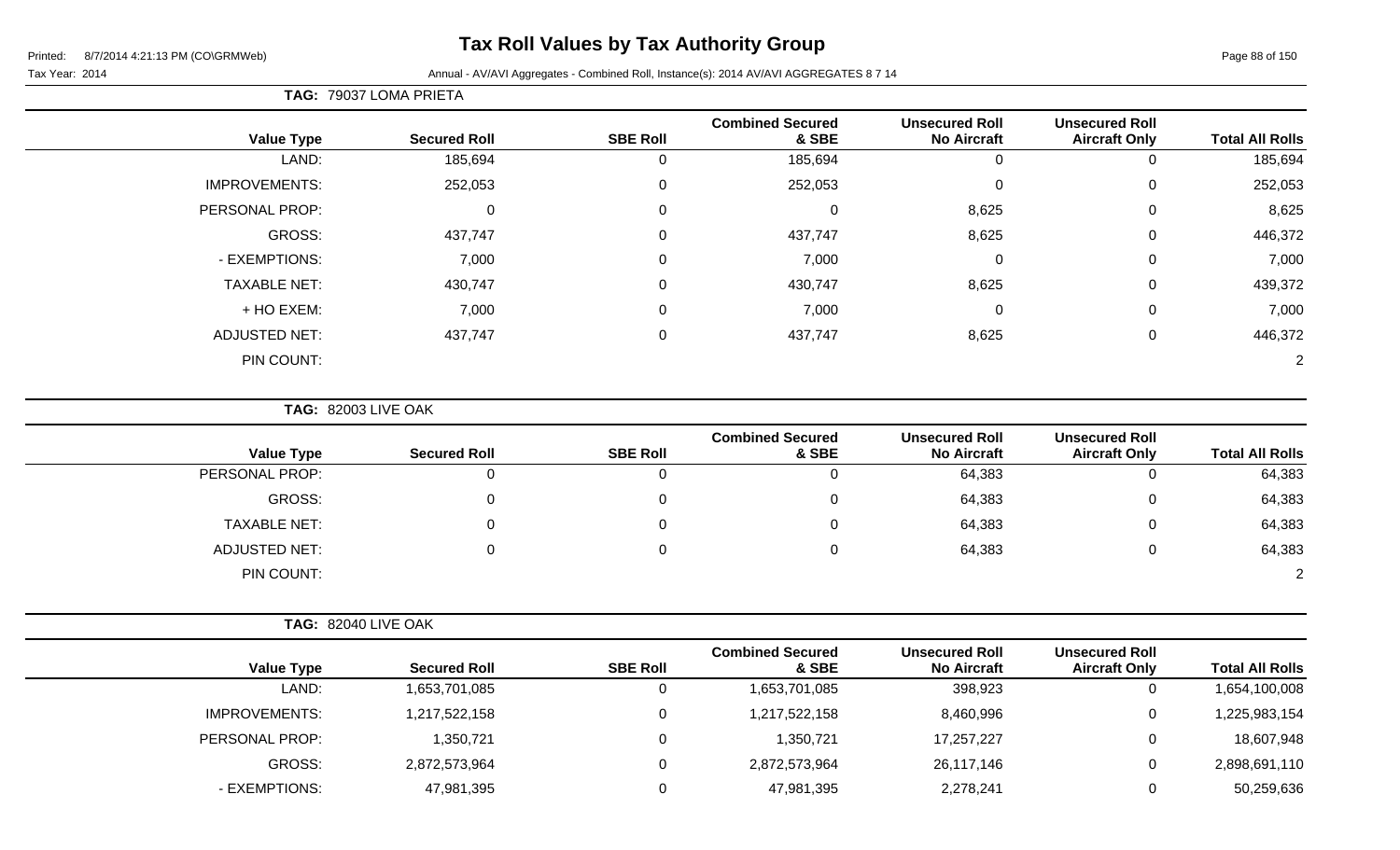| Printed: | 8/7/2014 4:21:13 PM (CO\GRMWeb) |  |
|----------|---------------------------------|--|
|          |                                 |  |

# **Tax Roll Values by Tax Authority Group**

Page 89 of 150

|                      | <b>TAG: 82040 LIVE OAK</b> |                 |                                  |                                             |                                               |                        |
|----------------------|----------------------------|-----------------|----------------------------------|---------------------------------------------|-----------------------------------------------|------------------------|
| <b>Value Type</b>    | <b>Secured Roll</b>        | <b>SBE Roll</b> | <b>Combined Secured</b><br>& SBE | <b>Unsecured Roll</b><br><b>No Aircraft</b> | <b>Unsecured Roll</b><br><b>Aircraft Only</b> | <b>Total All Rolls</b> |
| <b>TAXABLE NET:</b>  | 2,824,592,569              | 0               | 2,824,592,569                    | 23,838,905                                  | 0                                             | 2,848,431,474          |
| + HO EXEM:           | 20,456,454                 | $\Omega$        | 20,456,454                       | $\mathbf 0$                                 | 0                                             | 20,456,454             |
| <b>ADJUSTED NET:</b> | 2,845,049,023              | $\Omega$        | 2,845,049,023                    | 23,838,905                                  | 0                                             | 2,868,887,928          |
| PIN COUNT:           |                            |                 |                                  |                                             |                                               | 8,079                  |
|                      | TAG: 83002 MOUNTAIN        |                 |                                  |                                             |                                               |                        |
| <b>Value Type</b>    | <b>Secured Roll</b>        | <b>SBE Roll</b> | <b>Combined Secured</b><br>& SBE | <b>Unsecured Roll</b><br><b>No Aircraft</b> | <b>Unsecured Roll</b><br><b>Aircraft Only</b> | <b>Total All Rolls</b> |
| LAND:                | 13,322,616                 |                 | 13,322,616                       | 0                                           |                                               | 13,322,616             |

| 13,322,010 | U | U       | 13,322,010 | U        | 13,322,616 | LAND:                |
|------------|---|---------|------------|----------|------------|----------------------|
| 12,358,599 | 0 | 265,335 | 12,093,264 | 0        | 12,093,264 | <b>IMPROVEMENTS:</b> |
| 719,080    | 0 | 719,080 |            | $\Omega$ | 0          | PERSONAL PROP:       |
| 26,400,295 | 0 | 984,415 | 25,415,880 | 0        | 25,415,880 | GROSS:               |
| 516,541    | 0 | 0       | 516,541    | 0        | 516,541    | - EXEMPTIONS:        |
| 25,883,754 | 0 | 984,415 | 24,899,339 | 0        | 24,899,339 | <b>TAXABLE NET:</b>  |
| 210,000    | 0 | 0       | 210,000    | $\Omega$ | 210,000    | + HO EXEM:           |
| 26,093,754 | 0 | 984,415 | 25,109,339 | 0        | 25,109,339 | <b>ADJUSTED NET:</b> |
| 140        |   |         |            |          |            | PIN COUNT:           |

|                      | TAG: 83010 MOUNTAIN |                 |                                  |                                             |                                               |                        |  |
|----------------------|---------------------|-----------------|----------------------------------|---------------------------------------------|-----------------------------------------------|------------------------|--|
| <b>Value Type</b>    | <b>Secured Roll</b> | <b>SBE Roll</b> | <b>Combined Secured</b><br>& SBE | <b>Unsecured Roll</b><br><b>No Aircraft</b> | <b>Unsecured Roll</b><br><b>Aircraft Only</b> | <b>Total All Rolls</b> |  |
| LAND:                | 108,274,949         | 0               | 108,274,949                      |                                             | 0                                             | 108,274,949            |  |
| <b>IMPROVEMENTS:</b> | 101,910,837         | 0               | 101,910,837                      | 3,202,499                                   | 0                                             | 105,113,336            |  |
| PERSONAL PROP:       | 135,243             | 0               | 135,243                          | 322,256                                     | 0                                             | 457,499                |  |
| GROSS:               | 210,321,029         | 0               | 210,321,029                      | 3,524,755                                   | 0                                             | 213,845,784            |  |
| - EXEMPTIONS:        | 3,350,638           | 0               | 3,350,638                        | 3,729                                       | 0                                             | 3,354,367              |  |
| TAXABLE NET:         | 206,970,391         | 0               | 206,970,391                      | 3,521,026                                   | 0                                             | 210,491,417            |  |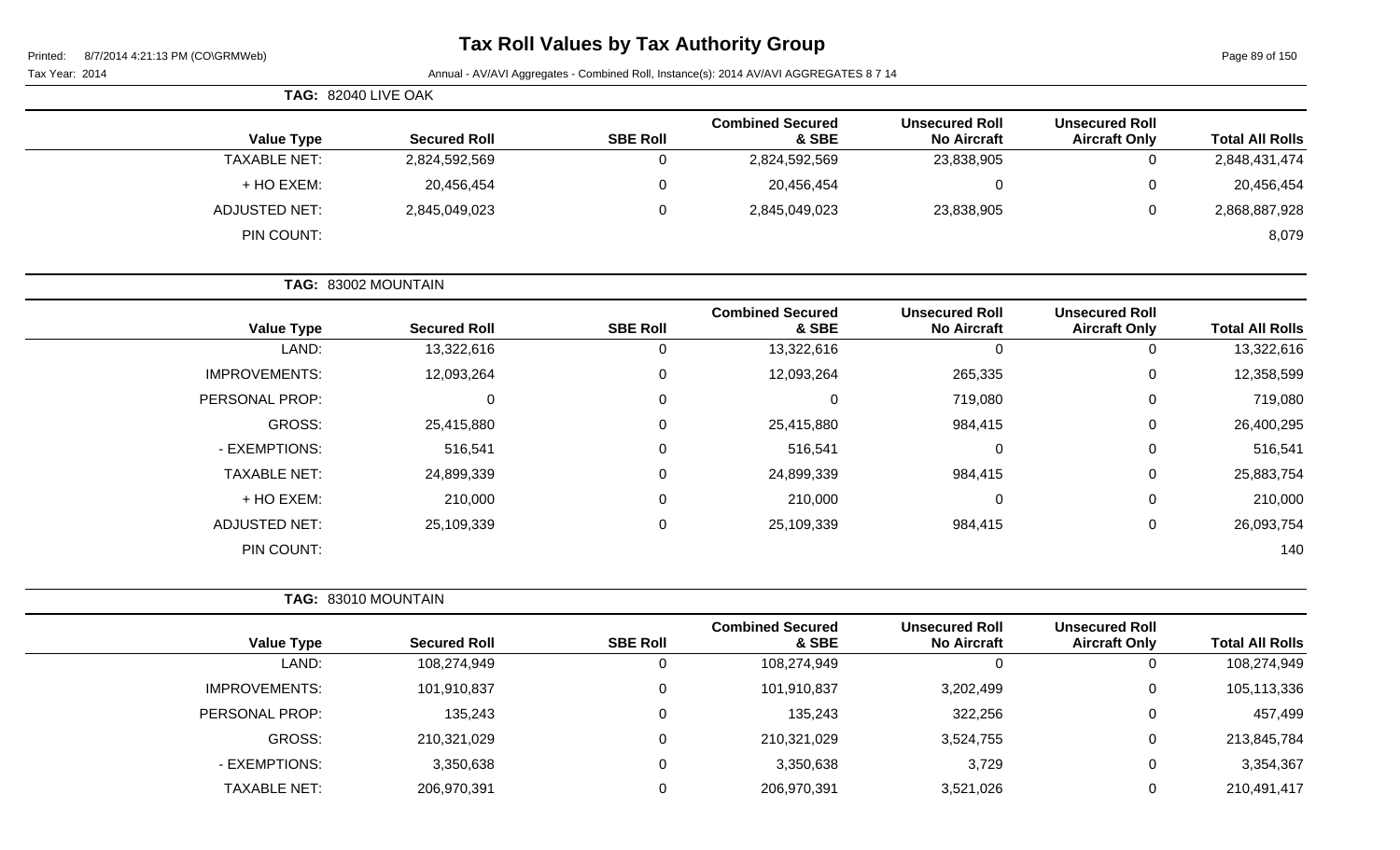Page 90 of 150

| TAG: 83010 MOUNTAIN  |  |                     |                 |                                  |  |                                             |                                               |                        |
|----------------------|--|---------------------|-----------------|----------------------------------|--|---------------------------------------------|-----------------------------------------------|------------------------|
| <b>Value Type</b>    |  | <b>Secured Roll</b> | <b>SBE Roll</b> | <b>Combined Secured</b><br>& SBE |  | <b>Unsecured Roll</b><br><b>No Aircraft</b> | <b>Unsecured Roll</b><br><b>Aircraft Only</b> | <b>Total All Rolls</b> |
| + HO EXEM:           |  | 1,687,000           |                 | 1,687,000                        |  | 0                                           |                                               | 1,687,000              |
| <b>ADJUSTED NET:</b> |  | 208,657,391         |                 | 208,657,391                      |  | 3,521,026                                   |                                               | 212,178,417            |
| PIN COUNT:           |  |                     |                 |                                  |  |                                             |                                               | 573                    |

|                      | TAG: 86003 PACIFIC  |                 |                                  |                                             |                                               |                        |
|----------------------|---------------------|-----------------|----------------------------------|---------------------------------------------|-----------------------------------------------|------------------------|
| <b>Value Type</b>    | <b>Secured Roll</b> | <b>SBE Roll</b> | <b>Combined Secured</b><br>& SBE | <b>Unsecured Roll</b><br><b>No Aircraft</b> | <b>Unsecured Roll</b><br><b>Aircraft Only</b> | <b>Total All Rolls</b> |
| LAND:                | 10,610,132          | 0               | 10,610,132                       | 0                                           | 0                                             | 10,610,132             |
| <b>IMPROVEMENTS:</b> | 9,005,636           | $\mathbf 0$     | 9,005,636                        | 126,173                                     | 0                                             | 9,131,809              |
| PERSONAL PROP:       | 2,000               | 0               | 2,000                            | 203,956                                     | 0                                             | 205,956                |
| <b>GROSS:</b>        | 19,617,768          | $\mathbf 0$     | 19,617,768                       | 330,129                                     | 0                                             | 19,947,897             |
| - EXEMPTIONS:        | 211,203             | 0               | 211,203                          | 0                                           | 0                                             | 211,203                |
| <b>TAXABLE NET:</b>  | 19,406,565          | $\mathbf 0$     | 19,406,565                       | 330,129                                     | 0                                             | 19,736,694             |
| + HO EXEM:           | 175,000             | $\mathbf 0$     | 175,000                          | 0                                           | 0                                             | 175,000                |
| <b>ADJUSTED NET:</b> | 19,581,565          | $\mathbf 0$     | 19,581,565                       | 330,129                                     | 0                                             | 19,911,694             |
| PIN COUNT:           |                     |                 |                                  |                                             |                                               | 84                     |

|  | TAG: 86020 PACIFIC |
|--|--------------------|
|--|--------------------|

|                        | <b>Unsecured Roll</b> | <b>Unsecured Roll</b> | <b>Combined Secured</b> |                 |                     |                      |
|------------------------|-----------------------|-----------------------|-------------------------|-----------------|---------------------|----------------------|
| <b>Total All Rolls</b> | <b>Aircraft Only</b>  | <b>No Aircraft</b>    | & SBE                   | <b>SBE Roll</b> | <b>Secured Roll</b> | <b>Value Type</b>    |
| 6,059,722              | 0                     |                       | 6,059,722               |                 | 6,059,722           | LAND:                |
| 4,526,933              | 0                     | 188,601               | 4,338,332               | 0               | 4,338,332           | <b>IMPROVEMENTS:</b> |
| 318,577                | 0                     | 318,577               | $\Omega$                | $\Omega$        | 0                   | PERSONAL PROP:       |
| 10,905,232             | 0                     | 507,178               | 10,398,054              | $\Omega$        | 10,398,054          | <b>GROSS:</b>        |
| 408,860                | $\mathbf 0$           |                       | 408,860                 | 0               | 408,860             | - EXEMPTIONS:        |
| 10,496,372             | 0                     | 507,178               | 9,989,194               | $\Omega$        | 9,989,194           | <b>TAXABLE NET:</b>  |
| 180,537                | 0                     |                       | 180,537                 |                 | 180,537             | + HO EXEM:           |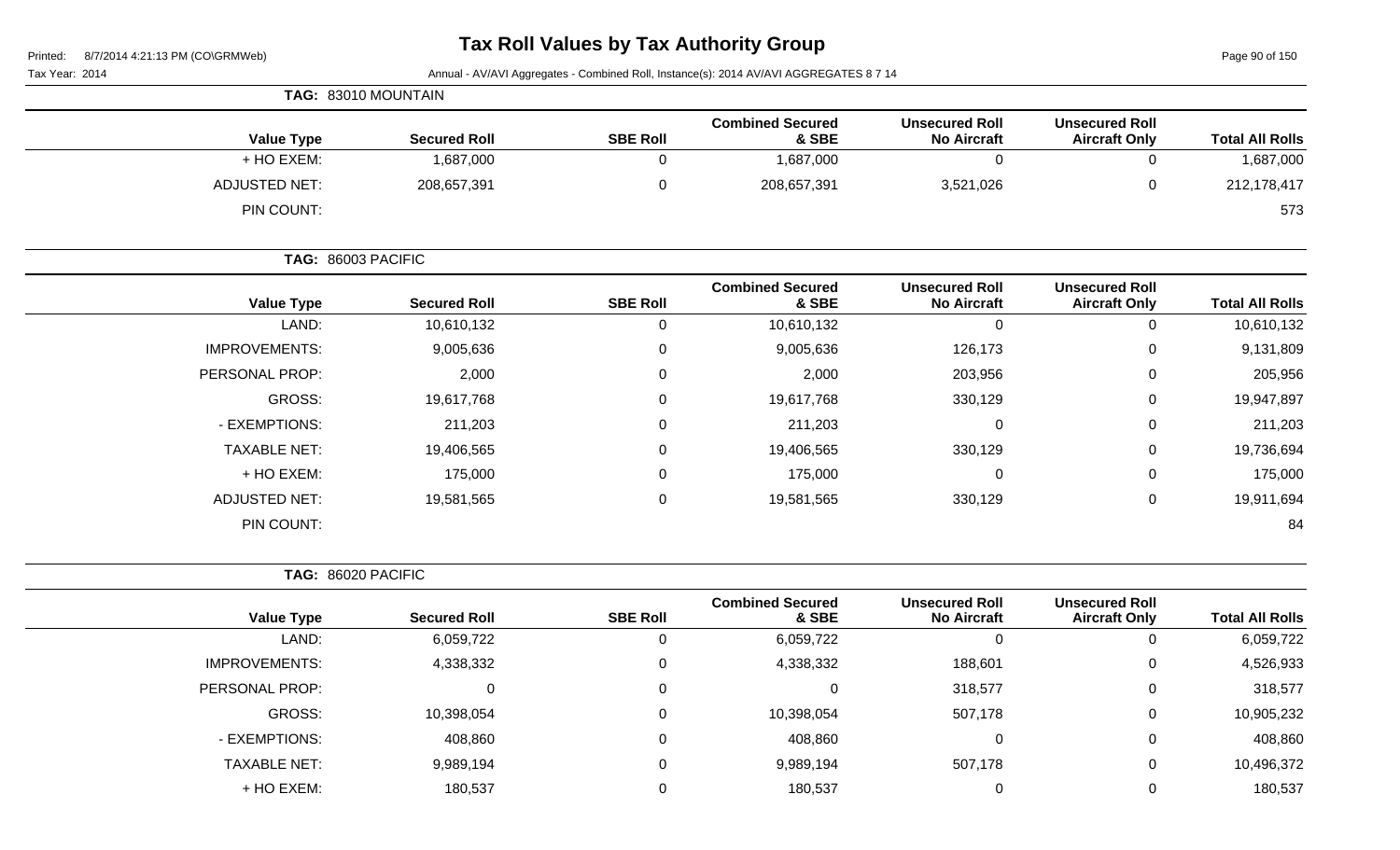Page 91 of 150

#### Tax Year: 2014 **Annual - AV/AVI Aggregates - Combined Roll**, Instance(s): 2014 AV/AVI AGGREGATES 8 7 14

| TAG: 86020 PACIFIC   |                     |                 |                                  |                                             |                                               |                        |
|----------------------|---------------------|-----------------|----------------------------------|---------------------------------------------|-----------------------------------------------|------------------------|
| <b>Value Type</b>    | <b>Secured Roll</b> | <b>SBE Roll</b> | <b>Combined Secured</b><br>& SBE | <b>Unsecured Roll</b><br><b>No Aircraft</b> | <b>Unsecured Roll</b><br><b>Aircraft Only</b> | <b>Total All Rolls</b> |
| <b>ADJUSTED NET:</b> | 10,169,731          | 0               | 10,169,731                       | 507,178                                     | 0                                             | 10,676,909             |
| PIN COUNT:           |                     |                 |                                  |                                             |                                               | 59                     |
|                      | TAG: 86021 PACIFIC  |                 |                                  |                                             |                                               |                        |
| <b>Value Type</b>    | <b>Secured Roll</b> | <b>SBE Roll</b> | <b>Combined Secured</b><br>& SBE | <b>Unsecured Roll</b><br><b>No Aircraft</b> | <b>Unsecured Roll</b><br><b>Aircraft Only</b> | <b>Total All Rolls</b> |
| LAND:                | 4,670,188           | 0               | 4,670,188                        | 10,114                                      | 0                                             | 4,680,302              |
| <b>IMPROVEMENTS:</b> | 10,101,080          | 0               | 10,101,080                       | $\mathbf 0$                                 | 0                                             | 10,101,080             |
| PERSONAL PROP:       | 3,712               | $\mathbf 0$     | 3,712                            | $\mathbf 0$                                 | 0                                             | 3,712                  |
| GROSS:               | 14,774,980          | $\Omega$        | 14,774,980                       | 10,114                                      | 0                                             | 14,785,094             |
| - EXEMPTIONS:        | 431,402             | $\mathbf 0$     | 431,402                          | 0                                           | 0                                             | 431,402                |
| <b>TAXABLE NET:</b>  | 14,343,578          | $\mathbf 0$     | 14,343,578                       | 10,114                                      | 0                                             | 14,353,692             |
| <b>ADJUSTED NET:</b> | 14,343,578          | 0               | 14,343,578                       | 10,114                                      | 0                                             | 14,353,692             |
| PIN COUNT:           |                     |                 |                                  |                                             |                                               | 16                     |

**TAG:** 86022 PACIFIC

|                      |                     |                 | <b>Combined Secured</b> | <b>Unsecured Roll</b> | <b>Unsecured Roll</b> |                        |
|----------------------|---------------------|-----------------|-------------------------|-----------------------|-----------------------|------------------------|
| <b>Value Type</b>    | <b>Secured Roll</b> | <b>SBE Roll</b> | & SBE                   | <b>No Aircraft</b>    | <b>Aircraft Only</b>  | <b>Total All Rolls</b> |
| LAND:                | 40,871,482          | 7,623           | 40,879,105              | 65,113                | 0                     | 40,944,218             |
| <b>IMPROVEMENTS:</b> | 22,007,602          | 0               | 22,007,602              | 687,214               | 0                     | 22,694,816             |
| PERSONAL PROP:       | 76,076              | $\Omega$        | 76,076                  | 2,184,419             | 0                     | 2,260,495              |
| GROSS:               | 62,955,160          | 7,623           | 62,962,783              | 2,936,746             | 0                     | 65,899,529             |
| - EXEMPTIONS:        | 5,597,419           | 0               | 5,597,419               | 1,904                 | $\mathbf 0$           | 5,599,323              |
| <b>TAXABLE NET:</b>  | 57,357,741          | 7,623           | 57,365,364              | 2,934,842             | 0                     | 60,300,206             |
| + HO EXEM:           | 343,000             | $\Omega$        | 343,000                 | 0                     | 0                     | 343,000                |
| <b>ADJUSTED NET:</b> | 57,700,741          | 7,623           | 57,708,364              | 2,934,842             | 0                     | 60,643,206             |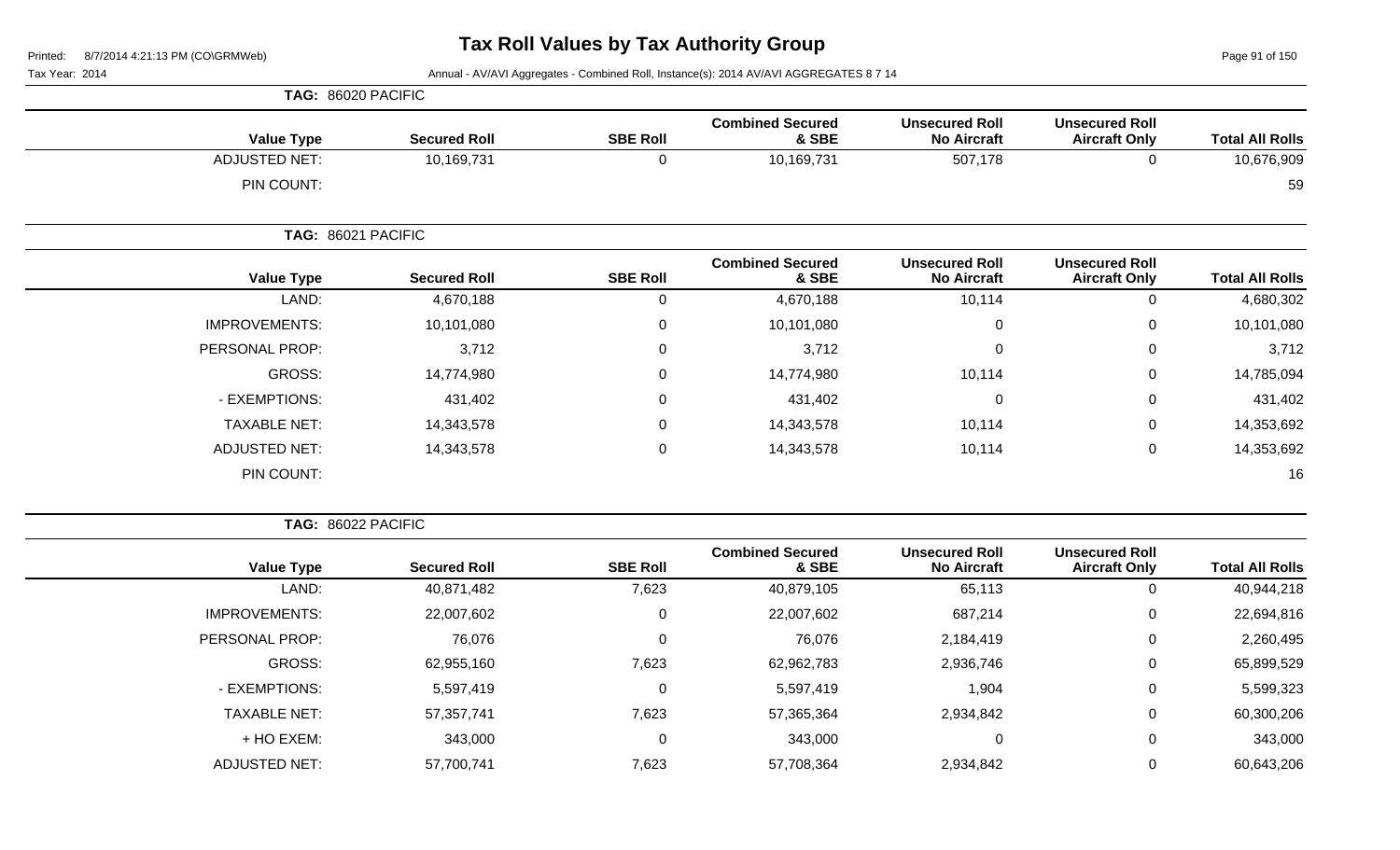Page 92 of 150

|                      | TAG: 86022 PACIFIC  |                 |                                  |                                             |                                               |                        |
|----------------------|---------------------|-----------------|----------------------------------|---------------------------------------------|-----------------------------------------------|------------------------|
| <b>Value Type</b>    | <b>Secured Roll</b> | <b>SBE Roll</b> | <b>Combined Secured</b><br>& SBE | <b>Unsecured Roll</b><br><b>No Aircraft</b> | <b>Unsecured Roll</b><br><b>Aircraft Only</b> | <b>Total All Rolls</b> |
| PIN COUNT:           |                     |                 |                                  |                                             |                                               | 427                    |
|                      | TAG: 86023 PACIFIC  |                 |                                  |                                             |                                               |                        |
| <b>Value Type</b>    | <b>Secured Roll</b> | <b>SBE Roll</b> | <b>Combined Secured</b><br>& SBE | <b>Unsecured Roll</b><br><b>No Aircraft</b> | <b>Unsecured Roll</b><br><b>Aircraft Only</b> | <b>Total All Rolls</b> |
| LAND:                | 4,903,637           | 0               | 4,903,637                        | 0                                           | $\mathbf 0$                                   | 4,903,637              |
| <b>IMPROVEMENTS:</b> | 3,162,011           | 0               | 3,162,011                        | 0                                           | 0                                             | 3,162,011              |
| PERSONAL PROP:       | 86,253              | 0               | 86,253                           | $\mathbf 0$                                 | 0                                             | 86,253                 |
| GROSS:               | 8,151,901           | $\mathbf 0$     | 8,151,901                        | $\mathbf 0$                                 | 0                                             | 8,151,901              |
| - EXEMPTIONS:        | 881,657             | $\mathbf 0$     | 881,657                          | $\mathbf 0$                                 | $\mathbf 0$                                   | 881,657                |
| <b>TAXABLE NET:</b>  | 7,270,244           | $\mathbf 0$     | 7,270,244                        | $\mathbf 0$                                 | 0                                             | 7,270,244              |
| + HO EXEM:           | 70,000              | $\mathbf 0$     | 70,000                           | $\mathbf 0$                                 | $\mathbf 0$                                   | 70,000                 |
| <b>ADJUSTED NET:</b> | 7,340,244           | 0               | 7,340,244                        | $\mathbf 0$                                 | 0                                             | 7,340,244              |
| PIN COUNT:           |                     |                 |                                  |                                             |                                               | 69                     |

|                        |                                               |                                             |                                  | TAG: 90004 SAN LORENZO |                     |                      |  |  |  |
|------------------------|-----------------------------------------------|---------------------------------------------|----------------------------------|------------------------|---------------------|----------------------|--|--|--|
| <b>Total All Rolls</b> | <b>Unsecured Roll</b><br><b>Aircraft Only</b> | <b>Unsecured Roll</b><br><b>No Aircraft</b> | <b>Combined Secured</b><br>& SBE | <b>SBE Roll</b>        | <b>Secured Roll</b> | <b>Value Type</b>    |  |  |  |
| 1,622,970              | υ                                             | 0                                           | 1,622,970                        |                        | 1,622,970           | LAND:                |  |  |  |
| 2,015,701              | 0                                             | 0                                           | 2,015,701                        | 0                      | 2,015,701           | <b>IMPROVEMENTS:</b> |  |  |  |
| 37,020                 | 0                                             | 37,020                                      | 0                                |                        | 0                   | PERSONAL PROP:       |  |  |  |
| 3,675,691              | 0                                             | 37,020                                      | 3,638,671                        | 0                      | 3,638,671           | GROSS:               |  |  |  |
| 36,254                 | 0                                             | 0                                           | 36,254                           | 0                      | 36,254              | - EXEMPTIONS:        |  |  |  |
| 3,639,437              | 0                                             | 37,020                                      | 3,602,417                        |                        | 3,602,417           | <b>TAXABLE NET:</b>  |  |  |  |
| 35,000                 | 0                                             | 0                                           | 35,000                           | 0                      | 35,000              | + HO EXEM:           |  |  |  |
| 3,674,437              | 0                                             | 37,020                                      | 3,637,417                        |                        | 3,637,417           | <b>ADJUSTED NET:</b> |  |  |  |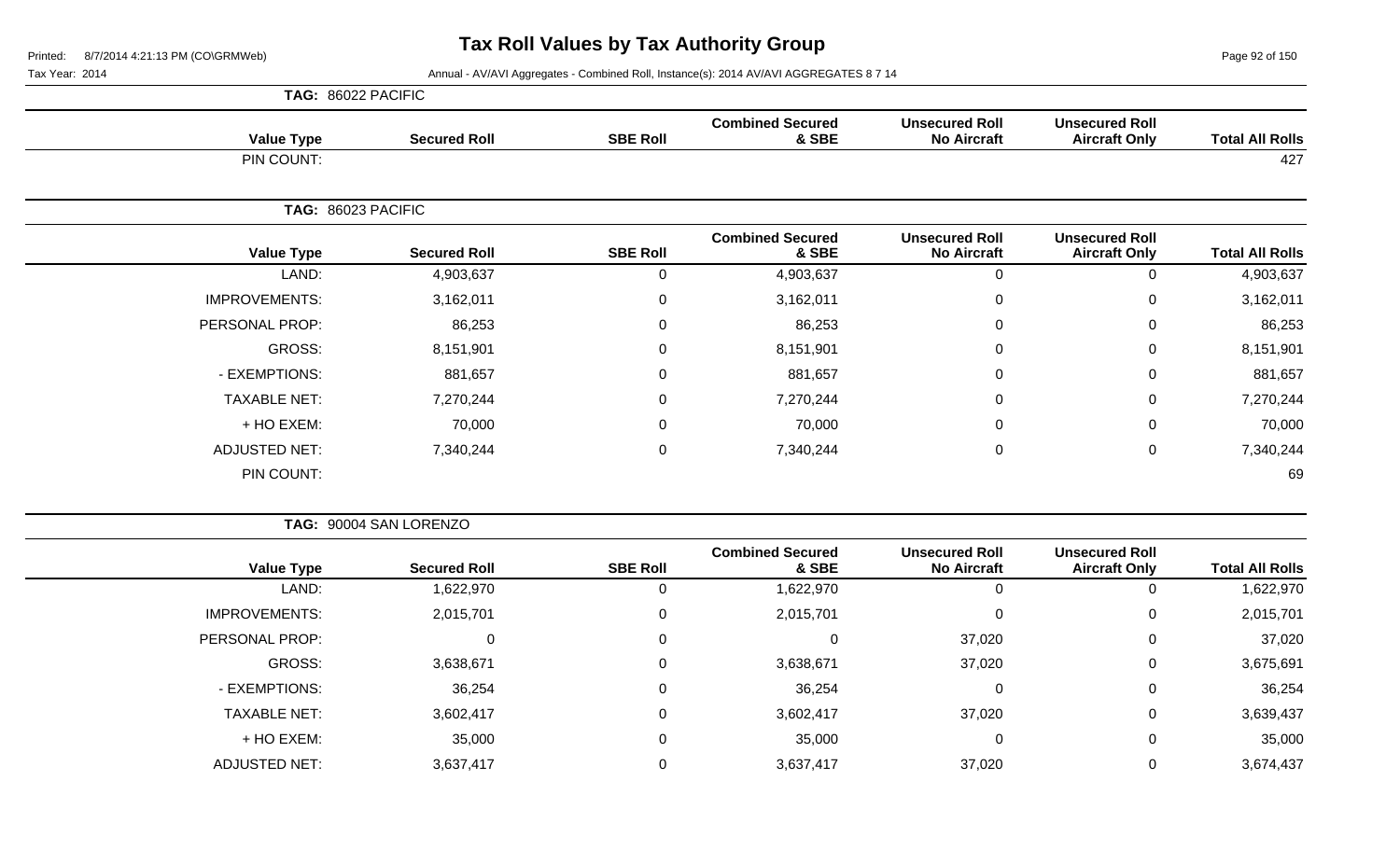**TAG:** 90004 SAN LORENZO

Page 93 of 150

| <b>Value Type</b>    | <b>Secured Roll</b>    | <b>SBE Roll</b> | <b>Combined Secured</b><br>& SBE | <b>Unsecured Roll</b><br><b>No Aircraft</b> | <b>Unsecured Roll</b><br><b>Aircraft Only</b> | <b>Total All Rolls</b> |
|----------------------|------------------------|-----------------|----------------------------------|---------------------------------------------|-----------------------------------------------|------------------------|
| PIN COUNT:           |                        |                 |                                  |                                             |                                               | 17                     |
|                      | TAG: 90008 SAN LORENZO |                 |                                  |                                             |                                               |                        |
| <b>Value Type</b>    | <b>Secured Roll</b>    | <b>SBE Roll</b> | <b>Combined Secured</b><br>& SBE | <b>Unsecured Roll</b><br><b>No Aircraft</b> | <b>Unsecured Roll</b><br><b>Aircraft Only</b> | <b>Total All Rolls</b> |
| LAND:                | 4,209,566              | $\overline{0}$  | 4,209,566                        | 413,842                                     | $\mathsf 0$                                   | 4,623,408              |
| <b>IMPROVEMENTS:</b> | 12,500,987             | $\mathbf 0$     | 12,500,987                       | 4,206,460                                   | 0                                             | 16,707,447             |
| PERSONAL PROP:       | 13,701,785             | $\mathbf 0$     | 13,701,785                       | 28,738                                      | $\mathbf 0$                                   | 13,730,523             |
| <b>GROSS:</b>        | 30,412,338             | $\mathbf 0$     | 30,412,338                       | 4,649,040                                   | $\mathbf 0$                                   | 35,061,378             |
| - EXEMPTIONS:        | 1,721,150              | $\mathbf 0$     | 1,721,150                        | $\Omega$                                    | 0                                             | 1,721,150              |
| <b>TAXABLE NET:</b>  | 28,691,188             | $\mathbf 0$     | 28,691,188                       | 4,649,040                                   | 0                                             | 33,340,228             |
| <b>ADJUSTED NET:</b> | 28,691,188             | $\mathbf 0$     | 28,691,188                       | 4,649,040                                   | $\mathbf 0$                                   | 33,340,228             |
| PIN COUNT:           |                        |                 |                                  |                                             |                                               | 138                    |
|                      | TAG: 90009 SAN LORENZO |                 |                                  |                                             |                                               |                        |
| <b>Value Type</b>    | <b>Secured Roll</b>    | <b>SBE Roll</b> | <b>Combined Secured</b><br>& SBE | <b>Unsecured Roll</b><br><b>No Aircraft</b> | <b>Unsecured Roll</b><br><b>Aircraft Only</b> | <b>Total All Rolls</b> |
| LAND:                | 653,243                | $\overline{0}$  | 653,243                          | $\mathbf 0$                                 | $\mathsf 0$                                   | 653,243                |
| <b>IMPROVEMENTS:</b> | 159,500                | 0               | 159,500                          | $\Omega$                                    | $\Omega$                                      | 159,500                |
| <b>GROSS:</b>        | 812,743                | $\overline{0}$  | 812,743                          | 0                                           | 0                                             | 812,743                |
| - EXEMPTIONS:        | 551                    | $\mathbf 0$     | 551                              | $\Omega$                                    | 0                                             | 551                    |
| <b>TAXABLE NET:</b>  | 812,192                | $\mathbf 0$     | 812,192                          | $\pmb{0}$                                   | $\mathsf 0$                                   | 812,192                |
| <b>ADJUSTED NET:</b> | 812,192                | $\mathbf 0$     | 812,192                          | $\pmb{0}$                                   | $\mathsf 0$                                   | 812,192                |
| PIN COUNT:           |                        |                 |                                  |                                             |                                               | 5                      |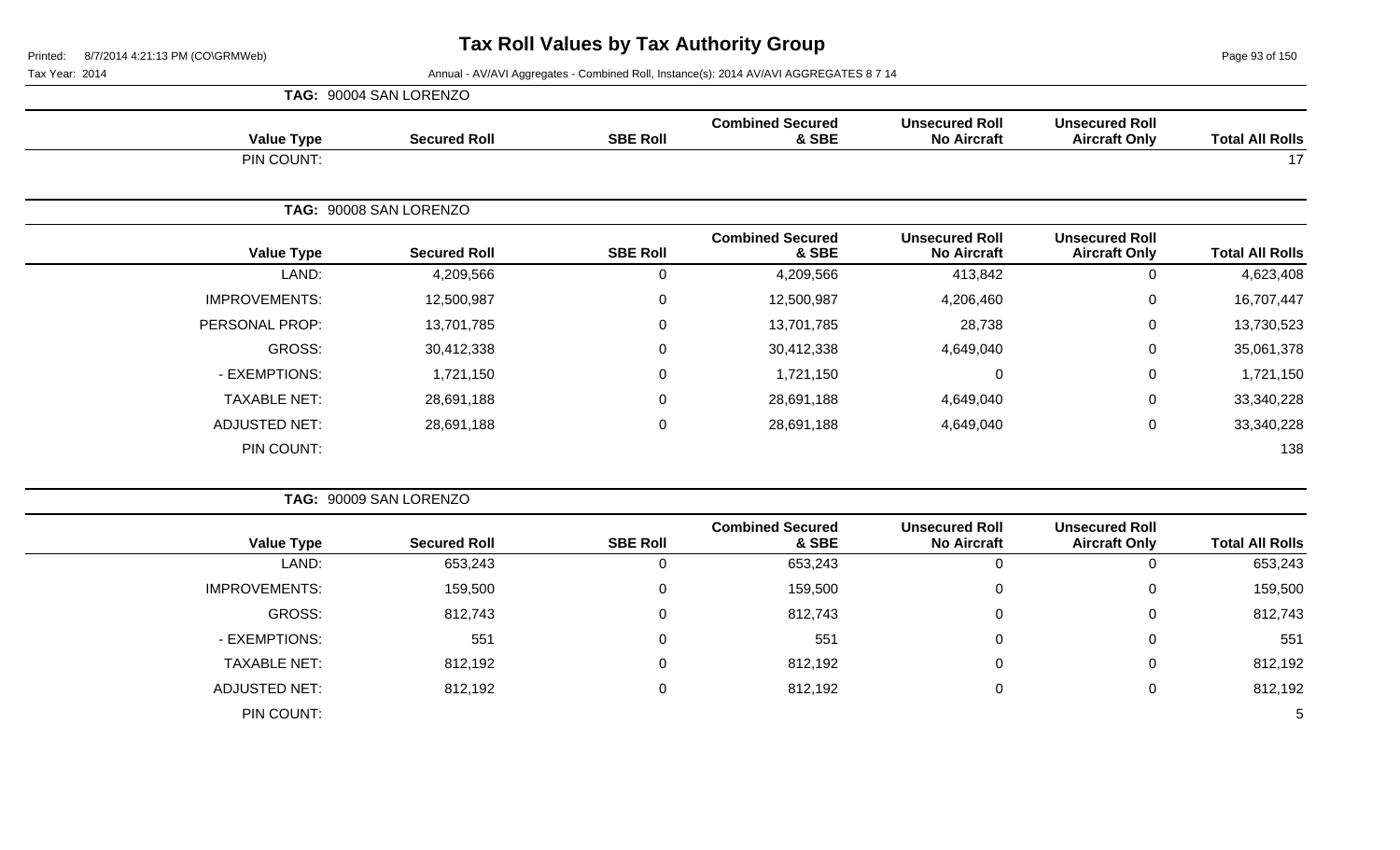#### Tax Year: 2014 Annual - AV/AVI Aggregates - Combined Roll, Instance(s): 2014 AV/AVI AGGREGATES 8 7 14

| TAG: 90010 SAN LORENZO |
|------------------------|
|                        |

|                      |                     |                 | <b>Combined Secured</b> | <b>Unsecured Roll</b> | <b>Unsecured Roll</b> |                        |
|----------------------|---------------------|-----------------|-------------------------|-----------------------|-----------------------|------------------------|
| <b>Value Type</b>    | <b>Secured Roll</b> | <b>SBE Roll</b> | & SBE                   | <b>No Aircraft</b>    | <b>Aircraft Only</b>  | <b>Total All Rolls</b> |
| LAND:                | 84,115,032          | 0               | 84,115,032              | 205,661               | 0                     | 84,320,693             |
| <b>IMPROVEMENTS:</b> | 100,030,309         | $\Omega$        | 100,030,309             | 32,724                | 0                     | 100,063,033            |
| PERSONAL PROP:       | 1,221,255           | $\Omega$        | 1,221,255               | 623,221               | 0                     | 1,844,476              |
| GROSS:               | 185,366,596         | $\Omega$        | 185,366,596             | 861,606               | 0                     | 186,228,202            |
| - EXEMPTIONS:        | 38,454,018          | $\Omega$        | 38,454,018              | $\Omega$              | 0                     | 38,454,018             |
| <b>TAXABLE NET:</b>  | 146,912,578         | $\Omega$        | 146,912,578             | 861,606               | 0                     | 147,774,184            |
| + HO EXEM:           | 1,635,200           | $\Omega$        | 1,635,200               | $\mathbf 0$           | 0                     | 1,635,200              |
| <b>ADJUSTED NET:</b> | 148,547,778         | $\Omega$        | 148,547,778             | 861,606               | 0                     | 149,409,384            |
| PIN COUNT:           |                     |                 |                         |                       |                       | 940                    |

**TAG:** 90011 SAN LORENZO

| <b>Value Type</b>    |                        | <b>Secured Roll</b> | <b>SBE Roll</b> | <b>Combined Secured</b><br>& SBE | <b>Unsecured Roll</b><br><b>No Aircraft</b> | <b>Unsecured Roll</b><br><b>Aircraft Only</b> | <b>Total All Rolls</b> |
|----------------------|------------------------|---------------------|-----------------|----------------------------------|---------------------------------------------|-----------------------------------------------|------------------------|
|                      | LAND:                  | 4,295,414           | 0               | 4,295,414                        | $\mathbf 0$                                 | 0                                             | 4,295,414              |
| <b>IMPROVEMENTS:</b> |                        | 3,758,562           | $\Omega$        | 3,758,562                        | $\mathbf 0$                                 | 0                                             | 3,758,562              |
| PERSONAL PROP:       |                        | 0                   | $\Omega$        | 0                                | 7,963                                       | 0                                             | 7,963                  |
| GROSS:               |                        | 8,053,976           | $\Omega$        | 8,053,976                        | 7,963                                       | 0                                             | 8,061,939              |
| - EXEMPTIONS:        |                        | 76,599              | $\Omega$        | 76,599                           | $\mathbf 0$                                 | 0                                             | 76,599                 |
| <b>TAXABLE NET:</b>  |                        | 7,977,377           | 0               | 7,977,377                        | 7,963                                       | $\mathbf 0$                                   | 7,985,340              |
| + HO EXEM:           |                        | 56,000              | 0               | 56,000                           | $\mathbf 0$                                 | $\mathbf 0$                                   | 56,000                 |
| <b>ADJUSTED NET:</b> |                        | 8,033,377           | $\Omega$        | 8,033,377                        | 7,963                                       | 0                                             | 8,041,340              |
| PIN COUNT:           |                        |                     |                 |                                  |                                             |                                               | 65                     |
|                      | TAG: 90014 SAN LORENZO |                     |                 |                                  |                                             |                                               |                        |
| <b>Value Type</b>    |                        | <b>Secured Roll</b> | <b>SBE Roll</b> | <b>Combined Secured</b><br>& SBE | <b>Unsecured Roll</b><br><b>No Aircraft</b> | <b>Unsecured Roll</b><br><b>Aircraft Only</b> | <b>Total All Rolls</b> |

LAND: 1,412,234 0 1,412,234 0 0 1,412,234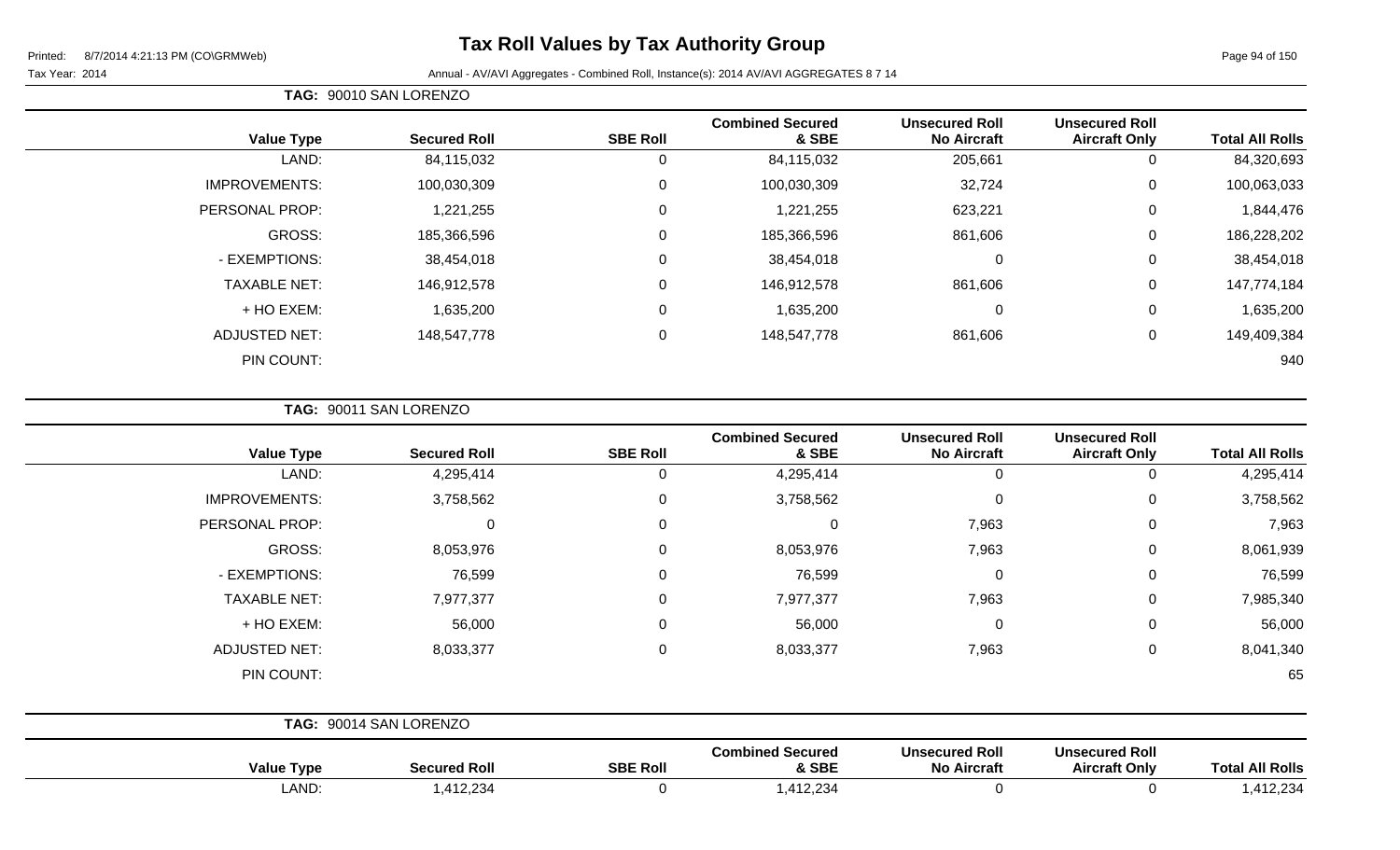# **Tax Roll Values by Tax Authority Group**

|  | TAG: 90014 SAN LORENZO |
|--|------------------------|
|--|------------------------|

| <b>Total All Rolls</b> | <b>Unsecured Roll</b><br><b>Aircraft Only</b> | <b>Unsecured Roll</b><br><b>No Aircraft</b> | <b>Combined Secured</b><br>& SBE | <b>SBE Roll</b> | <b>Secured Roll</b> | <b>Value Type</b>    |
|------------------------|-----------------------------------------------|---------------------------------------------|----------------------------------|-----------------|---------------------|----------------------|
| 713,416                | 0                                             | U                                           | 713,416                          |                 | 713,416             | <b>IMPROVEMENTS:</b> |
| 2,125,650              | $\mathbf 0$                                   | 0                                           | 2,125,650                        | 0               | 2,125,650           | GROSS:               |
| 16,620                 | 0                                             | 0                                           | 16,620                           | 0               | 16,620              | - EXEMPTIONS:        |
| 2,109,030              | 0                                             | U                                           | 2,109,030                        | 0               | 2,109,030           | <b>TAXABLE NET:</b>  |
| 14,000                 | 0                                             | 0                                           | 14,000                           | 0               | 14,000              | + HO EXEM:           |
| 2,123,030              | 0                                             | U                                           | 2,123,030                        | 0               | 2,123,030           | <b>ADJUSTED NET:</b> |
| 8                      |                                               |                                             |                                  |                 |                     | PIN COUNT:           |
|                        |                                               |                                             |                                  |                 |                     |                      |

| TAG: 90015 SAN LORENZO |                     |                 |                                  |                                             |                                               |                        |
|------------------------|---------------------|-----------------|----------------------------------|---------------------------------------------|-----------------------------------------------|------------------------|
| <b>Value Type</b>      | <b>Secured Roll</b> | <b>SBE Roll</b> | <b>Combined Secured</b><br>& SBE | <b>Unsecured Roll</b><br><b>No Aircraft</b> | <b>Unsecured Roll</b><br><b>Aircraft Only</b> | <b>Total All Rolls</b> |
| LAND:                  | 4,368,972           | 0               | 4,368,972                        | $\Omega$                                    | 0                                             | 4,368,972              |
| <b>IMPROVEMENTS:</b>   | 4,841,664           | $\mathbf 0$     | 4,841,664                        | 0                                           | 0                                             | 4,841,664              |
| PERSONAL PROP:         | 0                   | 0               | 0                                | 78,029                                      | 0                                             | 78,029                 |
| GROSS:                 | 9,210,636           | 0               | 9,210,636                        | 78,029                                      | 0                                             | 9,288,665              |
| - EXEMPTIONS:          | 67,150              | 0               | 67,150                           | 0                                           | 0                                             | 67,150                 |
| <b>TAXABLE NET:</b>    | 9,143,486           | 0               | 9,143,486                        | 78,029                                      | 0                                             | 9,221,515              |
| + HO EXEM:             | 63,000              | $\mathbf 0$     | 63,000                           | 0                                           | 0                                             | 63,000                 |
| <b>ADJUSTED NET:</b>   | 9,206,486           | $\mathbf 0$     | 9,206,486                        | 78,029                                      | 0                                             | 9,284,515              |
| PIN COUNT:             |                     |                 |                                  |                                             |                                               | 34                     |

|  | <b>Value Type</b> | <b>Secured Roll</b> | <b>SBE Roll</b> | <b>Combined Secured</b><br>& SBE | <b>Unsecured Roll</b><br><b>No Aircraft</b> | <b>Unsecured Roll</b><br><b>Aircraft Only</b> | <b>Total All Rolls</b> |
|--|-------------------|---------------------|-----------------|----------------------------------|---------------------------------------------|-----------------------------------------------|------------------------|
|  | LAND:             | 754                 |                 | 754                              |                                             |                                               | 754                    |
|  | <b>GROSS:</b>     | 754                 |                 | 754                              |                                             |                                               | 754                    |
|  | - EXEMPTIONS:     | 754                 |                 | 754                              |                                             |                                               | 754                    |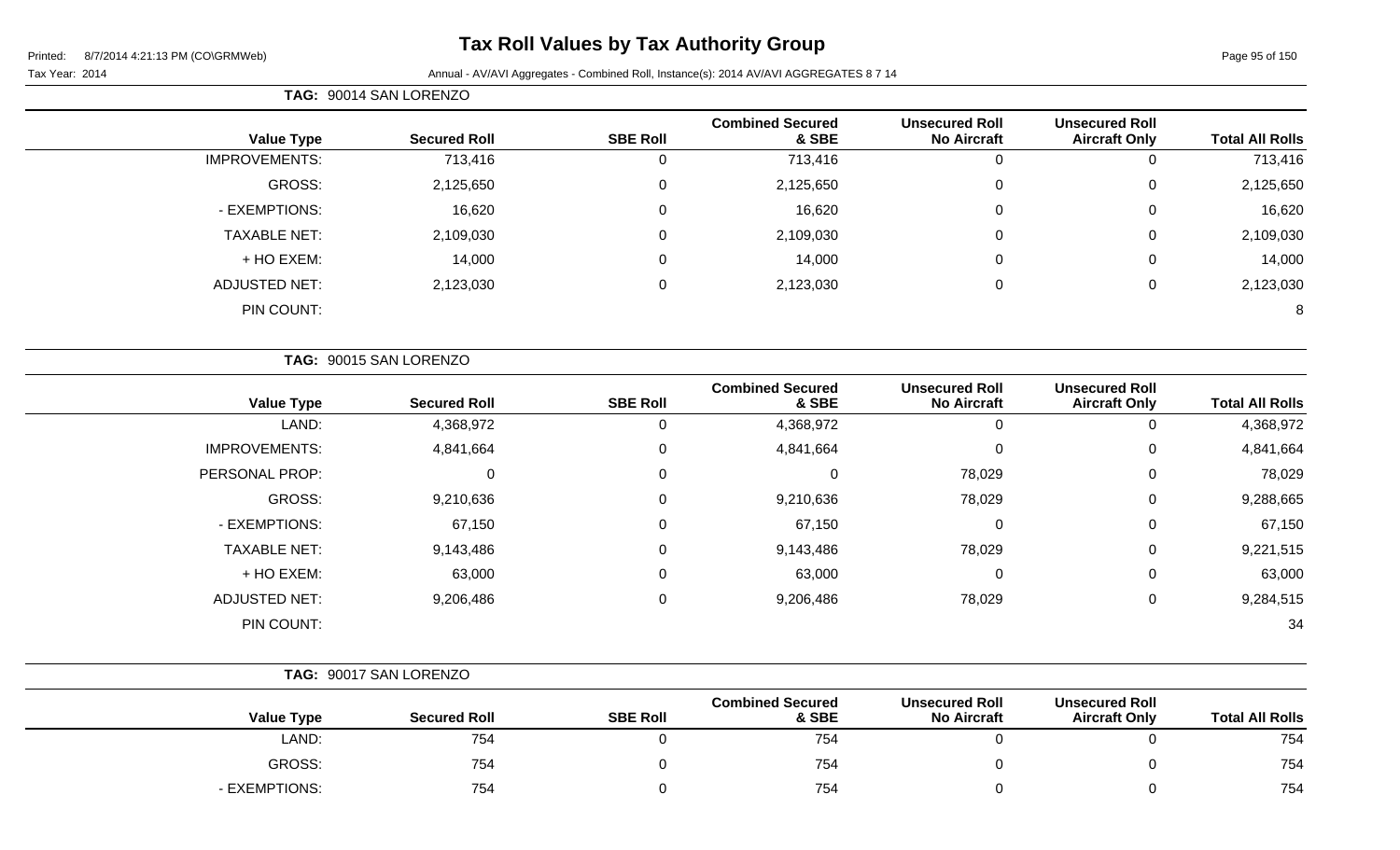Page 96 of 150

Tax Year: 2014 **Annual - AV/AVI Aggregates - Combined Roll, Instance(s): 2014 AV/AVI AGGREGATES 8 7 14** 

|                        |                                               |                                             |                                  |                 | TAG: 90017 SAN LORENZO |                      |
|------------------------|-----------------------------------------------|---------------------------------------------|----------------------------------|-----------------|------------------------|----------------------|
| <b>Total All Rolls</b> | <b>Unsecured Roll</b><br><b>Aircraft Only</b> | <b>Unsecured Roll</b><br><b>No Aircraft</b> | <b>Combined Secured</b><br>& SBE | <b>SBE Roll</b> | <b>Secured Roll</b>    | <b>Value Type</b>    |
| 3                      |                                               |                                             |                                  |                 |                        | PIN COUNT:           |
|                        |                                               |                                             |                                  |                 | TAG: 90019 SAN LORENZO |                      |
| <b>Total All Rolls</b> | <b>Unsecured Roll</b><br><b>Aircraft Only</b> | <b>Unsecured Roll</b><br><b>No Aircraft</b> | <b>Combined Secured</b><br>& SBE | <b>SBE Roll</b> | <b>Secured Roll</b>    | <b>Value Type</b>    |
| 436,147                | $\pmb{0}$                                     | $\boldsymbol{0}$                            | 436,147                          | $\mathbf 0$     | 436,147                | LAND:                |
| 175,668                | 0                                             | $\mathbf 0$                                 | 175,668                          | $\Omega$        | 175,668                | <b>IMPROVEMENTS:</b> |
| 611,815                | $\mathbf 0$                                   | $\Omega$                                    | 611,815                          | 0               | 611,815                | <b>GROSS:</b>        |
| 7,000                  | 0                                             | 0                                           | 7,000                            | 0               | 7,000                  | - EXEMPTIONS:        |
| 604,815                | 0                                             | 0                                           | 604,815                          | 0               | 604,815                | <b>TAXABLE NET:</b>  |
| 7,000                  | 0                                             | $\mathbf 0$                                 | 7,000                            | 0               | 7,000                  | + HO EXEM:           |
| 611,815                | $\pmb{0}$                                     | $\mathbf 0$                                 | 611,815                          | $\mathbf 0$     | 611,815                | <b>ADJUSTED NET:</b> |
| 3                      |                                               |                                             |                                  |                 |                        | PIN COUNT:           |
|                        |                                               |                                             |                                  |                 | TAG: 90020 SAN LORENZO |                      |
| <b>Total All Rolls</b> | <b>Unsecured Roll</b><br><b>Aircraft Only</b> | <b>Unsecured Roll</b><br><b>No Aircraft</b> | <b>Combined Secured</b><br>& SBE | <b>SBE Roll</b> | <b>Secured Roll</b>    | <b>Value Type</b>    |
| 56,538,321             | $\mathbf 0$                                   | $\mathbf 0$                                 | 56,538,321                       | $\mathbf 0$     | 56,538,321             | LAND:                |
| 46,655,825             | 0                                             | 3,000                                       | 46,652,825                       | 0               | 46,652,825             | <b>IMPROVEMENTS:</b> |
| 155,004                | 0                                             | 155,004                                     | $\mathbf 0$                      | 0               | 0                      | PERSONAL PROP:       |
| 103,349,150            | $\mathbf 0$                                   | 158,004                                     | 103,191,146                      | $\mathbf 0$     | 103,191,146            | <b>GROSS:</b>        |
| 3,009,016              | 0                                             | $\mathbf 0$                                 | 3,009,016                        | $\pmb{0}$       | 3,009,016              | - EXEMPTIONS:        |

TAXABLE NET: 100,182,130 0 100,182,130 158,004 0 100,340,134 + HO EXEM: 1,722,000 0 1,722,000 0 0 1,722,000

ADJUSTED NET: 101,904,130 0 101,904,130 158,004 0 102,062,134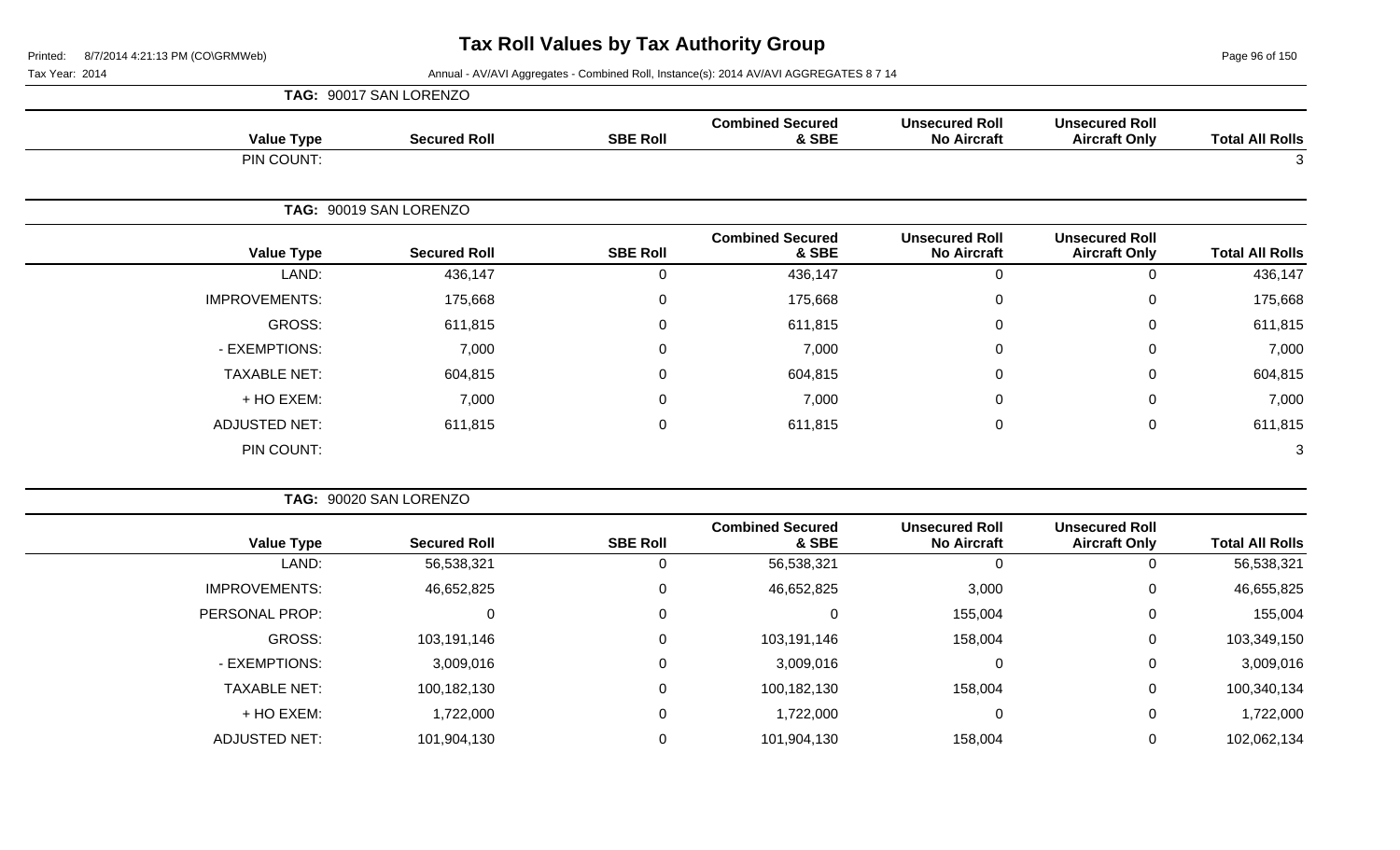Page 97 of 150

|                        |                                               |                                             |                                  |                 | TAG: 90020 SAN LORENZO |                      |
|------------------------|-----------------------------------------------|---------------------------------------------|----------------------------------|-----------------|------------------------|----------------------|
| <b>Total All Rolls</b> | <b>Unsecured Roll</b><br><b>Aircraft Only</b> | <b>Unsecured Roll</b><br><b>No Aircraft</b> | <b>Combined Secured</b><br>& SBE | <b>SBE Roll</b> | <b>Secured Roll</b>    | <b>Value Type</b>    |
| 1,655                  |                                               |                                             |                                  |                 |                        | PIN COUNT:           |
|                        |                                               |                                             |                                  |                 | TAG: 90024 SAN LORENZO |                      |
| <b>Total All Rolls</b> | <b>Unsecured Roll</b><br><b>Aircraft Only</b> | <b>Unsecured Roll</b><br><b>No Aircraft</b> | <b>Combined Secured</b><br>& SBE | <b>SBE Roll</b> | <b>Secured Roll</b>    | <b>Value Type</b>    |
| 7,389,720              | 0                                             | 0                                           | 7,389,720                        | 0               | 7,389,720              | LAND:                |
| 6,556,929              | $\mathbf 0$                                   | 0                                           | 6,556,929                        | 0               | 6,556,929              | <b>IMPROVEMENTS:</b> |
| 13,946,649             | $\mathbf 0$                                   | 0                                           | 13,946,649                       | $\mathbf 0$     | 13,946,649             | GROSS:               |
| 99,880                 | 0                                             | 0                                           | 99,880                           | $\mathbf 0$     | 99,880                 | - EXEMPTIONS:        |
| 13,846,769             | $\mathbf 0$                                   | 0                                           | 13,846,769                       | 0               | 13,846,769             | <b>TAXABLE NET:</b>  |
| 98,000                 | $\mathbf 0$                                   | 0                                           | 98,000                           | $\mathbf 0$     | 98,000                 | + HO EXEM:           |
| 13,944,769             | $\mathbf 0$                                   | $\mathbf 0$                                 | 13,944,769                       | $\mathbf 0$     | 13,944,769             | <b>ADJUSTED NET:</b> |
| 45                     |                                               |                                             |                                  |                 |                        | PIN COUNT:           |
|                        |                                               |                                             |                                  |                 | TAG: 90026 SAN LORENZO |                      |
|                        | <b>Unsecured Roll</b>                         | <b>Unsecured Roll</b>                       | <b>Combined Secured</b>          |                 |                        |                      |

| <b>Value Type</b>    | <b>Secured Roll</b> | <b>SBE Roll</b> | <b>Combined Secured</b><br>& SBE | <b>Unsecured Roll</b><br><b>No Aircraft</b> | <b>Unsecured Roll</b><br><b>Aircraft Only</b> | <b>Total All Rolls</b> |
|----------------------|---------------------|-----------------|----------------------------------|---------------------------------------------|-----------------------------------------------|------------------------|
| LAND:                | 14,070,798          | U               | 14,070,798                       | 0                                           |                                               | 14,070,798             |
| <b>IMPROVEMENTS:</b> | 14,332,432          | 0               | 14,332,432                       | $\overline{0}$                              | 0                                             | 14,332,432             |
| GROSS:               | 28,403,230          | $\Omega$        | 28,403,230                       | $\mathbf 0$                                 | 0                                             | 28,403,230             |
| - EXEMPTIONS:        | 352,900             | $\Omega$        | 352,900                          | 0                                           | $\Omega$                                      | 352,900                |
| <b>TAXABLE NET:</b>  | 28,050,330          | $\Omega$        | 28,050,330                       | 0                                           | 0                                             | 28,050,330             |
| + HO EXEM:           | 350,000             | $\Omega$        | 350,000                          | 0                                           |                                               | 350,000                |
| <b>ADJUSTED NET:</b> | 28,400,330          | $\Omega$        | 28,400,330                       | $\mathbf 0$                                 | 0                                             | 28,400,330             |
| PIN COUNT:           |                     |                 |                                  |                                             |                                               | 95                     |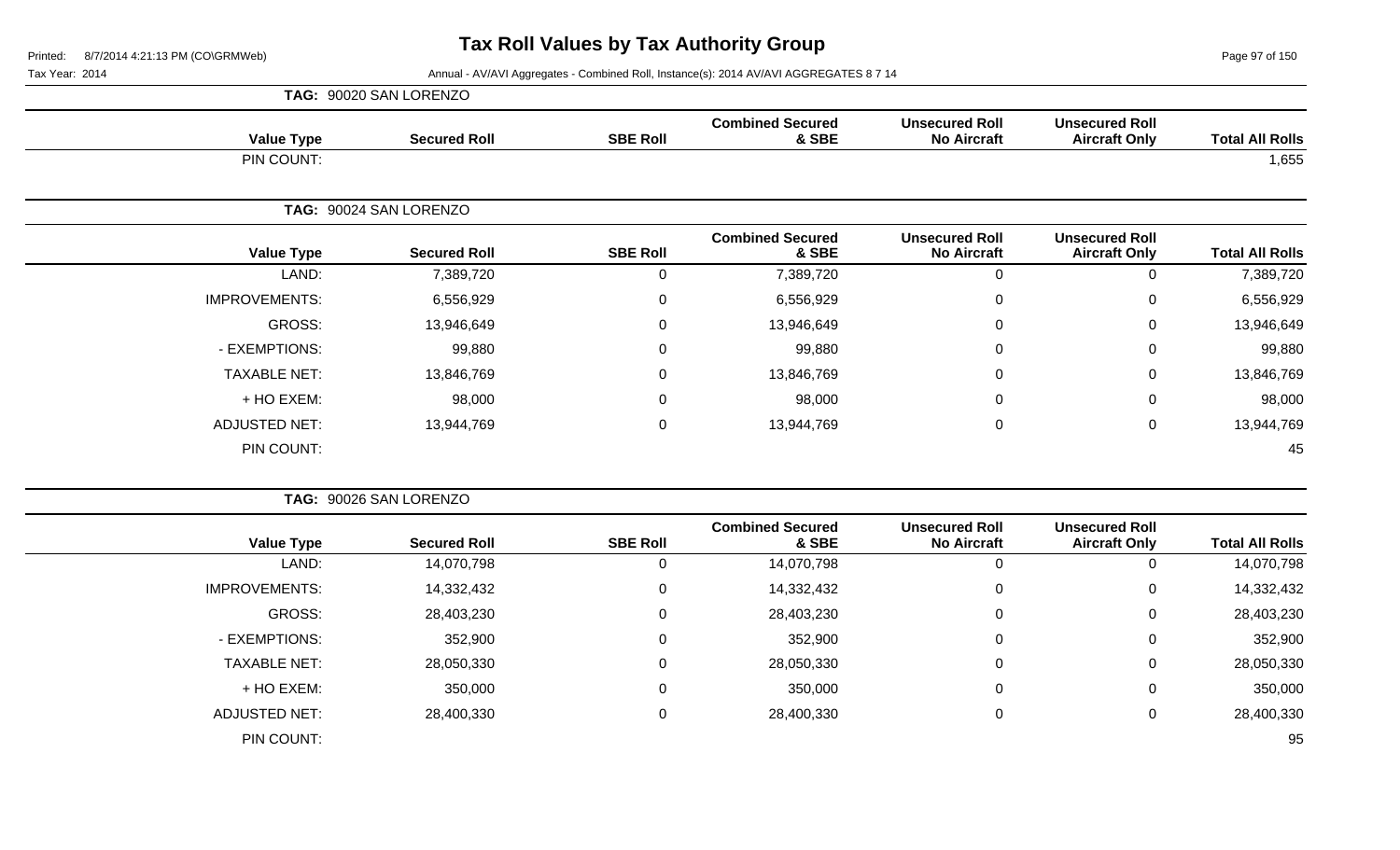# **Tax Roll Values by Tax Authority Group**

#### Tax Year: 2014 **Annual - AV/AVI Aggregates - Combined Roll**, Instance(s): 2014 AV/AVI AGGREGATES 8 7 14

**TAG:** 90029 SAN LORENZO

| <b>Total All Rolls</b> | <b>Unsecured Roll</b><br><b>Aircraft Only</b> | <b>Unsecured Roll</b><br><b>No Aircraft</b> | <b>Combined Secured</b><br>& SBE | <b>SBE Roll</b> | <b>Secured Roll</b> | <b>Value Type</b>    |
|------------------------|-----------------------------------------------|---------------------------------------------|----------------------------------|-----------------|---------------------|----------------------|
| 1,553,357              | 0                                             | 0                                           | 1,553,357                        | $\Omega$        | 1,553,357           | LAND:                |
| 1,769,881              | 0                                             | $\mathbf 0$                                 | 1,769,881                        | 0               | 1,769,881           | <b>IMPROVEMENTS:</b> |
| 3,323,238              | 0                                             | $\mathbf 0$                                 | 3,323,238                        | 0               | 3,323,238           | GROSS:               |
| 42,000                 | 0                                             | $\mathbf 0$                                 | 42,000                           | $\Omega$        | 42,000              | - EXEMPTIONS:        |
| 3,281,238              | 0                                             | $\mathbf 0$                                 | 3,281,238                        | $\mathbf 0$     | 3,281,238           | <b>TAXABLE NET:</b>  |
| 42,000                 | 0                                             | $\mathbf 0$                                 | 42,000                           | $\mathbf 0$     | 42,000              | + HO EXEM:           |
| 3,323,238              | $\Omega$                                      | $\mathbf 0$                                 | 3,323,238                        | 0               | 3,323,238           | <b>ADJUSTED NET:</b> |
| 11                     |                                               |                                             |                                  |                 |                     | PIN COUNT:           |

|  | <b>TAG: 90031 SAN LORENZO</b> |
|--|-------------------------------|
|  |                               |

| <b>Value Type</b>    | <b>Secured Roll</b> | <b>SBE Roll</b> | <b>Combined Secured</b><br>& SBE | <b>Unsecured Roll</b><br><b>No Aircraft</b> | <b>Unsecured Roll</b><br><b>Aircraft Only</b> | <b>Total All Rolls</b> |
|----------------------|---------------------|-----------------|----------------------------------|---------------------------------------------|-----------------------------------------------|------------------------|
| LAND:                | 174,483,071         | 0               | 174,483,071                      |                                             | 0                                             | 174,483,071            |
| <b>IMPROVEMENTS:</b> | 158,242,847         | 0               | 158,242,847                      | 625,927                                     | 0                                             | 158,868,774            |
| PERSONAL PROP:       | 746,696             | 0               | 746,696                          | 886,827                                     | 0                                             | 1,633,523              |
| GROSS:               | 333,472,614         | 0               | 333,472,614                      | 1,512,754                                   | 0                                             | 334,985,368            |
| - EXEMPTIONS:        | 8,886,718           | 0               | 8,886,718                        | 15,000                                      | 0                                             | 8,901,718              |
| <b>TAXABLE NET:</b>  | 324,585,896         | 0               | 324,585,896                      | 1,497,754                                   | 0                                             | 326,083,650            |
| + HO EXEM:           | 4,064,200           | 0               | 4,064,200                        | 0                                           | 0                                             | 4,064,200              |
| ADJUSTED NET:        | 328,650,096         | 0               | 328,650,096                      | 1,497,754                                   | 0                                             | 330,147,850            |
| PIN COUNT:           |                     |                 |                                  |                                             |                                               | 1,381                  |

|  | TAG: 90032 SAN LORENZO |                     |                 |                                  |                                             |                                               |                        |
|--|------------------------|---------------------|-----------------|----------------------------------|---------------------------------------------|-----------------------------------------------|------------------------|
|  | <b>Value Type</b>      | <b>Secured Roll</b> | <b>SBE Roll</b> | <b>Combined Secured</b><br>& SBE | <b>Unsecured Roll</b><br><b>No Aircraft</b> | <b>Unsecured Roll</b><br><b>Aircraft Only</b> | <b>Total All Rolls</b> |
|  | LAND:                  | 46,840              |                 | 46,840                           |                                             |                                               | 46,840                 |
|  | <b>GROSS:</b>          | 46,840              |                 | 46,840                           |                                             |                                               | 46,840                 |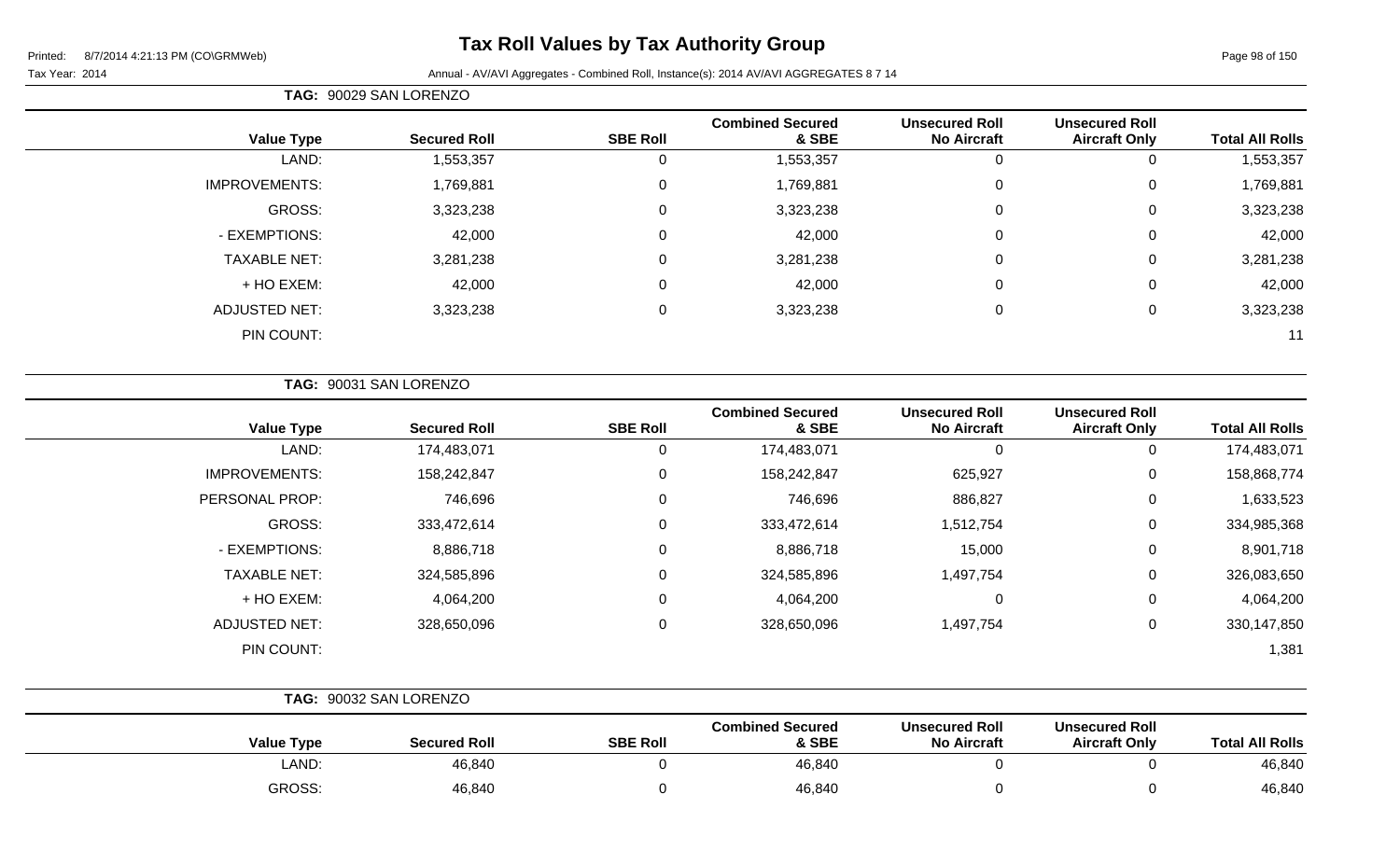Page 99 of 150

|                      | TAG: 90032 SAN LORENZO |                 |                                  |                                             |                                               |                        |
|----------------------|------------------------|-----------------|----------------------------------|---------------------------------------------|-----------------------------------------------|------------------------|
| <b>Value Type</b>    | <b>Secured Roll</b>    | <b>SBE Roll</b> | <b>Combined Secured</b><br>& SBE | <b>Unsecured Roll</b><br><b>No Aircraft</b> | <b>Unsecured Roll</b><br><b>Aircraft Only</b> | <b>Total All Rolls</b> |
| <b>TAXABLE NET:</b>  | 46,840                 |                 | 46,840                           |                                             |                                               | 46,840                 |
| <b>ADJUSTED NET:</b> | 46,840                 |                 | 46,840                           |                                             |                                               | 46,840                 |
| PIN COUNT:           |                        |                 |                                  |                                             |                                               |                        |

|                      | TAG: 90033 SAN LORENZO |                 |                                  |                                             |                                               |                        |
|----------------------|------------------------|-----------------|----------------------------------|---------------------------------------------|-----------------------------------------------|------------------------|
| <b>Value Type</b>    | <b>Secured Roll</b>    | <b>SBE Roll</b> | <b>Combined Secured</b><br>& SBE | <b>Unsecured Roll</b><br><b>No Aircraft</b> | <b>Unsecured Roll</b><br><b>Aircraft Only</b> | <b>Total All Rolls</b> |
| LAND:                | 1,717,376              | 0               | 1,717,376                        |                                             | 0                                             | 1,717,376              |
| <b>IMPROVEMENTS:</b> | 1,819,840              | 0               | 1,819,840                        |                                             | 0                                             | 1,819,840              |
| GROSS:               | 3,537,216              | $\mathbf 0$     | 3,537,216                        |                                             | $\mathbf 0$                                   | 3,537,216              |
| - EXEMPTIONS:        | 30,577                 | 0               | 30,577                           |                                             | 0                                             | 30,577                 |
| <b>TAXABLE NET:</b>  | 3,506,639              | 0               | 3,506,639                        |                                             | $\mathbf 0$                                   | 3,506,639              |
| + HO EXEM:           | 7,000                  | 0               | 7,000                            |                                             | 0                                             | 7,000                  |
| <b>ADJUSTED NET:</b> | 3,513,639              | 0               | 3,513,639                        |                                             | 0                                             | 3,513,639              |
| PIN COUNT:           |                        |                 |                                  |                                             |                                               | 44                     |

| 90036 SAN LORENZO<br>TAG: . |
|-----------------------------|
|                             |

| <b>Value Type</b>    | <b>Secured Roll</b> | <b>SBE Roll</b> | <b>Combined Secured</b><br>& SBE | <b>Unsecured Roll</b><br><b>No Aircraft</b> | <b>Unsecured Roll</b><br><b>Aircraft Only</b> | <b>Total All Rolls</b> |
|----------------------|---------------------|-----------------|----------------------------------|---------------------------------------------|-----------------------------------------------|------------------------|
| LAND:                | 8,290               | 0               | 8,290                            | U                                           | 0                                             | 8,290                  |
| GROSS:               | 8,290               | 0               | 8,290                            |                                             | $\mathbf 0$                                   | 8,290                  |
| - EXEMPTIONS:        | 343                 | 0               | 343                              | 0                                           | 0                                             | 343                    |
| <b>TAXABLE NET:</b>  | 7,947               | 0               | 7,947                            | 0                                           | 0                                             | 7,947                  |
| <b>ADJUSTED NET:</b> | 7,947               | 0               | 7,947                            | 0                                           | 0                                             | 7,947                  |
| PIN COUNT:           |                     |                 |                                  |                                             |                                               | $\overline{2}$         |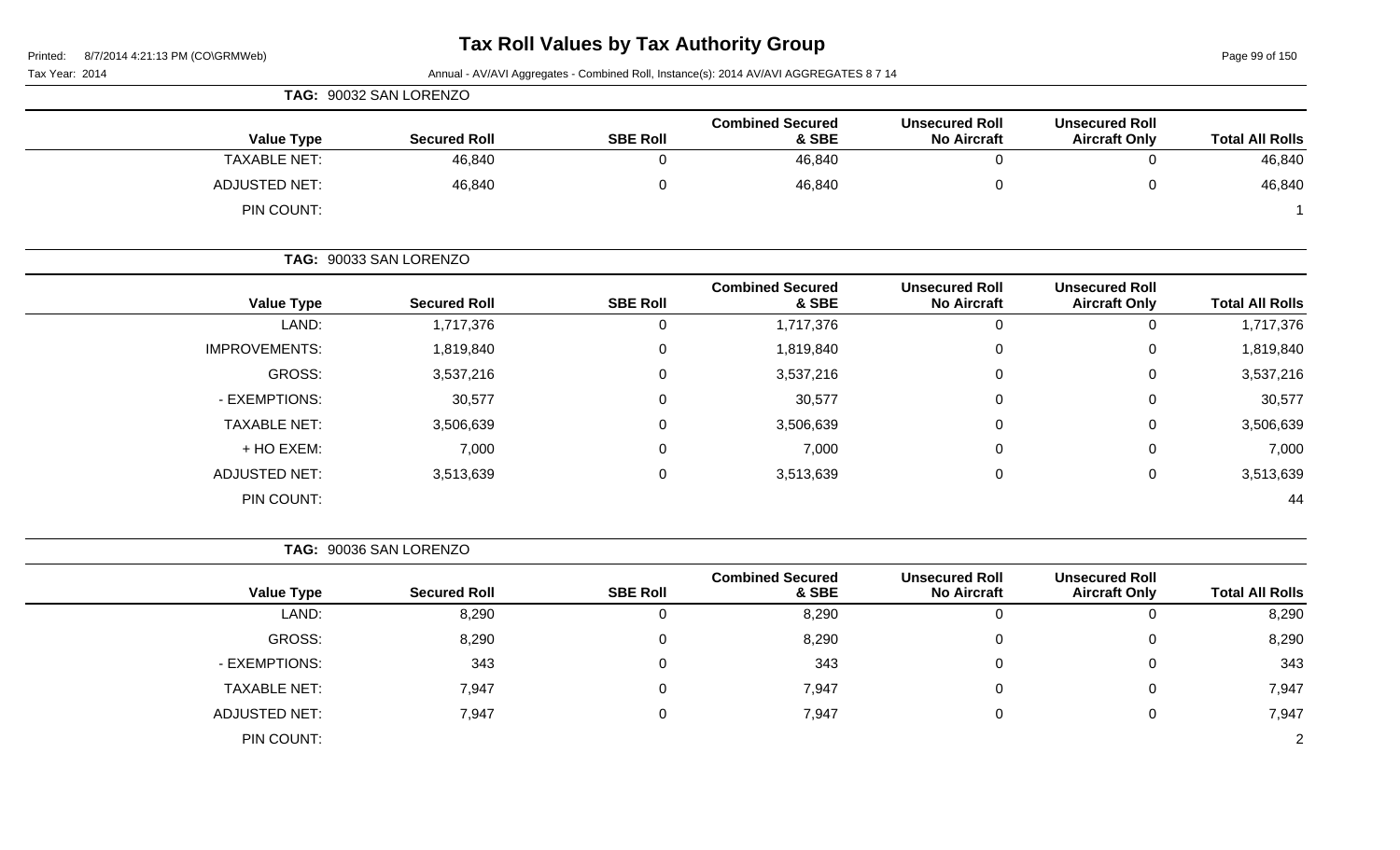# **Tax Roll Values by Tax Authority Group**

#### Tax Year: 2014 Annual - AV/AVI Aggregates - Combined Roll, Instance(s): 2014 AV/AVI AGGREGATES 8 7 14

| <b>Total All Rolls</b> | <b>Unsecured Roll</b><br><b>Aircraft Only</b> | <b>Unsecured Roll</b><br><b>No Aircraft</b> | <b>Combined Secured</b><br>& SBE | <b>SBE Roll</b> | <b>Secured Roll</b> | <b>Value Type</b>    |
|------------------------|-----------------------------------------------|---------------------------------------------|----------------------------------|-----------------|---------------------|----------------------|
| 41,394,926             | 0                                             | 0                                           | 41,394,926                       | 0               | 41,394,926          | LAND:                |
| 38,410,441             | 0                                             | $\mathbf 0$                                 | 38,410,441                       | 0               | 38,410,441          | <b>IMPROVEMENTS:</b> |
| 156,340                | 0                                             | 156,340                                     |                                  | $\overline{0}$  | $\mathbf 0$         | PERSONAL PROP:       |
| 79,961,707             | 0                                             | 156,340                                     | 79,805,367                       | 0               | 79,805,367          | GROSS:               |
| 1,041,799              | 0                                             | 0                                           | 1,041,799                        | $\mathbf 0$     | 1,041,799           | - EXEMPTIONS:        |
| 78,919,908             | $\Omega$                                      | 156,340                                     | 78,763,568                       | 0               | 78,763,568          | <b>TAXABLE NET:</b>  |
| 791,000                | $\mathbf 0$                                   | 0                                           | 791,000                          | $\mathbf 0$     | 791,000             | + HO EXEM:           |
| 79,710,908             | 0                                             | 156,340                                     | 79,554,568                       | $\mathbf 0$     | 79,554,568          | <b>ADJUSTED NET:</b> |
| 279                    |                                               |                                             |                                  |                 |                     | PIN COUNT:           |
|                        |                                               |                                             |                                  |                 |                     |                      |

**TAG:** 90042 SAN LORENZO

| <b>Value Type</b>    | <b>Secured Roll</b>    | <b>SBE Roll</b> | <b>Combined Secured</b><br>& SBE | <b>Unsecured Roll</b><br><b>No Aircraft</b> | <b>Unsecured Roll</b><br><b>Aircraft Only</b> | <b>Total All Rolls</b> |
|----------------------|------------------------|-----------------|----------------------------------|---------------------------------------------|-----------------------------------------------|------------------------|
| LAND:                | 7,267,262              | 0               | 7,267,262                        | $\mathbf 0$                                 |                                               | 7,267,262              |
| <b>IMPROVEMENTS:</b> | 6,481,264              | 0               | 6,481,264                        | $\mathbf 0$                                 | 0                                             | 6,481,264              |
| PERSONAL PROP:       | 0                      | $\mathbf 0$     | $\Omega$                         | 20,586                                      | 0                                             | 20,586                 |
| GROSS:               | 13,748,526             | 0               | 13,748,526                       | 20,586                                      | $\mathbf 0$                                   | 13,769,112             |
| - EXEMPTIONS:        | 192,278                | $\mathbf 0$     | 192,278                          | $\mathbf 0$                                 | 0                                             | 192,278                |
| <b>TAXABLE NET:</b>  | 13,556,248             | 0               | 13,556,248                       | 20,586                                      | 0                                             | 13,576,834             |
| + HO EXEM:           | 189,000                | 0               | 189,000                          | $\mathbf 0$                                 | 0                                             | 189,000                |
| <b>ADJUSTED NET:</b> | 13,745,248             | $\mathbf 0$     | 13,745,248                       | 20,586                                      | 0                                             | 13,765,834             |
| PIN COUNT:           |                        |                 |                                  |                                             |                                               | 51                     |
|                      | TAG: 90044 SAN LORENZO |                 |                                  |                                             |                                               |                        |
| <b>Value Type</b>    | <b>Secured Roll</b>    | <b>SBE Roll</b> | <b>Combined Secured</b><br>& SBE | <b>Unsecured Roll</b><br><b>No Aircraft</b> | <b>Unsecured Roll</b><br><b>Aircraft Only</b> | <b>Total All Rolls</b> |

LAND: 2,727,070 0 2,727,070 0 0 2,727,070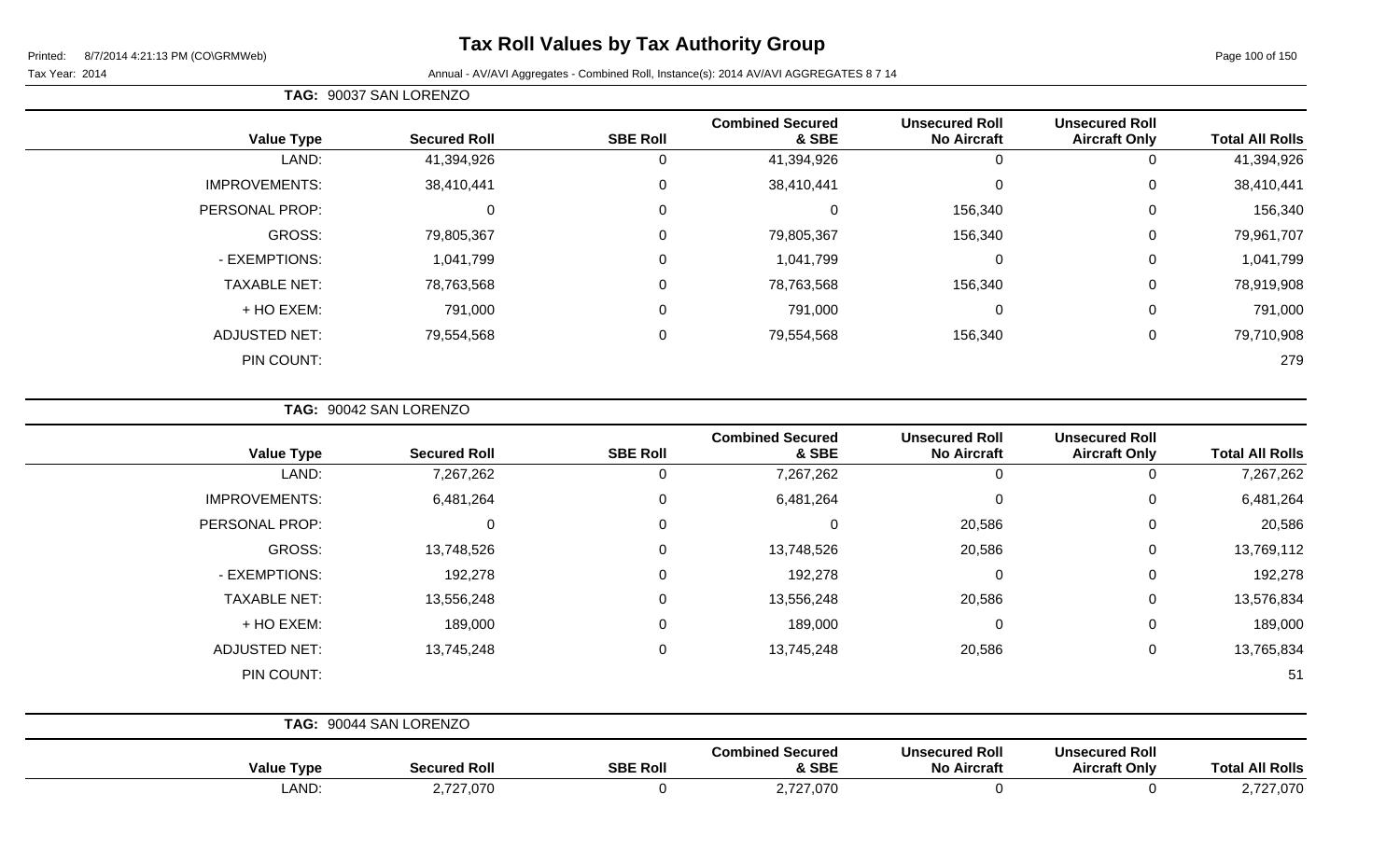# **Tax Roll Values by Tax Authority Group**

|                        |                                               |                                             |                                  |                 | TAG: 90044 SAN LORENZO |                      |  |  |
|------------------------|-----------------------------------------------|---------------------------------------------|----------------------------------|-----------------|------------------------|----------------------|--|--|
| <b>Total All Rolls</b> | <b>Unsecured Roll</b><br><b>Aircraft Only</b> | <b>Unsecured Roll</b><br><b>No Aircraft</b> | <b>Combined Secured</b><br>& SBE | <b>SBE Roll</b> | <b>Secured Roll</b>    | <b>Value Type</b>    |  |  |
| 3,690,763              | 0                                             |                                             | 3,690,763                        | 0               | 3,690,763              | <b>IMPROVEMENTS:</b> |  |  |
| 6,417,833              | 0                                             | 0                                           | 6,417,833                        | 0               | 6,417,833              | GROSS:               |  |  |
| 214,545                | 0                                             | 0                                           | 214,545                          | 0               | 214,545                | - EXEMPTIONS:        |  |  |
| 6,203,288              | 0                                             | 0                                           | 6,203,288                        | 0               | 6,203,288              | <b>TAXABLE NET:</b>  |  |  |
| 84,000                 | 0                                             | 0                                           | 84,000                           | 0               | 84,000                 | + HO EXEM:           |  |  |
| 6,287,288              | 0                                             | 0                                           | 6,287,288                        | 0               | 6,287,288              | <b>ADJUSTED NET:</b> |  |  |
| 29                     |                                               |                                             |                                  |                 |                        | PIN COUNT:           |  |  |
|                        |                                               |                                             |                                  |                 |                        |                      |  |  |

|                      | TAG: 90045 SAN LORENZO |                 |                                  |                                             |                                               |                        |
|----------------------|------------------------|-----------------|----------------------------------|---------------------------------------------|-----------------------------------------------|------------------------|
| <b>Value Type</b>    | <b>Secured Roll</b>    | <b>SBE Roll</b> | <b>Combined Secured</b><br>& SBE | <b>Unsecured Roll</b><br><b>No Aircraft</b> | <b>Unsecured Roll</b><br><b>Aircraft Only</b> | <b>Total All Rolls</b> |
| LAND:                | 43,482,183             | 0               | 43,482,183                       | 0                                           | 0                                             | 43,482,183             |
| <b>IMPROVEMENTS:</b> | 40,274,411             | 0               | 40,274,411                       | 5,667,501                                   | 0                                             | 45,941,912             |
| PERSONAL PROP:       | 0                      | 0               | 0                                | 2,059,482                                   | 0                                             | 2,059,482              |
| <b>GROSS:</b>        | 83,756,594             | 0               | 83,756,594                       | 7,726,983                                   | 0                                             | 91,483,577             |
| - EXEMPTIONS:        | 2,676,268              | 0               | 2,676,268                        | 0                                           | 0                                             | 2,676,268              |
| <b>TAXABLE NET:</b>  | 81,080,326             | 0               | 81,080,326                       | 7,726,983                                   | 0                                             | 88,807,309             |
| + HO EXEM:           | 967,054                | 0               | 967,054                          | 0                                           | 0                                             | 967,054                |
| <b>ADJUSTED NET:</b> | 82,047,380             | 0               | 82,047,380                       | 7,726,983                                   | 0                                             | 89,774,363             |
| PIN COUNT:           |                        |                 |                                  |                                             |                                               | 320                    |

|                        |                                               |                                             |                                  | TAG: 90046 SAN LORENZO |                     |                      |  |  |  |
|------------------------|-----------------------------------------------|---------------------------------------------|----------------------------------|------------------------|---------------------|----------------------|--|--|--|
| <b>Total All Rolls</b> | <b>Unsecured Roll</b><br><b>Aircraft Only</b> | <b>Unsecured Roll</b><br><b>No Aircraft</b> | <b>Combined Secured</b><br>& SBE | <b>SBE Roll</b>        | <b>Secured Roll</b> | <b>Value Type</b>    |  |  |  |
| 14,762,773             |                                               |                                             | 14,762,773                       |                        | 14,762,773          | ∟AND:                |  |  |  |
| 13,553,087             |                                               |                                             | 13,553,087                       |                        | 13,553,087          | <b>IMPROVEMENTS:</b> |  |  |  |
| 63,925                 |                                               | 62,425                                      | 1,500                            |                        | 1,500               | PERSONAL PROP:       |  |  |  |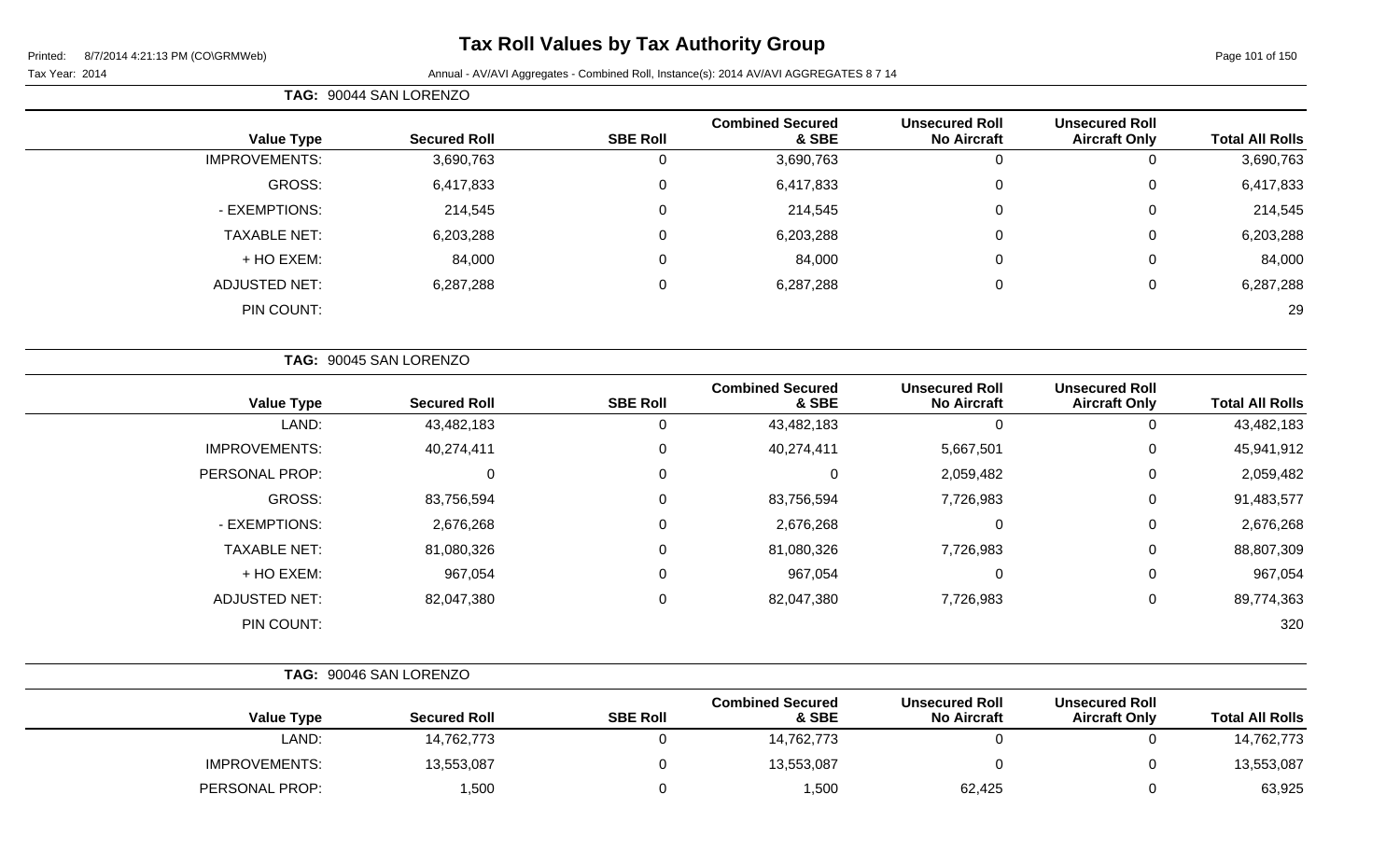# **Tax Roll Values by Tax Authority Group**

|                      | TAG: 90046 SAN LORENZO |                 |                                  |                                             |                                               |                        |
|----------------------|------------------------|-----------------|----------------------------------|---------------------------------------------|-----------------------------------------------|------------------------|
| <b>Value Type</b>    | <b>Secured Roll</b>    | <b>SBE Roll</b> | <b>Combined Secured</b><br>& SBE | <b>Unsecured Roll</b><br><b>No Aircraft</b> | <b>Unsecured Roll</b><br><b>Aircraft Only</b> | <b>Total All Rolls</b> |
| GROSS:               | 28,317,360             | $\mathbf 0$     | 28,317,360                       | 62,425                                      | $\mathbf 0$                                   | 28,379,785             |
| - EXEMPTIONS:        | 315,602                | $\mathbf 0$     | 315,602                          | $\mathbf 0$                                 | $\mathbf 0$                                   | 315,602                |
| <b>TAXABLE NET:</b>  | 28,001,758             | $\mathbf 0$     | 28,001,758                       | 62,425                                      | $\pmb{0}$                                     | 28,064,183             |
| + HO EXEM:           | 308,000                | 0               | 308,000                          | $\mathbf 0$                                 | $\mathsf 0$                                   | 308,000                |
| <b>ADJUSTED NET:</b> | 28,309,758             | $\mathbf 0$     | 28,309,758                       | 62,425                                      | $\mathsf 0$                                   | 28,372,183             |
| PIN COUNT:           |                        |                 |                                  |                                             |                                               | 116                    |
|                      | TAG: 90047 SAN LORENZO |                 |                                  |                                             |                                               |                        |
| <b>Value Type</b>    | <b>Secured Roll</b>    | <b>SBE Roll</b> | <b>Combined Secured</b><br>& SBE | <b>Unsecured Roll</b><br><b>No Aircraft</b> | <b>Unsecured Roll</b><br><b>Aircraft Only</b> | <b>Total All Rolls</b> |
| LAND:                | 2,297,379              | $\mathbf 0$     | 2,297,379                        | $\mathbf 0$                                 | $\mathsf 0$                                   | 2,297,379              |
| <b>IMPROVEMENTS:</b> | 1,928,339              | $\mathbf 0$     | 1,928,339                        | $\pmb{0}$                                   | $\mathbf 0$                                   | 1,928,339              |
| GROSS:               | 4,225,718              | 0               | 4,225,718                        | $\mathbf 0$                                 | 0                                             | 4,225,718              |
| - EXEMPTIONS:        | 22,034                 | $\mathbf 0$     | 22,034                           | $\mathbf 0$                                 | $\mathbf 0$                                   | 22,034                 |
| <b>TAXABLE NET:</b>  | 4,203,684              | $\mathbf 0$     | 4,203,684                        | $\pmb{0}$                                   | $\mathsf 0$                                   | 4,203,684              |
| + HO EXEM:           | 21,000                 | 0               | 21,000                           | $\mathbf 0$                                 | 0                                             | 21,000                 |
| <b>ADJUSTED NET:</b> | 4,224,684              | $\mathbf 0$     | 4,224,684                        | $\mathbf 0$                                 | $\mathsf 0$                                   | 4,224,684              |
| PIN COUNT:           |                        |                 |                                  |                                             |                                               | 14                     |
|                      | TAG: 90048 SAN LORENZO |                 |                                  |                                             |                                               |                        |

| <b>Value Type</b>    | <b>Secured Roll</b> | <b>SBE Roll</b> | <b>Combined Secured</b><br>& SBE | <b>Unsecured Roll</b><br><b>No Aircraft</b> | <b>Unsecured Roll</b><br><b>Aircraft Only</b> | <b>Total All Rolls</b> |
|----------------------|---------------------|-----------------|----------------------------------|---------------------------------------------|-----------------------------------------------|------------------------|
| LAND:                | 49,940,865          |                 | 49,940,865                       |                                             |                                               | 49,940,865             |
| <b>IMPROVEMENTS:</b> | 48,309,818          |                 | 48,309,818                       |                                             | U                                             | 48,309,818             |
| PERSONAL PROP:       | 59,000              |                 | 59,000                           | 116,456                                     | 0                                             | 175,456                |
| <b>GROSS:</b>        | 98,309,683          |                 | 98,309,683                       | 116,456                                     | U                                             | 98,426,139             |
| - EXEMPTIONS:        | 6,712,761           |                 | 6,712,761                        |                                             | U                                             | 6,712,761              |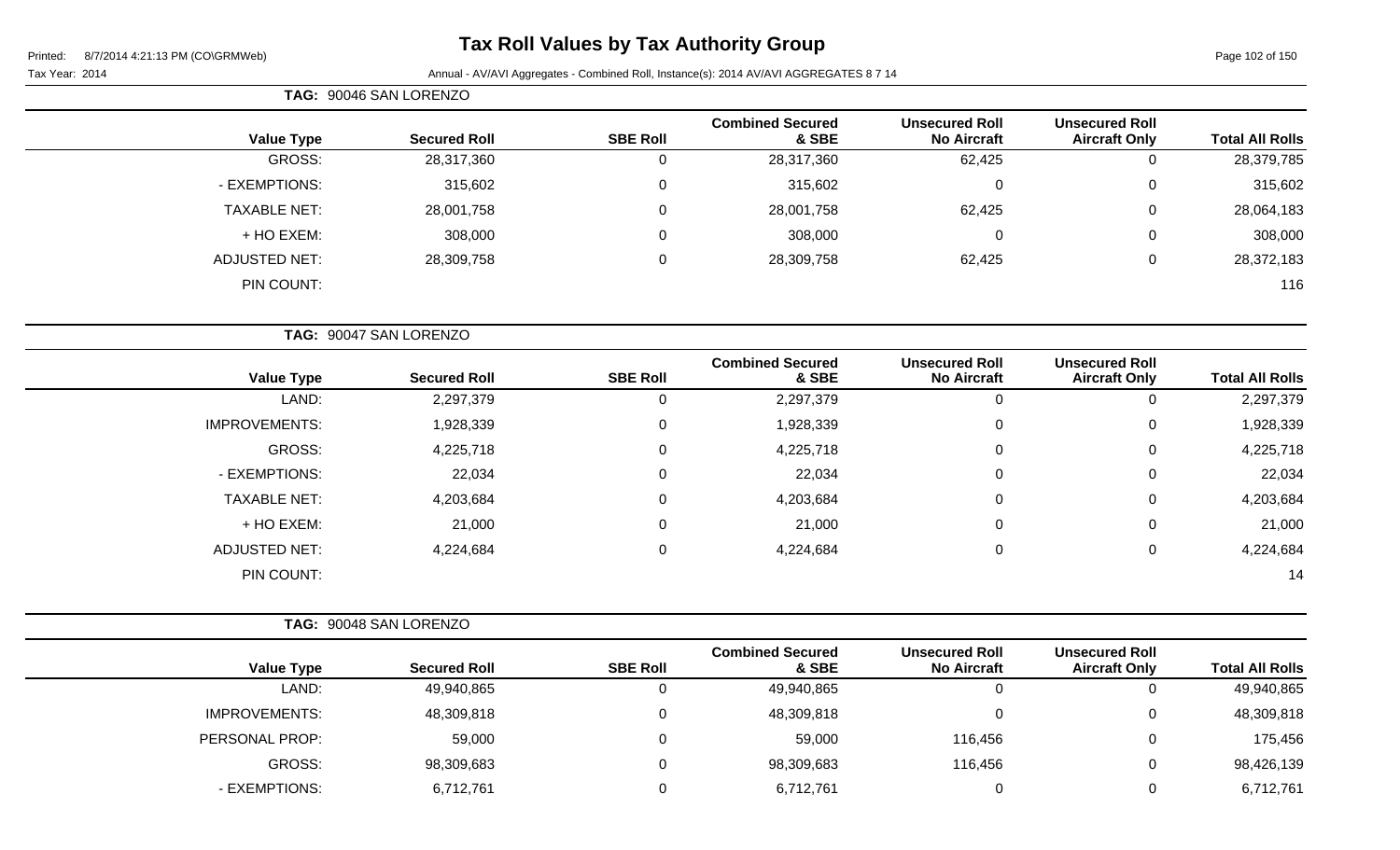Printe<sup>®</sup>

## **Tax Roll Values by Tax Authority Group**

103 of 150

| $\frac{1}{2}$<br>8/7/2014 4:21:13 PM (CO\GRMWeb)<br>Printed: |       |                                                                                        |                 |                                  |                                             | Page 103 of 150                               |                        |  |  |
|--------------------------------------------------------------|-------|----------------------------------------------------------------------------------------|-----------------|----------------------------------|---------------------------------------------|-----------------------------------------------|------------------------|--|--|
| Tax Year: 2014                                               |       | Annual - AV/AVI Aggregates - Combined Roll, Instance(s): 2014 AV/AVI AGGREGATES 8 7 14 |                 |                                  |                                             |                                               |                        |  |  |
|                                                              |       | TAG: 90048 SAN LORENZO                                                                 |                 |                                  |                                             |                                               |                        |  |  |
| <b>Value Type</b>                                            |       | <b>Secured Roll</b>                                                                    | <b>SBE Roll</b> | <b>Combined Secured</b><br>& SBE | <b>Unsecured Roll</b><br><b>No Aircraft</b> | <b>Unsecured Roll</b><br><b>Aircraft Only</b> | <b>Total All Rolls</b> |  |  |
| <b>TAXABLE NET:</b>                                          |       | 91,596,922                                                                             | 0               | 91,596,922                       | 116,456                                     | 0                                             | 91,713,378             |  |  |
| + HO EXEM:                                                   |       | 1,127,000                                                                              | 0               | 1,127,000                        | 0                                           | 0                                             | 1,127,000              |  |  |
| <b>ADJUSTED NET:</b>                                         |       | 92,723,922                                                                             | 0               | 92,723,922                       | 116,456                                     | $\mathbf 0$                                   | 92,840,378             |  |  |
| PIN COUNT:                                                   |       |                                                                                        |                 |                                  |                                             |                                               | 356                    |  |  |
|                                                              |       | TAG: 90049 SAN LORENZO                                                                 |                 |                                  |                                             |                                               |                        |  |  |
| <b>Value Type</b>                                            |       | <b>Secured Roll</b>                                                                    | <b>SBE Roll</b> | <b>Combined Secured</b><br>& SBE | <b>Unsecured Roll</b><br><b>No Aircraft</b> | <b>Unsecured Roll</b><br><b>Aircraft Only</b> | <b>Total All Rolls</b> |  |  |
|                                                              | LAND: | 6,638,208                                                                              | 0               | 6,638,208                        | $\mathbf 0$                                 | $\mathbf 0$                                   | 6,638,208              |  |  |
| <b>IMPROVEMENTS:</b>                                         |       | 5,417,631                                                                              | 0               | 5,417,631                        | 0                                           | 0                                             | 5,417,631              |  |  |
| <b>GROSS:</b>                                                |       | 12,055,839                                                                             | 0               | 12,055,839                       | 0                                           | 0                                             | 12,055,839             |  |  |
| - EXEMPTIONS:                                                |       | 278,399                                                                                | 0               | 278,399                          | 0                                           | 0                                             | 278,399                |  |  |
| <b>TAXABLE NET:</b>                                          |       | 11,777,440                                                                             | 0               | 11,777,440                       | 0                                           | 0                                             | 11,777,440             |  |  |
| + HO EXEM:                                                   |       | 91,000                                                                                 | 0               | 91,000                           | 0                                           | 0                                             | 91,000                 |  |  |
| <b>ADJUSTED NET:</b>                                         |       | 11,868,440                                                                             | 0               | 11,868,440                       | 0                                           | $\mathbf 0$                                   | 11,868,440             |  |  |
| PIN COUNT:                                                   |       |                                                                                        |                 |                                  |                                             |                                               | 61                     |  |  |
|                                                              |       | TAG: 90050 SAN LORENZO                                                                 |                 |                                  |                                             |                                               |                        |  |  |
| <b>Value Type</b>                                            |       | <b>Secured Roll</b>                                                                    | <b>SBE Roll</b> | <b>Combined Secured</b><br>& SBE | <b>Unsecured Roll</b><br><b>No Aircraft</b> | <b>Unsecured Roll</b><br><b>Aircraft Only</b> | <b>Total All Rolls</b> |  |  |
|                                                              | LAND: | 2,481,671                                                                              | 0               | 2,481,671                        | 0                                           | $\mathbf{0}$                                  | 2,481,671              |  |  |
| <b>IMPROVEMENTS:</b>                                         |       | 2,008,654                                                                              | 0               | 2,008,654                        | 0                                           | 0                                             | 2,008,654              |  |  |
| GROSS:                                                       |       | 4,490,325                                                                              | 0               | 4,490,325                        | $\mathbf 0$                                 | $\boldsymbol{0}$                              | 4,490,325              |  |  |
| - EXEMPTIONS:                                                |       | 49,000                                                                                 | 0               | 49,000                           | 0                                           | $\pmb{0}$                                     | 49,000                 |  |  |
| <b>TAXABLE NET:</b>                                          |       | 4,441,325                                                                              | 0               | 4,441,325                        | 0                                           | $\pmb{0}$                                     | 4,441,325              |  |  |
| + HO EXEM:                                                   |       | 49,000                                                                                 | 0               | 49,000                           | 0                                           | $\pmb{0}$                                     | 49,000                 |  |  |
| <b>ADJUSTED NET:</b>                                         |       | 4,490,325                                                                              | 0               | 4,490,325                        | 0                                           | $\pmb{0}$                                     | 4,490,325              |  |  |
|                                                              |       |                                                                                        |                 |                                  |                                             |                                               |                        |  |  |
|                                                              |       |                                                                                        |                 |                                  |                                             |                                               |                        |  |  |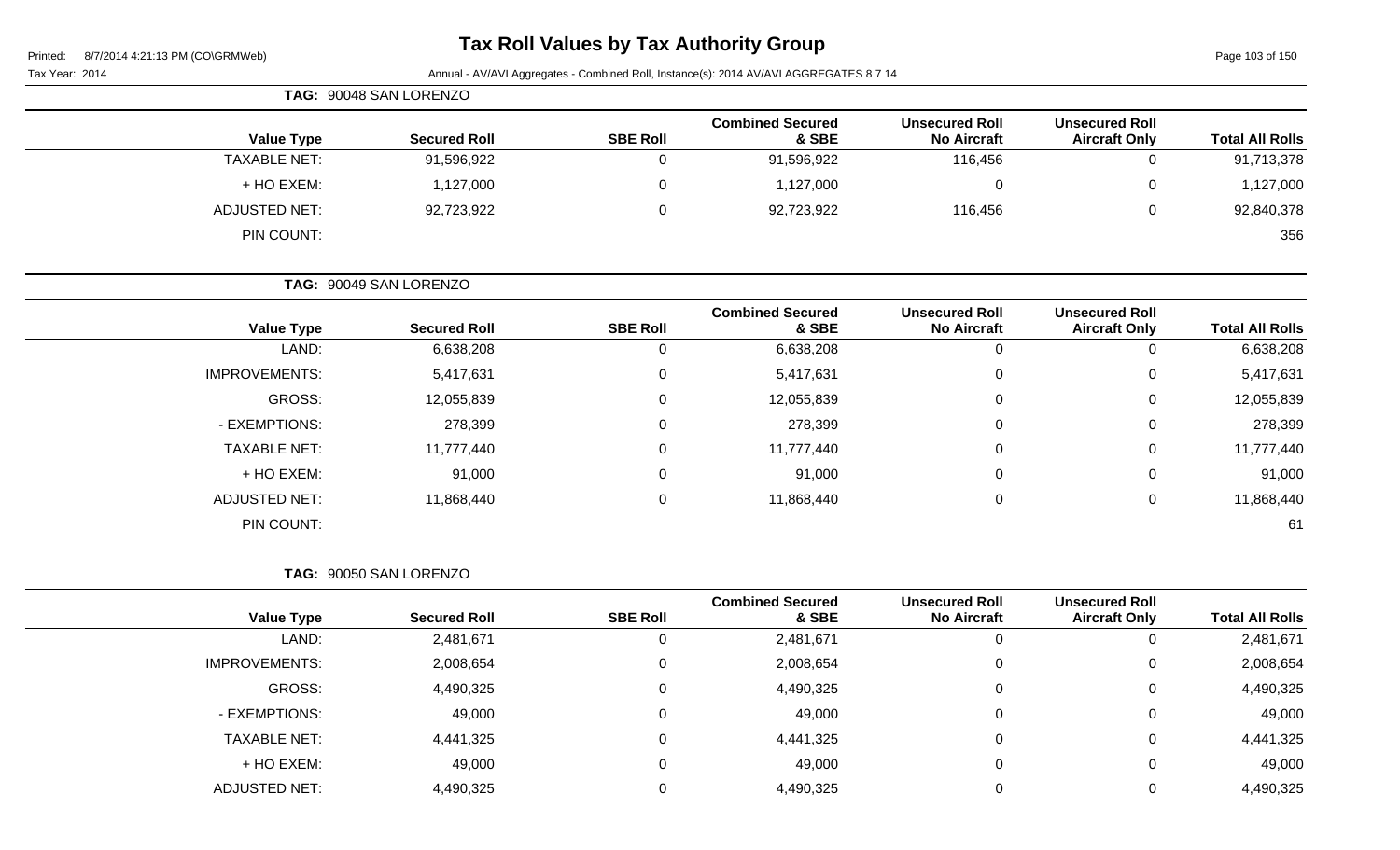Page 104 of 150

Tax Year: 2014 **Annual - AV/AVI Aggregates - Combined Roll, Instance(s): 2014 AV/AVI AGGREGATES 8 7 14** 

|                        |                                               |                                             |                                  |                 | TAG: 90050 SAN LORENZO |                      |
|------------------------|-----------------------------------------------|---------------------------------------------|----------------------------------|-----------------|------------------------|----------------------|
| <b>Total All Rolls</b> | <b>Unsecured Roll</b><br><b>Aircraft Only</b> | <b>Unsecured Roll</b><br><b>No Aircraft</b> | <b>Combined Secured</b><br>& SBE | <b>SBE Roll</b> | <b>Secured Roll</b>    | <b>Value Type</b>    |
| 13                     |                                               |                                             |                                  |                 |                        | PIN COUNT:           |
|                        |                                               |                                             |                                  |                 | TAG: 90053 SAN LORENZO |                      |
| <b>Total All Rolls</b> | <b>Unsecured Roll</b><br><b>Aircraft Only</b> | <b>Unsecured Roll</b><br><b>No Aircraft</b> | <b>Combined Secured</b><br>& SBE | <b>SBE Roll</b> | <b>Secured Roll</b>    | <b>Value Type</b>    |
| 1,251,123              | $\mathbf 0$                                   | $\mathbf 0$                                 | 1,251,123                        | $\mathbf 0$     | 1,251,123              | LAND:                |
| 1,230,172              | $\mathbf 0$                                   | 0                                           | 1,230,172                        | 0               | 1,230,172              | <b>IMPROVEMENTS:</b> |
| 2,481,295              | $\mathbf 0$                                   | $\Omega$                                    | 2,481,295                        | $\pmb{0}$       | 2,481,295              | <b>GROSS:</b>        |
| 22,136                 | 0                                             | 0                                           | 22,136                           | 0               | 22,136                 | - EXEMPTIONS:        |
| 2,459,159              | 0                                             | $\Omega$                                    | 2,459,159                        | 0               | 2,459,159              | <b>TAXABLE NET:</b>  |
| 21,000                 | 0                                             | 0                                           | 21,000                           | 0               | 21,000                 | + HO EXEM:           |
| 2,480,159              | $\mathbf 0$                                   | $\pmb{0}$                                   | 2,480,159                        | $\mathbf 0$     | 2,480,159              | <b>ADJUSTED NET:</b> |
| 6                      |                                               |                                             |                                  |                 |                        | PIN COUNT:           |
|                        |                                               |                                             |                                  |                 | TAG: 90055 SAN LORENZO |                      |
| <b>Total All Rolls</b> | <b>Unsecured Roll</b><br><b>Aircraft Only</b> | <b>Unsecured Roll</b><br><b>No Aircraft</b> | <b>Combined Secured</b><br>& SBE | <b>SBE Roll</b> | <b>Secured Roll</b>    | <b>Value Type</b>    |
| 82,930                 | $\overline{0}$                                | $\overline{0}$                              | 82,930                           | $\mathbf 0$     | 82,930                 | LAND:                |
| 302,937                | $\mathbf 0$                                   | $\Omega$                                    | 302,937                          | $\Omega$        | 302,937                | <b>IMPROVEMENTS:</b> |
| 385,867                | $\mathbf 0$                                   | $\pmb{0}$                                   | 385,867                          | $\pmb{0}$       | 385,867                | <b>GROSS:</b>        |
| 7,000                  | $\mathbf 0$                                   | $\Omega$                                    | 7,000                            | $\mathbf 0$     | 7,000                  | - EXEMPTIONS:        |
| 378,867                | 0                                             | $\pmb{0}$                                   | 378,867                          | 0               | 378,867                | <b>TAXABLE NET:</b>  |

+ HO EXEM: 7,000 0 7,000 0 0 7,000

ADJUSTED NET: 385,867 0 385,867 0 0 385,867

PIN COUNT: 1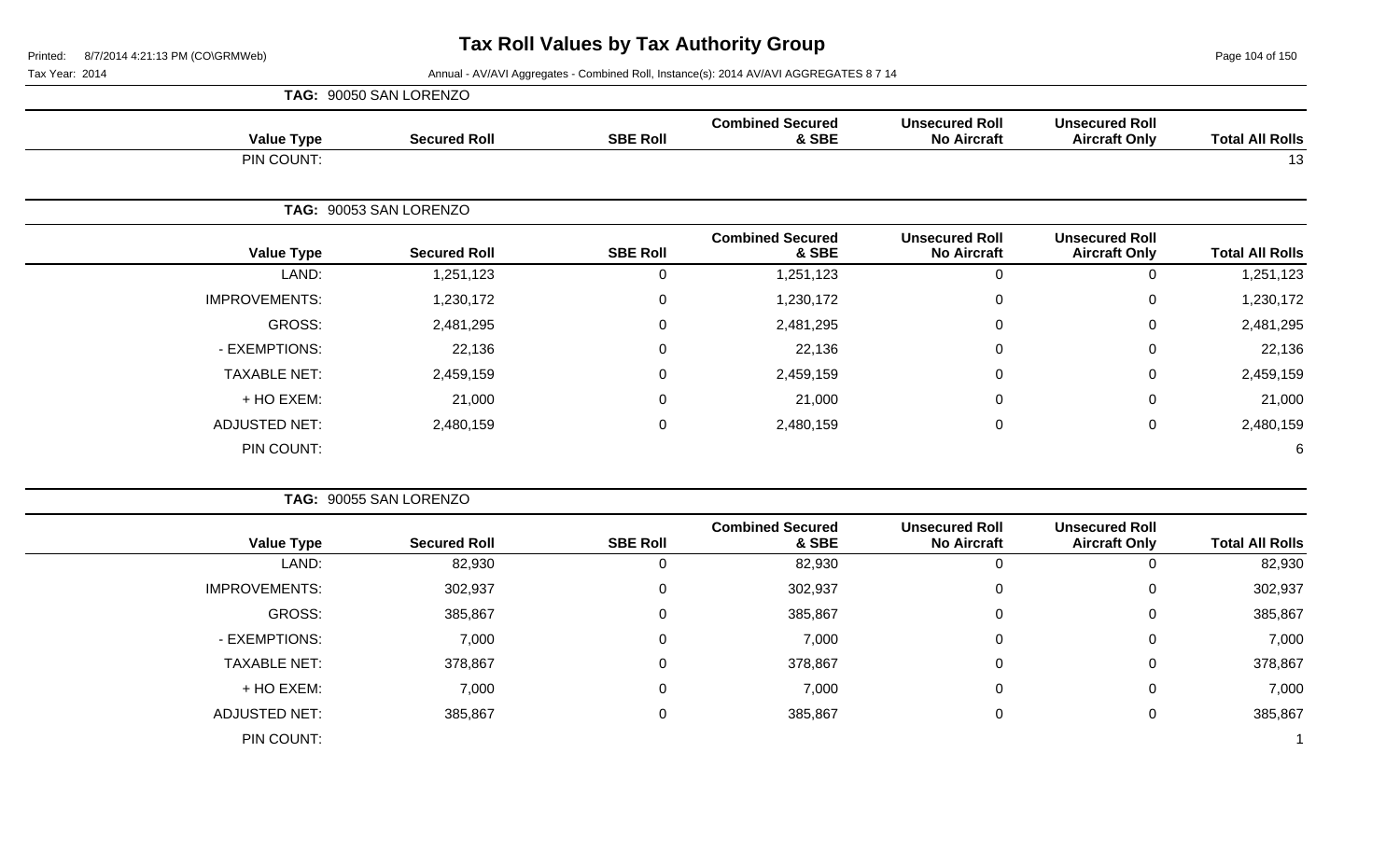# **Tax Roll Values by Tax Authority Group**

#### Tax Year: 2014 **Annual - AV/AVI Aggregates - Combined Roll**, Instance(s): 2014 AV/AVI AGGREGATES 8 7 14

| TAG: 90057 SAN LORENZO |                     |                 |                                  |                                             |                                               |                        |
|------------------------|---------------------|-----------------|----------------------------------|---------------------------------------------|-----------------------------------------------|------------------------|
| <b>Value Type</b>      | <b>Secured Roll</b> | <b>SBE Roll</b> | <b>Combined Secured</b><br>& SBE | <b>Unsecured Roll</b><br><b>No Aircraft</b> | <b>Unsecured Roll</b><br><b>Aircraft Only</b> | <b>Total All Rolls</b> |
| LAND:                  | 5,513,285           |                 | 5,513,285                        | 0                                           | 0                                             | 5,513,285              |
| <b>IMPROVEMENTS:</b>   | 4,991,631           | 0               | 4,991,631                        | 0                                           | 0                                             | 4,991,631              |
| GROSS:                 | 10,504,916          | $\Omega$        | 10,504,916                       | 0                                           | $\Omega$                                      | 10,504,916             |
| - EXEMPTIONS:          | 202,111             | $\Omega$        | 202,111                          | 0                                           | 0                                             | 202,111                |
| <b>TAXABLE NET:</b>    | 10,302,805          | $\Omega$        | 10,302,805                       | 0                                           | 0                                             | 10,302,805             |
| + HO EXEM:             | 196,000             | $\Omega$        | 196,000                          | 0                                           | 0                                             | 196,000                |
| <b>ADJUSTED NET:</b>   | 10,498,805          | $\mathbf 0$     | 10,498,805                       | 0                                           | 0                                             | 10,498,805             |
| PIN COUNT:             |                     |                 |                                  |                                             |                                               | 66                     |

**TAG:** 90058 SAN LORENZO

| <b>Value Type</b>    | <b>Secured Roll</b> | <b>SBE Roll</b> | <b>Combined Secured</b><br>& SBE | <b>Unsecured Roll</b><br><b>No Aircraft</b> | <b>Unsecured Roll</b><br><b>Aircraft Only</b> | <b>Total All Rolls</b> |
|----------------------|---------------------|-----------------|----------------------------------|---------------------------------------------|-----------------------------------------------|------------------------|
| LAND:                | 3,774,356           |                 | 3,774,356                        | 0                                           | U                                             | 3,774,356              |
| <b>IMPROVEMENTS:</b> | 3,923,942           | 0               | 3,923,942                        | 0                                           | 0                                             | 3,923,942              |
| <b>GROSS:</b>        | 7,698,298           |                 | 7,698,298                        | 0                                           | 0                                             | 7,698,298              |
| - EXEMPTIONS:        | 201,932             | $\Omega$        | 201,932                          | 0                                           | 0                                             | 201,932                |
| <b>TAXABLE NET:</b>  | 7,496,366           | $\Omega$        | 7,496,366                        | 0                                           | 0                                             | 7,496,366              |
| + HO EXEM:           | 77,000              |                 | 77,000                           | 0                                           | 0                                             | 77,000                 |
| <b>ADJUSTED NET:</b> | 7,573,366           | 0               | 7,573,366                        | 0                                           | 0                                             | 7,573,366              |
| PIN COUNT:           |                     |                 |                                  |                                             |                                               | 21                     |

|                      | TAG: 90059 SAN LORENZO |                 |                                  |                                             |                                               |                        |
|----------------------|------------------------|-----------------|----------------------------------|---------------------------------------------|-----------------------------------------------|------------------------|
| <b>Value Type</b>    | <b>Secured Roll</b>    | <b>SBE Roll</b> | <b>Combined Secured</b><br>& SBE | <b>Unsecured Roll</b><br><b>No Aircraft</b> | <b>Unsecured Roll</b><br><b>Aircraft Only</b> | <b>Total All Rolls</b> |
| LAND:                | 1,994,620              |                 | 1,994,620                        |                                             |                                               | 1,994,620              |
| <b>IMPROVEMENTS:</b> | 1,840,506              |                 | 1,840,506                        |                                             |                                               | 1,840,506              |
| GROSS:               | 3,835,126              |                 | 3,835,126                        |                                             | ັ                                             | 3,835,126              |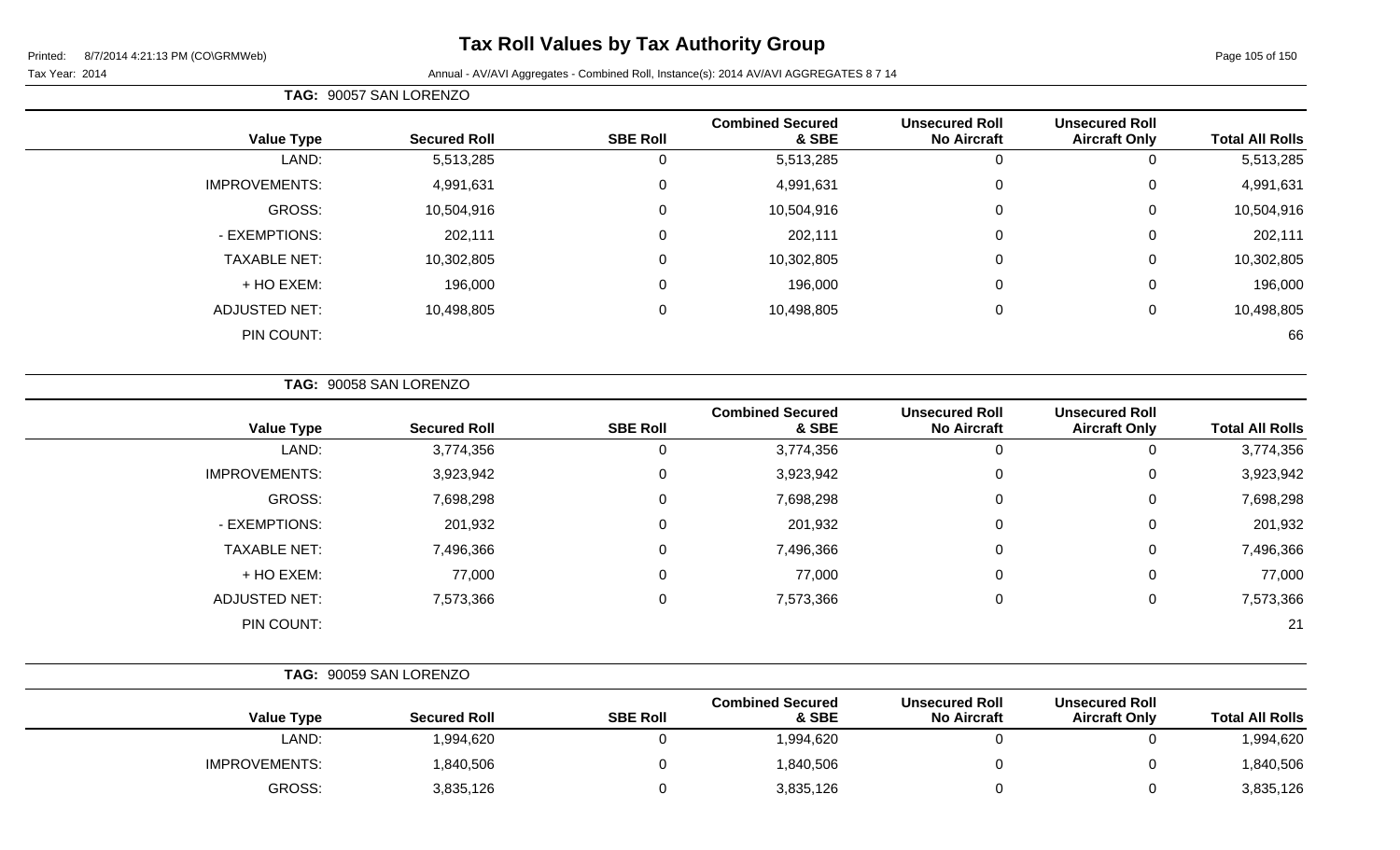Page 106 of 150

|                     | TAG: 90059 SAN LORENZO |                 |                                  |                                             |                                               |                        |
|---------------------|------------------------|-----------------|----------------------------------|---------------------------------------------|-----------------------------------------------|------------------------|
| <b>Value Type</b>   | <b>Secured Roll</b>    | <b>SBE Roll</b> | <b>Combined Secured</b><br>& SBE | <b>Unsecured Roll</b><br><b>No Aircraft</b> | <b>Unsecured Roll</b><br><b>Aircraft Only</b> | <b>Total All Rolls</b> |
| - EXEMPTIONS:       | 61,876                 |                 | 61,876                           |                                             | 0                                             | 61,876                 |
| <b>TAXABLE NET:</b> | 3,773,250              | 0               | 3,773,250                        |                                             | 0                                             | 3,773,250              |
| + HO EXEM:          | 49,000                 |                 | 49,000                           |                                             | 0                                             | 49,000                 |
| ADJUSTED NET:       | 3,822,250              |                 | 3,822,250                        |                                             | 0                                             | 3,822,250              |
| PIN COUNT:          |                        |                 |                                  |                                             |                                               | 42                     |

| TAG: 90062 SAN LORENZO |  |
|------------------------|--|
|                        |  |

| <b>Value Type</b>    | <b>Secured Roll</b> | <b>SBE Roll</b> | <b>Combined Secured</b><br>& SBE | <b>Unsecured Roll</b><br><b>No Aircraft</b> | <b>Unsecured Roll</b><br><b>Aircraft Only</b> | <b>Total All Rolls</b> |
|----------------------|---------------------|-----------------|----------------------------------|---------------------------------------------|-----------------------------------------------|------------------------|
| LAND:                | 3,876,327           | U               | 3,876,327                        | 0                                           | 0                                             | 3,876,327              |
| <b>IMPROVEMENTS:</b> | 3,321,242           | 0               | 3,321,242                        | 0                                           | 0                                             | 3,321,242              |
| GROSS:               | 7,197,569           | 0               | 7,197,569                        | 0                                           | 0                                             | 7,197,569              |
| - EXEMPTIONS:        | 42,000              | 0               | 42,000                           | 0                                           | 0                                             | 42,000                 |
| <b>TAXABLE NET:</b>  | 7,155,569           | 0               | 7,155,569                        | 0                                           | 0                                             | 7,155,569              |
| + HO EXEM:           | 42,000              | 0               | 42,000                           | 0                                           | 0                                             | 42,000                 |
| <b>ADJUSTED NET:</b> | 7,197,569           | 0               | 7,197,569                        | 0                                           | $\mathbf 0$                                   | 7,197,569              |
| PIN COUNT:           |                     |                 |                                  |                                             |                                               | 24                     |

|                      | TAG: 90063 SAN LORENZO |                 |                                  |                                             |                                               |                        |
|----------------------|------------------------|-----------------|----------------------------------|---------------------------------------------|-----------------------------------------------|------------------------|
| <b>Value Type</b>    | <b>Secured Roll</b>    | <b>SBE Roll</b> | <b>Combined Secured</b><br>& SBE | <b>Unsecured Roll</b><br><b>No Aircraft</b> | <b>Unsecured Roll</b><br><b>Aircraft Only</b> | <b>Total All Rolls</b> |
| LAND:                | 6,762,605              | 0               | 6,762,605                        | $\overline{0}$                              |                                               | 6,762,605              |
| <b>IMPROVEMENTS:</b> | 5,943,053              | 0               | 5,943,053                        | $\overline{0}$                              | 0                                             | 5,943,053              |
| PERSONAL PROP:       | 23,000                 | 0               | 23,000                           | 45,952                                      | 0                                             | 68,952                 |
| GROSS:               | 12,728,658             | $\Omega$        | 12,728,658                       | 45,952                                      | 0                                             | 12,774,610             |
| - EXEMPTIONS:        | 119,140                | 0               | 119,140                          | 0                                           | $\Omega$                                      | 119,140                |
| TAXABLE NET:         | 12,609,518             | 0               | 12,609,518                       | 45,952                                      |                                               | 12,655,470             |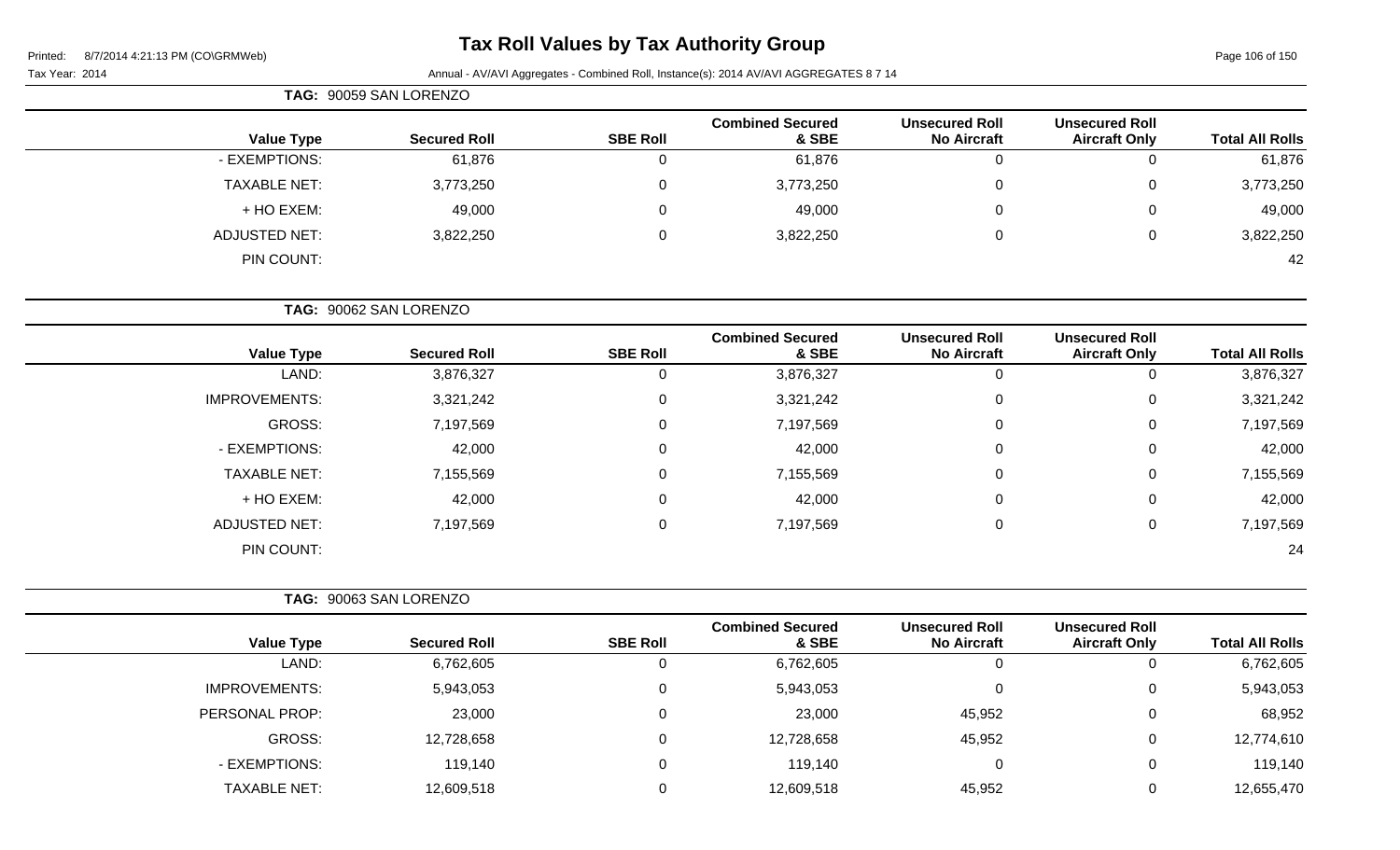Page 107 of 150

| Tax Year: 2014       |                        |                 | Annual - AV/AVI Aggregates - Combined Roll, Instance(s): 2014 AV/AVI AGGREGATES 8 7 14 |                                             |                                               |                        |
|----------------------|------------------------|-----------------|----------------------------------------------------------------------------------------|---------------------------------------------|-----------------------------------------------|------------------------|
|                      | TAG: 90063 SAN LORENZO |                 |                                                                                        |                                             |                                               |                        |
| <b>Value Type</b>    | <b>Secured Roll</b>    | <b>SBE Roll</b> | <b>Combined Secured</b><br>& SBE                                                       | <b>Unsecured Roll</b><br><b>No Aircraft</b> | <b>Unsecured Roll</b><br><b>Aircraft Only</b> | <b>Total All Rolls</b> |
| + HO EXEM:           | 119,000                | 0               | 119,000                                                                                | $\mathbf 0$                                 | $\mathbf 0$                                   | 119,000                |
| <b>ADJUSTED NET:</b> | 12,728,518             | $\pmb{0}$       | 12,728,518                                                                             | 45,952                                      | $\mathbf 0$                                   | 12,774,470             |
| PIN COUNT:           |                        |                 |                                                                                        |                                             |                                               | 49                     |
|                      | TAG: 90071 SAN LORENZO |                 |                                                                                        |                                             |                                               |                        |
| <b>Value Type</b>    | <b>Secured Roll</b>    | <b>SBE Roll</b> | <b>Combined Secured</b><br>& SBE                                                       | <b>Unsecured Roll</b><br><b>No Aircraft</b> | <b>Unsecured Roll</b><br><b>Aircraft Only</b> | <b>Total All Rolls</b> |
| LAND:                | 4,821,434              | 0               | 4,821,434                                                                              | 0                                           | $\mathbf 0$                                   | 4,821,434              |
| <b>IMPROVEMENTS:</b> | 3,511,201              | 0               | 3,511,201                                                                              | 0                                           | 0                                             | 3,511,201              |
| GROSS:               | 8,332,635              | 0               | 8,332,635                                                                              | 0                                           | 0                                             | 8,332,635              |
| - EXEMPTIONS:        | 130,090                | 0               | 130,090                                                                                | $\Omega$                                    | 0                                             | 130,090                |
| <b>TAXABLE NET:</b>  | 8,202,545              | 0               | 8,202,545                                                                              | 0                                           | 0                                             | 8,202,545              |
| + HO EXEM:           | 112,000                | 0               | 112,000                                                                                | 0                                           | 0                                             | 112,000                |
| <b>ADJUSTED NET:</b> | 8,314,545              | 0               | 8,314,545                                                                              | 0                                           | 0                                             | 8,314,545              |
| PIN COUNT:           |                        |                 |                                                                                        |                                             |                                               | 69                     |
|                      | TAG: 90072 SAN LORENZO |                 |                                                                                        |                                             |                                               |                        |
| <b>Value Type</b>    | <b>Secured Roll</b>    | <b>SBE Roll</b> | <b>Combined Secured</b><br>& SBE                                                       | <b>Unsecured Roll</b><br><b>No Aircraft</b> | <b>Unsecured Roll</b><br><b>Aircraft Only</b> | <b>Total All Rolls</b> |
| LAND:                | 1,054                  | $\mathbf 0$     | 1,054                                                                                  | $\mathbf 0$                                 | $\mathbf 0$                                   | 1,054                  |
| <b>GROSS:</b>        | 1,054                  | 0               | 1,054                                                                                  | 0                                           | 0                                             | 1,054                  |
| - EXEMPTIONS:        | 1,054                  | 0               | 1,054                                                                                  | $\mathbf 0$                                 | $\mathbf 0$                                   | 1,054                  |
| PIN COUNT:           |                        |                 |                                                                                        |                                             |                                               |                        |
|                      | TAG: 90073 SAN LORENZO |                 |                                                                                        |                                             |                                               |                        |
| <b>Value Type</b>    | <b>Secured Roll</b>    | <b>SBE Roll</b> | <b>Combined Secured</b><br>& SBE                                                       | <b>Unsecured Roll</b><br><b>No Aircraft</b> | <b>Unsecured Roll</b><br><b>Aircraft Only</b> | <b>Total All Rolls</b> |
| LAND:                | 235,201                | $\mathbf 0$     | 235,201                                                                                | $\overline{0}$                              | $\overline{0}$                                | 235,201                |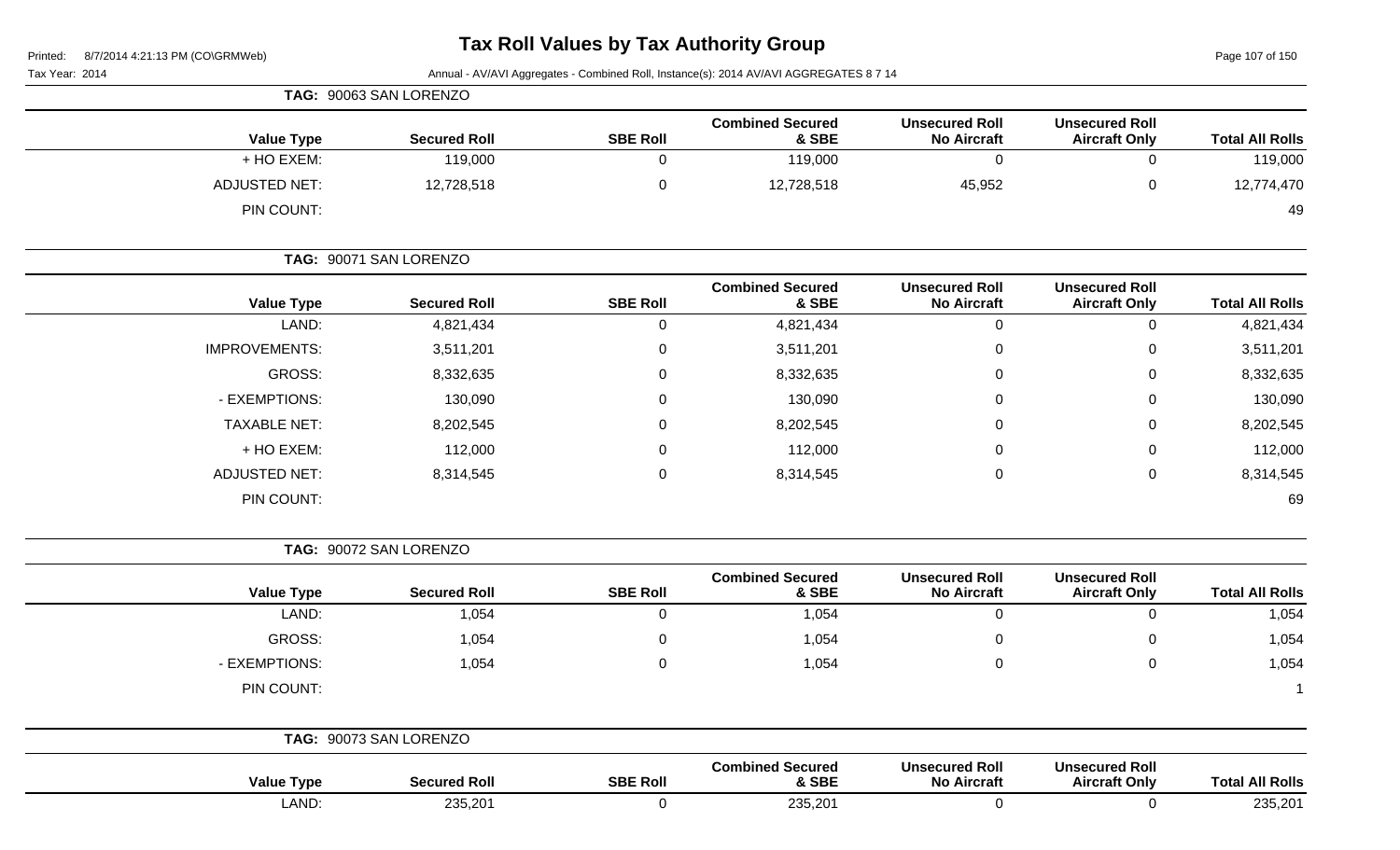Page 108 of 150

#### Tax Year: 2014 **Annual - AV/AVI Aggregates - Combined Roll**, Instance(s): 2014 AV/AVI AGGREGATES 8 7 14

| TAG: 90073 SAN LORENZO |                     |                 |                                  |                                             |                                               |                        |
|------------------------|---------------------|-----------------|----------------------------------|---------------------------------------------|-----------------------------------------------|------------------------|
| <b>Value Type</b>      | <b>Secured Roll</b> | <b>SBE Roll</b> | <b>Combined Secured</b><br>& SBE | <b>Unsecured Roll</b><br><b>No Aircraft</b> | <b>Unsecured Roll</b><br><b>Aircraft Only</b> | <b>Total All Rolls</b> |
| GROSS:                 | 235,201             | 0               | 235,201                          | 0                                           |                                               | 235,201                |
| - EXEMPTIONS:          | 1,114               | 0               | 1,114                            | $\overline{0}$                              | 0                                             | 1,114                  |
| <b>TAXABLE NET:</b>    | 234,087             | 0               | 234,087                          | 0                                           | 0                                             | 234,087                |
| <b>ADJUSTED NET:</b>   | 234,087             | 0               | 234,087                          | 0                                           | 0                                             | 234,087                |
| PIN COUNT:             |                     |                 |                                  |                                             |                                               |                        |

**TAG:** 90076 SAN LORENZO

| <b>Value Type</b>    | <b>Secured Roll</b> | <b>SBE Roll</b> | <b>Combined Secured</b><br>& SBE | <b>Unsecured Roll</b><br><b>No Aircraft</b> | <b>Unsecured Roll</b><br><b>Aircraft Only</b> | <b>Total All Rolls</b> |
|----------------------|---------------------|-----------------|----------------------------------|---------------------------------------------|-----------------------------------------------|------------------------|
| LAND:                | 1,753,189           |                 | 1,753,189                        |                                             | 0                                             | 1,753,189              |
| <b>IMPROVEMENTS:</b> | 1,909,406           | 0               | 1,909,406                        | 0                                           | 0                                             | 1,909,406              |
| GROSS:               | 3,662,595           | 0               | 3,662,595                        | 0                                           | 0                                             | 3,662,595              |
| - EXEMPTIONS:        | 79,002              | 0               | 79,002                           | $\Omega$                                    | 0                                             | 79,002                 |
| <b>TAXABLE NET:</b>  | 3,583,593           | 0               | 3,583,593                        | $\Omega$                                    | 0                                             | 3,583,593              |
| + HO EXEM:           | 56,000              | 0               | 56,000                           | $\Omega$                                    | 0                                             | 56,000                 |
| <b>ADJUSTED NET:</b> | 3,639,593           | 0               | 3,639,593                        | 0                                           | 0                                             | 3,639,593              |
| PIN COUNT:           |                     |                 |                                  |                                             |                                               | 72                     |

|                      | TAG: 90100 SAN LORENZO |                 |                                  |                                             |                                               |                        |
|----------------------|------------------------|-----------------|----------------------------------|---------------------------------------------|-----------------------------------------------|------------------------|
| <b>Value Type</b>    | <b>Secured Roll</b>    | <b>SBE Roll</b> | <b>Combined Secured</b><br>& SBE | <b>Unsecured Roll</b><br><b>No Aircraft</b> | <b>Unsecured Roll</b><br><b>Aircraft Only</b> | <b>Total All Rolls</b> |
| LAND:                | 103,164,708            | 0               | 103,164,708                      | 11,723                                      | U                                             | 103,176,431            |
| <b>IMPROVEMENTS:</b> | 94,646,584             | 0               | 94,646,584                       | 14,788                                      | 0                                             | 94,661,372             |
| PERSONAL PROP:       | 48,000                 | 0               | 48,000                           | 428,439                                     | 0                                             | 476,439                |
| GROSS:               | 197,859,292            | $\Omega$        | 197,859,292                      | 454,950                                     | 0                                             | 198,314,242            |
| - EXEMPTIONS:        | 4,110,580              | 0               | 4,110,580                        | 0                                           | 0                                             | 4,110,580              |
| TAXABLE NET:         | 193,748,712            | 0               | 193,748,712                      | 454,950                                     | 0                                             | 194,203,662            |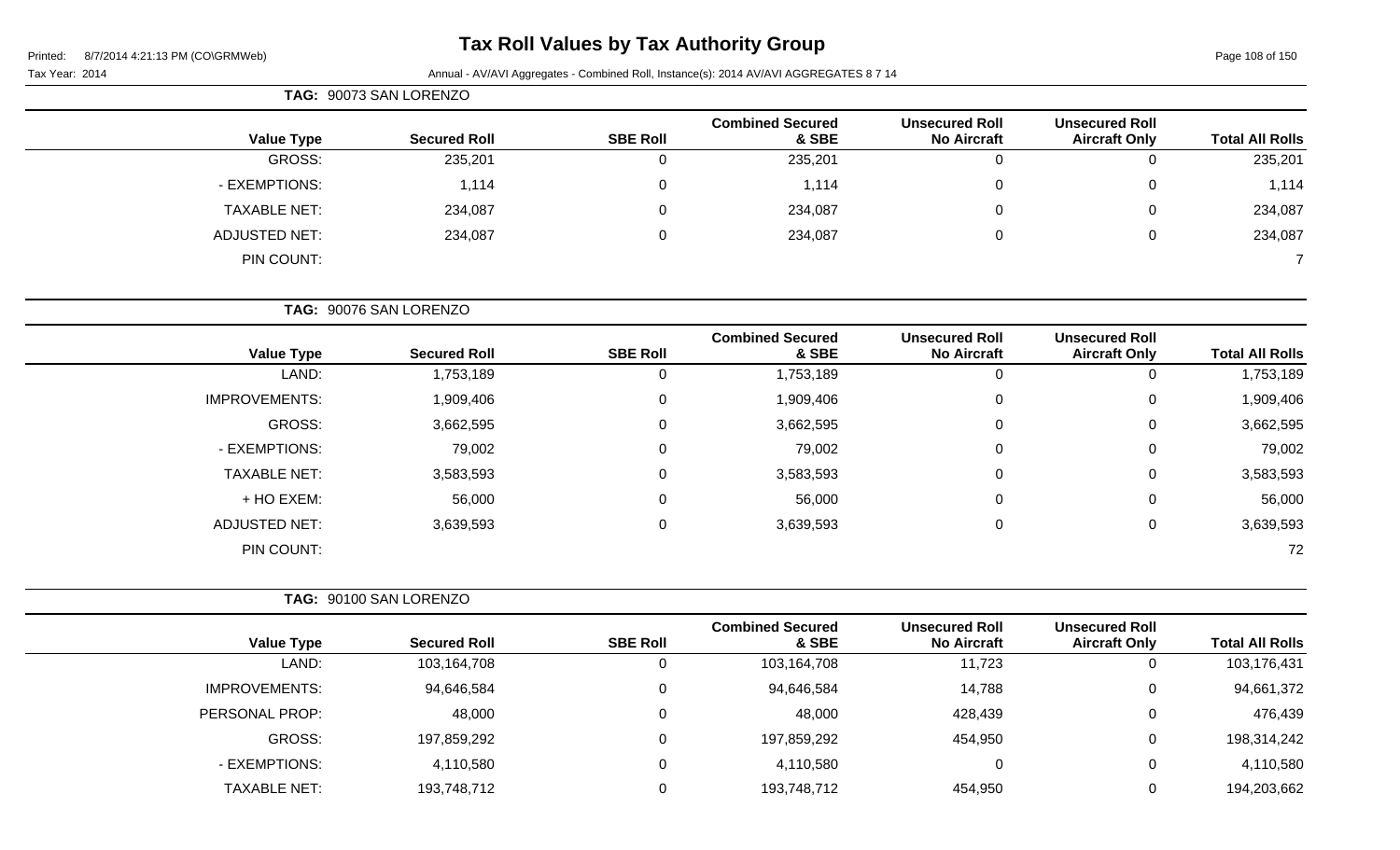Page 109 of 150

| Tax Year: 2014 | Annual - AV/AVI Aggregates - Combined Roll, Instance(s): 2014 AV/AVI AGGREGATES 8 7 14 |
|----------------|----------------------------------------------------------------------------------------|
|                |                                                                                        |
|                |                                                                                        |

|                                    | TAG: 90100 SAN LORENZO |                 |                                  |                                             |                                               |                        |
|------------------------------------|------------------------|-----------------|----------------------------------|---------------------------------------------|-----------------------------------------------|------------------------|
| <b>Value Type</b>                  | <b>Secured Roll</b>    | <b>SBE Roll</b> | <b>Combined Secured</b><br>& SBE | <b>Unsecured Roll</b><br><b>No Aircraft</b> | <b>Unsecured Roll</b><br><b>Aircraft Only</b> | <b>Total All Rolls</b> |
| + HO EXEM:                         | 2,422,000              |                 | 2,422,000                        |                                             | ັ                                             | 2,422,000              |
| <b>ADJUSTED NET:</b><br>PIN COUNT: | 196,170,712            |                 | 196,170,712                      | 454,950                                     | ັ                                             | 196,625,662<br>181,،   |

|                      | TAG: 90101 SAN LORENZO |                 |                                  |                                             |                                               |                        |
|----------------------|------------------------|-----------------|----------------------------------|---------------------------------------------|-----------------------------------------------|------------------------|
| <b>Value Type</b>    | <b>Secured Roll</b>    | <b>SBE Roll</b> | <b>Combined Secured</b><br>& SBE | <b>Unsecured Roll</b><br><b>No Aircraft</b> | <b>Unsecured Roll</b><br><b>Aircraft Only</b> | <b>Total All Rolls</b> |
| LAND:                | 150,385,564            | 0               | 150,385,564                      | 0                                           | 0                                             | 150,385,564            |
| <b>IMPROVEMENTS:</b> | 140,248,825            | $\Omega$        | 140,248,825                      | 812,488                                     | $\mathbf 0$                                   | 141,061,313            |
| PERSONAL PROP:       | 277,500                | 0               | 277,500                          | 2,068,242                                   | $\mathbf 0$                                   | 2,345,742              |
| <b>GROSS:</b>        | 290,911,889            | 0               | 290,911,889                      | 2,880,730                                   | 0                                             | 293,792,619            |
| - EXEMPTIONS:        | 4,785,804              | $\Omega$        | 4,785,804                        | 8,418                                       | 0                                             | 4,794,222              |
| <b>TAXABLE NET:</b>  | 286,126,085            | 0               | 286,126,085                      | 2,872,312                                   | $\mathbf 0$                                   | 288,998,397            |
| + HO EXEM:           | 2,825,200              | $\Omega$        | 2,825,200                        | 0                                           | 0                                             | 2,825,200              |
| <b>ADJUSTED NET:</b> | 288,951,285            | 0               | 288,951,285                      | 2,872,312                                   | 0                                             | 291,823,597            |
| PIN COUNT:           |                        |                 |                                  |                                             |                                               | 1,410                  |

|                        |                                               |                                             |                                  | TAG: 90102 SAN LORENZO |                     |                      |  |  |
|------------------------|-----------------------------------------------|---------------------------------------------|----------------------------------|------------------------|---------------------|----------------------|--|--|
| <b>Total All Rolls</b> | <b>Unsecured Roll</b><br><b>Aircraft Only</b> | <b>Unsecured Roll</b><br><b>No Aircraft</b> | <b>Combined Secured</b><br>& SBE | <b>SBE Roll</b>        | <b>Secured Roll</b> | <b>Value Type</b>    |  |  |
| 8,291,945              |                                               |                                             | 8,291,945                        |                        | 8,291,945           | LAND:                |  |  |
| 9,834,583              | 0                                             |                                             | 9,834,583                        | 0                      | 9,834,583           | <b>IMPROVEMENTS:</b> |  |  |
| 25,657                 | $\Omega$                                      | 25,657                                      | 0                                | $\Omega$               | U                   | PERSONAL PROP:       |  |  |
| 18, 152, 185           | 0                                             | 25,657                                      | 18,126,528                       | 0                      | 18,126,528          | GROSS:               |  |  |
| 217,558                | $\Omega$                                      | 0                                           | 217,558                          | $\Omega$               | 217,558             | - EXEMPTIONS:        |  |  |
| 17,934,627             | 0                                             | 25,657                                      | 17,908,970                       | $\Omega$               | 17,908,970          | <b>TAXABLE NET:</b>  |  |  |
| 217,000                |                                               |                                             | 217,000                          |                        | 217,000             | + HO EXEM:           |  |  |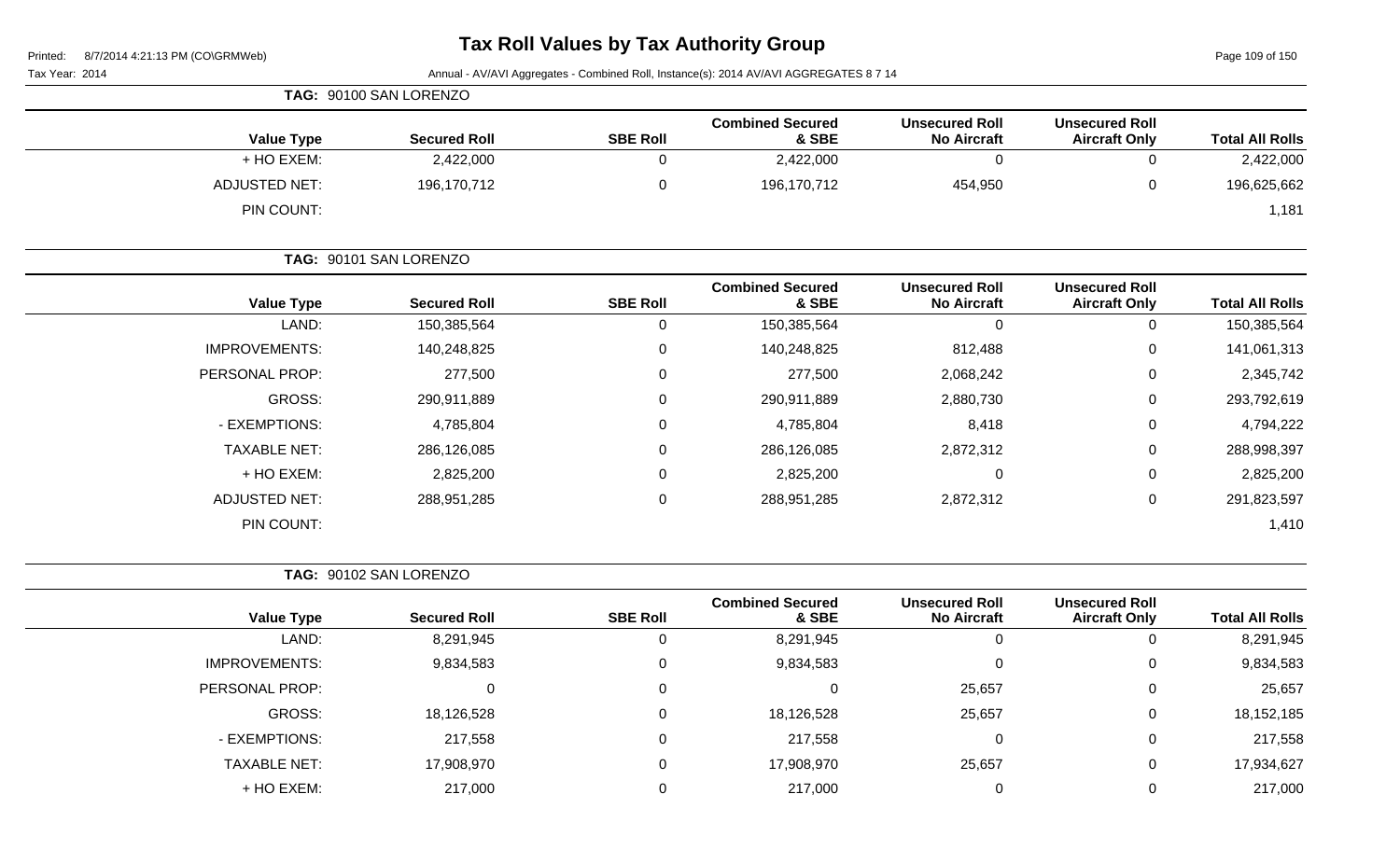Page 110 of 150

Tax Year: 2014 **Annual - AV/AVI Aggregates - Combined Roll**, Instance(s): 2014 AV/AVI AGGREGATES 8 7 14

| <b>Value Type</b>    | <b>Secured Roll</b>    | <b>SBE Roll</b> | <b>Combined Secured</b><br>& SBE | <b>Unsecured Roll</b><br><b>No Aircraft</b> | <b>Unsecured Roll</b><br><b>Aircraft Only</b> | <b>Total All Rolls</b> |
|----------------------|------------------------|-----------------|----------------------------------|---------------------------------------------|-----------------------------------------------|------------------------|
| <b>ADJUSTED NET:</b> | 18,125,970             | $\mathbf 0$     | 18,125,970                       | 25,657                                      | 0                                             | 18, 151, 627           |
| PIN COUNT:           |                        |                 |                                  |                                             |                                               | 56                     |
|                      | TAG: 90103 SAN LORENZO |                 |                                  |                                             |                                               |                        |
| <b>Value Type</b>    | <b>Secured Roll</b>    | <b>SBE Roll</b> | <b>Combined Secured</b><br>& SBE | <b>Unsecured Roll</b><br><b>No Aircraft</b> | <b>Unsecured Roll</b><br><b>Aircraft Only</b> | <b>Total All Rolls</b> |
| LAND:                | 311,304,912            | 0               | 311,304,912                      | $\mathbf 0$                                 | 0                                             | 311,304,912            |
| <b>IMPROVEMENTS:</b> | 273,953,281            | $\mathbf 0$     | 273,953,281                      | 104,105                                     | 0                                             | 274,057,386            |
| PERSONAL PROP:       | 402,776                | 0               | 402,776                          | 584,591                                     | 0                                             | 987,367                |
| GROSS:               | 585,660,969            | 0               | 585,660,969                      | 688,696                                     | 0                                             | 586,349,665            |
| - EXEMPTIONS:        | 22,102,420             | 0               | 22,102,420                       | $\mathbf 0$                                 | 0                                             | 22,102,420             |
| <b>TAXABLE NET:</b>  | 563,558,549            | 0               | 563,558,549                      | 688,696                                     | 0                                             | 564,247,245            |
| + HO EXEM:           | 7,378,000              | $\mathbf 0$     | 7,378,000                        | 0                                           | 0                                             | 7,378,000              |
| <b>ADJUSTED NET:</b> | 570,936,549            | $\mathbf 0$     | 570,936,549                      | 688,696                                     | 0                                             | 571,625,245            |
| PIN COUNT:           |                        |                 |                                  |                                             |                                               | 4,190                  |

**TAG:** 90104 SAN LORENZO

**TAG:** 90102 SAN LORENZO

| <b>Value Type</b>    | <b>Secured Roll</b> | <b>SBE Roll</b> | <b>Combined Secured</b><br>& SBE | <b>Unsecured Roll</b><br><b>No Aircraft</b> | <b>Unsecured Roll</b><br><b>Aircraft Only</b> | <b>Total All Rolls</b> |
|----------------------|---------------------|-----------------|----------------------------------|---------------------------------------------|-----------------------------------------------|------------------------|
| LAND:                | 40,129,847          |                 | 40,129,847                       | 0                                           | O                                             | 40,129,847             |
| <b>IMPROVEMENTS:</b> | 35,063,095          | 0               | 35,063,095                       | 0                                           | $\overline{0}$                                | 35,063,095             |
| PERSONAL PROP:       | 0                   |                 |                                  | 99,026                                      | $\mathbf 0$                                   | 99,026                 |
| <b>GROSS:</b>        | 75,192,942          |                 | 75,192,942                       | 99,026                                      | 0                                             | 75,291,968             |
| - EXEMPTIONS:        | 810,433             |                 | 810,433                          | $\Omega$                                    | 0                                             | 810,433                |
| <b>TAXABLE NET:</b>  | 74,382,509          |                 | 74,382,509                       | 99,026                                      | 0                                             | 74,481,535             |
| + HO EXEM:           | 784,000             |                 | 784,000                          | 0                                           | $\mathbf 0$                                   | 784,000                |
| <b>ADJUSTED NET:</b> | 75,166,509          |                 | 75,166,509                       | 99,026                                      | 0                                             | 75,265,535             |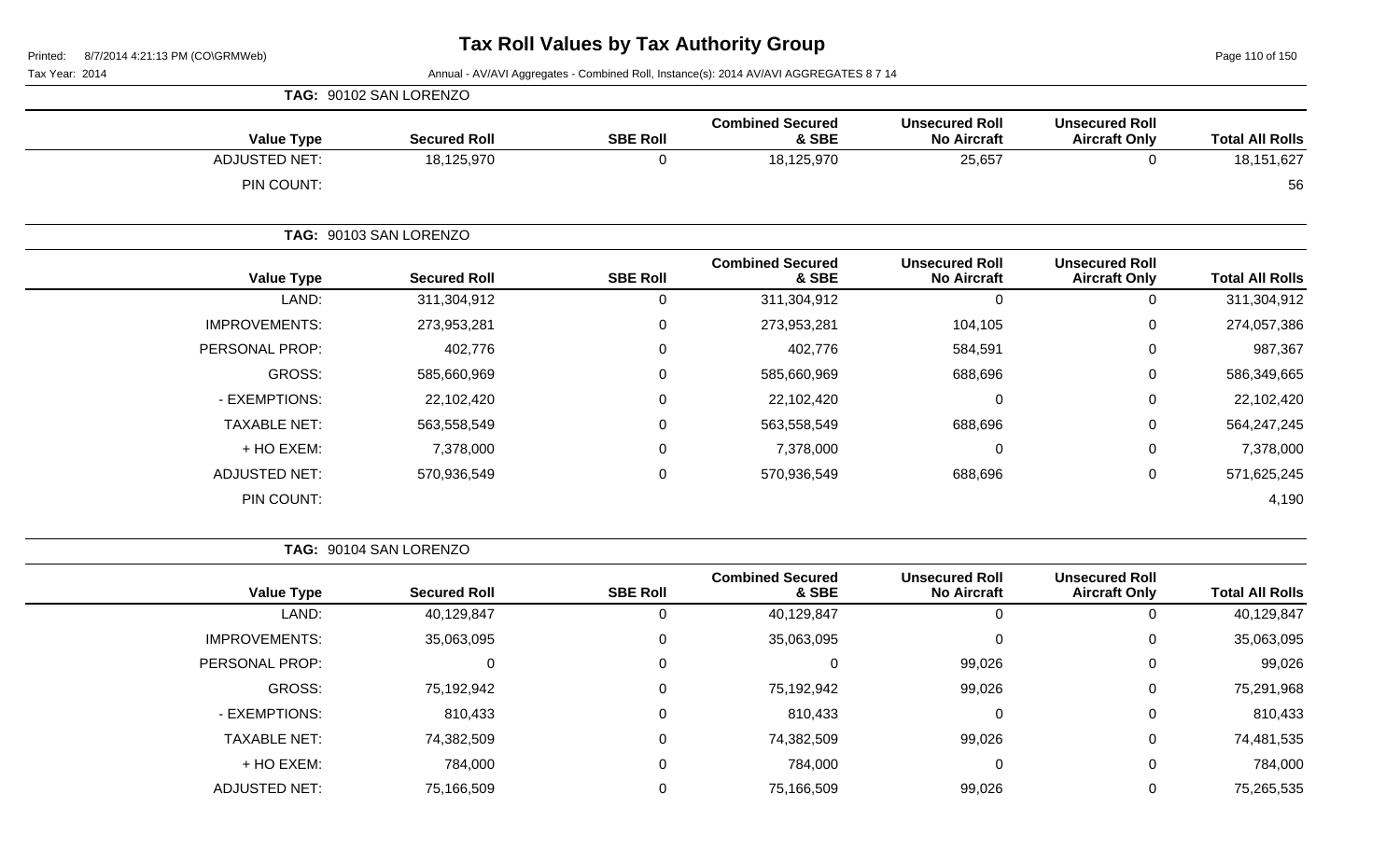Page 111 of 150

|                      | TAG: 90104 SAN LORENZO |                 |                                  |                                             |                                               |                        |
|----------------------|------------------------|-----------------|----------------------------------|---------------------------------------------|-----------------------------------------------|------------------------|
| <b>Value Type</b>    | <b>Secured Roll</b>    | <b>SBE Roll</b> | <b>Combined Secured</b><br>& SBE | <b>Unsecured Roll</b><br><b>No Aircraft</b> | <b>Unsecured Roll</b><br><b>Aircraft Only</b> | <b>Total All Rolls</b> |
| PIN COUNT:           |                        |                 |                                  |                                             |                                               | 366                    |
|                      | TAG: 90105 SAN LORENZO |                 |                                  |                                             |                                               |                        |
| <b>Value Type</b>    | <b>Secured Roll</b>    | <b>SBE Roll</b> | <b>Combined Secured</b><br>& SBE | <b>Unsecured Roll</b><br><b>No Aircraft</b> | <b>Unsecured Roll</b><br><b>Aircraft Only</b> | <b>Total All Rolls</b> |
| LAND:                | 1,667,925              | $\mathbf 0$     | 1,667,925                        | 0                                           | $\mathbf 0$                                   | 1,667,925              |
| <b>IMPROVEMENTS:</b> | 1,289,604              | $\mathbf 0$     | 1,289,604                        | 0                                           | 0                                             | 1,289,604              |
| PERSONAL PROP:       | 0                      | $\mathbf 0$     | 0                                | 5,000                                       | 0                                             | 5,000                  |
| GROSS:               | 2,957,529              | $\mathbf 0$     | 2,957,529                        | 5,000                                       | 0                                             | 2,962,529              |
| - EXEMPTIONS:        | 65,322                 | $\mathbf 0$     | 65,322                           | $\mathbf 0$                                 | $\mathbf 0$                                   | 65,322                 |
| <b>TAXABLE NET:</b>  | 2,892,207              | $\mathbf 0$     | 2,892,207                        | 5,000                                       | 0                                             | 2,897,207              |
| + HO EXEM:           | 63,000                 | $\mathbf 0$     | 63,000                           | $\mathbf 0$                                 | 0                                             | 63,000                 |
| <b>ADJUSTED NET:</b> | 2,955,207              | $\pmb{0}$       | 2,955,207                        | 5,000                                       | $\mathbf 0$                                   | 2,960,207              |
| PIN COUNT:           |                        |                 |                                  |                                             |                                               | 26                     |

|                        |                                               |                                             |                                  |                 | TAG: 90106 SAN LORENZO |                      |
|------------------------|-----------------------------------------------|---------------------------------------------|----------------------------------|-----------------|------------------------|----------------------|
| <b>Total All Rolls</b> | <b>Unsecured Roll</b><br><b>Aircraft Only</b> | <b>Unsecured Roll</b><br><b>No Aircraft</b> | <b>Combined Secured</b><br>& SBE | <b>SBE Roll</b> | <b>Secured Roll</b>    | <b>Value Type</b>    |
| 735,664                |                                               | υ                                           | 735,664                          |                 | 735,664                | LAND:                |
| 543,398                | 0                                             | 0                                           | 543,398                          | 0               | 543,398                | <b>IMPROVEMENTS:</b> |
| 1,279,062              | 0                                             | 0                                           | 1,279,062                        | 0               | 1,279,062              | GROSS:               |
| 1,279,062              | 0                                             | 0                                           | 1,279,062                        |                 | 1,279,062              | <b>TAXABLE NET:</b>  |
| 1,279,062              |                                               | 0                                           | 1,279,062                        | 0               | 1,279,062              | ADJUSTED NET:        |
| 5                      |                                               |                                             |                                  |                 |                        | PIN COUNT:           |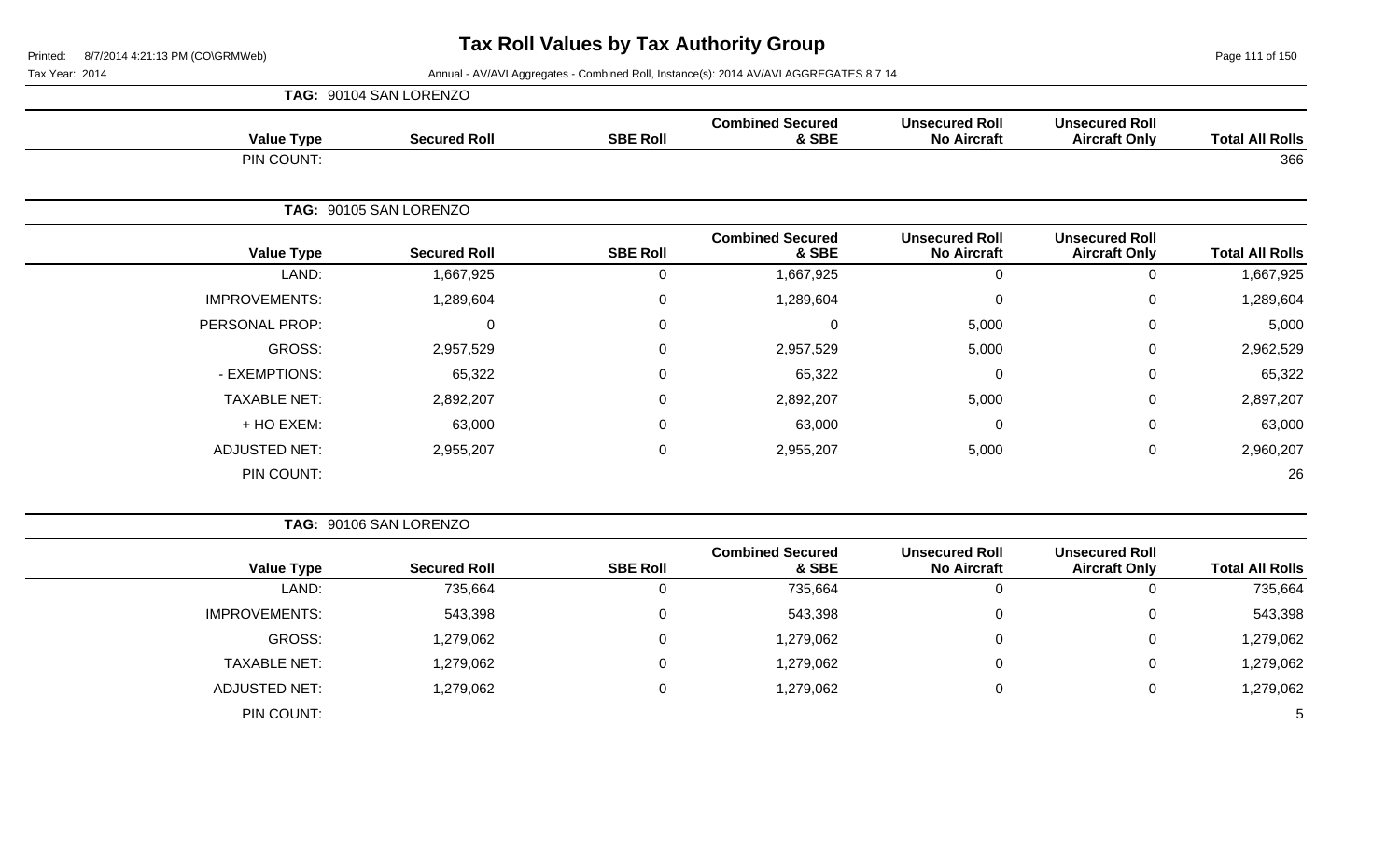# **Tax Roll Values by Tax Authority Group**

#### Tax Year: 2014 **Annual - AV/AVI Aggregates - Combined Roll**, Instance(s): 2014 AV/AVI AGGREGATES 8 7 14

**TAG:** 90107 SAN LORENZO

| <b>Value Type</b>    | <b>Secured Roll</b> | <b>SBE Roll</b> | <b>Combined Secured</b><br>& SBE | <b>Unsecured Roll</b><br><b>No Aircraft</b> | <b>Unsecured Roll</b><br><b>Aircraft Only</b> | <b>Total All Rolls</b> |
|----------------------|---------------------|-----------------|----------------------------------|---------------------------------------------|-----------------------------------------------|------------------------|
| LAND:                | 91,272,249          | 32,888          | 91,305,137                       | $\mathbf 0$                                 | 0                                             | 91,305,137             |
| <b>IMPROVEMENTS:</b> | 88,410,714          | 0               | 88,410,714                       | 27,000                                      | 0                                             | 88,437,714             |
| PERSONAL PROP:       | 56,500              | 0               | 56,500                           | 122,110                                     | 0                                             | 178,610                |
| <b>GROSS:</b>        | 179,739,463         | 32,888          | 179,772,351                      | 149,110                                     | 0                                             | 179,921,461            |
| - EXEMPTIONS:        | 4,624,887           | 0               | 4,624,887                        | $\mathbf 0$                                 | 0                                             | 4,624,887              |
| <b>TAXABLE NET:</b>  | 175,114,576         | 32,888          | 175,147,464                      | 149,110                                     | 0                                             | 175,296,574            |
| + HO EXEM:           | 2,161,600           | $\mathbf 0$     | 2,161,600                        | $\mathbf 0$                                 | 0                                             | 2,161,600              |
| <b>ADJUSTED NET:</b> | 177,276,176         | 32,888          | 177,309,064                      | 149,110                                     | 0                                             | 177,458,174            |
| PIN COUNT:           |                     |                 |                                  |                                             |                                               | 855                    |

| <b>Value Type</b>    | <b>Secured Roll</b>    | <b>SBE Roll</b> | <b>Combined Secured</b><br>& SBE | <b>Unsecured Roll</b><br><b>No Aircraft</b> | <b>Unsecured Roll</b><br><b>Aircraft Only</b> | <b>Total All Rolls</b> |
|----------------------|------------------------|-----------------|----------------------------------|---------------------------------------------|-----------------------------------------------|------------------------|
| LAND:                | 44,525,362             | 31,799          | 44,557,161                       | 11,723                                      | 0                                             | 44,568,884             |
| <b>IMPROVEMENTS:</b> | 33,302,192             | $\mathbf 0$     | 33,302,192                       | 11,723                                      | $\mathbf 0$                                   | 33,313,915             |
| PERSONAL PROP:       | 606,671                | $\Omega$        | 606,671                          | 96,339                                      | 0                                             | 703,010                |
| GROSS:               | 78,434,225             | 31,799          | 78,466,024                       | 119,785                                     | $\mathbf 0$                                   | 78,585,809             |
| - EXEMPTIONS:        | 1,935,712              | 0               | 1,935,712                        | $\mathbf 0$                                 | $\mathbf 0$                                   | 1,935,712              |
| <b>TAXABLE NET:</b>  | 76,498,513             | 31,799          | 76,530,312                       | 119,785                                     | $\mathbf 0$                                   | 76,650,097             |
| + HO EXEM:           | 770,000                | $\Omega$        | 770,000                          | 0                                           | $\mathbf 0$                                   | 770,000                |
| <b>ADJUSTED NET:</b> | 77,268,513             | 31,799          | 77,300,312                       | 119,785                                     | $\mathbf 0$                                   | 77,420,097             |
| PIN COUNT:           |                        |                 |                                  |                                             |                                               | 1,567                  |
|                      |                        |                 |                                  |                                             |                                               |                        |
|                      | TAC: 00400 CAN LODENZO |                 |                                  |                                             |                                               |                        |

|                   | TAG: 90109 SAN LORENZO |                 |                                  |                                             |                                               |                        |
|-------------------|------------------------|-----------------|----------------------------------|---------------------------------------------|-----------------------------------------------|------------------------|
| <b>Value Type</b> | <b>Secured Roll</b>    | <b>SBE Roll</b> | <b>Combined Secured</b><br>& SBE | <b>Unsecured Roll</b><br><b>No Aircraft</b> | <b>Unsecured Roll</b><br><b>Aircraft Only</b> | <b>Total All Rolls</b> |
| LAND:             | 67,046,095             |                 | 67,046,095                       | 8,319                                       |                                               | 67,054,414             |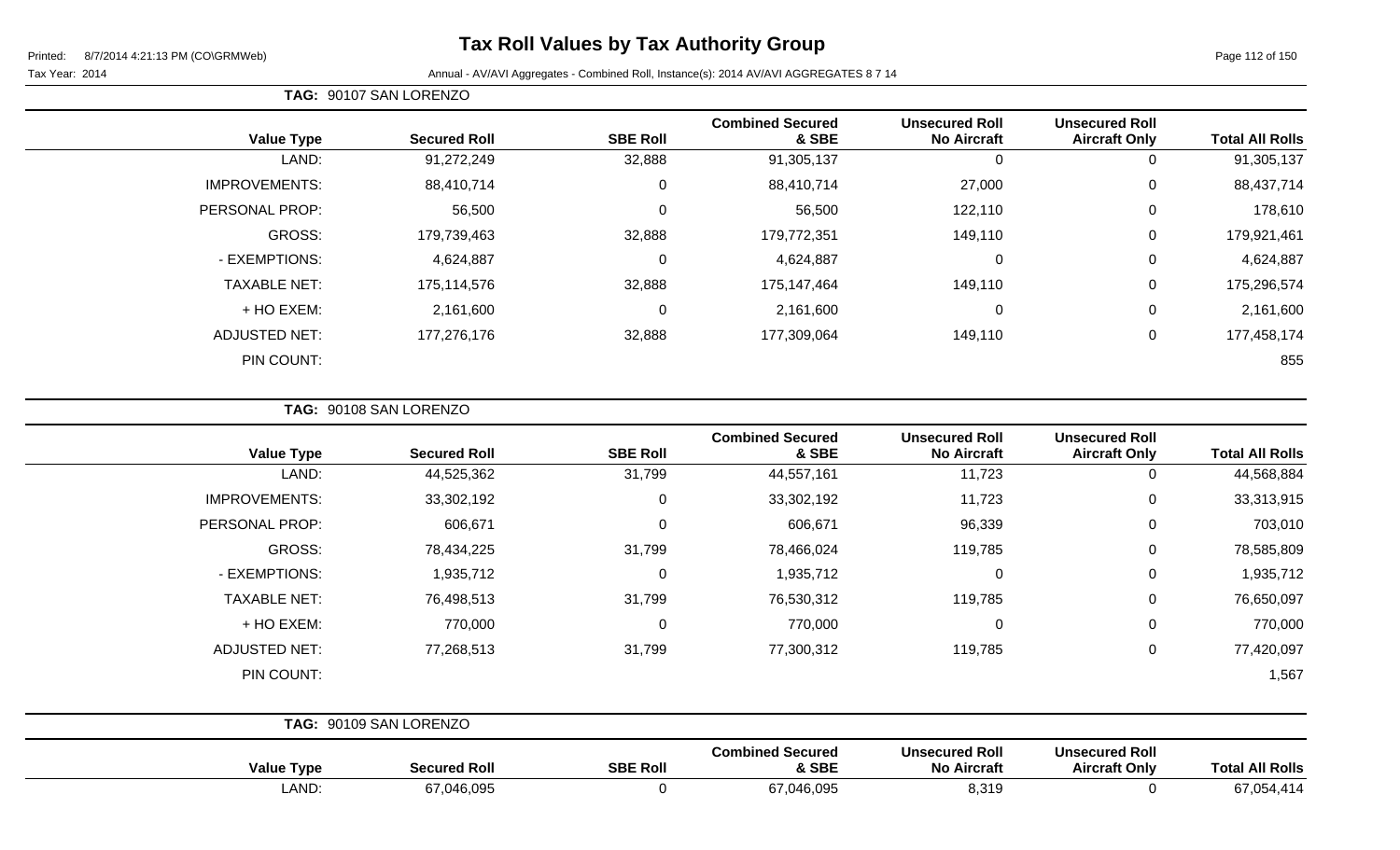# **Tax Roll Values by Tax Authority Group**

#### Tax Year: 2014 **Annual - AV/AVI Aggregates - Combined Roll**, Instance(s): 2014 AV/AVI AGGREGATES 8 7 14

| TAG: 90109 SAN LORENZO |
|------------------------|
|                        |

| <b>Total All Rolls</b> | <b>Unsecured Roll</b><br><b>Aircraft Only</b> | <b>Unsecured Roll</b><br><b>No Aircraft</b> | <b>Combined Secured</b><br>& SBE | <b>SBE Roll</b> | <b>Secured Roll</b> | <b>Value Type</b>    |
|------------------------|-----------------------------------------------|---------------------------------------------|----------------------------------|-----------------|---------------------|----------------------|
| 45,309,756             | U                                             | 16,101                                      | 45,293,655                       | U               | 45,293,655          | <b>IMPROVEMENTS:</b> |
| 373,256                | 0                                             | 122,991                                     | 250,265                          | $\Omega$        | 250,265             | PERSONAL PROP:       |
| 112,737,426            | 0                                             | 147,411                                     | 112,590,015                      | $\mathbf 0$     | 112,590,015         | GROSS:               |
| 5,720,361              | 0                                             | 0                                           | 5,720,361                        | 0               | 5,720,361           | - EXEMPTIONS:        |
| 107,017,065            | 0                                             | 147,411                                     | 106,869,654                      | $\Omega$        | 106,869,654         | <b>TAXABLE NET:</b>  |
| 763,000                | 0                                             | $\mathbf 0$                                 | 763,000                          | $\mathbf 0$     | 763,000             | + HO EXEM:           |
| 107,780,065            | 0                                             | 147,411                                     | 107,632,654                      | 0               | 107,632,654         | <b>ADJUSTED NET:</b> |
| 1,205                  |                                               |                                             |                                  |                 |                     | PIN COUNT:           |
|                        |                                               |                                             |                                  |                 |                     |                      |

**TAG:** 90110 SAN LORENZO

| <b>Value Type</b>    | <b>Secured Roll</b> | <b>SBE Roll</b> | <b>Combined Secured</b><br>& SBE | <b>Unsecured Roll</b><br><b>No Aircraft</b> | <b>Unsecured Roll</b><br><b>Aircraft Only</b> | <b>Total All Rolls</b> |
|----------------------|---------------------|-----------------|----------------------------------|---------------------------------------------|-----------------------------------------------|------------------------|
| LAND:                | 4,910,104           |                 | 4,910,104                        | -0                                          | 0                                             | 4,910,104              |
| <b>IMPROVEMENTS:</b> | 5,093,810           | $\Omega$        | 5,093,810                        | 796,916                                     | 0                                             | 5,890,726              |
| PERSONAL PROP:       |                     |                 |                                  | 133,952                                     | 0                                             | 133,952                |
| GROSS:               | 10,003,914          |                 | 10,003,914                       | 930,868                                     | $\mathbf{0}$                                  | 10,934,782             |
| - EXEMPTIONS:        | 91,000              | 0               | 91,000                           | 0                                           | 0                                             | 91,000                 |
| <b>TAXABLE NET:</b>  | 9,912,914           | $\Omega$        | 9,912,914                        | 930,868                                     | 0                                             | 10,843,782             |
| $+$ HO EXEM:         | 91,000              | $\Omega$        | 91,000                           | $\mathbf 0$                                 | 0                                             | 91,000                 |
| <b>ADJUSTED NET:</b> | 10,003,914          | $\Omega$        | 10,003,914                       | 930,868                                     | 0                                             | 10,934,782             |
| PIN COUNT:           |                     |                 |                                  |                                             |                                               | 31                     |

|                      | TAG: 90111 SAN LORENZO |                 |                                  |                                             |                                               |                        |  |
|----------------------|------------------------|-----------------|----------------------------------|---------------------------------------------|-----------------------------------------------|------------------------|--|
| <b>Value Type</b>    | <b>Secured Roll</b>    | <b>SBE Roll</b> | <b>Combined Secured</b><br>& SBE | <b>Unsecured Roll</b><br><b>No Aircraft</b> | <b>Unsecured Roll</b><br><b>Aircraft Only</b> | <b>Total All Rolls</b> |  |
| LAND:                | 5,882,818              |                 | 5,882,818                        |                                             |                                               | 5,882,818              |  |
| <b>IMPROVEMENTS:</b> | 6,255,545              |                 | 6,255,545                        |                                             |                                               | 6,255,545              |  |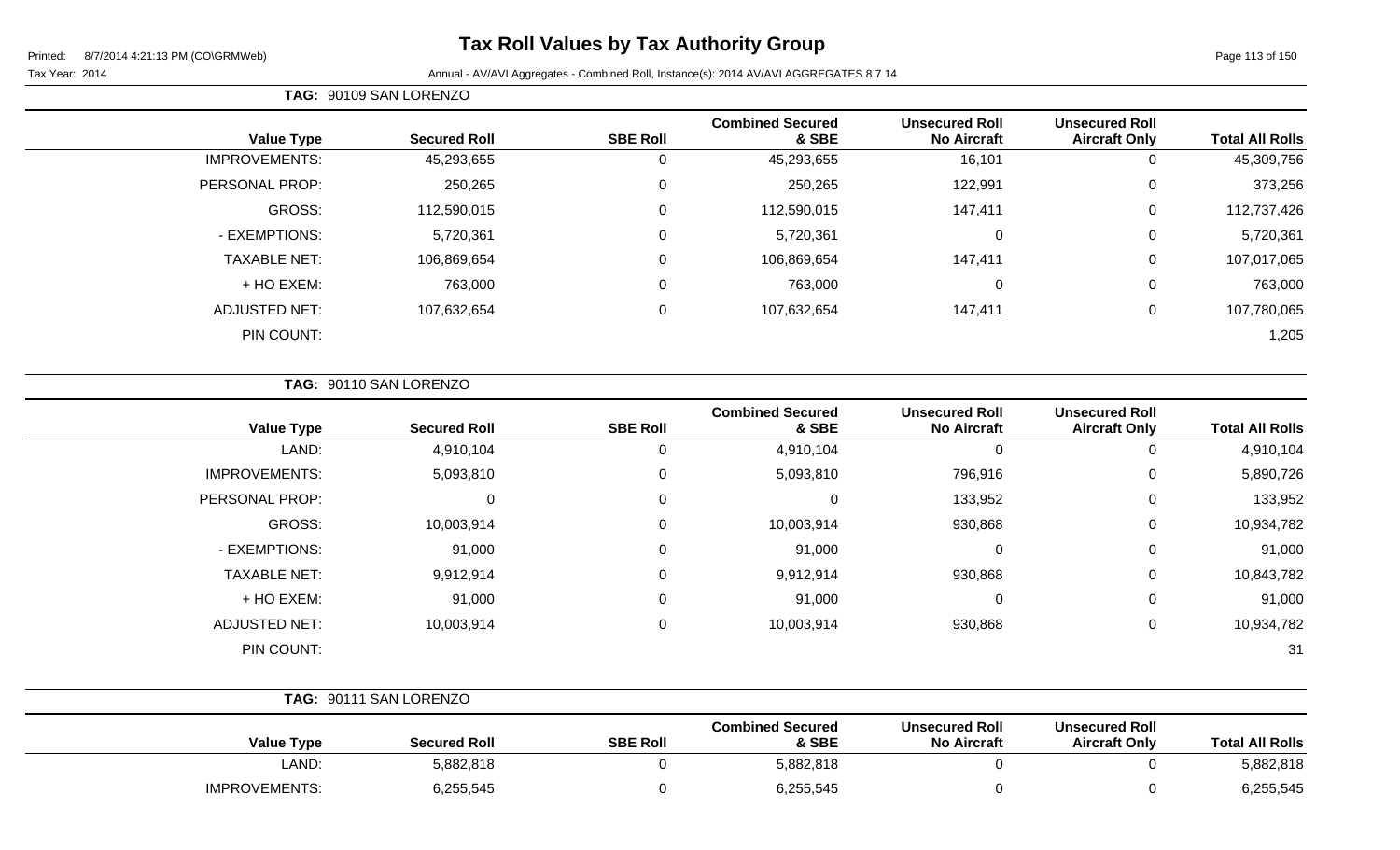# **Tax Roll Values by Tax Authority Group**

#### Tax Year: 2014 Annual - AV/AVI Aggregates - Combined Roll, Instance(s): 2014 AV/AVI AGGREGATES 8 7 14

|                     | TAG: 90111 SAN LORENZO |                 |                                  |                                             |                                               |                        |
|---------------------|------------------------|-----------------|----------------------------------|---------------------------------------------|-----------------------------------------------|------------------------|
| <b>Value Type</b>   | <b>Secured Roll</b>    | <b>SBE Roll</b> | <b>Combined Secured</b><br>& SBE | <b>Unsecured Roll</b><br><b>No Aircraft</b> | <b>Unsecured Roll</b><br><b>Aircraft Only</b> | <b>Total All Rolls</b> |
| GROSS:              | 12,138,363             | 0               | 12,138,363                       | 0                                           |                                               | 12,138,363             |
| - EXEMPTIONS:       | 155,211                | 0               | 155,211                          | 0                                           | $\Omega$                                      | 155,211                |
| <b>TAXABLE NET:</b> | 11,983,152             | 0               | 11,983,152                       | 0                                           | 0                                             | 11,983,152             |
| + HO EXEM:          | 147,000                | 0               | 147,000                          | $\mathbf{0}$                                | $\Omega$                                      | 147,000                |
| ADJUSTED NET:       | 12,130,152             | 0               | 12,130,152                       | 0                                           | 0                                             | 12,130,152             |
| PIN COUNT:          |                        |                 |                                  |                                             |                                               | 52                     |

|                        | <b>Unsecured Roll</b> | <b>Unsecured Roll</b> | <b>Combined Secured</b> |                 |                     |                      |
|------------------------|-----------------------|-----------------------|-------------------------|-----------------|---------------------|----------------------|
| <b>Total All Rolls</b> | <b>Aircraft Only</b>  | <b>No Aircraft</b>    | & SBE                   | <b>SBE Roll</b> | <b>Secured Roll</b> | <b>Value Type</b>    |
| 8,500,083              | 0                     | 0                     | 8,500,083               | 0               | 8,500,083           | LAND:                |
| 5,996,025              | 0                     | 7,950                 | 5,988,075               | 0               | 5,988,075           | <b>IMPROVEMENTS:</b> |
| 129,728                | $\mathbf 0$           | 127,728               | 2,000                   | 0               | 2,000               | PERSONAL PROP:       |
| 14,625,836             | $\mathbf 0$           | 135,678               | 14,490,158              | $\mathbf 0$     | 14,490,158          | GROSS:               |
| 303,840                | 0                     | 0                     | 303,840                 | 0               | 303,840             | - EXEMPTIONS:        |
| 14,321,996             | $\mathbf 0$           | 135,678               | 14,186,318              | $\mathbf 0$     | 14,186,318          | <b>TAXABLE NET:</b>  |
| 175,000                | $\mathbf 0$           | $\mathbf 0$           | 175,000                 | 0               | 175,000             | + HO EXEM:           |
| 14,496,996             | 0                     | 135,678               | 14,361,318              | 0               | 14,361,318          | <b>ADJUSTED NET:</b> |
| 59                     |                       |                       |                         |                 |                     | PIN COUNT:           |

#### **TAG:** 90113 SAN LORENZO **Value Type Secured Roll SBE Roll Combined Secured & SBE Unsecured Roll No Aircraft Unsecured Roll Total All Rolls** LAND: 688 0 688 0 0 688 GROSS: 688 0 688 0 0 688

- EXEMPTIONS: 688 0 688 0 0 688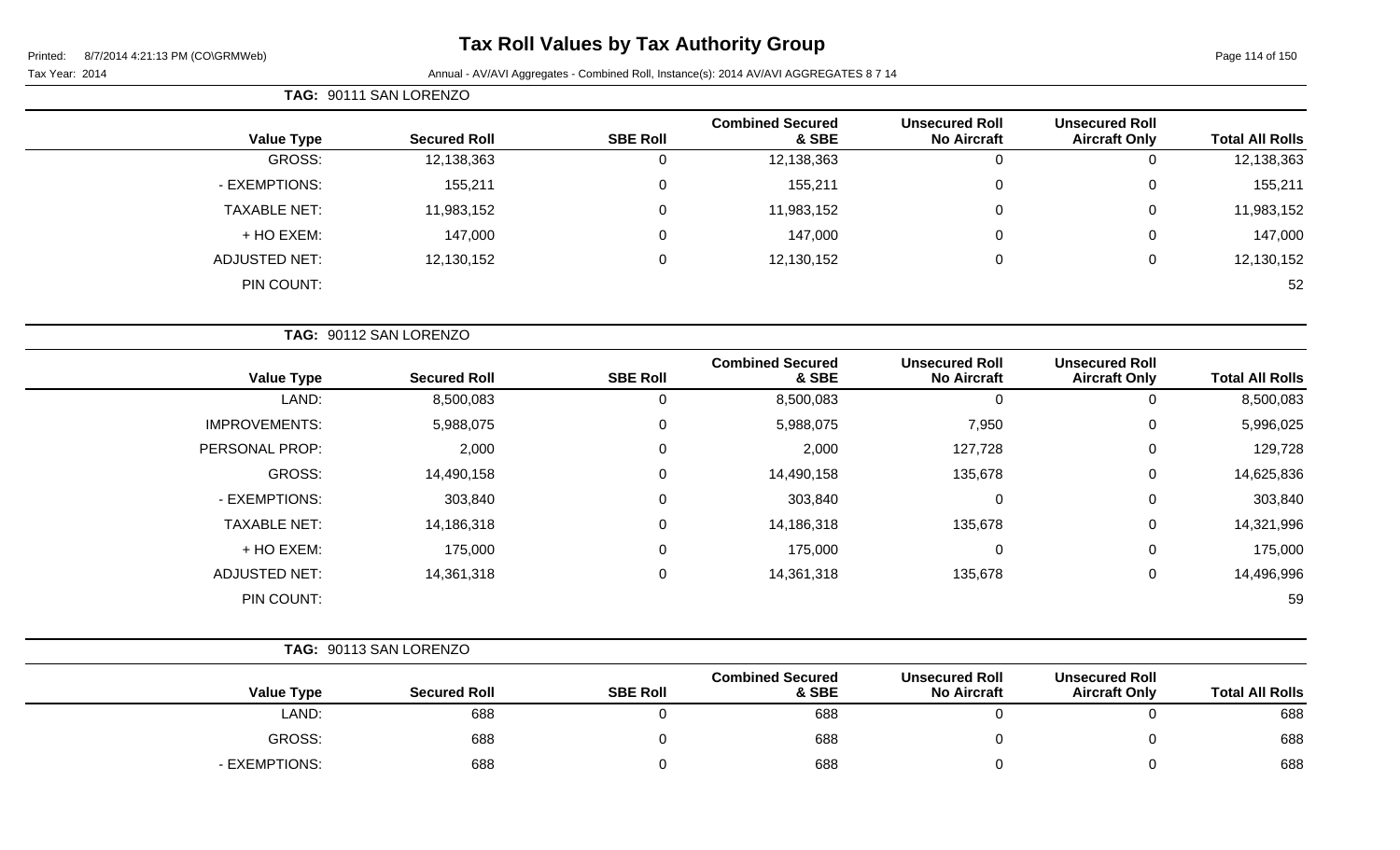**TAG:** 90113 SAN LORENZO

Page 115 of 150

Tax Year: 2014 **Annual - AV/AVI Aggregates - Combined Roll, Instance(s): 2014 AV/AVI AGGREGATES 8 7 14** 

| <b>Total All Rolls</b> | <b>Unsecured Roll</b><br><b>Aircraft Only</b> | <b>Unsecured Roll</b><br><b>No Aircraft</b> | <b>Combined Secured</b><br>& SBE | <b>SBE Roll</b> | <b>Secured Roll</b>    | <b>Value Type</b>    |
|------------------------|-----------------------------------------------|---------------------------------------------|----------------------------------|-----------------|------------------------|----------------------|
|                        |                                               |                                             |                                  |                 |                        | PIN COUNT:           |
|                        |                                               |                                             |                                  |                 | TAG: 90114 SAN LORENZO |                      |
| <b>Total All Rolls</b> | <b>Unsecured Roll</b><br><b>Aircraft Only</b> | <b>Unsecured Roll</b><br><b>No Aircraft</b> | <b>Combined Secured</b><br>& SBE | <b>SBE Roll</b> | <b>Secured Roll</b>    | <b>Value Type</b>    |
| 2,630,303              | $\mathbf 0$                                   | $\mathbf 0$                                 | 2,630,303                        | $\mathbf 0$     | 2,630,303              | LAND:                |
| 1,775,218              | 0                                             | $\mathbf 0$                                 | 1,775,218                        | $\mathbf 0$     | 1,775,218              | <b>IMPROVEMENTS:</b> |
| 4,405,521              | 0                                             | $\mathbf 0$                                 | 4,405,521                        | 0               | 4,405,521              | <b>GROSS:</b>        |
| 36,596                 | 0                                             | $\Omega$                                    | 36,596                           | 0               | 36,596                 | - EXEMPTIONS:        |
| 4,368,925              | $\mathbf 0$                                   | 0                                           | 4,368,925                        | 0               | 4,368,925              | <b>TAXABLE NET:</b>  |
| 35,000                 | $\mathbf 0$                                   | 0                                           | 35,000                           | 0               | 35,000                 | + HO EXEM:           |
| 4,403,925              | $\mathbf 0$                                   | $\mathbf 0$                                 | 4,403,925                        | $\mathbf 0$     | 4,403,925              | <b>ADJUSTED NET:</b> |
| 25                     |                                               |                                             |                                  |                 |                        | PIN COUNT:           |
|                        |                                               |                                             |                                  |                 | TAG: 90116 SAN LORENZO |                      |
| <b>Total All Rolls</b> | <b>Unsecured Roll</b><br><b>Aircraft Only</b> | <b>Unsecured Roll</b><br><b>No Aircraft</b> | <b>Combined Secured</b><br>& SBE | <b>SBE Roll</b> | <b>Secured Roll</b>    | <b>Value Type</b>    |
| 513,339                | $\mathbf 0$                                   | $\mathbf 0$                                 | 513,339                          | $\mathbf 0$     | 513,339                | LAND:                |
| 353,979                | 0                                             | 2,500                                       | 351,479                          | $\mathsf 0$     | 351,479                | <b>IMPROVEMENTS:</b> |
| 17,500                 | 0                                             | 17,500                                      | $\mathbf 0$                      | $\mathsf 0$     | $\mathbf 0$            | PERSONAL PROP:       |
| 884,818                | $\mathbf 0$                                   | 20,000                                      | 864,818                          | $\mathbf 0$     | 864,818                | <b>GROSS:</b>        |
| 7,000                  | $\mathsf 0$                                   | $\mathbf 0$                                 | 7,000                            | $\mathsf 0$     | 7,000                  | - EXEMPTIONS:        |
| 877,818                | $\pmb{0}$                                     | 20,000                                      | 857,818                          | $\mathsf 0$     | 857,818                | <b>TAXABLE NET:</b>  |
| 7,000                  | $\pmb{0}$                                     | $\mathbf 0$                                 | 7,000                            | $\pmb{0}$       | 7,000                  | + HO EXEM:           |
|                        |                                               |                                             |                                  |                 |                        |                      |

ADJUSTED NET: 864,818 0 864,818 20,000 0 884,818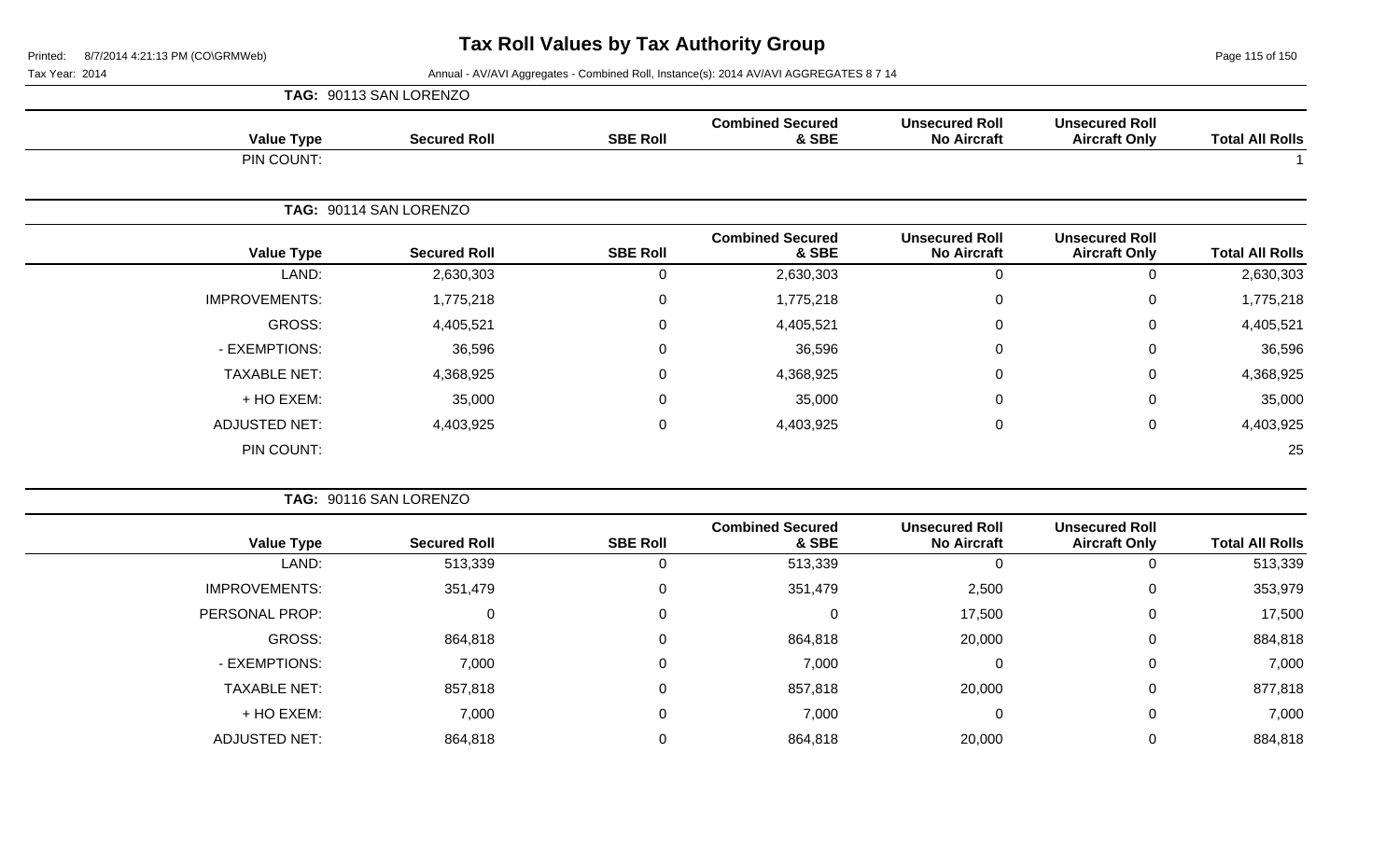Page 116 of 150

|                      | TAG: 90116 SAN LORENZO |                 |                                  |                                             |                                               |                        |
|----------------------|------------------------|-----------------|----------------------------------|---------------------------------------------|-----------------------------------------------|------------------------|
| <b>Value Type</b>    | <b>Secured Roll</b>    | <b>SBE Roll</b> | <b>Combined Secured</b><br>& SBE | <b>Unsecured Roll</b><br><b>No Aircraft</b> | <b>Unsecured Roll</b><br><b>Aircraft Only</b> | <b>Total All Rolls</b> |
| PIN COUNT:           |                        |                 |                                  |                                             |                                               | 3                      |
|                      | TAG: 90117 SAN LORENZO |                 |                                  |                                             |                                               |                        |
| <b>Value Type</b>    | <b>Secured Roll</b>    | <b>SBE Roll</b> | <b>Combined Secured</b><br>& SBE | <b>Unsecured Roll</b><br><b>No Aircraft</b> | <b>Unsecured Roll</b><br><b>Aircraft Only</b> | <b>Total All Rolls</b> |
| LAND:                | 182,121,997            | $\Omega$        | 182, 121, 997                    | $\mathbf{0}$                                | $\mathbf 0$                                   | 182,121,997            |
| <b>IMPROVEMENTS:</b> | 148,298,751            | 0               | 148,298,751                      | 2,119,848                                   | 0                                             | 150,418,599            |
| PERSONAL PROP:       | 69,058                 | 0               | 69,058                           | 3,518,888                                   | 0                                             | 3,587,946              |
| GROSS:               | 330,489,806            | 0               | 330,489,806                      | 5,638,736                                   | $\mathbf 0$                                   | 336,128,542            |
| - EXEMPTIONS:        | 9,454,397              | 0               | 9,454,397                        | $\mathbf 0$                                 | $\mathbf 0$                                   | 9,454,397              |
| <b>TAXABLE NET:</b>  | 321,035,409            | $\mathbf 0$     | 321,035,409                      | 5,638,736                                   | $\mathbf 0$                                   | 326,674,145            |
| + HO EXEM:           | 3,582,600              | 0               | 3,582,600                        | $\mathbf 0$                                 | 0                                             | 3,582,600              |
| <b>ADJUSTED NET:</b> | 324,618,009            | 0               | 324,618,009                      | 5,638,736                                   | $\mathbf 0$                                   | 330,256,745            |
| PIN COUNT:           |                        |                 |                                  |                                             |                                               | 1,383                  |

| <b>TAG: 92003 SANTA CRUZ</b> |  |
|------------------------------|--|
|                              |  |

| <b>Total All Rolls</b> | <b>Unsecured Roll</b><br><b>Aircraft Only</b> | <b>Unsecured Roll</b><br><b>No Aircraft</b> | <b>Combined Secured</b><br>& SBE | <b>SBE Roll</b> | <b>Secured Roll</b> | <b>Value Type</b>    |
|------------------------|-----------------------------------------------|---------------------------------------------|----------------------------------|-----------------|---------------------|----------------------|
| 28,148,809             |                                               | 28,377                                      | 28,120,432                       |                 | 28,120,432          | LAND:                |
| 42,651,492             | 0                                             | 20,934                                      | 42,630,558                       | 0               | 42,630,558          | <b>IMPROVEMENTS:</b> |
| 5,639                  | 0                                             | 5,639                                       |                                  | 0               |                     | PERSONAL PROP:       |
| 70,805,940             |                                               | 54,950                                      | 70,750,990                       | 0               | 70,750,990          | GROSS:               |
| 1,466,608              |                                               |                                             | 1,466,608                        | 0               | 1,466,608           | - EXEMPTIONS:        |
| 69,339,332             | 0                                             | 54,950                                      | 69,284,382                       | 0               | 69,284,382          | <b>TAXABLE NET:</b>  |
| 1,220,360              |                                               |                                             | 1,220,360                        | 0               | 1,220,360           | + HO EXEM:           |
| 70,559,692             |                                               | 54,950                                      | 70,504,742                       |                 | 70,504,742          | <b>ADJUSTED NET:</b> |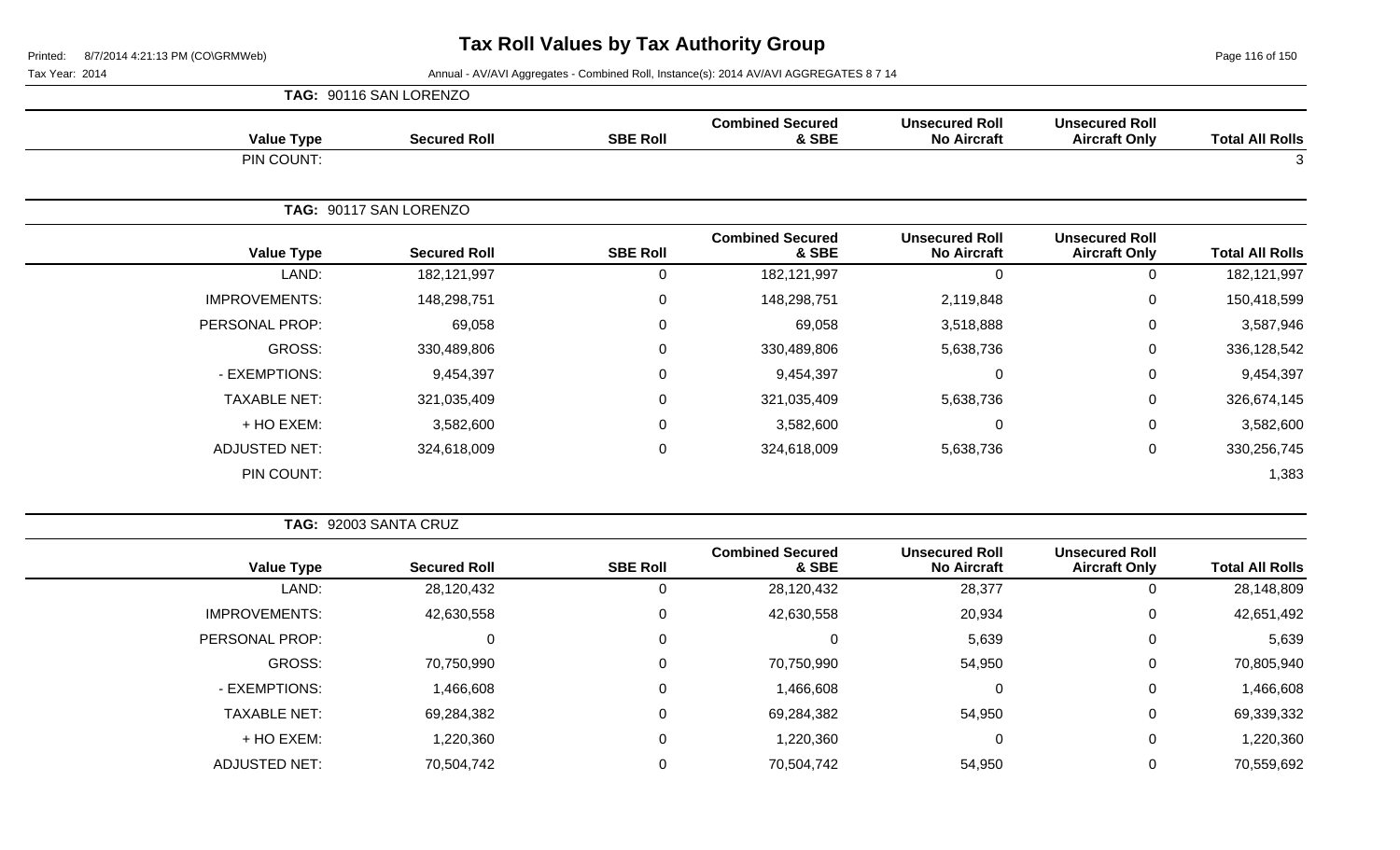Page 117 of 150

Tax Year: 2014 **Annual - AV/AVI Aggregates - Combined Roll**, Instance(s): 2014 AV/AVI AGGREGATES 8 7 14

|                      | TAG: 92003 SANTA CRUZ |                  |                                  |                                             |                                               |                        |
|----------------------|-----------------------|------------------|----------------------------------|---------------------------------------------|-----------------------------------------------|------------------------|
| <b>Value Type</b>    | <b>Secured Roll</b>   | <b>SBE Roll</b>  | <b>Combined Secured</b><br>& SBE | <b>Unsecured Roll</b><br><b>No Aircraft</b> | <b>Unsecured Roll</b><br><b>Aircraft Only</b> | <b>Total All Rolls</b> |
| PIN COUNT:           |                       |                  |                                  |                                             |                                               | 497                    |
|                      | TAG: 92004 SANTA CRUZ |                  |                                  |                                             |                                               |                        |
| <b>Value Type</b>    | <b>Secured Roll</b>   | <b>SBE Roll</b>  | <b>Combined Secured</b><br>& SBE | <b>Unsecured Roll</b><br><b>No Aircraft</b> | <b>Unsecured Roll</b><br><b>Aircraft Only</b> | <b>Total All Rolls</b> |
| LAND:                | 22,592,995            | 0                | 22,592,995                       | 419,049                                     | 0                                             | 23,012,044             |
| <b>IMPROVEMENTS:</b> | 14,650,779            | $\mathbf 0$      | 14,650,779                       | 847,865                                     | $\mathbf 0$                                   | 15,498,644             |
| PERSONAL PROP:       | 0                     | $\mathbf 0$      | $\Omega$                         | 1,098,425                                   | $\mathbf 0$                                   | 1,098,425              |
| GROSS:               | 37,243,774            | $\mathbf 0$      | 37,243,774                       | 2,365,339                                   | $\mathbf 0$                                   | 39,609,113             |
| - EXEMPTIONS:        | 1,285,175             | 0                | 1,285,175                        | $\Omega$                                    | 0                                             | 1,285,175              |
| <b>TAXABLE NET:</b>  | 35,958,599            | $\boldsymbol{0}$ | 35,958,599                       | 2,365,339                                   | $\mathbf 0$                                   | 38,323,938             |
| + HO EXEM:           | 245,000               | 0                | 245,000                          | $\Omega$                                    | 0                                             | 245,000                |
| <b>ADJUSTED NET:</b> | 36,203,599            | $\mathbf 0$      | 36,203,599                       | 2,365,339                                   | $\mathbf 0$                                   | 38,568,938             |
| PIN COUNT:           |                       |                  |                                  |                                             |                                               | 136                    |

**TAG:** 92006 SANTA CRUZ

| <b>Total All Rolls</b> | <b>Unsecured Roll</b><br><b>Aircraft Only</b> | <b>Unsecured Roll</b><br><b>No Aircraft</b> | <b>Combined Secured</b><br>& SBE | <b>SBE Roll</b> | <b>Secured Roll</b> | <b>Value Type</b>    |
|------------------------|-----------------------------------------------|---------------------------------------------|----------------------------------|-----------------|---------------------|----------------------|
| 59,067,173             |                                               | 14,816                                      | 59,052,357                       | 0               | 59,052,357          | LAND:                |
| 61,176,231             | 0                                             | 198,191                                     | 60,978,040                       | 0               | 60,978,040          | <b>IMPROVEMENTS:</b> |
| 126,097                | $\overline{0}$                                | 83,675                                      | 42,422                           | $\mathbf 0$     | 42,422              | PERSONAL PROP:       |
| 120,369,501            | 0                                             | 296,682                                     | 120,072,819                      | 0               | 120,072,819         | GROSS:               |
| 3,819,870              | $\overline{0}$                                | 5,000                                       | 3,814,870                        | 0               | 3,814,870           | - EXEMPTIONS:        |
| 116,549,631            | 0                                             | 291,682                                     | 116,257,949                      | $\Omega$        | 116,257,949         | <b>TAXABLE NET:</b>  |
| 994,000                | $\overline{0}$                                | 0                                           | 994,000                          | 0               | 994,000             | + HO EXEM:           |
| 117,543,631            |                                               | 291,682                                     | 117,251,949                      | $\mathbf 0$     | 117,251,949         | <b>ADJUSTED NET:</b> |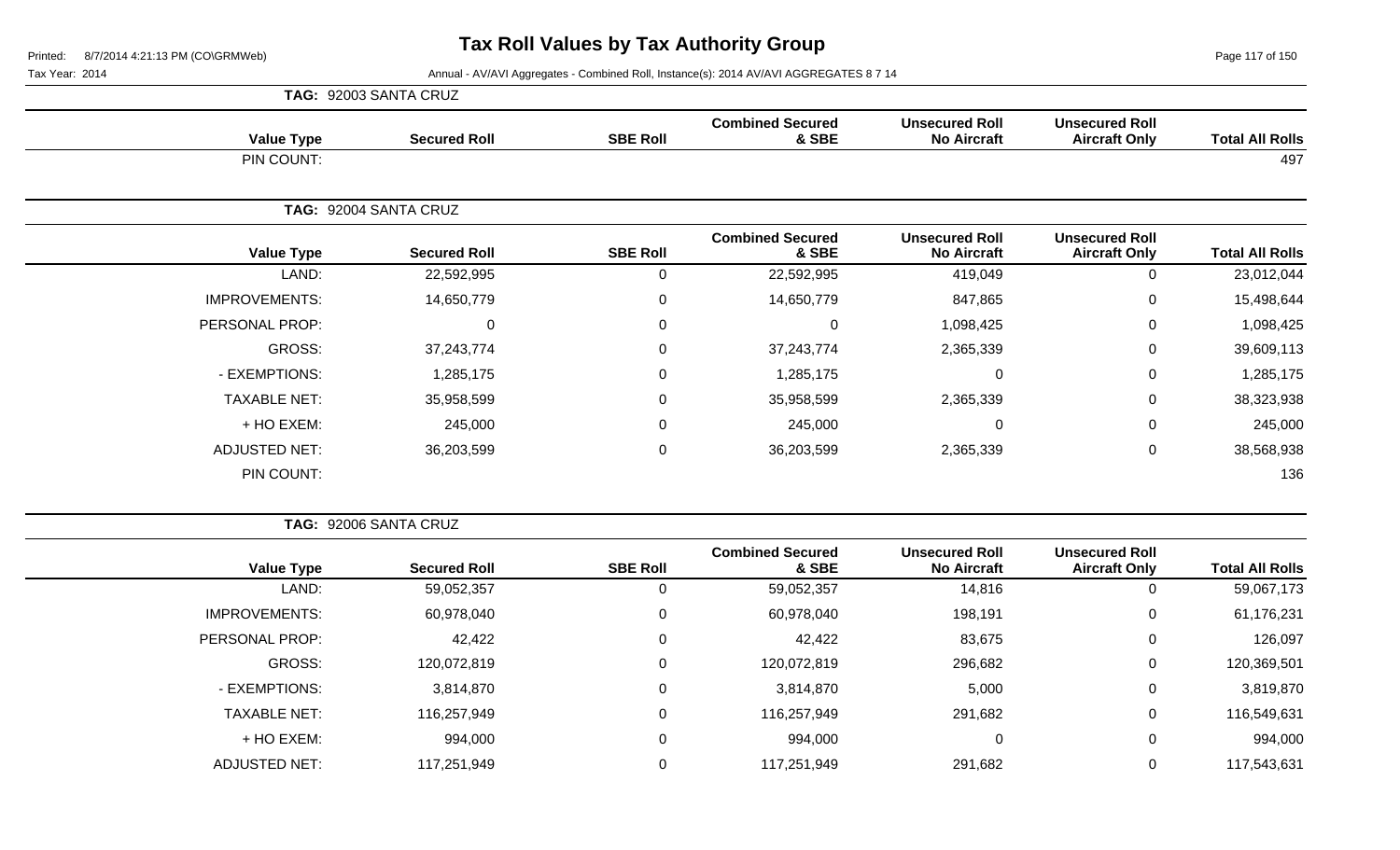Page 118 of 150

Tax Year: 2014 **Annual - AV/AVI Aggregates - Combined Roll**, Instance(s): 2014 AV/AVI AGGREGATES 8 7 14

|                      | TAG: 92006 SANTA CRUZ |                 |                                  |                                             |                                               |                        |
|----------------------|-----------------------|-----------------|----------------------------------|---------------------------------------------|-----------------------------------------------|------------------------|
| <b>Value Type</b>    | <b>Secured Roll</b>   | <b>SBE Roll</b> | <b>Combined Secured</b><br>& SBE | <b>Unsecured Roll</b><br><b>No Aircraft</b> | <b>Unsecured Roll</b><br><b>Aircraft Only</b> | <b>Total All Rolls</b> |
| PIN COUNT:           |                       |                 |                                  |                                             |                                               | 309                    |
|                      | TAG: 92007 SANTA CRUZ |                 |                                  |                                             |                                               |                        |
| <b>Value Type</b>    | <b>Secured Roll</b>   | <b>SBE Roll</b> | <b>Combined Secured</b><br>& SBE | <b>Unsecured Roll</b><br><b>No Aircraft</b> | <b>Unsecured Roll</b><br><b>Aircraft Only</b> | <b>Total All Rolls</b> |
| LAND:                | 6,129,177             | 0               | 6,129,177                        | 146,041                                     | 0                                             | 6,275,218              |
| <b>IMPROVEMENTS:</b> | 5,986,560             | $\mathbf 0$     | 5,986,560                        | 190,275                                     | $\mathsf{O}$                                  | 6,176,835              |
| PERSONAL PROP:       | $\mathbf 0$           | 0               | 0                                | 405,324                                     | $\mathbf 0$                                   | 405,324                |
| GROSS:               | 12,115,737            | $\Omega$        | 12,115,737                       | 741,640                                     | $\mathsf{O}$                                  | 12,857,377             |
| - EXEMPTIONS:        | 926,833               | $\Omega$        | 926,833                          | 0                                           | 0                                             | 926,833                |
| <b>TAXABLE NET:</b>  | 11,188,904            | $\mathbf 0$     | 11,188,904                       | 741,640                                     | $\mathsf{O}$                                  | 11,930,544             |
| + HO EXEM:           | 63,000                | $\Omega$        | 63,000                           | $\Omega$                                    | 0                                             | 63,000                 |
| <b>ADJUSTED NET:</b> | 11,251,904            | $\mathbf 0$     | 11,251,904                       | 741,640                                     | $\mathbf 0$                                   | 11,993,544             |
| PIN COUNT:           |                       |                 |                                  |                                             |                                               | 60                     |

**TAG:** 92008 SANTA CRUZ

| <b>Total All Rolls</b> | <b>Unsecured Roll</b><br><b>Aircraft Only</b> | <b>Unsecured Roll</b><br><b>No Aircraft</b> | <b>Combined Secured</b><br>& SBE | <b>SBE Roll</b> | <b>Secured Roll</b> | <b>Value Type</b>    |
|------------------------|-----------------------------------------------|---------------------------------------------|----------------------------------|-----------------|---------------------|----------------------|
| 15,278,139             | 0                                             | 0                                           | 15,278,139                       | υ               | 15,278,139          | LAND:                |
| 10,145,526             | 0                                             | 0                                           | 10,145,526                       | 0               | 10,145,526          | <b>IMPROVEMENTS:</b> |
| 50,692                 | 0                                             | 42,692                                      | 8,000                            | 0               | 8,000               | PERSONAL PROP:       |
| 25,474,357             | 0                                             | 42,692                                      | 25,431,665                       | 0               | 25,431,665          | GROSS:               |
| 295,001                | 0                                             | $\mathbf 0$                                 | 295,001                          | 0               | 295,001             | - EXEMPTIONS:        |
| 25,179,356             | 0                                             | 42,692                                      | 25,136,664                       | 0               | 25,136,664          | <b>TAXABLE NET:</b>  |
| 285,600                | 0                                             | 0                                           | 285,600                          | 0               | 285,600             | $+$ HO EXEM:         |
| 25,464,956             | 0                                             | 42,692                                      | 25,422,264                       |                 | 25,422,264          | ADJUSTED NET:        |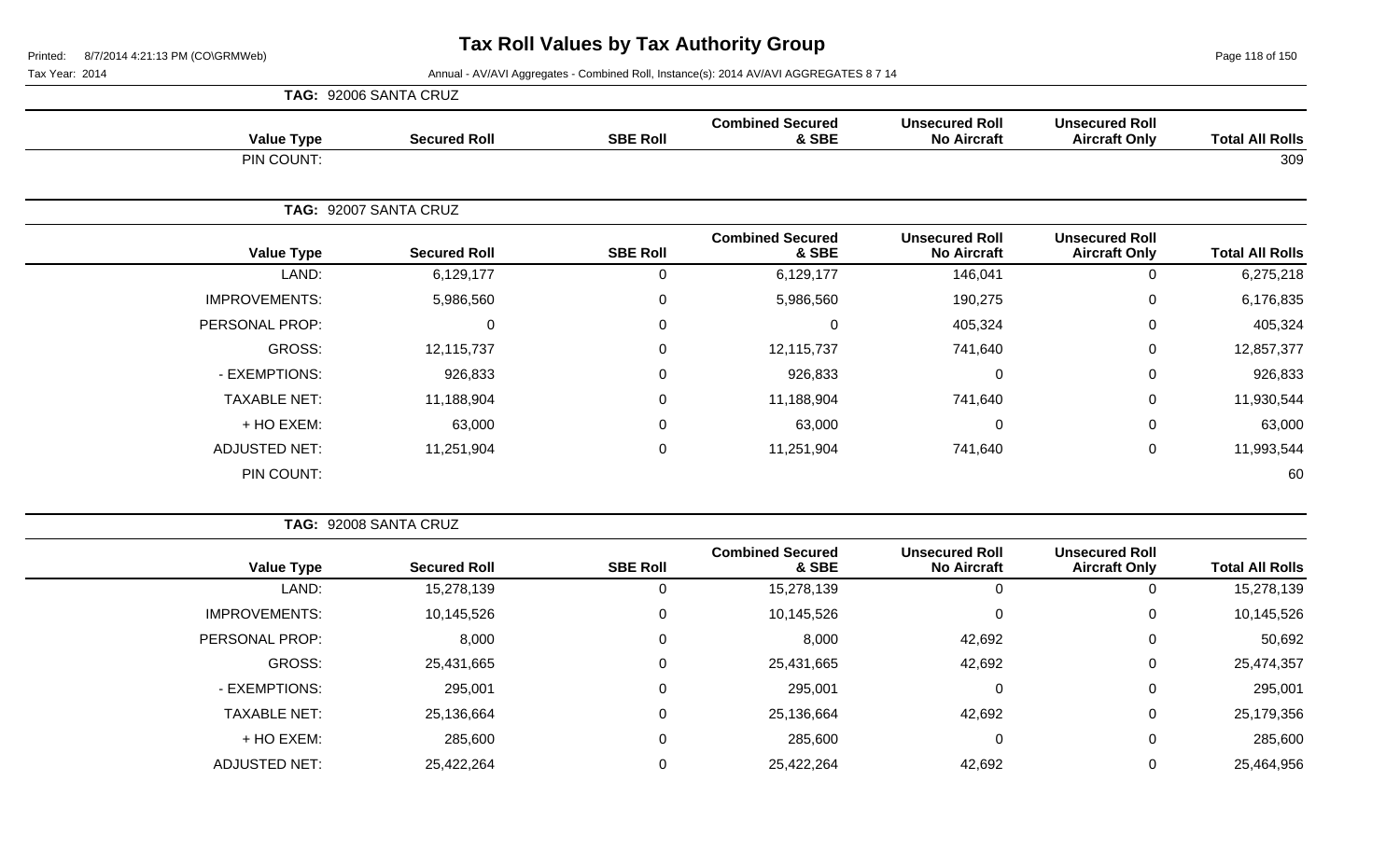Page 119 of 150

Tax Year: 2014 **Annual - AV/AVI Aggregates - Combined Roll**, Instance(s): 2014 AV/AVI AGGREGATES 8 7 14

|                      | TAG: 92008 SANTA CRUZ |                 |                                  |                                             |                                               |                        |
|----------------------|-----------------------|-----------------|----------------------------------|---------------------------------------------|-----------------------------------------------|------------------------|
| <b>Value Type</b>    | <b>Secured Roll</b>   | <b>SBE Roll</b> | <b>Combined Secured</b><br>& SBE | <b>Unsecured Roll</b><br><b>No Aircraft</b> | <b>Unsecured Roll</b><br><b>Aircraft Only</b> | <b>Total All Rolls</b> |
| PIN COUNT:           |                       |                 |                                  |                                             |                                               | 116                    |
|                      | TAG: 92010 SANTA CRUZ |                 |                                  |                                             |                                               |                        |
| <b>Value Type</b>    | <b>Secured Roll</b>   | <b>SBE Roll</b> | <b>Combined Secured</b><br>& SBE | <b>Unsecured Roll</b><br><b>No Aircraft</b> | <b>Unsecured Roll</b><br><b>Aircraft Only</b> | <b>Total All Rolls</b> |
| LAND:                | 1,835,442             | 0               | 1,835,442                        | $\Omega$                                    | $\overline{0}$                                | 1,835,442              |
| <b>IMPROVEMENTS:</b> | 1,568,282             | 0               | 1,568,282                        | $\Omega$                                    | $\mathbf 0$                                   | 1,568,282              |
| PERSONAL PROP:       | 0                     | $\mathbf 0$     | $\Omega$                         | 25,446                                      | $\mathbf 0$                                   | 25,446                 |
| GROSS:               | 3,403,724             | 0               | 3,403,724                        | 25,446                                      | $\mathbf 0$                                   | 3,429,170              |
| - EXEMPTIONS:        | 28,000                | 0               | 28,000                           | $\Omega$                                    | $\mathbf 0$                                   | 28,000                 |
| <b>TAXABLE NET:</b>  | 3,375,724             | $\mathbf 0$     | 3,375,724                        | 25,446                                      | $\mathbf 0$                                   | 3,401,170              |
| + HO EXEM:           | 28,000                | 0               | 28,000                           | $\Omega$                                    | 0                                             | 28,000                 |
| <b>ADJUSTED NET:</b> | 3,403,724             | 0               | 3,403,724                        | 25,446                                      | $\mathbf 0$                                   | 3,429,170              |
| PIN COUNT:           |                       |                 |                                  |                                             |                                               | 16                     |

**TAG:** 92011 SANTA CRUZ

|                      |                     |                 | <b>Combined Secured</b> | <b>Unsecured Roll</b> | <b>Unsecured Roll</b> |                        |
|----------------------|---------------------|-----------------|-------------------------|-----------------------|-----------------------|------------------------|
| <b>Value Type</b>    | <b>Secured Roll</b> | <b>SBE Roll</b> | & SBE                   | <b>No Aircraft</b>    | <b>Aircraft Only</b>  | <b>Total All Rolls</b> |
| LAND:                | 13,077,804          | 0               | 13,077,804              | U                     |                       | 13,077,804             |
| <b>IMPROVEMENTS:</b> | 10,687,903          | 0               | 10,687,903              | $\Omega$              | U                     | 10,687,903             |
| GROSS:               | 23,765,707          | 0               | 23,765,707              | 0                     | 0                     | 23,765,707             |
| - EXEMPTIONS:        | 217,000             | 0               | 217,000                 | 0                     |                       | 217,000                |
| <b>TAXABLE NET:</b>  | 23,548,707          | 0               | 23,548,707              | $\Omega$              | 0                     | 23,548,707             |
| + HO EXEM:           | 217,000             | 0               | 217,000                 | 0                     |                       | 217,000                |
| ADJUSTED NET:        | 23,765,707          | 0               | 23,765,707              |                       |                       | 23,765,707             |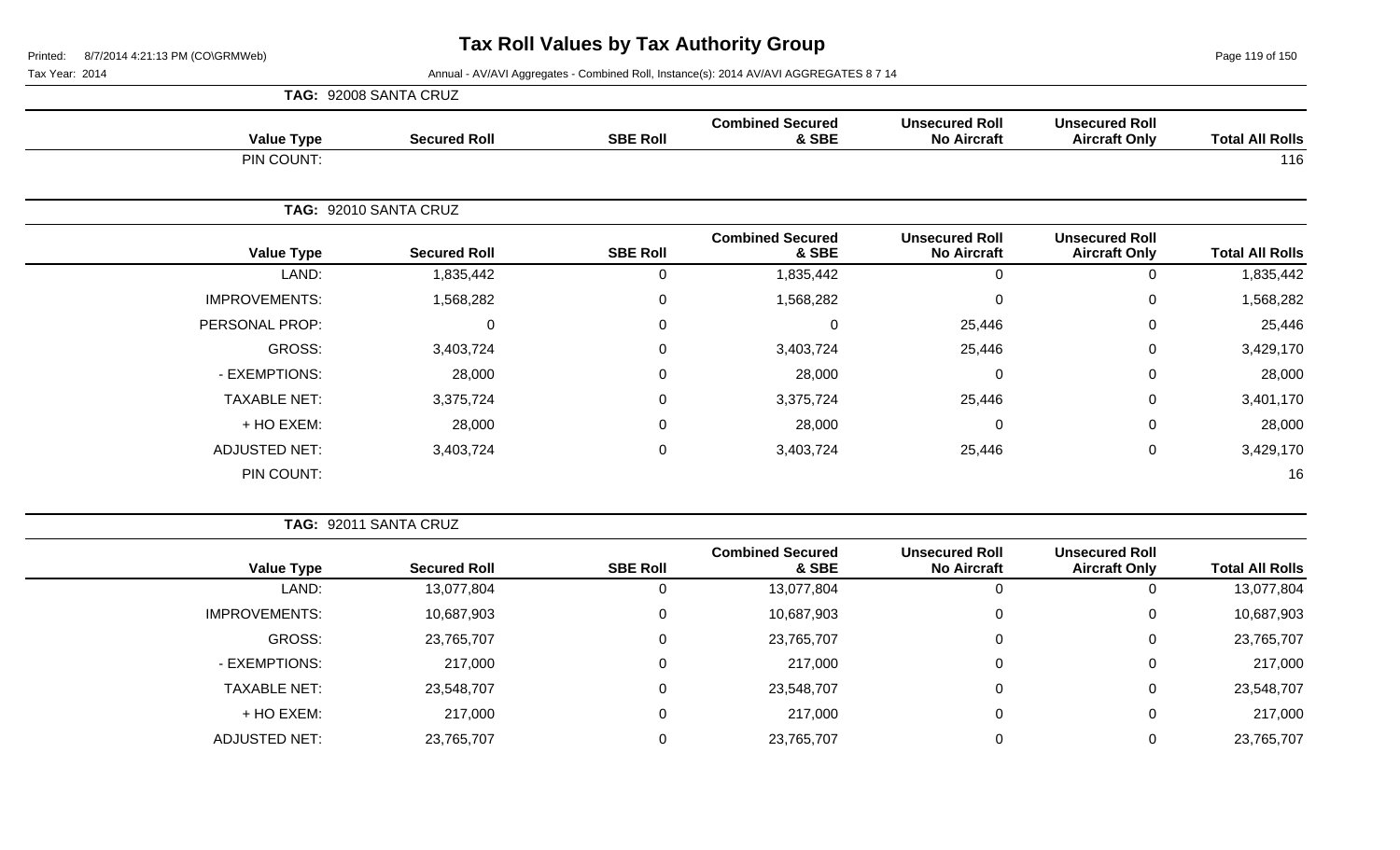Page 120 of 150

|                        |                                               |                                             |                                  |                 | TAG: 92011 SANTA CRUZ |                      |
|------------------------|-----------------------------------------------|---------------------------------------------|----------------------------------|-----------------|-----------------------|----------------------|
| <b>Total All Rolls</b> | <b>Unsecured Roll</b><br><b>Aircraft Only</b> | <b>Unsecured Roll</b><br><b>No Aircraft</b> | <b>Combined Secured</b><br>& SBE | <b>SBE Roll</b> | <b>Secured Roll</b>   | <b>Value Type</b>    |
| 49                     |                                               |                                             |                                  |                 |                       | PIN COUNT:           |
|                        |                                               |                                             |                                  |                 | TAG: 92012 SANTA CRUZ |                      |
| <b>Total All Rolls</b> | <b>Unsecured Roll</b><br><b>Aircraft Only</b> | <b>Unsecured Roll</b><br><b>No Aircraft</b> | <b>Combined Secured</b><br>& SBE | <b>SBE Roll</b> | <b>Secured Roll</b>   | <b>Value Type</b>    |
| 445,125                | $\mathbf 0$                                   | $\mathbf 0$                                 | 445,125                          | $\mathbf 0$     | 445,125               | LAND:                |
| 218,292                | $\mathbf 0$                                   | 0                                           | 218,292                          | 0               | 218,292               | <b>IMPROVEMENTS:</b> |
| 663,417                | $\mathbf 0$                                   | 0                                           | 663,417                          | 0               | 663,417               | <b>GROSS:</b>        |
| 140                    | $\pmb{0}$                                     | 0                                           | 140                              | $\mathbf 0$     | 140                   | - EXEMPTIONS:        |
| 663,277                | $\pmb{0}$                                     | 0                                           | 663,277                          | $\mathbf 0$     | 663,277               | <b>TAXABLE NET:</b>  |
| 663,277                | $\mathbf 0$                                   | $\boldsymbol{0}$                            | 663,277                          | $\mathbf 0$     | 663,277               | <b>ADJUSTED NET:</b> |
| $\overline{2}$         |                                               |                                             |                                  |                 |                       | PIN COUNT:           |
|                        |                                               |                                             |                                  |                 | TAG: 92013 SANTA CRUZ |                      |
| <b>Total All Rolls</b> | <b>Unsecured Roll</b><br><b>Aircraft Only</b> | <b>Unsecured Roll</b><br><b>No Aircraft</b> | <b>Combined Secured</b><br>& SBE | <b>SBE Roll</b> | <b>Secured Roll</b>   | <b>Value Type</b>    |
| 304,203                | $\mathbf 0$                                   | $\overline{0}$                              | 304,203                          | $\mathbf 0$     | 304,203               | LAND:                |
| 229,216                | $\mathbf 0$                                   | $\Omega$                                    | 229,216                          | 0               | 229,216               | <b>IMPROVEMENTS:</b> |
| 533,419                | $\mathbf 0$                                   | $\Omega$                                    | 533,419                          | 0               | 533,419               | <b>GROSS:</b>        |
| 7,000                  | $\mathbf 0$                                   | 0                                           | 7,000                            | 0               | 7,000                 | - EXEMPTIONS:        |
| 526,419                | $\mathbf 0$                                   | 0                                           | 526,419                          | $\mathbf 0$     | 526,419               | <b>TAXABLE NET:</b>  |
| 7,000                  | $\mathbf 0$                                   | 0                                           | 7,000                            | 0               | 7,000                 | + HO EXEM:           |
| 533,419                | $\boldsymbol{0}$                              | $\boldsymbol{0}$                            | 533,419                          | $\mathbf 0$     | 533,419               | <b>ADJUSTED NET:</b> |
| 9                      |                                               |                                             |                                  |                 |                       | PIN COUNT:           |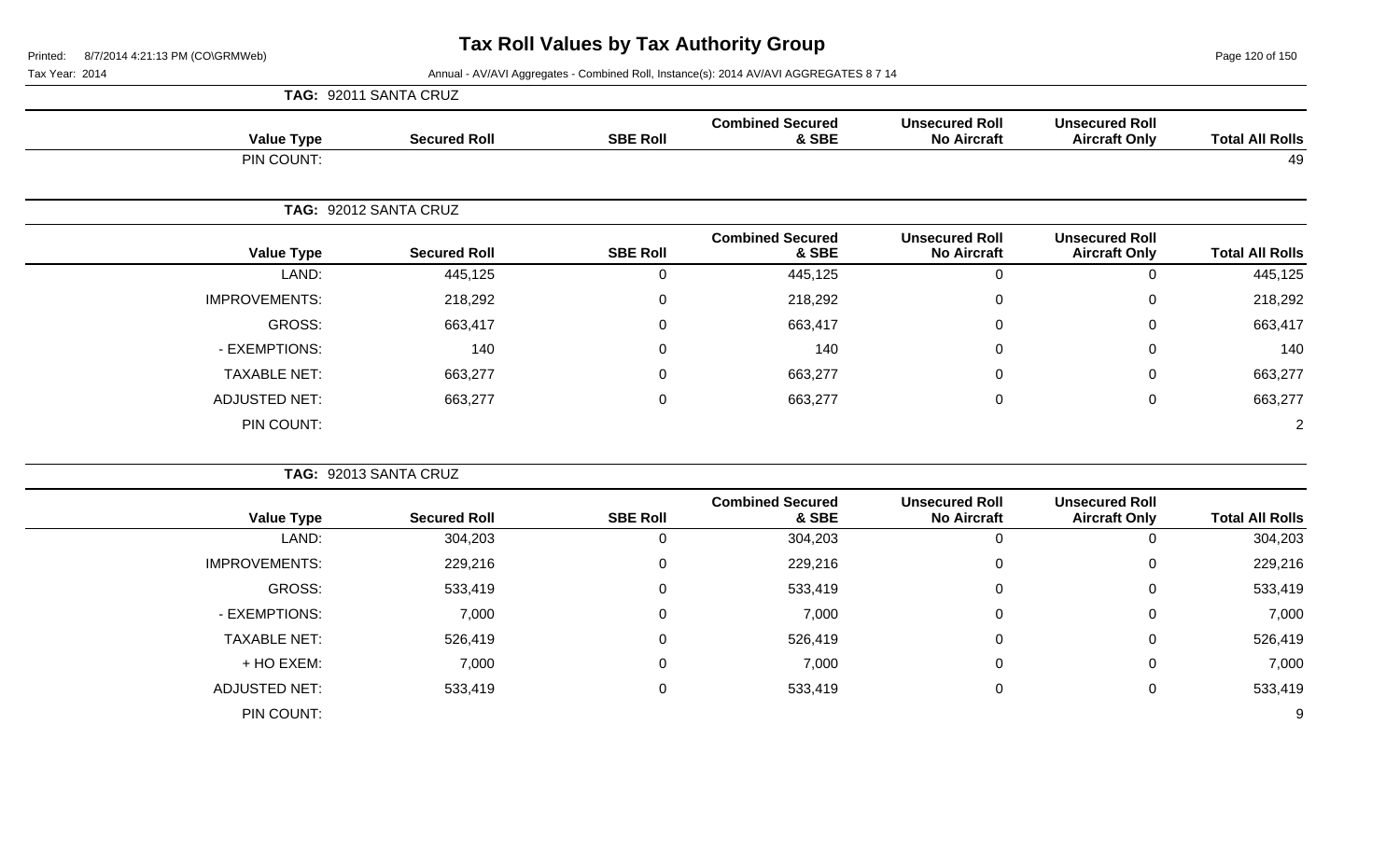**TAG:** 92014 SANTA CRUZ

Page 121 of 150

| <b>Value Type</b>    | <b>Secured Roll</b>      | <b>SBE Roll</b>  | <b>Combined Secured</b><br>& SBE | <b>Unsecured Roll</b><br><b>No Aircraft</b> | <b>Unsecured Roll</b><br><b>Aircraft Only</b> | <b>Total All Rolls</b> |
|----------------------|--------------------------|------------------|----------------------------------|---------------------------------------------|-----------------------------------------------|------------------------|
| LAND:                | 44,591,981               | $\mathbf 0$      | 44,591,981                       | 77,311                                      | $\mathbf 0$                                   | 44,669,292             |
| <b>IMPROVEMENTS:</b> | 46,396,444               | 0                | 46,396,444                       | 77,310                                      | $\mathbf 0$                                   | 46,473,754             |
| PERSONAL PROP:       | $\pmb{0}$                | 0                | $\mathbf 0$                      | 19,000                                      | $\mathbf 0$                                   | 19,000                 |
| <b>GROSS:</b>        | 90,988,425               | 0                | 90,988,425                       | 173,621                                     | $\mathbf 0$                                   | 91,162,046             |
| - EXEMPTIONS:        | 189,000                  | 0                | 189,000                          | $\mathbf 0$                                 | $\mathbf 0$                                   | 189,000                |
| <b>TAXABLE NET:</b>  | 90,799,425               | 0                | 90,799,425                       | 173,621                                     | $\pmb{0}$                                     | 90,973,046             |
| + HO EXEM:           | 189,000                  | 0                | 189,000                          | 0                                           | $\mathbf 0$                                   | 189,000                |
| <b>ADJUSTED NET:</b> | 90,988,425               | 0                | 90,988,425                       | 173,621                                     | $\pmb{0}$                                     | 91,162,046             |
| PIN COUNT:           |                          |                  |                                  |                                             |                                               | 72                     |
|                      | TAG: 94001 SCOTTS VALLEY |                  |                                  |                                             |                                               |                        |
| <b>Value Type</b>    | <b>Secured Roll</b>      | <b>SBE Roll</b>  | <b>Combined Secured</b><br>& SBE | <b>Unsecured Roll</b><br><b>No Aircraft</b> | <b>Unsecured Roll</b><br><b>Aircraft Only</b> | <b>Total All Rolls</b> |
| PIN COUNT:           |                          |                  |                                  |                                             |                                               | 6                      |
|                      | TAG: 94003 SCOTTS VALLEY |                  |                                  |                                             |                                               |                        |
| <b>Value Type</b>    | <b>Secured Roll</b>      | <b>SBE Roll</b>  | <b>Combined Secured</b><br>& SBE | <b>Unsecured Roll</b><br><b>No Aircraft</b> | <b>Unsecured Roll</b><br><b>Aircraft Only</b> | <b>Total All Rolls</b> |
| LAND:                | 14,810,588               | $\boldsymbol{0}$ | 14,810,588                       | $\mathsf{O}$                                | $\mathbf 0$                                   | 14,810,588             |
| <b>IMPROVEMENTS:</b> | 18,221,951               | 0                | 18,221,951                       | 0                                           | $\mathbf 0$                                   | 18,221,951             |
| PERSONAL PROP:       | $\mathbf 0$              | 0                | $\mathsf 0$                      | 20,500                                      | $\mathbf 0$                                   | 20,500                 |
| <b>GROSS:</b>        | 33,032,539               | $\pmb{0}$        | 33,032,539                       | 20,500                                      | $\pmb{0}$                                     | 33,053,039             |
| - EXEMPTIONS:        | 257,221                  | 0                | 257,221                          | $\mathbf 0$                                 | $\mathbf 0$                                   | 257,221                |
| <b>TAXABLE NET:</b>  | 32,775,318               | $\mathbf 0$      | 32,775,318                       | 20,500                                      | $\pmb{0}$                                     | 32,795,818             |
| + HO EXEM:           | 252,000                  | 0                | 252,000                          | 0                                           | $\mathbf 0$                                   | 252,000                |
| <b>ADJUSTED NET:</b> | 33,027,318               | 0                | 33,027,318                       | 20,500                                      | $\pmb{0}$                                     | 33,047,818             |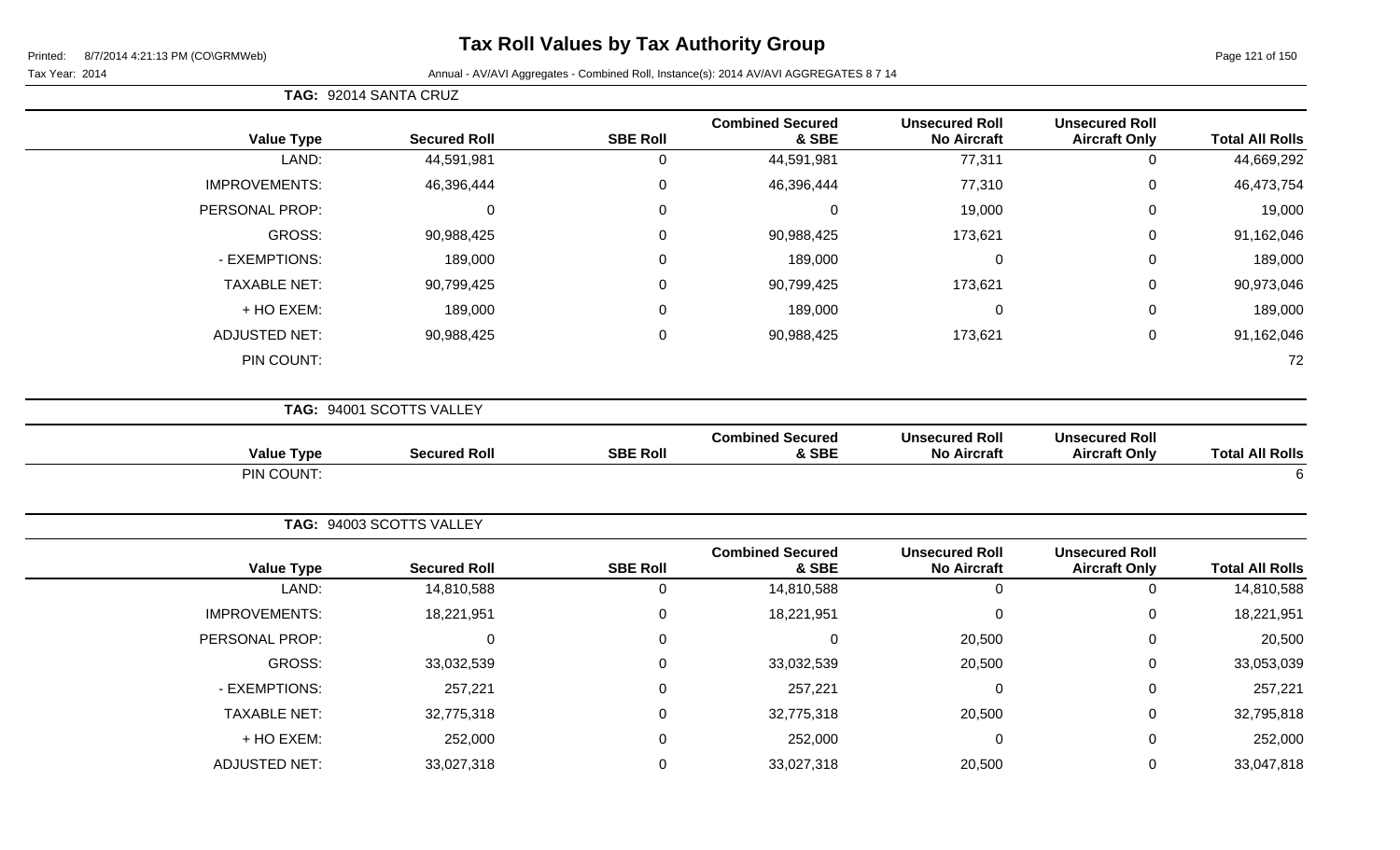Page 122 of 150

|                      | TAG: 94003 SCOTTS VALLEY |                 |                                  |                                             |                                               |                        |
|----------------------|--------------------------|-----------------|----------------------------------|---------------------------------------------|-----------------------------------------------|------------------------|
| <b>Value Type</b>    | <b>Secured Roll</b>      | <b>SBE Roll</b> | <b>Combined Secured</b><br>& SBE | <b>Unsecured Roll</b><br><b>No Aircraft</b> | <b>Unsecured Roll</b><br><b>Aircraft Only</b> | <b>Total All Rolls</b> |
| PIN COUNT:           |                          |                 |                                  |                                             |                                               | 111                    |
|                      | TAG: 94005 SCOTTS VALLEY |                 |                                  |                                             |                                               |                        |
| <b>Value Type</b>    | <b>Secured Roll</b>      | <b>SBE Roll</b> | <b>Combined Secured</b><br>& SBE | <b>Unsecured Roll</b><br><b>No Aircraft</b> | <b>Unsecured Roll</b><br><b>Aircraft Only</b> | <b>Total All Rolls</b> |
| LAND:                | 15,929,118               | 0               | 15,929,118                       | $\Omega$                                    | $\mathbf 0$                                   | 15,929,118             |
| <b>IMPROVEMENTS:</b> | 12,654,373               | 0               | 12,654,373                       | $\Omega$                                    | $\pmb{0}$                                     | 12,654,373             |
| GROSS:               | 28,583,491               | $\mathbf 0$     | 28,583,491                       | $\Omega$                                    | $\mathbf 0$                                   | 28,583,491             |
| - EXEMPTIONS:        | 292,330                  | $\mathbf 0$     | 292,330                          | $\Omega$                                    | $\boldsymbol{0}$                              | 292,330                |
| <b>TAXABLE NET:</b>  | 28,291,161               | 0               | 28,291,161                       | 0                                           | $\mathbf 0$                                   | 28,291,161             |
| + HO EXEM:           | 287,000                  | 0               | 287,000                          | $\Omega$                                    | $\mathbf 0$                                   | 287,000                |
| <b>ADJUSTED NET:</b> | 28,578,161               | $\mathbf 0$     | 28,578,161                       | $\mathbf 0$                                 | 0                                             | 28,578,161             |
| PIN COUNT:           |                          |                 |                                  |                                             |                                               | 95                     |

|                      | <b>TAG: 94012 SCOTTS VALLEY</b> |                 |                                  |                                             |                                               |                        |
|----------------------|---------------------------------|-----------------|----------------------------------|---------------------------------------------|-----------------------------------------------|------------------------|
| <b>Value Type</b>    | <b>Secured Roll</b>             | <b>SBE Roll</b> | <b>Combined Secured</b><br>& SBE | <b>Unsecured Roll</b><br><b>No Aircraft</b> | <b>Unsecured Roll</b><br><b>Aircraft Only</b> | <b>Total All Rolls</b> |
| LAND:                | 151,530,373                     |                 | 151,530,373                      | 0                                           | 0                                             | 151,530,373            |
| <b>IMPROVEMENTS:</b> | 129,867,684                     | 0               | 129,867,684                      | 19,000                                      | 0                                             | 129,886,684            |
| PERSONAL PROP:       | 2,137,016                       | 0               | 2,137,016                        | 87,500                                      | 0                                             | 2,224,516              |
| GROSS:               | 283,535,073                     | 0               | 283,535,073                      | 106,500                                     | 0                                             | 283,641,573            |
| - EXEMPTIONS:        | 2,172,280                       | 0               | 2,172,280                        | 0                                           | 0                                             | 2,172,280              |
| <b>TAXABLE NET:</b>  | 281,362,793                     | 0               | 281,362,793                      | 106,500                                     | $\mathbf 0$                                   | 281,469,293            |
| + HO EXEM:           | 2,070,600                       | 0               | 2,070,600                        | 0                                           | $\mathbf 0$                                   | 2,070,600              |
| <b>ADJUSTED NET:</b> | 283,433,393                     |                 | 283,433,393                      | 106,500                                     | 0                                             | 283,539,893            |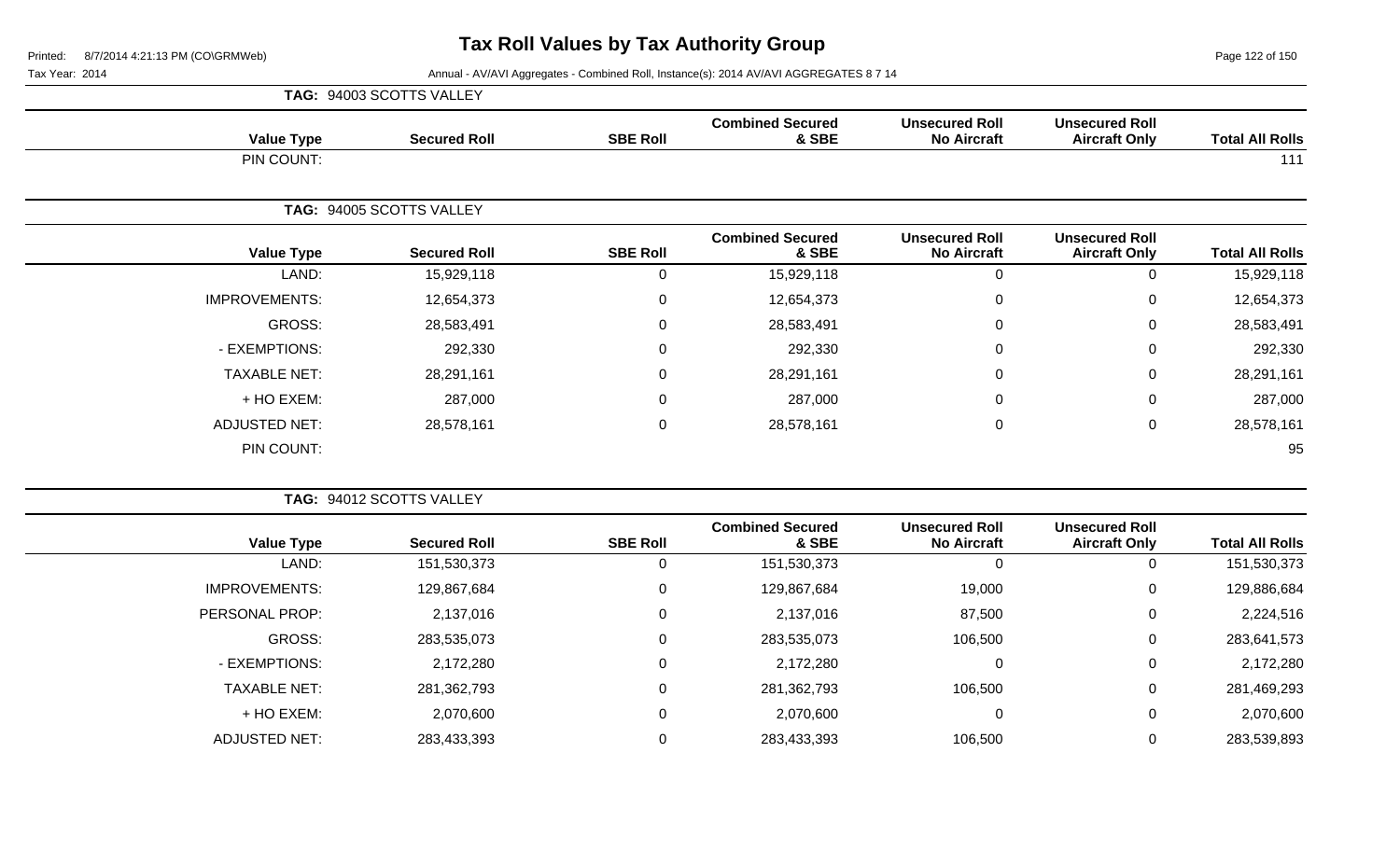**TAG:** 94012 SCOTTS VALLEY

Page 123 of 150

Tax Year: 2014 **Annual - AV/AVI Aggregates - Combined Roll, Instance(s): 2014 AV/AVI AGGREGATES 8 7 14** 

| <b>Value Type</b>    | <b>Secured Roll</b>      | <b>SBE Roll</b>  | <b>Combined Secured</b><br>& SBE | <b>Unsecured Roll</b><br><b>No Aircraft</b> | <b>Unsecured Roll</b><br><b>Aircraft Only</b> | <b>Total All Rolls</b> |
|----------------------|--------------------------|------------------|----------------------------------|---------------------------------------------|-----------------------------------------------|------------------------|
| PIN COUNT:           |                          |                  |                                  |                                             |                                               | 522                    |
|                      | TAG: 94013 SCOTTS VALLEY |                  |                                  |                                             |                                               |                        |
| <b>Value Type</b>    | <b>Secured Roll</b>      | <b>SBE Roll</b>  | <b>Combined Secured</b><br>& SBE | <b>Unsecured Roll</b><br><b>No Aircraft</b> | <b>Unsecured Roll</b><br><b>Aircraft Only</b> | <b>Total All Rolls</b> |
| LAND:                | 1,368,251                | $\mathbf 0$      | 1,368,251                        | $\mathbf 0$                                 | 0                                             | 1,368,251              |
| <b>IMPROVEMENTS:</b> | 1,464,292                | $\boldsymbol{0}$ | 1,464,292                        | $\mathbf 0$                                 | 0                                             | 1,464,292              |
| <b>GROSS:</b>        | 2,832,543                | 0                | 2,832,543                        | 0                                           | 0                                             | 2,832,543              |
| - EXEMPTIONS:        | 14,000                   | $\boldsymbol{0}$ | 14,000                           | $\Omega$                                    | 0                                             | 14,000                 |
| <b>TAXABLE NET:</b>  | 2,818,543                | $\boldsymbol{0}$ | 2,818,543                        | $\mathbf 0$                                 | 0                                             | 2,818,543              |
| + HO EXEM:           | 14,000                   | $\boldsymbol{0}$ | 14,000                           | $\Omega$                                    | 0                                             | 14,000                 |
| <b>ADJUSTED NET:</b> | 2,832,543                | $\mathbf 0$      | 2,832,543                        | $\mathbf 0$                                 | 0                                             | 2,832,543              |
| PIN COUNT:           |                          |                  |                                  |                                             |                                               | 6                      |
|                      | TAG: 94015 SCOTTS VALLEY |                  |                                  |                                             |                                               |                        |
| <b>Value Type</b>    | <b>Secured Roll</b>      | <b>SBE Roll</b>  | <b>Combined Secured</b><br>& SBE | <b>Unsecured Roll</b><br><b>No Aircraft</b> | <b>Unsecured Roll</b><br><b>Aircraft Only</b> | <b>Total All Rolls</b> |
| LAND:                | 413,806                  | $\mathbf 0$      | 413,806                          | $\mathbf 0$                                 | 0                                             | 413,806                |
| <b>IMPROVEMENTS:</b> | 706,676                  | $\mathbf 0$      | 706,676                          | $\overline{0}$                              | 0                                             | 706,676                |
| <b>GROSS:</b>        | 1,120,482                | $\mathbf 0$      | 1,120,482                        | 0                                           | 0                                             | 1,120,482              |
| - EXEMPTIONS:        | 14,000                   | $\mathbf 0$      | 14,000                           | $\Omega$                                    | 0                                             | 14,000                 |
| <b>TAXABLE NET:</b>  | 1,106,482                | $\mathbf 0$      | 1,106,482                        | $\Omega$                                    | 0                                             | 1,106,482              |
| + HO EXEM:           | 14,000                   | $\mathbf 0$      | 14,000                           | $\mathbf 0$                                 | 0                                             | 14,000                 |

ADJUSTED NET: 1,120,482 0 1,120,482 0 1,120,482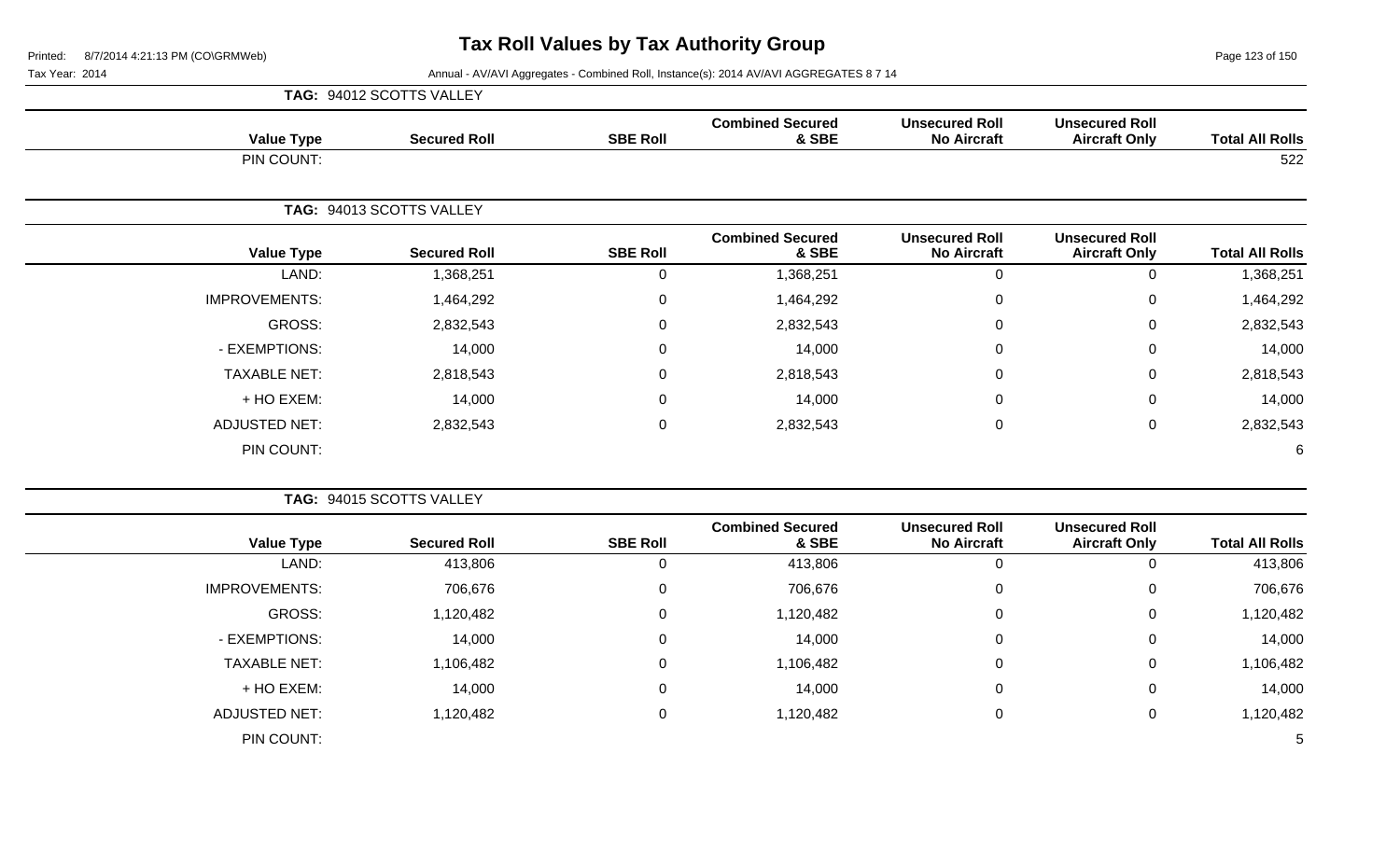# **Tax Roll Values by Tax Authority Group**

#### Tax Year: 2014 **Annual - AV/AVI Aggregates - Combined Roll**, Instance(s): 2014 AV/AVI AGGREGATES 8 7 14

| <b>TAG: 94016 SCOTTS VALLEY</b> |
|---------------------------------|
|---------------------------------|

| <b>Total All Rolls</b> | <b>Unsecured Roll</b><br><b>Aircraft Only</b> | <b>Unsecured Roll</b><br><b>No Aircraft</b> | <b>Combined Secured</b><br>& SBE | <b>SBE Roll</b> | <b>Secured Roll</b> | <b>Value Type</b>    |
|------------------------|-----------------------------------------------|---------------------------------------------|----------------------------------|-----------------|---------------------|----------------------|
| 23,244,768             | υ                                             | 0                                           | 23,244,768                       | υ               | 23,244,768          | LAND:                |
| 25,269,333             | 0                                             | 0                                           | 25,269,333                       | $\mathbf 0$     | 25,269,333          | <b>IMPROVEMENTS:</b> |
| 12,513                 | 0                                             | 12,513                                      | 0                                | $\mathbf 0$     | 0                   | PERSONAL PROP:       |
| 48,526,614             | 0                                             | 12,513                                      | 48,514,101                       | 0               | 48,514,101          | GROSS:               |
| 441,609                | 0                                             | 0                                           | 441,609                          | 0               | 441,609             | - EXEMPTIONS:        |
| 48,085,005             | $\mathbf 0$                                   | 12,513                                      | 48,072,492                       | 0               | 48,072,492          | <b>TAXABLE NET:</b>  |
| 441,000                | 0                                             | 0                                           | 441,000                          | 0               | 441,000             | + HO EXEM:           |
| 48,526,005             | 0                                             | 12,513                                      | 48,513,492                       | 0               | 48,513,492          | <b>ADJUSTED NET:</b> |
| 105                    |                                               |                                             |                                  |                 |                     | PIN COUNT:           |
|                        |                                               |                                             |                                  |                 |                     |                      |

**TAG:** 94018 SCOTTS VALLEY

| <b>Value Type</b>    | <b>Secured Roll</b> | <b>SBE Roll</b> | <b>Combined Secured</b><br>& SBE | <b>Unsecured Roll</b><br><b>No Aircraft</b> | <b>Unsecured Roll</b><br><b>Aircraft Only</b> | <b>Total All Rolls</b> |
|----------------------|---------------------|-----------------|----------------------------------|---------------------------------------------|-----------------------------------------------|------------------------|
| LAND:                | 372,091             |                 | 372,091                          | 0                                           |                                               | 372,091                |
| GROSS:               | 372,091             |                 | 372,091                          | 0                                           |                                               | 372,091                |
| <b>TAXABLE NET:</b>  | 372,091             |                 | 372,091                          | 0                                           |                                               | 372,091                |
| <b>ADJUSTED NET:</b> | 372,091             |                 | 372,091                          | 0                                           |                                               | 372,091                |
| PIN COUNT:           |                     |                 |                                  |                                             |                                               | $\mathcal{D}$          |

| <b>Value Type</b>    | <b>Secured Roll</b> | <b>SBE Roll</b> | <b>Combined Secured</b><br>& SBE | <b>Unsecured Roll</b><br><b>No Aircraft</b> | <b>Unsecured Roll</b><br><b>Aircraft Only</b> | <b>Total All Rolls</b> |
|----------------------|---------------------|-----------------|----------------------------------|---------------------------------------------|-----------------------------------------------|------------------------|
| LAND:                | 2,868,601           |                 | 2,868,601                        | 0                                           | v                                             | 2,868,601              |
| <b>IMPROVEMENTS:</b> | 4,100,818           |                 | 4,100,818                        | 0                                           |                                               | 4,100,818              |
| GROSS:               | 6,969,419           |                 | 6,969,419                        | 0                                           | ັ                                             | 6,969,419              |
| - EXEMPTIONS:        | 63,000              |                 | 63,000                           | 0                                           |                                               | 63,000                 |
| <b>TAXABLE NET:</b>  | 6,906,419           |                 | 6,906,419                        | 0                                           |                                               | 6,906,419              |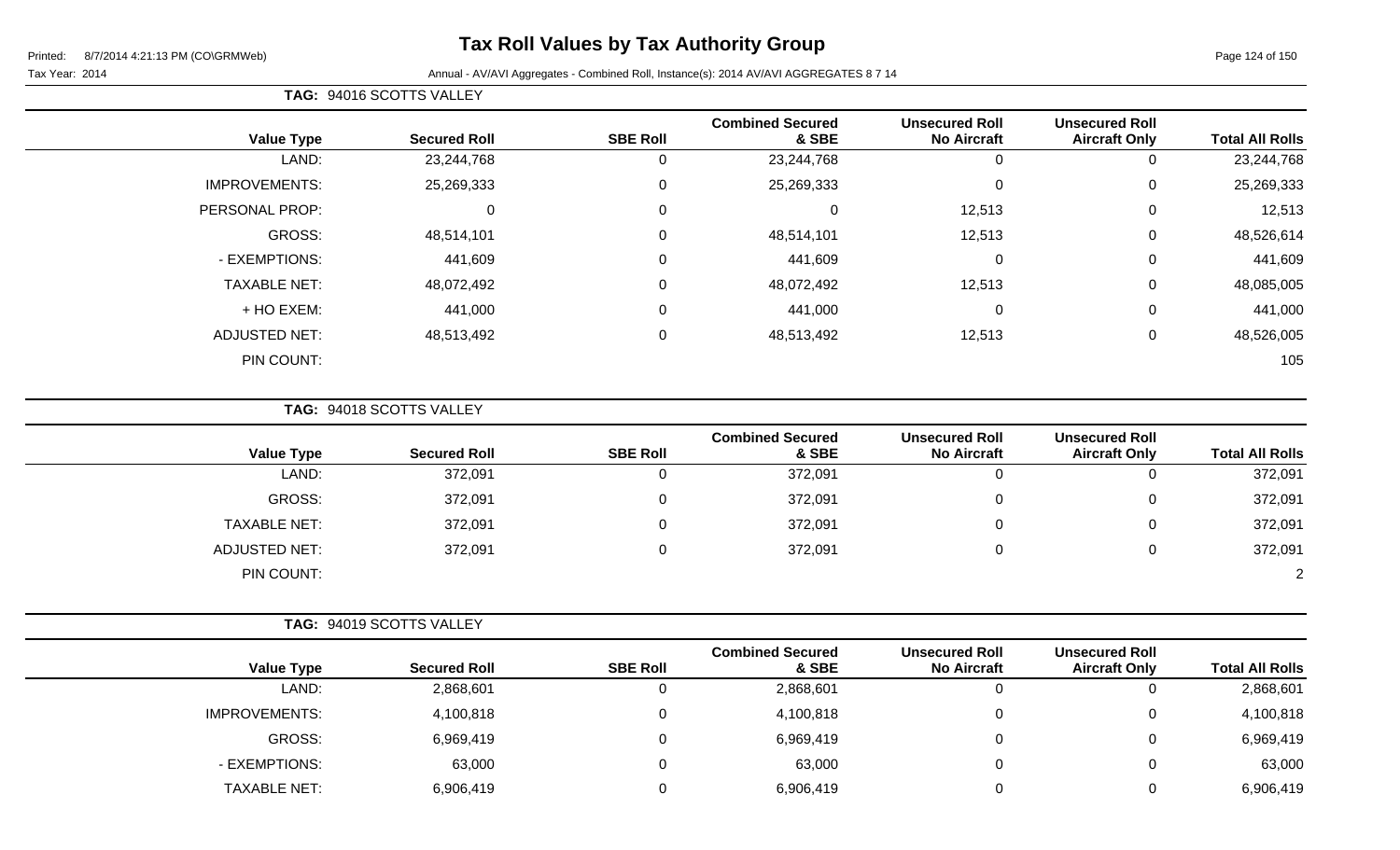Page 125 of 150

| Tax Year: 2014 |  |
|----------------|--|
|----------------|--|

Annual - AV/AVI Aggregates - Combined Roll, Instance(s): 2014 AV/AVI AGGREGATES 8 7 14

|                             | TAG: 94019 SCOTTS VALLEY |                 |                                  |                                             |                                               |                        |
|-----------------------------|--------------------------|-----------------|----------------------------------|---------------------------------------------|-----------------------------------------------|------------------------|
| <b>Value Type</b>           | <b>Secured Roll</b>      | <b>SBE Roll</b> | <b>Combined Secured</b><br>& SBE | <b>Unsecured Roll</b><br><b>No Aircraft</b> | <b>Unsecured Roll</b><br><b>Aircraft Only</b> | <b>Total All Rolls</b> |
| + HO EXEM:                  | 63,000                   |                 | 63,000                           |                                             |                                               | 63,000                 |
| ADJUSTED NET:<br>PIN COUNT: | 6,969,419                |                 | 6,969,419                        |                                             |                                               | 6,969,419<br>23        |

|                       | TAG: 94026 SCOTTS VALLEY |                 |                                  |                                             |                                               |                        |
|-----------------------|--------------------------|-----------------|----------------------------------|---------------------------------------------|-----------------------------------------------|------------------------|
| <b>Value Type</b>     | <b>Secured Roll</b>      | <b>SBE Roll</b> | <b>Combined Secured</b><br>& SBE | <b>Unsecured Roll</b><br><b>No Aircraft</b> | <b>Unsecured Roll</b><br><b>Aircraft Only</b> | <b>Total All Rolls</b> |
| LAND:                 | 64,477,786               | U               | 64,477,786                       | O                                           | 0                                             | 64,477,786             |
| <b>IMPROVEMENTS:</b>  | 60,724,556               | 0               | 60,724,556                       | $\Omega$                                    | 0                                             | 60,724,556             |
| <b>PERSONAL PROP:</b> | 0                        | 0               | 0                                | 23,983                                      | 0                                             | 23,983                 |
| GROSS:                | 125,202,342              | 0               | 125,202,342                      | 23,983                                      | 0                                             | 125,226,325            |
| - EXEMPTIONS:         | 1,058,077                | 0               | 1,058,077                        | $\Omega$                                    | 0                                             | 1,058,077              |
| <b>TAXABLE NET:</b>   | 124,144,265              | 0               | 124,144,265                      | 23,983                                      | 0                                             | 124,168,248            |
| + HO EXEM:            | 987,000                  | 0               | 987,000                          | $\Omega$                                    | 0                                             | 987,000                |
| <b>ADJUSTED NET:</b>  | 125, 131, 265            | 0               | 125, 131, 265                    | 23,983                                      | 0                                             | 125, 155, 248          |
| PIN COUNT:            |                          |                 |                                  |                                             |                                               | 260                    |

|                      | TAG: 94028 SCOTTS VALLEY |                 |                                  |                                             |                                               |                        |
|----------------------|--------------------------|-----------------|----------------------------------|---------------------------------------------|-----------------------------------------------|------------------------|
| <b>Value Type</b>    | <b>Secured Roll</b>      | <b>SBE Roll</b> | <b>Combined Secured</b><br>& SBE | <b>Unsecured Roll</b><br><b>No Aircraft</b> | <b>Unsecured Roll</b><br><b>Aircraft Only</b> | <b>Total All Rolls</b> |
| LAND:                | 110,480                  |                 | 110,480                          |                                             |                                               | 110,480                |
| <b>IMPROVEMENTS:</b> | 107,978                  |                 | 107,978                          |                                             |                                               | 107,978                |
| GROSS:               | 218,458                  | v               | 218,458                          |                                             |                                               | 218,458                |
| <b>TAXABLE NET:</b>  | 218,458                  |                 | 218,458                          |                                             |                                               | 218,458                |

|               | $-1$ $ -$      | $-1$ $ -$ |  | - . - - |
|---------------|----------------|-----------|--|---------|
| ADJUSTED NET: | 218,458<br>- - | 218,458   |  | 218,458 |
| PIN COUNT:    |                |           |  |         |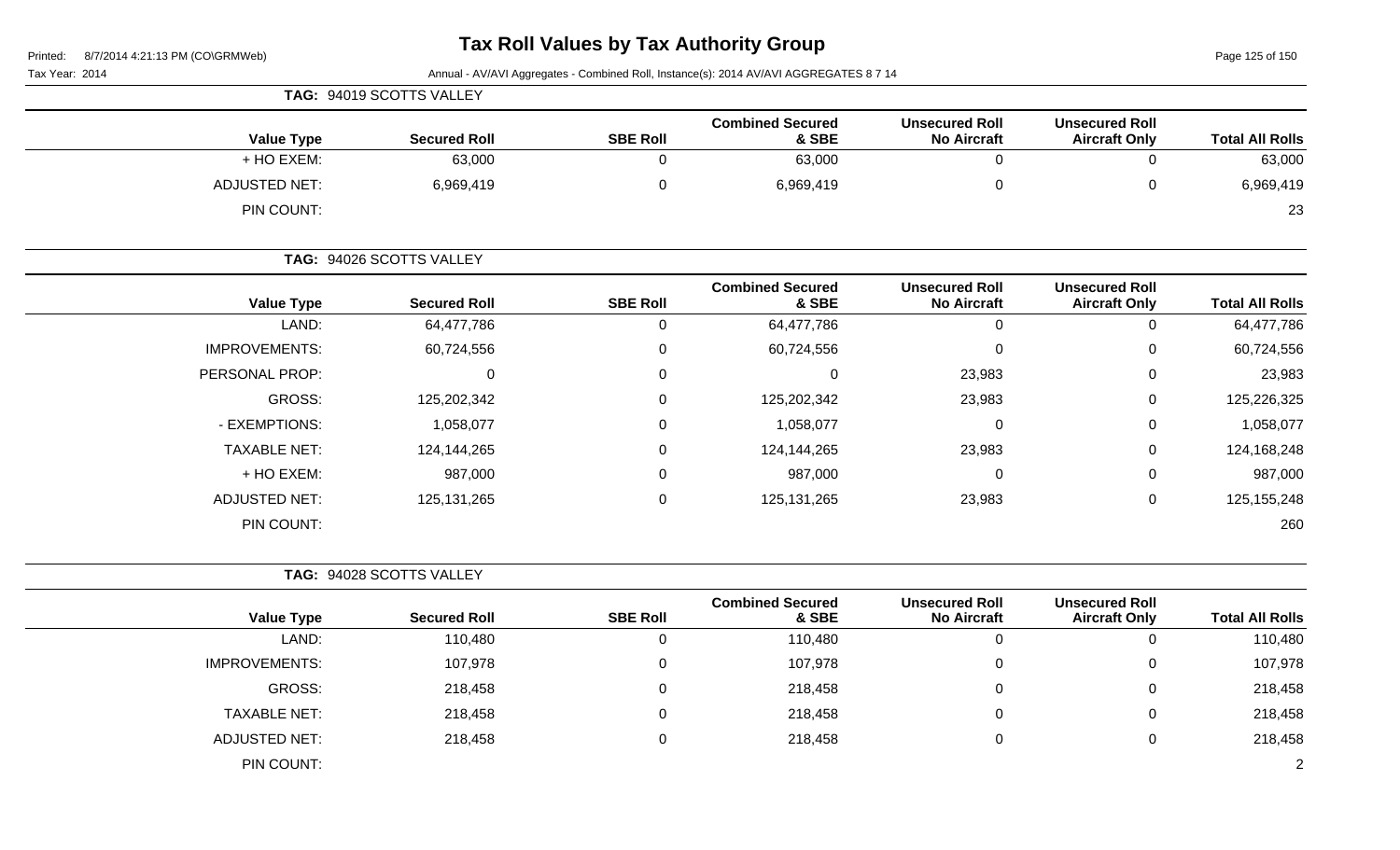# **Tax Roll Values by Tax Authority Group**

#### Tax Year: 2014 **Annual - AV/AVI Aggregates - Combined Roll**, Instance(s): 2014 AV/AVI AGGREGATES 8 7 14

| <b>TAG: 94030 SCOTTS VALLEY</b> |
|---------------------------------|
|                                 |

|                      |                     |                 | <b>Combined Secured</b> | <b>Unsecured Roll</b> | <b>Unsecured Roll</b> |                        |
|----------------------|---------------------|-----------------|-------------------------|-----------------------|-----------------------|------------------------|
| <b>Value Type</b>    | <b>Secured Roll</b> | <b>SBE Roll</b> | & SBE                   | <b>No Aircraft</b>    | <b>Aircraft Only</b>  | <b>Total All Rolls</b> |
| LAND:                | 7,012,833           | U               | 7,012,833               | 0                     | 0                     | 7,012,833              |
| <b>IMPROVEMENTS:</b> | 5,775,520           | 0               | 5,775,520               | 605,818               | 0                     | 6,381,338              |
| PERSONAL PROP:       | 0                   | 0               | 0                       | 5,524                 | 0                     | 5,524                  |
| GROSS:               | 12,788,353          | $\Omega$        | 12,788,353              | 611,342               | 0                     | 13,399,695             |
| - EXEMPTIONS:        | 121,320             | $\Omega$        | 121,320                 | 0                     | 0                     | 121,320                |
| <b>TAXABLE NET:</b>  | 12,667,033          | $\Omega$        | 12,667,033              | 611,342               | 0                     | 13,278,375             |
| + HO EXEM:           | 119,000             | $\mathbf 0$     | 119,000                 | 0                     | 0                     | 119,000                |
| <b>ADJUSTED NET:</b> | 12,786,033          | 0               | 12,786,033              | 611,342               | 0                     | 13,397,375             |
| PIN COUNT:           |                     |                 |                         |                       |                       | 56                     |

**TAG:** 94031 SCOTTS VALLEY

| <b>Value Type</b>    | <b>Secured Roll</b> | <b>SBE Roll</b> | <b>Combined Secured</b><br>& SBE | <b>Unsecured Roll</b><br><b>No Aircraft</b> | <b>Unsecured Roll</b><br><b>Aircraft Only</b> | <b>Total All Rolls</b> |
|----------------------|---------------------|-----------------|----------------------------------|---------------------------------------------|-----------------------------------------------|------------------------|
| LAND:                | 402,757             | U               | 402,757                          |                                             | 0                                             | 402,757                |
| <b>IMPROVEMENTS:</b> | 109,699             | 0               | 109,699                          |                                             | 0                                             | 109,699                |
| GROSS:               | 512,456             | 0               | 512,456                          | $\Omega$                                    | 0                                             | 512,456                |
| - EXEMPTIONS:        | 1,170               | 0               | 1,170                            |                                             | 0                                             | 1,170                  |
| <b>TAXABLE NET:</b>  | 511,286             | 0               | 511,286                          | $\Omega$                                    | 0                                             | 511,286                |
| ADJUSTED NET:        | 511,286             | 0               | 511,286                          |                                             | 0                                             | 511,286                |
| PIN COUNT:           |                     |                 |                                  |                                             |                                               | 8                      |

|                      | TAG: 94032 SCOTTS VALLEY |                 |                                  |                                             |                                               |                        |
|----------------------|--------------------------|-----------------|----------------------------------|---------------------------------------------|-----------------------------------------------|------------------------|
| <b>Value Type</b>    | <b>Secured Roll</b>      | <b>SBE Roll</b> | <b>Combined Secured</b><br>& SBE | <b>Unsecured Roll</b><br><b>No Aircraft</b> | <b>Unsecured Roll</b><br><b>Aircraft Only</b> | <b>Total All Rolls</b> |
| LAND:                | 4,243,549                |                 | 4,243,549                        |                                             |                                               | 4,243,549              |
| <b>IMPROVEMENTS:</b> | 3,169,415                |                 | 3,169,415                        |                                             |                                               | 3,169,415              |
| GROSS:               | 7,412,964                |                 | 7,412,964                        |                                             |                                               | 7,412,964              |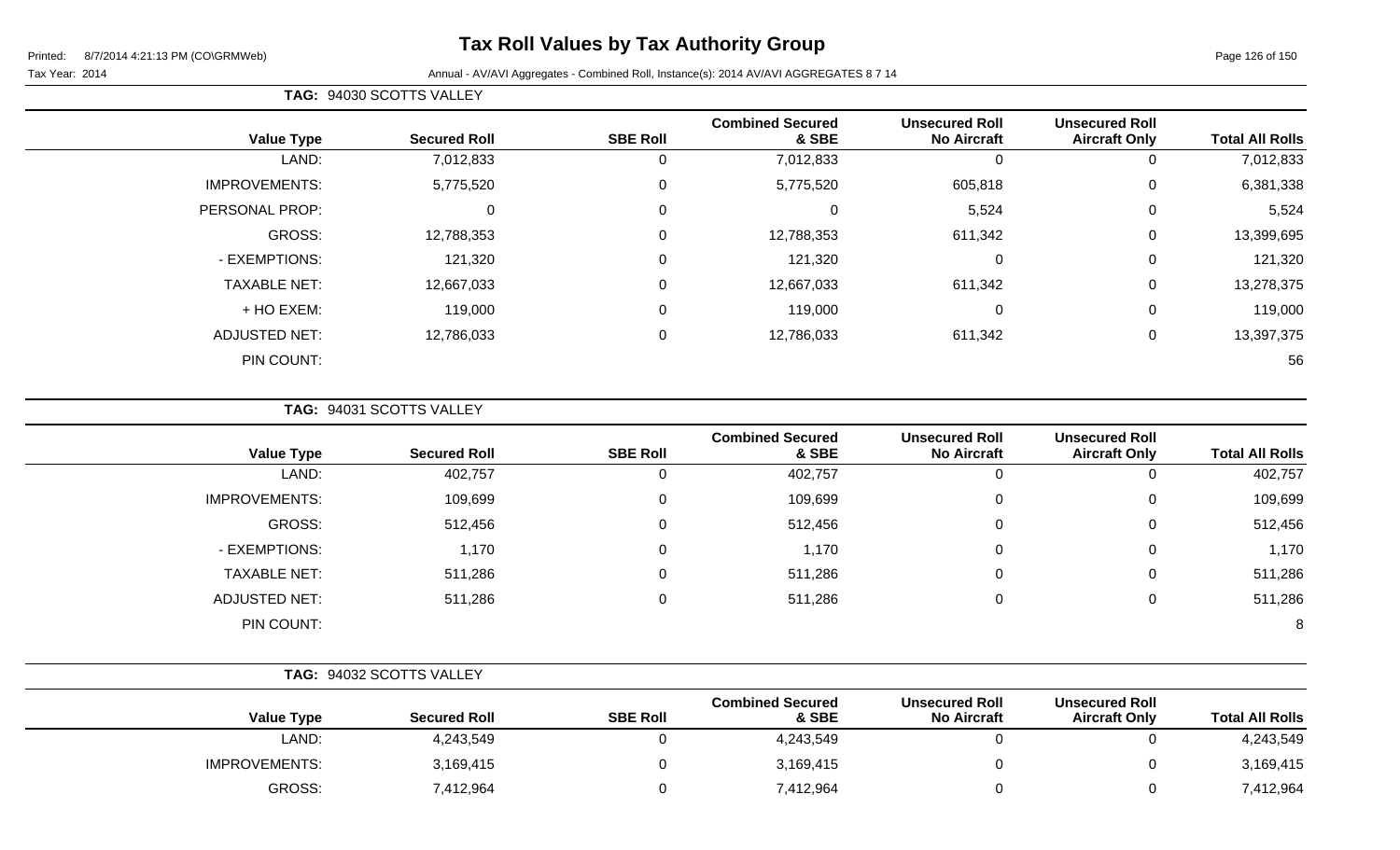Page 127 of 150

Tax Year: 2014 **Annual - AV/AVI Aggregates - Combined Roll**, Instance(s): 2014 AV/AVI AGGREGATES 8 7 14

| <b>Total All Rolls</b> |                                               |                                             |                                  |                 | TAG: 94032 SCOTTS VALLEY |                     |  |
|------------------------|-----------------------------------------------|---------------------------------------------|----------------------------------|-----------------|--------------------------|---------------------|--|
|                        | <b>Unsecured Roll</b><br><b>Aircraft Only</b> | <b>Unsecured Roll</b><br><b>No Aircraft</b> | <b>Combined Secured</b><br>& SBE | <b>SBE Roll</b> | <b>Secured Roll</b>      | <b>Value Type</b>   |  |
| 67,586                 | 0                                             | 0                                           | 67,586                           | U               | 67,586                   | - EXEMPTIONS:       |  |
| 7,345,378              | 0                                             | 0                                           | 7,345,378                        | 0               | 7,345,378                | <b>TAXABLE NET:</b> |  |
| 42,000                 | $\overline{0}$                                | $\Omega$                                    | 42,000                           | $\Omega$        | 42,000                   | + HO EXEM:          |  |
| 7,387,378              | 0                                             | 0                                           | 7,387,378                        | $\mathbf 0$     | 7,387,378                | ADJUSTED NET:       |  |
| 98                     |                                               |                                             |                                  |                 |                          | PIN COUNT:          |  |

**TAG:** 94040 SCOTTS VALLEY

|                      |                     |                 | <b>Combined Secured</b> | <b>Unsecured Roll</b> | <b>Unsecured Roll</b> |                        |
|----------------------|---------------------|-----------------|-------------------------|-----------------------|-----------------------|------------------------|
| <b>Value Type</b>    | <b>Secured Roll</b> | <b>SBE Roll</b> | & SBE                   | <b>No Aircraft</b>    | <b>Aircraft Only</b>  | <b>Total All Rolls</b> |
| LAND:                | 862,061             |                 | 862,061                 | U                     |                       | 862,061                |
| <b>IMPROVEMENTS:</b> | 1,769,622           |                 | 1,769,622               | 0                     | 0                     | 1,769,622              |
| GROSS:               | 2,631,683           |                 | 2,631,683               | 0                     | 0                     | 2,631,683              |
| <b>TAXABLE NET:</b>  | 2,631,683           |                 | 2,631,683               | 0                     | Ü                     | 2,631,683              |
| ADJUSTED NET:        | 2,631,683           |                 | 2,631,683               | 0                     | 0                     | 2,631,683              |
| PIN COUNT:           |                     |                 |                         |                       |                       | 5                      |

**TAG:** 94041 SCOTTS VALLEY

|                      |                     |                 | <b>Combined Secured</b> | <b>Unsecured Roll</b> | <b>Unsecured Roll</b> |                        |
|----------------------|---------------------|-----------------|-------------------------|-----------------------|-----------------------|------------------------|
| <b>Value Type</b>    | <b>Secured Roll</b> | <b>SBE Roll</b> | & SBE                   | <b>No Aircraft</b>    | <b>Aircraft Only</b>  | <b>Total All Rolls</b> |
| LAND:                | 2,880,877           | 0               | 2,880,877               | υ                     | O                     | 2,880,877              |
| <b>IMPROVEMENTS:</b> | 2,758,009           | $\Omega$        | 2,758,009               | 0                     | 0                     | 2,758,009              |
| GROSS:               | 5,638,886           | $\Omega$        | 5,638,886               | 0                     | 0                     | 5,638,886              |
| - EXEMPTIONS:        | 42,000              | 0               | 42,000                  | 0                     | 0                     | 42,000                 |
| <b>TAXABLE NET:</b>  | 5,596,886           | $\Omega$        | 5,596,886               | 0                     | 0                     | 5,596,886              |
| + HO EXEM:           | 42,000              | $\Omega$        | 42,000                  | 0                     | 0                     | 42,000                 |
| <b>ADJUSTED NET:</b> | 5,638,886           | $\mathbf{0}$    | 5,638,886               |                       | 0                     | 5,638,886              |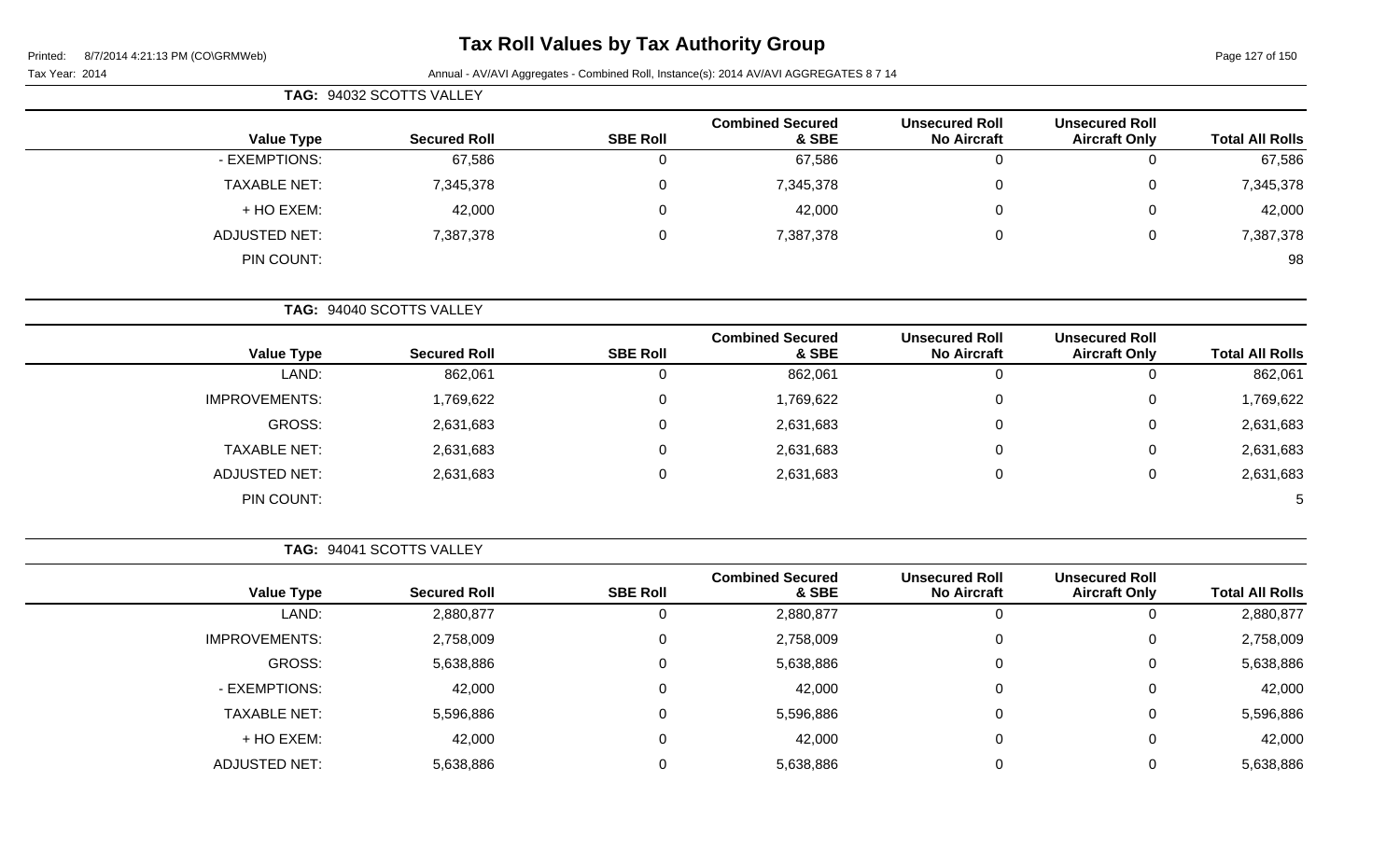**TAG:** 94041 SCOTTS VALLEY

Page 128 of 150

| <b>Total All Rolls</b> | <b>Unsecured Roll</b><br><b>Aircraft Only</b> | <b>Unsecured Roll</b><br><b>No Aircraft</b> | <b>Combined Secured</b><br>& SBE | <b>SBE Roll</b> | <b>Secured Roll</b>      | <b>Value Type</b>    |
|------------------------|-----------------------------------------------|---------------------------------------------|----------------------------------|-----------------|--------------------------|----------------------|
| 14                     |                                               |                                             |                                  |                 |                          | PIN COUNT:           |
|                        |                                               |                                             |                                  |                 | TAG: 94045 SCOTTS VALLEY |                      |
| <b>Total All Rolls</b> | <b>Unsecured Roll</b><br><b>Aircraft Only</b> | <b>Unsecured Roll</b><br><b>No Aircraft</b> | <b>Combined Secured</b><br>& SBE | <b>SBE Roll</b> | <b>Secured Roll</b>      | <b>Value Type</b>    |
| 533,035                | $\mathbf 0$                                   | $\mathbf 0$                                 | 533,035                          | $\overline{0}$  | 533,035                  | LAND:                |
| 350,438                | $\boldsymbol{0}$                              | 0                                           | 350,438                          | $\mathbf 0$     | 350,438                  | <b>IMPROVEMENTS:</b> |
| 883,473                | $\mathbf 0$                                   | $\Omega$                                    | 883,473                          | $\mathbf 0$     | 883,473                  | <b>GROSS:</b>        |
| 883,473                | $\boldsymbol{0}$                              | 0                                           | 883,473                          | $\mathbf 0$     | 883,473                  | <b>TAXABLE NET:</b>  |
| 883,473                | $\pmb{0}$                                     | $\mathbf 0$                                 | 883,473                          | $\mathbf 0$     | 883,473                  | <b>ADJUSTED NET:</b> |
| $\overline{2}$         |                                               |                                             |                                  |                 |                          | PIN COUNT:           |
|                        |                                               |                                             |                                  |                 | TAG: 94061 SCOTTS VALLEY |                      |
| <b>Total All Rolls</b> | <b>Unsecured Roll</b><br><b>Aircraft Only</b> | <b>Unsecured Roll</b><br><b>No Aircraft</b> | <b>Combined Secured</b><br>& SBE | <b>SBE Roll</b> | <b>Secured Roll</b>      | <b>Value Type</b>    |
| 4,653,018              | $\mathbf 0$                                   | $\mathbf 0$                                 | 4,653,018                        | $\overline{0}$  | 4,653,018                | LAND:                |
| 3,944,459              | $\boldsymbol{0}$                              | $\mathbf 0$                                 | 3,944,459                        | $\mathbf 0$     | 3,944,459                | <b>IMPROVEMENTS:</b> |
| 6,037                  | $\mathbf 0$                                   | 6,037                                       | 0                                | $\overline{0}$  | $\mathbf 0$              | PERSONAL PROP:       |
| 8,603,514              | $\mathbf 0$                                   | 6,037                                       | 8,597,477                        | $\overline{0}$  | 8,597,477                | <b>GROSS:</b>        |
| 105,000                | $\mathbf 0$                                   | $\mathbf 0$                                 | 105,000                          | $\overline{0}$  | 105,000                  | - EXEMPTIONS:        |
| 8,498,514              | $\mathbf 0$                                   | 6,037                                       | 8,492,477                        | $\mathbf 0$     | 8,492,477                | <b>TAXABLE NET:</b>  |
| 105,000                | $\pmb{0}$                                     | 0                                           | 105,000                          | $\mathbf 0$     | 105,000                  | + HO EXEM:           |
| 8,603,514              | $\pmb{0}$                                     | 6,037                                       | 8,597,477                        | $\mathsf 0$     | 8,597,477                | <b>ADJUSTED NET:</b> |
| 25                     |                                               |                                             |                                  |                 |                          | PIN COUNT:           |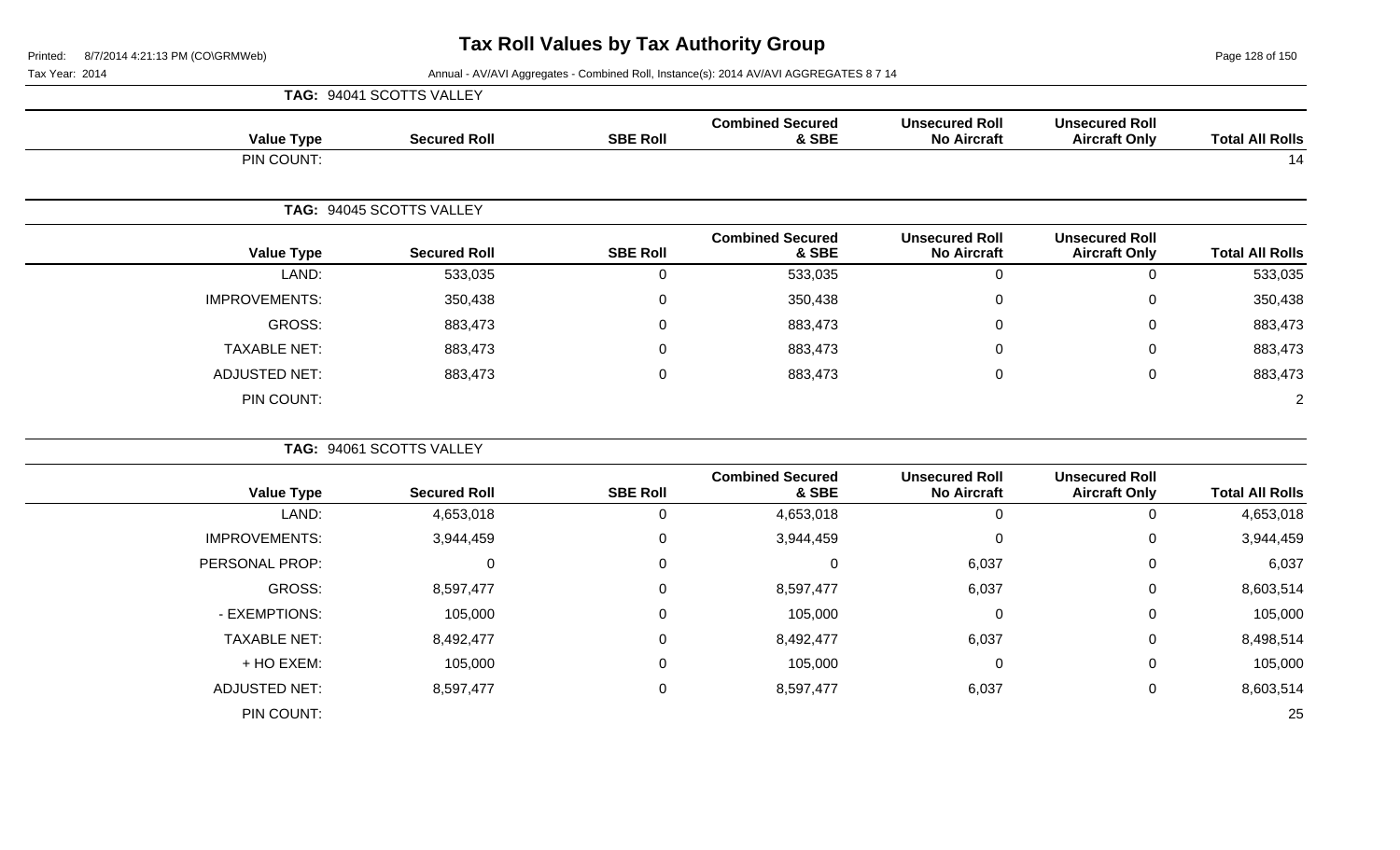# **Tax Roll Values by Tax Authority Group**

|                        |                                               |                                             |                                  | TAG: 94062 SCOTTS VALLEY |                     |                      |  |  |  |
|------------------------|-----------------------------------------------|---------------------------------------------|----------------------------------|--------------------------|---------------------|----------------------|--|--|--|
| <b>Total All Rolls</b> | <b>Unsecured Roll</b><br><b>Aircraft Only</b> | <b>Unsecured Roll</b><br><b>No Aircraft</b> | <b>Combined Secured</b><br>& SBE | <b>SBE Roll</b>          | <b>Secured Roll</b> | <b>Value Type</b>    |  |  |  |
| 4,526,982              |                                               |                                             | 4,526,982                        | 0                        | 4,526,982           | LAND:                |  |  |  |
| 4,165,473              | 0                                             | $\Omega$                                    | 4,165,473                        | 0                        | 4,165,473           | <b>IMPROVEMENTS:</b> |  |  |  |
| 8,692,455              | 0                                             | $\Omega$                                    | 8,692,455                        | $\mathbf 0$              | 8,692,455           | GROSS:               |  |  |  |
| 64,254                 | 0                                             | $\Omega$                                    | 64,254                           | 0                        | 64,254              | - EXEMPTIONS:        |  |  |  |
| 8,628,201              | 0                                             | $\Omega$                                    | 8,628,201                        | 0                        | 8,628,201           | <b>TAXABLE NET:</b>  |  |  |  |
| 63,000                 | 0                                             | $\Omega$                                    | 63,000                           | 0                        | 63,000              | + HO EXEM:           |  |  |  |
| 8,691,201              |                                               | $\Omega$                                    | 8,691,201                        | 0                        | 8,691,201           | <b>ADJUSTED NET:</b> |  |  |  |
| 16                     |                                               |                                             |                                  |                          |                     | PIN COUNT:           |  |  |  |

|  | <b>TAG: 94063 SCOTTS VALLEY</b> |  |
|--|---------------------------------|--|
|  |                                 |  |

| <b>Value Type</b>    | <b>Secured Roll</b> | <b>SBE Roll</b> | <b>Combined Secured</b><br>& SBE | <b>Unsecured Roll</b><br><b>No Aircraft</b> | <b>Unsecured Roll</b><br><b>Aircraft Only</b> | <b>Total All Rolls</b> |
|----------------------|---------------------|-----------------|----------------------------------|---------------------------------------------|-----------------------------------------------|------------------------|
| LAND:                | 24,158,488          | 0               | 24,158,488                       | 0                                           | O                                             | 24,158,488             |
| <b>IMPROVEMENTS:</b> | 24,461,745          | 0               | 24,461,745                       | 0                                           | 0                                             | 24,461,745             |
| PERSONAL PROP:       | U                   | 0               | 0                                | 6,634                                       | 0                                             | 6,634                  |
| GROSS:               | 48,620,233          | 0               | 48,620,233                       | 6,634                                       | 0                                             | 48,626,867             |
| - EXEMPTIONS:        | 364,000             | 0               | 364,000                          | 0                                           | 0                                             | 364,000                |
| <b>TAXABLE NET:</b>  | 48,256,233          | 0               | 48,256,233                       | 6,634                                       | 0                                             | 48,262,867             |
| + HO EXEM:           | 364,000             | 0               | 364,000                          | $\overline{0}$                              | 0                                             | 364,000                |
| <b>ADJUSTED NET:</b> | 48,620,233          | 0               | 48,620,233                       | 6,634                                       | 0                                             | 48,626,867             |
| PIN COUNT:           |                     |                 |                                  |                                             |                                               | 83                     |

|                      | <b>TAG: 94064 SCOTTS VALLEY</b> |                 |                                  |                                             |                                               |                        |
|----------------------|---------------------------------|-----------------|----------------------------------|---------------------------------------------|-----------------------------------------------|------------------------|
| <b>Value Type</b>    | <b>Secured Roll</b>             | <b>SBE Roll</b> | <b>Combined Secured</b><br>& SBE | <b>Unsecured Roll</b><br><b>No Aircraft</b> | <b>Unsecured Roll</b><br><b>Aircraft Only</b> | <b>Total All Rolls</b> |
| LAND:                | 5,403,531                       |                 | 5,403,531                        |                                             |                                               | 5,403,531              |
| <b>IMPROVEMENTS:</b> | 5,624,885                       |                 | 5,624,885                        |                                             |                                               | 5,624,885              |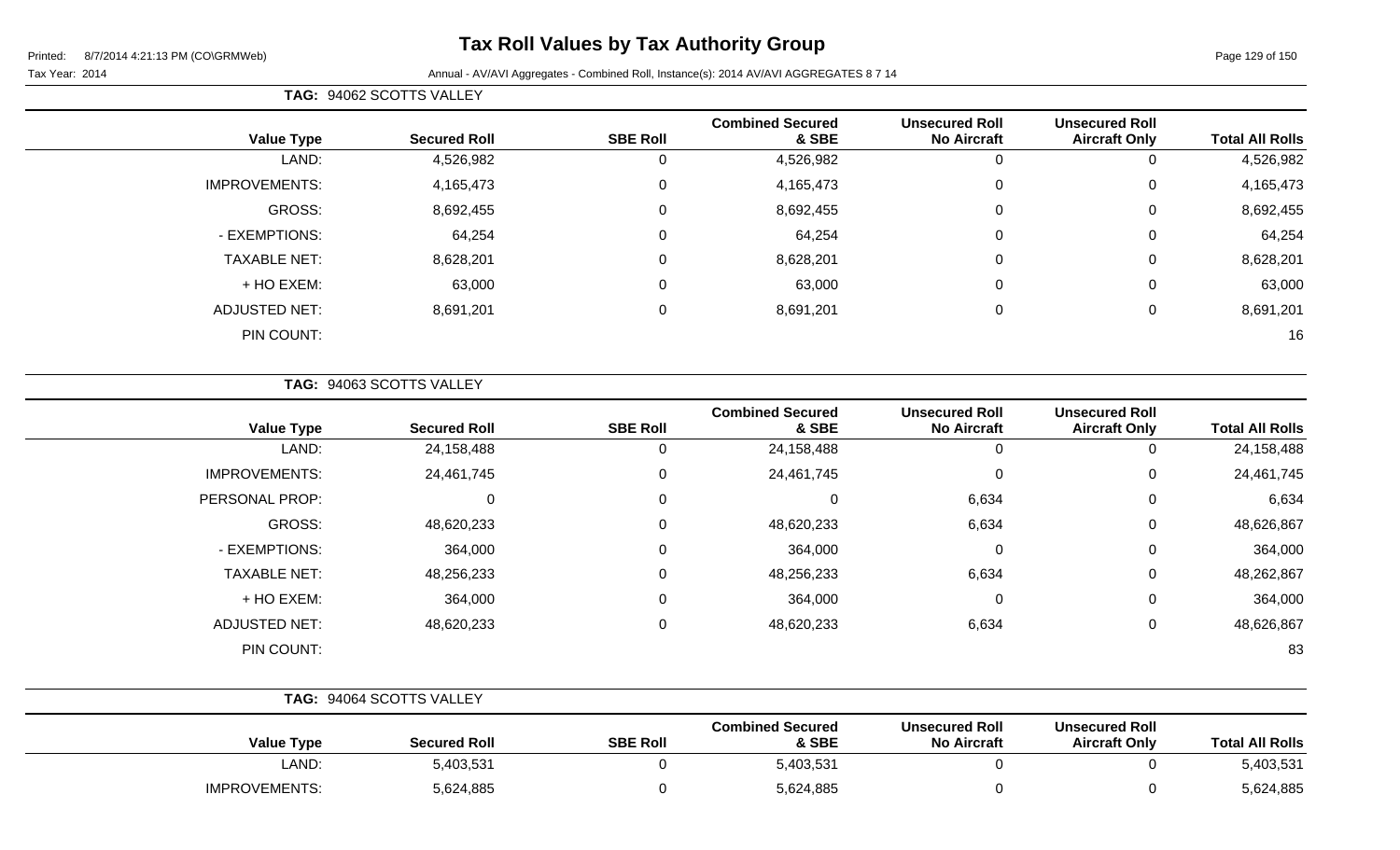| TAG: 94064 SCOTTS VALLEY |                     |                 |                                  |                                             |                                               |                        |
|--------------------------|---------------------|-----------------|----------------------------------|---------------------------------------------|-----------------------------------------------|------------------------|
| <b>Value Type</b>        | <b>Secured Roll</b> | <b>SBE Roll</b> | <b>Combined Secured</b><br>& SBE | <b>Unsecured Roll</b><br><b>No Aircraft</b> | <b>Unsecured Roll</b><br><b>Aircraft Only</b> | <b>Total All Rolls</b> |
| GROSS:                   | 11,028,416          | 0               | 11,028,416                       |                                             | 0                                             | 11,028,416             |
| - EXEMPTIONS:            | 73,831              | 0               | 73,831                           | 0                                           | 0                                             | 73,831                 |
| <b>TAXABLE NET:</b>      | 10,954,585          | 0               | 10,954,585                       | 0                                           | 0                                             | 10,954,585             |
| + HO EXEM:               | 70,000              | 0               | 70,000                           | 0                                           | 0                                             | 70,000                 |
| <b>ADJUSTED NET:</b>     | 11,024,585          | 0               | 11,024,585                       | $\Omega$                                    | 0                                             | 11,024,585             |
| PIN COUNT:               |                     |                 |                                  |                                             |                                               | 31                     |
|                          |                     |                 |                                  |                                             |                                               |                        |

| TAG: 94065 SCOTTS VALLEY |                     |                 |                                  |                                             |                                               |                        |
|--------------------------|---------------------|-----------------|----------------------------------|---------------------------------------------|-----------------------------------------------|------------------------|
| <b>Value Type</b>        | <b>Secured Roll</b> | <b>SBE Roll</b> | <b>Combined Secured</b><br>& SBE | <b>Unsecured Roll</b><br><b>No Aircraft</b> | <b>Unsecured Roll</b><br><b>Aircraft Only</b> | <b>Total All Rolls</b> |
| LAND:                    | 46,749,994          | 0               | 46,749,994                       | 0                                           | 0                                             | 46,749,994             |
| <b>IMPROVEMENTS:</b>     | 53,517,846          | 0               | 53,517,846                       | $\pmb{0}$                                   | 0                                             | 53,517,846             |
| PERSONAL PROP:           | 0                   | 0               | 0                                | 374,541                                     | 0                                             | 374,541                |
| GROSS:                   | 100,267,840         | 0               | 100,267,840                      | 374,541                                     | 0                                             | 100,642,381            |
| - EXEMPTIONS:            | 909,778             | 0               | 909,778                          | $\pmb{0}$                                   | 0                                             | 909,778                |
| <b>TAXABLE NET:</b>      | 99,358,062          | 0               | 99,358,062                       | 374,541                                     | 0                                             | 99,732,603             |
| + HO EXEM:               | 903,000             | 0               | 903,000                          | 0                                           | 0                                             | 903,000                |
| <b>ADJUSTED NET:</b>     | 100,261,062         | 0               | 100,261,062                      | 374,541                                     | 0                                             | 100,635,603            |
| PIN COUNT:               |                     |                 |                                  |                                             |                                               | 231                    |

|                        |                                               |                                             | TAG: 94066 SCOTTS VALLEY         |                 |                     |                      |
|------------------------|-----------------------------------------------|---------------------------------------------|----------------------------------|-----------------|---------------------|----------------------|
| <b>Total All Rolls</b> | <b>Unsecured Roll</b><br><b>Aircraft Only</b> | <b>Unsecured Roll</b><br><b>No Aircraft</b> | <b>Combined Secured</b><br>& SBE | <b>SBE Roll</b> | <b>Secured Roll</b> | <b>Value Type</b>    |
| 200,716,380            |                                               |                                             | 200,716,380                      | 17,300          | 200,699,080         | LAND:                |
| 180,450,227            |                                               | 247,294                                     | 180,202,933                      |                 | 180,202,933         | <b>IMPROVEMENTS:</b> |
| 1,400,483              |                                               | 862,272                                     | 538,211                          |                 | 538,211             | PERSONAL PROP:       |
| 382,567,090            |                                               | ,109,566                                    | 381,457,524                      | 17,300          | 381,440,224         | GROSS:               |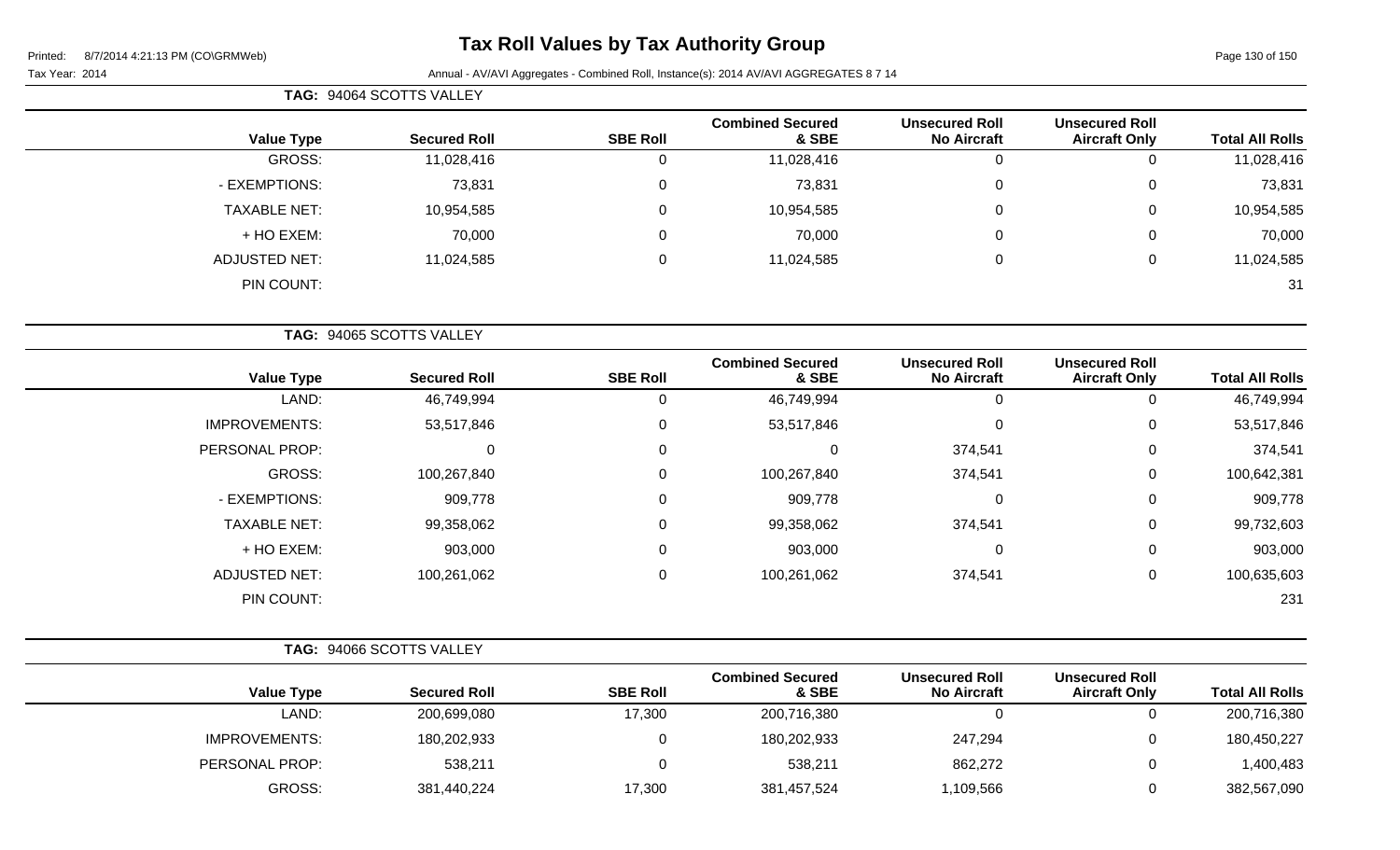Page 131 of 150

| <b>TAG: 94066 SCOTTS VALLEY</b> |                     |                 |                                  |                                             |                                               |                        |
|---------------------------------|---------------------|-----------------|----------------------------------|---------------------------------------------|-----------------------------------------------|------------------------|
| <b>Value Type</b>               | <b>Secured Roll</b> | <b>SBE Roll</b> | <b>Combined Secured</b><br>& SBE | <b>Unsecured Roll</b><br><b>No Aircraft</b> | <b>Unsecured Roll</b><br><b>Aircraft Only</b> | <b>Total All Rolls</b> |
| - EXEMPTIONS:                   | 21,056,428          |                 | 21,056,428                       |                                             | 0                                             | 21,056,428             |
| <b>TAXABLE NET:</b>             | 360,383,796         | 17,300          | 360,401,096                      | 1,109,566                                   | 0                                             | 361,510,662            |
| + HO EXEM:                      | 2,867,200           |                 | 2,867,200                        |                                             | 0                                             | 2,867,200              |
| ADJUSTED NET:                   | 363,250,996         | 17,300          | 363,268,296                      | 1,109,566                                   | $\overline{0}$                                | 364,377,862            |
| PIN COUNT:                      |                     |                 |                                  |                                             |                                               | 1,293                  |

| TAG: 94067 SCOTTS VALLEY |                     |                 |                                  |                                             |                                               |                        |
|--------------------------|---------------------|-----------------|----------------------------------|---------------------------------------------|-----------------------------------------------|------------------------|
| <b>Value Type</b>        | <b>Secured Roll</b> | <b>SBE Roll</b> | <b>Combined Secured</b><br>& SBE | <b>Unsecured Roll</b><br><b>No Aircraft</b> | <b>Unsecured Roll</b><br><b>Aircraft Only</b> | <b>Total All Rolls</b> |
| LAND:                    | 5,686,907           | 0               | 5,686,907                        | 0                                           | υ                                             | 5,686,907              |
| <b>IMPROVEMENTS:</b>     | 4,719,237           | 0               | 4,719,237                        | 0                                           | 0                                             | 4,719,237              |
| GROSS:                   | 10,406,144          | 0               | 10,406,144                       | 0                                           | 0                                             | 10,406,144             |
| - EXEMPTIONS:            | 43,371              | $\mathbf 0$     | 43,371                           | 0                                           | 0                                             | 43,371                 |
| <b>TAXABLE NET:</b>      | 10,362,773          | 0               | 10,362,773                       | 0                                           | 0                                             | 10,362,773             |
| + HO EXEM:               | 42,000              | $\mathbf 0$     | 42,000                           | 0                                           | 0                                             | 42,000                 |
| <b>ADJUSTED NET:</b>     | 10,404,773          | 0               | 10,404,773                       | 0                                           | 0                                             | 10,404,773             |
| PIN COUNT:               |                     |                 |                                  |                                             |                                               | 33                     |

|                      | TAG: 94068 SCOTTS VALLEY |                 |                                  |                                             |                                               |                        |
|----------------------|--------------------------|-----------------|----------------------------------|---------------------------------------------|-----------------------------------------------|------------------------|
| <b>Value Type</b>    | <b>Secured Roll</b>      | <b>SBE Roll</b> | <b>Combined Secured</b><br>& SBE | <b>Unsecured Roll</b><br><b>No Aircraft</b> | <b>Unsecured Roll</b><br><b>Aircraft Only</b> | <b>Total All Rolls</b> |
| LAND:                | 15,605,384               |                 | 15,605,384                       | U                                           | U                                             | 15,605,384             |
| <b>IMPROVEMENTS:</b> | 19,669,524               |                 | 19,669,524                       | 0                                           | U                                             | 19,669,524             |
| GROSS:               | 35,274,908               |                 | 35,274,908                       |                                             | U                                             | 35,274,908             |
| - EXEMPTIONS:        | 312,477                  |                 | 312,477                          | 0                                           | U                                             | 312,477                |
| <b>TAXABLE NET:</b>  | 34,962,431               |                 | 34,962,431                       |                                             | U                                             | 34,962,431             |
| + HO EXEM:           | 308,000                  |                 | 308,000                          |                                             | U                                             | 308,000                |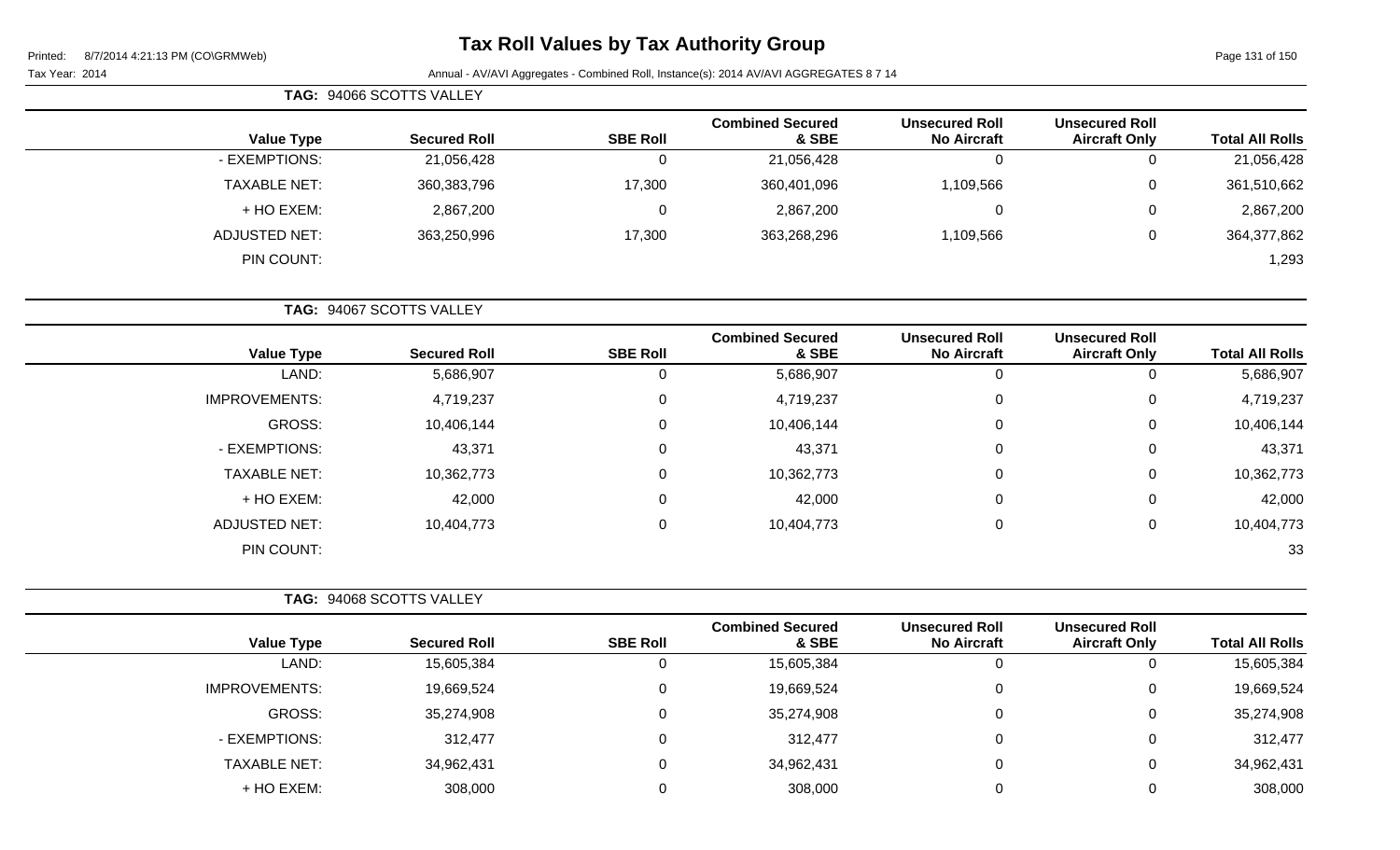Page 132 of 150

|                        |                                               |                                             |                                  |                          | TAG: 94068 SCOTTS VALLEY |                      |  |  |
|------------------------|-----------------------------------------------|---------------------------------------------|----------------------------------|--------------------------|--------------------------|----------------------|--|--|
| <b>Total All Rolls</b> | <b>Unsecured Roll</b><br><b>Aircraft Only</b> | <b>Unsecured Roll</b><br><b>No Aircraft</b> | <b>Combined Secured</b><br>& SBE | <b>SBE Roll</b>          | <b>Secured Roll</b>      | <b>Value Type</b>    |  |  |
| 35,270,431             | $\mathbf 0$                                   | $\mathbf 0$                                 | 35,270,431                       | $\mathbf 0$              | 35,270,431               | <b>ADJUSTED NET:</b> |  |  |
| 107                    |                                               |                                             |                                  |                          |                          | PIN COUNT:           |  |  |
|                        |                                               |                                             |                                  | TAG: 94069 SCOTTS VALLEY |                          |                      |  |  |
| <b>Total All Rolls</b> | <b>Unsecured Roll</b><br><b>Aircraft Only</b> | <b>Unsecured Roll</b><br><b>No Aircraft</b> | <b>Combined Secured</b><br>& SBE | <b>SBE Roll</b>          | <b>Secured Roll</b>      | <b>Value Type</b>    |  |  |
| 2,893                  | $\mathbf 0$                                   | $\mathbf 0$                                 | 2,893                            | $\pmb{0}$                | 2,893                    | LAND:                |  |  |
| 2,893                  | $\mathbf 0$                                   | $\mathbf 0$                                 | 2,893                            | $\pmb{0}$                | 2,893                    | <b>GROSS:</b>        |  |  |
| 2,893                  | $\mathsf{O}\xspace$                           | $\pmb{0}$                                   | 2,893                            | $\mathbf 0$              | 2,893                    | - EXEMPTIONS:        |  |  |
| 5                      |                                               |                                             |                                  |                          |                          | PIN COUNT:           |  |  |
|                        |                                               |                                             |                                  |                          | TAG: 94070 SCOTTS VALLEY |                      |  |  |
| <b>Total All Rolls</b> | <b>Unsecured Roll</b><br><b>Aircraft Only</b> | <b>Unsecured Roll</b><br><b>No Aircraft</b> | <b>Combined Secured</b><br>& SBE | <b>SBE Roll</b>          | <b>Secured Roll</b>      | <b>Value Type</b>    |  |  |
| 27,360,343             | $\mathsf{O}\xspace$                           | $\mathbf 0$                                 | 27,360,343                       | $\mathbf 0$              | 27,360,343               | LAND:                |  |  |
| 24,190,236             | $\mathsf 0$                                   | $\pmb{0}$                                   | 24,190,236                       | $\pmb{0}$                | 24,190,236               | <b>IMPROVEMENTS:</b> |  |  |
| 39,501                 | $\mathbf 0$                                   | 39,501                                      | 0                                | $\pmb{0}$                | $\mathbf 0$              | PERSONAL PROP:       |  |  |
| 51,590,080             | $\mathbf 0$                                   | 39,501                                      | 51,550,579                       | $\mathbf 0$              | 51,550,579               | <b>GROSS:</b>        |  |  |
| 598,787                | $\pmb{0}$                                     | $\boldsymbol{0}$                            | 598,787                          | $\pmb{0}$                | 598,787                  | - EXEMPTIONS:        |  |  |
| 50,991,293             | $\mathbf 0$                                   | 39,501                                      | 50,951,792                       | 0                        | 50,951,792               | <b>TAXABLE NET:</b>  |  |  |
| 516,600                | $\pmb{0}$                                     | $\pmb{0}$                                   | 516,600                          | 0                        | 516,600                  | + HO EXEM:           |  |  |
| 51,507,893             | $\mathbf 0$                                   | 39,501                                      | 51,468,392                       | $\pmb{0}$                | 51,468,392               | <b>ADJUSTED NET:</b> |  |  |
| 123                    |                                               |                                             |                                  |                          |                          | PIN COUNT:           |  |  |
|                        |                                               |                                             |                                  |                          |                          | TAG: 96016 SOQUEL    |  |  |
| <b>Total All Rolls</b> | <b>Unsecured Roll</b><br><b>Aircraft Only</b> | <b>Unsecured Roll</b><br><b>No Aircraft</b> | <b>Combined Secured</b><br>& SBE | <b>SBE Roll</b>          | <b>Secured Roll</b>      | <b>Value Type</b>    |  |  |
| 137,597                | $\mathbf 0$                                   | $\mathbf 0$                                 | 137,597                          | $\mathbf 0$              | 137,597                  | LAND:                |  |  |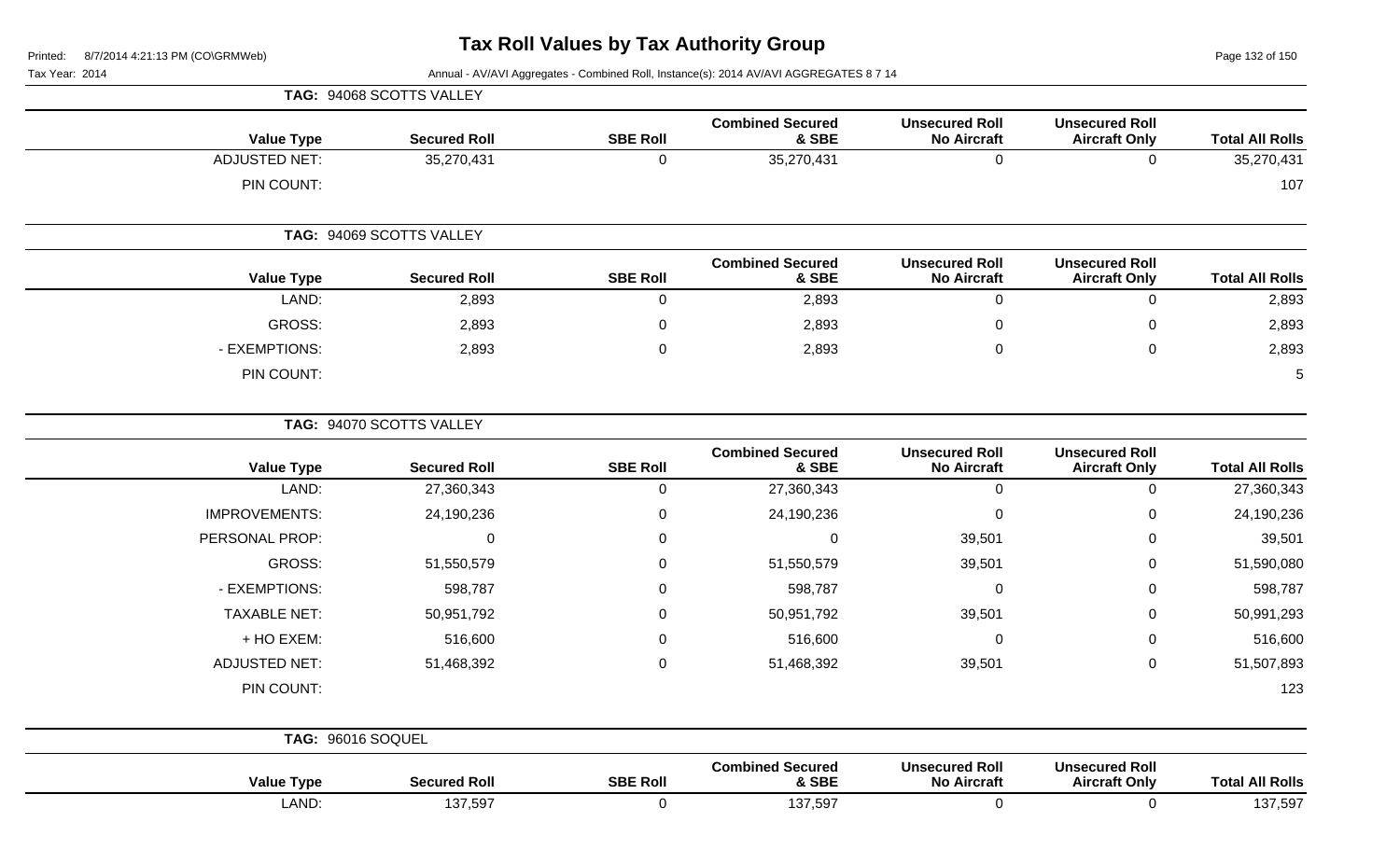# **Tax Roll Values by Tax Authority Group**

#### Tax Year: 2014 **Annual - AV/AVI Aggregates - Combined Roll**, Instance(s): 2014 AV/AVI AGGREGATES 8 7 14

|                      | TAG: 96016 SOQUEL   |                 |                                  |                                             |                                               |                        |  |
|----------------------|---------------------|-----------------|----------------------------------|---------------------------------------------|-----------------------------------------------|------------------------|--|
| <b>Value Type</b>    | <b>Secured Roll</b> | <b>SBE Roll</b> | <b>Combined Secured</b><br>& SBE | <b>Unsecured Roll</b><br><b>No Aircraft</b> | <b>Unsecured Roll</b><br><b>Aircraft Only</b> | <b>Total All Rolls</b> |  |
| <b>IMPROVEMENTS:</b> | 155,353             |                 | 155,353                          | 0                                           | 0                                             | 155,353                |  |
| PERSONAL PROP:       | 0                   |                 | $\mathbf 0$                      | 18,242                                      | 0                                             | 18,242                 |  |
| GROSS:               | 292,950             |                 | 292,950                          | 18,242                                      | $\mathbf 0$                                   | 311,192                |  |
| - EXEMPTIONS:        | 7,000               |                 | 7,000                            | 0                                           | $\mathbf 0$                                   | 7,000                  |  |
| <b>TAXABLE NET:</b>  | 285,950             | $\Omega$        | 285,950                          | 18,242                                      | $\mathbf 0$                                   | 304,192                |  |
| + HO EXEM:           | 7,000               | 0               | 7,000                            | 0                                           | $\mathbf 0$                                   | 7,000                  |  |
| <b>ADJUSTED NET:</b> | 292,950             | $\Omega$        | 292,950                          | 18,242                                      | $\mathbf 0$                                   | 311,192                |  |
| PIN COUNT:           |                     |                 |                                  |                                             |                                               |                        |  |

**TAG:** 96019 SOQUEL

| <b>Value Type</b>    | <b>Secured Roll</b> | <b>SBE Roll</b> | <b>Combined Secured</b><br>& SBE | <b>Unsecured Roll</b><br><b>No Aircraft</b> | <b>Unsecured Roll</b><br><b>Aircraft Only</b> | <b>Total All Rolls</b> |
|----------------------|---------------------|-----------------|----------------------------------|---------------------------------------------|-----------------------------------------------|------------------------|
| LAND:                | 23,148,456          | 0               | 23,148,456                       | 0                                           | 0                                             | 23,148,456             |
| <b>IMPROVEMENTS:</b> | 30,233,799          | 0               | 30,233,799                       | 3,000                                       | 0                                             | 30,236,799             |
| PERSONAL PROP:       | 0                   | 0               | 0                                | 11,500                                      | 0                                             | 11,500                 |
| GROSS:               | 53,382,255          | 0               | 53,382,255                       | 14,500                                      | 0                                             | 53,396,755             |
| - EXEMPTIONS:        | 372,250             | 0               | 372,250                          | $\mathbf 0$                                 | 0                                             | 372,250                |
| <b>TAXABLE NET:</b>  | 53,010,005          | 0               | 53,010,005                       | 14,500                                      | 0                                             | 53,024,505             |
| + HO EXEM:           | 371,000             | $\mathbf 0$     | 371,000                          | $\mathbf 0$                                 | 0                                             | 371,000                |
| <b>ADJUSTED NET:</b> | 53,381,005          | $\mathbf 0$     | 53,381,005                       | 14,500                                      | 0                                             | 53,395,505             |
| PIN COUNT:           |                     |                 |                                  |                                             |                                               | 89                     |

|                   | <b>TAG: 96033 SOQUEL</b> |                 |                                  |                                             |                                               |                        |  |
|-------------------|--------------------------|-----------------|----------------------------------|---------------------------------------------|-----------------------------------------------|------------------------|--|
| <b>Value Type</b> | <b>Secured Roll</b>      | <b>SBE Roll</b> | <b>Combined Secured</b><br>& SBE | <b>Unsecured Roll</b><br><b>No Aircraft</b> | <b>Unsecured Roll</b><br><b>Aircraft Only</b> | <b>Total All Rolls</b> |  |
| LAND:             | 1,424                    |                 | .424,                            |                                             |                                               | ,424                   |  |
| GROSS:            | 1,424                    |                 | 1,424                            |                                             |                                               | ,424                   |  |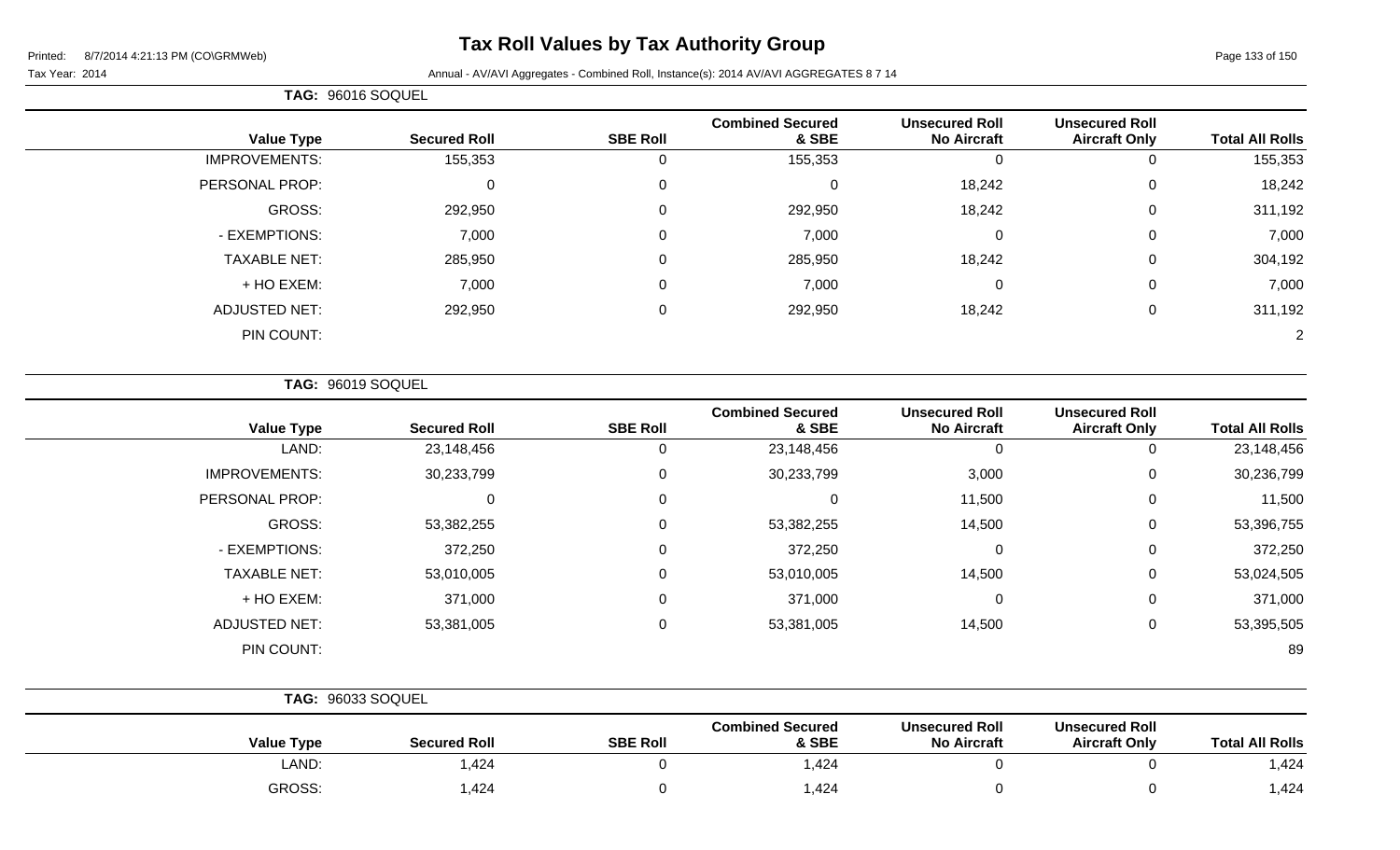Page 134 of 150

Tax Year: 2014 **Annual - AV/AVI Aggregates - Combined Roll**, Instance(s): 2014 AV/AVI AGGREGATES 8 7 14

|                      | <b>TAG: 96033 SOQUEL</b> |                 |                                  |                                             |                                               |                        |
|----------------------|--------------------------|-----------------|----------------------------------|---------------------------------------------|-----------------------------------------------|------------------------|
| <b>Value Type</b>    | <b>Secured Roll</b>      | <b>SBE Roll</b> | <b>Combined Secured</b><br>& SBE | <b>Unsecured Roll</b><br><b>No Aircraft</b> | <b>Unsecured Roll</b><br><b>Aircraft Only</b> | <b>Total All Rolls</b> |
| - EXEMPTIONS:        | 1,424                    | 0               | 1,424                            | 0                                           | 0                                             | 1,424                  |
| PIN COUNT:           |                          |                 |                                  |                                             |                                               |                        |
|                      | <b>TAG: 96038 SOQUEL</b> |                 |                                  |                                             |                                               |                        |
| <b>Value Type</b>    | <b>Secured Roll</b>      | <b>SBE Roll</b> | <b>Combined Secured</b><br>& SBE | <b>Unsecured Roll</b><br><b>No Aircraft</b> | <b>Unsecured Roll</b><br><b>Aircraft Only</b> | <b>Total All Rolls</b> |
| LAND:                | 6,448,966                | 0               | 6,448,966                        | $\boldsymbol{0}$                            | 0                                             | 6,448,966              |
| <b>IMPROVEMENTS:</b> | 5,109,735                | 0               | 5,109,735                        | $\mathbf 0$                                 | 0                                             | 5,109,735              |
| PERSONAL PROP:       | 0                        | 0               | 0                                | 14,500                                      | 0                                             | 14,500                 |
| GROSS:               | 11,558,701               | 0               | 11,558,701                       | 14,500                                      | $\mathbf 0$                                   | 11,573,201             |
| - EXEMPTIONS:        | 126,876                  | 0               | 126,876                          | 0                                           | 0                                             | 126,876                |
| <b>TAXABLE NET:</b>  | 11,431,825               | 0               | 11,431,825                       | 14,500                                      | 0                                             | 11,446,325             |
| + HO EXEM:           | 126,000                  | 0               | 126,000                          | $\mathbf 0$                                 | 0                                             | 126,000                |
| <b>ADJUSTED NET:</b> | 11,557,825               | 0               | 11,557,825                       | 14,500                                      | 0                                             | 11,572,325             |
| PIN COUNT:           |                          |                 |                                  |                                             |                                               | 39                     |

**TAG:** 96039 SOQUEL

|                      |                     |                 | <b>Combined Secured</b> | <b>Unsecured Roll</b> | <b>Unsecured Roll</b> |                        |
|----------------------|---------------------|-----------------|-------------------------|-----------------------|-----------------------|------------------------|
| <b>Value Type</b>    | <b>Secured Roll</b> | <b>SBE Roll</b> | & SBE                   | <b>No Aircraft</b>    | <b>Aircraft Only</b>  | <b>Total All Rolls</b> |
| LAND:                | 21,398,738          | 0               | 21,398,738              | 0                     |                       | 21,398,738             |
| <b>IMPROVEMENTS:</b> | 16,979,946          | 0               | 16,979,946              | 0                     | 0                     | 16,979,946             |
| PERSONAL PROP:       |                     | 0               | $\Omega$                | 29,861                | $\overline{0}$        | 29,861                 |
| GROSS:               | 38,378,684          | 0               | 38,378,684              | 29,861                | 0                     | 38,408,545             |
| - EXEMPTIONS:        | 352,876             | 0               | 352,876                 | 0                     | $\overline{0}$        | 352,876                |
| <b>TAXABLE NET:</b>  | 38,025,808          | 0               | 38,025,808              | 29,861                | $\overline{0}$        | 38,055,669             |
| + HO EXEM:           | 350,000             | 0               | 350,000                 | 0                     | $\mathbf 0$           | 350,000                |
| <b>ADJUSTED NET:</b> | 38,375,808          | 0               | 38,375,808              | 29,861                | 0                     | 38,405,669             |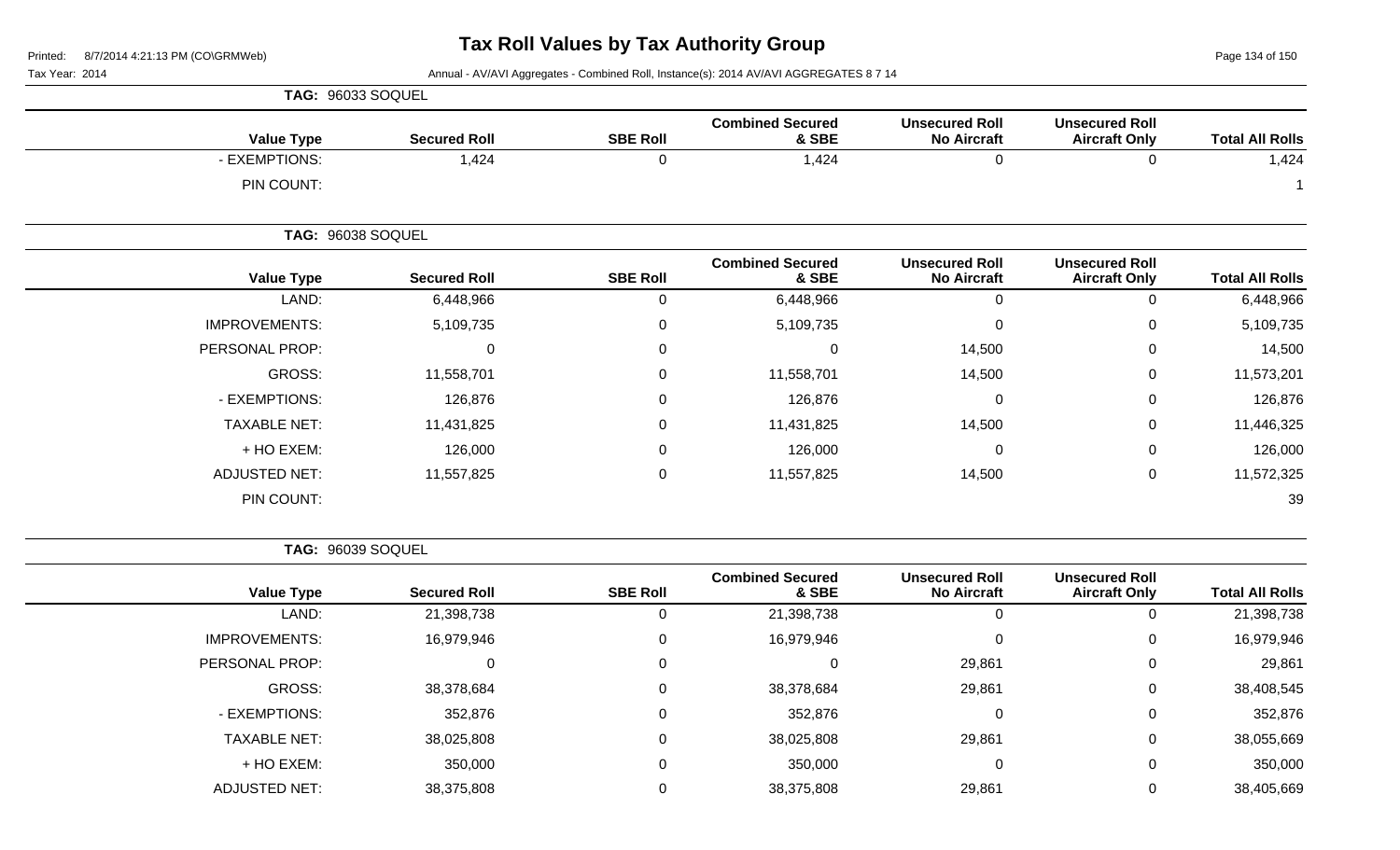Page 135 of 150

|                      | TAG: 96039 SOQUEL   |                 |                                  |                                             |                                               |                        |
|----------------------|---------------------|-----------------|----------------------------------|---------------------------------------------|-----------------------------------------------|------------------------|
| <b>Value Type</b>    | <b>Secured Roll</b> | <b>SBE Roll</b> | <b>Combined Secured</b><br>& SBE | <b>Unsecured Roll</b><br><b>No Aircraft</b> | <b>Unsecured Roll</b><br><b>Aircraft Only</b> | <b>Total All Rolls</b> |
| PIN COUNT:           |                     |                 |                                  |                                             |                                               | 89                     |
|                      | TAG: 96040 SOQUEL   |                 |                                  |                                             |                                               |                        |
| <b>Value Type</b>    | <b>Secured Roll</b> | <b>SBE Roll</b> | <b>Combined Secured</b><br>& SBE | <b>Unsecured Roll</b><br><b>No Aircraft</b> | <b>Unsecured Roll</b><br><b>Aircraft Only</b> | <b>Total All Rolls</b> |
| LAND:                | 1,595,600           | 0               | 1,595,600                        | $\mathbf{0}$                                | $\overline{0}$                                | 1,595,600              |
| <b>IMPROVEMENTS:</b> | 1,124,483           | $\mathbf 0$     | 1,124,483                        | $\mathbf 0$                                 | $\mathbf 0$                                   | 1,124,483              |
| GROSS:               | 2,720,083           | $\mathbf 0$     | 2,720,083                        | $\mathbf 0$                                 | $\mathbf 0$                                   | 2,720,083              |
| - EXEMPTIONS:        | 7,208               | $\mathbf 0$     | 7,208                            | 0                                           | $\mathbf 0$                                   | 7,208                  |
| <b>TAXABLE NET:</b>  | 2,712,875           | $\mathbf 0$     | 2,712,875                        | 0                                           | $\mathbf 0$                                   | 2,712,875              |
| + HO EXEM:           | 7,000               | $\mathbf 0$     | 7,000                            | 0                                           | $\mathbf 0$                                   | 7,000                  |
| <b>ADJUSTED NET:</b> | 2,719,875           | $\mathbf 0$     | 2,719,875                        | 0                                           | $\mathbf 0$                                   | 2,719,875              |
| PIN COUNT:           |                     |                 |                                  |                                             |                                               |                        |

| <b>TAG: 96041 SOQUEL</b> |                     |                 |                                  |                                             |                                               |                        |
|--------------------------|---------------------|-----------------|----------------------------------|---------------------------------------------|-----------------------------------------------|------------------------|
| <b>Value Type</b>        | <b>Secured Roll</b> | <b>SBE Roll</b> | <b>Combined Secured</b><br>& SBE | <b>Unsecured Roll</b><br><b>No Aircraft</b> | <b>Unsecured Roll</b><br><b>Aircraft Only</b> | <b>Total All Rolls</b> |
| LAND:                    | 14,759,213          | 0               | 14,759,213                       | 0                                           | 0                                             | 14,759,213             |
| <b>IMPROVEMENTS:</b>     | 17,579,745          | 0               | 17,579,745                       | 26,500                                      | 0                                             | 17,606,245             |
| GROSS:                   | 32,338,958          | 0               | 32,338,958                       | 26,500                                      | 0                                             | 32,365,458             |
| - EXEMPTIONS:            | 253,402             | 0               | 253,402                          | 0                                           | 0                                             | 253,402                |
| <b>TAXABLE NET:</b>      | 32,085,556          | 0               | 32,085,556                       | 26,500                                      | 0                                             | 32,112,056             |
| + HO EXEM:               | 252,000             | 0               | 252,000                          | 0                                           | 0                                             | 252,000                |
| ADJUSTED NET:            | 32,337,556          | 0               | 32,337,556                       | 26,500                                      | 0                                             | 32,364,056             |
| PIN COUNT:               |                     |                 |                                  |                                             |                                               | 63                     |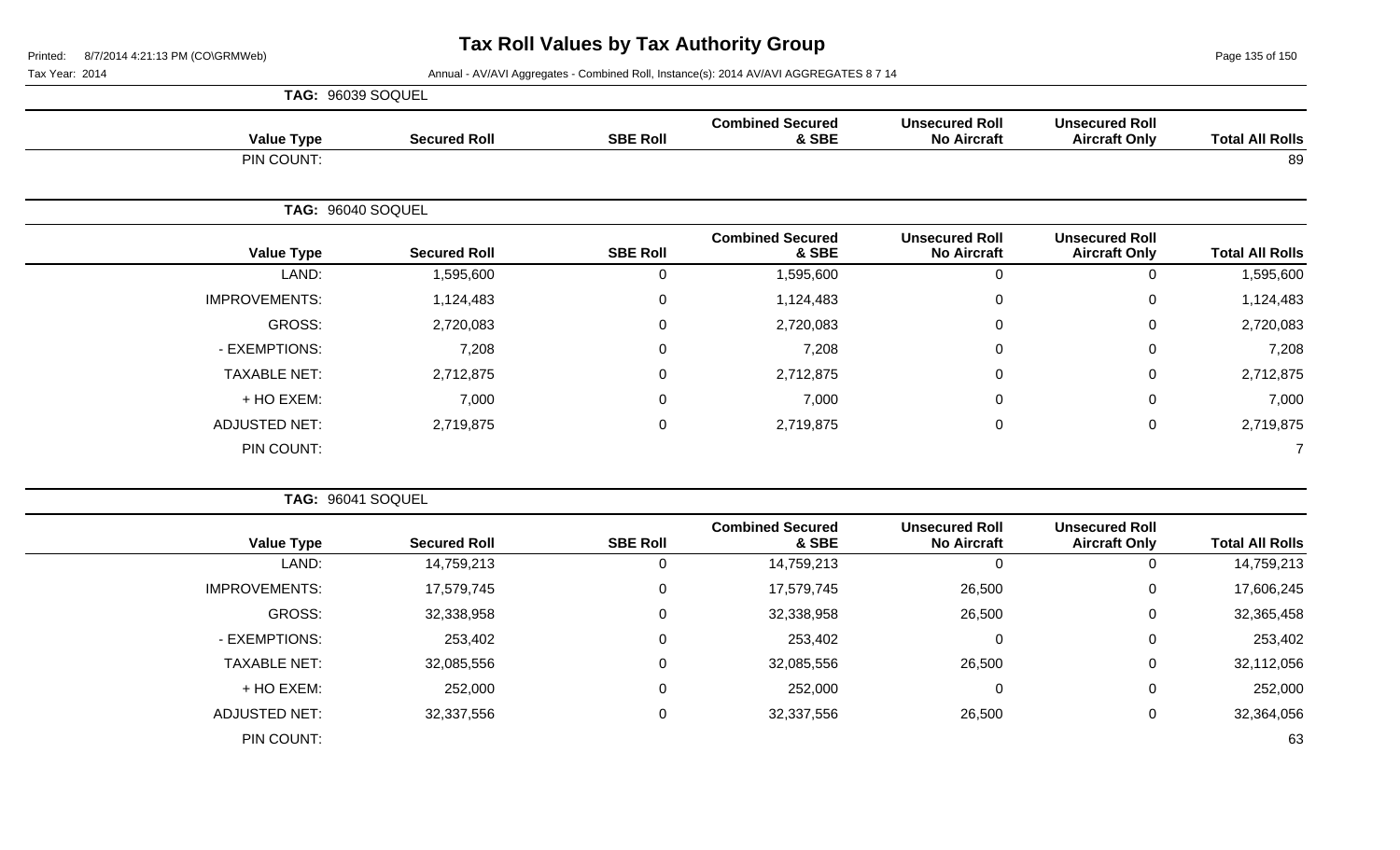# **Tax Roll Values by Tax Authority Group**

# Tax Year: 2014 **Annual - AV/AVI Aggregates - Combined Roll**, Instance(s): 2014 AV/AVI AGGREGATES 8 7 14

|                        |                                               |                                             |                                  |                  |                     | TAG: 96044 SOQUEL    |
|------------------------|-----------------------------------------------|---------------------------------------------|----------------------------------|------------------|---------------------|----------------------|
| <b>Total All Rolls</b> | <b>Unsecured Roll</b><br><b>Aircraft Only</b> | <b>Unsecured Roll</b><br><b>No Aircraft</b> | <b>Combined Secured</b><br>& SBE | <b>SBE Roll</b>  | <b>Secured Roll</b> | <b>Value Type</b>    |
| 46,385,742             | 0                                             | 0                                           | 46,385,742                       | 0                | 46,385,742          | LAND:                |
| 47,846,831             | 0                                             | 87,832                                      | 47,758,999                       | $\mathbf 0$      | 47,758,999          | <b>IMPROVEMENTS:</b> |
| 500,836                | $\overline{0}$                                | 397,631                                     | 103,205                          | 0                | 103,205             | PERSONAL PROP:       |
| 94,733,409             | 0                                             | 485,463                                     | 94,247,946                       | $\mathbf 0$      | 94,247,946          | GROSS:               |
| 6,720,321              | 0                                             | 139,720                                     | 6,580,601                        | 0                | 6,580,601           | - EXEMPTIONS:        |
| 88,013,088             | 0                                             | 345,743                                     | 87,667,345                       | $\mathbf 0$      | 87,667,345          | <b>TAXABLE NET:</b>  |
| 756,000                | 0                                             | $\mathbf 0$                                 | 756,000                          | $\boldsymbol{0}$ | 756,000             | + HO EXEM:           |
| 88,769,088             | $\overline{0}$                                | 345,743                                     | 88,423,345                       | $\mathbf 0$      | 88,423,345          | <b>ADJUSTED NET:</b> |
| 220                    |                                               |                                             |                                  |                  |                     | PIN COUNT:           |
|                        |                                               |                                             |                                  |                  |                     |                      |

**TAG:** 96050 SOQUEL

| <b>Value Type</b>    | <b>Secured Roll</b> | <b>SBE Roll</b> | <b>Combined Secured</b><br>& SBE | <b>Unsecured Roll</b><br><b>No Aircraft</b> | <b>Unsecured Roll</b><br><b>Aircraft Only</b> | <b>Total All Rolls</b> |
|----------------------|---------------------|-----------------|----------------------------------|---------------------------------------------|-----------------------------------------------|------------------------|
| LAND:                | 2,516,987           | 0               | 2,516,987                        | 0                                           | 0                                             | 2,516,987              |
| <b>IMPROVEMENTS:</b> | 1,890,825           | 0               | 1,890,825                        | 20,794                                      | $\mathbf 0$                                   | 1,911,619              |
| PERSONAL PROP:       | 0                   | $\Omega$        | $\Omega$                         | 28,969                                      | $\mathbf 0$                                   | 28,969                 |
| GROSS:               | 4,407,812           | $\Omega$        | 4,407,812                        | 49,763                                      | $\mathbf 0$                                   | 4,457,575              |
| - EXEMPTIONS:        | 14,685              | $\Omega$        | 14,685                           | 49,763                                      | $\mathbf 0$                                   | 64,448                 |
| <b>TAXABLE NET:</b>  | 4,393,127           | 0               | 4,393,127                        | $\mathbf 0$                                 | $\mathbf 0$                                   | 4,393,127              |
| + HO EXEM:           | 14,000              | $\Omega$        | 14,000                           | $\mathbf 0$                                 | $\mathbf 0$                                   | 14,000                 |
| <b>ADJUSTED NET:</b> | 4,407,127           | 0               | 4,407,127                        | $\mathbf 0$                                 | $\mathbf 0$                                   | 4,407,127              |
| PIN COUNT:           |                     |                 |                                  |                                             |                                               | 15                     |
| TAG: 96057 SOQUEL    |                     |                 |                                  |                                             |                                               |                        |
|                      |                     |                 | <b>Combined Secured</b>          | <b>Unsecured Roll</b>                       | <b>Unsecured Roll</b>                         |                        |

| े‼ Rolls<br>Tota         | unsecured Roll<br><b>t Only</b><br>Aircraft | unsecured Roll<br>No.<br>Aircraft | <b>Secured</b><br>nnea .<br><b>CDE</b><br>: JDC           | <b>SBE Roll</b> | . .<br>SACIIrad<br>I RO | <b>Tvpe</b><br>value |
|--------------------------|---------------------------------------------|-----------------------------------|-----------------------------------------------------------|-----------------|-------------------------|----------------------|
| $19.429.94$ <sup>-</sup> |                                             |                                   | 1Ω.<br>$\sqrt{2}$<br><u>, u</u><br>. . <i>.</i><br>12 J.V |                 | 19,429,94               | <b>AND</b>           |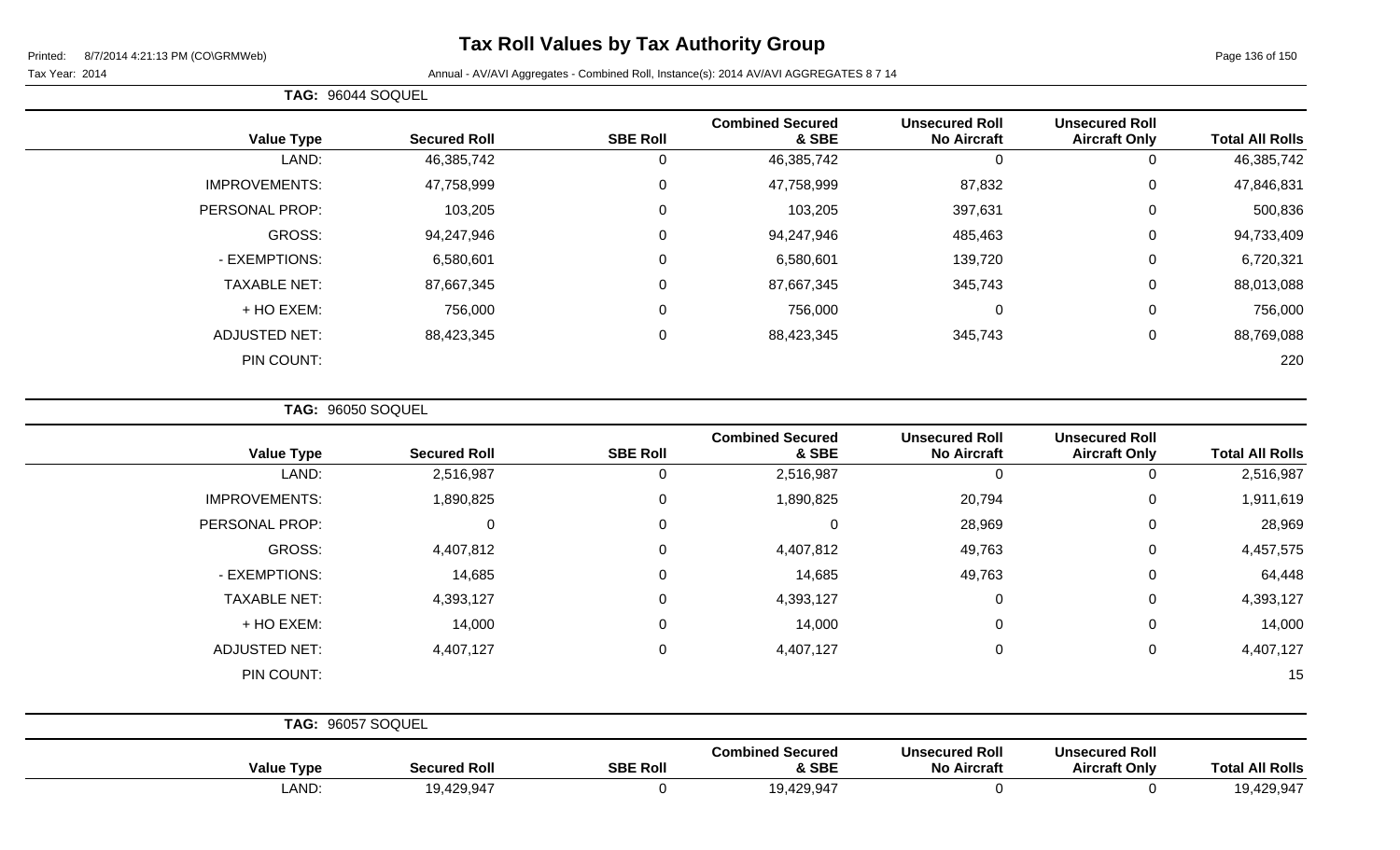# **Tax Roll Values by Tax Authority Group**

|                      | TAG: 96057 SOQUEL   |                 |                                  |                                             |                                               |                        |
|----------------------|---------------------|-----------------|----------------------------------|---------------------------------------------|-----------------------------------------------|------------------------|
| <b>Value Type</b>    | <b>Secured Roll</b> | <b>SBE Roll</b> | <b>Combined Secured</b><br>& SBE | <b>Unsecured Roll</b><br><b>No Aircraft</b> | <b>Unsecured Roll</b><br><b>Aircraft Only</b> | <b>Total All Rolls</b> |
| <b>IMPROVEMENTS:</b> | 18,358,348          |                 | 18,358,348                       | 0                                           | 0                                             | 18,358,348             |
| <b>GROSS:</b>        | 37,788,295          |                 | 37,788,295                       | $\mathbf 0$                                 | 0                                             | 37,788,295             |
| - EXEMPTIONS:        | 351,727             |                 | 351,727                          | 0                                           | 0                                             | 351,727                |
| <b>TAXABLE NET:</b>  | 37,436,568          |                 | 37,436,568                       | 0                                           | 0                                             | 37,436,568             |
| + HO EXEM:           | 350,000             |                 | 350,000                          | $\mathbf 0$                                 | 0                                             | 350,000                |
| <b>ADJUSTED NET:</b> | 37,786,568          |                 | 37,786,568                       | 0                                           | 0                                             | 37,786,568             |
| PIN COUNT:           |                     |                 |                                  |                                             |                                               | 92                     |
|                      |                     |                 |                                  |                                             |                                               |                        |

|                      | TAG: 96062 SOQUEL   |                 |                                  |                                             |                                               |                        |
|----------------------|---------------------|-----------------|----------------------------------|---------------------------------------------|-----------------------------------------------|------------------------|
| <b>Value Type</b>    | <b>Secured Roll</b> | <b>SBE Roll</b> | <b>Combined Secured</b><br>& SBE | <b>Unsecured Roll</b><br><b>No Aircraft</b> | <b>Unsecured Roll</b><br><b>Aircraft Only</b> | <b>Total All Rolls</b> |
| LAND:                | 3,541,249           | 0               | 3,541,249                        | $\theta$                                    | 0                                             | 3,541,249              |
| <b>IMPROVEMENTS:</b> | 2,296,063           | 0               | 2,296,063                        | 0                                           | 0                                             | 2,296,063              |
| GROSS:               | 5,837,312           | $\mathbf 0$     | 5,837,312                        | 0                                           | 0                                             | 5,837,312              |
| - EXEMPTIONS:        | 21,000              | 0               | 21,000                           | 0                                           | 0                                             | 21,000                 |
| <b>TAXABLE NET:</b>  | 5,816,312           | 0               | 5,816,312                        | 0                                           | 0                                             | 5,816,312              |
| + HO EXEM:           | 21,000              | 0               | 21,000                           | $\mathbf 0$                                 | 0                                             | 21,000                 |
| <b>ADJUSTED NET:</b> | 5,837,312           | 0               | 5,837,312                        | 0                                           | 0                                             | 5,837,312              |
| PIN COUNT:           |                     |                 |                                  |                                             |                                               | 8                      |

| <b>Value Type</b>    | <b>Secured Roll</b> | <b>SBE Roll</b> | <b>Combined Secured</b><br>& SBE | <b>Unsecured Roll</b><br><b>No Aircraft</b> | <b>Unsecured Roll</b><br><b>Aircraft Only</b> | <b>Total All Rolls</b> |
|----------------------|---------------------|-----------------|----------------------------------|---------------------------------------------|-----------------------------------------------|------------------------|
| LAND:                | 10,503,263          |                 | 10,503,263                       |                                             |                                               | 10,503,263             |
| <b>IMPROVEMENTS:</b> | 8,860,020           |                 | 8,860,020                        |                                             |                                               | 8,860,020              |
| PERSONAL PROP:       | 4,000               |                 | 4,000                            |                                             |                                               | 4,000                  |
| GROSS:               | 19,367,283          |                 | 19,367,283                       |                                             |                                               | 19,367,283             |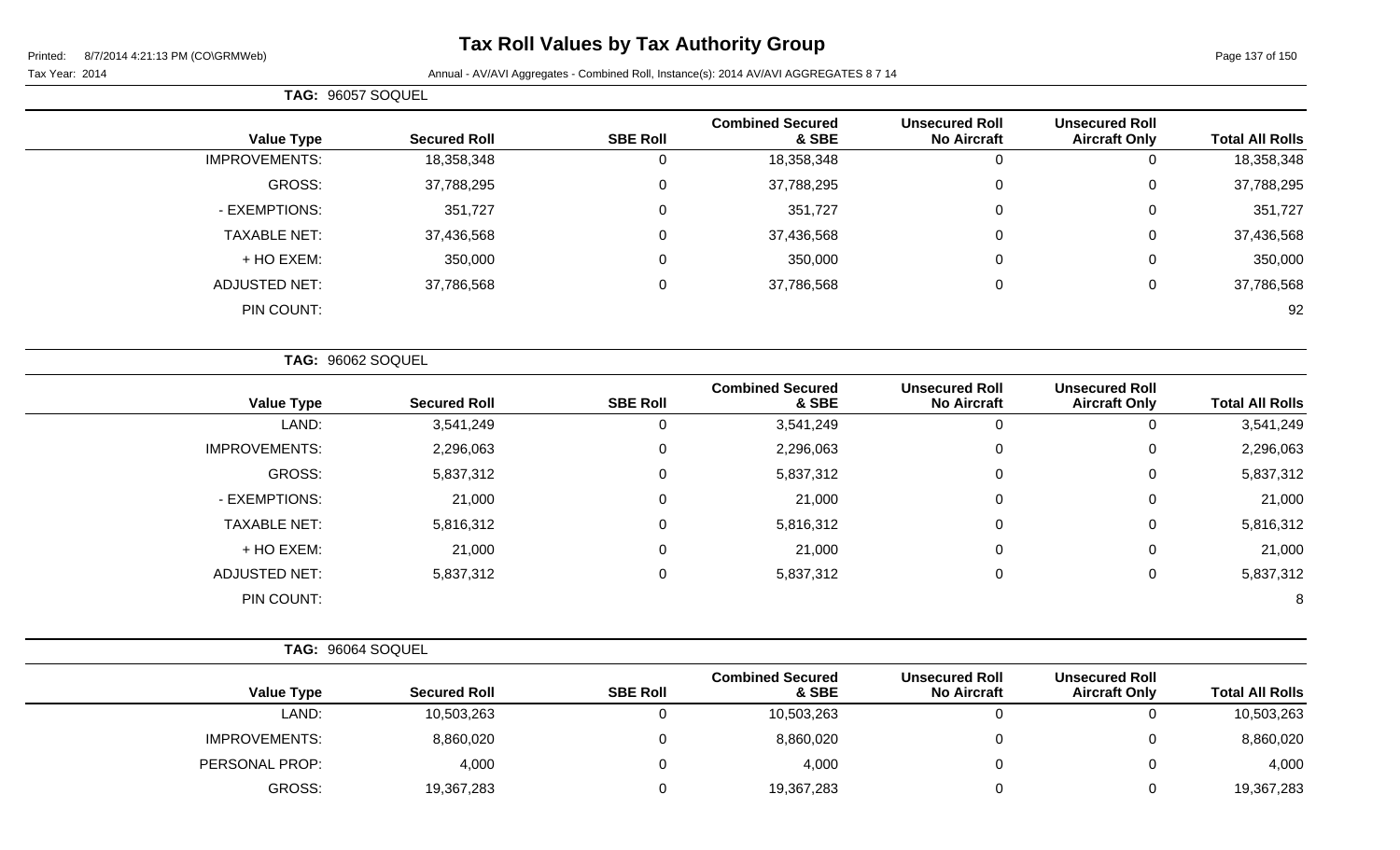| Printed: |  | 8/7/2014 4:21:13 PM (CO\GRMWeb) |  |
|----------|--|---------------------------------|--|
|          |  |                                 |  |

Page 138 of 150

| Tax Year: 2014       |                     |                 | Annual - AV/AVI Aggregates - Combined Roll, Instance(s): 2014 AV/AVI AGGREGATES 8 7 14 |                                             |                                               |                        |
|----------------------|---------------------|-----------------|----------------------------------------------------------------------------------------|---------------------------------------------|-----------------------------------------------|------------------------|
| TAG: 96064 SOQUEL    |                     |                 |                                                                                        |                                             |                                               |                        |
| <b>Value Type</b>    | <b>Secured Roll</b> | <b>SBE Roll</b> | <b>Combined Secured</b><br>& SBE                                                       | <b>Unsecured Roll</b><br><b>No Aircraft</b> | <b>Unsecured Roll</b><br><b>Aircraft Only</b> | <b>Total All Rolls</b> |
| - EXEMPTIONS:        | 281,305             | 0               | 281,305                                                                                | 0                                           | $\Omega$                                      | 281,305                |
| <b>TAXABLE NET:</b>  | 19,085,978          | 0               | 19,085,978                                                                             | $\pmb{0}$                                   | ∩                                             | 19,085,978             |
| + HO EXEM:           | 154,000             | 0               | 154,000                                                                                | 0                                           | ∩                                             | 154,000                |
| <b>ADJUSTED NET:</b> | 19,239,978          | 0               | 19,239,978                                                                             | $\pmb{0}$                                   | 0                                             | 19,239,978             |
| PIN COUNT:           |                     |                 |                                                                                        |                                             |                                               | 36                     |
| TAG: 96068 SOQUEL    |                     |                 |                                                                                        |                                             |                                               |                        |
| <b>Value Type</b>    | <b>Secured Roll</b> | <b>SBE Roll</b> | <b>Combined Secured</b><br>& SBE                                                       | <b>Unsecured Roll</b><br><b>No Aircraft</b> | <b>Unsecured Roll</b><br><b>Aircraft Only</b> | <b>Total All Rolls</b> |
| PIN COUNT:           |                     |                 |                                                                                        |                                             |                                               |                        |
| TAG: 96071 SOQUEL    |                     |                 |                                                                                        |                                             |                                               |                        |
| <b>Value Type</b>    | <b>Secured Roll</b> | <b>SBE Roll</b> | <b>Combined Secured</b><br>& SBE                                                       | <b>Unsecured Roll</b><br><b>No Aircraft</b> | <b>Unsecured Roll</b><br><b>Aircraft Only</b> | <b>Total All Rolls</b> |
| LAND:                | 63,699,137          | 0               | 63,699,137                                                                             | $\mathbf 0$                                 | $\Omega$                                      | 63,699,137             |
| <b>IMPROVEMENTS:</b> | 54,577,495          | 0               | 54,577,495                                                                             | 12,000                                      | $\Omega$                                      | 54,589,495             |
| PERSONAL PROP:       | $\mathbf 0$         | 0               | $\mathbf 0$                                                                            | 95,591                                      | 0                                             | 95,591                 |
| <b>GROSS:</b>        | 118,276,632         | 0               | 118,276,632                                                                            | 107,591                                     | 0                                             | 118,384,223            |
| - EXEMPTIONS:        | 1,944,441           | 0               | 1,944,441                                                                              | $\pmb{0}$                                   | 0                                             | 1,944,441              |
| <b>TAXABLE NET:</b>  | 116,332,191         | 0               | 116,332,191                                                                            | 107,591                                     | 0                                             | 116,439,782            |
| + HO EXEM:           | 1,566,600           | 0               | 1,566,600                                                                              | $\pmb{0}$                                   | 0                                             | 1,566,600              |
| <b>ADJUSTED NET:</b> | 117,898,791         | 0               | 117,898,791                                                                            | 107,591                                     | 0                                             | 118,006,382            |
| PIN COUNT:           |                     |                 |                                                                                        |                                             |                                               | 328                    |
| TAG: 96076 SOQUEL    |                     |                 |                                                                                        |                                             |                                               |                        |
| <b>Value Type</b>    | <b>Secured Roll</b> | <b>SBE Roll</b> | <b>Combined Secured</b><br>& SBE                                                       | <b>Unsecured Roll</b><br><b>No Aircraft</b> | <b>Unsecured Roll</b><br><b>Aircraft Only</b> | <b>Total All Rolls</b> |

LAND: 42,881,751 0 42,881,751 0 0 42,881,751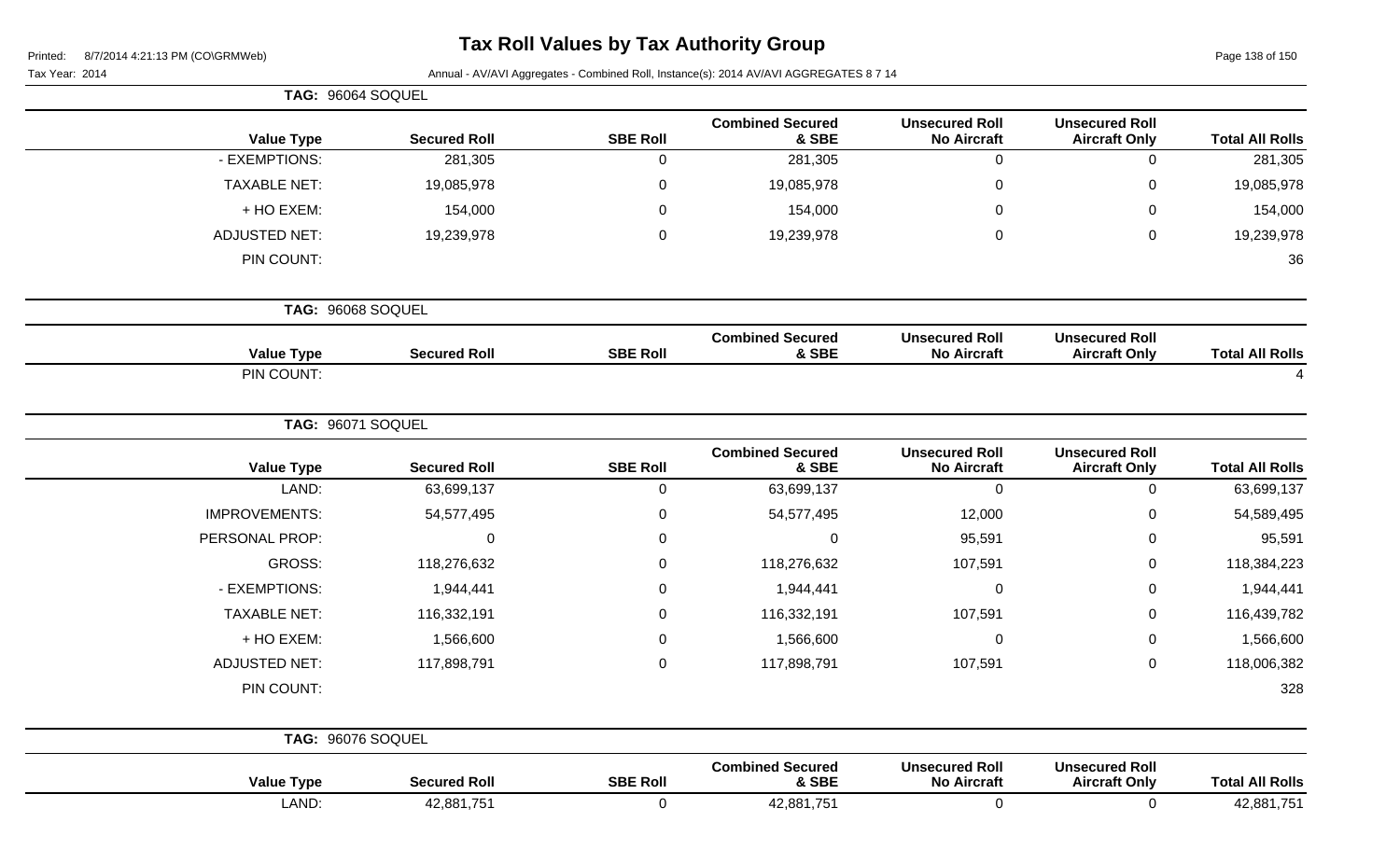# **Tax Roll Values by Tax Authority Group**

 $\overline{\phantom{0}}$ 

|                   |  | $\cdots$ |
|-------------------|--|----------|
| TAG: 96076 SOQUEL |  |          |

| <b>Total All Rolls</b> | <b>Unsecured Roll</b><br><b>Aircraft Only</b> | <b>Unsecured Roll</b><br><b>No Aircraft</b> | <b>Combined Secured</b><br>& SBE | <b>SBE Roll</b> | <b>Secured Roll</b> | <b>Value Type</b>    |  |  |
|------------------------|-----------------------------------------------|---------------------------------------------|----------------------------------|-----------------|---------------------|----------------------|--|--|
| 37,551,649             | 0                                             | U                                           | 37,551,649                       |                 | 37,551,649          | <b>IMPROVEMENTS:</b> |  |  |
| 80,433,400             | 0                                             | 0                                           | 80,433,400                       |                 | 80,433,400          | GROSS:               |  |  |
| 1,033,846              | 0                                             | 0                                           | 1,033,846                        |                 | 1,033,846           | - EXEMPTIONS:        |  |  |
| 79,399,554             | 0                                             | 0                                           | 79,399,554                       |                 | 79,399,554          | <b>TAXABLE NET:</b>  |  |  |
| 966,000                | 0                                             | 0                                           | 966,000                          |                 | 966,000             | + HO EXEM:           |  |  |
| 80,365,554             | 0                                             | 0                                           | 80,365,554                       |                 | 80,365,554          | <b>ADJUSTED NET:</b> |  |  |
| 225                    |                                               |                                             |                                  |                 |                     | PIN COUNT:           |  |  |
|                        |                                               |                                             |                                  |                 |                     |                      |  |  |

|                      | TAG: 96078 SOQUEL   |                 |                                  |                                             |                                               |                        |
|----------------------|---------------------|-----------------|----------------------------------|---------------------------------------------|-----------------------------------------------|------------------------|
| <b>Value Type</b>    | <b>Secured Roll</b> | <b>SBE Roll</b> | <b>Combined Secured</b><br>& SBE | <b>Unsecured Roll</b><br><b>No Aircraft</b> | <b>Unsecured Roll</b><br><b>Aircraft Only</b> | <b>Total All Rolls</b> |
| LAND:                | 4,715,049           |                 | 4,715,049                        |                                             | 0                                             | 4,715,049              |
| <b>IMPROVEMENTS:</b> | 3,049,927           | $\mathbf 0$     | 3,049,927                        | 0                                           | 0                                             | 3,049,927              |
| PERSONAL PROP:       | 0                   | 0               | $\mathbf 0$                      | 9,100                                       | 0                                             | 9,100                  |
| <b>GROSS:</b>        | 7,764,976           | 0               | 7,764,976                        | 9,100                                       | 0                                             | 7,774,076              |
| - EXEMPTIONS:        | 49,000              | $\mathbf 0$     | 49,000                           | 0                                           | 0                                             | 49,000                 |
| <b>TAXABLE NET:</b>  | 7,715,976           | 0               | 7,715,976                        | 9,100                                       | $\mathbf 0$                                   | 7,725,076              |
| + HO EXEM:           | 49,000              | 0               | 49,000                           | $\mathbf 0$                                 | $\mathbf 0$                                   | 49,000                 |
| <b>ADJUSTED NET:</b> | 7,764,976           | 0               | 7,764,976                        | 9,100                                       | 0                                             | 7,774,076              |
| PIN COUNT:           |                     |                 |                                  |                                             |                                               | 23                     |

| TAG: 96080 SOQUEL    |                     |                 |                                  |                                             |                                               |                        |
|----------------------|---------------------|-----------------|----------------------------------|---------------------------------------------|-----------------------------------------------|------------------------|
| <b>Value Type</b>    | <b>Secured Roll</b> | <b>SBE Roll</b> | <b>Combined Secured</b><br>& SBE | <b>Unsecured Roll</b><br><b>No Aircraft</b> | <b>Unsecured Roll</b><br><b>Aircraft Only</b> | <b>Total All Rolls</b> |
| LAND:                | 3,360,298           |                 | 3,360,298                        |                                             |                                               | 3,360,298              |
| <b>IMPROVEMENTS:</b> | 2,631,669           |                 | 2,631,669                        |                                             |                                               | 2,631,669              |
| GROSS:               | 5,991,967           |                 | 5,991,967                        |                                             |                                               | 5,991,967              |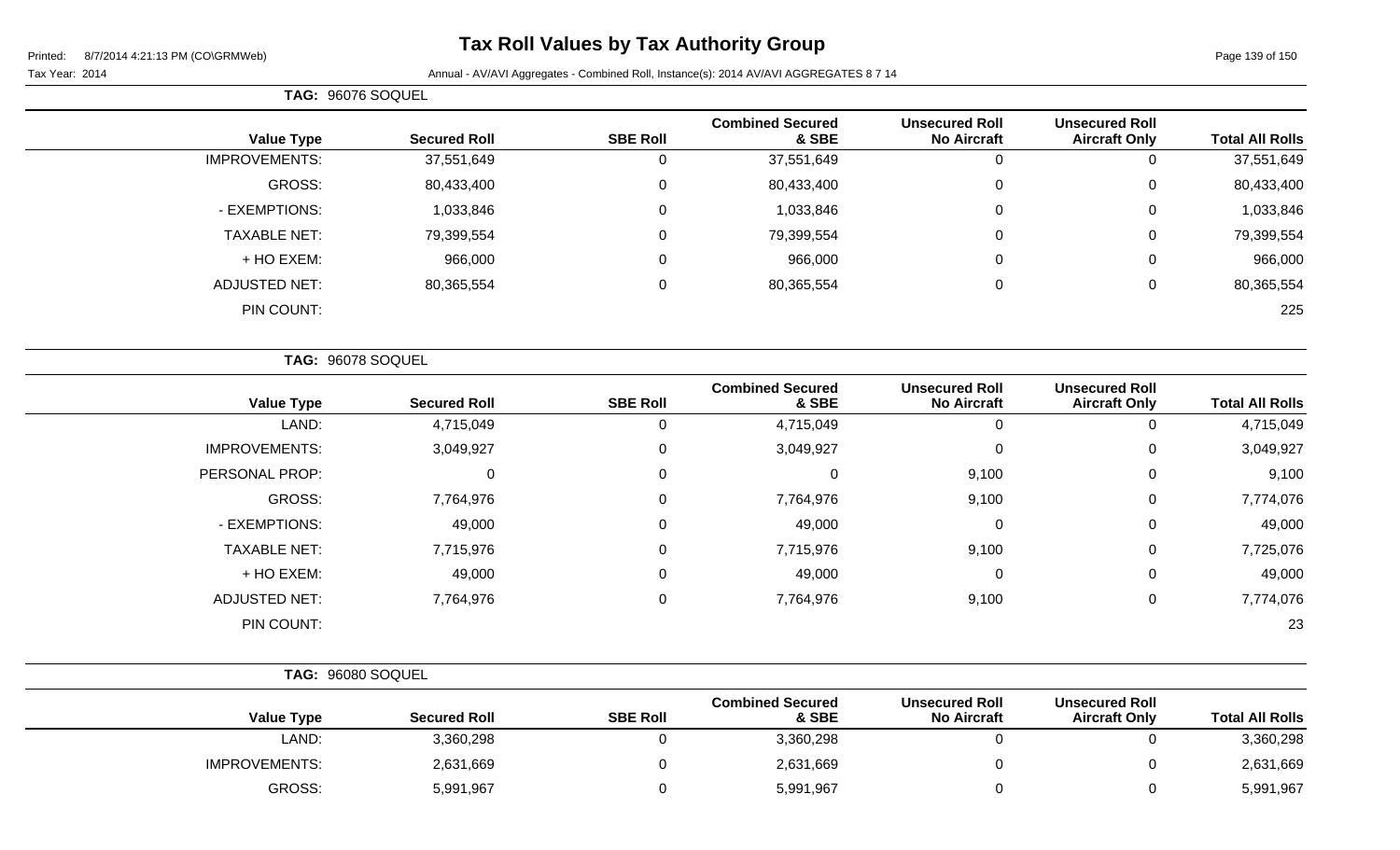|                        |                                               |                                             |                                  |                 |                     | TAG: 96080 SOQUEL    |
|------------------------|-----------------------------------------------|---------------------------------------------|----------------------------------|-----------------|---------------------|----------------------|
| <b>Total All Rolls</b> | <b>Unsecured Roll</b><br><b>Aircraft Only</b> | <b>Unsecured Roll</b><br><b>No Aircraft</b> | <b>Combined Secured</b><br>& SBE | <b>SBE Roll</b> | <b>Secured Roll</b> | <b>Value Type</b>    |
| 63,000                 | $\mathbf 0$                                   | 0                                           | 63,000                           | $\mathbf 0$     | 63,000              | - EXEMPTIONS:        |
| 5,928,967              | $\mathbf 0$                                   | 0                                           | 5,928,967                        | $\mathbf 0$     | 5,928,967           | <b>TAXABLE NET:</b>  |
| 63,000                 | 0                                             | 0                                           | 63,000                           | $\Omega$        | 63,000              | + HO EXEM:           |
| 5,991,967              | $\mathbf 0$                                   | 0                                           | 5,991,967                        | $\Omega$        | 5,991,967           | <b>ADJUSTED NET:</b> |
| 16                     |                                               |                                             |                                  |                 |                     | PIN COUNT:           |
|                        |                                               |                                             |                                  |                 |                     | TAG: 96097 SOQUEL    |
| <b>Total All Rolls</b> | <b>Unsecured Roll</b><br><b>Aircraft Only</b> | <b>Unsecured Roll</b><br><b>No Aircraft</b> | <b>Combined Secured</b><br>& SBE | <b>SBE Roll</b> | <b>Secured Roll</b> | <b>Value Type</b>    |
| 99,422                 | 0                                             | 0                                           | 99,422                           | $\mathbf 0$     | 99,422              | LAND:                |
| 133,419                | $\mathbf 0$                                   | 0                                           | 133,419                          | $\mathbf 0$     | 133,419             | <b>IMPROVEMENTS:</b> |
| 232,841                | $\boldsymbol{0}$                              | $\pmb{0}$                                   | 232,841                          | $\mathbf 0$     | 232,841             | GROSS:               |
| 7,000                  | 0                                             | 0                                           | 7,000                            | $\mathbf 0$     | 7,000               | - EXEMPTIONS:        |
| 225,841                | $\mathbf 0$                                   | 0                                           | 225,841                          | 0               | 225,841             | <b>TAXABLE NET:</b>  |
| 7,000                  | 0                                             | 0                                           | 7,000                            | $\mathbf 0$     | 7,000               | + HO EXEM:           |
| 232,841                | $\mathbf 0$                                   | 0                                           | 232,841                          | $\Omega$        | 232,841             | <b>ADJUSTED NET:</b> |
|                        |                                               |                                             |                                  |                 |                     | PIN COUNT:           |
|                        |                                               |                                             |                                  |                 |                     | TAG: 96100 SOQUEL    |
| <b>Total All Rolls</b> | <b>Unsecured Roll</b><br><b>Aircraft Only</b> | <b>Unsecured Roll</b><br><b>No Aircraft</b> | <b>Combined Secured</b><br>& SBE | <b>SBE Roll</b> | <b>Secured Roll</b> | <b>Value Type</b>    |
| 400.774.044            | $\sim$                                        | $\sim$                                      | 400.774.044                      | $\sim$          | 400.774.044         | I ANIM.              |

| Total All Rolls | <b>AIRCRATT ONLY</b> | NO AIrcraft | & SBE       | SBE ROIL | Secured Roll | value Type           |
|-----------------|----------------------|-------------|-------------|----------|--------------|----------------------|
| 132,771,844     | U                    | C           | 132,771,844 |          | 132,771,844  | LAND:                |
| 75,346,876      |                      | 669,929     | 74,676,947  |          | 74,676,947   | <b>IMPROVEMENTS:</b> |
| 958,288         |                      | 933,288     | 25,000      |          | 25,000       | PERSONAL PROP:       |
| 209,077,008     |                      | 1,603,217   | 207,473,791 |          | 207,473,791  | <b>GROSS:</b>        |
| 1,124,778       |                      |             | 1,124,778   |          | 1,124,778    | - EXEMPTIONS:        |
| 207,952,230     |                      | 1,603,217   | 206,349,013 |          | 206,349,013  | <b>TAXABLE NET:</b>  |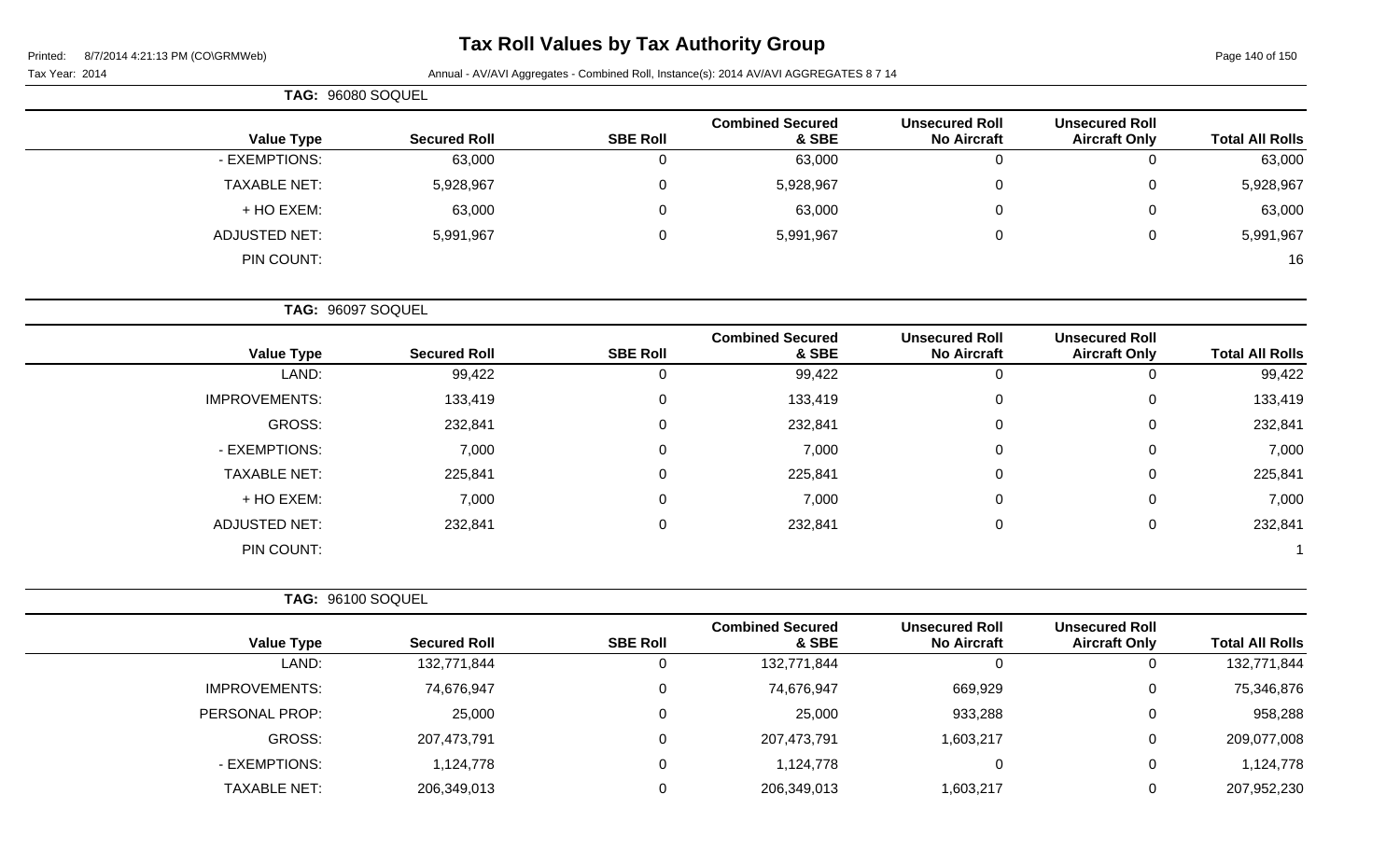Tax Year: 2014 Annual - AV/AVI Aggregates - Combined Roll, Instance(s): 2014 AV/AVI AGGREGATES 8 7 14

Page 141 of 150

|                      | TAG: 96100 SOQUEL        |                 |                                  |                                             |                                               |                        |
|----------------------|--------------------------|-----------------|----------------------------------|---------------------------------------------|-----------------------------------------------|------------------------|
| <b>Value Type</b>    | <b>Secured Roll</b>      | <b>SBE Roll</b> | <b>Combined Secured</b><br>& SBE | <b>Unsecured Roll</b><br><b>No Aircraft</b> | <b>Unsecured Roll</b><br><b>Aircraft Only</b> | <b>Total All Rolls</b> |
| + HO EXEM:           | 1,029,000                | $\mathbf 0$     | 1,029,000                        | $\mathbf 0$                                 | $\mathbf 0$                                   | 1,029,000              |
| <b>ADJUSTED NET:</b> | 207,378,013              | $\mathbf 0$     | 207,378,013                      | 1,603,217                                   | $\pmb{0}$                                     | 208,981,230            |
| PIN COUNT:           |                          |                 |                                  |                                             |                                               | 378                    |
|                      | TAG: 96101 SOQUEL        |                 |                                  |                                             |                                               |                        |
| <b>Value Type</b>    | <b>Secured Roll</b>      | <b>SBE Roll</b> | <b>Combined Secured</b><br>& SBE | <b>Unsecured Roll</b><br><b>No Aircraft</b> | <b>Unsecured Roll</b><br><b>Aircraft Only</b> | <b>Total All Rolls</b> |
| LAND:                | 454,774,013              | $\mathbf 0$     | 454,774,013                      | 24,200                                      | $\mathbf 0$                                   | 454,798,213            |
| <b>IMPROVEMENTS:</b> | 418,625,743              | $\mathbf 0$     | 418,625,743                      | 2,270,216                                   | 0                                             | 420,895,959            |
| PERSONAL PROP:       | 1,008,515                | 0               | 1,008,515                        | 5,577,317                                   | 0                                             | 6,585,832              |
| <b>GROSS:</b>        | 874,408,271              | $\mathbf 0$     | 874,408,271                      | 7,871,733                                   | 0                                             | 882,280,004            |
| - EXEMPTIONS:        | 37,722,575               | $\mathbf 0$     | 37,722,575                       | 462,887                                     | 0                                             | 38,185,462             |
| <b>TAXABLE NET:</b>  | 836,685,696              | $\mathbf 0$     | 836,685,696                      | 7,408,846                                   | 0                                             | 844,094,542            |
| + HO EXEM:           | 8,206,265                | $\mathbf 0$     | 8,206,265                        | $\mathbf 0$                                 | $\mathbf 0$                                   | 8,206,265              |
| <b>ADJUSTED NET:</b> | 844,891,961              | $\mathbf 0$     | 844,891,961                      | 7,408,846                                   | $\pmb{0}$                                     | 852,300,807            |
| PIN COUNT:           |                          |                 |                                  |                                             |                                               | 2,895                  |
|                      | <b>TAG: 96103 SOQUEL</b> |                 |                                  |                                             |                                               |                        |
| <b>Value Type</b>    | <b>Secured Roll</b>      | <b>SBE Roll</b> | <b>Combined Secured</b><br>& SBE | <b>Unsecured Roll</b><br><b>No Aircraft</b> | <b>Unsecured Roll</b><br><b>Aircraft Only</b> | <b>Total All Rolls</b> |
| LAND:                | 397,205,461              | $\mathbf 0$     | 397,205,461                      | 267,684                                     | $\pmb{0}$                                     | 397,473,145            |
| <b>IMPROVEMENTS:</b> | 454,004,494              | $\pmb{0}$       | 454,004,494                      | 17,326,700                                  | 0                                             | 471,331,194            |
| PERSONAL PROP:       | 38,375,276               | $\mathbf 0$     | 38,375,276                       | 36,567,358                                  | 0                                             | 74,942,634             |
| <b>GROSS:</b>        | 889,585,231              | $\mathbf 0$     | 889,585,231                      | 54, 161, 742                                | 0                                             | 943,746,973            |
| - EXEMPTIONS:        | 175,820,351              | $\mathbf 0$     | 175,820,351                      | 11,108,331                                  | 0                                             | 186,928,682            |
| <b>TAXABLE NET:</b>  | 713,764,880              | $\pmb{0}$       | 713,764,880                      | 43,053,411                                  | 0                                             | 756,818,291            |
| + HO EXEM:           | 4,617,200                | $\mathbf 0$     | 4,617,200                        | $\boldsymbol{0}$                            | 0                                             | 4,617,200              |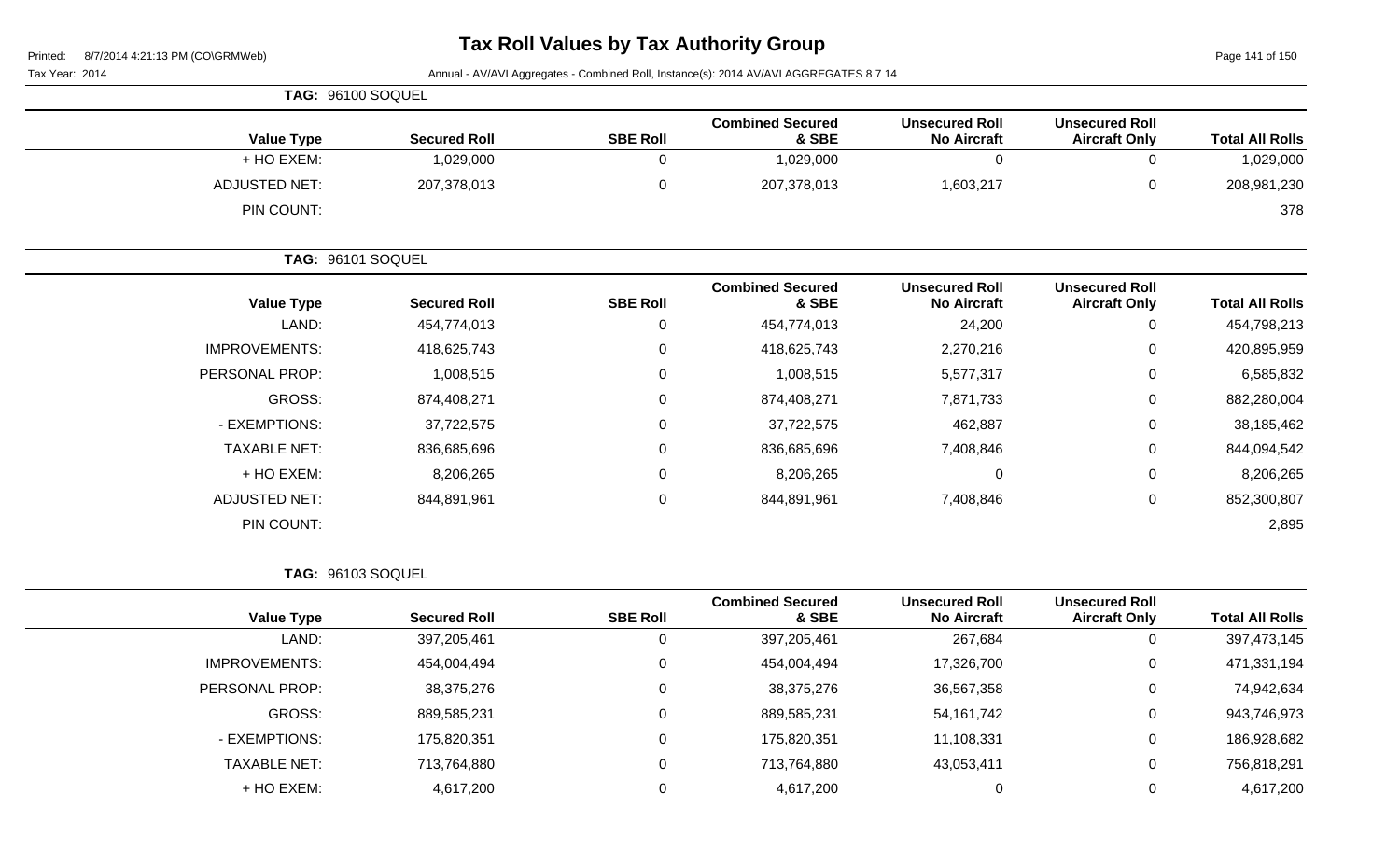Page 142 of 150

Tax Year: 2014 **Annual - AV/AVI Aggregates - Combined Roll**, Instance(s): 2014 AV/AVI AGGREGATES 8 7 14

|                      | <b>TAG: 96103 SOQUEL</b> |                 |                                  |                                             |                                               |                        |
|----------------------|--------------------------|-----------------|----------------------------------|---------------------------------------------|-----------------------------------------------|------------------------|
| <b>Value Type</b>    | <b>Secured Roll</b>      | <b>SBE Roll</b> | <b>Combined Secured</b><br>& SBE | <b>Unsecured Roll</b><br><b>No Aircraft</b> | <b>Unsecured Roll</b><br><b>Aircraft Only</b> | <b>Total All Rolls</b> |
| <b>ADJUSTED NET:</b> | 718,382,080              | 0               | 718,382,080                      | 43,053,411                                  | 0                                             | 761,435,491            |
| PIN COUNT:           |                          |                 |                                  |                                             |                                               | 2,280                  |
|                      | <b>TAG: 96104 SOQUEL</b> |                 |                                  |                                             |                                               |                        |
| <b>Value Type</b>    | <b>Secured Roll</b>      | <b>SBE Roll</b> | <b>Combined Secured</b><br>& SBE | <b>Unsecured Roll</b><br><b>No Aircraft</b> | <b>Unsecured Roll</b><br><b>Aircraft Only</b> | <b>Total All Rolls</b> |
| LAND:                | 9,754,368                | 0               | 9,754,368                        | $\mathbf 0$                                 | $\mathbf 0$                                   | 9,754,368              |
| <b>IMPROVEMENTS:</b> | 13,297,867               | 0               | 13,297,867                       | $\pmb{0}$                                   | $\pmb{0}$                                     | 13,297,867             |
| PERSONAL PROP:       | 39,000                   | 0               | 39,000                           | 18,522                                      | 0                                             | 57,522                 |
| GROSS:               | 23,091,235               | 0               | 23,091,235                       | 18,522                                      | $\mathbf 0$                                   | 23,109,757             |
| - EXEMPTIONS:        | 3,397,569                | 0               | 3,397,569                        | 0                                           | 0                                             | 3,397,569              |
| <b>TAXABLE NET:</b>  | 19,693,666               | 0               | 19,693,666                       | 18,522                                      | $\mathbf 0$                                   | 19,712,188             |
| + HO EXEM:           | 168,000                  | 0               | 168,000                          | $\pmb{0}$                                   | $\pmb{0}$                                     | 168,000                |
| <b>ADJUSTED NET:</b> | 19,861,666               | 0               | 19,861,666                       | 18,522                                      | 0                                             | 19,880,188             |
| PIN COUNT:           |                          |                 |                                  |                                             |                                               | 45                     |

**TAG:** 96105 SOQUEL

|                      |                     |                 | <b>Combined Secured</b> | <b>Unsecured Roll</b> | <b>Unsecured Roll</b> |                        |
|----------------------|---------------------|-----------------|-------------------------|-----------------------|-----------------------|------------------------|
| <b>Value Type</b>    | <b>Secured Roll</b> | <b>SBE Roll</b> | & SBE                   | <b>No Aircraft</b>    | <b>Aircraft Only</b>  | <b>Total All Rolls</b> |
| LAND:                | 22,427,341          | 0               | 22,427,341              | 0                     | O                     | 22,427,341             |
| <b>IMPROVEMENTS:</b> | 23,266,056          | 0               | 23,266,056              | 0                     | 0                     | 23,266,056             |
| PERSONAL PROP:       | 0                   | 0               | $\Omega$                | 16,278                | 0                     | 16,278                 |
| GROSS:               | 45,693,397          | 0               | 45,693,397              | 16,278                | 0                     | 45,709,675             |
| - EXEMPTIONS:        | 129,064             | 0               | 129,064                 | 0                     | 0                     | 129,064                |
| <b>TAXABLE NET:</b>  | 45,564,333          | 0               | 45,564,333              | 16,278                | 0                     | 45,580,611             |
| + HO EXEM:           | 126,000             | $\mathbf 0$     | 126,000                 | 0                     | 0                     | 126,000                |
| <b>ADJUSTED NET:</b> | 45,690,333          | 0               | 45,690,333              | 16,278                | 0                     | 45,706,611             |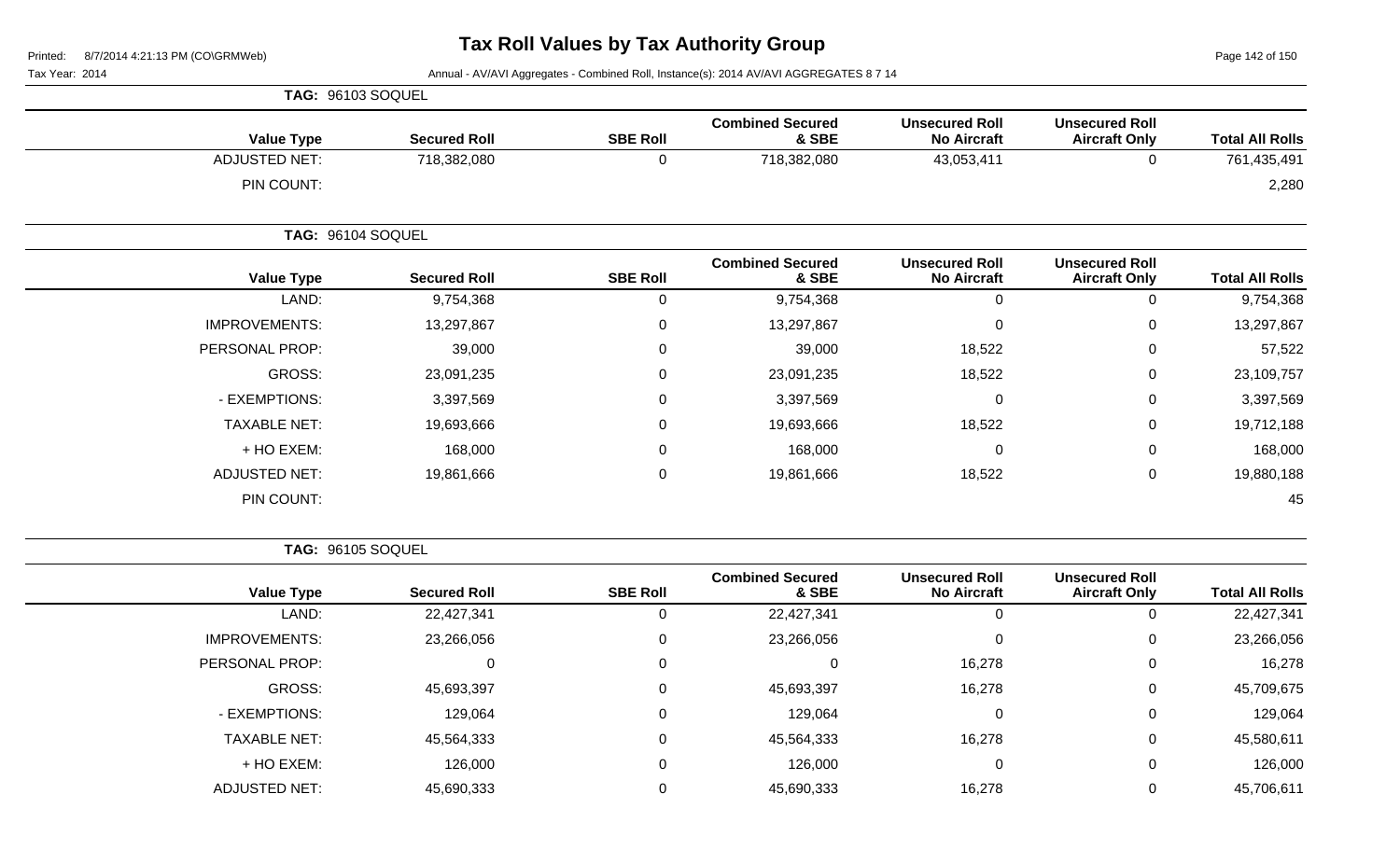Page 143 of 150

Tax Year: 2014 **Annual - AV/AVI Aggregates - Combined Roll**, Instance(s): 2014 AV/AVI AGGREGATES 8 7 14

|                      | TAG: 96105 SOQUEL |                     |                 |                                  |                                             |                                               |                        |  |  |
|----------------------|-------------------|---------------------|-----------------|----------------------------------|---------------------------------------------|-----------------------------------------------|------------------------|--|--|
| <b>Value Type</b>    |                   | <b>Secured Roll</b> | <b>SBE Roll</b> | <b>Combined Secured</b><br>& SBE | <b>Unsecured Roll</b><br><b>No Aircraft</b> | <b>Unsecured Roll</b><br><b>Aircraft Only</b> | <b>Total All Rolls</b> |  |  |
| PIN COUNT:           |                   |                     |                 |                                  |                                             |                                               | 47                     |  |  |
|                      | TAG: 96106 SOQUEL |                     |                 |                                  |                                             |                                               |                        |  |  |
| <b>Value Type</b>    |                   | <b>Secured Roll</b> | <b>SBE Roll</b> | <b>Combined Secured</b><br>& SBE | <b>Unsecured Roll</b><br><b>No Aircraft</b> | <b>Unsecured Roll</b><br><b>Aircraft Only</b> | <b>Total All Rolls</b> |  |  |
| LAND:                |                   | 22,711,966          | $\Omega$        | 22,711,966                       | $\Omega$                                    | 0                                             | 22,711,966             |  |  |
| <b>IMPROVEMENTS:</b> |                   | 22,245,058          | 0               | 22,245,058                       | 156,116                                     | $\mathbf 0$                                   | 22,401,174             |  |  |
| PERSONAL PROP:       |                   | 0                   | 0               | 0                                | 4,021,906                                   | 0                                             | 4,021,906              |  |  |
| GROSS:               |                   | 44,957,024          | $\Omega$        | 44,957,024                       | 4,178,022                                   | $\mathbf 0$                                   | 49,135,046             |  |  |
| - EXEMPTIONS:        |                   | 456,780             | 0               | 456,780                          | $\mathbf 0$                                 | $\mathbf 0$                                   | 456,780                |  |  |
| <b>TAXABLE NET:</b>  |                   | 44,500,244          | 0               | 44,500,244                       | 4,178,022                                   | $\mathbf 0$                                   | 48,678,266             |  |  |
| + HO EXEM:           |                   | 329,000             | 0               | 329,000                          | 0                                           | $\mathbf 0$                                   | 329,000                |  |  |
| <b>ADJUSTED NET:</b> |                   | 44,829,244          | 0               | 44,829,244                       | 4,178,022                                   | $\mathbf 0$                                   | 49,007,266             |  |  |
| PIN COUNT:           |                   |                     |                 |                                  |                                             |                                               | 67                     |  |  |

**TAG:** 96107 SOQUEL

| <b>Total All Rolls</b> | <b>Unsecured Roll</b><br><b>Aircraft Only</b> | <b>Unsecured Roll</b><br><b>No Aircraft</b> | <b>Combined Secured</b><br>& SBE | <b>SBE Roll</b> | <b>Secured Roll</b> | <b>Value Type</b>    |
|------------------------|-----------------------------------------------|---------------------------------------------|----------------------------------|-----------------|---------------------|----------------------|
| 20,584,814             | 0                                             | O                                           | 20,584,814                       |                 | 20,584,814          | LAND:                |
| 23,575,974             | 0                                             | $\Omega$                                    | 23,575,974                       | 0               | 23,575,974          | <b>IMPROVEMENTS:</b> |
| 33,989                 | 0                                             | 33,989                                      |                                  | 0               |                     | PERSONAL PROP:       |
| 44,194,777             | 0                                             | 33,989                                      | 44,160,788                       | 0               | 44,160,788          | GROSS:               |
| 210,626                | 0                                             | $\Omega$                                    | 210,626                          | 0               | 210,626             | - EXEMPTIONS:        |
| 43,984,151             | 0                                             | 33,989                                      | 43,950,162                       | $\Omega$        | 43,950,162          | <b>TAXABLE NET:</b>  |
| 210,000                | 0                                             | 0                                           | 210,000                          | 0               | 210,000             | + HO EXEM:           |
| 44,194,151             | $\overline{0}$                                | 33,989                                      | 44,160,162                       |                 | 44,160,162          | <b>ADJUSTED NET:</b> |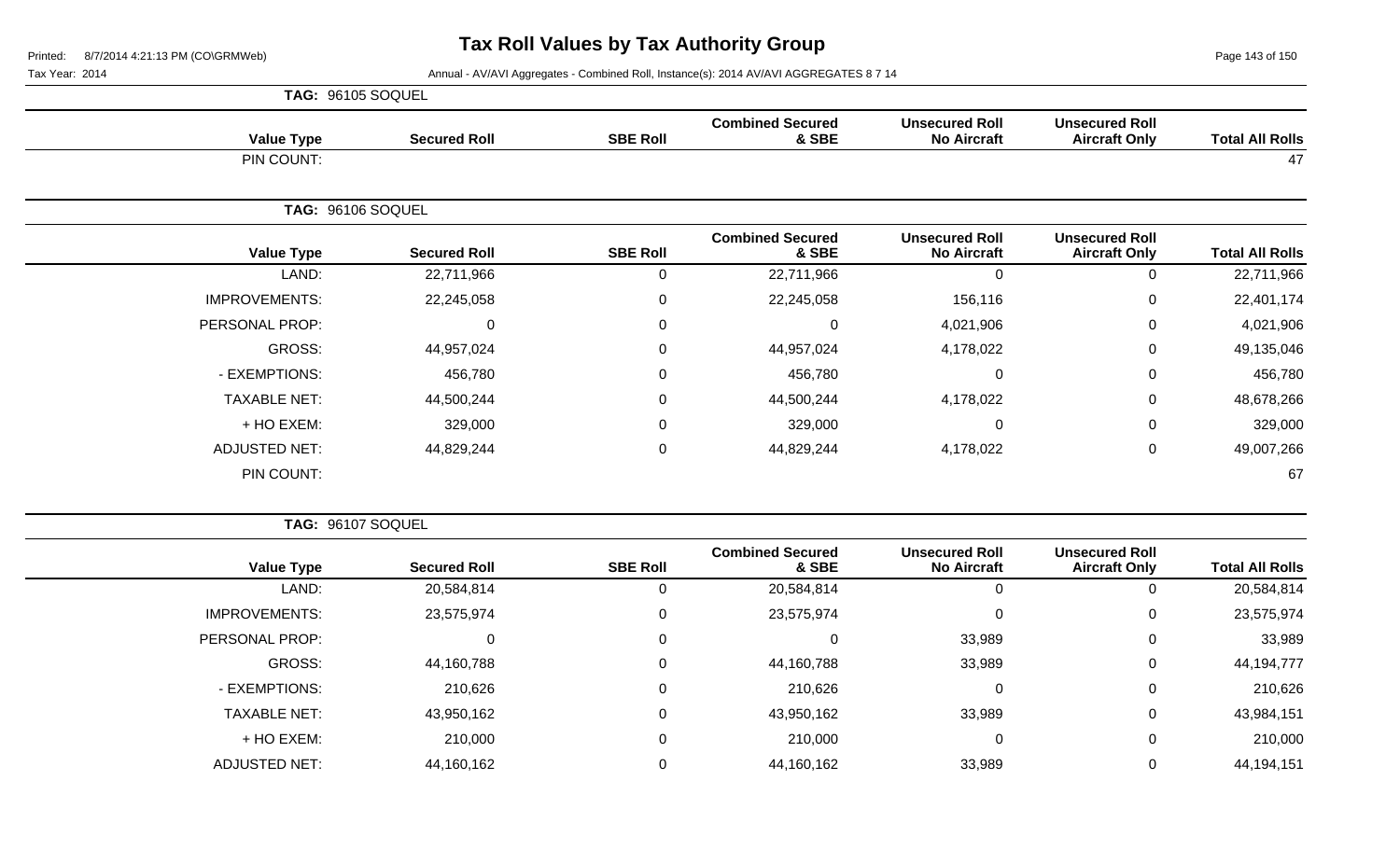Page 144 of 150

Tax Year: 2014 **Annual - AV/AVI Aggregates - Combined Roll**, Instance(s): 2014 AV/AVI AGGREGATES 8 7 14

| TAG: 96107 SOQUEL    |                     |                  |                                  |                                             |                                               |                        |
|----------------------|---------------------|------------------|----------------------------------|---------------------------------------------|-----------------------------------------------|------------------------|
| <b>Value Type</b>    | <b>Secured Roll</b> | <b>SBE Roll</b>  | <b>Combined Secured</b><br>& SBE | <b>Unsecured Roll</b><br><b>No Aircraft</b> | <b>Unsecured Roll</b><br><b>Aircraft Only</b> | <b>Total All Rolls</b> |
| PIN COUNT:           |                     |                  |                                  |                                             |                                               | 59                     |
|                      | TAG: 96108 SOQUEL   |                  |                                  |                                             |                                               |                        |
| <b>Value Type</b>    | <b>Secured Roll</b> | <b>SBE Roll</b>  | <b>Combined Secured</b><br>& SBE | <b>Unsecured Roll</b><br><b>No Aircraft</b> | <b>Unsecured Roll</b><br><b>Aircraft Only</b> | <b>Total All Rolls</b> |
| LAND:                | 15,480,257          | $\Omega$         | 15,480,257                       | 0                                           | $\Omega$                                      | 15,480,257             |
| <b>IMPROVEMENTS:</b> | 9,660,342           | 0                | 9,660,342                        | 0                                           | 0                                             | 9,660,342              |
| PERSONAL PROP:       | 270,787             | 0                | 270,787                          | 173,770                                     | 0                                             | 444,557                |
| GROSS:               | 25,411,386          | $\Omega$         | 25,411,386                       | 173,770                                     | $\mathbf 0$                                   | 25,585,156             |
| - EXEMPTIONS:        | 4,082,884           | $\Omega$         | 4,082,884                        | $\Omega$                                    | $\mathbf 0$                                   | 4,082,884              |
| <b>TAXABLE NET:</b>  | 21,328,502          | 0                | 21,328,502                       | 173,770                                     | 0                                             | 21,502,272             |
| + HO EXEM:           | 98,000              | $\Omega$         | 98,000                           | $\mathbf 0$                                 | $\mathbf 0$                                   | 98,000                 |
| <b>ADJUSTED NET:</b> | 21,426,502          | $\boldsymbol{0}$ | 21,426,502                       | 173,770                                     | $\mathbf 0$                                   | 21,600,272             |
| PIN COUNT:           |                     |                  |                                  |                                             |                                               | 55                     |

**TAG:** 96109 SOQUEL

| <b>Total All Rolls</b> | <b>Unsecured Roll</b><br><b>Aircraft Only</b> | <b>Unsecured Roll</b><br><b>No Aircraft</b> | <b>Combined Secured</b><br>& SBE | <b>SBE Roll</b> | <b>Secured Roll</b> | <b>Value Type</b>    |
|------------------------|-----------------------------------------------|---------------------------------------------|----------------------------------|-----------------|---------------------|----------------------|
| 15,308,931             | $\overline{0}$                                | 7,442                                       | 15,301,489                       | U               | 15,301,489          | LAND:                |
| 23,873,454             | 0                                             | 20,125                                      | 23,853,329                       | 0               | 23,853,329          | <b>IMPROVEMENTS:</b> |
| 3,390,230              | 70,091                                        | 0                                           | 3,320,139                        | $\Omega$        | 3,320,139           | PERSONAL PROP:       |
| 42,572,615             | 70,091                                        | 27,567                                      | 42,474,957                       | $\Omega$        | 42,474,957          | GROSS:               |
| 161,997                | $\mathbf 0$                                   | 0                                           | 161,997                          | $\Omega$        | 161,997             | - EXEMPTIONS:        |
| 42,410,618             | 70,091                                        | 27,567                                      | 42,312,960                       | $\Omega$        | 42,312,960          | <b>TAXABLE NET:</b>  |
| 161,000                | 0                                             | 0                                           | 161,000                          | $\Omega$        | 161,000             | $+$ HO EXEM:         |
| 42,571,618             | 70,091                                        | 27,567                                      | 42,473,960                       | 0               | 42,473,960          | <b>ADJUSTED NET:</b> |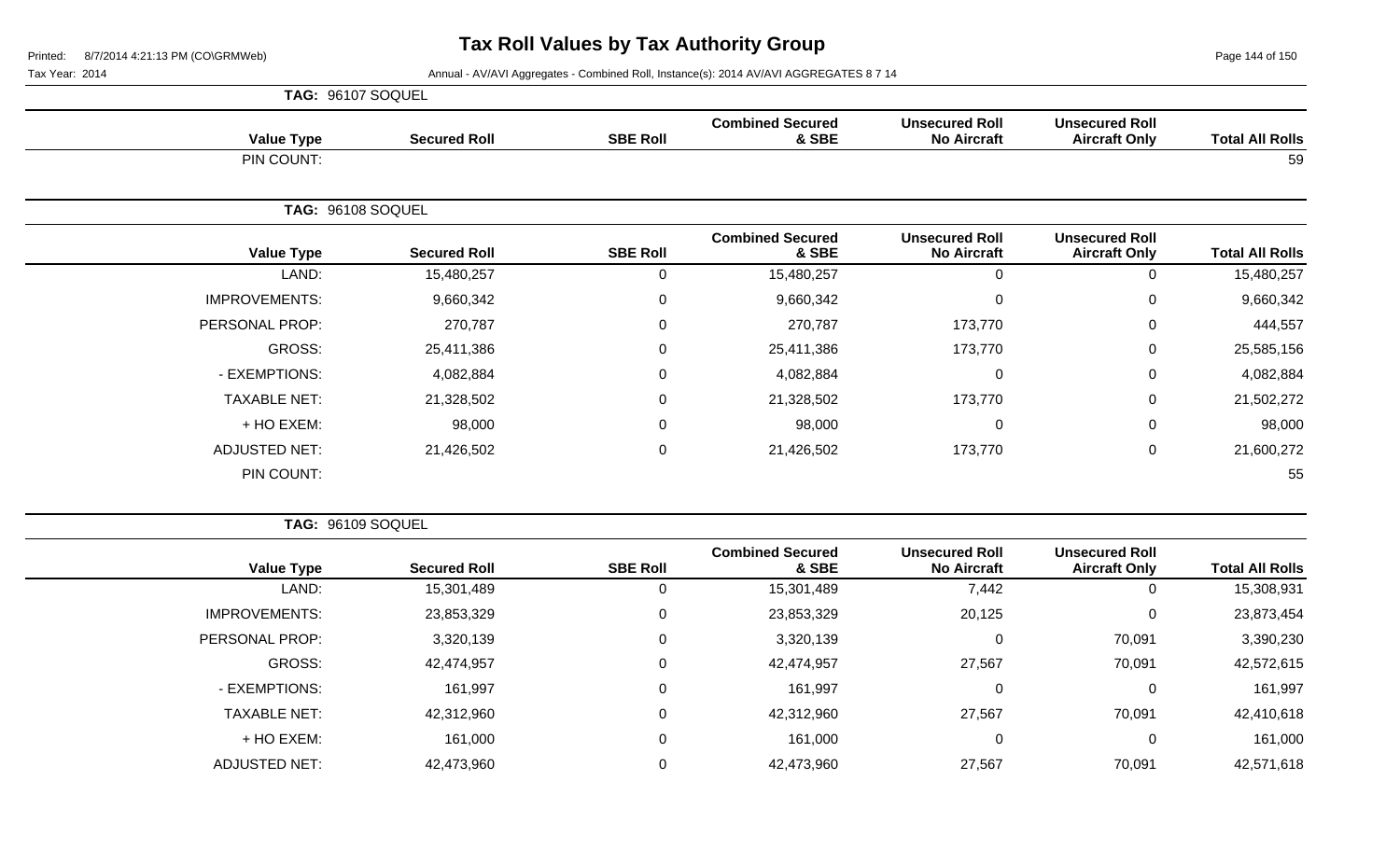Page 145 of 150

Tax Year: 2014 **Annual - AV/AVI Aggregates - Combined Roll**, Instance(s): 2014 AV/AVI AGGREGATES 8 7 14

| TAG: 96109 SOQUEL    |                     |                 |                                  |                                             |                                               |                        |
|----------------------|---------------------|-----------------|----------------------------------|---------------------------------------------|-----------------------------------------------|------------------------|
| <b>Value Type</b>    | <b>Secured Roll</b> | <b>SBE Roll</b> | <b>Combined Secured</b><br>& SBE | <b>Unsecured Roll</b><br><b>No Aircraft</b> | <b>Unsecured Roll</b><br><b>Aircraft Only</b> | <b>Total All Rolls</b> |
| PIN COUNT:           |                     |                 |                                  |                                             |                                               | 44                     |
|                      | TAG: 96110 SOQUEL   |                 |                                  |                                             |                                               |                        |
| <b>Value Type</b>    | <b>Secured Roll</b> | <b>SBE Roll</b> | <b>Combined Secured</b><br>& SBE | <b>Unsecured Roll</b><br><b>No Aircraft</b> | <b>Unsecured Roll</b><br><b>Aircraft Only</b> | <b>Total All Rolls</b> |
| LAND:                | 3,224,537           | 0               | 3,224,537                        | $\mathbf 0$                                 | 0                                             | 3,224,537              |
| <b>IMPROVEMENTS:</b> | 1,722,541           | $\mathbf 0$     | 1,722,541                        | $\mathbf 0$                                 | 0                                             | 1,722,541              |
| PERSONAL PROP:       | 0                   | 0               | $\mathbf 0$                      | 52,493                                      | 0                                             | 52,493                 |
| GROSS:               | 4,947,078           | $\mathbf 0$     | 4,947,078                        | 52,493                                      | 0                                             | 4,999,571              |
| - EXEMPTIONS:        | 14,343              | $\mathbf 0$     | 14,343                           | $\mathbf 0$                                 | 0                                             | 14,343                 |
| <b>TAXABLE NET:</b>  | 4,932,735           | $\mathbf 0$     | 4,932,735                        | 52,493                                      | 0                                             | 4,985,228              |
| + HO EXEM:           | 14,000              | $\mathbf 0$     | 14,000                           | $\mathbf 0$                                 | 0                                             | 14,000                 |
| <b>ADJUSTED NET:</b> | 4,946,735           | $\mathsf 0$     | 4,946,735                        | 52,493                                      | 0                                             | 4,999,228              |
| PIN COUNT:           |                     |                 |                                  |                                             |                                               | 15                     |

**TAG:** 96111 SOQUEL

| <b>Total All Rolls</b> | <b>Unsecured Roll</b><br><b>Aircraft Only</b> | <b>Unsecured Roll</b><br><b>No Aircraft</b> | <b>Combined Secured</b><br>& SBE | <b>SBE Roll</b> | <b>Secured Roll</b> | <b>Value Type</b>    |
|------------------------|-----------------------------------------------|---------------------------------------------|----------------------------------|-----------------|---------------------|----------------------|
| 104,895,274            |                                               | 0                                           | 104,895,274                      |                 | 104,895,274         | LAND:                |
| 89,516,975             | 0                                             | 13,361                                      | 89,503,614                       |                 | 89,503,614          | <b>IMPROVEMENTS:</b> |
| 553,443                | 0                                             | 471,903                                     | 81,540                           |                 | 81,540              | PERSONAL PROP:       |
| 194,965,692            | 0                                             | 485,264                                     | 194,480,428                      |                 | 194,480,428         | GROSS:               |
| 1,157,211              | 0                                             | 0                                           | 1,157,211                        |                 | 1,157,211           | - EXEMPTIONS:        |
| 193,808,481            | 0                                             | 485,264                                     | 193,323,217                      |                 | 193,323,217         | <b>TAXABLE NET:</b>  |
| 1,148,000              | 0                                             | 0                                           | 1,148,000                        |                 | 1,148,000           | + HO EXEM:           |
| 194,956,481            | 0                                             | 485,264                                     | 194,471,217                      |                 | 194,471,217         | <b>ADJUSTED NET:</b> |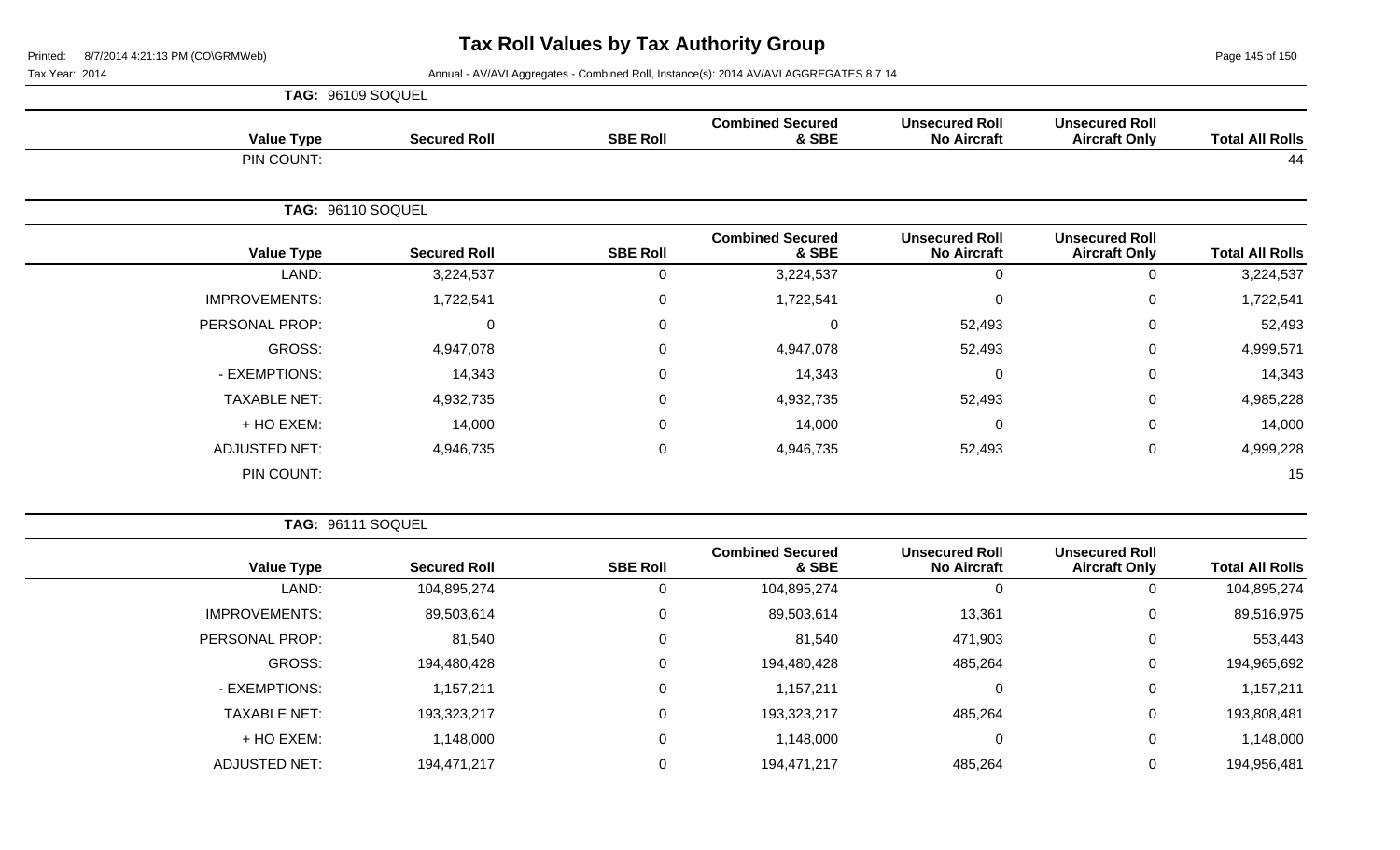Page 146 of 150

Tax Year: 2014 **Annual - AV/AVI Aggregates - Combined Roll**, Instance(s): 2014 AV/AVI AGGREGATES 8 7 14

|                      | TAG: 96111 SOQUEL   |                 |                                  |                                             |                                               |                        |
|----------------------|---------------------|-----------------|----------------------------------|---------------------------------------------|-----------------------------------------------|------------------------|
| <b>Value Type</b>    | <b>Secured Roll</b> | <b>SBE Roll</b> | <b>Combined Secured</b><br>& SBE | <b>Unsecured Roll</b><br><b>No Aircraft</b> | <b>Unsecured Roll</b><br><b>Aircraft Only</b> | <b>Total All Rolls</b> |
| PIN COUNT:           |                     |                 |                                  |                                             |                                               | 361                    |
|                      | TAG: 96112 SOQUEL   |                 |                                  |                                             |                                               |                        |
| <b>Value Type</b>    | <b>Secured Roll</b> | <b>SBE Roll</b> | <b>Combined Secured</b><br>& SBE | <b>Unsecured Roll</b><br><b>No Aircraft</b> | <b>Unsecured Roll</b><br><b>Aircraft Only</b> | <b>Total All Rolls</b> |
| LAND:                | 16,632,806          | $\mathbf 0$     | 16,632,806                       | $\Omega$                                    | 0                                             | 16,632,806             |
| <b>IMPROVEMENTS:</b> | 14,530,124          | 0               | 14,530,124                       | $\pmb{0}$                                   | 0                                             | 14,530,124             |
| PERSONAL PROP:       | $\Omega$            | $\mathbf 0$     | $\Omega$                         | 61,365                                      | 0                                             | 61,365                 |
| GROSS:               | 31,162,930          | $\mathsf 0$     | 31,162,930                       | 61,365                                      | 0                                             | 31,224,295             |
| - EXEMPTIONS:        | 754,399             | $\mathbf 0$     | 754,399                          | 0                                           | 0                                             | 754,399                |
| <b>TAXABLE NET:</b>  | 30,408,531          | $\mathbf 0$     | 30,408,531                       | 61,365                                      | 0                                             | 30,469,896             |
| + HO EXEM:           | 182,000             | $\mathbf 0$     | 182,000                          | 0                                           | 0                                             | 182,000                |
| <b>ADJUSTED NET:</b> | 30,590,531          | $\mathbf 0$     | 30,590,531                       | 61,365                                      | 0                                             | 30,651,896             |
| PIN COUNT:           |                     |                 |                                  |                                             |                                               | 73                     |

**TAG:** 96113 SOQUEL

| <b>Total All Rolls</b> | <b>Unsecured Roll</b><br><b>Aircraft Only</b> | <b>Unsecured Roll</b><br><b>No Aircraft</b> | <b>Combined Secured</b><br>& SBE | <b>SBE Roll</b> | <b>Secured Roll</b> | <b>Value Type</b>    |
|------------------------|-----------------------------------------------|---------------------------------------------|----------------------------------|-----------------|---------------------|----------------------|
| 9,754,034              | 0                                             | 0                                           | 9,754,034                        | 0               | 9,754,034           | LAND:                |
| 8,752,836              | 0                                             | 5,500                                       | 8,747,336                        | 0               | 8,747,336           | <b>IMPROVEMENTS:</b> |
| 68,377                 | 0                                             | 68,377                                      | 0                                | 0               | 0                   | PERSONAL PROP:       |
| 18,575,247             | 0                                             | 73,877                                      | 18,501,370                       | 0               | 18,501,370          | GROSS:               |
| 264,399                | 0                                             | 0                                           | 264,399                          | 0               | 264,399             | - EXEMPTIONS:        |
| 18,310,848             | 0                                             | 73,877                                      | 18,236,971                       | 0               | 18,236,971          | <b>TAXABLE NET:</b>  |
| 77,000                 | 0                                             | 0                                           | 77,000                           | 0               | 77,000              | + HO EXEM:           |
| 18,387,848             | 0                                             | 73,877                                      | 18,313,971                       | 0               | 18,313,971          | <b>ADJUSTED NET:</b> |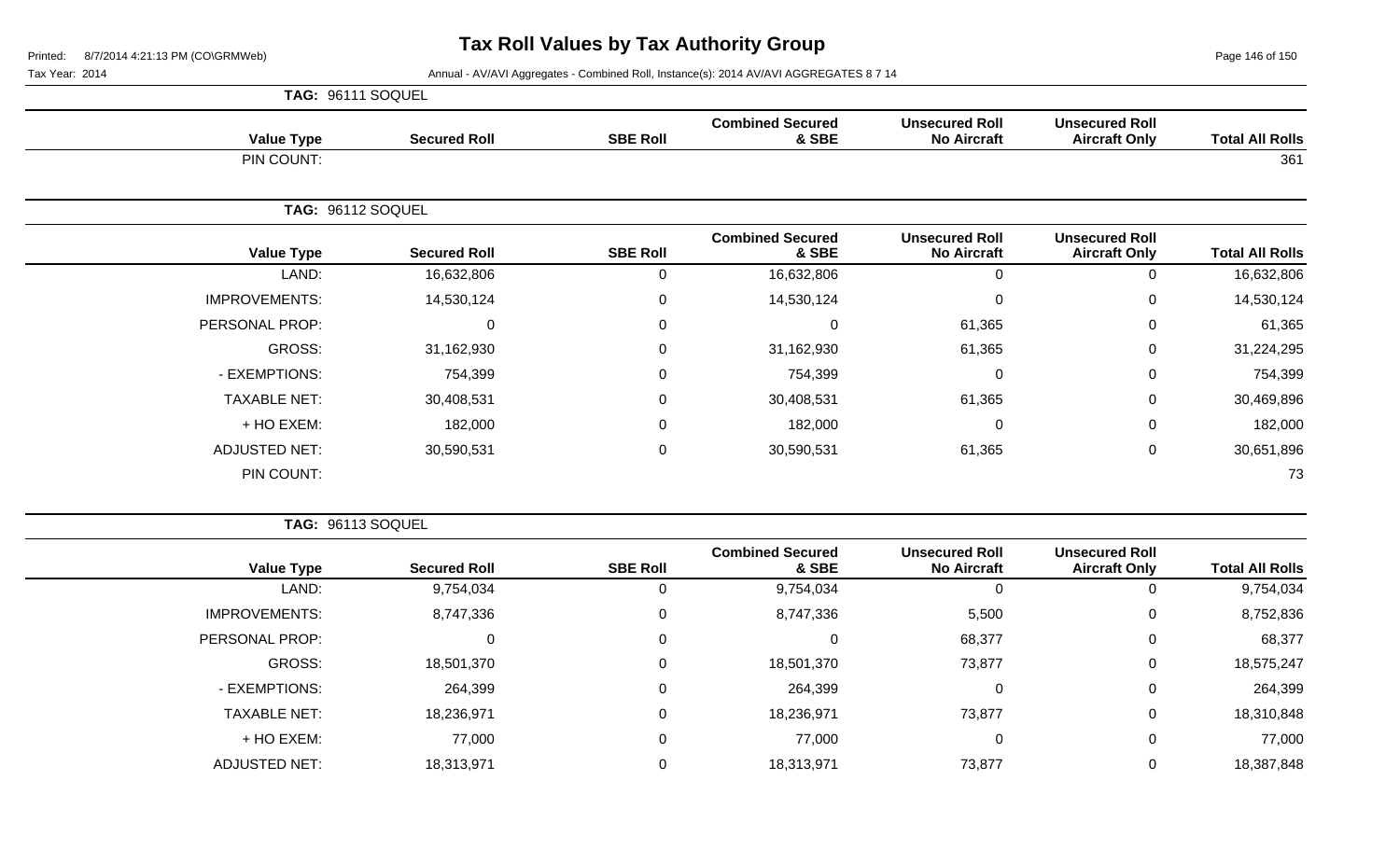Page 147 of 150

## Tax Year: 2014 **Annual - AV/AVI Aggregates - Combined Roll, Instance(s): 2014 AV/AVI AGGREGATES 8 7 14**

|                      | TAG: 96113 SOQUEL   |                 |                                  |                                             |                                               |                        |
|----------------------|---------------------|-----------------|----------------------------------|---------------------------------------------|-----------------------------------------------|------------------------|
| <b>Value Type</b>    | <b>Secured Roll</b> | <b>SBE Roll</b> | <b>Combined Secured</b><br>& SBE | <b>Unsecured Roll</b><br><b>No Aircraft</b> | <b>Unsecured Roll</b><br><b>Aircraft Only</b> | <b>Total All Rolls</b> |
| PIN COUNT:           |                     |                 |                                  |                                             |                                               | 33                     |
|                      | TAG: 96114 SOQUEL   |                 |                                  |                                             |                                               |                        |
| <b>Value Type</b>    | <b>Secured Roll</b> | <b>SBE Roll</b> | <b>Combined Secured</b><br>& SBE | <b>Unsecured Roll</b><br><b>No Aircraft</b> | <b>Unsecured Roll</b><br><b>Aircraft Only</b> | <b>Total All Rolls</b> |
| LAND:                | 2,600,570           | 0               | 2,600,570                        | $\mathbf 0$                                 | $\Omega$                                      | 2,600,570              |
| <b>IMPROVEMENTS:</b> | 2,386,434           | 0               | 2,386,434                        | $\mathbf 0$                                 | $\mathbf 0$                                   | 2,386,434              |
| <b>GROSS:</b>        | 4,987,004           | $\mathbf 0$     | 4,987,004                        | $\mathbf 0$                                 | $\mathbf 0$                                   | 4,987,004              |
| - EXEMPTIONS:        | 77,000              | 0               | 77,000                           | $\mathbf 0$                                 | 0                                             | 77,000                 |
| <b>TAXABLE NET:</b>  | 4,910,004           | 0               | 4,910,004                        | $\mathbf 0$                                 | $\mathbf 0$                                   | 4,910,004              |
| + HO EXEM:           | 77,000              | 0               | 77,000                           | $\mathbf 0$                                 | $\mathbf 0$                                   | 77,000                 |
| <b>ADJUSTED NET:</b> | 4,987,004           | 0               | 4,987,004                        | $\mathbf 0$                                 | $\mathbf 0$                                   | 4,987,004              |
| PIN COUNT:           |                     |                 |                                  |                                             |                                               | 21                     |

|                        |                                               |                                             |                                  | TAG: 96115 SOQUEL |                     |                      |  |
|------------------------|-----------------------------------------------|---------------------------------------------|----------------------------------|-------------------|---------------------|----------------------|--|
| <b>Total All Rolls</b> | <b>Unsecured Roll</b><br><b>Aircraft Only</b> | <b>Unsecured Roll</b><br><b>No Aircraft</b> | <b>Combined Secured</b><br>& SBE | <b>SBE Roll</b>   | <b>Secured Roll</b> | <b>Value Type</b>    |  |
| 5,153,123              | 0                                             |                                             | 5, 153, 123                      | 0                 | 5, 153, 123         | LAND:                |  |
| 5,816,326              | 0                                             | 0                                           | 5,816,326                        | $\mathbf 0$       | 5,816,326           | <b>IMPROVEMENTS:</b> |  |
| 10,969,449             | $\overline{0}$                                | 0                                           | 10,969,449                       | 0                 | 10,969,449          | GROSS:               |  |
| 21,000                 | 0                                             | 0                                           | 21,000                           | 0                 | 21,000              | - EXEMPTIONS:        |  |
| 10,948,449             | 0                                             | 0                                           | 10,948,449                       | $\mathbf 0$       | 10,948,449          | <b>TAXABLE NET:</b>  |  |
| 21,000                 | 0                                             | 0                                           | 21,000                           | $\mathbf 0$       | 21,000              | + HO EXEM:           |  |
| 10,969,449             | 0                                             | 0                                           | 10,969,449                       | $\mathbf 0$       | 10,969,449          | <b>ADJUSTED NET:</b> |  |
| 11                     |                                               |                                             |                                  |                   |                     | PIN COUNT:           |  |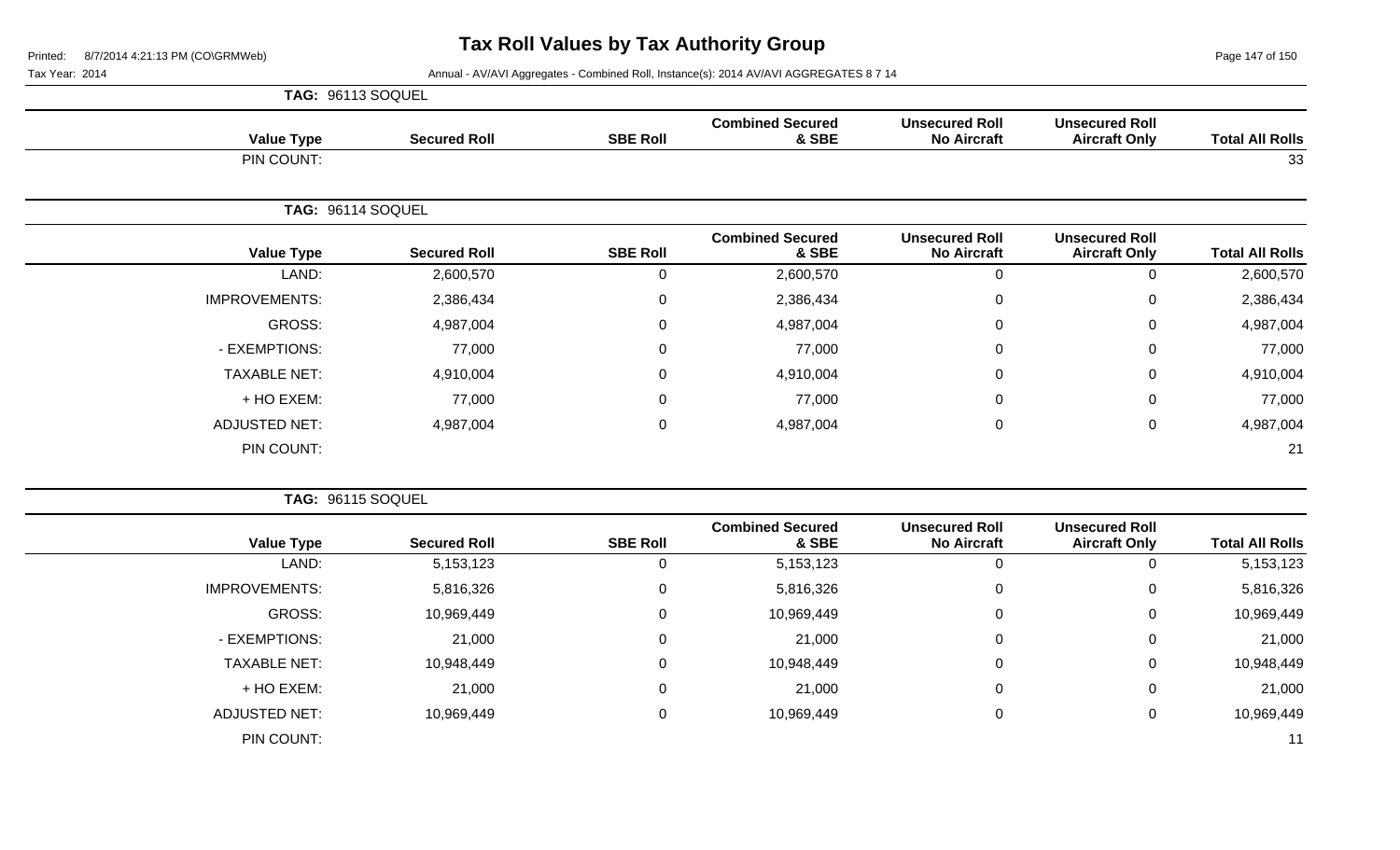## **Tax Roll Values by Tax Authority Group**

## Tax Year: 2014 **Annual - AV/AVI Aggregates - Combined Roll, Instance(s): 2014 AV/AVI AGGREGATES 8 7 14**

|                      | TAG: 69227 PAJARO VALLEY |                 |                                  |                                             |                                               |                        |
|----------------------|--------------------------|-----------------|----------------------------------|---------------------------------------------|-----------------------------------------------|------------------------|
| <b>Value Type</b>    | <b>Secured Roll</b>      | <b>SBE Roll</b> | <b>Combined Secured</b><br>& SBE | <b>Unsecured Roll</b><br><b>No Aircraft</b> | <b>Unsecured Roll</b><br><b>Aircraft Only</b> | <b>Total All Rolls</b> |
| LAND:                | 243,211                  | $\mathbf 0$     | 243,211                          | $\mathbf 0$                                 | 0                                             | 243,211                |
| <b>IMPROVEMENTS:</b> | 155,151                  | $\pmb{0}$       | 155,151                          | $\mathbf 0$                                 | 0                                             | 155,151                |
| <b>GROSS:</b>        | 398,362                  | $\pmb{0}$       | 398,362                          | $\Omega$                                    | 0                                             | 398,362                |
| <b>TAXABLE NET:</b>  | 398,362                  | $\mathbf 0$     | 398,362                          | $\Omega$                                    | 0                                             | 398,362                |
| <b>ADJUSTED NET:</b> | 398,362                  | $\mathsf 0$     | 398,362                          | $\mathbf 0$                                 | 0                                             | 398,362                |
| PIN COUNT:           |                          |                 |                                  |                                             |                                               |                        |
|                      | TAG: 79023 LOMA PRIETA   |                 |                                  |                                             |                                               |                        |
| <b>Value Type</b>    | <b>Secured Roll</b>      | <b>SBE Roll</b> | <b>Combined Secured</b><br>& SBE | <b>Unsecured Roll</b><br><b>No Aircraft</b> | <b>Unsecured Roll</b><br><b>Aircraft Only</b> | <b>Total All Rolls</b> |
| LAND:                | 556,281                  | $\pmb{0}$       | 556,281                          | $\mathbf 0$                                 | 0                                             | 556,281                |
| <b>IMPROVEMENTS:</b> | 908,508                  | $\mathsf 0$     | 908,508                          | $\mathbf 0$                                 | 0                                             | 908,508                |
| GROSS:               | 1,464,789                | $\mathsf 0$     | 1,464,789                        | $\Omega$                                    | 0                                             | 1,464,789              |
| - EXEMPTIONS:        | 14,000                   | 0               | 14,000                           | $\Omega$                                    | 0                                             | 14,000                 |
| <b>TAXABLE NET:</b>  | 1,450,789                | $\mathsf 0$     | 1,450,789                        | $\overline{0}$                              | 0                                             | 1,450,789              |
| + HO EXEM:           | 14,000                   | $\mathsf 0$     | 14,000                           | $\Omega$                                    | 0                                             | 14,000                 |
| <b>ADJUSTED NET:</b> | 1,464,789                | $\pmb{0}$       | 1,464,789                        | $\boldsymbol{0}$                            | $\boldsymbol{0}$                              | 1,464,789              |
| PIN COUNT:           |                          |                 |                                  |                                             |                                               | 3                      |
|                      | TAG: 79024 LOMA PRIETA   |                 |                                  |                                             |                                               |                        |
| <b>Value Type</b>    | <b>Secured Roll</b>      | <b>SBE Roll</b> | <b>Combined Secured</b><br>& SBE | <b>Unsecured Roll</b><br><b>No Aircraft</b> | <b>Unsecured Roll</b><br><b>Aircraft Only</b> | <b>Total All Rolls</b> |
| LAND:                | 4,255                    | $\mathbf 0$     | 4,255                            | $\mathbf 0$                                 | 0                                             | 4,255                  |
| <b>GROSS:</b>        | 4,255                    | $\mathsf 0$     | 4,255                            | $\boldsymbol{0}$                            | 0                                             | 4,255                  |

TAXABLE NET: 4,255 0 4,255 0 0 4,255 ADJUSTED NET: 4,255 0 4,255 0 0 4,255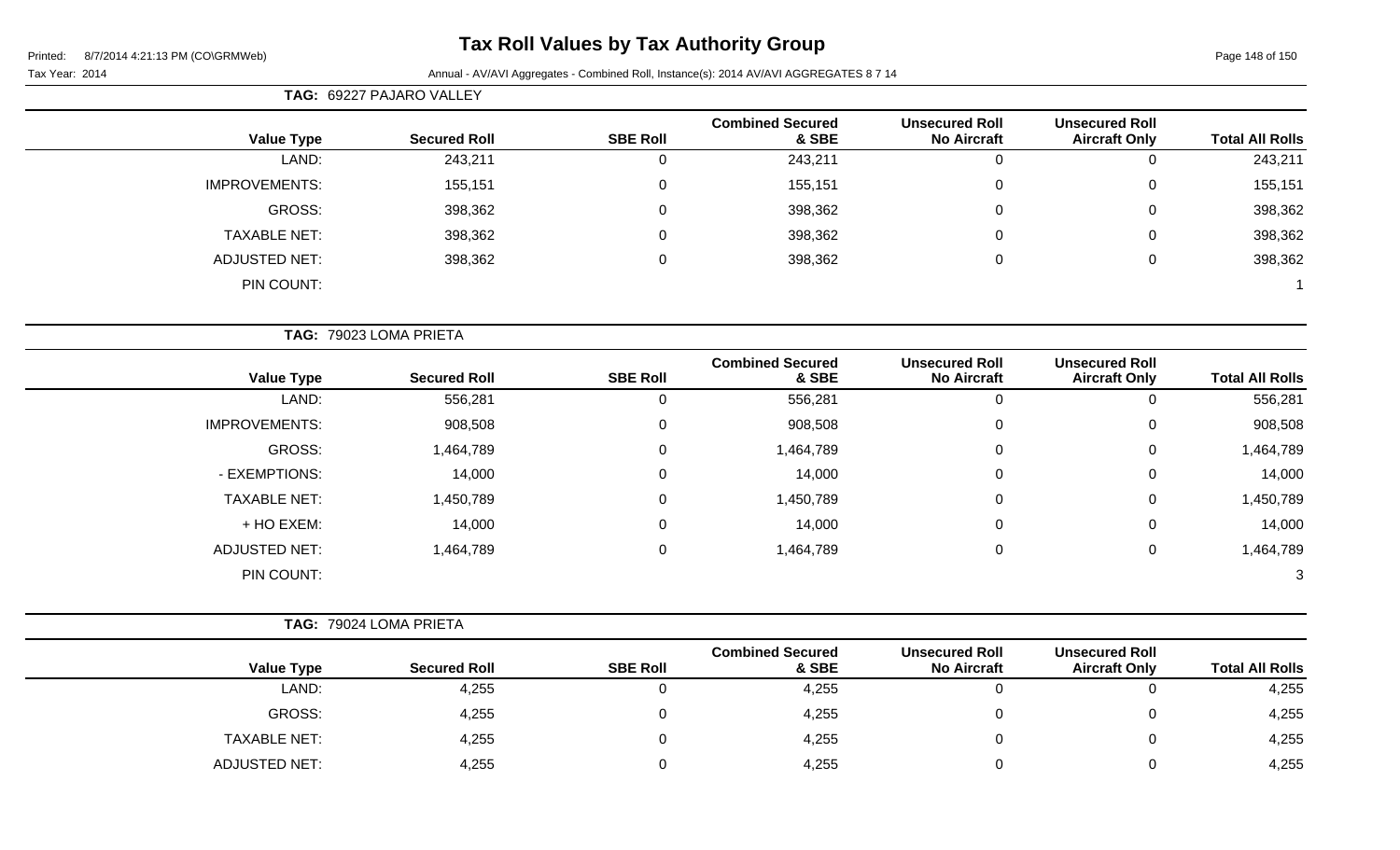**TAG:** 79024 LOMA PRIETA

Page 149 of 150

Tax Year: 2014 **Annual - AV/AVI Aggregates - Combined Roll, Instance(s): 2014 AV/AVI AGGREGATES 8 7 14** 

| <b>Value Type</b>    | <b>Secured Roll</b>                            | <b>SBE Roll</b> | <b>Combined Secured</b><br>& SBE | <b>Unsecured Roll</b><br><b>No Aircraft</b> | <b>Unsecured Roll</b><br><b>Aircraft Only</b> | <b>Total All Rolls</b> |
|----------------------|------------------------------------------------|-----------------|----------------------------------|---------------------------------------------|-----------------------------------------------|------------------------|
| PIN COUNT:           |                                                |                 |                                  |                                             |                                               | $\overline{1}$         |
|                      | TAG: UNITARY TRA TOTAL: 00-001, 00-002, 00-095 |                 |                                  |                                             |                                               |                        |
| <b>Value Type</b>    | <b>Secured Roll</b>                            | <b>SBE Roll</b> | <b>Combined Secured</b><br>& SBE | <b>Unsecured Roll</b><br><b>No Aircraft</b> | <b>Unsecured Roll</b><br><b>Aircraft Only</b> | <b>Total All Rolls</b> |
| LAND:                | $\pmb{0}$                                      | 33,773,951      | 33,773,951                       | $\overline{0}$                              | $\mathbf 0$                                   | 33,773,951             |
| <b>IMPROVEMENTS:</b> | 0                                              | 259,484,568     | 259,484,568                      | $\mathbf 0$                                 | $\Omega$                                      | 259,484,568            |
| PERSONAL PROP:       | 0                                              | 41,085,977      | 41,085,977                       | 0                                           | 0                                             | 41,085,977             |
| <b>GROSS:</b>        | 0                                              | 334,344,496     | 334,344,496                      | 0                                           | $\Omega$                                      | 334,344,496            |
| <b>TAXABLE NET:</b>  | $\Omega$                                       | 334,344,496     | 334,344,496                      | $\Omega$                                    | $\Omega$                                      | 334,344,496            |
| <b>ADJUSTED NET:</b> | $\pmb{0}$                                      | 334,344,496     | 334,344,496                      | 0                                           | $\mathbf 0$                                   | 334,344,496            |
| PIN COUNT:           |                                                |                 |                                  |                                             |                                               | 34                     |
|                      | TAG: NON-UNITARY TRA TOTAL                     |                 |                                  |                                             |                                               |                        |
| <b>Value Type</b>    | <b>Secured Roll</b>                            | <b>SBE Roll</b> | <b>Combined Secured</b><br>& SBE | <b>Unsecured Roll</b><br><b>No Aircraft</b> | <b>Unsecured Roll</b><br><b>Aircraft Only</b> | <b>Total All Rolls</b> |
| LAND:                | 19,420,418,813                                 | 296,615         | 19,420,715,428                   | 21,853,824                                  | $\Omega$                                      | 19,442,569,252         |
| <b>IMPROVEMENTS:</b> | 17,038,194,913                                 | $\mathbf 0$     | 17,038,194,913                   | 333,974,014                                 | 0                                             | 17,372,168,927         |
| PERSONAL PROP:       | 203,982,592                                    | $\mathbf 0$     | 203,982,592                      | 494,087,375                                 | 28,679,495                                    | 726,749,462            |
| <b>GROSS:</b>        | 36,662,596,318                                 | 296,615         | 36,662,892,933                   | 849,915,213                                 | 28,679,495                                    | 37,541,487,641         |
| - EXEMPTIONS:        | 1,265,941,838                                  | $\mathbf 0$     | 1,265,941,838                    | 55,100,128                                  | 340,670                                       | 1,321,382,636          |
| <b>TAXABLE NET:</b>  | 35,396,654,480                                 | 296,615         | 35,396,951,095                   | 794,815,085                                 | 28,338,825                                    | 36,220,105,005         |
| + HO EXEM:           | 265,067,855                                    | $\pmb{0}$       | 265,067,855                      | 214,990                                     | $\mathbf 0$                                   | 265,282,845            |
| <b>ADJUSTED NET:</b> | 35,661,722,335                                 | 296,615         | 35,662,018,950                   | 795,030,075                                 | 28,338,825                                    | 36,485,387,850         |
| PIN COUNT:           |                                                |                 |                                  |                                             |                                               | 111,271                |